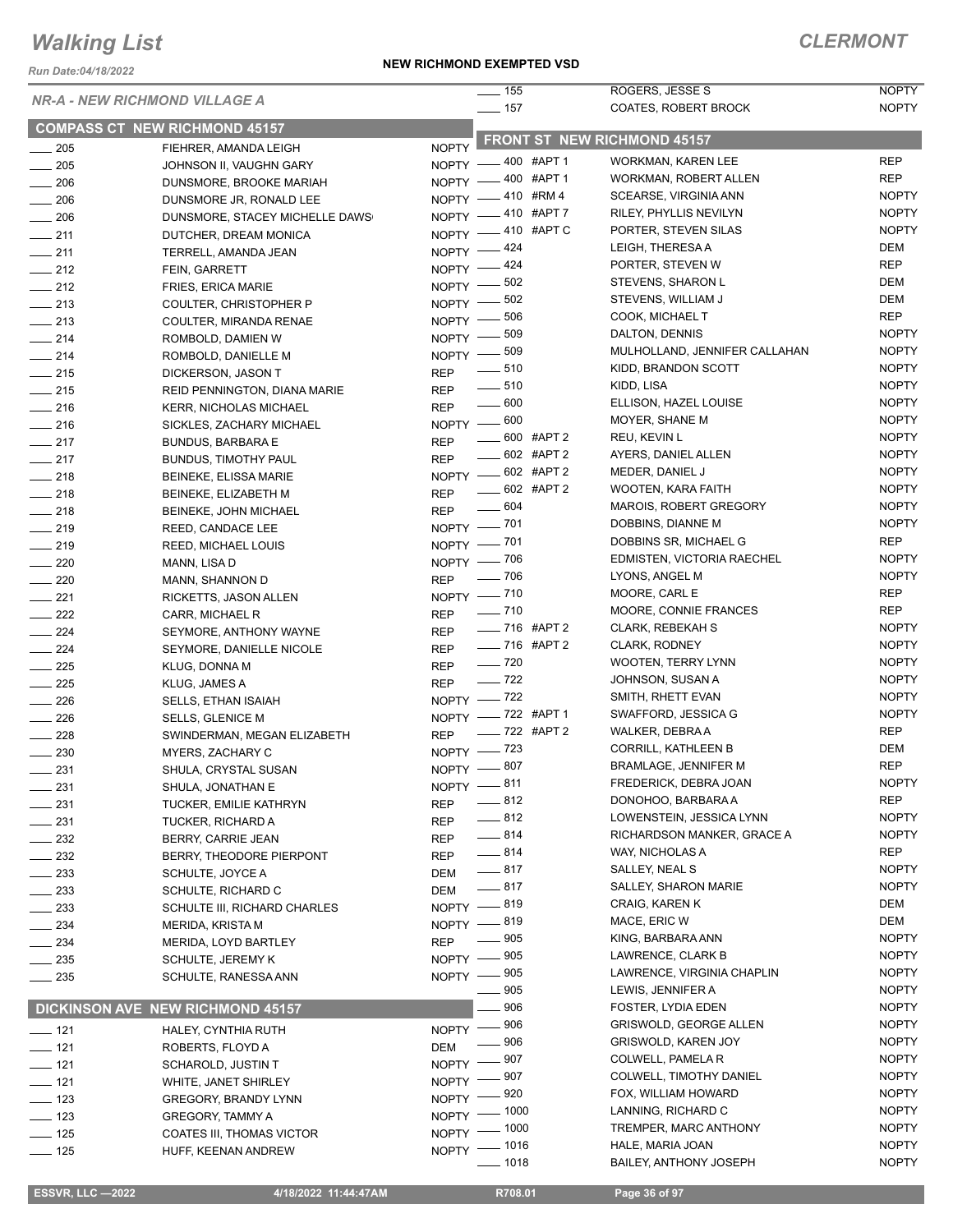*Run Date:04/18/2022*

#### **NEW RICHMOND EXEMPTED VSD**

### *CLERMONT*

|                            | <b>NR-A - NEW RICHMOND VILLAGE A</b> |              | $-416$            | <b>HAMILTON, JENNIFER L</b>             | <b>REP</b>   |
|----------------------------|--------------------------------------|--------------|-------------------|-----------------------------------------|--------------|
|                            |                                      |              | $-416$            | HAMILTON, MICHAEL EDWARD                | <b>REP</b>   |
|                            | <b>FRONT ST NEW RICHMOND 45157</b>   |              |                   |                                         |              |
| $- 1018$                   | BAILEY, CANDY S                      |              |                   | NOPTY JACOB LIGHT CT NEW RICHMOND 45157 |              |
| $- 1018$                   | BAILEY, COY H                        |              | NOPTY __ 850      | VISE, TIFFANY FAITH                     | <b>NOPTY</b> |
| $- 1018$                   | BAILEY, KIRSTIAN ELIZABETH           |              | NOPTY __ 851      | PERKINS, SALLY ANN                      | <b>NOPTY</b> |
| $-1022$                    | EWING, AUSTIN T                      | <b>NOPTY</b> | $-852$            | KIRTLEY, NATHAN JEREMY                  | <b>NOPTY</b> |
| $= 1022$                   | EWING, BONNIE M                      | <b>REP</b>   | . 853             | LEIST, JUDITH ANN                       | <b>NOPTY</b> |
| $-1022$                    | <b>EWING, BRITTANY SUE</b>           | <b>NOPTY</b> | $\frac{1}{2}$ 854 | MCCANE, KENNETH W                       | <b>NOPTY</b> |
| $-1022$                    | EWING, GLENN A                       | <b>REP</b>   | $\frac{1}{2}$ 855 | RIDDLE, THERESA RENEE                   | <b>NOPTY</b> |
| $-1029$                    | CLARK, HEATHER NICOLE                | <b>REP</b>   | $\frac{1}{2}$ 856 | HERNANDEZ, SHAUNA ANN                   | <b>NOPTY</b> |
| $-1029$                    | <b>CLARK, MICHAEL WILLIAM</b>        | <b>REP</b>   | $\frac{1}{2}$ 856 | MC COY FARNSWORTH, KYLIE RAE            | <b>NOPTY</b> |
| $- 1030$                   | BOWMAN, MATTHEW W                    | <b>NOPTY</b> | $\frac{1}{2}$ 856 | MCCOY, MATTHEW DAMON                    | <b>NOPTY</b> |
| $-1030$                    | MORRIS, CAMMIE LEE                   | <b>REP</b>   | $- 856$           | MCCOY, ROBERT LEE                       | <b>NOPTY</b> |
| $-1030$                    | <b>MORRIS, DANIEL G</b>              | <b>REP</b>   |                   |                                         |              |
| $-1030$                    | MORRIS JR, DANIEL GLEN               |              |                   | NOPTY LIGHT ST NEW RICHMOND 45157       |              |
| $-1030$                    | MORRIS, HEIDI NOELLE                 | <b>REP</b>   | $\frac{1}{2}$ 311 | PRICE, JAMES C                          | <b>NOPTY</b> |
|                            | <b>GRAYS LN NEW RICHMOND 45157</b>   |              |                   |                                         |              |
|                            |                                      |              |                   | <b>MARKET ST NEW RICHMOND 45157</b>     |              |
| 859                        | BEIHLE, CAITLIN ROSE                 | <b>NOPTY</b> | 409 #APT 1        | SWEENEY, NIA M                          | <b>NOPTY</b> |
| 859                        | BIEHLE, GARY ALLAN                   | <b>NOPTY</b> | 409 #APT 2        | PARRITT, ALEXANDRA M                    | <b>NOPTY</b> |
| 859                        | <b>WYNETT, CRAIG B</b>               | <b>NOPTY</b> | 414 #APT 1        | CRAWFORD, EDDIE A                       | <b>NOPTY</b> |
| 859                        | WYNETT, DENISE M                     | <b>NOPTY</b> | 414 #APT 1        | CRAWFORD, MATTHEW A                     | <b>NOPTY</b> |
| 859 #APT C                 | BIEHLE, JOAN M                       | <b>DEM</b>   | 414 #APT 1        | CRAWFORD, VICKI D                       | <b>NOPTY</b> |
| 867                        | REDMOND, ANITA ANN                   | <b>NOPTY</b> | 414 #APT 2        | <b>BEHYMER II, ROGER</b>                | <b>NOPTY</b> |
| 867                        | <b>REDMOND, GARY N</b>               | <b>NOPTY</b> | $-419$            | LUMPKINS, BRIAN K                       | <b>NOPTY</b> |
| 876                        | HENSON, JESSICA LYNN                 | <b>REP</b>   | $-420$            | CLIFT, RUTH A                           | DEM          |
| 876                        | HENSON, MICHAEL ADAM                 | <b>REP</b>   | 420               | KLEI, ADAM                              | <b>NOPTY</b> |
| 876                        | SCHEPPMANN, ALIYA RAE                | <b>NOPTY</b> | $-420$            | KLEI, VALERIE JO                        | <b>NOPTY</b> |
| $-876$                     | SCHEPPMANN, ANGELA LYNN              | <b>NOPTY</b> | $-512$            | <b>MATTINGLY, RICK AARON</b>            | <b>NOPTY</b> |
| $-876$                     | SCHEPPMANN, CORY BEN                 | <b>NOPTY</b> | 512               | MINEER, SHAYLA JOYCE                    | <b>NOPTY</b> |
| $-878$                     | HAWKINS, DONALD L                    | <b>REP</b>   | $= 512$           | REED, CAROL ANN                         | <b>NOPTY</b> |
| $-878$                     | HAWKINS, SOON SHIN                   | <b>REP</b>   | $-515$ #APT 2     | <b>MORTON, ROGER</b>                    | <b>NOPTY</b> |
| $-878$                     | HAWKINS, SOPHIA SUK                  | REP          | 515 #APT 2        | PHILLIPS, MCARTHUR D                    | <b>NOPTY</b> |
| 881                        | KNOEPFEL, BEN F                      | <b>NOPTY</b> | $-610$            | HANNAH, BARBARA J                       | <b>REP</b>   |
| 881                        | KNOEPFEL, MARY T                     | <b>NOPTY</b> | $-610$            | HANNAH, JASON EDWARD                    | <b>REP</b>   |
| 885 #APT A                 | SPENCER JR, RICHARD F                | <b>NOPTY</b> | $-610$            | MARCK, ANNA MARIA                       | <b>NOPTY</b> |
| 885 #APT A                 | SPENCER, SHARON K                    | <b>NOPTY</b> | .610              | <b>MARCK, TYLER ANDREW</b>              | <b>NOPTY</b> |
| 885 #UNIT C                | DRUMMOND, JAMIE L                    | <b>NOPTY</b> | $-613$            | MOODY, JOSHUA RANDALL                   | <b>NOPTY</b> |
| 885 #UNIT C                | ROTH, GREGORY R                      | <b>NOPTY</b> | $-615$            | FROST JR, JAMES RILEY                   | <b>NOPTY</b> |
| 886                        | POTTS, CAMILLE SUZANNE               | NOPTY        | _ 615             | <b>FROST, LOUISE CECILIA</b>            | <b>REP</b>   |
| 886                        | POTTS, THOMAS M                      | <b>NOPTY</b> | 615               | <b>GRAY, BRADLEY H</b>                  | <b>NOPTY</b> |
| 888                        | SHIPLEY, NANCY L                     | <b>NOPTY</b> | 619 #APT 1        | MARSHALL, BROOKLYN ELIZABETH            | <b>NOPTY</b> |
| 888                        | SHIPLEY, PAUL L                      | <b>NOPTY</b> | 619 #APT 2        | HAVENS, SAVANNAH MAE                    | <b>NOPTY</b> |
| 889                        | ERVICK, DANE A                       | <b>NOPTY</b> | - 710             | MILLHOUSE, ANNE ELEANOR                 | DEM          |
| 889                        | ERVICK, MELISSA JEAN                 | <b>NOPTY</b> | $-710$            | MILLHOUSE, JONATHAN DAVID               | DEM          |
| 891                        | DAVIS KILPATRICK, DEVICA THANH       | <b>NOPTY</b> | - 710             | SHIELDS, BENJAMIN DAVID                 | <b>NOPTY</b> |
| 891                        | REYNOLDS, CHLOE ELIZABETH            | <b>NOPTY</b> | $-714$            | HARTNESS, TAMARA DOREEN                 | <b>NOPTY</b> |
| $-891$                     | REYNOLDS, CYNTHIA K                  | <b>NOPTY</b> | 714 #APT 3        | MATTINGLY, SKYLAR MARIE T               | <b>NOPTY</b> |
| $\frac{1}{2}$ 891          | REYNOLDS, DANIELLE NICOLE            | <b>NOPTY</b> | _ 714 #LOT 2      | HARTNESS, JEFFERY W                     | <b>NOPTY</b> |
| _ 891                      | REYNOLDS, OLIVIA ANNE                | <b>NOPTY</b> | - 718             | ALLSTATTER, JEFFREY KEVIN               | <b>NOPTY</b> |
| $-891$                     | REYNOLDS JR, WALTER D                | <b>NOPTY</b> | - 718             | MINEER, BRANDIE KAY                     | <b>NOPTY</b> |
| ____ 919                   | HULLEY, ROBERT G                     | <b>NOPTY</b> | $-718$            | MINEER, MACKENZIE DIAN                  | <b>NOPTY</b> |
| $-921$                     | RICHARDSON, LINDA ANN                | <b>NOPTY</b> | 921               | COMPTON, JAVON JORDAN                   | <b>NOPTY</b> |
| 925                        | FORSEE, ALEXIS NICOLE                | <b>NOPTY</b> | 921 #APT 5        | <b>BURRESS, JAMES ROGER</b>             | <b>NOPTY</b> |
| 925                        | FORSEE, LESLIE BENJAMIN              | <b>NOPTY</b> |                   |                                         |              |
| 925                        | FORSEE, MARSHA E                     | <b>NOPTY</b> |                   | <b>MILL ST NEW RICHMOND 45157</b>       |              |
| 925                        | FORSEE II, RAYMOND L                 | <b>NOPTY</b> | 300               | ALSIP, CREELANA LYNN                    | <b>NOPTY</b> |
| 929                        | PAVELY, ANNE L                       | <b>NOPTY</b> | 300               | WILLHOFF, LYNDA K                       | <b>NOPTY</b> |
| 929                        | PAVELY, DONALD CHARLES               | <b>NOPTY</b> | 302               | PILCHER, DIEDRA LYNN                    | <b>NOPTY</b> |
| $-947$                     | NORT, CHAD S                         | <b>NOPTY</b> | 302               | THACKER, JAMES DAVID LUKE               | <b>NOPTY</b> |
|                            |                                      |              | $-302$            | THACKER, JESSICA RENA                   | <b>NOPTY</b> |
| HIGH ST NEW RICHMOND 45157 |                                      |              |                   |                                         |              |

 **ESSVR, LLC —2022 4/18/2022 11:44:47AM R708.01 Page 37 of 97**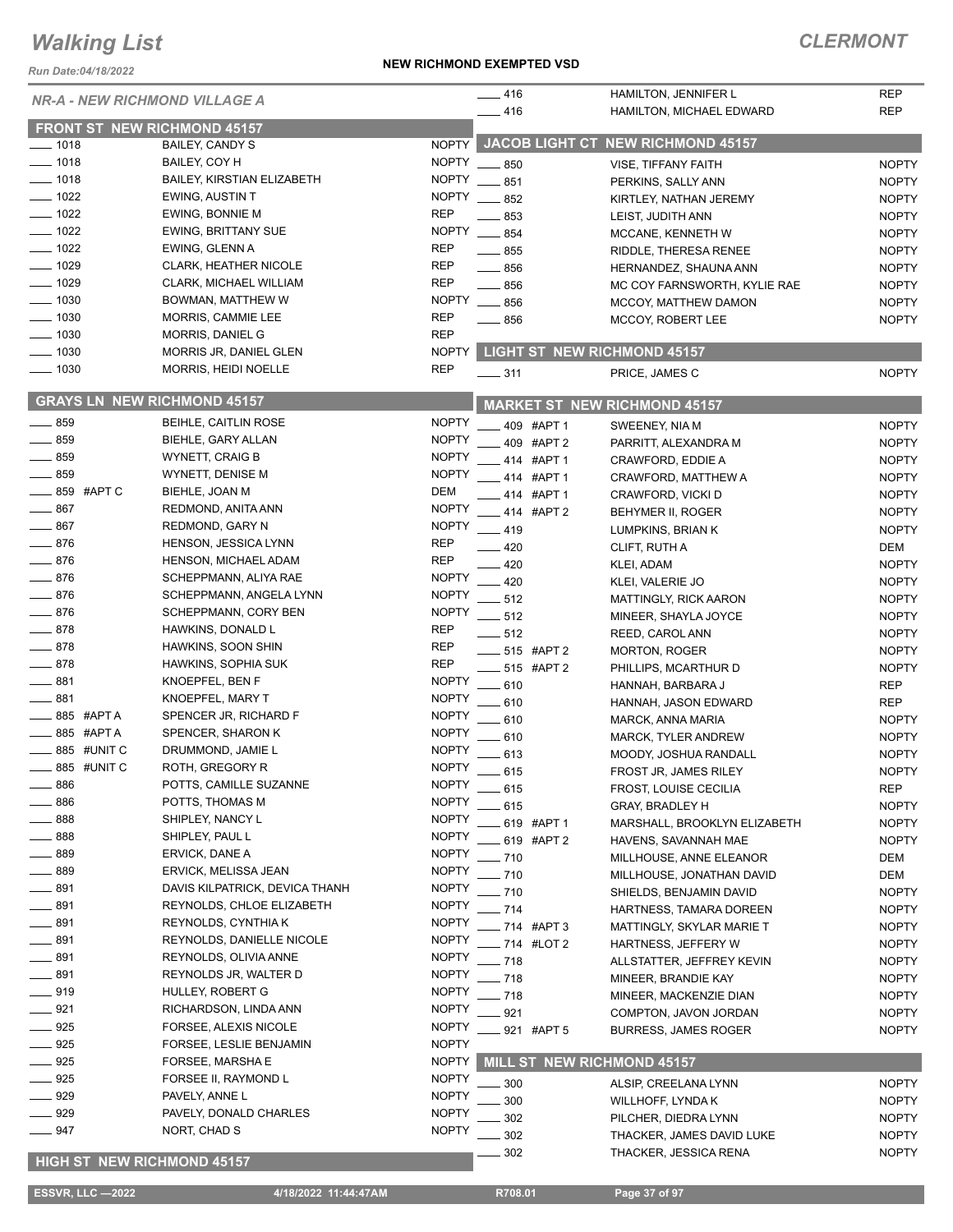*Run Date:04/18/2022*

#### **NEW RICHMOND EXEMPTED VSD**

|                    | <b>NR-A - NEW RICHMOND VILLAGE A</b> | $-872$                            | POLSTER JR, CHARLES RAY       | <b>REP</b>   |
|--------------------|--------------------------------------|-----------------------------------|-------------------------------|--------------|
|                    |                                      | $-906$                            | <b>GREVER, LISA M</b>         | <b>NOPTY</b> |
|                    | MILL ST NEW RICHMOND 45157           | 906                               | <b>GREVER, MICHAEL P</b>      | <b>NOPTY</b> |
| $\frac{1}{2}$ 302  | THACKER, JOHN S                      | <b>REP</b><br>$\frac{1}{2}$ 906   | JACKSON, EDWARD GABRIEL       | <b>NOPTY</b> |
|                    |                                      | 906                               | <b>JACKSON, LORETTA</b>       | <b>NOPTY</b> |
|                    | MOORAGE CT NEW RICHMOND 45157        | 908                               | PEACE, FRANCESCA H            | <b>NOPTY</b> |
| $\frac{1}{2}$ 103  | MCGILL, TIMOTHY MARK                 | NOPTY __ 908                      | PEACE, MICHAEL G              | <b>NOPTY</b> |
| $\frac{1}{2}$ 104  | CORNELIUS, BRUCE ANTHONY             | NOPTY __ 912                      | STEVENS, TINA M               | <b>NOPTY</b> |
| $\frac{1}{2}$ 105  | <b>ENNIS, PARRIS A</b>               | NOPTY ____ 912                    | STEVENS, WESLEY SHANE         | <b>NOPTY</b> |
| $- 106$            | HIATT, KELLY JANE                    | NOPTY __ 916                      | GOLLER, JENNIFER ADRIANNE     | <b>NOPTY</b> |
| $\frac{1}{2}$ 107  | FROMAN, ADAM LEE                     | NOPTY __ 916                      | MEINEKE, JOEL G               | <b>NOPTY</b> |
| $- 107$            | FROMAN, DANIEL LEE                   | NOPTY __ 920                      | EDMONDS, SEAN P               | <b>NOPTY</b> |
| $\frac{1}{2}$ 107  | FROMAN, NINA                         | NOPTY __ 921                      | BERRY, DANIELLE MARIE         | <b>NOPTY</b> |
| $\frac{1}{2}$ 108  | HUMPHRIES, ALEXANDER L               | NOPTY __ 921                      | EARL, AMY ALICIA              | DEM          |
| $\frac{1}{2}$ 108  | HUMPHRIES JR, WILLIAM                | <b>REP</b><br>$-924$              | <b>FARRELL, HEATHER MARIE</b> | <b>NOPTY</b> |
| $\frac{1}{2}$ 109  | FOX, JAY WILLIAM                     | NOPTY __ 924                      | FARRELL JR, WILLIAM JOSEPH    | <b>NOPTY</b> |
| $- 109$            | FOX, JENNIFER DESIREE                | NOPTY __ 927                      | <b>KENNON, HOLLY N</b>        | <b>NOPTY</b> |
| $\frac{1}{2}$ 109  | POWERS, KIMBERLY KAY                 | NOPTY __ 927                      | RATLIFF, STEVE KENDAL         | <b>NOPTY</b> |
| $\frac{1}{2}$ 110  | ABBOTT, ALICIA LEE                   | NOPTY __ 928                      | <b>JUSTICE, JAMES B</b>       | <b>NOPTY</b> |
| $\frac{1}{2}$ 110  | ABBOTT, RODNEY LEE                   | NOPTY __ 929                      |                               |              |
| $\frac{1}{2}$ 111  | SCOTT, BRADEN GREGORY                | NOPTY __ 931                      | WEEMS JOHNSON, ALVIA LENETTE  | <b>NOPTY</b> |
| $\equiv$ 113       | <b>MATHEWS, RICHARD P</b>            | <b>REP</b>                        | GIBSON, JAMIE R               | <b>NOPTY</b> |
| $\frac{1}{2}$ 113  | MATHEWS, SANDRA KAY                  | $\equiv$ 932<br><b>REP</b>        | MITCHELL, SARA AMBERLY        | <b>NOPTY</b> |
|                    |                                      | $\frac{1}{2}$ 935                 | HAMILTON, JESSICA NICHOLE     | <b>NOPTY</b> |
| $- 114$            | GOODE, DENISE L                      | NOPTY ___ 937                     | RISER, SARA LYNN              | <b>NOPTY</b> |
| $\frac{1}{2}$ 114  | GOODE, MICHAEL J                     | NOPTY __ 937                      | STEVENS, TERRI L              | <b>NOPTY</b> |
|                    | NICKS PL NEW RICHMOND 45157          | - 938                             | SLAYBACK, KEITH ALAN          | <b>REP</b>   |
|                    |                                      | 940                               | COLSTON JR, JACK LEE          | <b>NOPTY</b> |
| $- 1426$           | BREWER, STEVEN DALE                  | NOPTY __ 940 #APT B               | DICKERSON, BROCK A            | <b>NOPTY</b> |
| $\frac{1}{2}$ 1426 | ROUTION, KELLY RENEE                 | NOPTY __ 940 #APT B               | DICKERSON, GRAEME MICHAEL     | <b>NOPTY</b> |
| $- 1428$           | DIGIOVANNI, GAIL M                   | NOPTY __ 940 #APT B               | DICKERSON, GRIFFIN A          | <b>NOPTY</b> |
| $- 1429$           | AST, DIXIE J                         | <b>REP</b><br>$\equiv$ 940 #APT B | DICKERSON, KATHLEEN G         | <b>NOPTY</b> |
| $- 1429$           | AST, JAMES R                         | <b>REP</b><br>$- 942$             | FINDLAN, J MICHAEL LEO        | <b>REP</b>   |
| $- 1430$           | KARETH, ARTHUR H                     | <b>REP</b><br>$\equiv$ 943        | KIRSCHNER, CAROL L            | DEM          |
| $\frac{1}{2}$ 1430 | KARETH, PAULINE R                    | NOPTY __ 944                      | ALLEN, KYLIE MARIE            | <b>NOPTY</b> |
| $- 1431$           | LOVELACE, CANDY JANE                 | NOPTY __ 944                      | ALLEN, TINA MARIE             | <b>NOPTY</b> |
| $- 1431$           | PELZEL, CAMERON MICHAEL              | NOPTY __ 944                      | CAUDILL, CHARLES J            | <b>NOPTY</b> |
| $- 1431$           | SHANK JR, ANTHONY MICHAEL            | NOPTY __ 946                      | COOPER, DAVID M               | <b>REP</b>   |
|                    |                                      | —— 946                            | COOPER, PATRICIA A            | <b>REP</b>   |
|                    | OLD U S 52 NEW RICHMOND 45157        | 948                               | KOHLER, KATHERINE ANN         | <b>NOPTY</b> |
| 840                | HENRY, AMBER NICOLE                  | 949<br><b>REP</b>                 | HOOBLER, DEBRA ANN            | <b>NOPTY</b> |
| $-840$             | HENRY, RODNEY ALAN                   | $\frac{1}{2}$ 950<br><b>REP</b>   | WISE, SHANNON LEE             | <b>NOPTY</b> |
| 844                | <b>RUMP, CHARLES G</b>               | NOPTY __ 952                      | LONG, JEANNA MARIE            | <b>NOPTY</b> |
| $-844$             | SISKA, ALEXANDER MICHELLE STEFFE     | NOPTY __ 954                      | BRUSMAN, TAMMY S              | <b>NOPTY</b> |
| $-844$             | WIGGINS, DEBORAH A                   | NOPTY __ 954                      | HOUCK, GABRIEL ALEXANDER      | <b>NOPTY</b> |
| $-844$             | WIGGINS, JENNIFER N                  | NOPTY __ 956                      | KIERNAN, CONNIE               | DEM          |
| $-844$             | WIGGINS, MICHAEL R                   | NOPTY __ 956                      | OKEEFE, LAUREN NICOLE         | <b>NOPTY</b> |
| $-848$             | SANDERS, JERI L                      | REP<br>$- 956$                    | OKEEFE, RUSSELL JUSTIN        | <b>NOPTY</b> |
| $- 848$            | SANDERS, ROGER L                     | <b>REP</b><br>$\_\_958$           | <b>WILSON, JULIE ANNE</b>     | <b>NOPTY</b> |
| $- 852$            | HENZE, EDRICK D                      | NOPTY __ 958                      | WILSON, WILLIAM KAMERON       | <b>NOPTY</b> |
| $\frac{1}{2}$ 853  | WOLIVER, JOHN D                      | $\sim$ 959<br>DEM                 | BROCK, BAILEY ANN             | <b>NOPTY</b> |
| $\frac{1}{2}$ 853  | <b>WOLIVER, MICHAEL B</b>            | NOPTY __ 959                      | <b>BROCK, TONY ALLEN</b>      | <b>NOPTY</b> |
| $\frac{1}{2}$ 853  | WOLIVER, THERESA L                   | REP __ 959                        | HADLEY, NICHOLAS D T          | <b>NOPTY</b> |
| $\frac{1}{2}$ 854  | LEHN, DOMINIQUE STEPHANE             | NOPTY __ 959                      | RAPIER, AMBER M               | <b>NOPTY</b> |
| $\equiv$ 854       | SETZER, LISA MELINDA                 | NOPTY __ 960                      | BAIRD, JOHN RAYMOND           | DEM          |
| $-854$             | SPIVAK, ALEXANDER JORDAN             | NOPTY __ 960                      | BAIRD, LINDA C                | REP          |
| $\equiv$ 860       | PASTORS, RICHARD                     | NOPTY __ 961                      | DALE, LAURA C                 | <b>NOPTY</b> |
| $=$ 862            | FISHER, BRANDON R                    | NOPTY __ 961                      | DALE, ROBERT JAMES            | <b>NOPTY</b> |
| $-864$             | VALTINSON, JASON NEAL                | NOPTY __ 961                      | DALE, VICKY L                 | DEM          |
| $-864$             | VALTINSON, KERRIANN WRIGHT           | NOPTY __ 962                      | GOECKE, JANE C                | DEM          |
| $-870$             | BELMONT, ANN MARIE                   | NOPTY __ 962                      | KAUTH, ELIZABETH ANN          | DEM          |
| $- 870$            | BELMONT, EMILY KATHERINE             | NOPTY __ 965                      | SMITH, DANA A                 | <b>NOPTY</b> |
| $-870$             | BELMONT, THOMAS C                    | REP<br>$- 965$                    | SMITH, STEPHANIE A            | <b>NOPTY</b> |
| 872                | COMBS, DEBORAH LEE                   | $N$ OPTY $\_\_\_\$ 966            | WATERS, JOSEPH V              | <b>NOPTY</b> |
|                    |                                      |                                   |                               |              |

 **ESSVR, LLC —2022 4/18/2022 11:44:47AM R708.01 Page 38 of 97**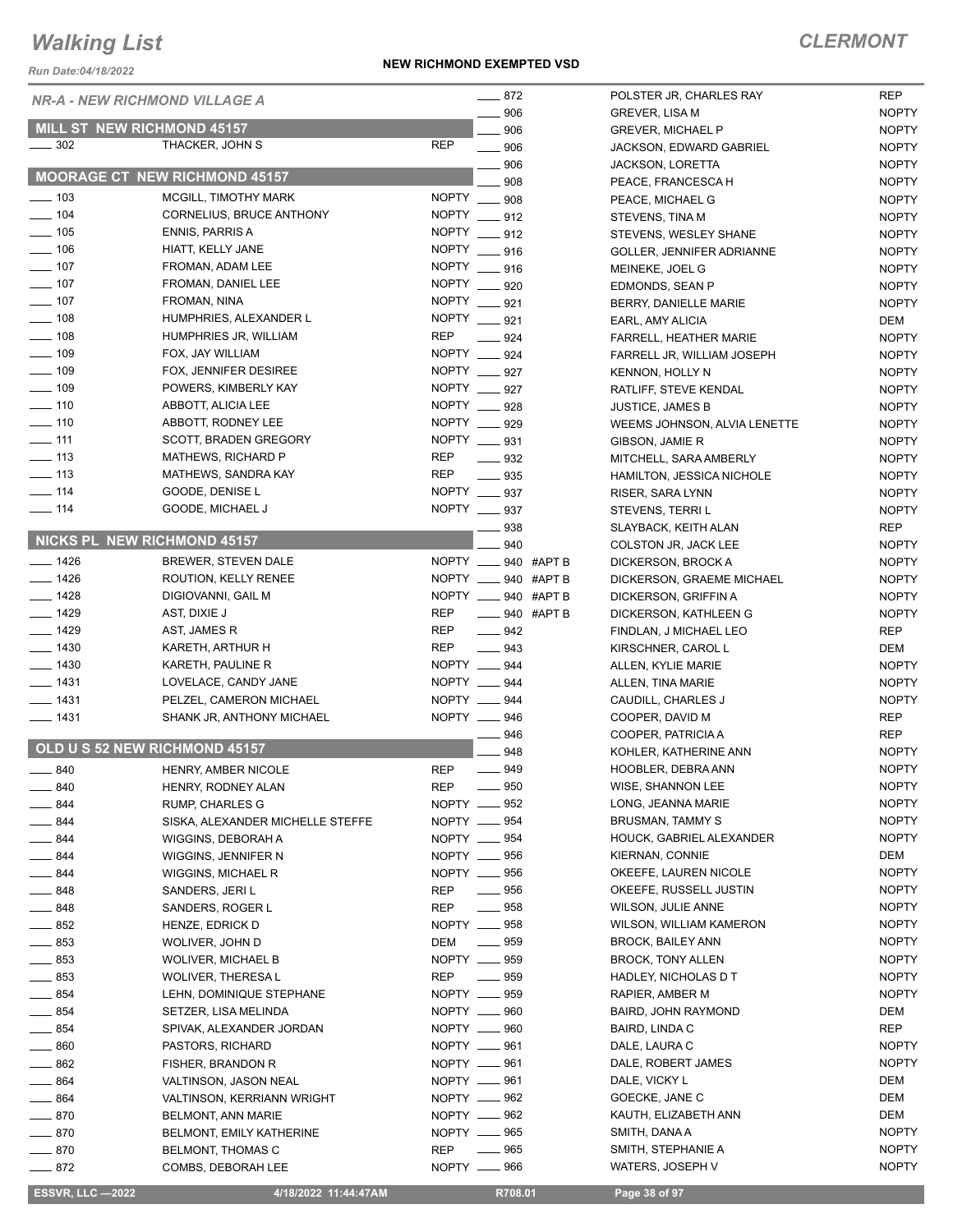*Run Date:04/18/2022*

#### **NEW RICHMOND EXEMPTED VSD**

|                    |                                      | $\frac{1}{2}$ 118               | PATCHELL, CARRIE A                  | <b>NOPTY</b> |
|--------------------|--------------------------------------|---------------------------------|-------------------------------------|--------------|
|                    | <b>NR-A - NEW RICHMOND VILLAGE A</b> | $- 118$                         | PATCHELL, JEFFERY DALE              | <b>NOPTY</b> |
|                    | OLD U S 52 NEW RICHMOND 45157        | $-118$                          | PINDELL, SCOTT W                    | <b>NOPTY</b> |
| $- 966$            | <b>WATERS, SHERRIL</b>               | NOPTY - 120                     | BECKY JR, LUCKY LEVALE              | <b>NOPTY</b> |
| $- 967$            | GILLIAM SR, MICHAEL BRYAN            | NOPTY - 120                     | TROXELL, JEFFERY SCOTT              | <b>NOPTY</b> |
| $- 967$            |                                      | NOPTY - 120                     | TROXELL, JESSICA LYNN               | <b>NOPTY</b> |
| $- 967$            | <b>WOLF, STEVEN KYLE</b>             | $\frac{1}{2}$ 120<br><b>REP</b> | TROXELL, JONI C                     | <b>NOPTY</b> |
| $-967$             | WOODALL, JAMES WILLIAM               | NOPTY - 120                     | TROXELL, MARY A                     | <b>NOPTY</b> |
|                    | WOODALL, SANDRA K                    | NOPTY - 121                     | <b>GREVER, JANE K</b>               | <b>NOPTY</b> |
| $- 969$            | WRIGHT, SUANNA C                     | NOPTY -121                      | <b>GREVER, JOSEPH R</b>             | <b>NOPTY</b> |
| $-972$             | KIDWELL, RANDALL BRUCE               | NOPTY - 122                     | RABE, TARA NICOLE                   | <b>NOPTY</b> |
| $-973$             | <b>CURTIS, KRISTEN LYNN</b>          | NOPTY - 122                     | ROSS, MICHAEL BRYAN                 | <b>NOPTY</b> |
| $-974$             | PARKER, ANN L                        | NOPTY - 122                     | ROSS, REBA JEAN                     | <b>NOPTY</b> |
| $- 974$            | PARKER, DAVID S                      |                                 | <b>SEARS, ERIC JAMES</b>            | <b>REP</b>   |
| $- 974$            | PARKER, TYLER J                      | NOPTY - 123                     | <b>SEARS, YANCI MARIE</b>           | <b>NOPTY</b> |
| $- 975$            | HATFIELD, CHARLES DAVID              | NOPTY - 123                     | EDWARDS JR, JERRY                   | <b>REP</b>   |
| $- 975$            | HATFIELD, SANDRA L                   | NOPTY - 124                     |                                     |              |
| $-977$             | FAULHABER, DAWN R                    | NOPTY - 124                     | GIBBS, CATHY SUE                    | <b>NOPTY</b> |
| $-977$             | RUSK, ELLIOT MATTHEW                 | NOPTY - 124                     | GIBSON, CLAUDIA L                   | DEM          |
| $-978$             | DOUGHERTY, ANGELA J                  | NOPTY - 125                     | BALL, AMANDA M                      | <b>NOPTY</b> |
| $- 978$            | MULLEN, AMANDA KAE                   | NOPTY - 125                     | <b>BALL, ERIC R</b>                 | <b>NOPTY</b> |
| $- 980$            | COLYER, BUDDY N                      | NOPTY - 125                     | MALAS, MORGAN F                     | <b>NOPTY</b> |
| $- 980$            | COLYER, DONNA E                      | NOPTY - 126                     | HURLEY, MICHAEL T                   | <b>NOPTY</b> |
| $- 981$            | CREECH, JULIE ANN                    | $\frac{1}{2}$ 127<br><b>DEM</b> | MORGAN, JEREMY T                    | <b>NOPTY</b> |
| $- 1020$           | RUBY, MILES IAN                      | NOPTY - 127                     | MORGAN, JILL MARIE                  | <b>NOPTY</b> |
| $- 1042$           | HINSON, MARGIE A                     | $- 127$<br><b>REP</b>           | STRUNK, LINDSAY R                   | <b>NOPTY</b> |
| $- 1042$           | HINSON, RICKIE L                     | $- 128$<br><b>REP</b>           | OBERSCHLAKE, CANDICE SUSANNE        | <b>NOPTY</b> |
| $- 1044$           | GILPIN, DEBORAH A                    | $\frac{1}{2}$ 128<br><b>REP</b> | WAITZ, EVELYN W                     | <b>NOPTY</b> |
| $- 1044$           | GILPIN, WILLIAM R                    | $- 128$<br><b>REP</b>           | WAITZ, LANCE W                      | <b>NOPTY</b> |
| $- 1050$           | <b>CRISS, MATTHEW B</b>              | NOPTY - 129                     | CARR, BROOKE MICHELLE               | REP          |
| $\frac{1}{2}$ 1050 | FISCHER, JAMIE LEE                   | NOPTY - 129                     | CARR JR, DENNIS MICHAEL             | <b>REP</b>   |
| $\frac{1}{2}$ 1050 | HOFFMAN, DUSTIN M                    | NOPTY - 129                     | HIRSHEY, RITA                       | <b>REP</b>   |
| $- 1056$           | <b>SEXTON, CHRISTOPHER LEE</b>       | NOPTY - 130                     | NYE, AMBER NICOLE                   | <b>NOPTY</b> |
| $- 1056$           | SEXTON, LAURA ELIZABETH              | NOPTY - 132                     | SMITH, JEFFREY BRADFORD             | <b>NOPTY</b> |
|                    |                                      | $\frac{1}{2}$ 132               | SMITH, MICHELLE JEANNE              | <b>NOPTY</b> |
|                    | PADDLE WHEEL DR NEW RICHMOND 45157   | $\equiv$ 133                    | ARMBRUSTER, JASON M                 | <b>NOPTY</b> |
| $- 100$            | PLOUCHA, MICHAEL D                   | $- 134$<br>DEM                  | ROSE, MELISSA J                     | <b>NOPTY</b> |
| $\frac{1}{2}$ 100  |                                      | NOPTY - 134                     | ROSE JR, WILLIAM E                  | <b>NOPTY</b> |
| $- 100$            | PLOUCHA, RACHEL K                    | $-134$<br><b>DEM</b>            | ROSE, WILLIAM ROBERT                | <b>NOPTY</b> |
| $\frac{1}{2}$ 100  | PLOUCHA, REBECCA L                   | NOPTY - 134                     | TALLON, JENNA E                     | <b>NOPTY</b> |
|                    | PLOUCHA, SAMUEL J                    | NOPTY - 135                     | HODGE, HEATHER ANN                  | <b>NOPTY</b> |
| $- 102$            | <b>URMSTON, KRISTEN KERR</b>         | NOPTY $-$ 135                   | HODGE, TONY D                       | <b>NOPTY</b> |
| $- 102$            | URMSTON, MICHAEL WILLIAM             | NOPTY - 136                     | BATEMAN JR, LARRY                   | <b>NOPTY</b> |
| $- 103$            | NELSON, REBECCA E                    | _ 136                           | BATEMAN, SAVANNAH TAYLOR            | <b>NOPTY</b> |
| $- 104$            | BRIGHTWELL, ELOISE PAULINE           | <b>REP</b><br>_ 136             | RANDOLPH, KELLY J                   | <b>NOPTY</b> |
| $- 104$            | BRIGHTWELL, WILLIAM DAVID            | <b>REP</b><br>$-136$            | REINHART, MICHAEL ANTHONY           | <b>NOPTY</b> |
| $- 106$            | BOHL, JASON ALLEN                    | $N$ OPTY $-$<br>_ 137           | DAVIDSON, KATHI A                   | <b>NOPTY</b> |
| $- 106$            | WUNSCH, TIFFINEY R                   | $NOPTY$ -<br>_ 138              | DWELLY, STEPHANIE M                 | <b>NOPTY</b> |
| $- 108$            | LOGAN, CHRISTIAN RYAN                | $N$ OPTY $-$<br>138             | GAMMON, PHILIP DAVID                | <b>NOPTY</b> |
| $- 108$            | LOGAN, CYNTHIA L                     | <b>REP</b><br>_ 141             | WALKER, ANDREW M                    | <b>NOPTY</b> |
| $\frac{1}{2}$ 108  | LOGAN, LOUIS W                       | <b>NOPTY</b>                    | WALKER, KRISTA JO                   | <b>NOPTY</b> |
| $\frac{1}{2}$ 110  | KINNARD, MICHAEL PHILIP              | _ 141<br>NOPTY <sup>-</sup>     |                                     |              |
| $\frac{1}{2}$ 112  | TRAYLOR, BOBBY G                     | <b>NOPTY</b>                    | <b>QUARRY ST NEW RICHMOND 45157</b> |              |
| $-112$             | TRAYLOR, JUDY K                      | <b>NOPTY</b>                    |                                     |              |
| $\frac{1}{2}$ 113  | BOLAND, SUSAN MAUREEN                | _ 215<br><b>DEM</b>             | ISAAC, CONSUELO NICOLE              | <b>NOPTY</b> |
| $\frac{1}{2}$ 113  | KIMBELTON, WILLIAM L                 | <b>NOPTY</b>                    |                                     |              |
| $\frac{1}{2}$ 114  | WALKER, JEREMY SCOTT                 | <b>NOPTY</b>                    | <b>RACE ST NEW RICHMOND 45157</b>   |              |
| $\frac{1}{114}$    | WALKER, JUSTINE NICOLE               | NOPTY - 191                     | LOCKARD, CHRISTIAN THOMAS BLAKE     | <b>NOPTY</b> |
| $- 115$            | ROWE, APRIL DAWN                     | NOPTY - 191                     | SANDUSKY, BENJAMIN LEE              | <b>NOPTY</b> |
| $\frac{1}{15}$     | ROWE, CRISTINA A                     | NOPTY - 191                     | SANDUSKY, BROOKLYN MARIE            | <b>NOPTY</b> |
| $- 116$            | ACKERMANN, JOSEPH EDWARD             | NOPTY - 191                     | SANDUSKY, DALTON MICHAEL            | <b>NOPTY</b> |
| $\frac{1}{16}$     | ACKERMANN, LISA ANN                  | NOPTY - 191                     | SANDUSKY, SHARON M                  | <b>NOPTY</b> |
| $-117$             | MARTINEZ, CYDNEY R                   | NOPTY - 198                     | MCKELVEY, CHRISTINA LEE             | <b>NOPTY</b> |
| $-117$             | MARTINEZ JR, DOMINGO M               | <b>NOPTY</b>                    |                                     |              |
|                    |                                      |                                 | RACHEL DR NEW RICHMOND 45157        |              |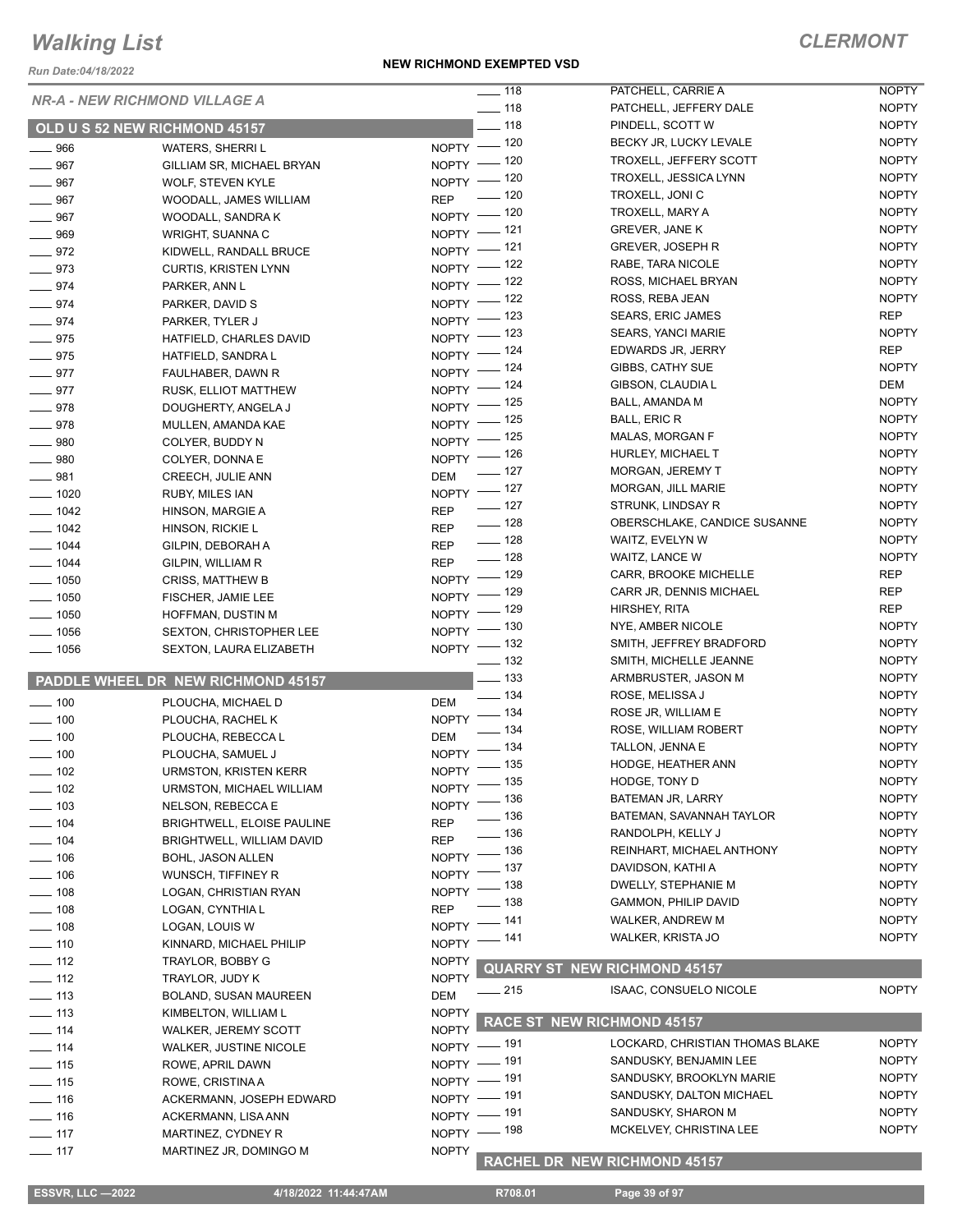*Run Date:04/18/2022*

#### **NEW RICHMOND EXEMPTED VSD**

|                          | <b>NR-A - NEW RICHMOND VILLAGE A</b>                      | $\frac{1}{208}$                 | VANDERBOSCH, PAUL F                    | <b>REP</b>   |
|--------------------------|-----------------------------------------------------------|---------------------------------|----------------------------------------|--------------|
|                          |                                                           | $\sim$ 209                      | KLEIN, JEFFREY ROY                     | DEM          |
|                          | <b>RACHEL DR NEW RICHMOND 45157</b>                       | 209                             | KLEIN, JEFFREY TYLER                   | <b>NOPTY</b> |
| $\frac{1}{2}$ 102        | TYNES, JOHN DAVID                                         | DEM<br>$\frac{1}{209}$          | KLEIN, PAMELA S                        | DEM          |
| $\frac{1}{2}$ 102        | TYNES, SHERI LYNN                                         | DEM<br>$-211$                   | EASTER II, DOUGLAS RAY                 | <b>REP</b>   |
| $\frac{1}{2}$ 103        | REEDER, ANDREW NATHAN                                     | <b>REP</b><br>$\frac{1}{211}$   | <b>EASTER, STACEY LEIGH</b>            | REP          |
| $\frac{1}{2}$ 103        | REEDER, HANNAH STEFANIA                                   | NOPTY $-212$                    | SMITH, DAVID SCOTT                     | <b>NOPTY</b> |
| $\frac{1}{2}$ 105        | MCMILLIN, BARBARA A                                       | <b>REP</b><br>$\frac{1}{212}$   | SMITH, HOLLY R                         | <b>NOPTY</b> |
| $- 105$                  | <b>MCMILLIN, LARRY H</b>                                  | $\frac{1}{212}$<br><b>REP</b>   | WECHSLER, COURTNEY SMITH               | <b>NOPTY</b> |
| $\frac{1}{2}$ 106        | HUDGINS, EARL THOMAS                                      | NOPTY __ 213                    | <b>BENTON, GABRIELLE M</b>             | <b>NOPTY</b> |
| $- 106$                  | LIPPS, VALARIE J                                          | NOPTY __ 213                    | <b>BENTON, LAURA S</b>                 | <b>NOPTY</b> |
| $\frac{1}{2}$ 107        | <b>GUNDLER, CHRISTOPHER M</b>                             | <b>REP</b><br>$\frac{1}{213}$   | BENTON, RACHEL PAULINE                 | <b>NOPTY</b> |
| $- 107$                  | <b>GUNDLER, LAURA C</b>                                   | REP<br>$\frac{1}{215}$          | KNAPP, AMANDA MARIE                    | <b>NOPTY</b> |
| $\frac{1}{10}$ 110       | SMITH BENEDIKT, DANIEL Q                                  | REP<br>$\frac{1}{215}$          | KNAPP, DALE W                          | <b>NOPTY</b> |
| $- 110$                  | SMITH BENEDIKT, KIMBERLY SUE                              | NOPTY __ 215                    | KNAPP, LEISA MARIE                     | <b>NOPTY</b> |
| $- 111$                  | MCCABE, JOSEPH P                                          | <b>REP</b><br>$\frac{1}{217}$   | BALBYSHEV, NIKOLAY FEDOROVICH          | <b>NOPTY</b> |
| $-111$                   | MCCABE, MORGAN LYNN                                       | NOPTY __ 217                    | BALBYSHEVA, GALINA ALEXANDROVIN,       | <b>NOPTY</b> |
| $\frac{1}{2}$ 112        | <b>BAXTER, JEFFREY ALLEN</b>                              | NOPTY __ 217                    | DONISI, CHRISTINA F                    | <b>NOPTY</b> |
| $\frac{1}{2}$ 113        | CARLIN, JASON M                                           | NOPTY __ 217                    | <b>GORKOVETS, YEKATERINA Y</b>         | <b>NOPTY</b> |
| $\frac{1}{2}$ 113        | CARLIN, STEPHANIE JANE                                    | NOPTY __ 218                    | FUNK, CHRISTINA MICHELLE               | <b>NOPTY</b> |
|                          |                                                           | 218                             | FUNK, JOHN EDWARD                      | <b>NOPTY</b> |
|                          | RIVER VALLEY BLVD NEW RICHMOND 45157                      | 218                             | WILFERT, LILLIAN ELIZABETH             | <b>NOPTY</b> |
| $-106$ #APT 2            | BYRD, LEEORA W                                            | NOPTY __ 219                    | TAKROURI, RANIA A                      | <b>NOPTY</b> |
| $-106$ #APT 4            | GORRA, LINDA DIANE                                        | DEM __ 220                      | <b>BAUDENDISTEL, CINDY L</b>           | REP          |
| $-$ 106 #APT 5           | MCGOWAN, SANDRA L                                         | NOPTY __ 220                    | BAUDENDISTEL, WILLIAM JOSEPH           | DEM          |
| $- 106$ #APT 6           | REDMOND SR, MICHAEL C                                     | NOPTY __ 222                    | WILSON, CHERIE S                       | REP          |
| -06 #APT 6               | REDMOND, VALERIE JEAN                                     | NOPTY -222                      | WILSON, DAVID E                        | REP          |
| $- 108$ #APT 1           | ROBINSON, MARGARET M                                      | NOPTY -802                      | <b>HEATH, ASHLEY LYNN</b>              | <b>NOPTY</b> |
| $\frac{1}{2}$ 108 #APT 2 | OCONNOR, BEVERLY J                                        | NOPTY __ 302                    | NOTT, WILLIAM WARREN                   | <b>NOPTY</b> |
| $-$ 108 #APT 2           | TROUT, KIM R                                              | NOPTY -804                      | LYNCH, MARY ANNE                       | <b>NOPTY</b> |
| $\frac{1}{2}$ 108 #APT 4 | CARR, CAMERON J                                           | NOPTY __ 308                    | LEONARD, ANDREW TOD                    | REP          |
| $- 108$ #APT 4           | WALRIVEN, LINDA LOU                                       | NOPTY __ 309                    | SIZEMORE, JESSE LEE                    | REP          |
| $- 108$ #APT 5           | FULLER, CAROL JEAN                                        | NOPTY __ 309                    | SIZEMORE, JOCELYN MAE                  | REP          |
| $- 110$ #APT 2           | LOGAN, SUSAN L                                            | REP __ 310                      | ERDMANN, JESSICA LYNN                  | REP          |
| $-$ 110 #APT 3           | HORN, VIRGINIA ANN                                        | NOPTY __ 311                    | <b>GROMOSKY, ERIKA ELAINE</b>          | <b>NOPTY</b> |
| $- 110$ #APT 4           | POWER, DAVID WAYNE                                        | NOPTY __ 311                    | HENSON, BRITNEY DANIELE                | <b>NOPTY</b> |
| $-$ 110 #APT 5           | DAMRON, ROGER NEAL                                        | NOPTY __ 311                    | HENSON JR, JOHN THOMAS                 | <b>NOPTY</b> |
| $-$ 110 #APT 6           | LAWS, LINDA CHERYL                                        | NOPTY __ 311                    | KUDERER, BRANDON MICHAEL               | <b>NOPTY</b> |
| -112 #APT 1              | <b>GUENTHER, RHONDA S</b>                                 | NOPTY __ 311                    | MITCHELL, MICHAEL LEE                  | <b>NOPTY</b> |
| 112 #APT 2               | WHITT, DIANA L                                            | DEM _______ 312                 | <b>BUSHONG, BRENDA E</b>               | DEM          |
| $\frac{1}{2}$ 112 #APT 4 | BREEZE, LARRY H                                           | $\frac{1}{2}$ 312<br>REP        | VANKALKER, RON E                       | <b>NOPTY</b> |
| $- 112$ #APT 4           | BREEZE, MARJORIE ANN                                      | $-313$<br><b>REP</b>            | GIESELER, GRANT P                      | <b>NOPTY</b> |
| $-$ 112 #APT 5           | KILGORE, VIRGINIA A                                       | NOPTY __ 313                    | WILLIS, CHRISTOPHER BRADLEY            | <b>NOPTY</b> |
| $-$ 112 #APT 6           | ALKIRE, DEBORAH D                                         | NOPTY __ 313                    | <b>WILLIS, ERICA SHARON</b>            | <b>NOPTY</b> |
| $-$ 114 #APT 1           | LAWSON, LAURA JANE                                        | NOPTY __ 315                    | LEWTON, DEBORAH J                      | <b>NOPTY</b> |
| $- 114$ #APT 2           | RILEY, ELAINE C                                           | NOPTY __ 315                    | LEWTON, JENNIFER L                     | <b>NOPTY</b> |
| $- 114$ #APT 4           | <b>FULTON, VERA M</b>                                     | NOPTY $- 316$                   | ELLIS, ASHLEE D                        | <b>NOPTY</b> |
| $- 114$ #APT 6           | SHUMAN, CANI IRIS                                         | NOPTY __ 316                    | ELLIS, NATHAN SHAWN                    | <b>NOPTY</b> |
| $- 116$ #APT 2           |                                                           | $\frac{1}{2}$ 316<br><b>REP</b> | WENKER, BENJAMIN A                     | <b>NOPTY</b> |
| $-$ 116 #APT 3           | <b>JENKINS, PATRICIA ANN</b><br><b>BLACK, NANCY CAROL</b> | NOPTY __ 317                    | <b>HEDRICK, RICHARD LEE</b>            | REP          |
|                          |                                                           |                                 |                                        |              |
| $- 116$ #APT 3           | SCHROER, YVONNE ANGELA                                    | <b>NOPTY</b>                    | NOPTY ROBIN HILL DR NEW RICHMOND 45157 |              |
| $- 116$ #APT 5           | LOVING, SHARON M                                          |                                 |                                        |              |
| $- 116$ #APT 6           | HAAS, SHERRY LYNN                                         | DEM<br>$- 901$                  | MAXEY, BEVERLY A                       | <b>NOPTY</b> |
| $\frac{1}{201}$          | GUILLIAMS, GWENDOLYN LEE                                  | NOPTY __ 901                    | MAXEY, GREGORY A                       | <b>NOPTY</b> |
| $-201$                   | GUILLIAMS, KIMBERLY A                                     | NOPTY __ 902                    | <b>BAKER, TRAVIS CHRISTOPHER</b>       | <b>NOPTY</b> |
| $-201$                   | SWEITZER, ASHLEY NOEL                                     | NOPTY __ 902                    | <b>ENGLISH, CORY SCOTT</b>             | <b>NOPTY</b> |
| 203                      | LANCASTER, JERRY LEE                                      | NOPTY __ 902                    | <b>GLENN, TAYLOR EDWIN</b>             | REP          |
| $=205$                   | ADAMS, DUSTIN D                                           | NOPTY __ 902                    | KIRKENDOL, ALEXANDRA MAE               | <b>NOPTY</b> |
| $-205$                   | ADAMS, ELIZABETH D                                        | NOPTY __ 917                    | MILLER, CONLEY C                       | REP          |
| 207                      | CRIM, CARRIE ANN                                          | NOPTY __ 917                    | MILLER, MOLLIE RAYETTE                 | REP          |
| $-207$                   | MARTIN, ADAM J                                            | NOPTY __ 933                    | CARMACK, JAMES R                       | <b>NOPTY</b> |
| 208                      | VANDERBOSCH, DONNA W                                      | <b>REP</b><br>$=937$            | CHAPMAN, DEBRA L                       | <b>REP</b>   |
| $-208$                   | VANDERBOSCH, ELIZABETH S                                  | <b>NOPTY</b>                    |                                        |              |

 **ESSVR, LLC —2022 4/18/2022 11:44:47AM R708.01 Page 40 of 97**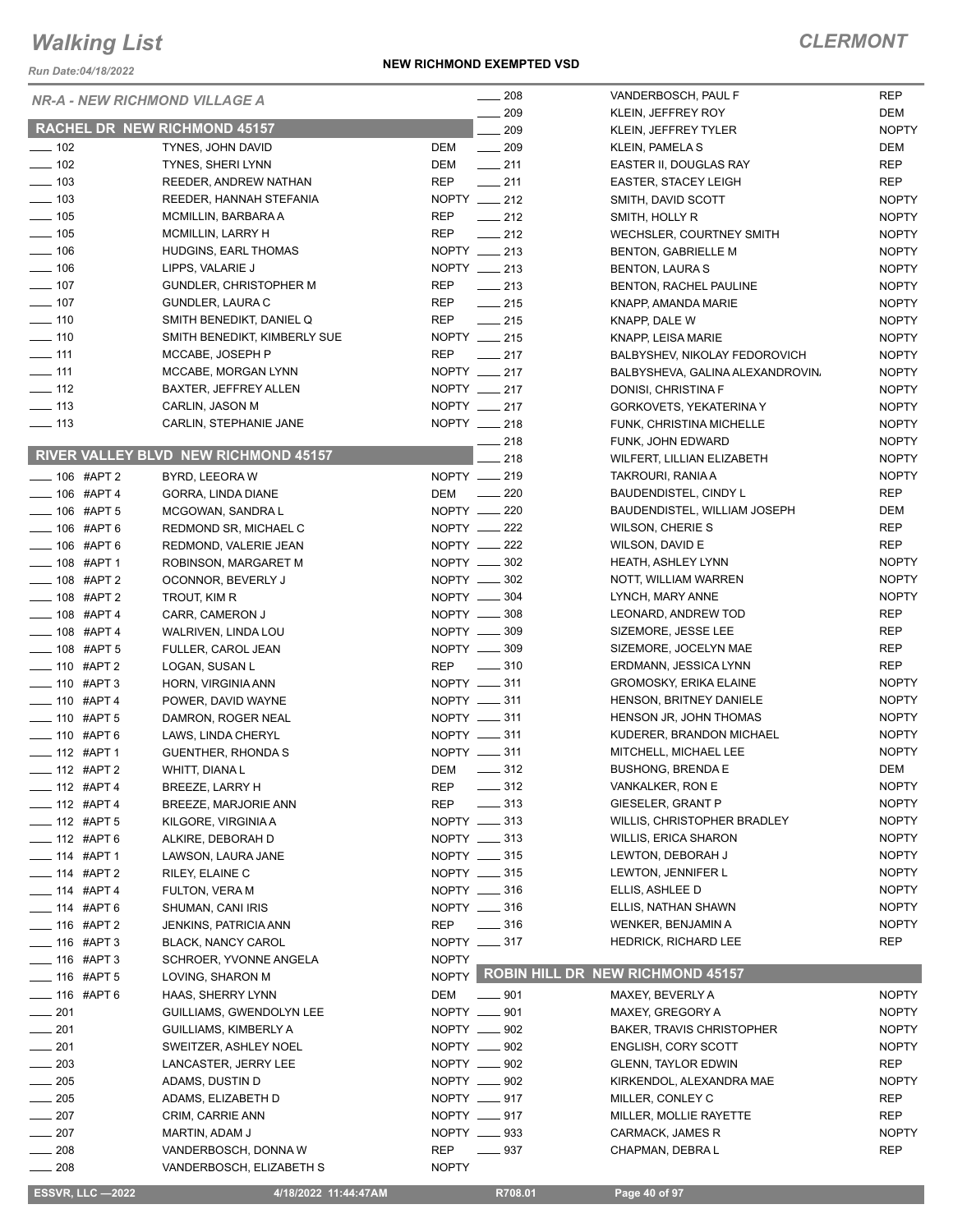*Run Date:04/18/2022*

#### *NR-A - NEW RICHMOND VILLAGE A*

| NUII DAIC.04/10/ZUZZ      |                                          |                              |                   |                                     |                              |
|---------------------------|------------------------------------------|------------------------------|-------------------|-------------------------------------|------------------------------|
|                           | <b>NR-A - NEW RICHMOND VILLAGE A</b>     |                              |                   | <b>VINE ST NEW RICHMOND 45157</b>   |                              |
|                           | <b>ROBIN HILL DR NEW RICHMOND 45157</b>  |                              | 301               | HUTH, DANIEL T                      | <b>NOPTY</b>                 |
| $\frac{1}{2}$ 937         | CHAPMAN, LOUIS                           | <b>REP</b>                   | 303               | <b>WILLIS, RICKY</b>                | <b>NOPTY</b>                 |
| $- 945$                   | LANCASTER, EMMA CAROLINE                 | <b>NOPTY</b>                 |                   |                                     |                              |
| $-948$                    | GILPIN, MELBA G                          | <b>NOPTY</b>                 |                   | <b>WILLOW ST NEW RICHMOND 45157</b> |                              |
| $-948$                    | GOLDBACH, AMANDA FAYE                    | <b>NOPTY</b>                 | 409               | BUCK, DAVID WILLIAM                 | <b>NOPTY</b>                 |
| _ 948                     | STATON, JAY EDWARD                       | <b>NOPTY</b>                 | 409               | KIRTLEY, JULIE K                    | <b>NOPTY</b>                 |
| $-960$                    | MCMILLIN, LORRAINE M                     | <b>NOPTY</b>                 | 622               | <b>BIDDLE, TORI NICOLE</b>          | <b>NOPTY</b>                 |
| $- 960$<br>969            | MCMILLIN, MARK D<br>CARMACK, KATIE MARIE | <b>NOPTY</b><br><b>NOPTY</b> | 622               | <b>SCOTT, CHARLES WAYNE</b>         | <b>NOPTY</b>                 |
| $- 979$                   | HAUKE, ELAINE                            | <b>NOPTY</b>                 | 622               | <b>SCOTT, RENEE LYNN</b>            | <b>NOPTY</b>                 |
| ____ 979                  | HAUKE, PHILIP D                          | <b>NOPTY</b>                 | 624               | <b>WILLIAMS III, ALVIS F</b>        | <b>REP</b>                   |
| $\frac{1}{2}$ 997         | <b>BAILEY, BRIAN REECE</b>               | <b>REP</b>                   | 624               | WILLIAMS, RHONDA KATHLEEN           | <b>REP</b>                   |
| $- 997$                   | <b>BAILEY, CHRISTINA M</b>               | <b>NOPTY</b>                 | 630               | STEIGER, HUNTER A                   | <b>NOPTY</b>                 |
| $- 1005$                  | BURSON, ALEXANDRA KAY                    | <b>REP</b>                   | 631               | <b>BILLOW, ERIN MICHELLE</b>        | <b>NOPTY</b>                 |
| $\frac{1}{2}$ 1005        | <b>BURSON, ZACHERY</b>                   | <b>NOPTY</b>                 | 709               | <b>GREEN, ABIGAIL MARIE LEE</b>     | <b>NOPTY</b>                 |
| $- 1006$                  | KAYLOR, JACOB RONALD                     | <b>NOPTY</b>                 | 709               | LEE, LINDA J                        | <b>NOPTY</b>                 |
| $- 1006$                  | KAYLOR, LORA NICHOLE                     | <b>NOPTY</b>                 | 709               | LEE, RACHAEL ELIZABETH              | <b>NOPTY</b>                 |
|                           |                                          |                              | $-711$            | DE LEON, ROSE ANETTE                | <b>NOPTY</b>                 |
|                           | STATE ROUTE 132 NEW RICHMOND 45157       |                              | 711               | DELEON, DANIELLE R                  | <b>NOPTY</b>                 |
| 2378 #APT 1               | RAPP JR, FRANCIS A                       | <b>NOPTY</b>                 | 711<br>803        | GIL MANZANAREZ, LAURA MARIE         | <b>NOPTY</b>                 |
| 2378 #APT 2               | COLON, GILBERTO                          | <b>NOPTY</b>                 |                   | ELLIS, JAMES A                      | <b>NOPTY</b>                 |
| 2378 #APT 2               | EVANS, HEATHER N                         | <b>NOPTY</b>                 | 803<br>803        | ELLIS, SHIRLEY M                    | <b>NOPTY</b>                 |
| 2378 #2                   | FOOZER, BARBARA A                        | <b>NOPTY</b>                 | 803               | ELLIS, TYLER M                      | <b>NOPTY</b><br><b>NOPTY</b> |
| 2380 #APT B               | MEADOWS, TIFFANY JANE                    | <b>NOPTY</b>                 |                   | EVERSOLE, BRIAN K                   |                              |
| 2384                      | COLLINS, MICHAEL A                       | <b>NOPTY</b>                 |                   |                                     |                              |
| 2386                      | BAIREFOOT, CHRISTOPHER M                 | <b>NOPTY</b>                 | <b>TOTAL: 764</b> |                                     |                              |
| $-2390$                   | KAISER, ANGELA K                         | <b>NOPTY</b>                 |                   |                                     |                              |
| <sub>–</sub> 2394 #APT A  | SCHMIDT, CHERIE L                        | <b>REP</b>                   |                   |                                     |                              |
| <b>______ 2394 #APT B</b> | <b>HENSLEY, JOANN</b>                    | <b>NOPTY</b>                 |                   |                                     |                              |
| 2396                      | <b>BOUCHER, ROGER K</b>                  | <b>NOPTY</b>                 |                   |                                     |                              |
| $-2402$                   | COCHRAN, CHEYENNE R                      | <b>REP</b>                   |                   |                                     |                              |
| $-2402$                   | JONES, JILL M                            | <b>REP</b>                   |                   |                                     |                              |
| 2404                      | RIESENBERG, BRIDGET MARIE                | <b>NOPTY</b>                 |                   |                                     |                              |
| $-2404$                   | RIESENBERG, GRANT ZANE                   | <b>NOPTY</b>                 |                   |                                     |                              |
| 2406                      | RACHFORD, CHRISTOPHER LYNN               | <b>NOPTY</b>                 |                   |                                     |                              |
| $-2406$                   | SMITH, RACHEL A                          | <b>NOPTY</b>                 |                   |                                     |                              |
| 2414                      | HAMMEL, MELISSA MICHELLE                 | <b>NOPTY</b>                 |                   |                                     |                              |
| 2414                      | HAMMEL JR. ROBERT FRANKLIN               | <b>NOPTY</b>                 |                   |                                     |                              |
| $-2414$                   | SHANER, BRANDON WAYNE                    | <b>NOPTY</b>                 |                   |                                     |                              |
| $-2420$                   | DENTON, RIAN S                           | <b>NOPTY</b>                 |                   |                                     |                              |
|                           | <b>SYCAMORE ST NEW RICHMOND 45157</b>    |                              |                   |                                     |                              |
| $\rule{1em}{0.15mm}$ 101  | DICKERSON, CHRISTIAN DAVID               | <b>NOPTY</b>                 |                   |                                     |                              |
| $\frac{1}{2}$ 101         | DICKERSON, PRESTON DALTON                | <b>NOPTY</b>                 |                   |                                     |                              |
| $\frac{1}{2}$ 101         | DURHAM, CYNTHIA DEAN                     | <b>NOPTY</b>                 |                   |                                     |                              |
| $\frac{1}{2}$ 101         | PRICE, JACOB R                           | <b>NOPTY</b>                 |                   |                                     |                              |
| $\frac{1}{208}$           | COFFEY, BETTY J                          | <b>NOPTY</b>                 |                   |                                     |                              |
| $- 316$                   | ROMBACH, ANDREW XAVIER                   | <b>NOPTY</b>                 |                   |                                     |                              |
| $- 316$                   | ROMBACH, BRANDI ROSE                     | <b>NOPTY</b>                 |                   |                                     |                              |
| $\frac{1}{2}$ 318         | COCHRAN, MATTHEW DAVID                   | <b>NOPTY</b>                 |                   |                                     |                              |
| $\frac{1}{2}$ 318         | JONES, CHARLES E                         | REP                          |                   |                                     |                              |
| $\frac{1}{2}$ 318         | JONES, IDA K                             | REP                          |                   |                                     |                              |
| $- 321$                   | MOLER, ELIZABETH A                       | <b>NOPTY</b>                 |                   |                                     |                              |
| $\frac{1}{2}$ 321         | NIETERS, BRIAN T                         | <b>NOPTY</b>                 |                   |                                     |                              |
| U S 52 NEW RICHMOND 45157 |                                          |                              |                   |                                     |                              |
| _____ 969                 | WRIGHT, KYLE D                           | <b>NOPTY</b>                 |                   |                                     |                              |
| $- 969$                   | WRIGHT, SUZANNA C                        | DEM                          |                   |                                     |                              |
| $- 970$                   | MITCHELL, THOMAS A                       | <b>NOPTY</b>                 |                   |                                     |                              |
| $-974$                    | PARKER, SHELBY MORGAN                    | <b>NOPTY</b>                 |                   |                                     |                              |
| 977                       | <b>WEBB, MICHAEL D</b>                   | <b>NOPTY</b>                 |                   |                                     |                              |

**NEW RICHMOND EXEMPTED VSD**

 **ESSVR, LLC —2022 4/18/2022 11:44:47AM R708.01 Page 41 of 97**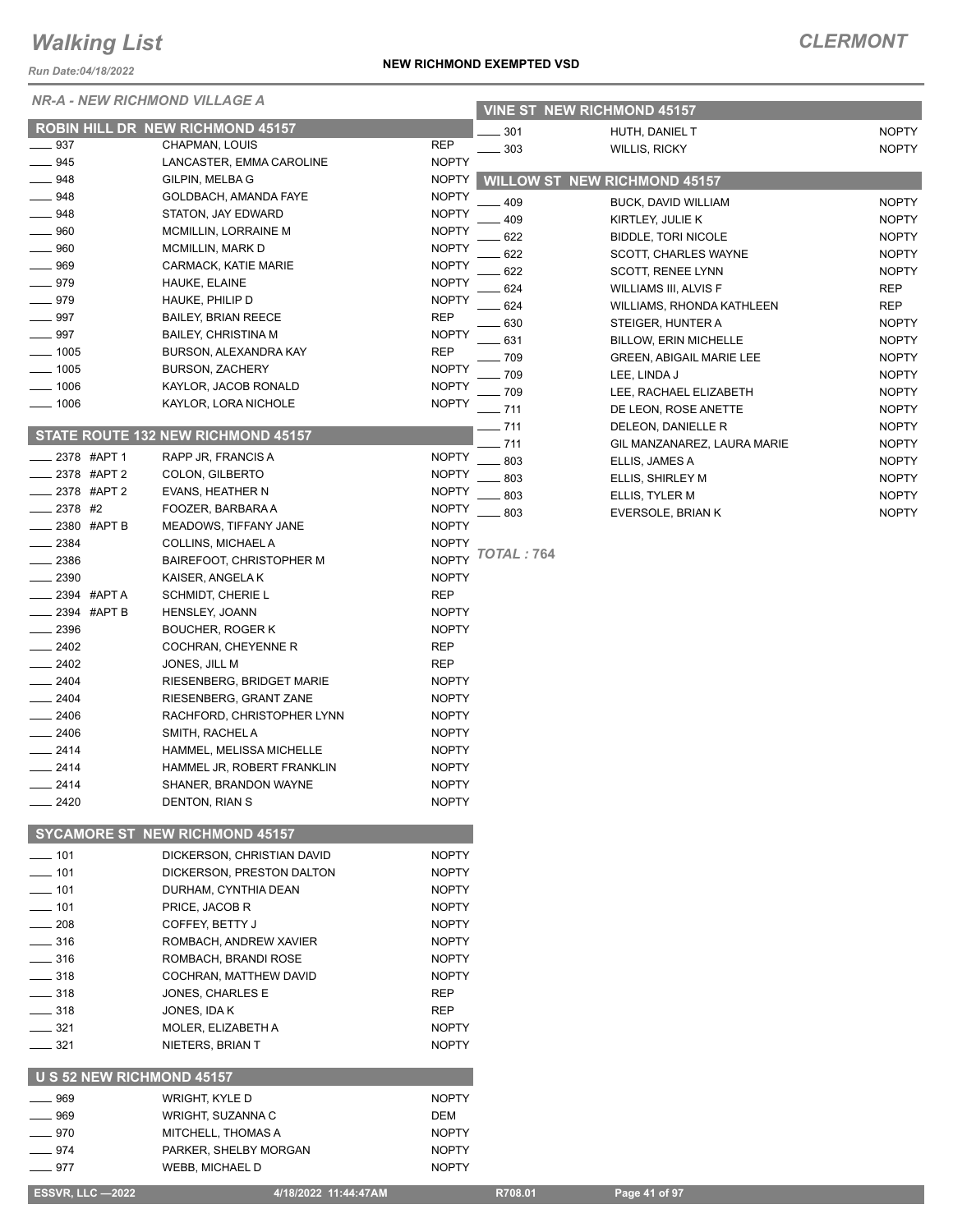*Run Date:04/18/2022*

#### **NEW RICHMOND EXEMPTED VSD**

|                           | <b>NR-B - NEW RICHMOND VILLAGE B</b>      | $- 1070$                      |                         | MACK SR, JAMES M                | <b>NOPTY</b> |
|---------------------------|-------------------------------------------|-------------------------------|-------------------------|---------------------------------|--------------|
|                           |                                           | $- 1070$                      |                         | ORTIZ VELAZQUEZ, SHAKIRA NICOLE | <b>NOPTY</b> |
|                           | <b>AUGUSTA ST NEW RICHMOND 45157</b>      | $\frac{1}{2}$ 1070            |                         | STEVENS, LORI ANN               | <b>NOPTY</b> |
| $\sim$ 220                | KILGORE, CHARLES O                        | NOPTY - 1070 #APT 1           |                         | INMAN, HOWARD                   | <b>NOPTY</b> |
| $\frac{1}{220}$           | KILGORE, DEBRA L                          | NOPTY - 1070 #APT 10          |                         | STREETER, JESSE ELIZABETH       | <b>NOPTY</b> |
| $\sim$ 220                | KILGORE, MEGAN B                          | NOPTY - 1070 #APT 12          |                         | SEBASTIAN, VICKIE M             | <b>NOPTY</b> |
| $\frac{1}{225}$           | <b>GALEA III, ARTHUR H</b>                | <b>DEM</b>                    | -070 #APT 15            | HOLBROOK, CHRISTIN DANELLE      | <b>NOPTY</b> |
| $\frac{1}{225}$           | GALEA, DANA RAE                           | <b>DEM</b>                    | ___ 1070 #APT 18        | <b>BROWN, CALEB THOMAS</b>      | <b>NOPTY</b> |
| $\frac{1}{226}$           | LAVELY, SARA ELIZABETH                    | NOPTY - 1070 #APT 18          |                         | <b>BROWN, ROGER L</b>           | <b>NOPTY</b> |
| $\frac{228}{2}$           | BLAIR, DAVID WILLIAM                      | NOPTY - 1070 #APT 20          |                         | RHODEN, KIMBERLIN A             | <b>NOPTY</b> |
| $\frac{1}{228}$           | BLAIR, SAMANTHA JANE                      | NOPTY - 1070 #APT 20          |                         | TILTON, TALLIE RAE              | <b>NOPTY</b> |
| 228                       | BLAIR, WENDY ANN                          | NOPTY - 1070 #APT 20          |                         | TURNER, CHERYL ANN              | <b>NOPTY</b> |
| $\frac{1}{2}$ 230         | BEAHR, LORI ANN                           | NOPTY - 1070 #APT 21          |                         | WARTHEN, CHRISTOPHER J          | <b>NOPTY</b> |
| $-230$                    | SMITH, MARY E                             | NOPTY - 1070 #APT 23          |                         | GILREATH, TRAVIS DON            | <b>NOPTY</b> |
| $\sim$ 230                | <b>WELCH, CHARLES WILLIAM</b>             | NOPTY - 1070 #APT 23          |                         | STEWART, TAYLOR MACKENZIE       | <b>NOPTY</b> |
| $\sim$ 230                | WELCH, THOMAS CHARLES                     | NOPTY - 1070 #APT 27          |                         | ACHE, AMBER BROOKE              | REP          |
| $\frac{1}{2}$ 231         | LAMMERS, JESSICA L                        | NOPTY - 1070 #APT 27          |                         | ACHE, DAVID ANDREW              | REP          |
| $-231$ #APT 5             | STRUNK, ANGELA SUE                        | NOPTY - 1070 #LOT 16          |                         | <b>KRAUS, ERYN NICHOLLE</b>     | <b>NOPTY</b> |
| $\frac{1}{231}$ #APT A    | STRUNK, HANNAH GRACE                      | NOPTY - 1070 #LOT 27          |                         | NIMMO, ALESA J                  | <b>NOPTY</b> |
| $\frac{1}{231}$ #APT B    | BREWER, ANDREW J                          | NOPTY - 1070 #LOT 29          |                         | FOSTER, VIRGIL DEWEY            | <b>NOPTY</b> |
| $\frac{1}{2}$ 231 #APT B  | IGO, BETHANIE FLORENCE                    | NOPTY - 1070 #APT 222         |                         | HOLLEN, AMBER NICOLE            | <b>NOPTY</b> |
| ____ 231 #APT C           | APPLEGATE, CHAD V                         | $-1073$<br>$NOPTY =$          |                         | <b>BARRETT, JASON L</b>         | <b>NOPTY</b> |
| ____ 231 #APT C           | <b>SKAGGS, ALYSON MICHELLE</b>            | NOPTY - 1073                  |                         | COURTIER, VANESSA M             | <b>NOPTY</b> |
| ____ 231 #APT 6A          | AKINS, RYAN D                             | NOPTY - 1073                  |                         | MCALPIN, VICTORIA DANIELLE      | <b>NOPTY</b> |
| $\frac{1}{2}$ 232 #APT 2  | LINDSAY, BRIAN MICHAEL                    | NOPTY - 1086                  |                         | KELCH, DANIEL D                 | <b>NOPTY</b> |
| $\frac{1}{2}$ 233 #APT B  | MESSER JR, HAROLD                         | NOPTY - 1086                  |                         | KIRBY, MELODY C                 | <b>NOPTY</b> |
| $\_\_\_\$ 233 #APT C      | EDMONDSON, EDWARD MAYLON                  | $- 1087$<br><b>REP</b>        |                         | BUTLER, DAWN ELIZABEH           | DEM          |
| $\frac{1}{2}$ 233 #APT 4D | <b>BYRNE, MICAH R</b>                     | NOPTY - 1087                  |                         | TORREY, JAMES CHRISTOPHER       | DEM          |
| $\frac{1}{2}$ 234         | HEAD, DANIEL M                            | NOPTY - 1095                  |                         | VOGEL, BRITTANY M L             | DEM          |
| $\frac{234}{2}$           | HEAD, MADZ YEAH KRISTINA                  | NOPTY - 1095                  |                         | VOGEL, CHARLES D                | DEM          |
| $\frac{1}{2}$ 234         | HEAD, TIMOTHY A                           | NOPTY - 1095                  |                         | VOGEL, TAMMY S                  | DEM          |
| $\frac{1}{2}$ 236         | HOUNSHELL, BILLY RAY                      | NOPTY - 1099                  |                         | BOGGESS, DAN W                  | <b>NOPTY</b> |
| $\frac{1}{2}$ 236         | HOUNSHELL, SKYLER RAYE                    | NOPTY - 1119                  |                         | SMITH, LORI ANN                 | <b>NOPTY</b> |
| $\frac{1}{2}$ 236         | HOUNSHELL, SUSAN ANN                      | NOPTY - 1144                  |                         | <b>WALRIVEN, KEVIN T</b>        | REP          |
| $\frac{236}{2}$           | MCCANE, BARBARA                           | NOPTY - 1144                  |                         | WALRIVEN, REBECCA J             | <b>REP</b>   |
| $\frac{1}{2}$ 236         | WINNINGHAM, JAMES E                       | NOPTY - 1152                  |                         | MANESS, AARON C                 | <b>NOPTY</b> |
| 326                       | KINCADE, CRAIG LEE                        | NOPTY - 1152                  |                         | MANESS, ABIGAIL CHRISTINE       | <b>NOPTY</b> |
| $\frac{1}{2}$ 326         | KINCADE, NATHAN G                         | NOPTY - 1152                  |                         | MANESS, COREY ALEXANDER         | <b>NOPTY</b> |
| $\frac{1}{2}$ 330         | KINCADE, GARY                             | NOPTY - 1152                  |                         | MANESS, CRYSTAL D               | <b>NOPTY</b> |
| $\frac{1}{2}$ 330         | KINCADE, ROSEMARY I                       | NOPTY - 1153                  |                         | RICHMOND, KELLY S               | <b>REP</b>   |
| $- 400$                   | CAVAGNETTO, DONNA L                       | NOPTY - 1153                  |                         | RICHMOND, WILLIAM W             | <b>REP</b>   |
|                           |                                           | $-1155$                       |                         | WILLIS JR, RUBEN F              | DEM          |
|                           | BETHEL NEW RICHMOND RD NEW RICHMOND 45157 | $-1156$                       |                         | <b>BURNS, BILLIE J</b>          | <b>REP</b>   |
| $- 1027$                  | HOH, CHARLES FRANCIS                      | $\frac{1}{156}$<br>DEM        |                         | <b>BURNS, ROBERT W</b>          | <b>REP</b>   |
| $- 1027$                  | KALLAS, KELLIE L                          | <b>REP</b>                    | <b>____ 1156 #APT A</b> | <b>BURNS, ROBERT DAVID</b>      | <b>REP</b>   |
| 1052                      | <b>CUMMINGS, DAVID</b>                    | $-1157$<br><b>NOPTY</b>       |                         | HOLDER, KATHRYN ANNAH           | <b>NOPTY</b> |
| $-1053$                   | ELKINS, DAVID LEE                         | _ 1160<br><b>NOPTY</b>        |                         | <b>HACKNEY, JAMES B</b>         | REP          |
| $-1053$                   | HARNEY, GARY JAMES                        | . 1160<br><b>NOPTY</b>        |                         | SWEET, CHESTER E                | <b>REP</b>   |
| $- 1054$                  | DOTSON, CONNIE M                          | $-1160$<br><b>NOPTY</b>       |                         | SWEET, JULIA A                  | <b>REP</b>   |
| $- 1054$                  | DOTSON, LARRY T                           | $-1161$<br><b>NOPTY</b>       |                         | <b>BARGER, ROBERT FRANK</b>     | <b>NOPTY</b> |
| $- 1054$                  | GIBBS, JAMES BENJAMIN                     | NOPTY - 1167                  |                         | SHELDON, CHRISTOPHER P          | <b>NOPTY</b> |
| $- 1056$                  | RANDOLPH, BRITTANY RACHELLE               | $-1167$<br>NOPTY <sup>-</sup> |                         | SHELDON, TAMMY LISA             | <b>NOPTY</b> |
| $-1059$                   | KOLLER, DANIELLE STAR                     | NOPTY - 1170                  |                         | BOSHEARS, HOPE RENEE            | <b>NOPTY</b> |
| $\frac{1}{2}$ 1059        | PRUES, DONNA G                            | $-1170$<br><b>REP</b>         |                         | <b>BOSHEARS, JOSEPH E</b>       | <b>NOPTY</b> |
| $\frac{1}{2}$ 1059        | PRUES, JACOB LAWRENCE                     | $-1175$<br><b>NOPTY</b>       |                         | LOOSE, WILLIAM CHRIS            | <b>NOPTY</b> |
| $- 1059$                  | PRUES, LAWRENCE R                         | $-1179$<br><b>REP</b>         |                         | PARTIN, CHRISTOPHER             | <b>NOPTY</b> |
| $- 1070$                  | AKERS, EMILY ANN                          | _ 1181<br><b>NOPTY</b>        |                         | THEE, EMILY KAREN               | <b>NOPTY</b> |
| $-1070$                   | <b>BOWYER, ANDREW TYLER</b>               | $-1189$<br><b>NOPTY</b>       |                         | DORAN, WENDY LYNN               | <b>NOPTY</b> |
| $-1070$                   | DAMRON, ROBY FRANKLIN                     | - 1192<br><b>NOPTY</b>        |                         | <b>REUTTER, JAMES G</b>         | <b>NOPTY</b> |
| 1070                      | JAMES, DANIEL                             | _ 1208<br><b>NOPTY</b>        |                         | FELDKAMP, ANN M                 | <b>REP</b>   |
| $-1070$                   | <b>JULICK, ERIC TRUMAN</b>                | $-1208$<br><b>NOPTY</b>       |                         | FELDKAMP, GREGORY J             | <b>REP</b>   |
| $- 1070$                  | KIDD, MIRANDA SUE                         | $-1208$<br><b>NOPTY</b>       |                         | FELDKAMP, JAMES J               | <b>REP</b>   |
|                           |                                           | . 1209                        |                         | REID, MARY C                    | <b>REP</b>   |
|                           |                                           |                               |                         |                                 |              |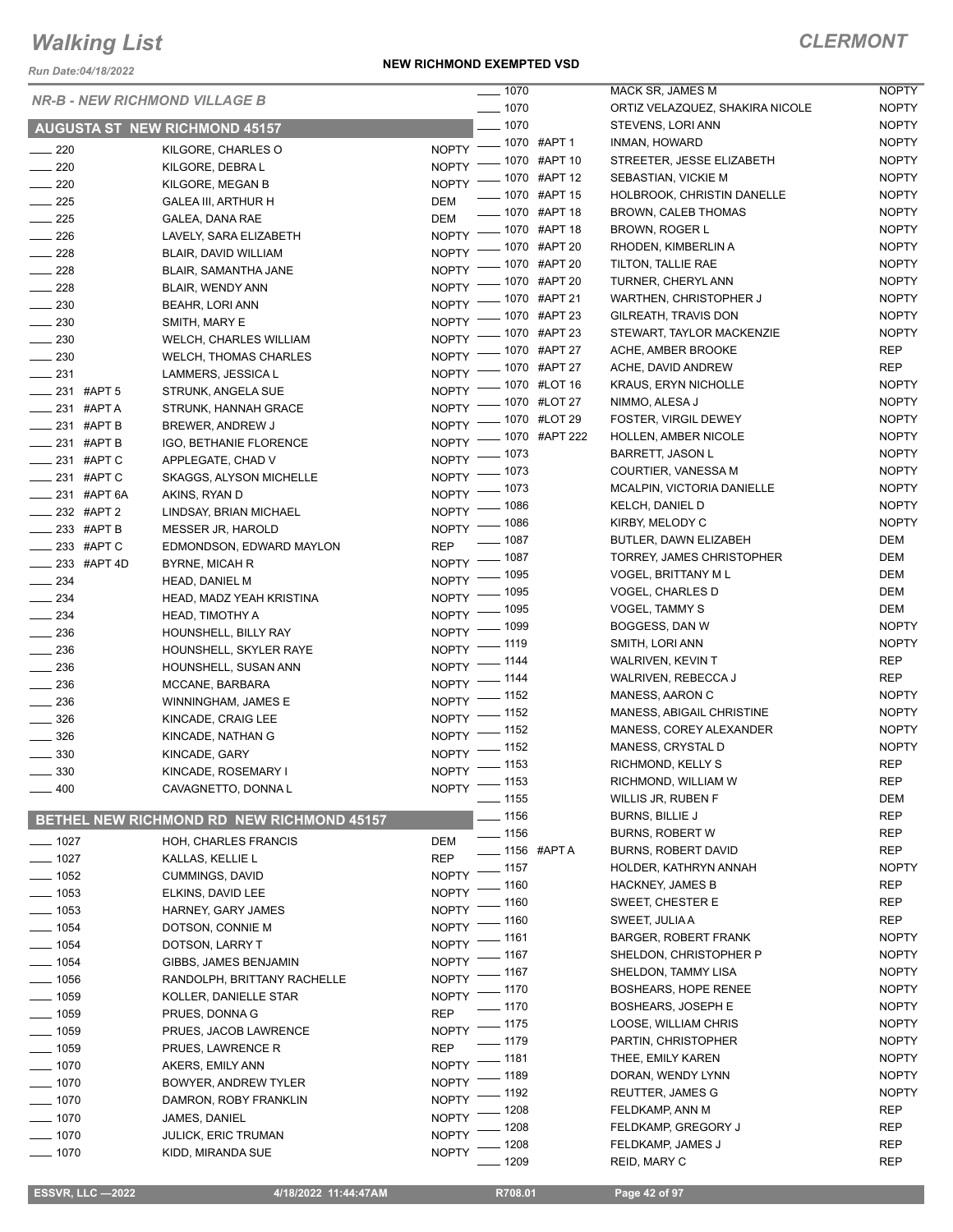*Run Date:04/18/2022*

|                             |                                           |              | $-210$                 | <b>CUMMINS, KENNETH L</b>            | <b>NOPTY</b> |
|-----------------------------|-------------------------------------------|--------------|------------------------|--------------------------------------|--------------|
|                             | <b>NR-B - NEW RICHMOND VILLAGE B</b>      |              | $\frac{1}{210}$        |                                      | <b>NOPTY</b> |
|                             |                                           |              |                        | <b>CUMMINS JR, KENNETH L</b>         |              |
|                             | BETHEL NEW RICHMOND RD NEW RICHMOND 45157 |              | $-210$                 | CUMMINS, LOIS A                      | <b>NOPTY</b> |
| $- 1221$                    | BYRD, LINDA L                             |              | NOPTY __ 210           | KLEIN, BROOKLYN NICOLE               | <b>NOPTY</b> |
| $- 1221$                    | POLSTON, RONALD R                         |              | NOPTY __ 296           | DAVIS, JUSTIN L                      | <b>NOPTY</b> |
| $- 1221$ #217               | ARCHIBALD, STEPHEN L                      | <b>REP</b>   | $\frac{1}{296}$        | STREZESKI, LORI JEAN                 | <b>NOPTY</b> |
| $\frac{1}{2}$ 1221 #APT 1   | MOORE, JOSEPHINE I                        |              | NOPTY __ 302           | SMITH JR, GEORGE E                   | <b>NOPTY</b> |
| $\frac{1}{2}$ 1221 #APT 103 | HEARN, MARY JO                            |              | NOPTY __ 330           | <b>HEDRICK, TRACY R</b>              | <b>NOPTY</b> |
| -1221 #APT 109              | LONG, DORIS JEAN                          | <b>REP</b>   | $\frac{1}{2}$ 340      | HEDRICK, RONALD SCOTT                | <b>NOPTY</b> |
| $\frac{1}{2}$ 1221 #APT 111 | PRZYSIECKI, BEVERLY MAE                   | REP          | $\frac{1}{2}$ 350      | SMITH, ERNEST E                      | <b>NOPTY</b> |
| ____ 1221 #APT 117          | SONGER, EUGENE L                          |              | NOPTY __ 360           | ADAMS, GEORGE JUNIOR                 | <b>NOPTY</b> |
| ___ 1221 #APT 117           | SONGER, JUNE ELLEN                        |              | NOPTY __ 360           | ADAMS, PATRICIA ANN                  | <b>NOPTY</b> |
| <b>_____ 1221 #APT 201</b>  |                                           |              | NOPTY __ 380           |                                      | DEM          |
|                             | DARNELL, SANDRA B                         |              |                        | <b>HEDRICK, MARY A</b>               |              |
| $\frac{1}{2}$ 1221 #APT 201 | HURT, MELVA D                             |              | NOPTY __ 380           | HEDRICK, MICHAEL LARS                | DEM          |
| <b>_____ 1221 #APT 202</b>  | FELDKAMP, ROSEMARY                        |              | NOPTY __ 380           | <b>HEDRICK, MICHAEL M</b>            | DEM          |
| ___ 1221 #APT 204           | DOWNS, DIANE R                            |              | NOPTY __ 380           | <b>HEDRICK, MOLLY KAYLEIGH</b>       | DEM          |
| ____ 1221 #APT 207          | RADA, PAMELA ROSE                         | <b>REP</b>   | $\frac{1}{2}$ 402      | HORNSCHEMEIER, KENNETH W             | <b>NOPTY</b> |
| ____ 1221 #APT 208          | BLYSHAK, LILA A                           |              | NOPTY __ 402           | HORNSCHEMEIER, PATRICIA A            | <b>NOPTY</b> |
| ____ 1221 #APT 210          | SMITH, CAROLINE S                         |              | NOPTY __ 406           | <b>COLLINS, ASHLEY E</b>             | REP          |
| ____ 1221 #APT 211          | SANDERS, PAMELA S                         |              | REP 406                | STEEL, DAVID WILLIAM                 | <b>NOPTY</b> |
| L__ 1221 #APT 219           | ROOT, SHELBY JEAN                         |              | NOPTY __ 504           | <b>BURNETT, TERESAL</b>              | <b>NOPTY</b> |
| $\frac{1}{2}$ 1237          | FRASURE, KEITH RICHARD                    |              | NOPTY __ 504           | <b>SULT, KRISTY LYNN</b>             | <b>NOPTY</b> |
| $\frac{1}{2}$ 1237          | <b>FRASURE SR, KENNETH R</b>              |              | NOPTY __ 506           | LANG, NICKI LYNN                     | DEM          |
|                             |                                           |              | $-506$                 |                                      | <b>NOPTY</b> |
| $- 1249$                    | SEBASTIAN, MELISSA KAYE                   | <b>REP</b>   |                        | LANG, STEVEN T                       |              |
| $- 1249$                    | SEBASTIAN JR, MELVIN                      |              | NOPTY __ 508           | JOHNSON, BILLIE JEAN                 | <b>REP</b>   |
| $- 1253$                    | BARNETT, MARK ALEXANDER TODD              |              | NOPTY __ 512           | HARTLEY, DAVID LEE                   | <b>NOPTY</b> |
| $- 1253$                    | THARPE, CORBIN NATHANIEL                  |              | NOPTY __ 512           | MEADOWS, DILLARD D                   | DEM          |
| $- 1253$                    | THARPE, JONI K                            | REP          | $-512$                 | MEADOWS, PAMELA J                    | DEM          |
| $- 1253$                    | THARPE, LISA M                            | REP          | $\frac{1}{2}$ 518      | MANNING, BOBBY GENE                  | DEM          |
| $- 1261$                    | WEBB, JAMES T                             |              | NOPTY __ 520           | PRESTON, BAILEY JILL                 | <b>NOPTY</b> |
| $- 1261$                    | WEBB, SHERRY K                            |              | NOPTY __ 520           | <b>WORKMAN, BERGEN SHAY</b>          | <b>NOPTY</b> |
| $- 1265$                    | SONS, BRIANNA NICOLE                      |              | NOPTY __ 520           | WORKMAN, LISA K                      | <b>REP</b>   |
| $- 1269$                    | ALTMAN, VICTORIA MARIE                    | <b>NOPTY</b> |                        |                                      |              |
| $- 1273$                    |                                           |              |                        | NOPTY CENTER ST NEW RICHMOND 45157   |              |
|                             | FENDER, JEFFREY B                         |              |                        |                                      |              |
| $- 1273$                    | FENDER, KAREN M                           |              | NOPTY __ 103           | ERDMAN, RONDALL E                    | <b>NOPTY</b> |
| $- 1277$                    | ANDRIOT, OLIVIA MARIE                     |              | NOPTY __ 105           | STATON, STEPHEN JEFFREY              | <b>NOPTY</b> |
| $- 1277$                    | KNECHT, CAMERON M                         |              | NOPTY __ 105           | STATON, TINA M                       | DEM          |
| $- 1281$                    | SCRIBNER, DEBRA A                         |              | NOPTY __ 107           | LUMPKINS, JOSHUA T                   | <b>NOPTY</b> |
| $- 1281$                    | SCRIBNER II, RONALD R                     |              | NOPTY __ 108           | CATRON, TANYA M                      | <b>REP</b>   |
|                             |                                           |              |                        |                                      |              |
| $- 1285$                    | SANDLIN, JAMES E                          | <b>REP</b>   | $\sim$ 208             | ABERCROMBIE, BILLIE JO               | <b>REP</b>   |
|                             |                                           |              |                        |                                      |              |
| ___ 1289                    | REDMOND, DAVID A                          |              | NOPTY __ 208           | ABERCROMBIE, MATTHEW H               | REP          |
| $- 1289$                    | REDMOND, LINDA MICHELE                    |              | NOPTY __ 208           | ABERCROMBIE, MORGAN LYNN             | <b>REP</b>   |
| $- 1293$                    | <b>CORNELL, JAMES W</b>                   | <b>REP</b>   | $-210$                 | FOREMAN, CARRISA MARIE               | <b>NOPTY</b> |
| $- 1293$                    | CORNELL, LISAA                            | <b>REP</b>   | $\frac{1}{2}$ 300      | JOHNSTON, KAYRINA D                  | <b>NOPTY</b> |
| $- 1305$                    | COOK, ALEXIS CARA                         | <b>REP</b>   | $\frac{1}{2}$ 300      | RAINES, ALLEN DUANE                  | <b>REP</b>   |
| $\frac{1}{2}$ 1305          | COOK, DUSTY LEE                           | REP          | $\sim$ 300             | RAINES, CJANCE TANNER                | <b>NOPTY</b> |
| $\frac{1}{2}$ 1305          | COOK, TAMMY LEE                           | <b>REP</b>   | $\frac{1}{2}$ 300      | RAINES, ERLENE M                     | <b>NOPTY</b> |
| $\frac{1}{2}$ 1305          | WOLF, SCOTT ALAN                          | <b>REP</b>   | $\frac{1}{2}$ 306      | UNTHANK, DWIGHT ISOM                 | REP          |
|                             |                                           |              | 308                    | COUCH, SAVANNA R                     | <b>NOPTY</b> |
|                             | <b>CAROLINE ST NEW RICHMOND 45157</b>     |              | 309                    | <b>BURNS, ANGEL</b>                  | <b>NOPTY</b> |
| $- 105$                     | LEWIS, CANDYANN M                         |              | NOPTY __ 309           | LOVETT, JEREMY ADAM                  | <b>NOPTY</b> |
|                             |                                           |              |                        |                                      |              |
| $- 105$                     | LEWIS, JOHN E                             |              | NOPTY _____ 312 #APT 2 | ABERCROMBIE, ANNA M                  | <b>NOPTY</b> |
| $- 196$                     | SINGLETON, DANNA M                        |              | NOPTY __ 312 #APT A    | <b>FARRIS, JUANITA RUTH</b>          | <b>NOPTY</b> |
| $- 196$                     | SINGLETON, KATHLEEN ELIZABETH             |              | NOPTY _____ 312 #APT C | PERKINS, ROBERT WILLIAM              | <b>NOPTY</b> |
| $- 196$                     | SINGLETON, PAUL E                         |              | NOPTY __ 313           | FREEMAN, BRANDON M                   | <b>NOPTY</b> |
| $\frac{1}{200}$             | SEARS, DAVID J                            |              | NOPTY __ 313           | TAYLOR, SHERYL J                     | <b>NOPTY</b> |
| $\frac{1}{201}$ #APT B      | ADAMS, BETTY DARLENE                      |              | NOPTY __ 315           | MATTINGLY, PATRICIA ANN              | <b>NOPTY</b> |
| $= 201$ #APT B1             | ADAMS, CLIFFORD RAY                       |              | NOPTY __ 318           | ABERCROMBIE, MARK L                  | <b>NOPTY</b> |
| $-203$                      | BARTLEY, DARA A                           |              | NOPTY __ 318           | <b>BOLTON, CHRISTINA N</b>           | <b>NOPTY</b> |
| $\sim$ 203                  | <b>BARTLEY, JAMES M</b>                   |              | NOPTY __ 320           | ALLEN, ESTHER J                      | REP          |
| $-204$                      | CARDOZA, JUDY LYNN                        | <b>NOPTY</b> |                        |                                      |              |
|                             |                                           |              |                        |                                      |              |
| $\frac{1}{204}$             | JEWELL, CANDACE L                         |              |                        | NOPTY COLUMBIA ST NEW RICHMOND 45157 |              |
| $\equiv$ 205                | SMOCK, SUSAN ELIZABETH                    | DEM          | $\frac{1}{2}$ 100      | GALLEGOS, VERONICA S                 | <b>NOPTY</b> |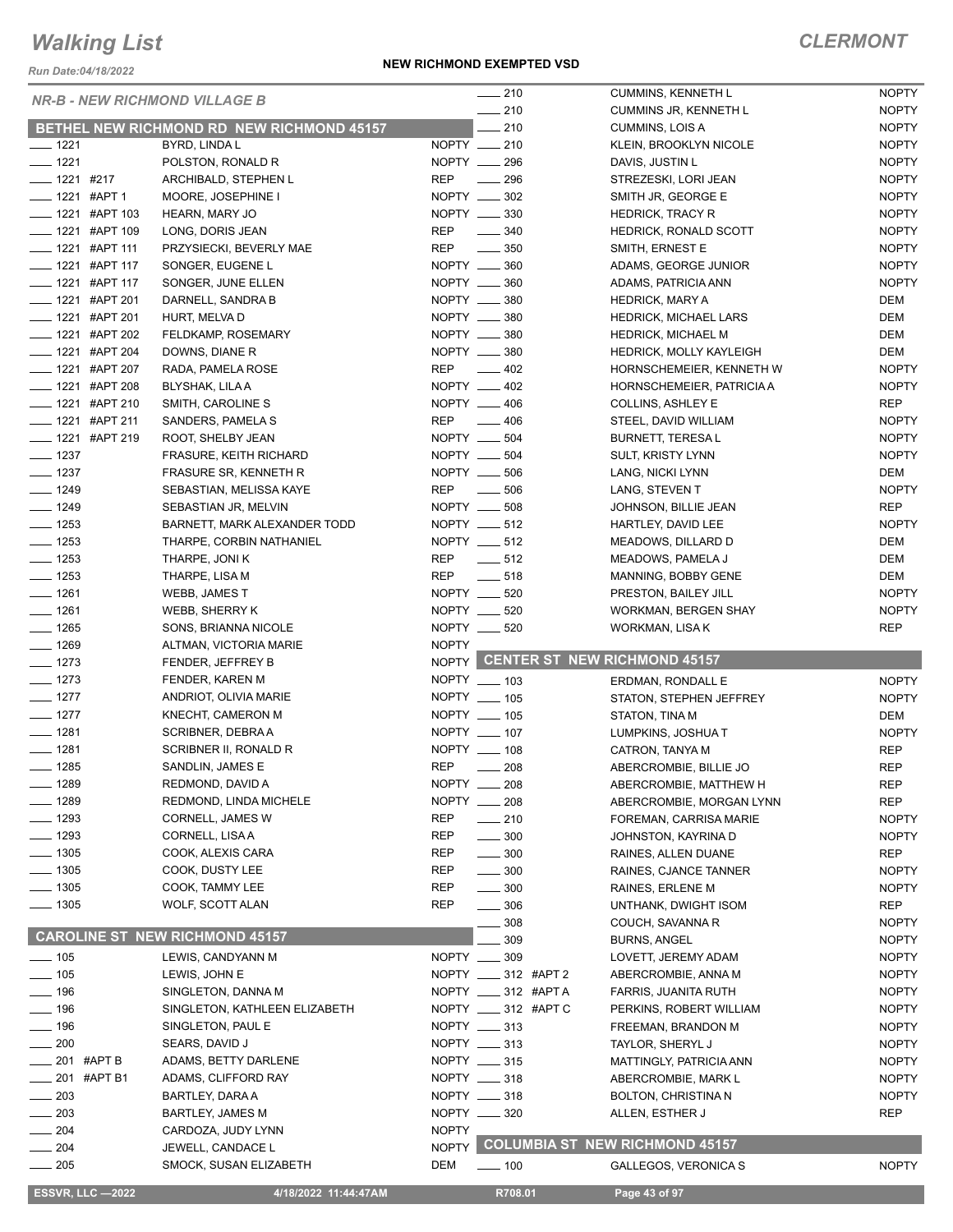*Run Date:04/18/2022*

#### **NEW RICHMOND EXEMPTED VSD**

### *CLERMONT*

| <b>NR-B - NEW RICHMOND VILLAGE B</b> |                                       |              | 2426               | ADAMS, SARAH E                                     | <b>REP</b>   |
|--------------------------------------|---------------------------------------|--------------|--------------------|----------------------------------------------------|--------------|
|                                      |                                       |              | $-2448$            | MESSNER, ANDREW D                                  | <b>NOPTY</b> |
|                                      | <b>COLUMBIA ST NEW RICHMOND 45157</b> |              | 2448               | MESSNER, LAURIE A                                  | DEM          |
| $\frac{1}{2}$ 100                    | HURLEY, MATT DAVID                    |              | NOPTY -2448        | <b>MESSNER, SARAH A</b>                            | <b>DEM</b>   |
| $- 102$                              | CAPURRO, LORRAINE C                   | $N$ OPTY $-$ | _ 2453             | ADAMS, JAMES R                                     | <b>DEM</b>   |
| $\frac{1}{2}$ 102                    | SPENCER, CHRISTOPHER D                | NOPTY -      | . 2453             | ADAMS, LEAH S                                      | <b>DEM</b>   |
| $- 104$                              | BENE, ADAM M                          | <b>NOPTY</b> | $-2462$            | <b>BUEHLER, EMILY L</b>                            | <b>NOPTY</b> |
| $- 104$                              | <b>BENE, CHRYSTINA PAIGE</b>          | <b>NOPTY</b> | 2462               | BUEHLER, LINDA A                                   | <b>REP</b>   |
| $\frac{1}{2}$ 109                    | RORICK, WILLIAM H                     | $NOPTY$ -    | 2467               | <b>BUEHLER, ROGER P</b>                            | <b>REP</b>   |
| $- 120$                              | EVANS II, DENNIS RAY                  | $N$ OPTY $-$ | $-2470$            | <b>REID, KATHLEEN J</b>                            | <b>REP</b>   |
| $\frac{1}{2}$ 120                    | MCDANIEL, MOLLIE GWEN                 | $N$ OPTY $-$ | _ 2470             | <b>REID, KEVIN CHRISTOPHER</b>                     | <b>NOPTY</b> |
| $\frac{1}{2}$ 120                    | PRATHER JR, CHARLES R                 | <b>REP</b>   | $-2470$            | REID, KEVIN P                                      | <b>REP</b>   |
| $\frac{1}{2}$ 120                    | PRATHER, JENNIFER LORRAINE            | <b>REP</b>   | $-2470$            | REID, KRISTA ANN                                   | <b>NOPTY</b> |
| $\frac{1}{2}$ 121                    | CHILDERS, BETH A                      |              | NOPTY -2476        | <b>BLASKY, AARON E</b>                             | <b>NOPTY</b> |
| $\frac{1}{2}$ 123                    | GILBERT, MARK R                       |              | NOPTY -2477        | KINNE, MICHAEL SCOT                                | <b>NOPTY</b> |
| $\frac{1}{2}$ 123                    | GILBERT, MICHAEL ANTHONY              |              | NOPTY -2477        | MEDINA-KINNE, PERLA L                              | <b>NOPTY</b> |
| $\frac{1}{205}$ #APT 2               | SOLIS JR, ALBERT                      |              | NOPTY -2478        | HILLGROVE, LINDA C                                 | <b>REP</b>   |
| $-207$                               | MCKINLEY, SARAH NICOLE                |              | NOPTY -2478        | HILLGROVE, RAYMOND V                               | <b>REP</b>   |
| $\frac{1}{2}$ 303                    | HERRIN, KAREY M                       | <b>REP</b>   | $-2483$            | PRINGLE, DEAN EDWARD                               | <b>NOPTY</b> |
| $\frac{1}{2}$ 303                    | HERRIN, KOHLE M                       | <b>REP</b>   | $-2483$            | PRINGLE, SHEILA RAE                                | <b>NOPTY</b> |
| $\frac{1}{2}$ 310                    | FAWBUSH, BECKY M                      |              | NOPTY -2486        | <b>KERN, HAROLD K</b>                              | <b>REP</b>   |
| $- 310$                              | MOSS, COREY DOUGLAS                   |              | NOPTY -2496        | CUNNINGHAM, ANTHONY                                | DEM          |
| $\frac{1}{2}$ 310                    | WOOTEN, JOHN ROBERT                   | <b>NOPTY</b> |                    |                                                    |              |
| $- 311$                              | <b>WILLIS, TIMOTHY</b>                | <b>NOPTY</b> |                    | <b>CROSSING CIRCLE CT NEW RICHMOND 45157</b>       |              |
| $\frac{1}{2}$ 312                    | PERKINS, WILLIAM EDWARD               |              | NOPTY - 100        | SHRYOCK, NATE P                                    | <b>NOPTY</b> |
| $\frac{1}{2}$ 312                    | PRICE, AMY D                          |              | NOPTY - 101        | HAUKE, EMILY KATHERINE                             | <b>NOPTY</b> |
| $\frac{1}{2}$ 315                    | HARDIN, MAZLIA J S                    |              | NOPTY - 102        | MANNING, NICHOLAS MICHAEL                          | <b>NOPTY</b> |
| $\frac{1}{2}$ 315                    | JONES, MICHAEL L                      |              | NOPTY - 103        | HEINTZ, MICHELE L                                  | <b>NOPTY</b> |
| $\frac{1}{2}$ 320                    | JIVIDEN, JOSHUA OSHEL                 |              | NOPTY - 105        | EYLES, JACK H                                      | <b>NOPTY</b> |
| $\frac{1}{2}$ 320                    | NELSON, DUSTIN SCOTT                  |              | NOPTY - 106        | WEBER, JAMES D                                     | <b>NOPTY</b> |
| $\frac{1}{2}$ 320                    | <b>WALRIVEN, PAMELA S</b>             |              | NOPTY - 107        | ARTHUR, JASMINE RAYE                               | <b>NOPTY</b> |
| $\frac{1}{2}$ 320                    | WALRIVEN JR, RAYMOND ALLEN            |              | NOPTY - 108        | BLAINE, LYNN R                                     | <b>NOPTY</b> |
|                                      |                                       |              | $- 108$            | BLAINE, RANDY LEE                                  | <b>NOPTY</b> |
|                                      | <b>CONGRESS ST NEW RICHMOND 45157</b> |              | $-108$             | MOORE, LINDSAY RAMMA                               | <b>NOPTY</b> |
|                                      |                                       |              | NOPTY - 110        | CLEVIDENCE, MORGAN NICOLLE                         | <b>NOPTY</b> |
| $\frac{1}{213}$                      | RICHARDS, CHERYLE FAYE                |              | NOPTY - 112        | BRINKLEY, WILLIAM STEPHEN                          | <b>NOPTY</b> |
| $\frac{1}{213}$                      | WITHAM, ANGELA D                      |              | NOPTY -113         | KING, WILLIAM MATTHEW                              | <b>NOPTY</b> |
| $-213$                               | WITHAM, KAYLA MARIE                   |              | NOPTY - 113        | KING, YVONNE LYNN                                  | <b>NOPTY</b> |
| $\frac{1}{213}$                      | WITHAM, STEVE J                       |              | NOPTY - 115        | HOKLET, VIVIANE BEDA                               | <b>NOPTY</b> |
| $\frac{1}{215}$                      | HAAS, MICHAEL W                       |              | NOPTY - 116        | FALIK, JAMIE MICHELLE                              | <b>NOPTY</b> |
| 215                                  | YOUNG, MARY MAXINE                    |              | NOPTY -117         | <b>BARKER, ERIKA LYNN</b>                          | <b>NOPTY</b> |
| $-216$                               | HEMBREE, WANDA                        |              | NOPTY - 118        | PELFREY, ASHLEY KAY                                | <b>NOPTY</b> |
| 220                                  | YOUNG, RUTH                           |              | REP -118           | PELFREY, STEPHEN GUTHRIE                           | <b>NOPTY</b> |
| 220                                  | YOUNG, TIMMY W                        |              |                    | <b>MORGAN, SPENCER BRUCE</b>                       | <b>NOPTY</b> |
| 221                                  | JETTER, ANGELA D                      |              | NOPTY -119         | YEAGER, ASHLEY MARIE                               | <b>NOPTY</b> |
| $- 221$                              | REAVES, PAUL CHRISTOPHER              |              | NOPTY - 120        | YEAGER, WILLIAM W                                  | <b>NOPTY</b> |
| $-222$                               | BOELLEKE II, WILLIAM JOSEPH           |              | NOPTY - 120        | MALE, JUSTIN T                                     | DEM          |
| — 223                                | <b>BRUMBAUGH, ANGELA MARIE</b>        |              | NOPTY - 121        | MALE, PHOEBE I B                                   | <b>NOPTY</b> |
| $\sim$ 223                           | <b>BRUMBAUGH, MICHAEL JOSEPH</b>      |              | NOPTY - 121        |                                                    |              |
|                                      |                                       |              | $- 122$            | CRAIG, JEFFERY WAYNE                               | <b>REP</b>   |
|                                      | <b>COUNTRY PL NEW RICHMOND 45157</b>  |              | $-122$             | <b>CRAIG, KRISTEN MICHELLE</b>                     | REP          |
| __ 2399                              | OPOKA, AMY M                          |              | NOPTY $-$ 123      | SMITH, CALEB JEFFREY                               | <b>NOPTY</b> |
| $- 2399$                             | OPOKA, ROBERT J                       |              | NOPTY - 124        | BRICKER, JACQUELINE R                              | <b>REP</b>   |
| $-2400$                              | AMMERMAN, JESSIE NICOLE               |              | NOPTY - 124        | SLONE, JEREMY LYNN                                 | <b>NOPTY</b> |
| $-2410$                              | DUNCAN, EDGAR C                       | <b>REP</b>   | ____ 126           | ATKERSON, ROBERT C                                 | <b>NOPTY</b> |
| ___ 2410                             | DUNCAN, MELANIE R                     | <b>REP</b>   | $\frac{1}{2}$ 128  | WATERWORTH, BRANDON LEIGH                          | <b>NOPTY</b> |
| $-2411$                              | MIDDELER, JUDY A                      | DEM          | $\frac{1}{2}$ 130  | SIPOS, ELAINE B                                    | <b>NOPTY</b> |
| $-2419$                              | <b>WILSON, LAURA MARIE</b>            | <b>REP</b>   |                    |                                                    |              |
| __ 2419                              | <b>WILSON, MARY ANN</b>               | <b>REP</b>   |                    | <b>FRANK WILLIS MEMORIAL RD NEW RICHMOND 45157</b> |              |
| $-2419$                              | <b>WILSON, PAUL STUART</b>            | <b>REP</b>   | $- 1324$           | DOHERTY, JAMES F                                   | <b>NOPTY</b> |
| __ 2423                              | MARSH, MARGARET CHRISTINE             | <b>DEM</b>   | $- 1324$           | HAWKINS, LYLE P                                    | <b>NOPTY</b> |
| __ 2423                              | MARSH, WILLIAM R                      | DEM          | ____ 1326 #APT B   | BIRCHALL, MICHAEL J                                | <b>NOPTY</b> |
| $-2426$                              | ADAMS, RYAN P                         | <b>REP</b>   | $- 1330$           | JUDD, BRENDA G                                     | <b>REP</b>   |
|                                      |                                       |              | $\frac{1}{2}$ 1330 | JUDD II, WILLIAM M                                 | <b>REP</b>   |
|                                      |                                       |              |                    |                                                    |              |

 **ESSVR, LLC —2022 4/18/2022 11:44:47AM R708.01 Page 44 of 97**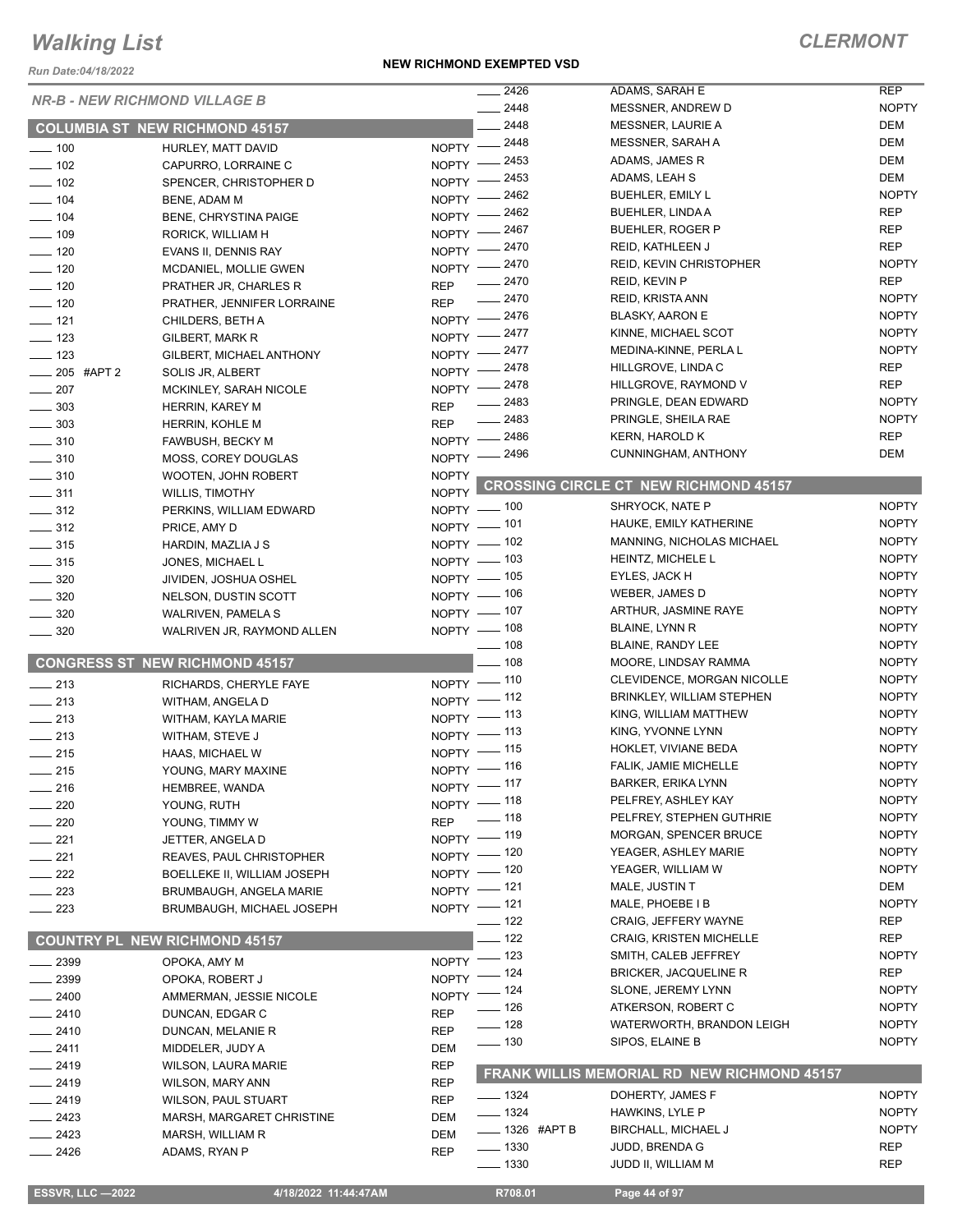*Run Date:04/18/2022*

#### *NR-B - NEW RICHMOND VILLAGE B*

#### **FRONT ST NEW RICHMOND 45157**

#### **NEW RICHMOND EXEMPTED VSD**

| $\frac{1}{224}$ #AF |  |
|---------------------|--|
| ____ 224 #Al        |  |
| $\sim$ 225          |  |
|                     |  |

|     | 224 #APT 2 | <b>HOWARD, ALLEN LOUIS</b> | <b>NOPTY</b> |
|-----|------------|----------------------------|--------------|
|     | 224 #APT 3 | ROBERTSON, JUSTIN M        | <b>NOPTY</b> |
| 225 |            | ANDERSON, ERIK C           | <b>NOPTY</b> |
| 225 |            | WHARFF, KAYLA JADE         | <b>NOPTY</b> |
|     |            |                            |              |

| -00 #APT 1                |                         | LINDER, ROBERT ALAN                 | <b>REP</b>         |                    | <b>GREENMOUND RD NEW RICHMOND 45157</b> |              |
|---------------------------|-------------------------|-------------------------------------|--------------------|--------------------|-----------------------------------------|--------------|
| $- 120$ #APT 1            |                         | LINDSEY, EMMA LENORE                | <b>DEM</b>         |                    | PARKER, JOSHUA M                        | <b>REP</b>   |
| $- 120$ #APT 1            |                         | LINDSEY, MEREDITH GRACE             |                    | NOPTY - 694        |                                         |              |
| $- 120$ #APT 2            |                         | COCHRAN, CHANDLER LOGAN             | $N$ OPTY -         | — 694              | PARKER, RANDI DAWN                      | <b>NOPTY</b> |
| $\frac{1}{2}$ 126         |                         | HAHAJ, KIMBERLY ELLEN               |                    | NOPTY - 699        | SLADE, ADAM M                           | <b>NOPTY</b> |
| - 126 #APT B              |                         | HILL, ELIZABETH A                   |                    | NOPTY - 699        | SLADE, MELANIE L                        | <b>NOPTY</b> |
| -128 #APT 1               |                         | <b>BENDGEN, NATALIE L</b>           | <b>DEM</b>         | $\frac{1}{2}$ 699  | SLADE, MICHAEL R                        | <b>NOPTY</b> |
| ___ 128 #APT 2            |                         | DIETZ, DUANE GORDON                 | <b>DEM</b>         | $\frac{1}{2}$ 703  | DIERS, PAIGE NICOLE                     | <b>NOPTY</b> |
| -128 #APT 2               |                         | <b>GROOMS, MATTHEW DANIEL</b>       |                    | NOPTY - 703        | ERDMAN, JOEL AUSTIN                     | <b>NOPTY</b> |
| $- 128$ #APT 4            |                         | MORARITY, JAMES J                   | <b>REP</b>         | $\frac{1}{2}$ 706  | ESHAM, ROGER J                          | <b>NOPTY</b> |
| $- 128$ #APT 4            |                         | <b>MORARITY, MICHAEL JAMES</b>      |                    | NOPTY - 710        | AMMERMAN, BARBARA M                     | <b>NOPTY</b> |
| -128 #APT 4               |                         | MORARITY, SHANNA CALICO             | <b>REP</b>         | $- 710$            | CORWIN, ANTHONY SHANE                   | <b>NOPTY</b> |
| -128 #APT 6               |                         | DEATON, REBECCA                     |                    | NOPTY - 711        | PARKER, CAROLYN SUE                     | REP          |
|                           | ___ 206 #APT 212        | FOX, BRANDON D                      |                    | NOPTY - 711        | PARKER, RICHARD A                       | <b>REP</b>   |
| $-214$ #APT 6             |                         | MURPHY, KELLY ANNE                  |                    | NOPTY - 715        | KLINGLER, CINDY LOU                     | <b>NOPTY</b> |
| $-214$ #APT 7             |                         | KANATZER, WANDA SUE                 |                    | NOPTY -717         | <b>BYUS, MARGARET L</b>                 | <b>NOPTY</b> |
| $-216$ #APT 2             |                         | WHITFORD, EMMA K                    |                    | NOPTY - 717        | BYUS, SAMANTHA MARIE                    | <b>NOPTY</b> |
| -216 #APT 5               |                         | MACFARLAND JR, LESTER E             | <b>REP</b>         | $\frac{1}{2}$ 723  | THOMPSON, DAVID W                       | <b>NOPTY</b> |
| -216 #APT 6               |                         | MURPHY, THOMAS J                    |                    | NOPTY - 724        | DAUGHERTY, SARAH R                      | <b>REP</b>   |
| ___ 220 #APT 2            |                         | STAMPER, KERRY LYNN                 |                    | NOPTY - 729        | <b>JENKINS, BRADY AARON</b>             | REP          |
| -222 #APT 1               |                         | HUMPHRIES, JACOB AARON              |                    | NOPTY - 729        | <b>JENKINS, JAMES JEFF</b>              | <b>REP</b>   |
| $\frac{1}{223}$           |                         | FULTZ, TIM EDWARD                   |                    | NOPTY - 729        | JENKINS, LISA ANN                       | REP          |
| $\sim$ 223                |                         | OBERMEYER, JILL M                   |                    | NOPTY - 730        | WARD, CARMEN C                          | <b>NOPTY</b> |
| $\sim$ 223                |                         | PADGETT, LONNY CLAY                 |                    | NOPTY - 730 #5     | WARD, JACOB C                           | <b>NOPTY</b> |
| $\frac{1}{223}$ #APT 3    |                         | WALLS, JESSIE ADAM JAMES            |                    | NOPTY -730 #5      | WARD, JAMES C                           | <b>NOPTY</b> |
| -223 #APT 4               |                         | FRANZMAN, DEBORAH L                 |                    | NOPTY - 733        | HONAKER, MICHELLE R                     | <b>NOPTY</b> |
| -223 #APT 6               |                         |                                     |                    | NOPTY - 739        | OVERBEY, ALLISON PAIGE                  | <b>NOPTY</b> |
| -223 #APT 8               |                         | BEMAN, SUSSANNAH KATHLEEN           |                    | NOPTY - 739        | OVERBEY, DAWN Y                         | <b>NOPTY</b> |
|                           |                         | MCDANIEL, STEPHEN RUSSELL           |                    | NOPTY - 739        | OVERBEY II, EDWARD DEAN                 | REP          |
| $\sim$ 226                |                         | BONNER, CHANDRA ROSE                |                    | NOPTY - 751        | DELISLE, DOUGLAS B                      | <b>NOPTY</b> |
| $\frac{1}{226}$           |                         | MELLEBRINK, AMBER N                 |                    | NOPTY - 751        | DELISLE, GRIFFIN DOUGLAS                | <b>NOPTY</b> |
| $\frac{1}{226}$           |                         | PREBBLE, RYAN D                     |                    | NOPTY - 751        | DELISLE, KATHERINE R                    | <b>NOPTY</b> |
| $\frac{1}{2}$ 236         |                         | ANDERSON, DERIK MICHAEL             |                    | NOPTY - 761        | FRITZ, JEFFREY MARTIN                   | <b>NOPTY</b> |
| __ 236 #APT 1             |                         | <b>HOOD, ROBERT B</b>               |                    | NOPTY -81          | SCARBOROUGH, KAREN LYNN                 | <b>NOPTY</b> |
| ____ 236 #APT 2           |                         | HOOD, BEVERLEY N                    |                    | NOPTY - 764        | ANDERSON, JEFFREY L                     | REP          |
| ____ 312 #APT B           |                         | EASTHAM, LAUREN RAE                 |                    | REP - 764          | ANDERSON, RUTH NAOMI                    | <b>NOPTY</b> |
| $\frac{1}{2}$ 314 #APT A  |                         | MACFARLAND, KENNETH EDWARD          |                    |                    | HUMPHRIES, AARON R                      | <b>NOPTY</b> |
| $\frac{1}{2}$ 314 #APT C  |                         | BOVARD JR, FRANK L                  |                    | NOPTY - 765        | HUMPHRIES, TANYA D                      | <b>NOPTY</b> |
| ____ 314 #APT C           |                         | FEY, ASHLEY MORGAN                  |                    | NOPTY - 765        | FREDERICK, BRANDY N                     | <b>NOPTY</b> |
| -820 #APT 3               |                         | MILLER, RICHARD B                   |                    | NOPTY - 784        | FREDERICK, THADIUS WOLFGANG             | <b>NOPTY</b> |
| $\frac{1}{2}$ 324         |                         | FARRELL, PAMELA ELIZABETH           |                    | NOPTY - 784        | <b>GREEN, CHARLES A</b>                 | DEM          |
| — 324                     |                         | MILTON, LAUREN ASHLEY               |                    | NOPTY - 785        | LIGHTHALL, CONSTANCE J                  | DEM          |
| _ 326                     |                         | FARRELL, ARDELLA                    |                    | NOPTY - 785        | <b>BUNN, SUSAN R</b>                    | <b>NOPTY</b> |
| $-326$                    |                         | FARRELL, CHRISTINA LEIGH            |                    | NOPTY - 796        |                                         |              |
| — 326                     |                         | <b>FARRELL, JAMES M</b>             |                    | NOPTY - 797        | <b>CLENDENIN, AUDREY S</b>              | REP          |
| $\frac{1}{2}$ 326         |                         | FARRELL III, JAMES MURRAY           |                    | NOPTY - 797        | <b>CLENDENIN, CHARLES E</b>             | REP          |
|                           |                         |                                     |                    | $-801$             | <b>GARRISON, DEBORAH M</b>              | <b>NOPTY</b> |
|                           |                         | <b>GEORGE ST NEW RICHMOND 45157</b> |                    | 801                | <b>GARRISON, TERRY L</b>                | <b>NOPTY</b> |
| $\rule{1.5ex}{0.1ex}$ 125 |                         | HIGHLEY, ROBIN                      | NOPTY -            | 804                | LAYPOOL, KIMBERLY JANE                  | <b>NOPTY</b> |
| $\frac{1}{150}$           |                         | SMITH, DANIEL C                     | NOPTY <sup>-</sup> | 804                | LAYPOOL JR, TERRY WAYNE                 | <b>NOPTY</b> |
| $- 150$                   |                         | SMITH, MOLLY ELIZABETH              | <b>REP</b>         | 805                | HINSON, TERRY DEAN                      | <b>NOPTY</b> |
| $\frac{1}{215}$           |                         | BEMAN, JAMES F                      | <b>NOPTY</b>       | $-805$             | WHITE, MICHELLE LORRAINE                | <b>NOPTY</b> |
| $\frac{1}{215}$           |                         | BEMAN, LAURA ANN                    | <b>NOPTY</b>       | 825                | BLACK, BARBARA JANE                     | <b>NOPTY</b> |
| $-219$                    |                         | ERDMAN, DARRELL L                   | <b>NOPTY</b>       | 825                | MIKLES, DEBORAH M                       | DEM          |
| $\sim$ 220                |                         | CHAPMAN, BRIAN E                    | <b>REP</b>         | 825                | MIKLES, STEVEN R                        | DEM          |
| $-220$                    |                         | CHAPMAN, JASON JOEL                 | <b>NOPTY</b>       |                    |                                         |              |
| $\sim$ 220                |                         | CHAPMAN, VICTORIA E                 | <b>NOPTY</b>       | <b>HAMILTON ST</b> | <b>NEW RICHMOND 45157</b>               |              |
| $\frac{1}{224}$           |                         | DETZEL, DONALD J                    | <b>DEM</b>         | $\frac{1}{2}$ 100  | PHELPS, APRIL DAWN                      | <b>NOPTY</b> |
| ____ 224 #APT 2           |                         | ELAM, JODIE L                       | <b>REP</b>         | $\frac{1}{2}$ 104  | <b>WRIGHT, NATHANIEL LEE</b>            | <b>NOPTY</b> |
|                           |                         |                                     |                    | $- 114$            | LAWSON, AUSTIN MATTHEW                  | DEM          |
|                           |                         |                                     |                    |                    |                                         |              |
|                           | <b>ESSVR, LLC —2022</b> | 4/18/2022 11:44:47AM                |                    | R708.01            | Page 45 of 97                           |              |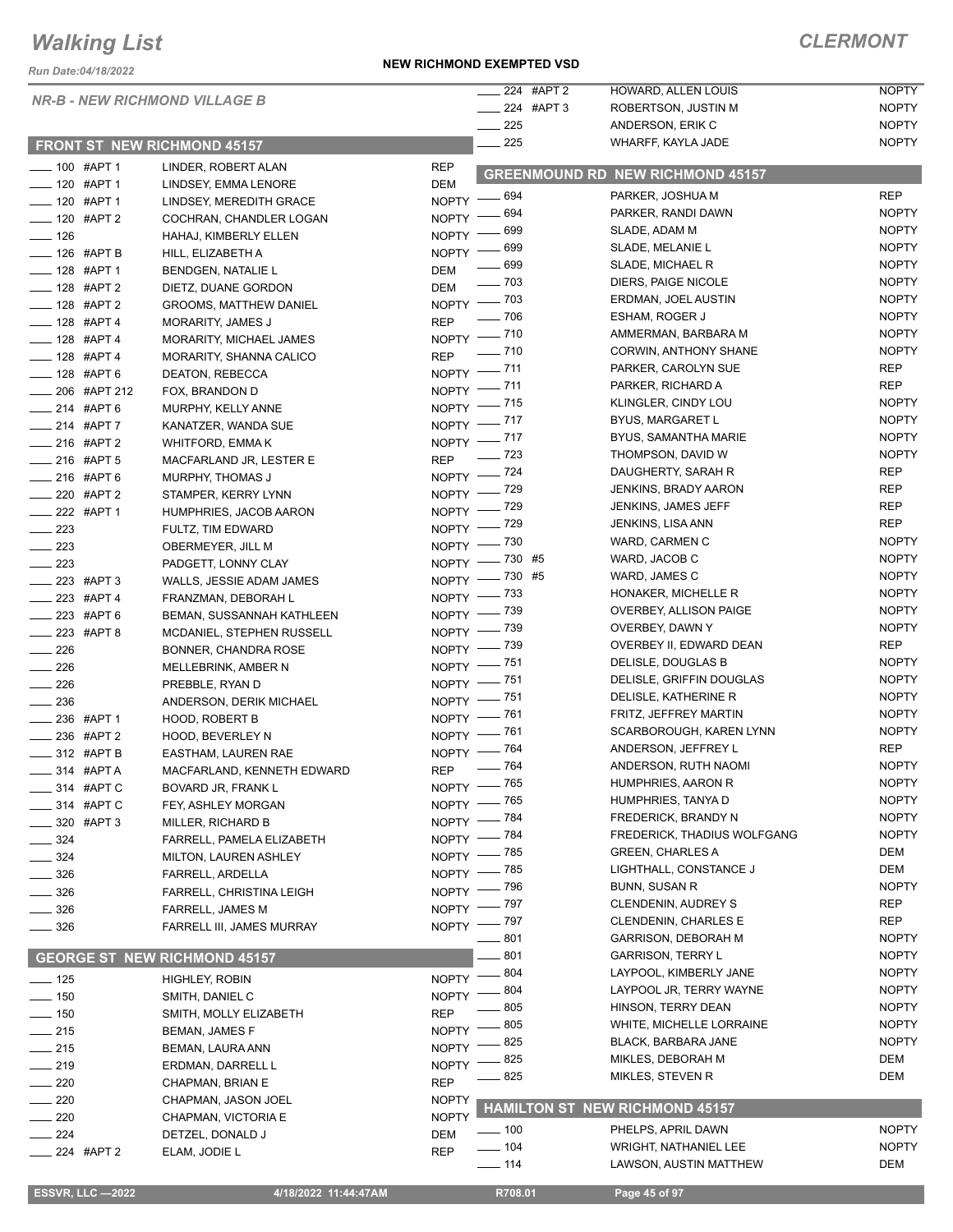*Run Date:04/18/2022*

#### **NEW RICHMOND EXEMPTED VSD**

### *CLERMONT*

|                    | <b>NR-B - NEW RICHMOND VILLAGE B</b>       | $- 1301$                  | JUSTICE, JONATHAN G             | DEM          |
|--------------------|--------------------------------------------|---------------------------|---------------------------------|--------------|
|                    |                                            | $- 1301$                  | <b>JUSTICE, STACEY PETERSON</b> | DEM          |
|                    | <b>HAMILTON ST NEW RICHMOND 45157</b>      | $- 1301$                  | STATON, CARMEN E                | <b>NOPTY</b> |
| $\frac{1}{2}$ 114  | LAWSON, DAVID                              | NOPTY - 1301              | <b>STATON, MICHAEL J</b>        | <b>NOPTY</b> |
| $- 114$            | LAWSON, LORNA M                            | NOPTY - 1301              | STATON, PAULA E                 | <b>NOPTY</b> |
| $\frac{1}{2}$ 120  | HOWE, EDITH VERDINA                        | NOPTY - 1301              | STATON, ROBERT D                | <b>NOPTY</b> |
| $\frac{1}{2}$ 120  | HOWE, STEPHEN TODD                         | NOPTY - 1301              | STATON II, ROBERT DOUGLAS       | <b>NOPTY</b> |
| $\frac{1}{2}$ 120  | HULL, CHEYENNE L                           | NOPTY - 1329              | <b>REED, EMILY RYAN</b>         | <b>REP</b>   |
| $\frac{1}{2}$ 120  | TEBELMAN, COURTNEY R                       | NOPTY - 1329              | <b>REED, PHILLIP GEORGE</b>     | <b>REP</b>   |
| $\frac{1}{2}$ 121  | MCKENZIE, GARY W                           | NOPTY - 1331              | WOLF, CHRISTINA R               | <b>NOPTY</b> |
| $\frac{1}{2}$ 121  | MCKENZIE, SUSAN E                          | DEM - 1331                | WOLF, KELLY KELLY               | <b>NOPTY</b> |
| $-201$             | ELAM, DAVID L                              | REP - 1331                | <b>WOLF, SHELDEN ALAN</b>       | <b>NOPTY</b> |
| $\frac{1}{201}$    | ELAM, SHARON K                             | REP - 1332                | BYRD, CAROLYN JANE              | <b>NOPTY</b> |
| $\frac{1}{205}$    | CMEHIL, MICHAEL W                          | NOPTY - 1332              | BYRD, CLARE D                   | <b>NOPTY</b> |
|                    |                                            | NOPTY - 1332              | BYRD, COLLEEN D                 | <b>NOPTY</b> |
| $\frac{1}{214}$    | THARPE, ANTHONY NICHOLAS                   | NOPTY - 1332              | BYRD, DAVID ANDREW              | <b>REP</b>   |
| $\frac{1}{214}$    | TOMPKINS, JESSICA L                        | NOPTY - 1333              | STOCK, ERICA NICOLE             | REP          |
| $\frac{227}{2}$    | NICHOLAS, JENNIFER ANNE                    | REP - 1333                | STOCK, ZACHARY MICHAEL          | <b>REP</b>   |
| $\frac{1}{2}$ 354  | WOODRUFF, MILDRED SOPHIA                   |                           | WYLIE, DAVID E                  | <b>REP</b>   |
| $\frac{1}{2}$ 354  | WOODRUFF, RYAN MICHAEL                     | REP - 1340                |                                 |              |
| $\frac{1}{2}$ 358  | HUFF, DWAYNE                               | NOPTY - 1340              | WYLIE, SALLY E                  | <b>REP</b>   |
| $-358$             | SPICKER, CHARLIE PAUL                      | DEM - 1357                | WERNER, JOSEPH F                | <b>DEM</b>   |
| $\frac{1}{2}$ 360  | DUNCAN, TANNER B                           | NOPTY - 1357              | WERNER, MARY J                  | <b>DEM</b>   |
|                    |                                            | $\frac{1}{2}$ 1360        | <b>BURNS, ALISSA CLAIRE</b>     | <b>REP</b>   |
|                    | HIGH ST NEW RICHMOND 45157                 | $-1360$                   | <b>BURNS, JENNA ROSE</b>        | <b>REP</b>   |
| $\frac{1}{2}$ 100  | CROOKS JR, ROBERT L                        | NOPTY - 1360              | <b>BURNS JR, JOHN THOMAS</b>    | <b>REP</b>   |
| $\frac{1}{2}$ 100  | WHITAKER, JODIE A                          | NOPTY - 1360              | <b>BURNS, LINDA ELLERT</b>      | <b>REP</b>   |
| $\frac{1}{2}$ 102  | TILLEY, DOUGLAS WILLIAM                    | NOPTY - 1379              | LILLY, LORETTA LYNN             | <b>REP</b>   |
| $- 106$            | AYERS, DERRICK B                           | DEM - 1379                | MOLLOY, MATTHEW J               | <b>NOPTY</b> |
| $- 106$            | <b>BURROUGHS, LYNN C</b>                   | NOPTY - 1399              | SCHWAB, MICHAEL C               | <b>NOPTY</b> |
| $- 106$            | MALLIET, ZACHARY TYLER                     | NOPTY - 1403              | <b>ODOHERTY, MAUREEN</b>        | DEM          |
| $\frac{1}{205}$    | FOX, AMY L                                 | NOPTY - 1408              | MCKINLEY, JAMES R               | <b>REP</b>   |
| $\frac{1}{205}$    | FOX, JOHN DAVID                            | NOPTY - 1408              | MCKINLEY, RUBY J                | <b>REP</b>   |
| $\frac{1}{206}$    | MORGAN, THERESA LYNN                       | REP - 1412                | OGRADY, CRYSTAL RENEE           | <b>REP</b>   |
| $\frac{1}{207}$    | MCCORD, DAKOTA JUSTICE                     | NOPTY -1412               | OGRADY, JUSTIN A                | <b>REP</b>   |
| $\sim$ 300         | <b>WILLIS, LUCILE</b>                      | $\frac{1}{2}$ 1415<br>DEM | JACOB, DEBORAH K                | <b>REP</b>   |
| $\frac{1}{2}$ 300  | WILLIS, RUBEN F                            | $\frac{1}{2}$ 1415<br>DEM | JACOB, RALPH H                  | <b>REP</b>   |
| $\frac{1}{2}$ 302  | HALE, JOHN STANLEY                         | NOPTY - 1416              | FEILER, BARBARA L               | <b>DEM</b>   |
| $\frac{1}{2}$ 304  | HALE JR, JOHN L                            | $- 1416$<br><b>REP</b>    | FEILER, JOHN A                  | <b>DEM</b>   |
| $\frac{1}{2}$ 304  | HALE, VICKIE RUTH                          | $- 1424$<br><b>REP</b>    | <b>GRAHAM, JENNIFER LACY</b>    | <b>DEM</b>   |
|                    |                                            | $- 1424$                  | <b>GRAHAM, PHILIP STEPH</b>     | <b>DEM</b>   |
|                    | <b>HOTEL ST NEW RICHMOND 45157</b>         | $-1424$                   | <b>MARTIN, DEBRAT</b>           | <b>NOPTY</b> |
|                    |                                            | NOPTY - 1425              | HILLARD, JAN W                  | <b>NOPTY</b> |
| $- 150$            | GROOMS, JANELLE                            | NOPTY - 1425              | MALEK, JOYCE E                  | <b>NOPTY</b> |
| $- 150$            | <b>GROOMS, JERRY SCOTT</b>                 | NOPTY - 1432              | PARDINI, KATHLEEN A             | <b>NOPTY</b> |
| $\frac{1}{2}$ 150  | GROOMS, JORDAN SCOTT                       | NOPTY - 1432              | PARDINI JR, RICHARD A           | <b>REP</b>   |
| $- 150$            | WALLS JR, ANTHONY WAYNE                    | NOPTY - 1466              | <b>ESSLINGER, PATRICIA L</b>    | <b>REP</b>   |
| $\frac{1}{209}$    | CATRON, CHRISTOPHER M                      |                           | PHILLIPS, PATRICIA ANN          | <b>NOPTY</b> |
| $- 209$            | CATRON, CIARRA MORGAN                      | NOPTY - 1468              | PHILLIPS, WILLIAM ALLEN         | <b>NOPTY</b> |
| $\frac{1}{210}$    | HALL III, JOHN P                           | NOPTY - 1468              | ECKHART, ANN                    | <b>NOPTY</b> |
| $-210$             | HOLLIFIELD, MICHELLE PAULETTE              | NOPTY - 1476              | ECKHART, RONALD LEROY           |              |
| $-211$             | PHILLIPS, BOBBI J                          | REP - 1476                |                                 | <b>NOPTY</b> |
| $-212$             | <b>CLARK, BRIAN SHANE</b>                  | NOPTY - 1476              | HATFIELD, KATHARINA N           | <b>NOPTY</b> |
| $-218$             | SMITH, COREY EVELYN                        | NOPTY - 1477              | GANTZER, ELIZABETH WORMAN       | <b>NOPTY</b> |
| $\sim$ 220         | LOWER, KIMBERLY L                          | NOPTY - 1477              | HILL, AUTUMN ECKART             | <b>REP</b>   |
| $\frac{1}{224}$    | <b>MAROIS, KERI L</b>                      | NOPTY - 1480              | <b>BALLARD, BRIAN S</b>         | <b>NOPTY</b> |
| $-224$             | SMITH, DIANE KATHERINE                     | NOPTY - 1482              | FELTS, ALLEN R                  | <b>DEM</b>   |
| $-225$             | RHOADS, WILLIAM CODY                       | NOPTY - 1482              | <b>FELTS, REGINAL</b>           | DEM          |
| $-241$             | GABBARD, LEATHA FERN                       | NOPTY - 1484              | <b>BROSNAN, KATIE</b>           | REP          |
| $-241$             | GABBARD, MICHAEL J                         | NOPTY - 1484              | FULLER, ZACHARY GEE             | <b>REP</b>   |
|                    |                                            | $\frac{1}{2}$ 1500        | JOHNSTON, EUGENE CLIFFORD       | <b>REP</b>   |
|                    | <b>INDIAN RIDGE TRL NEW RICHMOND 45157</b> | $-1500$                   | JOHNSTON, TERESA A              | REP          |
| $\frac{1}{2}$ 1300 | LINDENSCHMIDT, DAVID JOEL                  | NOPTY - 1501              | EVERHARD, JANET S               | <b>DEM</b>   |
| $- 1300$           | LINDENSCHMIDT, LAUREN MICHAEL              | NOPTY - 1501              | SCHEETZ, JOHN HOWARD            | DEM          |
|                    |                                            | $- 1501$                  | SCHULZ, CARL EDWARD             | <b>REP</b>   |
|                    |                                            |                           |                                 |              |

 **ESSVR, LLC —2022 4/18/2022 11:44:47AM R708.01 Page 46 of 97**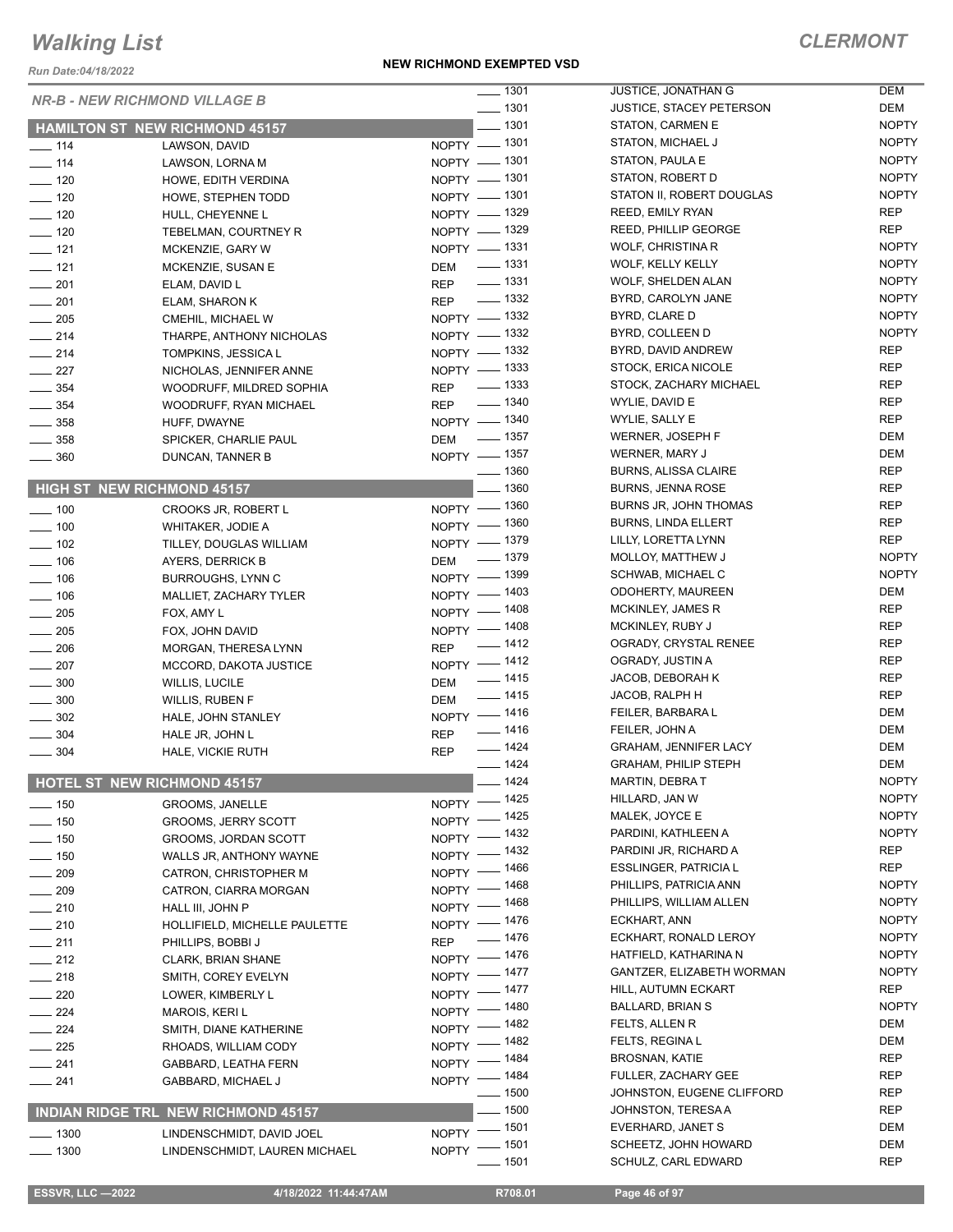*Run Date:04/18/2022*

#### **NEW RICHMOND EXEMPTED VSD**

### *CLERMONT*

NOPTY

|                   | <b>NR-B - NEW RICHMOND VILLAGE B</b>       | $\frac{1}{2}$ 102               | HOWARD, MILDRED T              | <b>REP</b>   |
|-------------------|--------------------------------------------|---------------------------------|--------------------------------|--------------|
|                   |                                            | $\frac{1}{2}$ 103               | OLSON, ALEXANDRA NICOLE        | <b>NOPTY</b> |
|                   | INDIAN RIDGE TRL NEW RICHMOND 45157        | $=$ 103                         | OLSON, STEPHANIE LORRAINE YUDE | <b>NOPTY</b> |
| $- 1515$          | LEES, ROBERT G                             | <b>REP</b><br>$\frac{1}{2}$ 103 | OLSON, SUZETTE                 | <b>NOPTY</b> |
| $- 1515$          | LEES, SEAN                                 | NOPTY __ 103                    | OLSON, TIM L                   | <b>NOPTY</b> |
| $- 1515$          | LEES, YUKO                                 | <b>REP</b><br>$\frac{1}{2}$ 105 | LONG, SANDRA L                 | <b>NOPTY</b> |
|                   |                                            | $-106$                          | <b>WISEMAN, CHAD EVERETT</b>   | <b>REP</b>   |
|                   | JUNCTION POINT NEW RICHMOND 45157          | 106                             | WISEMAN, LAUREN ELIZABETH      | <b>REP</b>   |
| $\frac{1}{2}$ 100 | HAMMONDS, AVERI LEA                        | NOPTY __ 107                    | WALRIVEN, RYAN T               | <b>NOPTY</b> |
| $- 100$           | <b>HAMMONDS, DENISE</b>                    | NOPTY __ 108                    | ADAMS, KRISTEENA E             | <b>NOPTY</b> |
| $- 102$           | HOUSTON, DANIELLE RENEE                    | DEM<br>$\frac{1}{2}$ 108        | ADAMS, SCOTT RAY               | <b>NOPTY</b> |
| $\frac{1}{2}$ 102 | HOUSTON, MICHAEL PAUL                      | DEM<br>$- 109$                  | STAMPER, AMY L                 | <b>NOPTY</b> |
| $\sim$ 102        | INMAN, JULIANA D                           | NOPTY __ 109                    | STAMPER, JADE MACKENZIE        | <b>NOPTY</b> |
| $\frac{1}{2}$ 103 | HOLBROOK, MATTHEW R                        | $\frac{1}{2}$ 109<br>REP        | STAMPER, JAIRA FAITH           | <b>NOPTY</b> |
| $- 104$           | MALONEY, RYAN DARRELL                      | <b>REP</b><br>$\frac{1}{2}$ 109 | STAMPER, JASMINE F             | <b>NOPTY</b> |
| $\frac{1}{2}$ 104 | MALONEY, TIFFANY DAWN                      | <b>REP</b><br>$\frac{1}{2}$ 109 | STAMPER, STEVEN T              | <b>NOPTY</b> |
| $- 104$           | WEAVER, LEAH JOY                           | NOPTY __ 110                    | SKAGGS, TAMMY M                | <b>NOPTY</b> |
| $\frac{1}{2}$ 105 | SCHULTZ, ALEXANDRA ELIZABETH               | <b>REP</b><br>$-111$            | MANNING, MARTHA L              | DEM          |
| $\frac{1}{2}$ 105 | SCHULTZ, ANDREA L                          | <b>REP</b><br>$-111$            | MANNING, MICHAEL B             | <b>NOPTY</b> |
| $- 105$           | SCHULTZ, HANNAH R                          | NOPTY __ 111                    | MANNING, ZACHARY G             | <b>NOPTY</b> |
| $\frac{1}{2}$ 106 | DURST, DAVID L                             | $\frac{1}{2}$ 112<br>REP        | STAMMEN, APRIL H               | <b>NOPTY</b> |
| $\frac{1}{2}$ 106 | DURST, JILL RENEE                          | NOPTY __ 113                    | MAUPIN, MICHAEL JAMES          | <b>NOPTY</b> |
| $\frac{1}{2}$ 107 | MALEY, LORRAINE GABRIEL                    | NOPTY __ 113                    | ROSEMAN, SAMANTHA J            | <b>NOPTY</b> |
| $- 107$           | MALEY, STEVEN JOHN                         | NOPTY __ 114                    | DELANEY, MARSHA ANN            | <b>REP</b>   |
| $- 108$           | GILPIN, JANICE S                           | <b>REP</b><br>$- 115$           | DERKSON, MAY MARGRET           | <b>NOPTY</b> |
| $- 108$           | GILPIN, JOEL M                             | <b>REP</b><br>$- 115$           | DERKSON, MILES H               | <b>NOPTY</b> |
| $- 109$           | WHITE, CARL L                              | NOPTY __ 117                    | <b>BUCKINGHAM, CHARLES E</b>   | <b>REP</b>   |
| $\frac{1}{2}$ 110 | KLUMP, CHRISTINE L                         | NOPTY __ 119                    | <b>BENE, KARAL</b>             | <b>REP</b>   |
| $- 110$           | KLUMP, ROBERT AARON                        | NOPTY __ 119                    | <b>BENE, TIMOTHY M</b>         | <b>REP</b>   |
| $- 110$           | OILER, ISABELLE GRACE                      | NOPTY __ 119                    | MOORE, MARY KATHERINE          | <b>NOPTY</b> |
| $\frac{1}{2}$ 111 | BEE, CARLA J                               | <b>REP</b><br>$\sim$ 200        | DUCKWORTH, SAMANTHA MICHELLE   | <b>NOPTY</b> |
| $- 111$           | <b>BEE, VINCENT R</b>                      | <b>REP</b><br>$\sim$ 200        | MILLER, JACOB AUSTIN MICHAEL   | <b>NOPTY</b> |
| $\equiv$ 112      | <b>GRAHAM, JAMES MICHAEL</b>               | NOPTY __ 201                    | LAUB, MATTHEW OWEN             | <b>REP</b>   |
| $- 114$           | RUTLEDGE, TANISHA N                        | NOPTY __ 201                    | LAUB, NICHOLAS M               | <b>NOPTY</b> |
| $- 115$           | STRANGE, BROOKE KALEI                      | NOPTY __ 201                    | LAUB, NICOLE P                 | <b>REP</b>   |
| $\frac{1}{16}$    | LENT, CHRISTOPHER JOHN                     | NOPTY __ 202                    | JONES, LUCIANA MARIE           | <b>NOPTY</b> |
| $\frac{1}{2}$ 117 | DISMUKE, ERICA NICOLE                      | NOPTY __ 203                    | LASKEY, NICOLE ADARE           | <b>NOPTY</b> |
| $- 117$           | PATTEN, COLTON WILLIAM                     | NOPTY __ 203                    | LASKEY, SHAUN GREGORY          | <b>NOPTY</b> |
| $- 119$           | CHASE, DAVID WILLIAM                       | NOPTY __ 204                    | DAVIDSON, AMANDA M             | DEM          |
| $- 121$           | CHRISTOFF, BRADLEY S                       | NOPTY __ 204                    | DAVIDSON, TIM C                | <b>NOPTY</b> |
| $- 122$           | STULZAFT CORDELL, LAUREN DEANNA            | NOPTY __ 205                    | LINDENBERGER, REBECCA B        | <b>NOPTY</b> |
| $\frac{1}{2}$ 124 | JOKOTOYE, IFEOLUWA OLAJUMOKE               | NOPTY __ 205                    | LINDENBERGER, RYAN JUDE        | <b>REP</b>   |
| $\frac{1}{2}$ 124 | OYEWOBI, OYEWALE O                         | NOPTY __ 206                    | RODGERS, ERICA SUE             | REP          |
| $\frac{1}{2}$ 125 | DAVIS, BRANDON GLEN                        | NOPTY __ 206                    | RODGERS, GARY W                | REP          |
| $- 126$           | <b>ILES, BRIAN ROBERT</b>                  | NOPTY __ 207                    | SHEARER, ANDREW NATHAN         | <b>NOPTY</b> |
| $- 126$           | ILES, SHARLENE ANN                         | NOPTY __ 207                    | SHEARER, STEPHANIE MARIA       | <b>NOPTY</b> |
| $- 127$           | HUDSON, ERIN E                             | NOPTY __ 208                    | <b>BOGLI, ROBERT HERBERT</b>   | <b>NOPTY</b> |
| $- 128$           | MALE, JAIME CHRISTOPHER                    | NOPTY __ 210                    | DAVIS, MICHAEL A               | <b>NOPTY</b> |
| $- 129$           | BOGGS, JON HOWARD KUR                      | NOPTY __ 210                    | DAVIS, SAMANTHA NICOLE         | <b>NOPTY</b> |
| $\frac{1}{2}$ 131 | DURST, STEPHANIE ANN                       | NOPTY __ 212                    | VANDERPOOL, AMY LEE            | <b>NOPTY</b> |
| $- 131$           | DURST, ZACHARY D                           | NOPTY __ 213                    | RAMEY, CAININ DAVID            | <b>NOPTY</b> |
| $\frac{1}{2}$ 132 | FEHL, BENJAMIN DOUGLAS                     | NOPTY __ 214                    | HEARN, ANDREW TAYLOR           | <b>NOPTY</b> |
| $\equiv$ 132      | FEHL, BROOKE TAYLOR                        | NOPTY __ 214                    | HURLEY, ASHLEY R               | <b>NOPTY</b> |
| $\frac{1}{2}$ 132 | LAY, KRISTINA ASHLEY                       | NOPTY __ 214                    | PAYNE, CHRISTOPHER THOMAS      | <b>NOPTY</b> |
| $\frac{1}{2}$ 133 | COOK, SETH DANIEL                          | $\frac{1}{215}$<br>REP          | ARCHBOLD, GEORGE R             | <b>REP</b>   |
|                   |                                            | —— 215                          | <b>BINION, AIDAN N</b>         | <b>NOPTY</b> |
|                   | <b>LIGHTS POINTE CT NEW RICHMOND 45157</b> | 215                             | <b>BINION, AMY A</b>           | DEM          |
| $\frac{1}{2}$ 100 | LANG JR, GREG TODD                         | NOPTY - 215                     | <b>BINION, BRIAN M</b>         | DEM          |
| $\frac{100}{100}$ | LANG, RYAN KRISTEN                         | NOPTY __ 215                    | BINION, ETHAN M                | DEM          |
| $- 101$           | <b>BLAIR, JENNIFER ANN</b>                 | NOPTY __ 216                    | KLAYER, KATELYN NICOLE         | <b>NOPTY</b> |
| $\frac{1}{2}$ 101 | <b>BLAIR, PATRICK</b>                      | NOPTY -217                      | ROBINSON, ALICIA R             | <b>NOPTY</b> |
| $- 101$           | <b>BLAIR, PATRICK R</b>                    | NOPTY __ 217                    | ROBINSON, MATTHEW I            | <b>NOPTY</b> |
| $\frac{1}{2}$ 101 | <b>HEDGES, ROBERT DANIEL</b>               | NOPTY -218                      | ENGLAND, DOUGLAS RICHARD       | <b>NOPTY</b> |
|                   |                                            |                                 |                                |              |

**ESSVR, LLC -2022 4/18/2022 11:44:47AM R708.01 Page 47 of 97**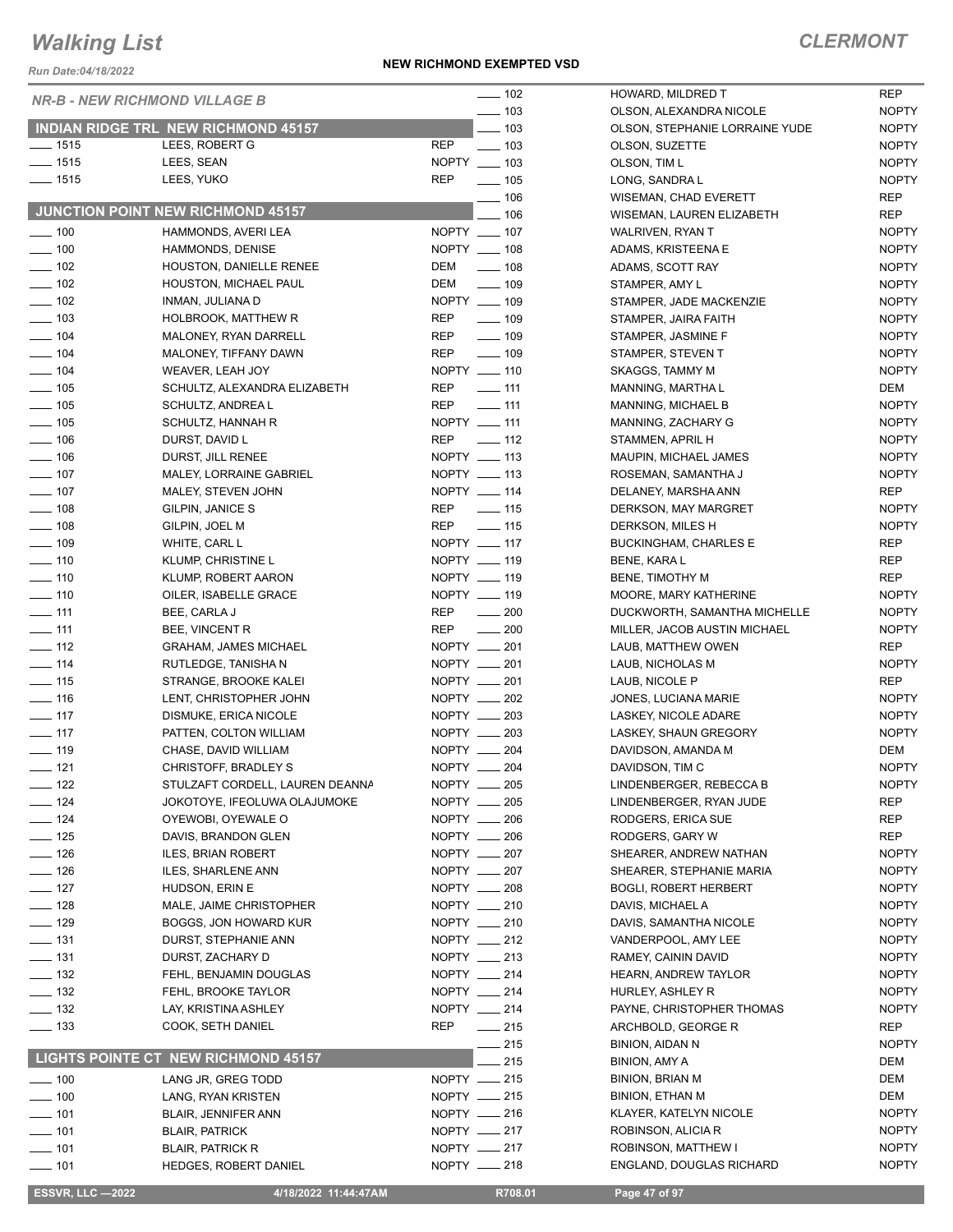#### **NEW RICHMOND EXEMPTED VSD**

| Run Date:04/18/2022               |                                            |                    | <b>NEW RICHMOND EXEMPTED VSD</b> |                                                   |                              |
|-----------------------------------|--------------------------------------------|--------------------|----------------------------------|---------------------------------------------------|------------------------------|
|                                   | <b>NR-B - NEW RICHMOND VILLAGE B</b>       |                    | 303                              | COLLINS, ANDREW WAYNE                             | <b>NOPTY</b>                 |
|                                   |                                            |                    | $\frac{1}{2}$ 303                | <b>COLLINS, TINA A</b>                            | <b>NOPTY</b>                 |
|                                   | <b>LIGHTS POINTE CT NEW RICHMOND 45157</b> |                    | $-310$                           | MILLER, KATHRYN ELIZABETH                         | <b>NOPTY</b>                 |
| $-218$                            | <b>ENGLAND, ERIN E</b>                     |                    | NOPTY -810                       | SMITH, CHRISTOPHER ALAN                           | <b>NOPTY</b>                 |
| $-218$                            | <b>ENGLAND, LISA G</b>                     |                    | NOPTY -815                       | HURST. NATHAN WES                                 | <b>NOPTY</b>                 |
| $-218$                            | LAJOYE, DOMINIC JOHN                       |                    | NOPTY -815                       | MCKIBBEN, PAMELA S                                | <b>NOPTY</b>                 |
| $\frac{1}{219}$                   | LAKE, NATALLIA                             |                    | NOPTY -816                       | HAGLUND, DUANE E                                  | <b>NOPTY</b><br><b>NOPTY</b> |
| $-219$                            | LAKE, WARREN G                             |                    | NOPTY -816                       | HAGLUND, MAHALA ALEXANDRA                         | <b>NOPTY</b>                 |
| $\sim$ 220                        | MCARTHUR, DONNA C                          | <b>DEM</b>         | $\frac{1}{2}$ 316                | <b>ISBELL, DIANNE E</b><br>KINCIAD, KENNETH JAMES | <b>NOPTY</b>                 |
| $\frac{1}{222}$                   | BOWMAN, MELODY L                           |                    | NOPTY -816<br>$-317$             | HARRIS, JOSHUA DOUGLAS                            | <b>NOPTY</b>                 |
|                                   | LITTLE INDIAN CREEK RD NEW RICHMOND 45157  |                    | $-317$                           | LEMAR, DONNA JUNE                                 | <b>NOPTY</b>                 |
|                                   |                                            |                    | NOPTY -818                       | FUHRMAN, CODY LEE                                 | DEM                          |
| $- 1127$                          | ORSE, CHRISTIAN D                          |                    | NOPTY -818                       | MADDEN, CHEYANNE M                                | <b>NOPTY</b>                 |
| $- 1127$                          | ORSE, MARYANN                              | <b>REP</b>         | $\frac{322}{2}$                  | ROWAN, CORY WILLIAM                               | <b>NOPTY</b>                 |
| $- 1129$                          | <b>SLATER, PAMELA S</b>                    | NOPTY $-$          | 322                              | ROWAN, JEREMY DALE                                | <b>NOPTY</b>                 |
| $- 1141$<br>$- 1150$              | ROBERTS, TIMOTHY R<br>MCKINLEY, KATHLEEN R | NOPTY -            | - 322                            | ROWAN, JOY LYNN                                   | <b>NOPTY</b>                 |
| $- 1161$                          | SAYLOR, HOWARD R                           | <b>DEM</b>         | 322                              | ROWAN, KELLY MARIE                                | <b>NOPTY</b>                 |
| $- 1161$                          | SAYLOR, RUTH A                             | <b>DEM</b>         | $-322$                           | ROWAN, VINCENT DALE                               | <b>NOPTY</b>                 |
| $- 1180$                          | <b>GELTER, DEREK TYLER</b>                 |                    | NOPTY -322 #APT 1                | MASTEN, MICHAEL P                                 | <b>NOPTY</b>                 |
| $- 1180$                          | VOGEL, JOSEPH ALLEN                        | <b>REP</b>         |                                  |                                                   |                              |
| $- 1180$                          | VOGEL, JUDY ANN                            | <b>REP</b>         |                                  | OLD U S 52 NEW RICHMOND 45157                     |                              |
|                                   |                                            |                    | $- 1022$                         | <b>GRIFFIN, ANDREW B</b>                          | <b>REP</b>                   |
| <b>MAIN ST NEW RICHMOND 45157</b> |                                            |                    | $-1022$                          | <b>GRIFFIN, JENNIFER LYNN</b>                     | <b>NOPTY</b>                 |
| $- 108$                           | TYE, BRIDGETT ANTOINETTE                   | <b>NOPTY</b>       |                                  | PLENTY ST NEW RICHMOND 45157                      |                              |
| $- 108$ #A                        | SINGLETON, TAMMY L                         | <b>NOPTY</b>       |                                  |                                                   |                              |
| $-$ 108 #APT A                    | SULLIVAN, MIRANDA KELLY                    |                    | NOPTY - 110                      | VAUGHN, RANDY L                                   | <b>NOPTY</b>                 |
| $-112$                            | RUGGLES, TARA LYNN                         |                    | NOPTY - 110                      | VAUGHN, TRACEY L                                  | <b>NOPTY</b>                 |
| $\frac{1}{2}$ 112                 | RUGGLES, WESTON J                          |                    | NOPTY - 114                      | TERRY JR, MARCUS                                  | <b>NOPTY</b>                 |
| $\frac{1}{2}$ 115                 | <b>WESTRICK JR, JAMES LOGAN</b>            |                    | NOPTY - 209                      | FASSLER, LESLIE A                                 | <b>NOPTY</b>                 |
| $\frac{1}{202}$                   | KELCH, AMY ROBERTA                         |                    | NOPTY - 209                      | FASSLER, ORSON C                                  | <b>NOPTY</b>                 |
| $\sim$ 205                        | CAHAL, CAROLINE JEANNINE                   |                    | NOPTY $-215$                     | SPEIER, MARGARET KATHLEEN                         | <b>NOPTY</b>                 |
| $\frac{1}{205}$                   | GATES, KIM                                 |                    | NOPTY -224                       | TRENT JR, CECIL<br><b>VINCENT, CHRISTINE A</b>    | <b>NOPTY</b><br>DEM          |
| $\equiv$ 208                      | ECKERLE, ALLEN DAVID                       |                    | NOPTY -228                       | VINCENT, CHRISTOPHER C                            | <b>NOPTY</b>                 |
| $\sim$ 208                        | FULCHER, JACOB ALLEN                       |                    | NOPTY -228<br>228                | <b>VINCENT, ERIC FLETCHER</b>                     | <b>NOPTY</b>                 |
| $\sim$ 208                        | SEDGWICK, SARAH A                          | NOPTY -            | 228                              | VINCENT, SCOTT C                                  | DEM                          |
| $\frac{1}{2}$ 311                 | ARANYOS, SHEILA M                          | $NOPTY$ -          | NOPTY -230                       | ALLEN, MARY G                                     | <b>DEM</b>                   |
| $\frac{1}{2}$ 313                 | GIDEION, PATRICIA ANN                      |                    | NOPTY -851                       | HAGGARD, LANTZ P                                  | <b>REP</b>                   |
| $\frac{1}{2}$ 313                 | GIDEON, BRIAN MICHAEL                      |                    | NOPTY -853                       | BEHYMER, LYLE C                                   | <b>NOPTY</b>                 |
| $- 315$<br>400                    | SULLIVAN, LEAH K                           | NOPTY -            | 353                              | BEHYMER, MORIAH K                                 | <b>NOPTY</b>                 |
| $-412$                            | CHIDESTER, BARBARA A                       |                    | NOPTY -853                       | JONES, SUSAN J                                    | <b>NOPTY</b>                 |
| $-415$                            | KIRK, KATELYN L<br>CRUMBACHER, MARY J      | <b>NOPTY</b>       |                                  |                                                   |                              |
| $-415$                            | HOLLIFIELD JR, JOSEPH CREAD                | NOPTY <sup>I</sup> |                                  | <b>QUARRY ST NEW RICHMOND 45157</b>               |                              |
|                                   |                                            |                    | _ 108                            | SNIDER JR, CHARLES M                              | REP                          |
|                                   | <b>MARKET ST NEW RICHMOND 45157</b>        |                    | $-108$                           | SNIDER, JACQUELINE KELLEY                         | <b>REP</b>                   |
| $\frac{1}{2}$ 100                 | DOBRINIC, ARLENE M                         |                    | NOPTY - 110                      | MOKRICKY, BELDEANA                                | <b>NOPTY</b>                 |
| $- 100$                           | DOBRINIC, HEATHER E                        |                    | NOPTY -210                       | WHITAKER, HEATHER NICOLE                          | <b>NOPTY</b>                 |
| $- 100$                           | <b>WILLOUGHBY, MONIQUE S</b>               | <b>DEM</b>         | $\frac{1}{210}$                  | WHITAKER, JAMES ROBERT DALE                       | <b>NOPTY</b>                 |
| $- 117$                           | KLETTE, BRANDIE K                          | <b>NOPTY</b>       |                                  |                                                   |                              |
| ____ 120 #APT 1                   | HUFF, KATHERINE ALICE                      | <b>NOPTY</b>       |                                  | <b>REGATTA DR NEW RICHMOND 45157</b>              |                              |
| ____ 120 #APT 1                   | ROSEMAN, BRANDY LEE                        |                    | NOPTY - 100                      | DUNCAN, DAWN J                                    | <b>REP</b>                   |
| $-$ 120 #APT 3                    | SUTER, DONNA R                             |                    | NOPTY $-$ 102                    | FARRELL, JAYSON D                                 | <b>NOPTY</b>                 |
| $\sim$ 201                        | LINDHORST, ROBERT J                        | <b>REP</b>         | $\frac{1}{2}$ 102                | FARRELL, KELLY M                                  | <b>NOPTY</b>                 |
| $-201$                            | LINDHORST, WOODIE C                        | <b>REP</b>         | $- 104$                          | BURDINE, DESIREE MARY                             | <b>NOPTY</b>                 |
| 207                               | JONES, WALTER                              |                    | NOPTY - 106                      | HORN, ALEXANDER JAMES                             | <b>NOPTY</b>                 |
| 207                               | JONES, WALTER NICHOLAS                     |                    | NOPTY - 106                      | HORN SENTERS, ANDREA L                            | <b>NOPTY</b>                 |
| $-211$                            | CARR, DENNIS M                             | <b>REP</b>         | $\frac{1}{2}$ 106                | SENTERS, BILLY                                    | <b>NOPTY</b>                 |
| $\equiv$ 211                      | CARR, RAMONA S                             | <b>REP</b>         | $\frac{1}{2}$ 108                | MCARTHUR, APRIL DIANA                             | <b>NOPTY</b>                 |
| $-217$                            | MCCART, RHONDA K                           |                    | NOPTY - 108                      | MCARTHUR, SEAN A                                  | <b>NOPTY</b>                 |
| $-217$                            | MORELLO, PAMELA J                          | <b>REP</b>         | $\frac{1}{2}$ 109                | COX, KASEY LEE                                    | <b>NOPTY</b>                 |
| $-219$                            | <b>MAROIS, GARY ROBERT</b>                 |                    | NOPTY - 109                      | COX, MATTHEW W                                    | <b>NOPTY</b>                 |
|                                   |                                            |                    | $\frac{1}{2}$ 109                | HENDRICKSON, STEVEN ARTHUR                        | <b>NOPTY</b>                 |
| <b>ESSVR, LLC -2022</b>           | 4/18/2022 11:44:47AM                       |                    | R708.01                          | Page 48 of 97                                     |                              |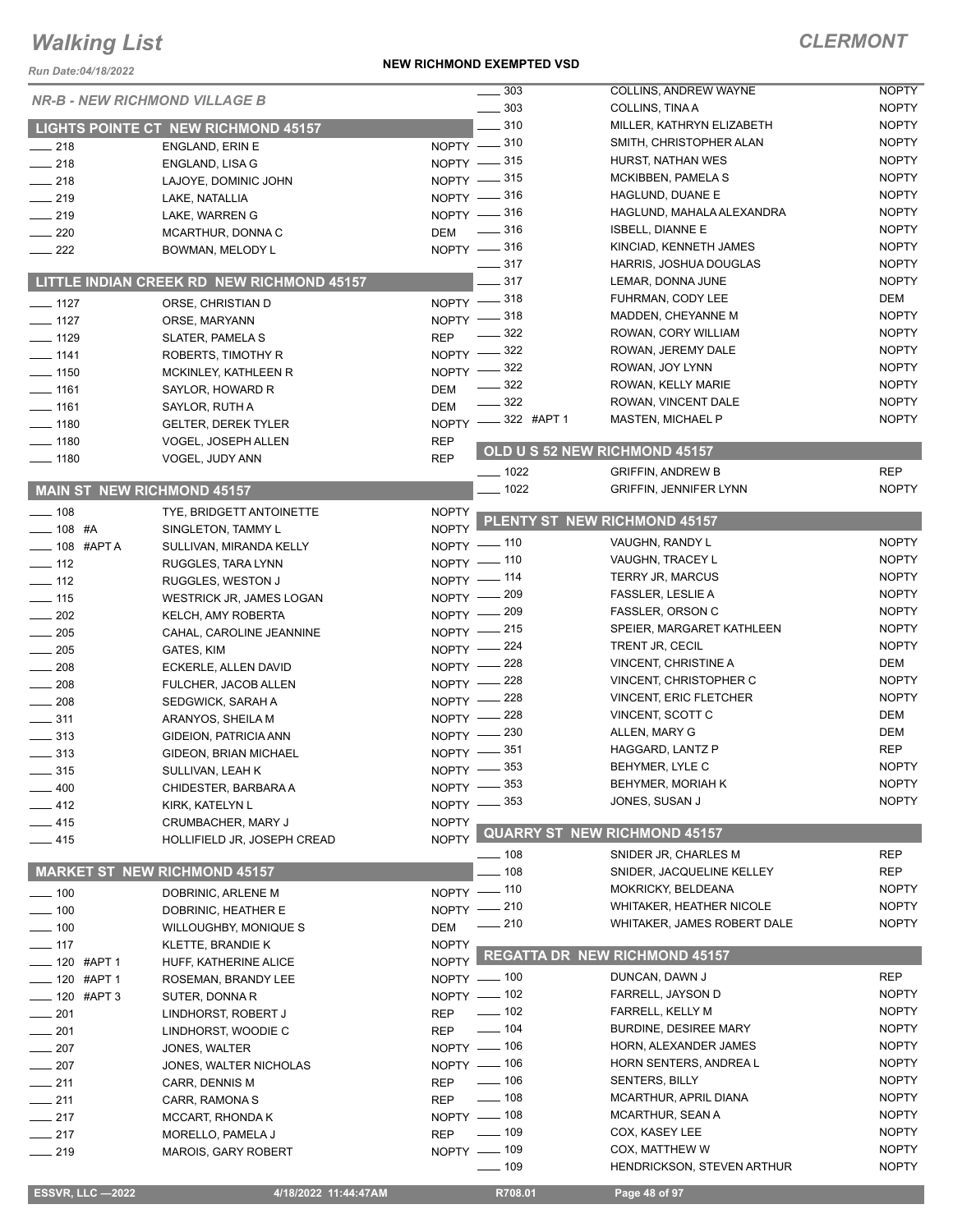*Run Date:04/18/2022*

#### **NEW RICHMOND EXEMPTED VSD**

### *CLERMONT*

|                              |                                      |                            | 230                                      | PREBBLE, KELLEY SUZANNE               | <b>NOPTY</b> |
|------------------------------|--------------------------------------|----------------------------|------------------------------------------|---------------------------------------|--------------|
|                              | <b>NR-B - NEW RICHMOND VILLAGE B</b> |                            | $-230$                                   | PREBBLE, ROBERT A                     | <b>REP</b>   |
|                              | <b>REGATTA DR NEW RICHMOND 45157</b> |                            | $\frac{1}{2}$ 319                        | STAMPER, CHRIS L                      | <b>NOPTY</b> |
|                              |                                      |                            | $\frac{1}{2}$ 319                        | STAMPER, KATHLEEN K                   | <b>NOPTY</b> |
| $\frac{1}{2}$ 109<br>$- 110$ | LITTERAL, SHARON J                   | <b>DEM</b>                 | NOPTY -821                               | KINNARD, MARY J                       | <b>NOPTY</b> |
| $\frac{1}{2}$ 110            | DEES, GINA M                         | NOPTY -                    | 321                                      | KINNARD, STANLEY                      | <b>NOPTY</b> |
| $- 110$                      | DEES, JEREMY S                       |                            |                                          |                                       |              |
| $\frac{1}{2}$ 112            | DEES, LANE CASEY                     | <b>NOPTY</b><br><b>REP</b> |                                          | STATE ROUTE 132 NEW RICHMOND 45157    |              |
| $\frac{1}{2}$ 112            | HUGHES, CARRIE Y<br>HUGHES, JACOB D  | <b>DEM</b>                 | $\frac{1}{2}$ 2391                       | DONLEY, MICHAEL R                     | <b>DEM</b>   |
| $\frac{1}{2}$ 112            | <b>WILSON, PATRICIA A</b>            | <b>REP</b>                 | $- 2395$                                 | <b>CLIFTON, GERALD B</b>              | <b>NOPTY</b> |
| $\frac{1}{2}$ 112            | <b>WILSON, THOMAS M</b>              | <b>REP</b>                 | $\frac{1}{2}$ 2395                       | CLIFTON, REBECCA L                    | <b>NOPTY</b> |
| $\frac{1}{2}$ 113            | GIBSON, APRIL D                      |                            | NOPTY -2395                              | DUGGAN, APRIL DENISE                  | <b>NOPTY</b> |
| $\frac{1}{2}$ 113            | <b>GIBSON, BLAKE PATRICK</b>         |                            | NOPTY -2401                              | REYNOLDS, VERNON                      | <b>NOPTY</b> |
| $- 113$                      | <b>GIBSON, BRADLEY TYLER</b>         |                            | NOPTY -2409                              | STERRETT, TRAVIS W                    | <b>NOPTY</b> |
| $\frac{1}{2}$ 113            | GIBSON, PATRICK D                    | <b>NOPTY</b>               |                                          |                                       |              |
| $\frac{1}{2}$ 114            | WARNER, CHAD R                       | <b>NOPTY</b>               |                                          | <b>SUNRISE LN NEW RICHMOND 45157</b>  |              |
| $- 114$                      | <b>WARNER, NICOLE ERIN</b>           |                            | NOPTY - 101                              | HAMMONS, AMBER ANN                    | <b>NOPTY</b> |
| $- 115$                      | LEGGETT, CHRISTOPHER J               |                            | NOPTY - 101                              | HAMMONS, RANDOLPH S                   | <b>NOPTY</b> |
| $- 116$                      | BOYER, JOSHUA S                      | <b>REP</b>                 | _____ 101                                | HAMMONS, SIERRA MAE                   | <b>NOPTY</b> |
| $\frac{1}{16}$               | BOYER, KALEB SCOTT                   |                            | NOPTY - 103                              | <b>MANTON, TEENA M</b>                | <b>REP</b>   |
| $- 116$                      | BOYER, MARYBETH M                    |                            | REP - 110                                | CARTER, CHRISTOPHER                   | <b>NOPTY</b> |
| $- 117$                      | <b>ENGLISH, NANCY ELLEN</b>          |                            | NOPTY - 110                              | DABNEY, BRANDON D                     | <b>NOPTY</b> |
| $\frac{1}{2}$ 117            | ENGLISH JR, ROGER GEORGE             |                            | NOPTY - 119                              | MASTERSON, ANDREW C                   | <b>NOPTY</b> |
| $\frac{1}{2}$ 118            | <b>HUWEL, THOMAS A</b>               |                            | NOPTY - 119                              | RIFFLE, RACHAEL                       | <b>REP</b>   |
| $- 119$                      | ROBINSON, MELISSA A                  |                            | NOPTY - 120                              | ADKINS, JENNIFER L                    | <b>DEM</b>   |
| $\sim$ 120                   | CROUTHERS, CHRISTINA L               | <b>REP</b>                 | $\sim$ 123                               | PERRY, KAREN J                        | <b>NOPTY</b> |
| $\frac{1}{2}$ 120            | CROUTHERS III, WILLIAM SCOTT         |                            | NOPTY - 123                              | PERRY, RICHARD A                      | <b>NOPTY</b> |
| $\frac{1}{2}$ 120            | WOOLF, KRISTOPHER LEE                | <b>REP</b>                 | $\equiv$ 125                             | HUGHES, JEFFREY DALE                  | <b>REP</b>   |
| $- 121$                      | RIDDELL, KENNETH A                   | <b>NOPTY</b>               |                                          |                                       |              |
| $- 121$                      | RIDDELL, SABRINA M                   |                            |                                          | NOPTY SUSANNA WAY NEW RICHMOND 45157  |              |
| $\frac{1}{2}$ 122            | WARDLOW, HEATHER LEE                 |                            | NOPTY - 102                              | THOMPSON, MARIE FAYE                  | <b>NOPTY</b> |
| $- 124$                      | ECHERIVEL, CHACHI J                  |                            | NOPTY - 102 #APT 1                       | REEVES, KOREN CHACE                   | <b>NOPTY</b> |
| $\frac{1}{2}$ 124            | HEGGE, CHARLENE ELIZABETH            |                            | NOPTY - 104 #APT 1                       | SWATS, NANCY E                        | <b>REP</b>   |
| $\frac{1}{2}$ 124            | PATER, JAMES B                       | <b>REP</b>                 | $\frac{1}{2}$ 104 #APT 2                 | <b>GOLLON, JOSEPH B</b>               | <b>REP</b>   |
| $\frac{1}{2}$ 125            | LESTER, ADAM C                       |                            | NOPTY __ 104 #APT UNIT B CLYBURN, TINA M |                                       | <b>REP</b>   |
| $\frac{1}{2}$ 125            | MALONE, CALI JADE                    |                            | NOPTY - 106                              | DEAN, CHARLES WAYNE                   | <b>NOPTY</b> |
| $\frac{1}{2}$ 126            | HENNING, MICHAEL EDWARD              |                            | NOPTY - 108                              | HILT, BARBARA JEAN                    | <b>NOPTY</b> |
| $\frac{1}{2}$ 126            | HENNING, PAMELA FAYE                 |                            | NOPTY - 108                              | HILT, JEANNE A                        | <b>NOPTY</b> |
| $- 127$                      | MOONEY, JOSEPH TIMOTHY               | <b>REP</b>                 | $- 110$                                  | DAVIS, CHRISTOPHER PAUL               | <b>NOPTY</b> |
| $-127$                       | YELEY, CHRISTINE E                   | <b>REP</b>                 | $- 110$                                  | DAVIS, JUDITH BEHYMER                 | <b>NOPTY</b> |
| $- 128$                      | RASH, EMILY MARIE PIERSON            |                            | NOPTY -112                               | STRICKLAND, WILLIAM L                 | <b>NOPTY</b> |
| $-130$                       | ADAMS, DYLAN WESLEY                  |                            | NOPTY $-212$                             | SCHREINER, KATHRYN LOIS               | <b>NOPTY</b> |
| $-130$                       | <b>BURROUGHS, EMILY M</b>            |                            | NOPTY -212                               | SCHREINER, PAMELA J                   | <b>NOPTY</b> |
| $-200$                       | FROMM, MERRILEE                      |                            | NOPTY - 212                              | VORNHOLT, DANIEL E                    | <b>NOPTY</b> |
| 200                          | JACKSON, TRAVIS E                    |                            | NOPTY -800                               | <b>WUERDEMAN, BRIDGET LOUISE</b>      | REP          |
| $-202$                       | KRAMER, MITCHELL R                   |                            | NOPTY - 300                              | WUERDEMAN, MARYANN EOWYN              | REP          |
| $\frac{1}{202}$              | LARKEN, CHERYL LYNN                  |                            | NOPTY -800                               | WUERDEMAN, TODD E                     | REP          |
| $-202$                       | LARKEN, GLENN SCOTT                  |                            | NOPTY -800                               | WUERDEMAN, WILLIAM MITHRANDIR         | <b>NOPTY</b> |
|                              |                                      |                            | . 310                                    | VORNHOLT, DAVID L                     | <b>REP</b>   |
|                              | SOPHIA ST NEW RICHMOND 45157         |                            | 314                                      | LEATHERMAN, JAMIE L                   | <b>NOPTY</b> |
| $- 149$                      | HOLT, KIMBERLY ANN                   |                            | NOPTY -814                               | MAINES, CHRISTINA MARY                | <b>NOPTY</b> |
| $\frac{1}{2}$ 149            | KIDD, LARRY F                        |                            | NOPTY -404                               | DANIEL, TERESA MARIE                  | DEM          |
| $\frac{1}{2}$ 159            | MULLINS, ERNESTINE                   | <b>NOPTY</b>               |                                          |                                       |              |
| $\frac{1}{2}$ 159            | NEWMAN, TERRY W                      | <b>REP</b>                 |                                          | <b>U S 52 SPUR NEW RICHMOND 45157</b> |              |
| $\frac{1}{218}$              | UNDERWOOD, TYLER WAYNE               |                            | NOPTY - 1016                             | ALLEN, HENNESEY D                     | <b>NOPTY</b> |
| $-218$                       | WALKER, WENDY MAY                    |                            | NOPTY - 1016                             | ALLEN, SUSAN A                        | <b>NOPTY</b> |
| $-220$                       | POLSTER, KAREN SUE                   | <b>REP</b>                 | $\frac{1}{2}$ 1020                       | TRANSIER, AMY E                       | <b>NOPTY</b> |
| $\sim$ 220                   | POLSTER, RICHARD A                   | REP                        | $\frac{1}{2}$ 1020                       | TRANSIER, THEA CORTNEY LEE            | <b>NOPTY</b> |
| $-224$                       | HORNBUCKLE, PENNY JO                 | <b>REP</b>                 | $- 1022$                                 | <b>GRIFFIN, MEGAN ELIZABETH</b>       | <b>NOPTY</b> |
| $\frac{1}{224}$              | HORNBUCKLE, ROBERT C                 | <b>REP</b>                 | $- 1022$                                 | <b>GRIFFIN, RYAN JOSEPH</b>           | <b>NOPTY</b> |
| 228                          | ADKINS, STEVEN WAYNE                 | <b>NOPTY</b>               |                                          |                                       |              |
| $\sim$ 228                   | ADKINS II, STEVEN WAYNE              | <b>NOPTY</b>               |                                          | <b>UNION ST NEW RICHMOND 45157</b>    |              |
|                              |                                      |                            |                                          |                                       |              |

**ESSVR, LLC -2022 4/18/2022 11:44:47AM R708.01 Page 49 of 97**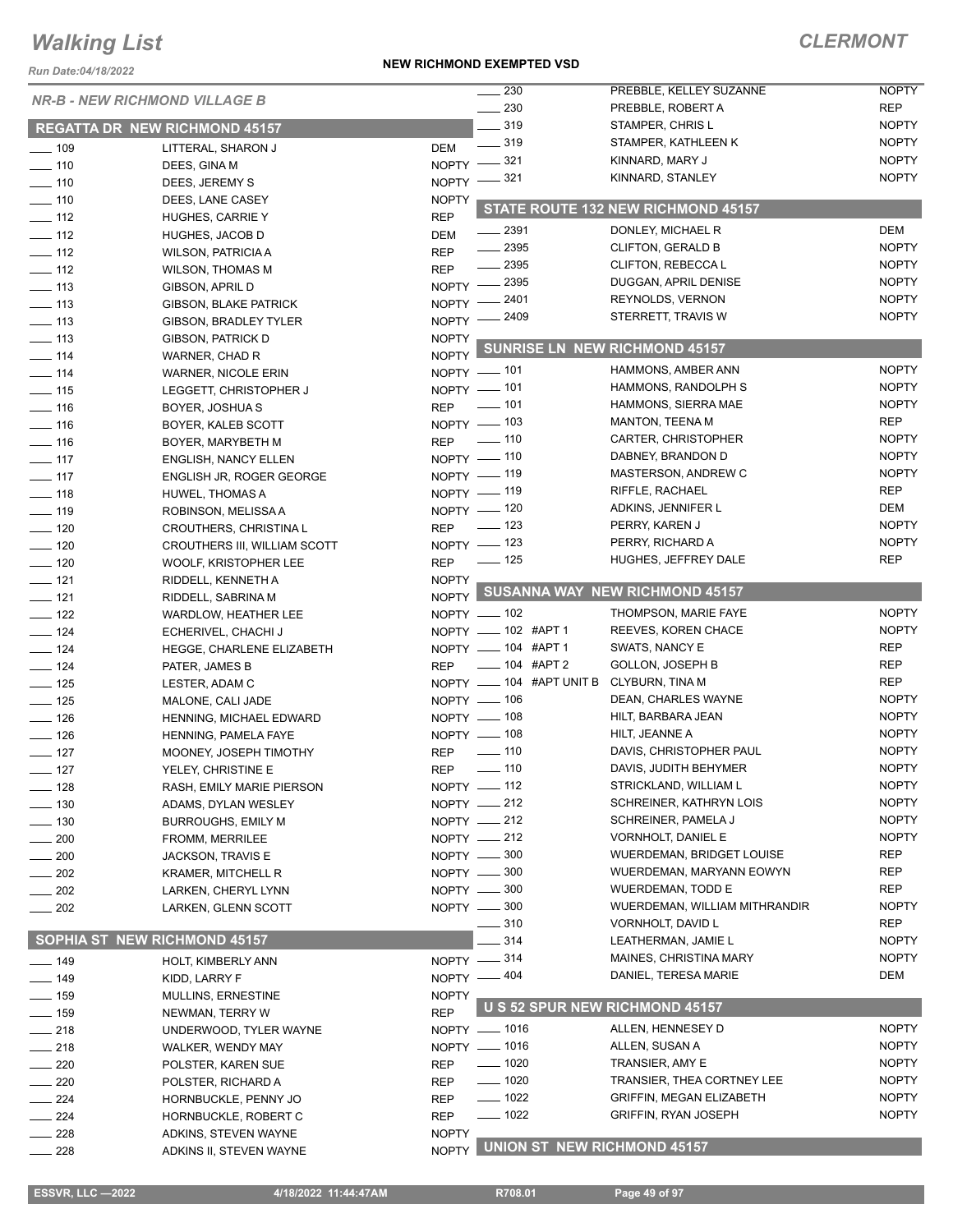*Run Date:04/18/2022*

#### **NEW RICHMOND EXEMPTED VSD**

### *CLERMONT*

|                                        | <b>NR-B - NEW RICHMOND VILLAGE B</b>       | $\frac{1}{2}$ 133                             | KRULL, ALYSSA RENEE                    | <b>NOPTY</b>               |
|----------------------------------------|--------------------------------------------|-----------------------------------------------|----------------------------------------|----------------------------|
|                                        |                                            | $\frac{1}{2}$ 133                             | KRULL JR, DAVID ERWIN                  | <b>NOPTY</b>               |
| <b>UNION ST NEW RICHMOND 45157</b>     |                                            | $\frac{1}{2}$ 136                             | SCOTT, DONIELLE GIAVANNA               | <b>NOPTY</b>               |
| $- 102$ #APT 1                         | WERLEY, CELESTE R                          | NOPTY __ 137                                  | <b>BUMPUS, ANNE VIOLA MCCARTY</b>      | <b>NOPTY</b>               |
| -02 #APT 2                             | <b>FARRELL, TYLER KENNETH</b>              | NOPTY __ 137                                  | <b>BUMPUS, JOSEPH MICHAEL</b>          | <b>NOPTY</b>               |
| $- 102$ #APT 4                         | DIFAZIO, CARIANN MARIE                     | NOPTY __ 138                                  | CAMPBELL, LACEY MARIE                  | <b>NOPTY</b>               |
| $- 102$ #APT 4                         | FARRELL, JENI LYNN                         | NOPTY __ 138                                  | VIALL, NIAL S                          | <b>NOPTY</b>               |
| $- 110$                                | MUSGROVE, JAMES                            | NOPTY __ 139                                  | MICHAEL, ROBERT ANTHONY                | <b>NOPTY</b>               |
| $-111$                                 | CAMPBELL, DANNY L                          | NOPTY __ 139                                  | MICHAEL, TERESA ANN GARNET             | <b>NOPTY</b>               |
| $- 111$                                | CAMPBELL, JAMES N                          | REP<br>$\frac{1}{2}$ 143                      | PICKERING, RYAN DAVID                  | <b>NOPTY</b>               |
| $\frac{1}{2}$ 111                      | CAMPBELL, JEAN M                           | <b>REP</b>                                    |                                        |                            |
| $- 116$ #APT 3                         | CARNAHAN JR, OSCAR                         |                                               | NOPTY VINEYARD LN NEW RICHMOND 45157   |                            |
| $\frac{1}{2}$ 134 #APT 11              | MILLER, SHAUNTAE M                         | NOPTY $-2$                                    | EDWARDS, ASHLEY DAWN                   | <b>NOPTY</b>               |
| $\frac{1}{211}$                        | <b>SCHAFER, RICKEY LEE</b>                 | NOPTY $\_\_\_2$                               | EDWARDS, BRYAN G                       | <b>NOPTY</b>               |
| $\sim$ 220                             | BLAKELY, CODY ALLEN                        | NOPTY $-4$                                    | LUCAS, CHARLES L                       | <b>NOPTY</b>               |
| $\frac{1}{221}$                        | MENTZEL, CHAD W                            | NOPTY $-4$                                    |                                        |                            |
| $\frac{1}{221}$ #APT 1                 |                                            | <b>NOPTY</b>                                  | LUCAS, TERESAA                         | <b>NOPTY</b>               |
| $-221$ #APT 3                          | <b>BROWN, BRANDY ISIS</b>                  |                                               | NOPTY WALNUT ST NEW RICHMOND 45157     |                            |
|                                        | EAGY, ROBERT A                             |                                               |                                        |                            |
| $-221$ #APT 5                          | POWERS, RONNY                              | NOPTY __ 108                                  | LOVING. NATHANAEL LEWIS                | <b>NOPTY</b>               |
| $-222$                                 | <b>BURKHART, SHAWN CHRISTOPHER</b>         | NOPTY __ 201                                  | FULLERTON, SIERRA MCKAY                | <b>NOPTY</b>               |
| $\frac{1}{222}$                        | MERRILL, HOLLY D                           | <b>NOPTY</b><br>$\frac{1}{201}$               | PENNY, SHIRLEY M                       | <b>REP</b>                 |
| $-222$                                 | SUEDHOF, MITCHEL DANE                      | <b>NOPTY</b><br>205                           | COFFEY, COURTNEY S                     | <b>NOPTY</b>               |
| $\frac{1}{226}$                        | HARLESS, DUSTIN C                          | NOPTY __ 205 #APT 1                           | ALTMAN, COREY C                        | <b>NOPTY</b>               |
| $\frac{1}{226}$                        | HARLESS, JESSICA RAE                       | DEM<br>$-205$ #APT. B                         | RODRIGUEZ, ISRAE J                     | <b>NOPTY</b>               |
| $\frac{1}{226}$ #APT 1                 | LAWSON, EMMA JAYNE                         | NOPTY 206                                     | OTT, MORGAN K S                        | <b>NOPTY</b>               |
| $\frac{1}{226}$ #APT 1                 | MEADORS, MICHAEL A                         | <b>NOPTY</b><br>$\frac{1}{208}$               | ALANIS, BEVERLY J                      | <b>NOPTY</b>               |
| $\sim$ 230                             | LAWSON, PEGGY F                            | <b>REP</b><br>208                             | <b>BRADEN, TARA NICOLE</b>             | <b>NOPTY</b>               |
| $\frac{1}{2}$ 307                      | <b>HEDRICK, WILLIAM P</b>                  | <b>NOPTY</b><br>208                           | CATRON, JANET S                        | <b>NOPTY</b>               |
| $\frac{1}{2}$ 307                      | RICHMOND, BRITTANY LUCILLE                 | <b>NOPTY</b><br>208                           | JONES, MICHELE E                       | <b>NOPTY</b>               |
| $\frac{1}{2}$ 307                      | RICHMOND, JEREMY S                         | NOPTY _____ 308                               | ELKINS, DEBRA KAY                      | <b>NOPTY</b>               |
| $\frac{1}{2}$ 307                      | ZEIS, JENNIFER J                           | NOPTY _____ 308                               | PUCKETT, DANA TROY                     | <b>NOPTY</b>               |
| $\equiv$ 309                           | COLVIN, MINTA S                            | <b>REP</b><br>$\frac{1}{2}$ 310               | HARTNESS, JANNELLA F                   | <b>NOPTY</b>               |
| $-407$                                 | CATRON, DONNA J                            | NOPTY __ 519                                  | FRADY, GREGORY M                       | <b>NOPTY</b>               |
| $-407$                                 | CATRON, KENNETH R                          | <b>NOPTY</b><br>$-519$ #APT 1                 | ADDISON, DUANE KELLY                   | <b>NOPTY</b>               |
| $-407$                                 | CATRON, ROBERT R                           | NOPTY _____ 519 #APT 2                        | EWING, ZACHARY G M                     | <b>NOPTY</b>               |
| $-449$                                 | TAULBEE, STEVEN WAYNE                      | NOPTY __ 603                                  | COLEMAN, GARY ANTHONY                  | <b>NOPTY</b>               |
|                                        |                                            | 603                                           | PAYNE, HEATHER LYNN                    | <b>REP</b>                 |
|                                        | UNION STATION WAY NEW RICHMOND 45157       | 603                                           |                                        | <b>NOPTY</b>               |
| $\frac{1}{2}$ 103                      | FRANK, JULIA ANN                           | <b>NOPTY</b>                                  | <b>TURNER, GARY STEVE</b>              |                            |
|                                        | FRANK. MATTHEW JOSEPH                      |                                               | NOPTY WASHINGTON ST NEW RICHMOND 45157 |                            |
| $- 103$                                |                                            |                                               |                                        |                            |
| $-103$                                 | MARTSOLF, SAMANTHA MARIE                   | NOPTY __ 105 #APT 1                           | FERGUSON, DAVID                        | <b>NOPTY</b>               |
| $- 103$                                | MARTSOLF, TYLER DAVID                      | NOPTY __ 111                                  | CALLIGERI, JOSHUA M                    | <b>REP</b>                 |
| $\sim$ 103                             | MATTOON, NOAH WELLMAN                      | NOPTY __ 111                                  | KELLY, BARBARA A                       | REP                        |
| $- 105$                                | <b>BEUKE, SOPHIE FRANCIS</b>               | NOPTY __ 111                                  | KELLY, DAVID M                         | REP                        |
| $\frac{1}{2}$ 105                      | KAMINSKY, ERIC A                           | NOPTY __ 118                                  | DUFAU II, TIMOTHY G                    | <b>REP</b>                 |
| $\frac{1}{2}$ 105                      | KAMINSKY, KIMBERLY SUE                     | <b>NOPTY</b><br>$- 119$                       | BOWMAN, CHRISTOPHER M                  | <b>NOPTY</b>               |
| $- 107$                                | OLLENDICK, GABRIELLE M                     | <b>REP</b><br>$- 119$                         | BOWMAN, FELICIA ASHLEY                 | <b>NOPTY</b>               |
| $- 107$                                | <b>OLLENDICK, MATTHEW</b>                  | <b>REP</b><br>201 #APT 3                      | WALRIVEN, DARREN DOUGLAS               | <b>REP</b>                 |
| $- 111$                                | SUTTLE, CHRISTOPHER M                      | <b>NOPTY</b><br>201 #APT 4                    | <b>BRINSON, TAMMY M</b>                | <b>NOPTY</b>               |
| $-111$                                 | SUTTLE, JEANNA L                           | <b>NOPTY</b><br>____ 201 #APT 4               | SIMPSON, JEFFREY W                     | <b>NOPTY</b>               |
| $\frac{1}{2}$ 113                      | TYLER, JAMIE                               | NOPTY __ 201 #APT 5                           | <b>GLASS, ROBERT ALLEN</b>             | <b>NOPTY</b>               |
| $\frac{1}{2}$ 113                      | TYLER, MARK ALLEN                          | REP<br>$-204$                                 | AMORE, PAIGE MARIE                     | <b>NOPTY</b>               |
| $\frac{1}{2}$ 113                      | <b>TYLER, MICHELLE LEE</b>                 | DEM<br>$- 204$                                | LITCHFIELD, CHER A                     | <b>NOPTY</b>               |
| $\frac{1}{2}$ 113                      | TYLER, TIMOTHY PATRICK                     | DEM<br>$\sim$ 206                             | DAVIS, ANTONIO JAMES                   | <b>NOPTY</b>               |
| $- 115$                                | <b>HOLBROOK, BRANDON R</b>                 | <b>NOPTY</b><br>206                           | DAVIS, WADE DUANE                      | <b>NOPTY</b>               |
| $\frac{1}{15}$                         | HOLBROOK, GLADYS I                         | NOPTY __ 206                                  | FRASZIER, JACQUELINE K                 | <b>NOPTY</b>               |
| $- 115$                                | HOLBROOK, TIMOTHY R                        | <b>NOPTY</b><br>$-207$                        | <b>BOWLES JR, WILLIAM</b>              | REP                        |
| $\frac{1}{2}$ 119                      | WILFERT, DANIEL LOWELL                     | NOPTY __ 217                                  |                                        | <b>NOPTY</b>               |
|                                        |                                            |                                               | ADAMS, JOHN P                          |                            |
|                                        |                                            |                                               |                                        |                            |
| $- 121$                                | BOGGS, MACY SAVANNAH                       | <b>NOPTY</b><br>$\sim$ 217                    | <b>CARR, DUSTIN TYLER</b>              | DEM                        |
| $- 129$                                | MATTES, JOSHUA ALLEN                       | NOPTY __ 220                                  | COCHRAN, PATSY M                       | <b>NOPTY</b>               |
| $- 130$                                | CAMPBELL, KAELYNN BLAKE                    | NOPTY __ 224                                  | COCHRAN, ANDRIA N                      | <b>NOPTY</b>               |
| $\frac{1}{2}$ 130<br>$\frac{1}{2}$ 132 | CAMPBELL, THOMAS C<br>KERSKER, THERESA ANN | <b>NOPTY</b><br>$-224$<br><b>NOPTY</b><br>232 | COCHRAN, RUFUS<br>SIMMONS, TONJA L     | <b>REP</b><br><b>NOPTY</b> |

 **ESSVR, LLC —2022 4/18/2022 11:44:47AM R708.01 Page 50 of 97**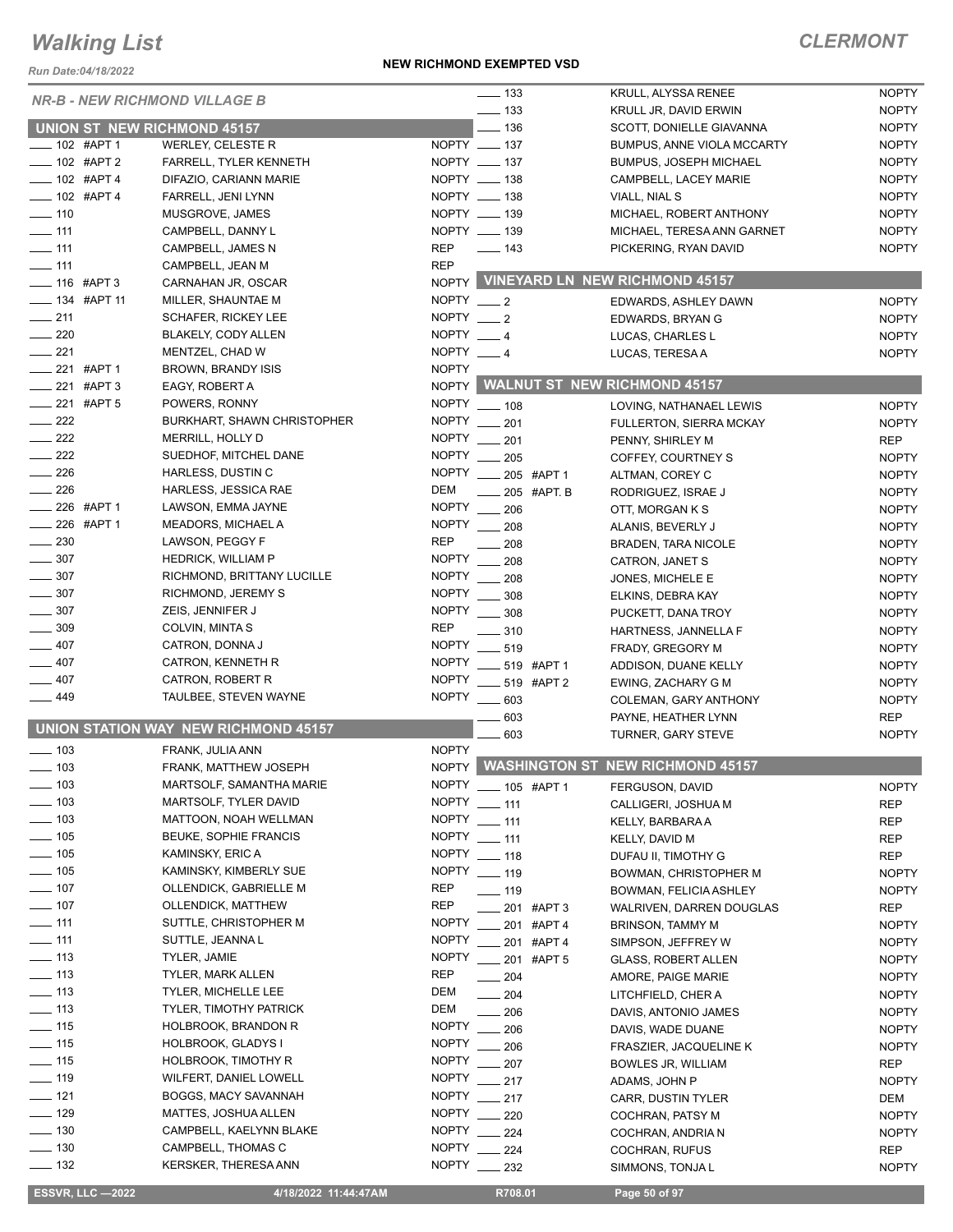*Run Date:04/18/2022*

#### **NEW RICHMOND EXEMPTED VSD**

|                          | <b>NR-B - NEW RICHMOND VILLAGE B</b>    |                                   | $\frac{1}{2}$ 770 #UNIT B | SUTHERLAND, PATRICIA NICOLE               | <b>NOPTY</b> |
|--------------------------|-----------------------------------------|-----------------------------------|---------------------------|-------------------------------------------|--------------|
|                          |                                         | $\frac{1}{2}$ 776                 |                           | WHITE, ANGELA                             | <b>NOPTY</b> |
|                          | <b>WASHINGTON ST NEW RICHMOND 45157</b> | $-776$                            |                           | WHITE, MARK W                             | <b>NOPTY</b> |
| $\frac{1}{2}$ 232        | UNDERWOOD, GERALD L                     | NOPTY $ 782$                      |                           | POWERS, LARRY L                           | <b>NOPTY</b> |
| $\frac{234}{2}$          | MITCHELL, BETTY LOU                     | - 794<br>DEM                      |                           | BERNARD, JACKIE A                         | <b>NOPTY</b> |
| $\frac{1}{2}$ 315        | DECATUR, DEAK A                         | - 794<br><b>NOPTY</b>             |                           | BERNARD, JERRY W                          | <b>NOPTY</b> |
| $\frac{1}{2}$ 315        | DECATUR, LACIE ARYN                     | - 795<br><b>NOPTY</b>             |                           | WOLFER, BEVERLY A                         | <b>REP</b>   |
| $\frac{1}{2}$ 315        | DECATUR, THOMAS S                       | 795<br><b>NOPTY</b>               |                           | WOLFER, RICHARD G                         | <b>REP</b>   |
| $\frac{1}{2}$ 324 #APT 1 | NORTON, ERIC JAMES                      | 805<br><b>NOPTY</b>               |                           | FELDMAN, ANNE MARIE                       | <b>NOPTY</b> |
| ____ 324 #APT 2          | LAWSON, MICHELLE ANNE                   | 806<br>NOPTY -                    |                           | JACOBS, ANGEL M                           | <b>NOPTY</b> |
| <b>224 #APT 2</b>        | LEWIS, SAMUEL H                         | 806<br>$NOPTY$ –                  |                           | JACOBS, BRAD J                            | <b>NOPTY</b> |
| $-401$                   | <b>WULKER, MARY BETH</b>                | $- 806$<br><b>REP</b>             |                           | JACOBS, JSMINE ROSE                       | <b>NOPTY</b> |
| $-401$                   | <b>WULKER, THOMAS J</b>                 | $-812$<br><b>REP</b>              |                           | HOPEWELL, ALLEN LYNN                      | <b>NOPTY</b> |
| $-447$                   |                                         | $-812$<br><b>NOPTY</b>            |                           | WOLFER JR, RICHARD G                      | <b>NOPTY</b> |
|                          | <b>GREVER, SEAN PATRICK</b>             | 820<br><b>NOPTY</b>               |                           | HOUSE, BAILEY ELIZABETH V                 | <b>NOPTY</b> |
| $-450$                   | ABELLANIDA, CHRIS P                     | 820<br><b>NOPTY</b>               |                           | HOUSE, WILLIAM GLEN                       | <b>NOPTY</b> |
| $\frac{1}{2}$ 501        | BUTCHER COLON, ANDREA Z                 | 820                               |                           | WILSON, WOODROW                           | <b>NOPTY</b> |
| $\frac{1}{2}$ 600        | KENNEDY, FRIEDA J                       | DEM<br>826                        |                           | BLANK, AMANDA ARLENE                      | <b>NOPTY</b> |
| $- 604$                  | CMEHIL, PAMELA S                        | <b>NOPTY</b><br>826               |                           | <b>BLANK, TRAVIS ALLEN</b>                | <b>NOPTY</b> |
| $- 604$                  | MASSEY, JOHN MICHAEL                    | <b>NOPTY</b><br>833               |                           | GILLMAN, KORINNE MICHELLE                 | <b>NOPTY</b> |
| $-610$                   | HIGGINS, TERESA L                       | NOPTY -<br>833                    |                           | RICKETT JR, ROBERT LEE                    | <b>NOPTY</b> |
| $- 614$                  | ROACH II, JAMES T                       | <b>REP</b><br>833<br><b>NOPTY</b> |                           | <b>WATERS, ANDREW JACOB</b>               | <b>NOPTY</b> |
| $- 702$                  | DARNELL, OLLIE MARIE                    | 833                               |                           | YODER, TAYLOR EMILY                       | <b>NOPTY</b> |
| $- 718$                  | SMITH, WAYNE DENNIS                     | NOPTY -<br>842                    |                           | WEST, MARIANNE H                          | <b>NOPTY</b> |
| -8 #APT 1                | HALDEMAN, HEATHER R                     | NOPTY <sup>-</sup><br>_ 851       |                           | MCELFRESH, MARY F                         | <b>REP</b>   |
| - 718 #APT 3             | SMITH, THERESA S                        | $NOPTY$ –                         |                           |                                           |              |
| $- 718$ #APT 6           | <b>BROCK, RONALD</b>                    | <b>NOPTY</b>                      |                           | <b>WATKINS HILL RD NEW RICHMOND 45157</b> |              |
| $- 718$ #APT 6           | RILEY, LINDSAY M                        | <b>NOPTY</b><br>NOPTY - 1108      |                           | FITHEN, JENNIFER SUE                      | <b>REP</b>   |
| $- 718$ #APT 7           | HELTON JR, LARRY DEWAYNE                | NOPTY - 1109                      |                           | SKEENE, GARY ROBERT                       | <b>REP</b>   |
| $- 718$ #APT 8           | CHISENHALL, STEPHANIE ANN               |                                   |                           | SKEENE, LINDA R                           | <b>DEM</b>   |
| -8 #APT 9                | NIX, KIMBERLY KAY                       | NOPTY - 1109                      |                           | PURDY, DAVID W                            | <b>NOPTY</b> |
| -8 #APT 10               | <b>BENNETT, CHRISTOPHER A</b>           | NOPTY - 1124                      |                           | <b>WALTERS, MARY L</b>                    | <b>REP</b>   |
| ___ 718 #APT 10          | FIELDS, AURORA MAE                      | NOPTY -1124                       |                           | WALTERS, RONALD W                         | <b>REP</b>   |
| ____ 718 #APT 10         | MORGAN, JACOB TYLER                     | NOPTY - 1124                      |                           | WALRIVEN, APRIL LYNN                      | <b>REP</b>   |
| $- 718$ #UNIT 4          | DAY JR, ROY GENE                        | NOPTY - 1125                      |                           | WALRIVEN III, RAYMOND                     | <b>REP</b>   |
| $- 726$                  | FELDKAMP, DAKOTA LEE                    | NOPTY - 1125                      |                           | PERKINS, DENVER D                         | <b>NOPTY</b> |
| $- 726$                  | FELDKAMP, LORETTA L                     | NOPTY - 1132                      |                           |                                           | <b>NOPTY</b> |
| $\frac{1}{2}$ 726        | FELDKAMP, TIMOTHY D                     | NOPTY - 1171                      |                           | DEAN, TRISHA MARIE                        |              |
| $\frac{1}{2}$ 728        | FELDKAMP, PATRICIA M                    | <b>REP</b>                        |                           | <b>WESTERN AVE NEW RICHMOND 45157</b>     |              |
| $\frac{1}{2}$ 728        | FELDKAMP, RICHARD L                     | <b>REP</b>                        |                           |                                           |              |
| $- 730$                  | COOK, ALEXIS KATHERINE                  | NOPTY - 150 #APT 3                |                           | HIGGS, ANNALISE NICOLE                    | <b>NOPTY</b> |
| $- 730$                  | COOK, HUNTER STEVEN                     | NOPTY - 150 #APT 3                |                           | OMARA, IVEY GARLAND                       | <b>NOPTY</b> |
| $- 730$                  | FELDKAMP, MARGIE C                      | NOPTY - 200                       |                           | WOOTEN JR, JOSEPH K                       | <b>NOPTY</b> |
| $\frac{1}{2}$ 730        | FELDKAMP JR, RICHARD L                  | NOPTY - 200                       |                           | <b>WOOTEN, ROBERTA ANN</b>                | <b>NOPTY</b> |
| $\frac{1}{2}$ 736        | <b>BALL, SERENITY DERAE</b>             | NOPTY -228                        |                           | WYLIE, JOSHUA DAVID                       | <b>NOPTY</b> |
| $\frac{1}{2}$ 736        | FELDKAMP, KEVIN L                       | NOPTY -230                        |                           | BLEY, JEANNETTE RENE                      | <b>NOPTY</b> |
| $\frac{1}{2}$ 736        | FELDKAMP, KODIE LEE                     | NOPTY - 230                       |                           | DOBBINS II, MICHAEL G                     | <b>NOPTY</b> |
| $\frac{1}{2}$ 736        | FELDKAMP, KOREY DYLAN                   | NOPTY -230 #APT 2                 |                           | CRESAP, TRICIA LYNN                       | <b>NOPTY</b> |
| $- 736$                  | FELDKAMP, MECCA RENEE                   | $N$ OPTY $-$                      | $-230$ #APT 2             | ROBERTS, LAVONN VICTORIA                  | <b>NOPTY</b> |
| $- 742$                  | CAMPBELL, COLLEEN R                     | NOPTY -234 #APTA                  |                           | SCHRAUT, LINDA M                          | <b>NOPTY</b> |
| $- 742$                  | CAMPBELL, DAVID M                       | NOPTY -234 #APT B                 |                           | REILLEY, SHELLY RENEE                     | <b>NOPTY</b> |
| $- 742$                  | CARTER, BRANDON LEE                     | <b>NOPTY</b>                      |                           |                                           |              |
| $\frac{1}{2}$ 743        | CLOSTERMAN, EDWARD C                    | NOPTY L                           |                           | <b>WILLOW ST NEW RICHMOND 45157</b>       |              |
| $\frac{1}{2}$ 743        | CLOSTERMAN, NANCY J                     | NOPTY - 106                       |                           | HENDERSON, MOLLY JANE                     | <b>NOPTY</b> |
| $\frac{1}{2}$ 743        | HUBBARD, JENNIFER LEE                   | NOPTY - 106                       |                           | VIEREGGE, CHARRO H                        | <b>NOPTY</b> |
| $\frac{1}{2}$ 746        | MCMILLIAN, BRENDA K                     | $- 106$<br><b>REP</b>             |                           | <b>VIEREGGE, MICKI LEE</b>                | <b>NOPTY</b> |
| $- 757$                  | CLOSTERMAN, SUSAN M                     | $-214$<br>REP                     |                           | PETRY, COURTNEY NICOLE                    | <b>NOPTY</b> |
| $- 758$                  | CORWIN, STANLEY W                       | $\frac{1}{214}$<br>DEM            |                           | PETRY, LUKE AARON                         | <b>NOPTY</b> |
| $- 758$                  | GILLESPIE, NEEVE M                      | $\frac{1}{214}$<br>DEM            |                           | PETRY, MICHELLE L                         | <b>NOPTY</b> |
| $- 762$                  | PETERS, DAVID A                         | NOPTY - 214                       |                           | PLANCK, BRANDON EDWARD                    | <b>NOPTY</b> |
| $- 770$                  | FRAZIER JR, GREGORY SCOTT               | NOPTY - 218                       |                           | CAUDILL, CAROLYN SUE                      | <b>NOPTY</b> |
| $- 770$                  | GOINS, JANET LYNN                       | NOPTY - 218                       |                           | CAUDILL JR, SILAS RAY                     | <b>NOPTY</b> |
| $- 770$                  | POLLARD, ROBERT R                       | NOPTY -822                        |                           | CARR, JUSTIN TAYLOR                       | <b>NOPTY</b> |
|                          |                                         | 322                               |                           | HIVELY, KAYLA LEE                         | <b>NOPTY</b> |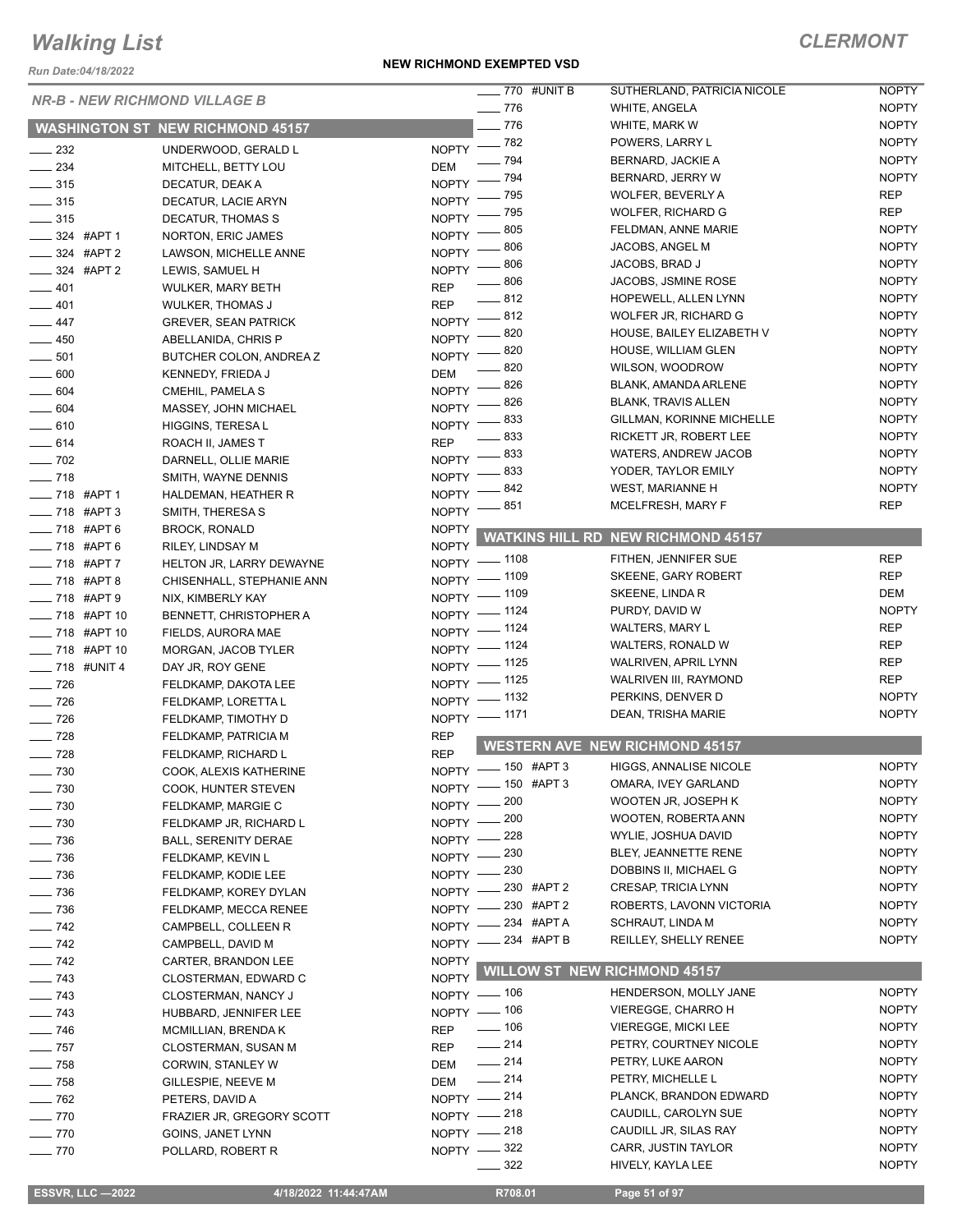*Run Date:04/18/2022*

*NR-B - NEW RICHMOND VILLAGE B*

|            | <b>WILLOW ST NEW RICHMOND 45157</b>  |              |
|------------|--------------------------------------|--------------|
| $-322$     | MARTIN, JOHNATHON R I                | <b>NOPTY</b> |
| $-322$     | RICHARDS, DAKOTA JAMES               | <b>NOPTY</b> |
| $-322$     | RICHARDS, ELIJAH RAY                 | <b>NOPTY</b> |
| $-322$     | RICHARDS, KEVIN M                    | <b>NOPTY</b> |
| $-322$     | RICHARDS, SAMANTHA D                 | <b>NOPTY</b> |
|            |                                      |              |
|            | <b>WINNERS LN NEW RICHMOND 45157</b> |              |
| $-102$     | <b>REINHART, DOMINIQUE MARIE</b>     | <b>NOPTY</b> |
| $-102$     | REINHART, JORDAN L                   | <b>NOPTY</b> |
| $\sim$ 103 | KIRBY, MALISSA S                     | <b>DEM</b>   |
| $-104$     | <b>MARTIN, ANTHONY W</b>             | <b>REP</b>   |
| $\sim$ 104 | <b>MARTIN, DEBORAH S</b>             | <b>NOPTY</b> |
| $-105$     | GIBSON, ANNA ELIZABETH               | <b>NOPTY</b> |
| $-106$     | WHITE, AMY JO                        | <b>NOPTY</b> |
| $-106$     | WHITE, ROBERT T                      | <b>NOPTY</b> |
| $-108$     | STIGLER II, DAVID F                  | <b>NOPTY</b> |
| $\sim$ 108 | STIGLER, DAVID MICHAEL               | <b>NOPTY</b> |

*TOTAL :* **1,164**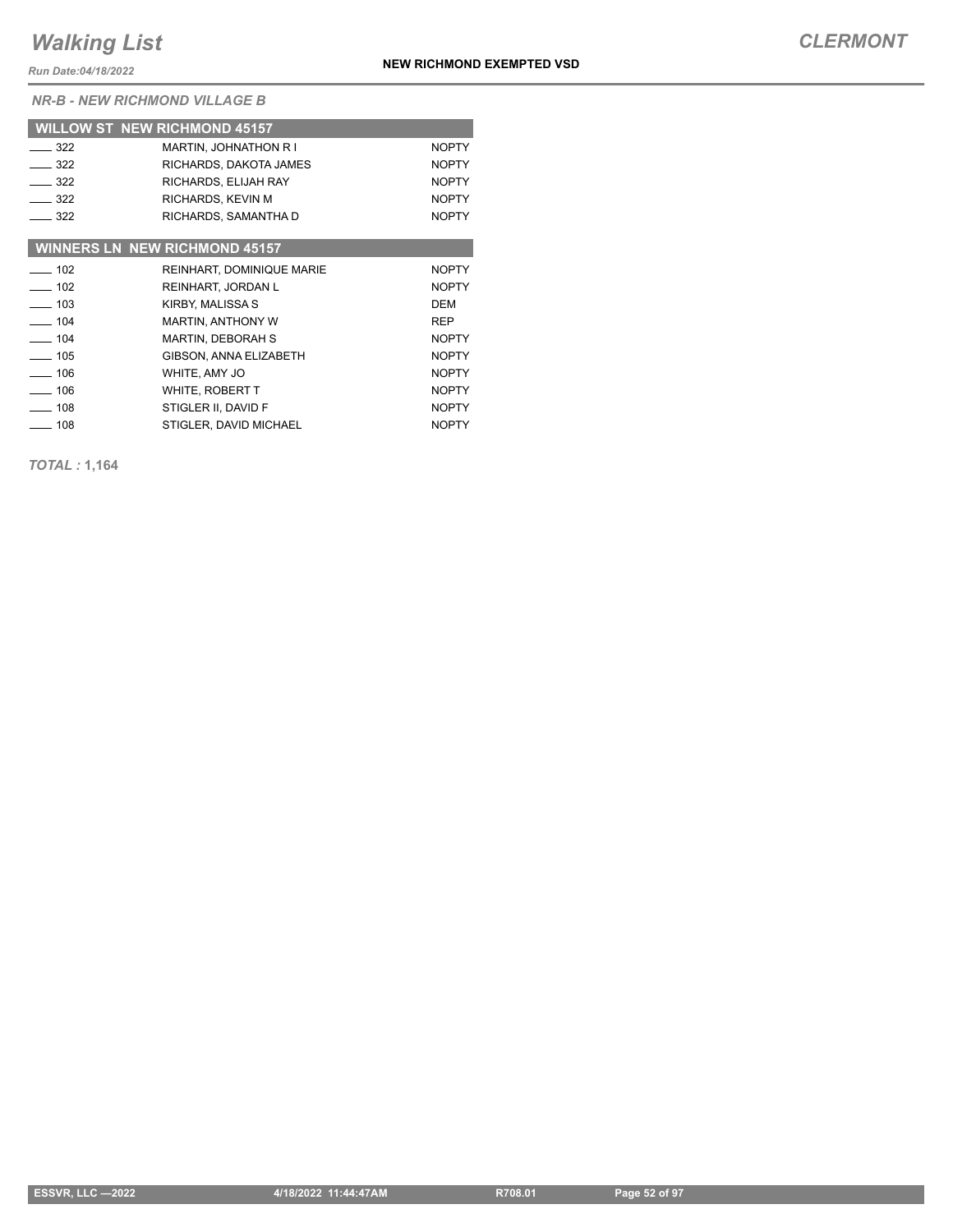*Run Date:04/18/2022*

#### **NEW RICHMOND EXEMPTED VSD**

| <i>ERMONT</i> |
|---------------|
|---------------|

|                     | <i>Run Date:04/18/2022</i>           |                            | 2793         |              |                                                                   | <b>NOPTY</b>                 |
|---------------------|--------------------------------------|----------------------------|--------------|--------------|-------------------------------------------------------------------|------------------------------|
|                     | <b>OO-A - OHIO TOWNSHIP A</b>        |                            |              | 2793 #APT-B  | YEARDLEY, MARK C<br>RYDZEWSKI, CONNIE S                           | <b>REP</b>                   |
|                     | <b>BRANDIE LN NEW RICHMOND 45157</b> |                            |              | 2793 #UNIT B | RYDZEWSKI, MATTHEW PAUL                                           | <b>NOPTY</b>                 |
| $- 1300$            | HENDERSON, CHRISTOPHER S             | <b>REP</b>                 |              | 2793 #UNIT B | RYDZEWSKI, PAUL G                                                 | <b>REP</b>                   |
| $- 1300$            | HENDERSON, SHANNON L                 | <b>REP</b>                 | 2801         |              | <b>IRETON, KATHERINE A</b>                                        | <b>REP</b>                   |
| $-1400$             | <b>BRAMLAGE, LAURENCE ROBERT</b>     | <b>REP</b>                 | 2803         |              | HOSKINS, LUKAS TIMOTHY                                            | <b>NOPTY</b>                 |
| $- 1400$            | BRAMLAGE, SONYA JOHNSON              | <b>REP</b>                 | $-2803$      |              | MURPHY, HANNAH RENEE                                              | <b>NOPTY</b>                 |
| $\frac{1}{2}$ 1500  | KNECHT, HARRY L                      | <b>REP</b>                 | 2803         |              | <b>WHITTINGTON, SARA MARIE</b>                                    | <b>NOPTY</b>                 |
| $\frac{1}{2}$ 1500  | <b>KNECHT, VIRGIE L</b>              | <b>REP</b>                 | 2805         |              | MILLER, DEVON A                                                   | <b>NOPTY</b>                 |
| $\frac{1}{2}$ 1600  | DUNCAN, AMANDA R                     | <b>NOPTY</b>               | 2805         |              | ROBERTS, TAYLOR JO                                                | <b>NOPTY</b>                 |
| $- 1600$            | DUNCAN JR, RICKY A                   | <b>NOPTY</b>               |              | 2817 #LOT 1  | DAVIS, DOROTHY J                                                  | <b>NOPTY</b>                 |
| $\frac{1}{2}$ 1900  | JACOBS, AARON T                      | <b>NOPTY</b>               |              | 2817 #LOT 3  | FISCHER, MICHAEL A                                                | <b>NOPTY</b>                 |
| $-1900$             | <b>JACOBS, LAURA RUTH</b>            | <b>NOPTY</b>               |              | 2817 #LOT 6  | MOORE, ASHLEE NICOLE                                              | <b>NOPTY</b>                 |
| $-1900$             | JACOBS, PAULA R                      | <b>REP</b>                 |              | 2817 #LOT 6  | MOORE, CIERA ANN                                                  | <b>NOPTY</b>                 |
| $-1900$             | JACOBS, WAYNE L                      | <b>NOPTY</b>               |              | 2817 #LOT 6  | MOORE, JULIE ANN                                                  | <b>NOPTY</b>                 |
| 2000                | CHANEY, DAVID A                      | <b>REP</b>                 |              | 2817 #LOT 8  | SANDLIN, THERESA L                                                | <b>NOPTY</b>                 |
| 2000                | CHANEY, NOAH GABRIEL                 | <b>REP</b>                 |              | 2817 #LOT 8  | TOMLIN, KERRY ANN                                                 | <b>NOPTY</b>                 |
| 2000                | CHANEY, VIRGINIA L                   | <b>REP</b>                 |              | 2817 #LOT 9  | STROOP, HEATHER LEE                                               | <b>NOPTY</b>                 |
| $\frac{1}{2050}$    | SWEET MAHAFFEY, FAITH ANN            | <b>NOPTY</b>               |              | 2817 #LOT 10 | UNDERWOOD, SEAN MICHAEL DAVID                                     | <b>NOPTY</b>                 |
|                     |                                      |                            | 2825         |              | <b>BRITTAIN, HARRY RUSSEL</b>                                     | <b>NOPTY</b>                 |
|                     | <b>BUCKEYE LN NEW RICHMOND 45157</b> |                            | 2825<br>2825 |              | <b>BRITTAIN, NICOLE FAYE</b><br><b>BRITTAIN PETRY, SARI ELLEN</b> | <b>NOPTY</b><br><b>NOPTY</b> |
| $-11$               | DEVINE, BRYAN MICHAEL                | <b>NOPTY</b>               | 2825         |              | OSBORNE, ALICE D                                                  | <b>NOPTY</b>                 |
| $\frac{1}{2}$ 11    | DEVINE, SHARI ELIZABETH              | <b>NOPTY</b>               | 2825         |              | OSBORNE, JEFF A                                                   | <b>NOPTY</b>                 |
| $\sim$ 22           | <b>JENKINS, JOSEPH LEE</b>           | <b>NOPTY</b>               | 2825         |              | PETRY, COLE RYAN                                                  | <b>NOPTY</b>                 |
| $\frac{1}{2}$ 22    | MICOMONACO, BRITTANY DANIELLE        | <b>NOPTY</b>               | 2841         |              | ONEILL, DEANNA M                                                  | <b>DEM</b>                   |
| $\frac{1}{2}$ 33    | PERLER TOMBOLY, EVELYN ROSE          | <b>NOPTY</b>               | 2841         |              | ONEILL, ROBERT T                                                  | <b>DEM</b>                   |
| $-33$               | PERLER TOMBOLY, SAMUEL ELMER         | <b>REP</b>                 | 2841         |              | ONEILL, RYAN EVAN                                                 | <b>NOPTY</b>                 |
| $=$ 33              | PERLER TOMBOLY, TOMAS BELA           | <b>NOPTY</b>               | 2849         |              | BEHYMER, RANDALL L                                                | <b>NOPTY</b>                 |
| 33                  | POOLE, VERA LYNN                     | <b>REP</b>                 | 2859         |              | ALLEN, JACOB MONROE                                               | <b>REP</b>                   |
| 44                  | POMERANING, EDWARD J                 | <b>NOPTY</b>               | 2859         |              | ALLEN, KAAYLA JO DEVIN                                            | <b>REP</b>                   |
| _ 44                | POMERANING, LAURIE HORGAN            | <b>NOPTY</b>               |              |              |                                                                   |                              |
|                     | CHESTNUT LN NEW RICHMOND 45157       |                            |              |              | <b>CLIFF DR NEW RICHMOND 45157</b>                                |                              |
|                     |                                      |                            |              |              |                                                                   |                              |
| 2659                | <b>HAUGHT, ERICA S</b>               | <b>REP</b>                 | 254          |              | SIMPSON, CARI NICOLE                                              | <b>NOPTY</b>                 |
| 2659                | HAUGHT, RONALD J                     | <b>REP</b>                 | 256          |              | HOLLEMAN, ANASTASIA PAIGE                                         | <b>NOPTY</b>                 |
| $-2667$             | CIPOLLONE II, PAUL M                 | <b>NOPTY</b>               |              |              |                                                                   |                              |
| $-2713$             | MEAKIN, CAVAN JAMES                  | <b>NOPTY</b>               |              |              | DIAMOND HILL RD NEW RICHMOND 45157                                |                              |
| 2713                | MEAKIN, KATELYN ANN                  | <b>NOPTY</b>               | . 100        |              | KARNS, LYNDON LEE                                                 | <b>NOPTY</b>                 |
| $-2713$             | <b>MEAKIN, KEELY MARIE</b>           | <b>NOPTY</b>               | $-100$       |              | KARNS, SHARON S                                                   | <b>NOPTY</b>                 |
| 2713                | MEAKIN, LINDA M                      | $N$ OPTY $-$               | $-100$       |              | SALLEE, JAMES WILLIE                                              | <b>REP</b>                   |
| $-2713$             | MEAKIN, MICHAELA                     |                            | NOPTY - 100  |              | SALLEE, LOIS O                                                    | <b>REP</b>                   |
| $-2723$             | GILBERT, CHRISTOPHER SEAN            | <b>NOPTY</b>               | . 100        |              | SILVERMAN, DARLA JOY                                              | <b>NOPTY</b>                 |
| $-2723$             | GILBERT, ERIKA CATHERINE             | <b>NOPTY</b>               | 100          |              | SILVERMAN, RONALD M                                               | <b>NOPTY</b>                 |
| $-2737$             | BECKETT, SCOTT A                     | <b>REP</b>                 | 100          |              | SILVERMAN, RYAN J                                                 | <b>NOPTY</b>                 |
| $-2737$             | DICKERSON, KATHY R                   | <b>NOPTY</b>               | 200          |              | <b>KRALIK, AMIEE REBECCA</b>                                      | <b>NOPTY</b>                 |
| $-2737$             | SIMPSON JR, MICHAEL K                | <b>NOPTY</b>               | 200          |              | KRALIK, BAYLEY ANNE                                               | <b>NOPTY</b>                 |
| $-2737$             | STAMPER, HALI MICHELLE               | <b>NOPTY</b>               | 200          |              | KRALIK, JOSEY OLIVIA                                              | <b>NOPTY</b>                 |
| 2737 #D             | SIMPSON, BARBARA LYNN                | <b>NOPTY</b>               | 200          |              | <b>KRALIK, MCKAYLEY RAYE</b><br>KRALIK, MICHAEL PAUL              | <b>NOPTY</b><br><b>NOPTY</b> |
| 2737 #APT A         | DICKERSON, BILLY JOE                 | <b>NOPTY</b>               | 200          |              | <b>KRALIK, SHELBEY LYNN</b>                                       | <b>NOPTY</b>                 |
| 2737 #APT B         | <b>BECKETT, BLAKE A</b>              | <b>REP</b>                 | 200<br>200   |              | WILLIAMS, MARY E                                                  | REP                          |
| _ 2737 #APT D       | SIMPSON SR, MICHAEL KENT             | <b>REP</b>                 | 300          |              | WARD, LARAINE A                                                   | REP                          |
| _ 2737 #LOT D       | SIMPSON III, MICHAEL KENT            | <b>NOPTY</b>               | 300          |              | WARD, ROBERT T                                                    | REP                          |
| 2737 #C             | HOGAN, LOUIS F                       | <b>REP</b>                 | 400          |              | MCCORD, CURT A                                                    | REP                          |
| $-2737$ #C          | HOGAN, SHANNON LEIGH                 | <b>REP</b>                 | 400          |              | <b>MCCORD, SUSAN RENEE</b>                                        | REP                          |
| $-2739$             | BOYLAN, MARGOT F                     | <b>REP</b>                 | 600          |              | JOHNS, DEAN ROBERT                                                | <b>NOPTY</b>                 |
| $-2739$             | SCHUMACHER, LAURA A                  | <b>NOPTY</b>               | 600          |              | JOHNS, MIKI P                                                     | <b>NOPTY</b>                 |
| $-2757$             | ADKINS, DEBORAH SUE                  | <b>NOPTY</b>               | 700          |              | KWAN, FLORENCE K                                                  | <b>NOPTY</b>                 |
| $-2757$             | FISHER, JACQUELYN ANN                | DEM                        | 700          |              | KWAN, STANLEY SHUI HING                                           | <b>NOPTY</b>                 |
| $= 2757$<br>$-2757$ | FISHER, MARLA A<br>STAHL, WENDY SUE  | <b>DEM</b><br><b>NOPTY</b> | 900          |              | TRUSTER, ANGELA Y                                                 | <b>REP</b>                   |
| $-2793$             | YEARDLEY, JORDAN OLIVIA              | <b>NOPTY</b>               | 900          |              | TRUSTER, GREGORY LYNN                                             | REP                          |
| $-2793$             | YEARDLEY, KATHLEEN M                 | <b>NOPTY</b>               | 1000<br>1000 |              | <b>BAKER, JENNIFER ANN</b><br><b>BAKER, SAMUEL KEITH</b>          | <b>NOPTY</b><br><b>NOPTY</b> |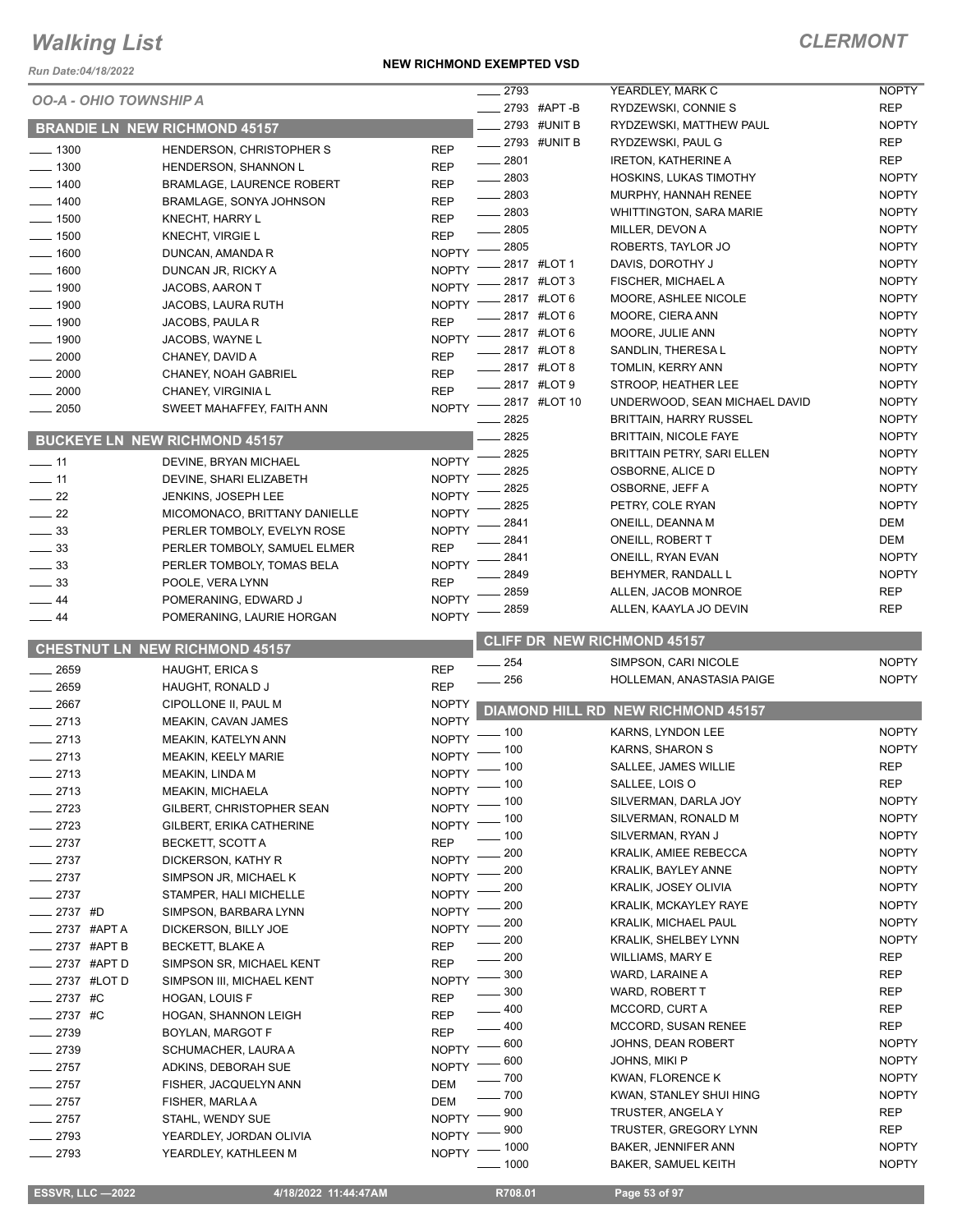#### **NEW RICHMOND EXEMPTED VSD**

| Run Date:04/18/2022           |                                                | <b>NEW RICHMOND EXEMPTED VSD</b> |                                          |                                                |                            |
|-------------------------------|------------------------------------------------|----------------------------------|------------------------------------------|------------------------------------------------|----------------------------|
| <b>OO-A - OHIO TOWNSHIP A</b> |                                                |                                  | $\frac{1}{2}$ 1335                       | MORGAN, DANIEL L                               | <b>REP</b>                 |
|                               |                                                |                                  | $- 1335$                                 | MORGAN, ELIZABETH H                            | <b>REP</b>                 |
|                               | <b>DIAMOND HILL RD NEW RICHMOND 45157</b>      |                                  | $- 1336$                                 | MORGAN, CHARLES C                              | <b>NOPTY</b>               |
| $- 1100$                      | HAMM, DEBORAH G                                | <b>REP</b>                       | $\frac{1}{2}$ 1336                       | MORGAN JR, CHARLES CHRISTOPHER                 | <b>NOPTY</b>               |
| $- 1100$                      | HAMM, GREGORY A                                |                                  | NOPTY - 1336                             | MORGAN, MELISSA E                              | <b>NOPTY</b>               |
|                               |                                                |                                  | $-1339$                                  | CHANNELS, CARLA JEAN                           | <b>NOPTY</b>               |
|                               | FAGINS RUN RD NEW RICHMOND 45157               |                                  | _ 1339                                   | CHANNELS, JOHN ALEXANDER                       | <b>NOPTY</b>               |
| $- 1146$                      | WEHRLE, RANDALL WILLIAM                        |                                  | NOPTY - 1339                             | CHANNELS, TROY A                               | <b>NOPTY</b>               |
| $-1153$                       | MCKEEHAN, DAKOTA DAVID                         |                                  | NOPTY - 1340                             | BEHYMER, SUSAN J                               | <b>REP</b>                 |
| $- 1153$                      | MCKEEHAN IV, LUTHER O                          | <b>REP</b>                       | $- 1340$                                 | BEHYMER, THOMAS D                              | <b>REP</b>                 |
| $- 1153$                      | MCKEEHAN, SARAH J                              |                                  | NOPTY - 1340                             | BEHYMER, TYLER PAUL                            | <b>REP</b>                 |
| $- 1183$                      | PIKE, DAVID ANTHONY                            | <b>REP</b>                       | $\frac{1}{2}$ 1344<br>$\frac{1}{2}$ 1344 | ALTMAN, ELIZABETH<br><b>BRADBURY, EVELYN E</b> | <b>DEM</b><br><b>NOPTY</b> |
| $- 1183$                      | PIKE, LINDA KAY                                | <b>REP</b>                       | $- 1347$                                 | <b>KRAMIG, KENNETH CARL</b>                    | <b>NOPTY</b>               |
| $- 1213$                      | COX, LINDA S                                   | <b>REP</b>                       | $- 1347$                                 | <b>KRAMIG, RHONDA L</b>                        | <b>NOPTY</b>               |
| $- 1213$                      | COX, TERRY L                                   | <b>REP</b>                       |                                          |                                                |                            |
|                               | <b>GOEBEL HILL RD NEW RICHMOND 45157</b>       |                                  |                                          | MT PISGAH RD NEW RICHMOND 45157                |                            |
| 4640                          | HOPPER, CAITLIN LEIGH                          |                                  | NOPTY -2873                              | KIRSCHNER, DAVID J                             | <b>REP</b>                 |
| 4685                          | <b>HAMMONDS, APRIL D</b>                       | $N$ OPTY $-$                     | 2873                                     | KIRSCHNER, GAVIN MICHAEL                       | <b>NOPTY</b>               |
| 4685                          | HAMMONDS, JEFFREY SCOTT                        | NOPTY -                          | 2873                                     | KIRSCHNER, JESSICA R                           | <b>REP</b>                 |
| 4699                          | KADYKOWSKI, MARGARET G                         | <b>REP</b>                       | 2873                                     | KIRSCHNER, KELSEY FAITH                        | <b>NOPTY</b>               |
| 4699                          | KADYKOWSKI, ROBERT                             | <b>REP</b>                       | $-2883$                                  | OCONNOR JR, DANIEL JOSEPH                      | <b>NOPTY</b>               |
|                               |                                                |                                  | $- 2886$                                 | HENSON, TIFFANY NICHOLE                        | <b>NOPTY</b>               |
|                               | HILLTOP DR NEW RICHMOND 45157                  |                                  | 2886                                     | MCCLANAHAN, CYNTHIA FAYE                       | <b>NOPTY</b>               |
| $\sim$ 20                     | HAMMOCK, LEVI CURTIS                           |                                  | NOPTY - 2890                             | TYNDAL, GARY R                                 | <b>REP</b>                 |
| $\sim$ 20                     | HAMMOCK, SHELBI LYNNELLE                       | NOPTY -                          | _ 2890                                   | WEAVER, DEVON G                                | <b>NOPTY</b>               |
| $\frac{1}{21}$                | BAYLESS, CHANEL K                              | NOPTY -                          | 2893                                     | HORN, MARK J                                   | <b>DEM</b>                 |
| $\frac{1}{22}$                | BUCKLEY, CATHERINE MECHELLE                    | <b>NOPTY</b>                     | 2893                                     | HORN, NANCY L                                  | <b>DEM</b><br><b>REP</b>   |
| $\sim$ 22                     | <b>BUCKLEY, CHARLES ROY</b>                    | NOPTY -                          | 2897                                     | GINN, KAREN S                                  |                            |
| $-213$                        | ATTINGER, TRISHA ANN                           | <b>NOPTY</b>                     |                                          | <b>RIDGE RD NEW RICHMOND 45157</b>             |                            |
| $\frac{1}{213}$               | SYMMES, STEVEN RAY                             | <b>NOPTY</b>                     | - 60                                     | <b>GRANT, SAMANTHA LYNN</b>                    | <b>NOPTY</b>               |
|                               | INCLINE DR NEW RICHMOND 45157                  |                                  | $-70$                                    | <b>GREEN, EARL C</b>                           | <b>NOPTY</b>               |
|                               |                                                |                                  | NOPTY - 157                              | ELFERS, BRANDON MICHAEL                        | <b>NOPTY</b>               |
| $\frac{1}{265}$               | <b>IVEY. JONNEE LOUISE</b>                     | NOPTY $-$                        | _ 161                                    | RICKER, CRYSTAL DALE ANNE                      | <b>NOPTY</b>               |
| 267<br>$-274$                 | LEIMAN, SUSANNE MARIE                          | $NOPTY =$                        | _ 163                                    | PICKENS, KEITH ALAN                            | <b>NOPTY</b>               |
| 278                           | KNAPP, BEVERLY J<br><b>WHISNER, BRITTANY A</b> |                                  | NOPTY - 165                              | KELLER JR, ROGER EUGENE                        | <b>NOPTY</b>               |
| 280                           | RODRIGUEZ, ARTURO                              |                                  | NOPTY $-$ 173                            | COX, TYLER LEE                                 | <b>NOPTY</b>               |
| 281                           | VINCE, KATRINA ANN                             |                                  | NOPTY - 183                              | STURGILL, SAVANNAH MARIE                       | <b>NOPTY</b>               |
|                               |                                                |                                  | $- 189$                                  | LORENZO, AMANDA KAYE                           | <b>NOPTY</b>               |
|                               | <b>LIBBY LN NEW RICHMOND 45157</b>             |                                  | 189                                      | PICKENS, DANIEL JASON                          | <b>NOPTY</b>               |
| $- 1305$                      | KNAUSE, DEBORAH A                              | NOPTY <sup>-</sup>               | 203                                      | HENSLEY, REBECCA DENISE                        | <b>NOPTY</b>               |
| —— 1309                       | LAWRENCE, CHRISTINA MARIE                      | <b>NOPTY</b>                     | 247                                      | DUNLAP, ALEXANDRIA D                           | <b>NOPTY</b>               |
| $-1309$                       | LAWRENCE JR, DONALD H                          | <b>NOPTY</b>                     | 247                                      | <b>GRANT JR, MATTHEW C</b>                     | <b>NOPTY</b>               |
| $- 1312$                      | ADAMS, MACKENZIE ROSE                          | <b>NOPTY</b>                     |                                          |                                                |                            |
| $\frac{1}{2}$ 1313            | <b>BRILL, PAMELA S</b>                         | <b>NOPTY</b>                     | <b>RIEBEL RIDGE DR</b>                   | <b>NEW RICHMOND 45157</b>                      |                            |
| $- 1313$                      | POWERS, JACOB ROBERT                           | <b>NOPTY</b>                     | _ 1188                                   | DONLEY, CHRISTOPHER L                          | <b>REP</b>                 |
| $- 1313$                      | POWERS, ROBERT D                               | $NOPTY =$                        | _ 1188                                   | DONLEY, LEAH NICOLE                            | DEM                        |
| $- 1316$                      | SCHAFER III, LOUIS CHARLES                     |                                  | NOPTY - 1188                             | DONLEY, LYDIA RENEE                            | <b>NOPTY</b>               |
| $- 1316$                      | SCHAFER, MEGAN MARIE                           |                                  | NOPTY - 1191                             | TOWNES, LE ANN                                 | REP                        |
| $- 1319$                      | LONG, KELSIE DIANE                             | <b>REP</b>                       | $\frac{1}{2}$ 1195                       | CAIN, SAMANTHA LOUISE                          | <b>NOPTY</b>               |
| $- 1319$                      | LONG, LEE E                                    | <b>REP</b>                       | $\frac{1}{2}$ 1195                       | CAIN, STEVEN MICHAEL                           | <b>NOPTY</b>               |
| $- 1319$                      | LONG, SHERRY D                                 | <b>REP</b>                       | $- 1196$                                 | PAINTER, ARRON DAVID                           | <b>NOPTY</b>               |
| $- 1323$                      | STUBBE, HENRY W                                | REP                              | $- 1196$                                 | PAINTER, DAVID L                               | <b>REP</b>                 |
| $\frac{1}{2}$ 1324            | ILHARDT, JOHN H                                | <b>REP</b>                       | $\frac{1}{2}$ 1196                       | PAINTER, KARLA J                               | <b>REP</b>                 |
| $- 1324$                      | ILHARDT, MARY ANN                              | <b>REP</b>                       | $\frac{1}{2}$ 1199                       | BOSSE, DAVID A                                 | <b>REP</b>                 |
| $- 1327$                      | NEAL, NAOMI E                                  |                                  | NOPTY - 1199                             | <b>BOSSE, PATRICIA D</b>                       | <b>REP</b>                 |
| $- 1331$                      | SMITH, BRANDON MICHAEL                         |                                  | NOPTY - 1200<br>_ 1200                   | BEST, JASON A<br>BEST, RODNEY W                | <b>NOPTY</b><br><b>REP</b> |
| $- 1331$                      | SMITH, MARIA M                                 | $NOPTY =$                        | _ 1200                                   | <b>BEST, SUSAN MARIE</b>                       | REP                        |
| $\frac{1}{2}$ 1331            | SMITH, ROBERT W                                | NOPTY -                          | $-1202$                                  | ALEXANDER, CHARLES E                           | <b>NOPTY</b>               |
| $\frac{1}{2}$ 1332            | HAMLIN, ANGEL                                  | NOPTY -                          | $-1202$                                  | ALEXANDER, JEWEL JEAN                          | <b>NOPTY</b>               |
| $\frac{1}{2}$ 1332            | JEFFRIES, SAMANTHA N                           | NOPTY -                          | - 1202                                   | LINGROSSO, MICHAEL G                           | <b>NOPTY</b>               |
|                               |                                                |                                  |                                          |                                                |                            |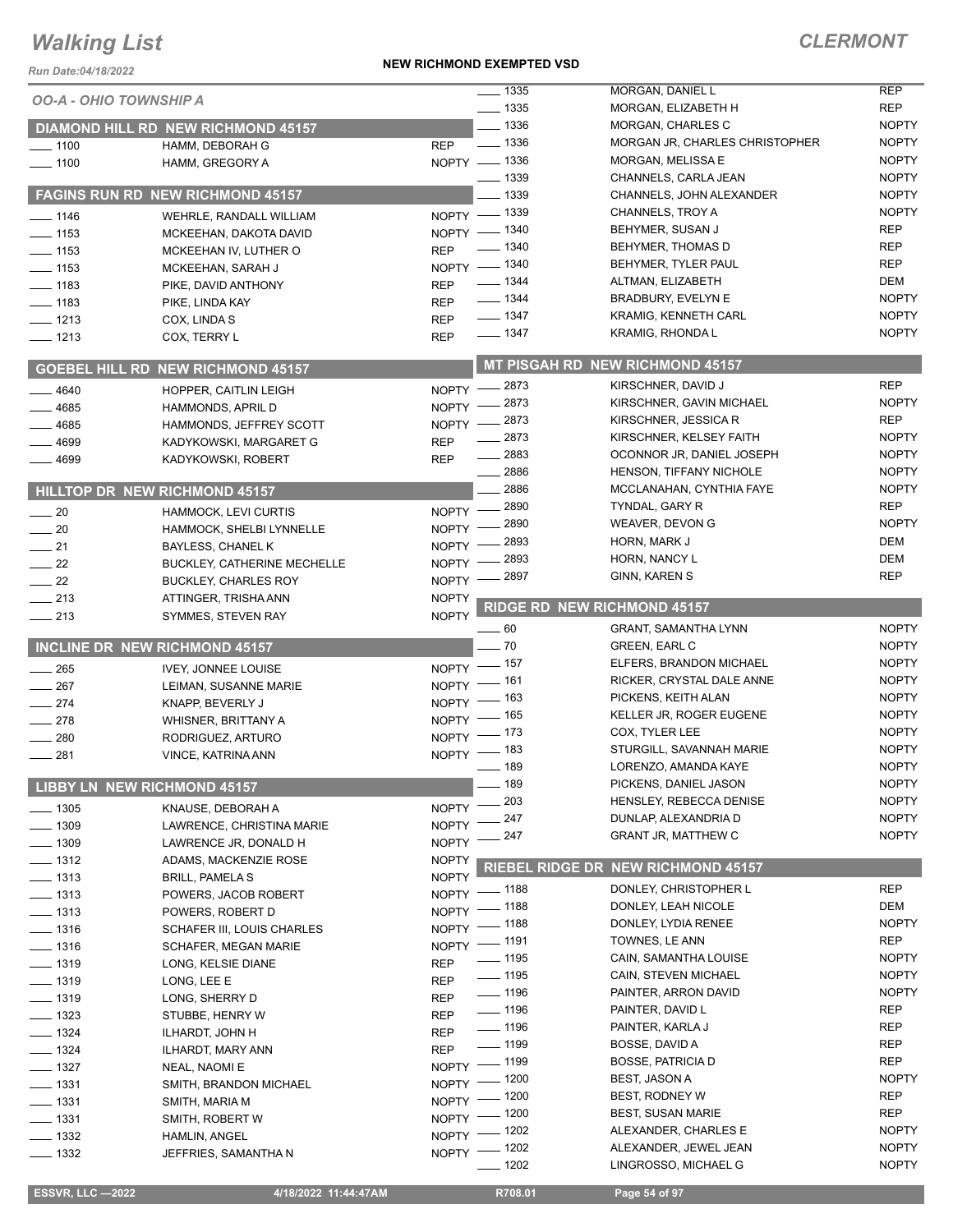*Run Date:04/18/2022*

#### **NEW RICHMOND EXEMPTED VSD**

### *CLERMONT*

|                                      |                                           |              | $\frac{1}{2}$ 123 | OLSEN, ERIC C                      | DEM          |
|--------------------------------------|-------------------------------------------|--------------|-------------------|------------------------------------|--------------|
| <i><b>OO-A - OHIO TOWNSHIP A</b></i> |                                           |              | $- 131$           | DEMPSEY, ALISHA LYNN               | <b>NOPTY</b> |
|                                      | <b>RIEBEL RIDGE DR NEW RICHMOND 45157</b> |              | $-131$            | MANN, AUBREY LYNN                  | <b>NOPTY</b> |
| $- 1202$                             | LINGROSSO, PEGGY LEE                      |              | NOPTY - 133       | BEITENHAUS, ANGELA SUE             | <b>NOPTY</b> |
| $-1206$                              | JOHNSTON, JULIE ERIN                      | <b>REP</b>   | — 133             | BEITENHAUS, GEORGE WILLIAM         | <b>NOPTY</b> |
| $- 1206$                             | JOHNSTON, VICTORIA L                      |              | NOPTY - 136       | AUGST, CIERRA MARIA                | <b>NOPTY</b> |
| $- 1209$                             | EMERSON, REBECCA J                        |              | NOPTY $-$ 143     | LOUISO, TIA SAGE                   | <b>NOPTY</b> |
| $- 1209$                             | <b>FRANKS, MEGAN E</b>                    |              | NOPTY - 153       | SEVIER, ANDREA LAWRENCE            | <b>NOPTY</b> |
| $- 1210$                             | HUMPHREY, ALICIA K                        | <b>REP</b>   |                   |                                    |              |
| $- 1210$                             | HUMPHREY, DOUGLAS D                       | <b>REP</b>   |                   | STATE ROUTE 132 NEW RICHMOND 45157 |              |
| $- 1213$                             | <b>HEIMBROCK, DEBRA J</b>                 |              | NOPTY - 2592      | SCHAFER, LAURA CHRISTINE           | <b>NOPTY</b> |
| $- 1213$                             | <b>HEIMBROCK, JEFFREY M</b>               |              | NOPTY - 2644      | EMMICH, DIANE LEE                  | <b>REP</b>   |
| $- 1214$                             | WALTERS, CHRISTOPHER A                    |              | NOPTY - 2644      | EMMICH, NATHAN R                   | <b>NOPTY</b> |
| $- 1214$                             | <b>WALTERS, KAREN L</b>                   | <b>REP</b>   | $\frac{1}{2650}$  | VOGELSANG, KEITH E                 | <b>REP</b>   |
| $- 1218$                             | BEGLEY, DORIS JEWELL                      |              | NOPTY - 2650      | VOGELSANG, TINA J                  | <b>REP</b>   |
| $- 1218$                             | <b>BEGLEY, MARCUS</b>                     | <b>REP</b>   | 2652              | CASSELL, CYNTHIA A                 | <b>REP</b>   |
| $- 1222$                             | MEYER III, CARL FERDINAND                 |              | NOPTY - 2652      | UIBLE, DAVID HUNTER                | <b>REP</b>   |
| $- 1222$                             | MEYER IV, CARL FERNINAND                  |              | NOPTY - 2652      | UIBLE, EMMA E                      | <b>REP</b>   |
| $\frac{1}{2}$ 1222                   | <b>MEYER, SHANNON MARIE</b>               |              | NOPTY - 2653      | <b>GRAYBILL, NORMA J</b>           | <b>REP</b>   |
| $- 1226$                             | ELLIS, KATRINA SUE                        |              | NOPTY - 2653      | OETZEL, JENNIFER RENEE ELIZABETH   | <b>NOPTY</b> |
| $- 1226$                             | KROEGER, JONATHAN CHARLES                 | NOPTY -      | 2664              | CROSBY, BEVERLY R                  | DEM          |
| $- 1229$                             | BOYS, DONNAT                              | DEM          | $-2664$           | CROSBY, GREGORY E                  | DEM          |
| $- 1229$                             | BOYS, JILLIAN MICHELLE                    |              | NOPTY - 2665      | DEJAGER, SARAH LYNN                | <b>NOPTY</b> |
| $- 1229$                             | BOYS, JOHN F                              | <b>REP</b>   | $-2665$           | DEJAGER-KENNEDY, ROBIN J           | <b>NOPTY</b> |
| $- 1230$                             | KURZYNSKI, LINDA M                        |              | NOPTY - 2668      | MILLER, JEFFERY D                  | <b>NOPTY</b> |
| $- 1230$                             | KURZYNSKI, RICHARD STEVEN                 | <b>REP</b>   | $- 2668$          | MILLER, LISA A                     | <b>NOPTY</b> |
| $\frac{1}{2}$ 1234                   | DAY, EHREN W                              | <b>REP</b>   | $-2672$           | BEISER, ANNA                       | <b>REP</b>   |
| $- 1234$                             | DAY, RHONDA RACHELLE                      | <b>REP</b>   | $-2673$           | POLLITT, JAMES ADREN               | <b>REP</b>   |
| $- 1238$                             | ROSENBERGER, ELIZABETH TAGGART            | <b>REP</b>   | $-2673$           | RICHTER, MARK E                    | <b>REP</b>   |
| $\frac{1}{2}$ 1238                   | ROSENBERGER, LARRY C                      | <b>REP</b>   | $-2673$           | RICHTER, SALLY S                   | <b>REP</b>   |
| $\frac{1}{2}$ 1242                   | VANDEBERG, AIDEN WILLIAM                  |              | NOPTY -2673 1/2   | POLLITT, BETHANY MARIE RICHTER     | <b>REP</b>   |
| $\frac{1242}{2}$                     | VANDEBERG, BRANDY NICOLE                  |              | NOPTY - 2676      | FRUTH, BRENT R                     | <b>REP</b>   |
| $- 1242$                             | VANDEBERG, CRAIG A                        |              | NOPTY - 2680      | DAVIS, TERESA R                    | <b>NOPTY</b> |
| $- 1245$                             | TAGGART, CYNTHIA B                        | <b>REP</b>   | $- 2680$          | WALKER SR, GREGORY J               | <b>NOPTY</b> |
| $- 1245$                             | TAGGART, JAMES J                          | <b>REP</b>   | $-2683$           | CORWIN, BARBARA J                  | <b>REP</b>   |
| $- 1250$                             | HINKSTON, MICHAEL LOUIS                   |              | NOPTY - 2683      | CORWIN, ROBERT P                   | <b>NOPTY</b> |
| $- 1250$                             | KAHRS, BRYAN E                            |              | NOPTY - 2684      | WILLIAMS, BARBARA ANN              | <b>NOPTY</b> |
| $- 1250$                             | KAHRS, JESSICA M                          |              | NOPTY - 2684      | WILLIAMS JR, WESLEY T              | <b>REP</b>   |
| $- 1258$                             | <b>GRAGG, AMANDA M</b>                    |              | NOPTY - 2686      | ROBINSON, JACOB LEE                | <b>NOPTY</b> |
| $- 1258$                             | POWERS, THOMAS EDWARD                     |              | NOPTY - 2686      | SHEETS, JESSICA LYNN               | <b>NOPTY</b> |
| $-1260$                              | TINSLEY, GALE H                           |              | NOPTY - 2688      | NAYLOR, JOSEPH DONALD              | DEM          |
| $- 1260$                             | TINSLEY, NINA J                           |              | NOPTY - 2688      | NAYLOR, LAURA M                    | DEM          |
|                                      |                                           |              | 2701              | FEIN, BEVERLY F                    | <b>NOPTY</b> |
| <b>SARI LN NEW RICHMOND 45157</b>    |                                           |              | 2701              | ROWELL, AMBER MARIE                | <b>NOPTY</b> |
| $\overline{\phantom{0}}$ 1           | LIGHT, STEPHEN L                          | <b>REP</b>   | $-2703$           | MULLEE, TIMOTHY PATRICK            | <b>NOPTY</b> |
| $\frac{1}{2}$                        | MAXEY, DAVID C                            | <b>REP</b>   | 2706              | GUILLERMIN, ALEXANDRA              | <b>NOPTY</b> |
| $\frac{1}{2}$                        | MAXEY, JEANNE A                           | <b>REP</b>   | $-2706$           | GUILLERMIN, SHAUN ROBERT           | <b>NOPTY</b> |
| $\frac{1}{2}$                        | MAXEY, TERRY R                            | <b>NOPTY</b> | $-2708$           | NAEGEL, BRADFORD B                 | <b>NOPTY</b> |
| $-3$                                 | OELKER JR, JAMES T                        | <b>REP</b>   | _ 2708            | NAEGEL, CHERYL ANN                 | <b>NOPTY</b> |
| $\frac{1}{2}$                        | OELKER, MELISSA ANN                       | <b>REP</b>   | 2709              | PHILHOWER, DEVON C                 | <b>NOPTY</b> |
| — 4                                  | WEHRLE, KEVIN JOSEPH                      | NOPTY -      | 2719              | NIETER, DAVID L                    | DEM          |
| $-4$                                 | <b>WEHRLE, LEAH ROSE</b>                  | NOPTY -      | 2728              | KENNEDY, ALANA MARTIN              | <b>NOPTY</b> |
| $-5$                                 | FISHER, DAVID                             | NOPTY -      | 2728              | KENNEDY, JANICE D                  | DEM          |
| $-5$                                 | FISHER, KIMBERLY K                        | NOPTY -      | 2728              | KENNEDY, MATTHEW J                 | DEM          |
| — 6                                  | NORDYKE, HARRY R                          | $NOPTY =$    | $-2731$           | ONEILL, JAMIE LYNN                 | <b>NOPTY</b> |
| $-6$                                 | NORDYKE, MARY E                           | DEM          | 2732              | <b>BRADBURY, PAMELA S</b>          | <b>REP</b>   |
|                                      |                                           |              | 2732              | BRADBURY JR, WILLIAM               | <b>REP</b>   |
|                                      | <b>SCENIC DR NEW RICHMOND 45157</b>       |              | 2736              | LINK, STEPHANIE                    | <b>NOPTY</b> |
| $\frac{1}{2}$ 78                     | ALFARO, JULIA ELIZABETH                   | NOPTY -      | 2740              | COULTER, ANDREA MICHELLE           | <b>NOPTY</b> |
| $-78$                                | ALFARO, MELINDA SUE                       | NOPTY -      | 2740              | COULTER, BENJAMIN L                | <b>NOPTY</b> |
| <b>____ 78 #LOT 78</b>               | ALFARO, WALTER EDWARD                     | <b>NOPTY</b> | 2745 #APT B       | <b>GASTRICH, SHANE PHILLIP</b>     | <b>NOPTY</b> |
| $\frac{1}{2}$ 123                    | <b>MULLIS, ROBERT CHARLES</b>             | <b>NOPTY</b> | 2745 #APT B       | PHILLIPS, JASON THOMAS             | <b>NOPTY</b> |
|                                      |                                           |              | 2745 #APT C       | <b>BOWLING, RALPH HOMER</b>        | <b>REP</b>   |

**ESSVR, LLC -2022 4/18/2022 11:44:47AM R708.01 Page 55 of 97**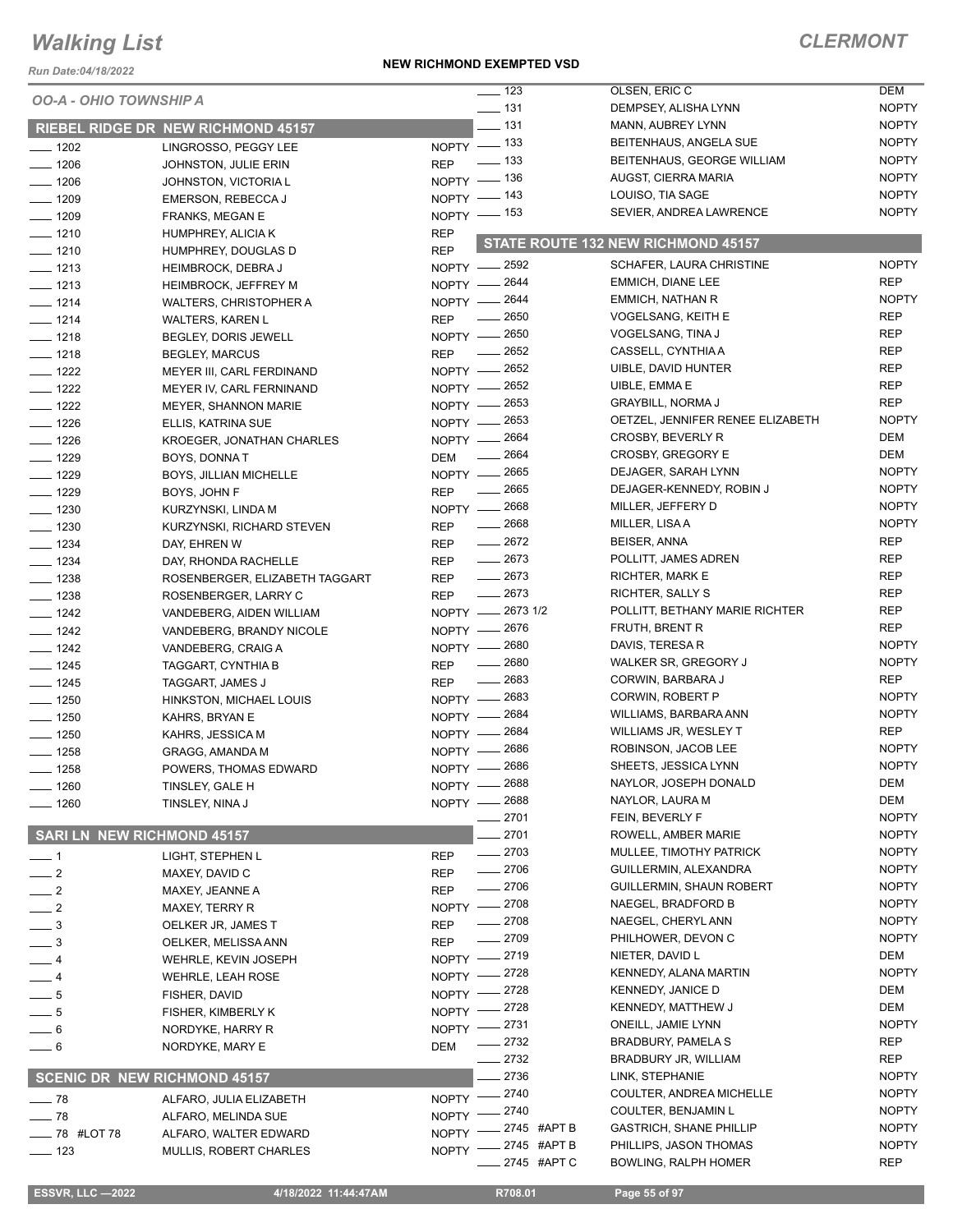*Run Date:04/18/2022*

#### **NEW RICHMOND EXEMPTED VSD**

|                               |                                    |                        | ____ 2755 #APT 284  | STILWELL, TOMAS D               | <b>NOPTY</b> |
|-------------------------------|------------------------------------|------------------------|---------------------|---------------------------------|--------------|
| <b>OO-A - OHIO TOWNSHIP A</b> |                                    |                        | ____ 2755 #APT 301  | JANKOSKI, EDWARD F              | <b>REP</b>   |
|                               | STATE ROUTE 132 NEW RICHMOND 45157 |                        | __ 2755 #LOT 122    | PHILPOT, ELIZABETH MAE          | <b>NOPTY</b> |
| 2745 #APT G                   | DAVIDSON, CHRIS L                  | NOPTY __ 2755 #LOT 123 |                     | AULTMAN, EMILY ANN              | <b>NOPTY</b> |
| $\frac{1}{2745}$ #APT H       | FARMER, DYLAN ROBERT               | REP                    | -2755 #LOT 123      | SUTHERLAND, THOMAS ANDREW       | <b>NOPTY</b> |
| $\frac{1}{2745}$ #APT H       | PRESTON, ROSEMARY                  | <b>REP</b>             | -2755 #LOT 124      | LAVOY, DANIEL R                 | <b>NOPTY</b> |
| $\frac{1}{2745}$ #LOT B       | CURLESS, PATRICIA A                | NOPTY __ 2755 #LOT 126 |                     | CHASE, BRIAN CURTIS             | <b>NOPTY</b> |
| $\frac{1}{2745}$ #LOT B       | LYNN, CINDY MARIE                  | NOPTY __ 2755 #LOT 128 |                     | WAGONER, BRANDON M              | <b>NOPTY</b> |
| $\_\_\_\$ 2745 #LOT G         | DAVIDSON, CRYSTALANE N             | NOPTY __ 2755 #LOT 132 |                     | DHONAN, JONATHON RAY            | <b>NOPTY</b> |
| ____ 2745 #LOT G              | DAVIDSON, ROBERT J                 | NOPTY __ 2755 #LOT 134 |                     | MOLER, STEVEN W                 | DEM          |
| ____ 2745 #APT C              | <b>BOWLING, IRENE P</b>            | <b>REP</b>             | _____ 2755 #LOT 140 | <b>BALDWIN, GINGER R</b>        | <b>NOPTY</b> |
| $-2755$                       | <b>BOLIN, ASHLEY DANIELLE</b>      | NOPTY __ 2755 #LOT 144 |                     | SIZEMORE, DAVID LEE             | <b>NOPTY</b> |
| $-2755$                       | BYRNE, CONSTANCE SHABATHA          | NOPTY __ 2755 #LOT 147 |                     | HONAKER, TYLOR EUGENE           | <b>NOPTY</b> |
| $-2755$                       | DHONAU, JESSE R                    | NOPTY __ 2755 #LOT 150 |                     | PHIPPS, JAMES E                 | <b>NOPTY</b> |
| $-2755$                       | FENDER, KIMBERLEE A                | NOPTY __ 2755 #LOT 153 |                     | PUCKETT, JO ELLEN               | <b>NOPTY</b> |
| $-2755$                       | LARISON, RUSTY LYNN                | NOPTY __ 2755 #LOT 155 |                     | SCOTT, DARLEEN G                | <b>NOPTY</b> |
| $-2755$                       | RANDOLPH, JAMIE WAYNE              | NOPTY __ 2755 #LOT 160 |                     | HALL, ELISABETH HOPE            | <b>NOPTY</b> |
| $-2755$                       | RUNYON, BRYAN TYLER                | NOPTY __ 2755 #LOT 160 |                     | HALL IV, ROBERT EUGENE          | <b>NOPTY</b> |
| $-2755$                       | <b>SCHMIDT, BRADEN M</b>           | NOPTY __ 2755 #LOT 160 |                     | HALL, STEPHANIE ANN             | <b>NOPTY</b> |
| $-2755$                       | STUARD, JACK EDWARD                | NOPTY __ 2755 #LOT 173 |                     | <b>WHITE, FRANCIS</b>           | <b>NOPTY</b> |
| $-2755$ #271                  | <b>BIEHN, SHERRIC</b>              | NOPTY __ 2755 #LOT 178 |                     | KOCHLANY, KURT A                | <b>NOPTY</b> |
| $\frac{1}{2755}$ #APT 4       | KISER, CHARLES T                   | NOPTY __ 2755 #LOT 179 |                     | <b>BURT, DONALD LEON</b>        | <b>NOPTY</b> |
| $\frac{1}{2755}$ #APT 8       | WANDER, RITA D                     | NOPTY __ 2755 #LOT 186 |                     | EUBANKS JR, JOSEPH ALLEN        | <b>NOPTY</b> |
| ____ 2755 #LOT 5              | DUNWOODY, MICHAEL H                | NOPTY __ 2755 #LOT 192 |                     | WISECUP, MATTHEW SHANE          | <b>NOPTY</b> |
| <b>______ 2755 #LOT 5</b>     | RISDON, JUANITA K                  | NOPTY __ 2755 #LOT 201 |                     | REFFIT, LAURIE LYNN             | <b>NOPTY</b> |
| -2755 #LOT 6                  | HOLLAND, DEBORAH LYNN              | NOPTY __ 2755 #LOT 207 |                     | LARISON, RYAN A                 | <b>NOPTY</b> |
| $\frac{1}{2755}$ #LOT 6       | HONAKER, KELLY E                   | NOPTY __ 2755 #LOT 208 |                     | MCCLURE, SAVANNAH N             | <b>NOPTY</b> |
| 2755 #LOT 9                   | FUGATE, ALICIA ANN                 | NOPTY __ 2755 #LOT 208 |                     | PORTER, DEBRA D                 | <b>NOPTY</b> |
| 2755 #APT 21                  | <b>BISHOP, CHRISTINA A</b>         | NOPTY __ 2755 #LOT 218 |                     | MORTON, VIOLET D                | <b>NOPTY</b> |
| ____ 2755 #APT 50             | PLANCK, TRACY MARIE                | NOPTY __ 2755 #LOT 219 |                     | ZICKEFOOSE, JAMIE QUENTIN       | <b>NOPTY</b> |
| ____ 2755 #APT 71             | FAUL, WILLIAM CLIFFORD             | NOPTY __ 2755 #LOT 221 |                     | <b>HENSON, DANIEL B</b>         | <b>NOPTY</b> |
| <b>_____ 2755 #LOT 10</b>     | <b>BROOKS, AUSTON MICHAEL</b>      | NOPTY __ 2755 #LOT 221 |                     | WILLIAMS, MORGAN K              | <b>NOPTY</b> |
| ___ 2755 #LOT 10              | WATSON, MICHAEL C                  | NOPTY __ 2755 #LOT 222 |                     | BOLIN, STACY A                  | <b>NOPTY</b> |
| 2755 #LOT 11                  | STACY, PAIGE NICOLE                | NOPTY __ 2755 #LOT 222 |                     | HICKS, LEXI ANN                 | <b>NOPTY</b> |
| -2755 #LOT 12                 | TILLEY, LISA M                     | NOPTY __ 2755 #LOT 224 |                     | BARRACHMAN, MATTHEW D           | <b>NOPTY</b> |
| <b>_____ 2755 #LOT 13</b>     | THOMPSON, COTY GENE                | NOPTY __ 2755 #LOT 225 |                     | DALE, ASHLEE LYNNE FRANCES      | <b>NOPTY</b> |
| ____ 2755 #LOT 14             | BATTLE, RYAN L                     | NOPTY __ 2755 #LOT 225 |                     | DALE, PAYTON BRETT THOMAS       | <b>NOPTY</b> |
| <b>______ 2755</b> #LOT 18    | <b>WATERS, RICHARD LEE</b>         | NOPTY __ 2755 #LOT 225 |                     | LONICKER, JOEY                  | <b>NOPTY</b> |
| __ 2755 #LOT 19               | PHELPS, KEVIN J                    | NOPTY __ 2755 #LOT 227 |                     | BOEHM, ROGER E                  | <b>NOPTY</b> |
| ____ 2755 #LOT 21             | <b>BISHOP, CHRISTINA ANNE</b>      | NOPTY __ 2755 #LOT 227 |                     | <b>BOEHM, TERESA ANNETTE</b>    | <b>NOPTY</b> |
| __ 2755 #LOT 45               | MEEKER, JOSEPH F                   | NOPTY __ 2755 #LOT 228 |                     | COUCH, PATRICK ALAN             | <b>NOPTY</b> |
| <b>______ 2755</b> #LOT 46    | MCHALE, HOLLY KAY                  | NOPTY __ 2755 #LOT 228 |                     | RICCHIUTO, CYNTHA MARIE         | <b>NOPTY</b> |
| <b>______ 2755</b> #LOT 50    | PLANCK, STEVEN JAMES               | NOPTY __ 2755 #LOT 231 |                     | TOLIN, CHANCE DOUGLAS           | <b>NOPTY</b> |
| ____ 2755 #LOT 54             | CRYDER, AMANDA MICHELE             | NOPTY __ 2755 #LOT 231 |                     | TOLIN, KRYSTAL FAITH            | <b>NOPTY</b> |
| -2755 #LOT 54                 | WADE, DUSTIN HARLEY                | NOPTY __ 2755 #LOT 236 |                     | LYNCH, STEVE C                  | <b>NOPTY</b> |
| <b>______ 2755</b> #LOT 58    | LUBBERS, AMANDA G                  | NOPTY __ 2755 #LOT 237 |                     | ALLEN, JEREMY S                 | <b>NOPTY</b> |
| <b>INCOLLET 2755 #LOT 58</b>  | LUBBERS, MICHAEL B                 | NOPTY __ 2755 #LOT 237 |                     | GUMBERT, JESSICA RYAN           | <b>NOPTY</b> |
| <b>EXECUTE:</b> 2755 #LOT 61  | ALVARADO, DANIEL MASON             | NOPTY __ 2755 #LOT 238 |                     | <b>WALLACE, HELEN</b>           | <b>NOPTY</b> |
| $2755$ #LOT 61                | <b>FRANCIS, PENNY R</b>            | NOPTY __ 2755 #LOT 243 |                     | ATKINS, ELIZABETH A             | <b>NOPTY</b> |
| <b>_____ 2755 #LOT 61</b>     | ZAMORA, KARENA MICHELLE            | NOPTY __ 2755 #LOT 244 |                     | LANE JR, SEAN RAY               | <b>NOPTY</b> |
| ____ 2755 #LOT 67             | <b>GRANT, VEVERLY LEE</b>          | NOPTY __ 2755 #LOT 244 |                     | LANE, TOSHIA MARIE              | <b>NOPTY</b> |
| <b>2755 #LOT 73</b>           | PARKER, KALEB ALEXANDER            | NOPTY __ 2755 #LOT 250 |                     | BOEHKE, DAVID AARON             | <b>NOPTY</b> |
| <b>______ 2755 #LOT 80</b>    | <b>BLACKBURN JR, GARY FROST</b>    | NOPTY __ 2755 #LOT 250 |                     | HUDSON, TARAH JEAN              | <b>NOPTY</b> |
| <b>LEGGLE 2755 #LOT 80</b>    | SWEET, JERRY L                     | NOPTY __ 2755 #LOT 252 |                     | GILBERT, DANNY JOSEPH           | <b>NOPTY</b> |
| _____ 2755 #APT 122           | DEATON, BILLY RALPH                | NOPTY __ 2755 #LOT 253 |                     | BRADFORD, MATTHEW R             | <b>NOPTY</b> |
| ____ 2755 #APT 122            | DEATON, TRACIE A                   | NOPTY __ 2755 #LOT 253 |                     | BRADFORD, REBECCA M             | <b>NOPTY</b> |
| _____ 2755 #APT 124           | DEROSE, ROCKY M                    | NOPTY __ 2755 #LOT 253 |                     | <b>BRADFORD, STEPHEN THOMAS</b> | <b>NOPTY</b> |
| _____ 2755 #APT 141           | CARMACK, OPAL JEAN                 | NOPTY __ 2755 #LOT 253 |                     | BYUS, MARSHA RENNE              | <b>NOPTY</b> |
| ____ 2755 #APT 165            | SEDGWICK JR, DOUGLAS E             | NOPTY __ 2755 #LOT 253 |                     | STANLEY, DANIELLE PAULINE       | <b>NOPTY</b> |
| _____ 2755 #APT 228           | <b>GAGEN, CHASIDY MARIE</b>        | NOPTY __ 2755 #LOT 258 |                     | HUDSON, LETTA J                 | <b>NOPTY</b> |
| _____ 2755 #APT 257           | BOWMAN, ROBERT L                   | NOPTY __ 2755 #LOT 261 |                     | HRABE, ROBB WILLIAM             | <b>NOPTY</b> |
| _____ 2755 #APT 265           | WILSON, JUSTEN J                   | NOPTY __ 2755 #LOT 261 |                     | ROARK, BRUCE                    | <b>NOPTY</b> |
| ____ 2755 #APT 284            | STILLWELL, MIRANDA NORMA           | NOPTY __ 2755 #LOT 264 |                     | CAUDILL, TASHA LYNN             | <b>NOPTY</b> |
|                               |                                    |                        |                     |                                 |              |

**ESSVR, LLC -2022 4/18/2022 11:44:47AM R708.01 Page 56 of 97**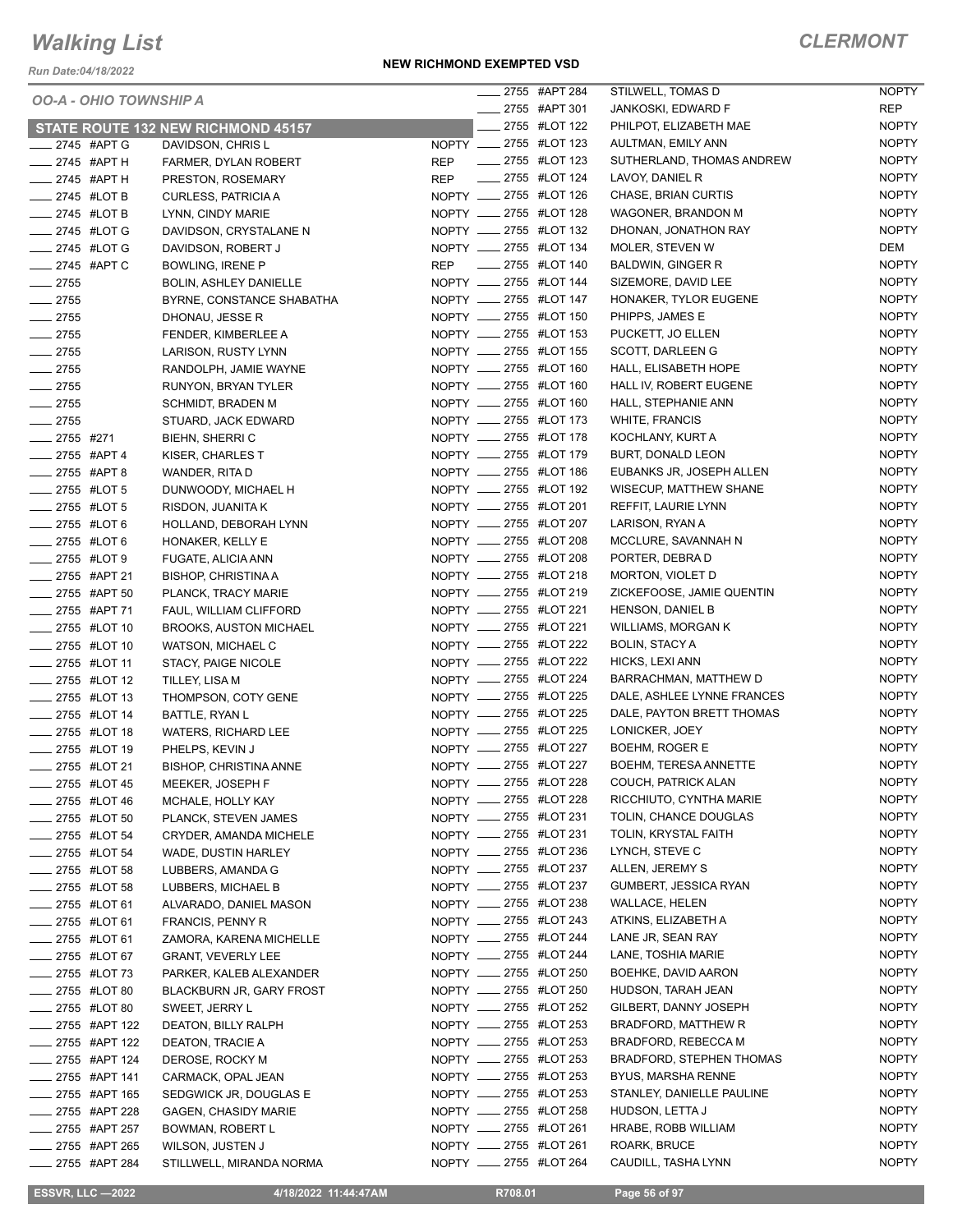*Run Date:04/18/2022*

#### **NEW RICHMOND EXEMPTED VSD**

### *CLERMONT*

|                               |                                           |              | 2830                      | GUMBERT, GREG M                         | <b>NOPTY</b> |
|-------------------------------|-------------------------------------------|--------------|---------------------------|-----------------------------------------|--------------|
| <b>OO-A - OHIO TOWNSHIP A</b> |                                           |              | 2831                      | WATERS, DONNA JEAN                      | <b>NOPTY</b> |
|                               | <b>STATE ROUTE 132 NEW RICHMOND 45157</b> |              | $-2831$                   | <b>WATERS, MATTHEW CORRY</b>            | <b>NOPTY</b> |
| 2755 #LOT 269                 | WATT, MEAGAN R                            |              | $NOPTY$ _2831             | WATERS, MATTHEW WILLIAM                 | <b>NOPTY</b> |
| 2755 #LOT 272                 | NORRIS, MARIAH NOELLE                     |              | NOPTY - 2835              | ALOYAN, ELAINA D                        | <b>REP</b>   |
| _ 2755 #LOT 276               | STURGILL JR, GARY LEE                     |              | NOPTY __ 2835             | <b>BAKER, CATHERINE ANN</b>             | <b>NOPTY</b> |
| __ 2755 #LOT 277              | TWOMEY, DELORIS J                         |              | NOPTY - 2835              | BAKER, DANIEL TIMOTHY                   | <b>NOPTY</b> |
| 2755 #LOT 279                 | CORNWELL, KYLE ANDREW                     |              | NOPTY <u>_</u> 2838       | CORNELL, LORRAINE                       | <b>NOPTY</b> |
| 2755 #LOT 284                 | STILWELL, KATHY A                         |              | NOPTY __ 2839             | GILLSTRAP, DARRIN S                     | <b>NOPTY</b> |
| _ 2755 #LOT 284               | <b>WHITING, JEREMIAH NM</b>               |              | NOPTY -2839               | GILLSTRAP, SANDRA KAY                   | <b>NOPTY</b> |
| __ 2755 #LOT 285              | CRANDALL KNAPP, MORGAN BROOK              |              | NOPTY __ 2842             | <b>GRAMMAR JR, HERBERT L</b>            | <b>NOPTY</b> |
| __ 2755 #APT 274A             | H BREWER, ELIZABETH J                     |              | NOPTY - 2842              | <b>GRAMMAR, LUCILLE R</b>               | <b>NOPTY</b> |
| -2755 #APT 274A               | PARKER, SHARON H                          |              | NOPTY __ 2843             | CLIFTON, TAMARA R                       | <b>NOPTY</b> |
| 2755 #LOT 258A                | SMITH, JENNIFER A                         |              | NOPTY __ 2843             | KIMBERLY, WILSON                        | <b>NOPTY</b> |
|                               | 2755 #LOT 274A PARKER, CHARLES E          |              | NOPTY - 2843              | POLLARD, KADIN REECE                    | <b>NOPTY</b> |
|                               | 2755 #APT LOT248 MOORE, BRITTANY RENE     |              | NOPTY __ 2845             | TUCKER, SHAWN D J                       | <b>NOPTY</b> |
| $-2755$ #7                    |                                           |              | NOPTY - 2846              | BARE, BRADLEY THOMAS                    | <b>NOPTY</b> |
| $-2755$ #68                   | WILLIAMSON, BRIAN ALLEN                   |              | NOPTY __ 2846             | <b>BARE, THOMAS F</b>                   | <b>NOPTY</b> |
|                               | LAVOY, ELIZABETH ANN                      |              | NOPTY __ 2847             |                                         | <b>NOPTY</b> |
| _ 2755 #APT 258               | POOLE, BETTY GENE                         |              |                           | FERGUSON, JEREMY M                      |              |
| ____ 2755 #APT 279            | RATLIFF, KIMBERLY A                       |              | NOPTY -2852               | PARTIN, BILLY JOE                       | <b>NOPTY</b> |
| $2755$ #212                   | ROARK, CAROLYN R                          |              | NOPTY __ 2856 #FL 2       | BOWMAN, MARY A                          | <b>NOPTY</b> |
| $-2755$ #243A                 | EBERLE, JANE E                            |              | NOPTY __ 2856 #FL 2       | HOULIHAN, VIRGINIA A                    | <b>NOPTY</b> |
| $-2758$                       | DAVENPORT, DOROTHY ANN                    |              | NOPTY __ 2856 #APT 2      | BOWMAN, DAVID RAY                       | <b>NOPTY</b> |
| $-2758$                       | NORDHEIM, MELODIE L                       |              | NOPTY __ 2859             | BOWLES, DEEANA LYNNE                    | <b>NOPTY</b> |
| $-2770$                       | MARTINECK, CARL A                         |              | NOPTY -2859               | BRADY, HEATHER M                        | <b>NOPTY</b> |
| $-2770$                       | MARTINECK, MARILYN JEAN                   |              | NOPTY __ 2859             | CASEY, ANTHONY A                        | <b>NOPTY</b> |
| $-2772$                       | HIGGINS, CHARLES L                        |              | NOPTY __ 2859             | CASEY, LAURA LORRAINE                   | <b>NOPTY</b> |
| $-2772$                       | HIGGINS, MARIAN F                         | <b>NOPTY</b> |                           |                                         |              |
| $-2776$                       | ELLIOTT, KEVIN MICHAEL                    | <b>REP</b>   |                           | <b>SUGARTREE LN NEW RICHMOND 45157</b>  |              |
| $-2780$                       | DAVIS, DENISE SUE                         |              | NOPTY __ 2814             | THURMAN, BENTON B                       | <b>NOPTY</b> |
| $-2780$                       | DAVIS, KAITLYN R                          |              | NOPTY __ 2814             | THURMAN, BRENDA J                       | <b>NOPTY</b> |
| $-2780$                       | DAVIS, THOMAS CLAYTON                     |              | NOPTY __ 2819             | TONS, JAMES                             | <b>NOPTY</b> |
| $-2782$                       | LESTER, CHRISTINA L                       |              | NOPTY __ 2819             | TONS, MARY C                            | <b>NOPTY</b> |
| $-2782$                       | LESTER, JOHN C                            |              | NOPTY __ 2819             | TONS, SETH D                            | <b>NOPTY</b> |
| $-2784$                       | BRAY, DAVID L                             |              | NOPTY __ 2822             | MILLER, NICHOLETTE P                    | DEM          |
| $-2785$                       | DENNISON, GENEVIEVE R                     | DEM          | $-2822$                   | MILLER, STEVEN ELLIS                    | DEM          |
| $-2786$                       | CRESAP, BONNIE J                          |              | NOPTY __ 2834             | <b>HOLMBERG, KALA M</b>                 | <b>NOPTY</b> |
| $-2790$                       | <b>REESE, NATHAN</b>                      |              | NOPTY __ 2857             | PATEL, PARESHBHA NATUBHAI               | <b>NOPTY</b> |
| $-2794$                       | SHIFFLET, CHARLOTTE CHRISTIAN             |              | NOPTY __ 2857             | PATEL, PRIYA PARESHBHAI                 | <b>NOPTY</b> |
| $-2794$                       | SHIFFLET, JENNY L                         |              | NOPTY __ 2870             | OLSON, BRANDON EDWARD                   | DEM          |
| 2796                          | GEBHART, NOAH A                           |              | NOPTY __ 2870             | OLSON, JODY MARIE                       | <b>DEM</b>   |
| 2796                          | SHAFER, CATHERINE R                       |              | NOPTY __ 2900             | CALHOUN, TYLER WAYNE                    | <b>NOPTY</b> |
| $-2796$                       | SHAFER, REGGIE RYAN                       | <b>NOPTY</b> |                           |                                         |              |
| $-2797$                       | FUESTON, DOMINIQUE NICOLE                 |              |                           | NOPTY TWELVE MILE RD NEW RICHMOND 45157 |              |
| $- 2797$                      | <b>SCARFF, CHARLES M</b>                  | REP          | $- 1188$                  | HOPPER, AUTUMN CAMILE                   | <b>NOPTY</b> |
| $-2797$                       | SCARFF, KENDRA L                          | <b>REP</b>   | $\frac{1}{2}$ 1188        | WEINGARTNER, DANIEL PAUL                | <b>NOPTY</b> |
| $=$ 2800                      | BAILEY, DIANE MARIE                       | REP          | $- 1188$                  | WEINGARTNER, JERI L                     | <b>NOPTY</b> |
| 2800                          | <b>BAILEY, JEFFREY SCOTT</b>              | REP          | $- 1188$                  | WEINGARTNER, TEDDY J                    | <b>NOPTY</b> |
| 2800                          | <b>BAILEY, WESLEY SCOTT</b>               | REP          | $\frac{1}{2}$ 1192        | KELCH, APRIL L                          | <b>NOPTY</b> |
| _ 2801                        | MOELLER, JAMES M                          | REP          | $\frac{1}{2}$ 1192        | KELCH, GORDON A                         | <b>NOPTY</b> |
| 2801                          | MOELLER, JESSICA M                        | <b>REP</b>   | $- 1258$                  | BENE, JADE MACKENZIE                    | <b>NOPTY</b> |
| $-2801$                       | MOELLER, LILIAN ALESIA                    |              | NOPTY __ 1258             | KOOLS, JACOB HUMPHREY                   | <b>NOPTY</b> |
| $-2803$                       | <b>BISHOP, ANN</b>                        |              | NOPTY __ 1258             | NELSON, ERIC ANDREW                     | <b>NOPTY</b> |
| 2803                          | BISHOP, JANET M                           | DEM          | $- 1258$                  | PORTER, DARREN R                        | <b>NOPTY</b> |
| $-2803$                       | <b>BISHOP, PAUL S</b>                     | REP          | $- 1258$                  | SPENCER, AMANDA SHAY ANN                | <b>NOPTY</b> |
| $-2810$                       | SETTY, JAMES L                            | DEM          | $- 1340$                  |                                         |              |
| __ 2810                       | <b>SETTY, PATRICIA A</b>                  | DEM          |                           | NELSON, CARLA J                         | REP          |
| $-2811$                       | <b>BERBERICH, KENNETH D</b>               |              | $- 1340$<br>NOPTY __ 1340 | NELSON, ERIC N                          | REP          |
| <sub>—</sub> 2813  #APT A     | MURPHY, SHAWN D                           |              | NOPTY __ 1390             | NELSON, GREGORY THOMAS                  | <b>NOPTY</b> |
|                               |                                           |              | NOPTY __ 1390             | WILSON, MICKAELAH AUTUMN                | <b>NOPTY</b> |
| <sub>—</sub> 2813 #APT B      | CAMPBELL, CHASTITY L                      |              |                           | WILSON, VELVET LEIGH                    | <b>NOPTY</b> |
| 2821                          | BIRD, JUDY R                              | REP          | $- 1414$                  | <b>BURNS, EDWARD F</b>                  | REP          |
| _ 2821                        | BIRD, RONALD D                            | REP          | $- 1414$                  | BURNS JR, FRANK J                       | REP          |
| $-2824$                       | <b>GUMBERT, KAREN SUE</b>                 |              | NOPTY __ 1414             | BURNS, PAMELA J                         | REP          |

**ESSVR, LLC -2022 4/18/2022 11:44:47AM R708.01 Page 57 of 97**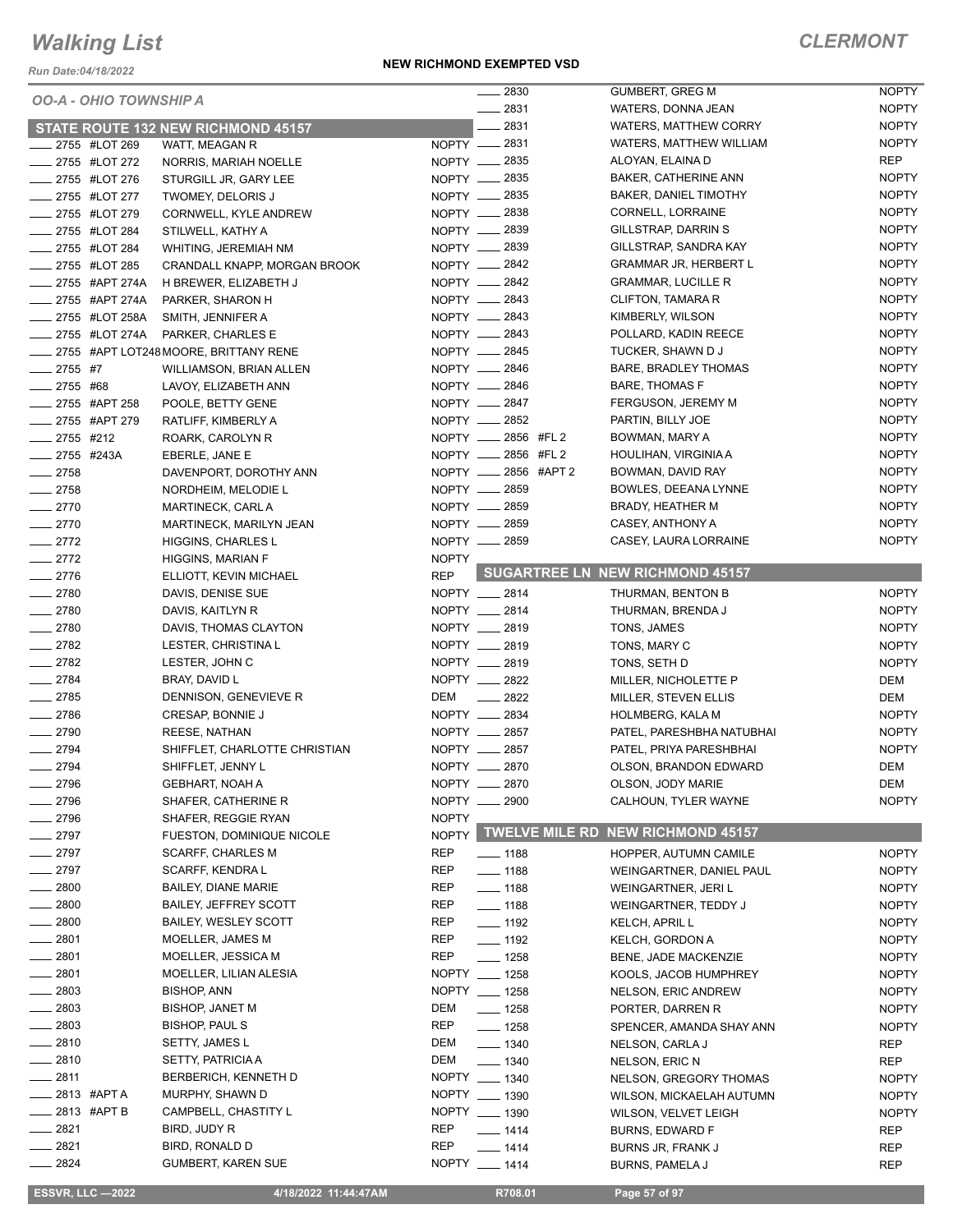*Run Date:04/18/2022*

#### **NEW RICHMOND EXEMPTED VSD**

### *CLERMONT*

| <i><b>OO-A - OHIO TOWNSHIP A</b></i> |                                                 | $- 1297$                         | SADO, JOHN M                 | <b>NOPTY</b>               |
|--------------------------------------|-------------------------------------------------|----------------------------------|------------------------------|----------------------------|
|                                      | <b>TWELVE MILE RD NEW RICHMOND 45157</b>        | $- 1312$<br>$-1317$              | SCHMIDT, RYAN R              | <b>NOPTY</b>               |
|                                      |                                                 |                                  | DUTY, AMANDA K               | <b>REP</b>                 |
| $- 1426$                             | SADEK, BISHOY EMAD                              | NOPTY __ 1317<br>NOPTY __ 1317   | DUTY JR, GEORGE A            | <b>REP</b>                 |
| $- 1426$                             | SADEK, CHRISTINA EMAD                           | NOPTY __ 1317                    | DUTY, HANNAH NICOLE ROSE     | <b>REP</b>                 |
| $- 1426$                             | SADEK, EMAD A                                   |                                  | DUTY, JACOB ALAN             | <b>REP</b>                 |
| $- 1426$                             | SADEK, HAIAM S                                  | NOPTY __ 1317                    | PANCAKE III, ROY RICHARD     | <b>REP</b>                 |
| $- 1428$                             | AMMERMAN, CAROLYN JEAN                          | NOPTY __ 1317                    | YOUNG, BRENDA K              | <b>REP</b>                 |
| $- 1428$                             | AMMERMAN, SAMUEL ALEXANDER                      | NOPTY __ 1317                    | YOUNG JR, ROBERT R           | <b>REP</b><br><b>NOPTY</b> |
| $- 1428$                             | AMMERMAN, SAMUEL C                              | <b>REP</b><br>$\frac{1}{2}$ 1323 | JONES, CONNIE R              |                            |
| $- 1436$                             | ROGENSKI, KEVIN B                               | NOPTY __ 1323<br>NOPTY __ 1327   | JONES, DONALD R              | <b>REP</b>                 |
| $- 1436$                             | UPDIKE, TRACY A                                 |                                  | ZNAMENACEK, CASEY RYAN       | <b>NOPTY</b>               |
| $- 1440$                             | <b>MCKINLEY, EMERSON E</b>                      | NOPTY __ 1328                    | PERRY, JEREMY R              | <b>NOPTY</b>               |
| $\frac{1}{2}$ 1444                   | <b>WATKINS, RICKEY LEE</b>                      | NOPTY __ 1328                    | <b>SCHELL, BRANDY DENISE</b> | <b>NOPTY</b>               |
| $- 1458$                             | COX, JEFFREY D                                  | NOPTY __ 1329                    | BROCK, BOYD                  | <b>NOPTY</b>               |
| $- 1458$                             | COX, MATHEW DEE                                 | NOPTY __ 1329                    | <b>BROCK, SHIRLEY FAYE</b>   | <b>NOPTY</b>               |
| $- 1458$                             | COX, RENEE DAWN                                 | NOPTY __ 1329                    | DIGIOVENALE, KIMBERLY SUE    | <b>NOPTY</b>               |
| $- 1464$                             | WATKINS, JACQUELYN C                            | $\frac{1}{2}$ 1331<br>REP        | SHEETS, LINDA C              | <b>REP</b>                 |
| $- 1464$                             | <b>WATKINS, MICHAEL RAY</b>                     | $\frac{1}{2}$ 1331<br>REP        | SHEETS, STEVEN E             | REP                        |
| $- 1470$                             | MOORE, SHERI G                                  | NOPTY __ 1337                    | CHUMLEY, CINDY L             | <b>REP</b>                 |
| $- 1476$                             | ABNER, MARY J                                   | NOPTY __ 1337                    | CHUMLEY, DANIEL T            | <b>REP</b>                 |
| $- 1476$                             | ABNER, TAMARA L                                 | NOPTY __ 1337                    | CHUMLEY, KIANA RENEE         | <b>NOPTY</b>               |
| $- 1476$                             | SHEARER, MARY ELLEN                             | NOPTY __ 1339                    | WOOD, MICHAEL C              | <b>NOPTY</b>               |
| $- 1484$                             | <b>CLEMENSON, ANDREW FRANCIS</b>                | NOPTY __ 1342                    | MASSMANN, SHARON A           | <b>NOPTY</b>               |
|                                      |                                                 | $- 1344$                         | ABBOTT, GREG S               | <b>NOPTY</b>               |
|                                      | <b>WILSON DUNHAM HILL RD NEW RICHMOND 45157</b> | $-1344$                          | ABBOTT, PATRICIA J           | <b>NOPTY</b>               |
| $- 1045$                             | FRALEY, BROOK ANN                               | $\frac{1}{2}$ 1349<br><b>REP</b> | MCCABE, BREE ANN             | <b>NOPTY</b>               |
| $- 1045$                             | <b>WILDEY, CHARLOTTE N</b>                      | NOPTY __ 1349                    | MCCABE, ROBERT JEREMY        | <b>NOPTY</b>               |
| $- 1045$                             | WILDEY, DONALD H                                | NOPTY __ 1355                    | BOWMAN, MARY M               | <b>NOPTY</b>               |
| $- 1075$                             | <b>GRIFFITHS, JEFFREY W</b>                     | NOPTY __ 1355                    | STEPHENS, MARK A             | <b>NOPTY</b>               |
| $- 1075$                             | <b>GRIFFITHS, NANCY K</b>                       | NOPTY - 1375                     | <b>ENDERLE, MICHAEL L</b>    | <b>NOPTY</b>               |
| $- 1139$                             | HEIDEN, RYAN M                                  | DEM - 1375                       | <b>ENDERLE, SHARON L</b>     | <b>NOPTY</b>               |
| $- 1187$                             | FISCHVOGT, ELI T                                | NOPTY __ 1379                    | STEVENS, BRIAN D             | <b>REP</b>                 |
| $\frac{1}{2}$ 1187                   | FISCHVOGT, MICHAEL J                            | NOPTY - 1379                     | STEVENS, CONNIE D            | <b>REP</b>                 |
| $\frac{1}{2}$ 1187                   | FISCHVOGT, TAMMY L                              | NOPTY __ 1381                    | MEREDITH, TOBY ALAN          | <b>NOPTY</b>               |
| $- 1191$                             | HIGHFIELD, MATTHEW RAY                          | <b>NOPTY</b>                     |                              |                            |
| $\frac{1}{2}$ 1195                   | ELLERT, DAVID A                                 | <b>REP</b><br><b>TOTAL: 671</b>  |                              |                            |
| $- 1199$                             | DAY, ANTHONY MONROE                             | <b>NOPTY</b>                     |                              |                            |
| $\frac{1}{2}$ 1199                   | DAY, JAMES A                                    | <b>DEM</b>                       |                              |                            |
| $\frac{1}{2}$ 1199                   | MILLETTE, ALEXANDER REMI                        | <b>NOPTY</b>                     |                              |                            |
| $\frac{1}{2}$ 1199                   | MILLETTE, VERONICA LYNN                         | DEM                              |                              |                            |
| $- 1203$                             | WHITE, GARY L                                   | <b>REP</b>                       |                              |                            |
| $- 1203$                             | WHITE, VICKI W                                  | REP                              |                              |                            |
| $- 1207$                             | SCHALK, ELIZABETH J                             | <b>NOPTY</b>                     |                              |                            |
| $- 1207$                             | SCHALK, ERIC L                                  | DEM                              |                              |                            |
| $- 1207$                             | <b>SCHALK, TERESA ANN</b>                       | DEM                              |                              |                            |
| $- 1231$                             | ALTMAN, STEPHANIE MARIE                         | <b>REP</b>                       |                              |                            |
| $\frac{1}{2}$ 1231                   | CHANEY, TRACY A                                 | REP                              |                              |                            |
| $\frac{1}{2}$ 1231                   | CHANEY, WENDELL STEPHEN                         | REP                              |                              |                            |
| $\frac{1}{2}$ 1237                   | BROWN, LACEY R                                  | <b>NOPTY</b>                     |                              |                            |
| $- 1237$                             | WHALEY, SHEILAH CATHERINE                       | <b>NOPTY</b>                     |                              |                            |
| $- 1245$                             | KANGAS, RAYMOND ANTHONY                         | REP                              |                              |                            |
| $- 1245$                             | KANGAS, WENDY LEIGH                             | REP                              |                              |                            |
| $- 1245$                             | <b>WILLIAMS, TIMOTHY WAYNE</b>                  | <b>NOPTY</b>                     |                              |                            |
| $- 1251$                             | SCHUCHMANN, RICHARD A                           | REP                              |                              |                            |
| $- 1251$                             | SCHUCHMANN, SHARILYN S                          | REP                              |                              |                            |
| $- 1279$                             | KISKADEN, BRIAN RICHARD                         | <b>NOPTY</b>                     |                              |                            |
| $- 1279$                             | KISKADEN, TERRI L                               | <b>NOPTY</b>                     |                              |                            |
| $- 1279$                             | SEXSON, CAROL B                                 | <b>NOPTY</b>                     |                              |                            |
| $- 1295$                             | FELTS, CASSIDY RAE                              | <b>NOPTY</b>                     |                              |                            |
| $- 1295$                             | FELTS, JUSTIN D                                 | <b>NOPTY</b>                     |                              |                            |
| $- 1297$                             | MCCUSKER, HENRY WILLIAM                         | <b>NOPTY</b>                     |                              |                            |
| _ 1297                               | MCCUSKER, SUSAN MARY                            | <b>NOPTY</b>                     |                              |                            |
|                                      |                                                 |                                  |                              |                            |

**ESSVR, LLC -2022 4/18/2022 11:44:47AM R708.01 Page 58 of 97**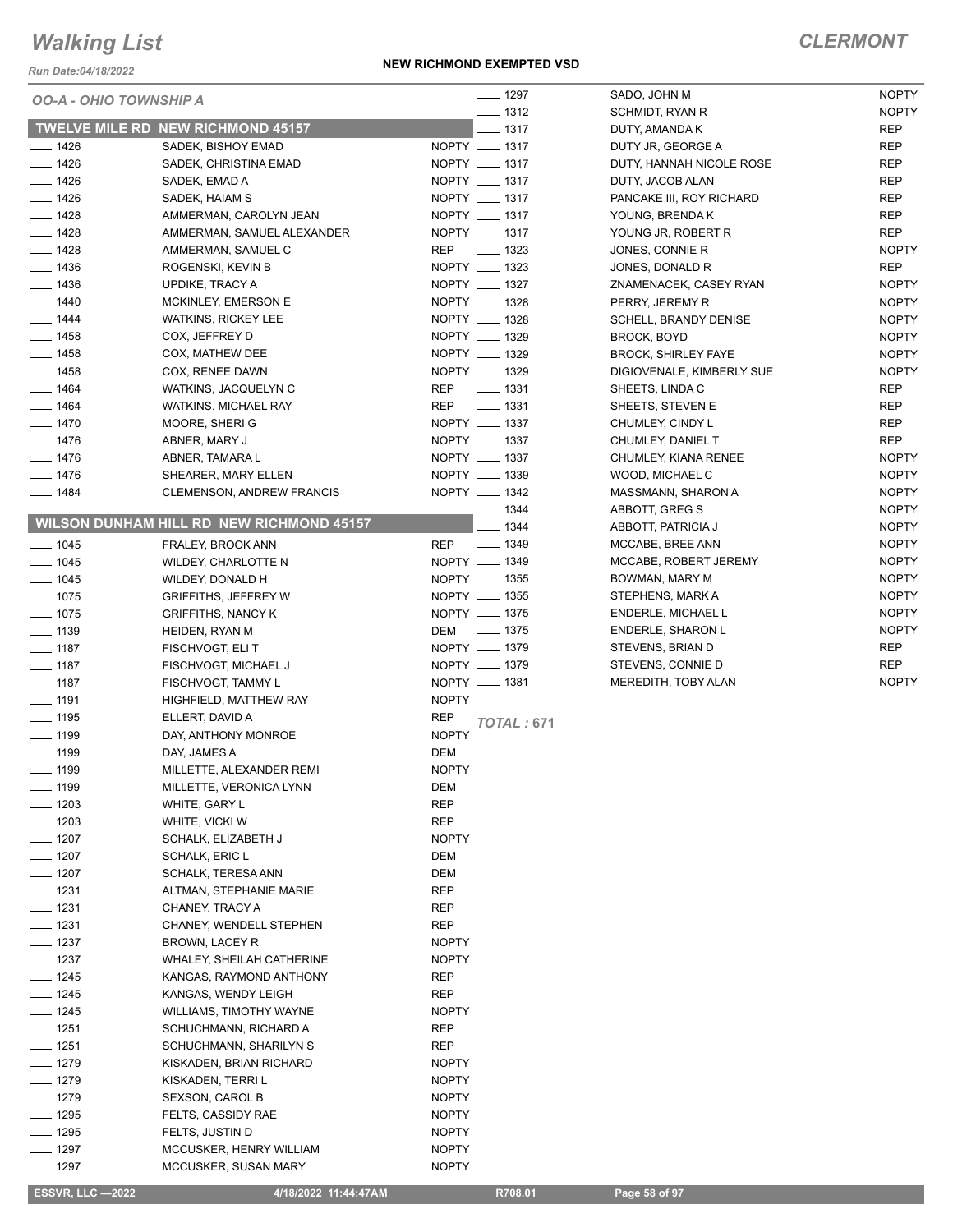*Run Date:04/18/2022*

#### **NEW RICHMOND EXEMPTED VSD**

| <i><b>OO-B - OHIO TOWNSHIP B</b></i> |                                           |                              | $- 1128$             | KELLY, SHEILA M                          | <b>REP</b>        |
|--------------------------------------|-------------------------------------------|------------------------------|----------------------|------------------------------------------|-------------------|
|                                      |                                           |                              | $- 1240$<br>$- 1240$ | WAHL, GREGORY CHARLES                    | <b>REP</b><br>DEM |
| <b>BEECH COVE NEW RICHMOND 45157</b> |                                           |                              |                      | WAHL, JENNIFER RACHEL<br>WAHL, LORI LYNN | <b>REP</b>        |
| $- 1282$                             | DUNCAN, MELINDA                           | NOPTY - 1240                 | $\frac{1}{2}$ 1270   | REAVES, AMANDA LYNN                      | <b>NOPTY</b>      |
| $- 1283$                             | DUNCAN, SHARON LYNN                       | <b>REP</b>                   | $\frac{1}{2}$ 1290   | LOCKEY, CHRISTOPHER JAMES                | <b>REP</b>        |
| $- 1283$                             | DUNCAN, TIMOTHY M                         | <b>REP</b>                   | $- 1290$             | SANTORSOLA LOCKEY, MINA MI               | DEM               |
| $- 1292$                             | DUNCAN, JOHN W                            | <b>REP</b>                   | $- 1292$             | <b>BATH, CHRISTINE M</b>                 | <b>REP</b>        |
| $- 1292$                             | DUNCAN, LINDA K                           | <b>REP</b><br>NOPTY - 1292   |                      | BATH, TIMOTHY A                          | <b>REP</b>        |
| $- 1293$                             | GOOCEY, LYNNE K                           |                              | $-1302$              | DALL, JACOB ANTHONY                      | <b>NOPTY</b>      |
| $- 1293$                             | GOOCEY, NICHOLAS EDWARD                   | $N$ OPTY $-$<br>NOPTY - 1302 |                      | DALL, LAUREN KAY                         | <b>NOPTY</b>      |
| $- 1293$                             | GOOSEY, DONALD D                          |                              | $\frac{1}{2}$ 1306   | <b>BAKER, KRISTY L</b>                   | <b>NOPTY</b>      |
| $- 1293$                             | ZIMMERMAN, JONATHAN ANDREW                | <b>REP</b>                   | $- 1306$             | <b>BAKER, MICHAEL S</b>                  | <b>NOPTY</b>      |
| $- 1293$                             | ZIMMERMAN, MEREDITH D                     | <b>REP</b>                   | $- 1313$             | KIRKER, DANIEL R                         | <b>REP</b>        |
| $\frac{1}{2062}$                     | WEAVER, CAROL A                           | <b>REP</b>                   | $- 1317$             | <b>BICE, JULIA CHRISTINE</b>             | <b>NOPTY</b>      |
| $-2062$                              | WEAVER, DONALD W                          | <b>REP</b>                   | $\frac{1}{2}$ 1317   | ORICK, LAUREN C                          | <b>NOPTY</b>      |
| $- 2068$                             | SNOUFFER JR, ROBERT W                     | <b>REP</b>                   | $\frac{1}{2}$ 1317   | ORICK, MICHAEL J                         | <b>NOPTY</b>      |
| $-2072$                              | SHIPLEY, BRIAN PAUL                       | <b>REP</b>                   | $- 1320$             | BEHYMER, MILTON LEROY                    | <b>NOPTY</b>      |
| $-2072$                              | VANCAMP, GAIL A                           | <b>REP</b><br>NOPTY - 1320   |                      | BEHYMER, RHONDA C                        | <b>NOPTY</b>      |
| $-2072$                              | VANCAMP JR, ROBERT MILLARD                |                              | $\frac{1}{2}$ 1323   | MARSH, DANIEL M                          | <b>REP</b>        |
| $-2077$                              | BUCKMASTER, PAMELA ANN                    | <b>REP</b>                   | $\frac{1}{2}$ 1332   | MILLER, ELIZABETH A                      | <b>REP</b>        |
| $-2077$                              | <b>BUCKMASTER, RICHARD E</b>              | <b>REP</b>                   | $\frac{1}{2}$ 1332   | MILLER, GUY R                            | REP               |
| $- 2080$                             | LANE, PAMELA M                            | DEM                          | $\frac{1}{334}$      | VORHEIS, KEVIN L                         | REP               |
| $- 2080$                             | LANE, RICHARD A                           | <b>DEM</b><br>NOPTY - 1334   |                      | <b>VORHEIS, SHEILA A</b>                 | <b>REP</b>        |
| $\frac{1}{2098}$                     | VONDER MEULEN, JACOB LEE                  | $NOPTY =$                    | $=$ 1356             | BRENNEMAN, JEFFREY M                     | <b>REP</b>        |
| $\frac{1}{2098}$                     | <b>WHEATON, BRUCE A</b>                   | NOPTY $-$                    | _ 1384               | RIGGS, KEVIN W                           | <b>NOPTY</b>      |
| $- 2098$                             | <b>WHEATON, KERRIE KATHLEEN</b>           | $N$ OPTY -                   | $-1412$              | SOLOMON, GINA K                          | <b>NOPTY</b>      |
| $-2104$                              | PETERS, EMELYE M                          | NOPTY - 1416                 |                      | HAMILTON, MARLENE D                      | DEM               |
| $-2107$                              | ARLINGHAUS, JAMES HUNTER                  |                              | $- 1416$             | <b>HAWKINS, AMY LYNN</b>                 | <b>REP</b>        |
| $-2107$                              | KENKEL, SCOT ANTHONY                      | <b>REP</b>                   | $- 1416$             | HAWKINS, BRENDA J                        | REP               |
| $-2107$                              | WALDEN, MARTHA LEE                        | <b>REP</b><br>NOPTY - 1420   |                      | ROSENOW, DEREK LAYNE                     | REP               |
| $-2109$                              | STROUD, LISA MARLENE                      | NOPTY - 1420                 |                      | ROSENOW, ELIZABETH NICOLE                | REP               |
| $-2109$                              | STROUD, MARK DAYLON                       |                              | $- 1420$             | ROSENOW, FRANK V                         | REP               |
| $-2110$                              | HACK, GABRAE L                            | <b>REP</b>                   | $- 1420$             | ROSENOW, TRINA M                         | <b>REP</b>        |
| $-2110$                              | <b>HACK, STEPHEN E</b>                    | <b>REP</b><br>NOPTY - 1428   |                      | <b>WOOTEN, HOPE LAUREN</b>               | <b>NOPTY</b>      |
| $-2113$                              | HARVEY, CARRIE MAY                        |                              | $- 1428$             | WOOTEN, REBECCA A                        | REP               |
| $-2116$                              | HARTMAN, CONSTANCE F                      | <b>REP</b>                   | $- 1428$             | WOOTEN, ROBERT LEO                       | <b>REP</b>        |
| $-2116$                              | HARTMAN SR, WAYNE ALAN                    | <b>REP</b><br>NOPTY - 1432   |                      | STORY, ALDEN JAMES                       | <b>NOPTY</b>      |
| $-2122$                              | REYNOLDS, LARA A                          | NOPTY - 1432                 |                      | STORY, AMY LEANNE                        | <b>REP</b>        |
| $-2122$                              | <b>REYNOLDS, MICHAEL</b>                  |                              | $-1432$              | STORY, AUBREE MARIE                      | <b>NOPTY</b>      |
| $-2125$                              | BALZ, CAROLINE GLYNN                      | <b>REP</b>                   | 1432                 | STORY, LELAND D                          | <b>REP</b>        |
| $-2125$                              | <b>BALZ, CHRISTOPHER J</b>                | REP<br>NOPTY - 1452          |                      | <b>GREGER, GLORIA GAIL</b>               | <b>NOPTY</b>      |
| $\frac{1}{2131}$                     | COMODECA, CYNTHIA RENEE                   | NOPTY - 1453                 |                      | PRESTON JR, JASON A                      | <b>NOPTY</b>      |
| $-2131$                              | COMODECA, JOHN J                          | NOPTY - 1453                 |                      | PRESTON, MICKINZI MORGAN                 | <b>NOPTY</b>      |
| $-2137$                              | ANDERSON, JOSHUA LOUIS                    | NOPTY - 1455                 |                      | SWEET, CORAY ELIZABETH                   | <b>REP</b>        |
| $-2137$                              | DUNCAN, JACOB WILLIAM                     |                              | $\frac{1}{2}$ 1455   | SWEET, DANNIE                            | REP               |
| $-2137$                              | DUNCAN JR, JOHN WILLIAM                   | <b>REP</b>                   | $- 1470$             | DOUGHERTY, PATRICK F                     | <b>NOPTY</b>      |
| $-2137$                              | DUNCAN, SHANNON LYNN                      | <b>REP</b>                   | $- 1470$             | HILL, ADAM KNIGHT                        | REP               |
| $-2140$                              | FULTZ, DONA J                             | <b>REP</b>                   | $- 1470$             | HILL, KATHERINE EILEEN                   | <b>REP</b>        |
| $-2140$                              | FULTZ, STEVEN R                           | <b>REP</b><br>NOPTY - 1470   |                      | PIPER, RYAN JORDAN                       | <b>NOPTY</b>      |
| $-2143$                              | BOARDMAN, KIMBERLY D                      |                              |                      |                                          |                   |
| $-2143$                              | MOZLIN, SCOTT H                           | <b>NOPTY</b><br><b>NOPTY</b> |                      | <b>DEER RIDGE NEW RICHMOND 45157</b>     |                   |
| $-2148$                              | FRIZZELL, BETH A                          |                              | $\frac{1}{2}$ 1300   | BAKER-COLYER, ANGELA M                   | DEM               |
| $-2148$                              | FRIZZELL, DONALD S                        | <b>DEM</b><br>NOPTY - 1311   |                      | ANTONI, AMBER L                          | <b>NOPTY</b>      |
| $-2148$                              | FRIZZELL, KYLE S                          | NOPTY - 1311                 |                      | ANTONI, ASHLEY MARIE                     | <b>NOPTY</b>      |
| $-2149$                              | CHAMBERS, WESLEY A                        | NOPTY - 1311                 |                      | ANTONI, GUSTAVE L                        | <b>NOPTY</b>      |
| $-2152$                              | STAFFORD, ARIZONA L                       | NOPTY - 1311                 |                      | ROGERS, JONATHAN BARRETT                 | <b>NOPTY</b>      |
| $-2152$                              | STAFFORD, DEBORAH A                       | NOPTY - 1320                 |                      | NAGY, DAVID LEE                          | REP               |
| $-2155$                              | CAPATO, CHRISTOPHER ALAN                  | NOPTY - 1320                 |                      | NAGY, MARIANNE L                         | REP               |
| $-2155$                              | CAPATO, JEREMY RICHARD                    |                              | $- 1321$             | <b>REINERT, BRONTE MICHELLE</b>          | <b>NOPTY</b>      |
|                                      | BETHEL NEW RICHMOND RD NEW RICHMOND 45157 |                              | $-1321$              | REINERT, HOLLY RENEE                     | REP               |
|                                      |                                           |                              | $- 1321$             | REINERT, MICHAEL A                       | <b>REP</b>        |
| $- 1128$                             | KELLY, JAMES E                            | <b>REP</b>                   | $- 1321$             | REINERT, SHANNON M                       | <b>NOPTY</b>      |
|                                      |                                           |                              |                      |                                          |                   |
| <b>ESSVR, LLC -2022</b>              | 4/18/2022 11:44:47AM                      |                              | R708.01              | Page 59 of 97                            |                   |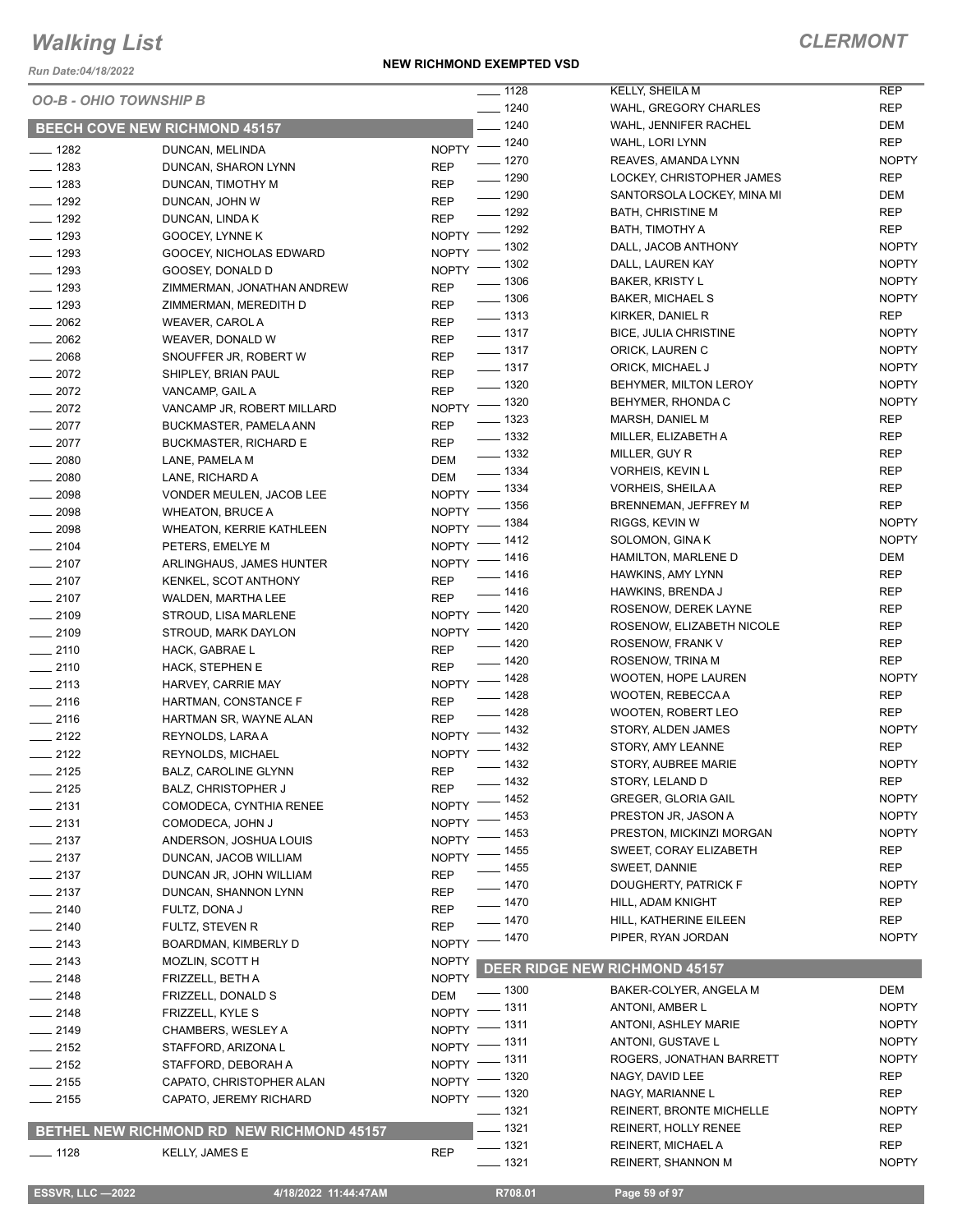*Run Date:04/18/2022*

#### **NEW RICHMOND EXEMPTED VSD**

| <b>OO-B - OHIO TOWNSHIP B</b><br>$- 1452$ #B<br>DEM<br>HUDSON, RUTH ANN<br><b>DEER RIDGE NEW RICHMOND 45157</b><br>__ 1452 #APT B<br><b>NOPTY</b><br>HUDSON, TIRIA L<br>$- 1330$<br>MELL, LARISA<br>NOPTY __ 1452 #APT B<br><b>NOPTY</b><br>MOSLEY, JAE DANAE<br>$\frac{1}{2}$ 1330<br>NOPTY __ 1452<br>MELL, ROGER L<br><b>REP</b><br><b>HUDSON, TRICIA M</b><br>$\frac{1}{2}$ 1331<br><b>REP</b><br>OMERNICK, ALLEN WAYNE<br>$- 1473$<br><b>REP</b><br><b>WARDEN, WALTER L</b><br>$- 1340$<br>NOPTY __ 1477<br>DOWNING, DAVID MILLARD<br><b>NOPTY</b><br>HIRSCHAUER, GREGORY A<br>NOPTY __ 1480<br>$- 1340$<br>DOWNING, JENNIFER LYNN<br><b>NOPTY</b><br>LOTT, ADAM JACOB<br>$- 1350$<br>NOPTY __ 1480<br>SMITH JR, DONNIE L<br>LOTT, BRENDA FITE<br><b>NOPTY</b><br>NOPTY __ 1480<br>$- 1350$<br>SMITH, JULIE LOUISE<br><b>NOPTY</b><br>LOTT, DAVID WAYNE<br><b>REP</b><br>HORSTMEYER, SCOTT L<br>$- 1485$<br><b>NOPTY</b><br>MARKOFF, EDITH G<br>HORSTMEYER, SHANNON ELYSE<br>REP<br>FRANK WILLIS MEMORIAL RD NEW RICHMOND 45157<br><b>REP</b><br>GIBBS, JOYCE ELAINE<br><b>REP</b><br>GIBBS, ROBERT VERNON<br>$- 1220$<br><b>REP</b><br>CARMACK, KATHI DARLEEN<br>$- 1221$<br><b>NOPTY</b><br>CAMERON, KELLY C<br><b>FAGINS RUN LOOP RD NEW RICHMOND 45157</b><br>$-1221$<br><b>NOPTY</b><br>CAMERON II, MICHAEL L<br>NELSON, ANGEL L<br><b>REP</b><br>$- 1222$<br><b>SELSBY, ERROL S</b><br>DEM<br>$- 3618$<br><b>REP</b><br>NELSON, RICHARD K<br>$- 1222$<br>DEM<br>SELSBY, LINDA D<br>$\frac{1}{2}$ 3630<br>NELSON, BARBARA A<br>NOPTY __ 1223<br><b>NOPTY</b><br>RIEHLE, MARGARET ANN<br>$\frac{1}{2}$ 3630<br>NOPTY __ 1223<br>NELSON, GEORGE RYAN<br><b>NOPTY</b><br>RIEHLE JR, RICHARD JOSEPH<br>$- 3780$<br>NOPTY __ 1224<br><b>HOLUBECK, DAVID M</b><br>ROMER, JOHN F<br>DEM<br>$- 3780$<br>NOPTY __ 1224<br>PAYNE, SUSAN MICHELLE<br><b>NOPTY</b><br>SANDER SHANNON, MARY BETH<br><b>REP</b><br>$\frac{1}{2}$ 3790<br>$- 1226$<br><b>GRIPPA, MARK A</b><br><b>NOPTY</b><br>DAVIDSON, MARSHA<br>$\frac{1}{2}$ 3790<br>NOPTY __ 1226<br>HERMANN, ANDREW J<br><b>NOPTY</b><br>JENKINS, MICHAEL F<br>$\frac{1}{2}$ 3790<br>NOPTY __ 1226<br>HERMANN, LEE ANN M<br><b>NOPTY</b><br>JENKINS, PAMELA JEAN<br>$- 3790$<br>HERMANN, RYAN LOUIS<br>NOPTY __ 1240<br><b>REP</b><br><b>BIRCK, MARY LYNNE</b><br>NOPTY __ 1240<br>JACOBS, JEFFERY A<br>NORDMEYER JR, JOHN RICHARD<br><b>REP</b><br>_____ 3790 #APT 6<br>NOPTY __ 1257<br>RYAN, TIMOTHY DOWNING<br><b>NOPTY</b><br>ELLERT, KEVIN STEVEN<br>NOPTY __ 1257<br>HONAKER, REBECCA<br><b>NOPTY</b><br>ELLERT, MARY JOAN<br>REP<br>$\frac{1}{2}$ 1257<br>HONAKER, WILLIAM E<br><b>NOPTY</b><br>ELLERT, MATTHEW JOHN<br>____ 3790 #APT C<br>NOPTY __ 1257<br>SMITH, LISA ANN<br><b>NOPTY</b><br>ELLERT, STEVE RICHARD<br><b>______ 3790 #APT E</b><br>NOPTY __ 1265<br>SIMMONS, LINDA J<br>DEM<br>PARKER, AMY SUE<br>_3790 #APTE<br>SIMMONS, RONALD J<br>NOPTY __ 1265<br>DEM<br>PARKER, DAMON L<br>_3790 #APT G<br>NOPTY __ 1269<br>RYAN, LORI ANN<br><b>GREER, CATHERINE A</b><br>REP<br>_3790 #APT G<br>NOPTY __ 1269<br>RYAN, TIMOTHY SEAN<br><b>REP</b><br>GREER JR, JOHN G<br>—— 3790 #APT Н<br><b>REP</b><br><b>GRIPPA, BEVERLY J</b><br>$- 1275$<br><b>REP</b><br>THOMAS, ABIGAIL SUSAN<br>$\frac{1}{2}$ 3790 #LOT D<br>NOPTY __ 1275<br>WATTS, ARNOLD WARREN<br><b>NOPTY</b><br>THOMAS, BETHANY RENEE<br><b>_____</b> 3790 #LOT D<br>NOPTY __ 1275<br>WATTS, VICKIE L<br><b>REP</b><br>THOMAS, BRADLEY M<br>$\frac{1}{2}$ 3798<br>MCDOWELL, HANNAH MICHAEL<br><b>REP</b><br>$- 1275$<br><b>NOPTY</b><br>THOMAS, ETHAN BRADLEY<br><b>REP</b><br>3798<br>MCDOWELL, MARK D<br>REP<br>$\frac{1}{2}$ 1275<br>THOMAS, JOELLEN<br>$- 3798$<br>MCDOWELL, SAMANTHA P<br>REP<br><b>NOPTY</b><br>— 1331<br>APPLEGATE, LISA A<br>$- 3798$<br><b>REP</b><br>MCDOWELL, STACEY L<br>$- 1331$<br><b>NOPTY</b><br>JOHNSON, SHARON ANN<br>$- 1333$<br><b>NOPTY</b><br>HITT, DIANA R<br><b>FAGINS RUN RD NEW RICHMOND 45157</b><br>1333<br><b>NOPTY</b><br>RUTHERFORD, AMANDA CORA<br>$- 1156$<br>NOPTY __ 1335<br><b>NOPTY</b><br>COREY, RENEE C<br>OCONNOR, COURTNEY J<br>$- 1156$<br>NOPTY __ 1335<br><b>NOPTY</b><br>COREY, STEVE J<br>WOLFE, AMBERLEY JEAN<br>$- 1161$<br><b>GLENN, JACOB DANIEL</b><br>NOPTY __ 1336<br><b>NOPTY</b><br>KOSCO, MEGAN ELIZABETH<br>$- 1166$<br>NOPTY __ 1336<br><b>NOPTY</b><br><b>GASTRICH, DENNIS</b><br>REID, EMILY NICOLE<br>$- 1166$<br>$- 1336$<br><b>GASTRICH, VIRGINIA M</b><br>REP<br>REID, LORI A<br><b>NOPTY</b><br>$- 1180$<br>$\frac{1}{2}$ 1336<br>MALINZAK, JUDITH<br>REP<br>REID, MARK A<br>REP<br>$\frac{1}{2}$ 1337<br>REP<br><b>NOPTY</b><br>$\frac{1}{2}$ 1180<br>MALINZAK, ROBERT J<br>KINNEY, MELISSA A<br>$- 1277$<br>NOPTY __ 1337<br><b>NOPTY</b><br>MASTERSON, GEOFFREY S<br>MAINES, ELLIOTT TEMPLE<br>$- 1277$<br>NOPTY __ 1337<br><b>NOPTY</b><br>WELTE, ERIN MARIE<br>MASTERSON JR, WILLIAM VANCE<br>NOPTY __ 1338<br>VOGEL, DAVID CONRAD<br>MILLER, ROBERT ANTHONY<br><b>NOPTY</b><br>NOPTY __ 1338<br>VOGEL, SHERI NANKIN<br>MILLER, TIFFANY ANNE<br><b>NOPTY</b><br>NOPTY __ 1341<br>SCHAFER, ANNETTE ELIZABETH<br>EUBANKS, SARAH A<br><b>NOPTY</b><br>NOPTY __ 1341<br>SCHAFER, DAREN P<br><b>NOPTY</b><br>JALLAQ, ISHAQ IBRAHIM<br>NOPTY __ 1342<br><b>NOPTY</b><br>HOWARD, EDWIN E<br>REESE, ADELAIDE ROSE<br>$- 1323$<br>NOPTY __ 1342<br><b>NOPTY</b><br>HOWARD, JEANNETTE N<br>ROUSH, APRIL M<br>$- 1328$<br>HAWKINS, ROGER STEPHEN<br>REP<br>$\frac{1}{2}$ 1343<br>PENN, DEANNA<br>DEM<br>$\frac{1}{2}$ 1408<br>NOPTY __ 1344<br><b>NOPTY</b><br>MITCHELL, JESSE W<br><b>GRIFFIN, MICHAEL R</b><br>$- 1408$<br>MITCHELL, TRACY ANN<br>NOPTY __ 1345<br><b>NOPTY</b><br>ODOM, JOSHUA PAUL<br>NOPTY __ 1349<br>$- 1452$<br><b>NOPTY</b><br>RICHARDSON, ZADE KOLE<br>MURPHY, CRYSTAL D<br><b>ESSVR, LLC -2022</b><br>4/18/2022 11:44:47AM<br>R708.01<br>Page 60 of 97 |                           |  |          |                     |              |
|-----------------------------------------------------------------------------------------------------------------------------------------------------------------------------------------------------------------------------------------------------------------------------------------------------------------------------------------------------------------------------------------------------------------------------------------------------------------------------------------------------------------------------------------------------------------------------------------------------------------------------------------------------------------------------------------------------------------------------------------------------------------------------------------------------------------------------------------------------------------------------------------------------------------------------------------------------------------------------------------------------------------------------------------------------------------------------------------------------------------------------------------------------------------------------------------------------------------------------------------------------------------------------------------------------------------------------------------------------------------------------------------------------------------------------------------------------------------------------------------------------------------------------------------------------------------------------------------------------------------------------------------------------------------------------------------------------------------------------------------------------------------------------------------------------------------------------------------------------------------------------------------------------------------------------------------------------------------------------------------------------------------------------------------------------------------------------------------------------------------------------------------------------------------------------------------------------------------------------------------------------------------------------------------------------------------------------------------------------------------------------------------------------------------------------------------------------------------------------------------------------------------------------------------------------------------------------------------------------------------------------------------------------------------------------------------------------------------------------------------------------------------------------------------------------------------------------------------------------------------------------------------------------------------------------------------------------------------------------------------------------------------------------------------------------------------------------------------------------------------------------------------------------------------------------------------------------------------------------------------------------------------------------------------------------------------------------------------------------------------------------------------------------------------------------------------------------------------------------------------------------------------------------------------------------------------------------------------------------------------------------------------------------------------------------------------------------------------------------------------------------------------------------------------------------------------------------------------------------------------------------------------------------------------------------------------------------------------------------------------------------------------------------------------------------------------------------------------------------------------------------------------------------------------------------------------------------------------------------------------------------------------------------------------------------------------------------------------------------------------------------------------------------------------------------------------------------------------------------------------------------------------------------------------------------------------------------------------------------------------------------------------------------------------------------------------------------------------------------------------------------------------------------------------------------------------------------------------------------------------------------------------------------------------------------------------------------------------------------------------------------------------------------------------------------------------------------------------------------------------------------------------------------------------------------------------------------------------------------------------------------------------------------------------------------------------------------------------------------------------------------------------------------------------------------------------------------------------------------------------------------------------------------------------------------------------------------------------------------------------------------------------------------------------------------------------------------------------------------------------------------------------------------------------------------------------------------------------------------------------------------------------------|---------------------------|--|----------|---------------------|--------------|
|                                                                                                                                                                                                                                                                                                                                                                                                                                                                                                                                                                                                                                                                                                                                                                                                                                                                                                                                                                                                                                                                                                                                                                                                                                                                                                                                                                                                                                                                                                                                                                                                                                                                                                                                                                                                                                                                                                                                                                                                                                                                                                                                                                                                                                                                                                                                                                                                                                                                                                                                                                                                                                                                                                                                                                                                                                                                                                                                                                                                                                                                                                                                                                                                                                                                                                                                                                                                                                                                                                                                                                                                                                                                                                                                                                                                                                                                                                                                                                                                                                                                                                                                                                                                                                                                                                                                                                                                                                                                                                                                                                                                                                                                                                                                                                                                                                                                                                                                                                                                                                                                                                                                                                                                                                                                                                                                                                                                                                                                                                                                                                                                                                                                                                                                                                                                                                                                                               |                           |  | $- 1452$ | ROBERTSON, SHARON A | <b>NOPTY</b> |
|                                                                                                                                                                                                                                                                                                                                                                                                                                                                                                                                                                                                                                                                                                                                                                                                                                                                                                                                                                                                                                                                                                                                                                                                                                                                                                                                                                                                                                                                                                                                                                                                                                                                                                                                                                                                                                                                                                                                                                                                                                                                                                                                                                                                                                                                                                                                                                                                                                                                                                                                                                                                                                                                                                                                                                                                                                                                                                                                                                                                                                                                                                                                                                                                                                                                                                                                                                                                                                                                                                                                                                                                                                                                                                                                                                                                                                                                                                                                                                                                                                                                                                                                                                                                                                                                                                                                                                                                                                                                                                                                                                                                                                                                                                                                                                                                                                                                                                                                                                                                                                                                                                                                                                                                                                                                                                                                                                                                                                                                                                                                                                                                                                                                                                                                                                                                                                                                                               |                           |  |          |                     |              |
|                                                                                                                                                                                                                                                                                                                                                                                                                                                                                                                                                                                                                                                                                                                                                                                                                                                                                                                                                                                                                                                                                                                                                                                                                                                                                                                                                                                                                                                                                                                                                                                                                                                                                                                                                                                                                                                                                                                                                                                                                                                                                                                                                                                                                                                                                                                                                                                                                                                                                                                                                                                                                                                                                                                                                                                                                                                                                                                                                                                                                                                                                                                                                                                                                                                                                                                                                                                                                                                                                                                                                                                                                                                                                                                                                                                                                                                                                                                                                                                                                                                                                                                                                                                                                                                                                                                                                                                                                                                                                                                                                                                                                                                                                                                                                                                                                                                                                                                                                                                                                                                                                                                                                                                                                                                                                                                                                                                                                                                                                                                                                                                                                                                                                                                                                                                                                                                                                               |                           |  |          |                     |              |
|                                                                                                                                                                                                                                                                                                                                                                                                                                                                                                                                                                                                                                                                                                                                                                                                                                                                                                                                                                                                                                                                                                                                                                                                                                                                                                                                                                                                                                                                                                                                                                                                                                                                                                                                                                                                                                                                                                                                                                                                                                                                                                                                                                                                                                                                                                                                                                                                                                                                                                                                                                                                                                                                                                                                                                                                                                                                                                                                                                                                                                                                                                                                                                                                                                                                                                                                                                                                                                                                                                                                                                                                                                                                                                                                                                                                                                                                                                                                                                                                                                                                                                                                                                                                                                                                                                                                                                                                                                                                                                                                                                                                                                                                                                                                                                                                                                                                                                                                                                                                                                                                                                                                                                                                                                                                                                                                                                                                                                                                                                                                                                                                                                                                                                                                                                                                                                                                                               |                           |  |          |                     |              |
|                                                                                                                                                                                                                                                                                                                                                                                                                                                                                                                                                                                                                                                                                                                                                                                                                                                                                                                                                                                                                                                                                                                                                                                                                                                                                                                                                                                                                                                                                                                                                                                                                                                                                                                                                                                                                                                                                                                                                                                                                                                                                                                                                                                                                                                                                                                                                                                                                                                                                                                                                                                                                                                                                                                                                                                                                                                                                                                                                                                                                                                                                                                                                                                                                                                                                                                                                                                                                                                                                                                                                                                                                                                                                                                                                                                                                                                                                                                                                                                                                                                                                                                                                                                                                                                                                                                                                                                                                                                                                                                                                                                                                                                                                                                                                                                                                                                                                                                                                                                                                                                                                                                                                                                                                                                                                                                                                                                                                                                                                                                                                                                                                                                                                                                                                                                                                                                                                               |                           |  |          |                     |              |
|                                                                                                                                                                                                                                                                                                                                                                                                                                                                                                                                                                                                                                                                                                                                                                                                                                                                                                                                                                                                                                                                                                                                                                                                                                                                                                                                                                                                                                                                                                                                                                                                                                                                                                                                                                                                                                                                                                                                                                                                                                                                                                                                                                                                                                                                                                                                                                                                                                                                                                                                                                                                                                                                                                                                                                                                                                                                                                                                                                                                                                                                                                                                                                                                                                                                                                                                                                                                                                                                                                                                                                                                                                                                                                                                                                                                                                                                                                                                                                                                                                                                                                                                                                                                                                                                                                                                                                                                                                                                                                                                                                                                                                                                                                                                                                                                                                                                                                                                                                                                                                                                                                                                                                                                                                                                                                                                                                                                                                                                                                                                                                                                                                                                                                                                                                                                                                                                                               |                           |  |          |                     |              |
|                                                                                                                                                                                                                                                                                                                                                                                                                                                                                                                                                                                                                                                                                                                                                                                                                                                                                                                                                                                                                                                                                                                                                                                                                                                                                                                                                                                                                                                                                                                                                                                                                                                                                                                                                                                                                                                                                                                                                                                                                                                                                                                                                                                                                                                                                                                                                                                                                                                                                                                                                                                                                                                                                                                                                                                                                                                                                                                                                                                                                                                                                                                                                                                                                                                                                                                                                                                                                                                                                                                                                                                                                                                                                                                                                                                                                                                                                                                                                                                                                                                                                                                                                                                                                                                                                                                                                                                                                                                                                                                                                                                                                                                                                                                                                                                                                                                                                                                                                                                                                                                                                                                                                                                                                                                                                                                                                                                                                                                                                                                                                                                                                                                                                                                                                                                                                                                                                               |                           |  |          |                     |              |
|                                                                                                                                                                                                                                                                                                                                                                                                                                                                                                                                                                                                                                                                                                                                                                                                                                                                                                                                                                                                                                                                                                                                                                                                                                                                                                                                                                                                                                                                                                                                                                                                                                                                                                                                                                                                                                                                                                                                                                                                                                                                                                                                                                                                                                                                                                                                                                                                                                                                                                                                                                                                                                                                                                                                                                                                                                                                                                                                                                                                                                                                                                                                                                                                                                                                                                                                                                                                                                                                                                                                                                                                                                                                                                                                                                                                                                                                                                                                                                                                                                                                                                                                                                                                                                                                                                                                                                                                                                                                                                                                                                                                                                                                                                                                                                                                                                                                                                                                                                                                                                                                                                                                                                                                                                                                                                                                                                                                                                                                                                                                                                                                                                                                                                                                                                                                                                                                                               |                           |  |          |                     |              |
|                                                                                                                                                                                                                                                                                                                                                                                                                                                                                                                                                                                                                                                                                                                                                                                                                                                                                                                                                                                                                                                                                                                                                                                                                                                                                                                                                                                                                                                                                                                                                                                                                                                                                                                                                                                                                                                                                                                                                                                                                                                                                                                                                                                                                                                                                                                                                                                                                                                                                                                                                                                                                                                                                                                                                                                                                                                                                                                                                                                                                                                                                                                                                                                                                                                                                                                                                                                                                                                                                                                                                                                                                                                                                                                                                                                                                                                                                                                                                                                                                                                                                                                                                                                                                                                                                                                                                                                                                                                                                                                                                                                                                                                                                                                                                                                                                                                                                                                                                                                                                                                                                                                                                                                                                                                                                                                                                                                                                                                                                                                                                                                                                                                                                                                                                                                                                                                                                               |                           |  |          |                     |              |
|                                                                                                                                                                                                                                                                                                                                                                                                                                                                                                                                                                                                                                                                                                                                                                                                                                                                                                                                                                                                                                                                                                                                                                                                                                                                                                                                                                                                                                                                                                                                                                                                                                                                                                                                                                                                                                                                                                                                                                                                                                                                                                                                                                                                                                                                                                                                                                                                                                                                                                                                                                                                                                                                                                                                                                                                                                                                                                                                                                                                                                                                                                                                                                                                                                                                                                                                                                                                                                                                                                                                                                                                                                                                                                                                                                                                                                                                                                                                                                                                                                                                                                                                                                                                                                                                                                                                                                                                                                                                                                                                                                                                                                                                                                                                                                                                                                                                                                                                                                                                                                                                                                                                                                                                                                                                                                                                                                                                                                                                                                                                                                                                                                                                                                                                                                                                                                                                                               |                           |  |          |                     |              |
|                                                                                                                                                                                                                                                                                                                                                                                                                                                                                                                                                                                                                                                                                                                                                                                                                                                                                                                                                                                                                                                                                                                                                                                                                                                                                                                                                                                                                                                                                                                                                                                                                                                                                                                                                                                                                                                                                                                                                                                                                                                                                                                                                                                                                                                                                                                                                                                                                                                                                                                                                                                                                                                                                                                                                                                                                                                                                                                                                                                                                                                                                                                                                                                                                                                                                                                                                                                                                                                                                                                                                                                                                                                                                                                                                                                                                                                                                                                                                                                                                                                                                                                                                                                                                                                                                                                                                                                                                                                                                                                                                                                                                                                                                                                                                                                                                                                                                                                                                                                                                                                                                                                                                                                                                                                                                                                                                                                                                                                                                                                                                                                                                                                                                                                                                                                                                                                                                               | $- 1360$                  |  |          |                     |              |
|                                                                                                                                                                                                                                                                                                                                                                                                                                                                                                                                                                                                                                                                                                                                                                                                                                                                                                                                                                                                                                                                                                                                                                                                                                                                                                                                                                                                                                                                                                                                                                                                                                                                                                                                                                                                                                                                                                                                                                                                                                                                                                                                                                                                                                                                                                                                                                                                                                                                                                                                                                                                                                                                                                                                                                                                                                                                                                                                                                                                                                                                                                                                                                                                                                                                                                                                                                                                                                                                                                                                                                                                                                                                                                                                                                                                                                                                                                                                                                                                                                                                                                                                                                                                                                                                                                                                                                                                                                                                                                                                                                                                                                                                                                                                                                                                                                                                                                                                                                                                                                                                                                                                                                                                                                                                                                                                                                                                                                                                                                                                                                                                                                                                                                                                                                                                                                                                                               | $\frac{1}{2}$ 1360        |  |          |                     |              |
|                                                                                                                                                                                                                                                                                                                                                                                                                                                                                                                                                                                                                                                                                                                                                                                                                                                                                                                                                                                                                                                                                                                                                                                                                                                                                                                                                                                                                                                                                                                                                                                                                                                                                                                                                                                                                                                                                                                                                                                                                                                                                                                                                                                                                                                                                                                                                                                                                                                                                                                                                                                                                                                                                                                                                                                                                                                                                                                                                                                                                                                                                                                                                                                                                                                                                                                                                                                                                                                                                                                                                                                                                                                                                                                                                                                                                                                                                                                                                                                                                                                                                                                                                                                                                                                                                                                                                                                                                                                                                                                                                                                                                                                                                                                                                                                                                                                                                                                                                                                                                                                                                                                                                                                                                                                                                                                                                                                                                                                                                                                                                                                                                                                                                                                                                                                                                                                                                               | $\frac{1}{2}$ 1370        |  |          |                     |              |
|                                                                                                                                                                                                                                                                                                                                                                                                                                                                                                                                                                                                                                                                                                                                                                                                                                                                                                                                                                                                                                                                                                                                                                                                                                                                                                                                                                                                                                                                                                                                                                                                                                                                                                                                                                                                                                                                                                                                                                                                                                                                                                                                                                                                                                                                                                                                                                                                                                                                                                                                                                                                                                                                                                                                                                                                                                                                                                                                                                                                                                                                                                                                                                                                                                                                                                                                                                                                                                                                                                                                                                                                                                                                                                                                                                                                                                                                                                                                                                                                                                                                                                                                                                                                                                                                                                                                                                                                                                                                                                                                                                                                                                                                                                                                                                                                                                                                                                                                                                                                                                                                                                                                                                                                                                                                                                                                                                                                                                                                                                                                                                                                                                                                                                                                                                                                                                                                                               | $- 1370$                  |  |          |                     |              |
|                                                                                                                                                                                                                                                                                                                                                                                                                                                                                                                                                                                                                                                                                                                                                                                                                                                                                                                                                                                                                                                                                                                                                                                                                                                                                                                                                                                                                                                                                                                                                                                                                                                                                                                                                                                                                                                                                                                                                                                                                                                                                                                                                                                                                                                                                                                                                                                                                                                                                                                                                                                                                                                                                                                                                                                                                                                                                                                                                                                                                                                                                                                                                                                                                                                                                                                                                                                                                                                                                                                                                                                                                                                                                                                                                                                                                                                                                                                                                                                                                                                                                                                                                                                                                                                                                                                                                                                                                                                                                                                                                                                                                                                                                                                                                                                                                                                                                                                                                                                                                                                                                                                                                                                                                                                                                                                                                                                                                                                                                                                                                                                                                                                                                                                                                                                                                                                                                               |                           |  |          |                     |              |
|                                                                                                                                                                                                                                                                                                                                                                                                                                                                                                                                                                                                                                                                                                                                                                                                                                                                                                                                                                                                                                                                                                                                                                                                                                                                                                                                                                                                                                                                                                                                                                                                                                                                                                                                                                                                                                                                                                                                                                                                                                                                                                                                                                                                                                                                                                                                                                                                                                                                                                                                                                                                                                                                                                                                                                                                                                                                                                                                                                                                                                                                                                                                                                                                                                                                                                                                                                                                                                                                                                                                                                                                                                                                                                                                                                                                                                                                                                                                                                                                                                                                                                                                                                                                                                                                                                                                                                                                                                                                                                                                                                                                                                                                                                                                                                                                                                                                                                                                                                                                                                                                                                                                                                                                                                                                                                                                                                                                                                                                                                                                                                                                                                                                                                                                                                                                                                                                                               |                           |  |          |                     |              |
|                                                                                                                                                                                                                                                                                                                                                                                                                                                                                                                                                                                                                                                                                                                                                                                                                                                                                                                                                                                                                                                                                                                                                                                                                                                                                                                                                                                                                                                                                                                                                                                                                                                                                                                                                                                                                                                                                                                                                                                                                                                                                                                                                                                                                                                                                                                                                                                                                                                                                                                                                                                                                                                                                                                                                                                                                                                                                                                                                                                                                                                                                                                                                                                                                                                                                                                                                                                                                                                                                                                                                                                                                                                                                                                                                                                                                                                                                                                                                                                                                                                                                                                                                                                                                                                                                                                                                                                                                                                                                                                                                                                                                                                                                                                                                                                                                                                                                                                                                                                                                                                                                                                                                                                                                                                                                                                                                                                                                                                                                                                                                                                                                                                                                                                                                                                                                                                                                               | $- 3618$                  |  |          |                     |              |
|                                                                                                                                                                                                                                                                                                                                                                                                                                                                                                                                                                                                                                                                                                                                                                                                                                                                                                                                                                                                                                                                                                                                                                                                                                                                                                                                                                                                                                                                                                                                                                                                                                                                                                                                                                                                                                                                                                                                                                                                                                                                                                                                                                                                                                                                                                                                                                                                                                                                                                                                                                                                                                                                                                                                                                                                                                                                                                                                                                                                                                                                                                                                                                                                                                                                                                                                                                                                                                                                                                                                                                                                                                                                                                                                                                                                                                                                                                                                                                                                                                                                                                                                                                                                                                                                                                                                                                                                                                                                                                                                                                                                                                                                                                                                                                                                                                                                                                                                                                                                                                                                                                                                                                                                                                                                                                                                                                                                                                                                                                                                                                                                                                                                                                                                                                                                                                                                                               |                           |  |          |                     |              |
|                                                                                                                                                                                                                                                                                                                                                                                                                                                                                                                                                                                                                                                                                                                                                                                                                                                                                                                                                                                                                                                                                                                                                                                                                                                                                                                                                                                                                                                                                                                                                                                                                                                                                                                                                                                                                                                                                                                                                                                                                                                                                                                                                                                                                                                                                                                                                                                                                                                                                                                                                                                                                                                                                                                                                                                                                                                                                                                                                                                                                                                                                                                                                                                                                                                                                                                                                                                                                                                                                                                                                                                                                                                                                                                                                                                                                                                                                                                                                                                                                                                                                                                                                                                                                                                                                                                                                                                                                                                                                                                                                                                                                                                                                                                                                                                                                                                                                                                                                                                                                                                                                                                                                                                                                                                                                                                                                                                                                                                                                                                                                                                                                                                                                                                                                                                                                                                                                               |                           |  |          |                     |              |
|                                                                                                                                                                                                                                                                                                                                                                                                                                                                                                                                                                                                                                                                                                                                                                                                                                                                                                                                                                                                                                                                                                                                                                                                                                                                                                                                                                                                                                                                                                                                                                                                                                                                                                                                                                                                                                                                                                                                                                                                                                                                                                                                                                                                                                                                                                                                                                                                                                                                                                                                                                                                                                                                                                                                                                                                                                                                                                                                                                                                                                                                                                                                                                                                                                                                                                                                                                                                                                                                                                                                                                                                                                                                                                                                                                                                                                                                                                                                                                                                                                                                                                                                                                                                                                                                                                                                                                                                                                                                                                                                                                                                                                                                                                                                                                                                                                                                                                                                                                                                                                                                                                                                                                                                                                                                                                                                                                                                                                                                                                                                                                                                                                                                                                                                                                                                                                                                                               |                           |  |          |                     |              |
|                                                                                                                                                                                                                                                                                                                                                                                                                                                                                                                                                                                                                                                                                                                                                                                                                                                                                                                                                                                                                                                                                                                                                                                                                                                                                                                                                                                                                                                                                                                                                                                                                                                                                                                                                                                                                                                                                                                                                                                                                                                                                                                                                                                                                                                                                                                                                                                                                                                                                                                                                                                                                                                                                                                                                                                                                                                                                                                                                                                                                                                                                                                                                                                                                                                                                                                                                                                                                                                                                                                                                                                                                                                                                                                                                                                                                                                                                                                                                                                                                                                                                                                                                                                                                                                                                                                                                                                                                                                                                                                                                                                                                                                                                                                                                                                                                                                                                                                                                                                                                                                                                                                                                                                                                                                                                                                                                                                                                                                                                                                                                                                                                                                                                                                                                                                                                                                                                               |                           |  |          |                     |              |
|                                                                                                                                                                                                                                                                                                                                                                                                                                                                                                                                                                                                                                                                                                                                                                                                                                                                                                                                                                                                                                                                                                                                                                                                                                                                                                                                                                                                                                                                                                                                                                                                                                                                                                                                                                                                                                                                                                                                                                                                                                                                                                                                                                                                                                                                                                                                                                                                                                                                                                                                                                                                                                                                                                                                                                                                                                                                                                                                                                                                                                                                                                                                                                                                                                                                                                                                                                                                                                                                                                                                                                                                                                                                                                                                                                                                                                                                                                                                                                                                                                                                                                                                                                                                                                                                                                                                                                                                                                                                                                                                                                                                                                                                                                                                                                                                                                                                                                                                                                                                                                                                                                                                                                                                                                                                                                                                                                                                                                                                                                                                                                                                                                                                                                                                                                                                                                                                                               |                           |  |          |                     |              |
|                                                                                                                                                                                                                                                                                                                                                                                                                                                                                                                                                                                                                                                                                                                                                                                                                                                                                                                                                                                                                                                                                                                                                                                                                                                                                                                                                                                                                                                                                                                                                                                                                                                                                                                                                                                                                                                                                                                                                                                                                                                                                                                                                                                                                                                                                                                                                                                                                                                                                                                                                                                                                                                                                                                                                                                                                                                                                                                                                                                                                                                                                                                                                                                                                                                                                                                                                                                                                                                                                                                                                                                                                                                                                                                                                                                                                                                                                                                                                                                                                                                                                                                                                                                                                                                                                                                                                                                                                                                                                                                                                                                                                                                                                                                                                                                                                                                                                                                                                                                                                                                                                                                                                                                                                                                                                                                                                                                                                                                                                                                                                                                                                                                                                                                                                                                                                                                                                               |                           |  |          |                     |              |
|                                                                                                                                                                                                                                                                                                                                                                                                                                                                                                                                                                                                                                                                                                                                                                                                                                                                                                                                                                                                                                                                                                                                                                                                                                                                                                                                                                                                                                                                                                                                                                                                                                                                                                                                                                                                                                                                                                                                                                                                                                                                                                                                                                                                                                                                                                                                                                                                                                                                                                                                                                                                                                                                                                                                                                                                                                                                                                                                                                                                                                                                                                                                                                                                                                                                                                                                                                                                                                                                                                                                                                                                                                                                                                                                                                                                                                                                                                                                                                                                                                                                                                                                                                                                                                                                                                                                                                                                                                                                                                                                                                                                                                                                                                                                                                                                                                                                                                                                                                                                                                                                                                                                                                                                                                                                                                                                                                                                                                                                                                                                                                                                                                                                                                                                                                                                                                                                                               |                           |  |          |                     |              |
|                                                                                                                                                                                                                                                                                                                                                                                                                                                                                                                                                                                                                                                                                                                                                                                                                                                                                                                                                                                                                                                                                                                                                                                                                                                                                                                                                                                                                                                                                                                                                                                                                                                                                                                                                                                                                                                                                                                                                                                                                                                                                                                                                                                                                                                                                                                                                                                                                                                                                                                                                                                                                                                                                                                                                                                                                                                                                                                                                                                                                                                                                                                                                                                                                                                                                                                                                                                                                                                                                                                                                                                                                                                                                                                                                                                                                                                                                                                                                                                                                                                                                                                                                                                                                                                                                                                                                                                                                                                                                                                                                                                                                                                                                                                                                                                                                                                                                                                                                                                                                                                                                                                                                                                                                                                                                                                                                                                                                                                                                                                                                                                                                                                                                                                                                                                                                                                                                               |                           |  |          |                     |              |
|                                                                                                                                                                                                                                                                                                                                                                                                                                                                                                                                                                                                                                                                                                                                                                                                                                                                                                                                                                                                                                                                                                                                                                                                                                                                                                                                                                                                                                                                                                                                                                                                                                                                                                                                                                                                                                                                                                                                                                                                                                                                                                                                                                                                                                                                                                                                                                                                                                                                                                                                                                                                                                                                                                                                                                                                                                                                                                                                                                                                                                                                                                                                                                                                                                                                                                                                                                                                                                                                                                                                                                                                                                                                                                                                                                                                                                                                                                                                                                                                                                                                                                                                                                                                                                                                                                                                                                                                                                                                                                                                                                                                                                                                                                                                                                                                                                                                                                                                                                                                                                                                                                                                                                                                                                                                                                                                                                                                                                                                                                                                                                                                                                                                                                                                                                                                                                                                                               |                           |  |          |                     |              |
|                                                                                                                                                                                                                                                                                                                                                                                                                                                                                                                                                                                                                                                                                                                                                                                                                                                                                                                                                                                                                                                                                                                                                                                                                                                                                                                                                                                                                                                                                                                                                                                                                                                                                                                                                                                                                                                                                                                                                                                                                                                                                                                                                                                                                                                                                                                                                                                                                                                                                                                                                                                                                                                                                                                                                                                                                                                                                                                                                                                                                                                                                                                                                                                                                                                                                                                                                                                                                                                                                                                                                                                                                                                                                                                                                                                                                                                                                                                                                                                                                                                                                                                                                                                                                                                                                                                                                                                                                                                                                                                                                                                                                                                                                                                                                                                                                                                                                                                                                                                                                                                                                                                                                                                                                                                                                                                                                                                                                                                                                                                                                                                                                                                                                                                                                                                                                                                                                               |                           |  |          |                     |              |
|                                                                                                                                                                                                                                                                                                                                                                                                                                                                                                                                                                                                                                                                                                                                                                                                                                                                                                                                                                                                                                                                                                                                                                                                                                                                                                                                                                                                                                                                                                                                                                                                                                                                                                                                                                                                                                                                                                                                                                                                                                                                                                                                                                                                                                                                                                                                                                                                                                                                                                                                                                                                                                                                                                                                                                                                                                                                                                                                                                                                                                                                                                                                                                                                                                                                                                                                                                                                                                                                                                                                                                                                                                                                                                                                                                                                                                                                                                                                                                                                                                                                                                                                                                                                                                                                                                                                                                                                                                                                                                                                                                                                                                                                                                                                                                                                                                                                                                                                                                                                                                                                                                                                                                                                                                                                                                                                                                                                                                                                                                                                                                                                                                                                                                                                                                                                                                                                                               | $\frac{1}{2}$ 3790        |  |          |                     |              |
|                                                                                                                                                                                                                                                                                                                                                                                                                                                                                                                                                                                                                                                                                                                                                                                                                                                                                                                                                                                                                                                                                                                                                                                                                                                                                                                                                                                                                                                                                                                                                                                                                                                                                                                                                                                                                                                                                                                                                                                                                                                                                                                                                                                                                                                                                                                                                                                                                                                                                                                                                                                                                                                                                                                                                                                                                                                                                                                                                                                                                                                                                                                                                                                                                                                                                                                                                                                                                                                                                                                                                                                                                                                                                                                                                                                                                                                                                                                                                                                                                                                                                                                                                                                                                                                                                                                                                                                                                                                                                                                                                                                                                                                                                                                                                                                                                                                                                                                                                                                                                                                                                                                                                                                                                                                                                                                                                                                                                                                                                                                                                                                                                                                                                                                                                                                                                                                                                               |                           |  |          |                     |              |
|                                                                                                                                                                                                                                                                                                                                                                                                                                                                                                                                                                                                                                                                                                                                                                                                                                                                                                                                                                                                                                                                                                                                                                                                                                                                                                                                                                                                                                                                                                                                                                                                                                                                                                                                                                                                                                                                                                                                                                                                                                                                                                                                                                                                                                                                                                                                                                                                                                                                                                                                                                                                                                                                                                                                                                                                                                                                                                                                                                                                                                                                                                                                                                                                                                                                                                                                                                                                                                                                                                                                                                                                                                                                                                                                                                                                                                                                                                                                                                                                                                                                                                                                                                                                                                                                                                                                                                                                                                                                                                                                                                                                                                                                                                                                                                                                                                                                                                                                                                                                                                                                                                                                                                                                                                                                                                                                                                                                                                                                                                                                                                                                                                                                                                                                                                                                                                                                                               | _____ 3790 #APT B         |  |          |                     |              |
|                                                                                                                                                                                                                                                                                                                                                                                                                                                                                                                                                                                                                                                                                                                                                                                                                                                                                                                                                                                                                                                                                                                                                                                                                                                                                                                                                                                                                                                                                                                                                                                                                                                                                                                                                                                                                                                                                                                                                                                                                                                                                                                                                                                                                                                                                                                                                                                                                                                                                                                                                                                                                                                                                                                                                                                                                                                                                                                                                                                                                                                                                                                                                                                                                                                                                                                                                                                                                                                                                                                                                                                                                                                                                                                                                                                                                                                                                                                                                                                                                                                                                                                                                                                                                                                                                                                                                                                                                                                                                                                                                                                                                                                                                                                                                                                                                                                                                                                                                                                                                                                                                                                                                                                                                                                                                                                                                                                                                                                                                                                                                                                                                                                                                                                                                                                                                                                                                               | <b>______ 3790 #APT B</b> |  |          |                     |              |
|                                                                                                                                                                                                                                                                                                                                                                                                                                                                                                                                                                                                                                                                                                                                                                                                                                                                                                                                                                                                                                                                                                                                                                                                                                                                                                                                                                                                                                                                                                                                                                                                                                                                                                                                                                                                                                                                                                                                                                                                                                                                                                                                                                                                                                                                                                                                                                                                                                                                                                                                                                                                                                                                                                                                                                                                                                                                                                                                                                                                                                                                                                                                                                                                                                                                                                                                                                                                                                                                                                                                                                                                                                                                                                                                                                                                                                                                                                                                                                                                                                                                                                                                                                                                                                                                                                                                                                                                                                                                                                                                                                                                                                                                                                                                                                                                                                                                                                                                                                                                                                                                                                                                                                                                                                                                                                                                                                                                                                                                                                                                                                                                                                                                                                                                                                                                                                                                                               |                           |  |          |                     |              |
|                                                                                                                                                                                                                                                                                                                                                                                                                                                                                                                                                                                                                                                                                                                                                                                                                                                                                                                                                                                                                                                                                                                                                                                                                                                                                                                                                                                                                                                                                                                                                                                                                                                                                                                                                                                                                                                                                                                                                                                                                                                                                                                                                                                                                                                                                                                                                                                                                                                                                                                                                                                                                                                                                                                                                                                                                                                                                                                                                                                                                                                                                                                                                                                                                                                                                                                                                                                                                                                                                                                                                                                                                                                                                                                                                                                                                                                                                                                                                                                                                                                                                                                                                                                                                                                                                                                                                                                                                                                                                                                                                                                                                                                                                                                                                                                                                                                                                                                                                                                                                                                                                                                                                                                                                                                                                                                                                                                                                                                                                                                                                                                                                                                                                                                                                                                                                                                                                               |                           |  |          |                     |              |
|                                                                                                                                                                                                                                                                                                                                                                                                                                                                                                                                                                                                                                                                                                                                                                                                                                                                                                                                                                                                                                                                                                                                                                                                                                                                                                                                                                                                                                                                                                                                                                                                                                                                                                                                                                                                                                                                                                                                                                                                                                                                                                                                                                                                                                                                                                                                                                                                                                                                                                                                                                                                                                                                                                                                                                                                                                                                                                                                                                                                                                                                                                                                                                                                                                                                                                                                                                                                                                                                                                                                                                                                                                                                                                                                                                                                                                                                                                                                                                                                                                                                                                                                                                                                                                                                                                                                                                                                                                                                                                                                                                                                                                                                                                                                                                                                                                                                                                                                                                                                                                                                                                                                                                                                                                                                                                                                                                                                                                                                                                                                                                                                                                                                                                                                                                                                                                                                                               |                           |  |          |                     |              |
|                                                                                                                                                                                                                                                                                                                                                                                                                                                                                                                                                                                                                                                                                                                                                                                                                                                                                                                                                                                                                                                                                                                                                                                                                                                                                                                                                                                                                                                                                                                                                                                                                                                                                                                                                                                                                                                                                                                                                                                                                                                                                                                                                                                                                                                                                                                                                                                                                                                                                                                                                                                                                                                                                                                                                                                                                                                                                                                                                                                                                                                                                                                                                                                                                                                                                                                                                                                                                                                                                                                                                                                                                                                                                                                                                                                                                                                                                                                                                                                                                                                                                                                                                                                                                                                                                                                                                                                                                                                                                                                                                                                                                                                                                                                                                                                                                                                                                                                                                                                                                                                                                                                                                                                                                                                                                                                                                                                                                                                                                                                                                                                                                                                                                                                                                                                                                                                                                               |                           |  |          |                     |              |
|                                                                                                                                                                                                                                                                                                                                                                                                                                                                                                                                                                                                                                                                                                                                                                                                                                                                                                                                                                                                                                                                                                                                                                                                                                                                                                                                                                                                                                                                                                                                                                                                                                                                                                                                                                                                                                                                                                                                                                                                                                                                                                                                                                                                                                                                                                                                                                                                                                                                                                                                                                                                                                                                                                                                                                                                                                                                                                                                                                                                                                                                                                                                                                                                                                                                                                                                                                                                                                                                                                                                                                                                                                                                                                                                                                                                                                                                                                                                                                                                                                                                                                                                                                                                                                                                                                                                                                                                                                                                                                                                                                                                                                                                                                                                                                                                                                                                                                                                                                                                                                                                                                                                                                                                                                                                                                                                                                                                                                                                                                                                                                                                                                                                                                                                                                                                                                                                                               |                           |  |          |                     |              |
|                                                                                                                                                                                                                                                                                                                                                                                                                                                                                                                                                                                                                                                                                                                                                                                                                                                                                                                                                                                                                                                                                                                                                                                                                                                                                                                                                                                                                                                                                                                                                                                                                                                                                                                                                                                                                                                                                                                                                                                                                                                                                                                                                                                                                                                                                                                                                                                                                                                                                                                                                                                                                                                                                                                                                                                                                                                                                                                                                                                                                                                                                                                                                                                                                                                                                                                                                                                                                                                                                                                                                                                                                                                                                                                                                                                                                                                                                                                                                                                                                                                                                                                                                                                                                                                                                                                                                                                                                                                                                                                                                                                                                                                                                                                                                                                                                                                                                                                                                                                                                                                                                                                                                                                                                                                                                                                                                                                                                                                                                                                                                                                                                                                                                                                                                                                                                                                                                               |                           |  |          |                     |              |
|                                                                                                                                                                                                                                                                                                                                                                                                                                                                                                                                                                                                                                                                                                                                                                                                                                                                                                                                                                                                                                                                                                                                                                                                                                                                                                                                                                                                                                                                                                                                                                                                                                                                                                                                                                                                                                                                                                                                                                                                                                                                                                                                                                                                                                                                                                                                                                                                                                                                                                                                                                                                                                                                                                                                                                                                                                                                                                                                                                                                                                                                                                                                                                                                                                                                                                                                                                                                                                                                                                                                                                                                                                                                                                                                                                                                                                                                                                                                                                                                                                                                                                                                                                                                                                                                                                                                                                                                                                                                                                                                                                                                                                                                                                                                                                                                                                                                                                                                                                                                                                                                                                                                                                                                                                                                                                                                                                                                                                                                                                                                                                                                                                                                                                                                                                                                                                                                                               |                           |  |          |                     |              |
|                                                                                                                                                                                                                                                                                                                                                                                                                                                                                                                                                                                                                                                                                                                                                                                                                                                                                                                                                                                                                                                                                                                                                                                                                                                                                                                                                                                                                                                                                                                                                                                                                                                                                                                                                                                                                                                                                                                                                                                                                                                                                                                                                                                                                                                                                                                                                                                                                                                                                                                                                                                                                                                                                                                                                                                                                                                                                                                                                                                                                                                                                                                                                                                                                                                                                                                                                                                                                                                                                                                                                                                                                                                                                                                                                                                                                                                                                                                                                                                                                                                                                                                                                                                                                                                                                                                                                                                                                                                                                                                                                                                                                                                                                                                                                                                                                                                                                                                                                                                                                                                                                                                                                                                                                                                                                                                                                                                                                                                                                                                                                                                                                                                                                                                                                                                                                                                                                               |                           |  |          |                     |              |
|                                                                                                                                                                                                                                                                                                                                                                                                                                                                                                                                                                                                                                                                                                                                                                                                                                                                                                                                                                                                                                                                                                                                                                                                                                                                                                                                                                                                                                                                                                                                                                                                                                                                                                                                                                                                                                                                                                                                                                                                                                                                                                                                                                                                                                                                                                                                                                                                                                                                                                                                                                                                                                                                                                                                                                                                                                                                                                                                                                                                                                                                                                                                                                                                                                                                                                                                                                                                                                                                                                                                                                                                                                                                                                                                                                                                                                                                                                                                                                                                                                                                                                                                                                                                                                                                                                                                                                                                                                                                                                                                                                                                                                                                                                                                                                                                                                                                                                                                                                                                                                                                                                                                                                                                                                                                                                                                                                                                                                                                                                                                                                                                                                                                                                                                                                                                                                                                                               |                           |  |          |                     |              |
|                                                                                                                                                                                                                                                                                                                                                                                                                                                                                                                                                                                                                                                                                                                                                                                                                                                                                                                                                                                                                                                                                                                                                                                                                                                                                                                                                                                                                                                                                                                                                                                                                                                                                                                                                                                                                                                                                                                                                                                                                                                                                                                                                                                                                                                                                                                                                                                                                                                                                                                                                                                                                                                                                                                                                                                                                                                                                                                                                                                                                                                                                                                                                                                                                                                                                                                                                                                                                                                                                                                                                                                                                                                                                                                                                                                                                                                                                                                                                                                                                                                                                                                                                                                                                                                                                                                                                                                                                                                                                                                                                                                                                                                                                                                                                                                                                                                                                                                                                                                                                                                                                                                                                                                                                                                                                                                                                                                                                                                                                                                                                                                                                                                                                                                                                                                                                                                                                               |                           |  |          |                     |              |
|                                                                                                                                                                                                                                                                                                                                                                                                                                                                                                                                                                                                                                                                                                                                                                                                                                                                                                                                                                                                                                                                                                                                                                                                                                                                                                                                                                                                                                                                                                                                                                                                                                                                                                                                                                                                                                                                                                                                                                                                                                                                                                                                                                                                                                                                                                                                                                                                                                                                                                                                                                                                                                                                                                                                                                                                                                                                                                                                                                                                                                                                                                                                                                                                                                                                                                                                                                                                                                                                                                                                                                                                                                                                                                                                                                                                                                                                                                                                                                                                                                                                                                                                                                                                                                                                                                                                                                                                                                                                                                                                                                                                                                                                                                                                                                                                                                                                                                                                                                                                                                                                                                                                                                                                                                                                                                                                                                                                                                                                                                                                                                                                                                                                                                                                                                                                                                                                                               |                           |  |          |                     |              |
|                                                                                                                                                                                                                                                                                                                                                                                                                                                                                                                                                                                                                                                                                                                                                                                                                                                                                                                                                                                                                                                                                                                                                                                                                                                                                                                                                                                                                                                                                                                                                                                                                                                                                                                                                                                                                                                                                                                                                                                                                                                                                                                                                                                                                                                                                                                                                                                                                                                                                                                                                                                                                                                                                                                                                                                                                                                                                                                                                                                                                                                                                                                                                                                                                                                                                                                                                                                                                                                                                                                                                                                                                                                                                                                                                                                                                                                                                                                                                                                                                                                                                                                                                                                                                                                                                                                                                                                                                                                                                                                                                                                                                                                                                                                                                                                                                                                                                                                                                                                                                                                                                                                                                                                                                                                                                                                                                                                                                                                                                                                                                                                                                                                                                                                                                                                                                                                                                               |                           |  |          |                     |              |
|                                                                                                                                                                                                                                                                                                                                                                                                                                                                                                                                                                                                                                                                                                                                                                                                                                                                                                                                                                                                                                                                                                                                                                                                                                                                                                                                                                                                                                                                                                                                                                                                                                                                                                                                                                                                                                                                                                                                                                                                                                                                                                                                                                                                                                                                                                                                                                                                                                                                                                                                                                                                                                                                                                                                                                                                                                                                                                                                                                                                                                                                                                                                                                                                                                                                                                                                                                                                                                                                                                                                                                                                                                                                                                                                                                                                                                                                                                                                                                                                                                                                                                                                                                                                                                                                                                                                                                                                                                                                                                                                                                                                                                                                                                                                                                                                                                                                                                                                                                                                                                                                                                                                                                                                                                                                                                                                                                                                                                                                                                                                                                                                                                                                                                                                                                                                                                                                                               |                           |  |          |                     |              |
|                                                                                                                                                                                                                                                                                                                                                                                                                                                                                                                                                                                                                                                                                                                                                                                                                                                                                                                                                                                                                                                                                                                                                                                                                                                                                                                                                                                                                                                                                                                                                                                                                                                                                                                                                                                                                                                                                                                                                                                                                                                                                                                                                                                                                                                                                                                                                                                                                                                                                                                                                                                                                                                                                                                                                                                                                                                                                                                                                                                                                                                                                                                                                                                                                                                                                                                                                                                                                                                                                                                                                                                                                                                                                                                                                                                                                                                                                                                                                                                                                                                                                                                                                                                                                                                                                                                                                                                                                                                                                                                                                                                                                                                                                                                                                                                                                                                                                                                                                                                                                                                                                                                                                                                                                                                                                                                                                                                                                                                                                                                                                                                                                                                                                                                                                                                                                                                                                               |                           |  |          |                     |              |
|                                                                                                                                                                                                                                                                                                                                                                                                                                                                                                                                                                                                                                                                                                                                                                                                                                                                                                                                                                                                                                                                                                                                                                                                                                                                                                                                                                                                                                                                                                                                                                                                                                                                                                                                                                                                                                                                                                                                                                                                                                                                                                                                                                                                                                                                                                                                                                                                                                                                                                                                                                                                                                                                                                                                                                                                                                                                                                                                                                                                                                                                                                                                                                                                                                                                                                                                                                                                                                                                                                                                                                                                                                                                                                                                                                                                                                                                                                                                                                                                                                                                                                                                                                                                                                                                                                                                                                                                                                                                                                                                                                                                                                                                                                                                                                                                                                                                                                                                                                                                                                                                                                                                                                                                                                                                                                                                                                                                                                                                                                                                                                                                                                                                                                                                                                                                                                                                                               |                           |  |          |                     |              |
|                                                                                                                                                                                                                                                                                                                                                                                                                                                                                                                                                                                                                                                                                                                                                                                                                                                                                                                                                                                                                                                                                                                                                                                                                                                                                                                                                                                                                                                                                                                                                                                                                                                                                                                                                                                                                                                                                                                                                                                                                                                                                                                                                                                                                                                                                                                                                                                                                                                                                                                                                                                                                                                                                                                                                                                                                                                                                                                                                                                                                                                                                                                                                                                                                                                                                                                                                                                                                                                                                                                                                                                                                                                                                                                                                                                                                                                                                                                                                                                                                                                                                                                                                                                                                                                                                                                                                                                                                                                                                                                                                                                                                                                                                                                                                                                                                                                                                                                                                                                                                                                                                                                                                                                                                                                                                                                                                                                                                                                                                                                                                                                                                                                                                                                                                                                                                                                                                               |                           |  |          |                     |              |
|                                                                                                                                                                                                                                                                                                                                                                                                                                                                                                                                                                                                                                                                                                                                                                                                                                                                                                                                                                                                                                                                                                                                                                                                                                                                                                                                                                                                                                                                                                                                                                                                                                                                                                                                                                                                                                                                                                                                                                                                                                                                                                                                                                                                                                                                                                                                                                                                                                                                                                                                                                                                                                                                                                                                                                                                                                                                                                                                                                                                                                                                                                                                                                                                                                                                                                                                                                                                                                                                                                                                                                                                                                                                                                                                                                                                                                                                                                                                                                                                                                                                                                                                                                                                                                                                                                                                                                                                                                                                                                                                                                                                                                                                                                                                                                                                                                                                                                                                                                                                                                                                                                                                                                                                                                                                                                                                                                                                                                                                                                                                                                                                                                                                                                                                                                                                                                                                                               |                           |  |          |                     |              |
|                                                                                                                                                                                                                                                                                                                                                                                                                                                                                                                                                                                                                                                                                                                                                                                                                                                                                                                                                                                                                                                                                                                                                                                                                                                                                                                                                                                                                                                                                                                                                                                                                                                                                                                                                                                                                                                                                                                                                                                                                                                                                                                                                                                                                                                                                                                                                                                                                                                                                                                                                                                                                                                                                                                                                                                                                                                                                                                                                                                                                                                                                                                                                                                                                                                                                                                                                                                                                                                                                                                                                                                                                                                                                                                                                                                                                                                                                                                                                                                                                                                                                                                                                                                                                                                                                                                                                                                                                                                                                                                                                                                                                                                                                                                                                                                                                                                                                                                                                                                                                                                                                                                                                                                                                                                                                                                                                                                                                                                                                                                                                                                                                                                                                                                                                                                                                                                                                               |                           |  |          |                     |              |
|                                                                                                                                                                                                                                                                                                                                                                                                                                                                                                                                                                                                                                                                                                                                                                                                                                                                                                                                                                                                                                                                                                                                                                                                                                                                                                                                                                                                                                                                                                                                                                                                                                                                                                                                                                                                                                                                                                                                                                                                                                                                                                                                                                                                                                                                                                                                                                                                                                                                                                                                                                                                                                                                                                                                                                                                                                                                                                                                                                                                                                                                                                                                                                                                                                                                                                                                                                                                                                                                                                                                                                                                                                                                                                                                                                                                                                                                                                                                                                                                                                                                                                                                                                                                                                                                                                                                                                                                                                                                                                                                                                                                                                                                                                                                                                                                                                                                                                                                                                                                                                                                                                                                                                                                                                                                                                                                                                                                                                                                                                                                                                                                                                                                                                                                                                                                                                                                                               |                           |  |          |                     |              |
|                                                                                                                                                                                                                                                                                                                                                                                                                                                                                                                                                                                                                                                                                                                                                                                                                                                                                                                                                                                                                                                                                                                                                                                                                                                                                                                                                                                                                                                                                                                                                                                                                                                                                                                                                                                                                                                                                                                                                                                                                                                                                                                                                                                                                                                                                                                                                                                                                                                                                                                                                                                                                                                                                                                                                                                                                                                                                                                                                                                                                                                                                                                                                                                                                                                                                                                                                                                                                                                                                                                                                                                                                                                                                                                                                                                                                                                                                                                                                                                                                                                                                                                                                                                                                                                                                                                                                                                                                                                                                                                                                                                                                                                                                                                                                                                                                                                                                                                                                                                                                                                                                                                                                                                                                                                                                                                                                                                                                                                                                                                                                                                                                                                                                                                                                                                                                                                                                               |                           |  |          |                     |              |
|                                                                                                                                                                                                                                                                                                                                                                                                                                                                                                                                                                                                                                                                                                                                                                                                                                                                                                                                                                                                                                                                                                                                                                                                                                                                                                                                                                                                                                                                                                                                                                                                                                                                                                                                                                                                                                                                                                                                                                                                                                                                                                                                                                                                                                                                                                                                                                                                                                                                                                                                                                                                                                                                                                                                                                                                                                                                                                                                                                                                                                                                                                                                                                                                                                                                                                                                                                                                                                                                                                                                                                                                                                                                                                                                                                                                                                                                                                                                                                                                                                                                                                                                                                                                                                                                                                                                                                                                                                                                                                                                                                                                                                                                                                                                                                                                                                                                                                                                                                                                                                                                                                                                                                                                                                                                                                                                                                                                                                                                                                                                                                                                                                                                                                                                                                                                                                                                                               |                           |  |          |                     |              |
|                                                                                                                                                                                                                                                                                                                                                                                                                                                                                                                                                                                                                                                                                                                                                                                                                                                                                                                                                                                                                                                                                                                                                                                                                                                                                                                                                                                                                                                                                                                                                                                                                                                                                                                                                                                                                                                                                                                                                                                                                                                                                                                                                                                                                                                                                                                                                                                                                                                                                                                                                                                                                                                                                                                                                                                                                                                                                                                                                                                                                                                                                                                                                                                                                                                                                                                                                                                                                                                                                                                                                                                                                                                                                                                                                                                                                                                                                                                                                                                                                                                                                                                                                                                                                                                                                                                                                                                                                                                                                                                                                                                                                                                                                                                                                                                                                                                                                                                                                                                                                                                                                                                                                                                                                                                                                                                                                                                                                                                                                                                                                                                                                                                                                                                                                                                                                                                                                               |                           |  |          |                     |              |
|                                                                                                                                                                                                                                                                                                                                                                                                                                                                                                                                                                                                                                                                                                                                                                                                                                                                                                                                                                                                                                                                                                                                                                                                                                                                                                                                                                                                                                                                                                                                                                                                                                                                                                                                                                                                                                                                                                                                                                                                                                                                                                                                                                                                                                                                                                                                                                                                                                                                                                                                                                                                                                                                                                                                                                                                                                                                                                                                                                                                                                                                                                                                                                                                                                                                                                                                                                                                                                                                                                                                                                                                                                                                                                                                                                                                                                                                                                                                                                                                                                                                                                                                                                                                                                                                                                                                                                                                                                                                                                                                                                                                                                                                                                                                                                                                                                                                                                                                                                                                                                                                                                                                                                                                                                                                                                                                                                                                                                                                                                                                                                                                                                                                                                                                                                                                                                                                                               |                           |  |          |                     |              |
|                                                                                                                                                                                                                                                                                                                                                                                                                                                                                                                                                                                                                                                                                                                                                                                                                                                                                                                                                                                                                                                                                                                                                                                                                                                                                                                                                                                                                                                                                                                                                                                                                                                                                                                                                                                                                                                                                                                                                                                                                                                                                                                                                                                                                                                                                                                                                                                                                                                                                                                                                                                                                                                                                                                                                                                                                                                                                                                                                                                                                                                                                                                                                                                                                                                                                                                                                                                                                                                                                                                                                                                                                                                                                                                                                                                                                                                                                                                                                                                                                                                                                                                                                                                                                                                                                                                                                                                                                                                                                                                                                                                                                                                                                                                                                                                                                                                                                                                                                                                                                                                                                                                                                                                                                                                                                                                                                                                                                                                                                                                                                                                                                                                                                                                                                                                                                                                                                               |                           |  |          |                     |              |
|                                                                                                                                                                                                                                                                                                                                                                                                                                                                                                                                                                                                                                                                                                                                                                                                                                                                                                                                                                                                                                                                                                                                                                                                                                                                                                                                                                                                                                                                                                                                                                                                                                                                                                                                                                                                                                                                                                                                                                                                                                                                                                                                                                                                                                                                                                                                                                                                                                                                                                                                                                                                                                                                                                                                                                                                                                                                                                                                                                                                                                                                                                                                                                                                                                                                                                                                                                                                                                                                                                                                                                                                                                                                                                                                                                                                                                                                                                                                                                                                                                                                                                                                                                                                                                                                                                                                                                                                                                                                                                                                                                                                                                                                                                                                                                                                                                                                                                                                                                                                                                                                                                                                                                                                                                                                                                                                                                                                                                                                                                                                                                                                                                                                                                                                                                                                                                                                                               |                           |  |          |                     |              |
|                                                                                                                                                                                                                                                                                                                                                                                                                                                                                                                                                                                                                                                                                                                                                                                                                                                                                                                                                                                                                                                                                                                                                                                                                                                                                                                                                                                                                                                                                                                                                                                                                                                                                                                                                                                                                                                                                                                                                                                                                                                                                                                                                                                                                                                                                                                                                                                                                                                                                                                                                                                                                                                                                                                                                                                                                                                                                                                                                                                                                                                                                                                                                                                                                                                                                                                                                                                                                                                                                                                                                                                                                                                                                                                                                                                                                                                                                                                                                                                                                                                                                                                                                                                                                                                                                                                                                                                                                                                                                                                                                                                                                                                                                                                                                                                                                                                                                                                                                                                                                                                                                                                                                                                                                                                                                                                                                                                                                                                                                                                                                                                                                                                                                                                                                                                                                                                                                               | $- 1277$                  |  |          |                     |              |
|                                                                                                                                                                                                                                                                                                                                                                                                                                                                                                                                                                                                                                                                                                                                                                                                                                                                                                                                                                                                                                                                                                                                                                                                                                                                                                                                                                                                                                                                                                                                                                                                                                                                                                                                                                                                                                                                                                                                                                                                                                                                                                                                                                                                                                                                                                                                                                                                                                                                                                                                                                                                                                                                                                                                                                                                                                                                                                                                                                                                                                                                                                                                                                                                                                                                                                                                                                                                                                                                                                                                                                                                                                                                                                                                                                                                                                                                                                                                                                                                                                                                                                                                                                                                                                                                                                                                                                                                                                                                                                                                                                                                                                                                                                                                                                                                                                                                                                                                                                                                                                                                                                                                                                                                                                                                                                                                                                                                                                                                                                                                                                                                                                                                                                                                                                                                                                                                                               | $- 1277$                  |  |          |                     |              |
|                                                                                                                                                                                                                                                                                                                                                                                                                                                                                                                                                                                                                                                                                                                                                                                                                                                                                                                                                                                                                                                                                                                                                                                                                                                                                                                                                                                                                                                                                                                                                                                                                                                                                                                                                                                                                                                                                                                                                                                                                                                                                                                                                                                                                                                                                                                                                                                                                                                                                                                                                                                                                                                                                                                                                                                                                                                                                                                                                                                                                                                                                                                                                                                                                                                                                                                                                                                                                                                                                                                                                                                                                                                                                                                                                                                                                                                                                                                                                                                                                                                                                                                                                                                                                                                                                                                                                                                                                                                                                                                                                                                                                                                                                                                                                                                                                                                                                                                                                                                                                                                                                                                                                                                                                                                                                                                                                                                                                                                                                                                                                                                                                                                                                                                                                                                                                                                                                               | $- 1297$                  |  |          |                     |              |
|                                                                                                                                                                                                                                                                                                                                                                                                                                                                                                                                                                                                                                                                                                                                                                                                                                                                                                                                                                                                                                                                                                                                                                                                                                                                                                                                                                                                                                                                                                                                                                                                                                                                                                                                                                                                                                                                                                                                                                                                                                                                                                                                                                                                                                                                                                                                                                                                                                                                                                                                                                                                                                                                                                                                                                                                                                                                                                                                                                                                                                                                                                                                                                                                                                                                                                                                                                                                                                                                                                                                                                                                                                                                                                                                                                                                                                                                                                                                                                                                                                                                                                                                                                                                                                                                                                                                                                                                                                                                                                                                                                                                                                                                                                                                                                                                                                                                                                                                                                                                                                                                                                                                                                                                                                                                                                                                                                                                                                                                                                                                                                                                                                                                                                                                                                                                                                                                                               | $- 1297$                  |  |          |                     |              |
|                                                                                                                                                                                                                                                                                                                                                                                                                                                                                                                                                                                                                                                                                                                                                                                                                                                                                                                                                                                                                                                                                                                                                                                                                                                                                                                                                                                                                                                                                                                                                                                                                                                                                                                                                                                                                                                                                                                                                                                                                                                                                                                                                                                                                                                                                                                                                                                                                                                                                                                                                                                                                                                                                                                                                                                                                                                                                                                                                                                                                                                                                                                                                                                                                                                                                                                                                                                                                                                                                                                                                                                                                                                                                                                                                                                                                                                                                                                                                                                                                                                                                                                                                                                                                                                                                                                                                                                                                                                                                                                                                                                                                                                                                                                                                                                                                                                                                                                                                                                                                                                                                                                                                                                                                                                                                                                                                                                                                                                                                                                                                                                                                                                                                                                                                                                                                                                                                               | $- 1323$                  |  |          |                     |              |
|                                                                                                                                                                                                                                                                                                                                                                                                                                                                                                                                                                                                                                                                                                                                                                                                                                                                                                                                                                                                                                                                                                                                                                                                                                                                                                                                                                                                                                                                                                                                                                                                                                                                                                                                                                                                                                                                                                                                                                                                                                                                                                                                                                                                                                                                                                                                                                                                                                                                                                                                                                                                                                                                                                                                                                                                                                                                                                                                                                                                                                                                                                                                                                                                                                                                                                                                                                                                                                                                                                                                                                                                                                                                                                                                                                                                                                                                                                                                                                                                                                                                                                                                                                                                                                                                                                                                                                                                                                                                                                                                                                                                                                                                                                                                                                                                                                                                                                                                                                                                                                                                                                                                                                                                                                                                                                                                                                                                                                                                                                                                                                                                                                                                                                                                                                                                                                                                                               |                           |  |          |                     |              |
|                                                                                                                                                                                                                                                                                                                                                                                                                                                                                                                                                                                                                                                                                                                                                                                                                                                                                                                                                                                                                                                                                                                                                                                                                                                                                                                                                                                                                                                                                                                                                                                                                                                                                                                                                                                                                                                                                                                                                                                                                                                                                                                                                                                                                                                                                                                                                                                                                                                                                                                                                                                                                                                                                                                                                                                                                                                                                                                                                                                                                                                                                                                                                                                                                                                                                                                                                                                                                                                                                                                                                                                                                                                                                                                                                                                                                                                                                                                                                                                                                                                                                                                                                                                                                                                                                                                                                                                                                                                                                                                                                                                                                                                                                                                                                                                                                                                                                                                                                                                                                                                                                                                                                                                                                                                                                                                                                                                                                                                                                                                                                                                                                                                                                                                                                                                                                                                                                               |                           |  |          |                     |              |
|                                                                                                                                                                                                                                                                                                                                                                                                                                                                                                                                                                                                                                                                                                                                                                                                                                                                                                                                                                                                                                                                                                                                                                                                                                                                                                                                                                                                                                                                                                                                                                                                                                                                                                                                                                                                                                                                                                                                                                                                                                                                                                                                                                                                                                                                                                                                                                                                                                                                                                                                                                                                                                                                                                                                                                                                                                                                                                                                                                                                                                                                                                                                                                                                                                                                                                                                                                                                                                                                                                                                                                                                                                                                                                                                                                                                                                                                                                                                                                                                                                                                                                                                                                                                                                                                                                                                                                                                                                                                                                                                                                                                                                                                                                                                                                                                                                                                                                                                                                                                                                                                                                                                                                                                                                                                                                                                                                                                                                                                                                                                                                                                                                                                                                                                                                                                                                                                                               |                           |  |          |                     |              |
|                                                                                                                                                                                                                                                                                                                                                                                                                                                                                                                                                                                                                                                                                                                                                                                                                                                                                                                                                                                                                                                                                                                                                                                                                                                                                                                                                                                                                                                                                                                                                                                                                                                                                                                                                                                                                                                                                                                                                                                                                                                                                                                                                                                                                                                                                                                                                                                                                                                                                                                                                                                                                                                                                                                                                                                                                                                                                                                                                                                                                                                                                                                                                                                                                                                                                                                                                                                                                                                                                                                                                                                                                                                                                                                                                                                                                                                                                                                                                                                                                                                                                                                                                                                                                                                                                                                                                                                                                                                                                                                                                                                                                                                                                                                                                                                                                                                                                                                                                                                                                                                                                                                                                                                                                                                                                                                                                                                                                                                                                                                                                                                                                                                                                                                                                                                                                                                                                               |                           |  |          |                     |              |
|                                                                                                                                                                                                                                                                                                                                                                                                                                                                                                                                                                                                                                                                                                                                                                                                                                                                                                                                                                                                                                                                                                                                                                                                                                                                                                                                                                                                                                                                                                                                                                                                                                                                                                                                                                                                                                                                                                                                                                                                                                                                                                                                                                                                                                                                                                                                                                                                                                                                                                                                                                                                                                                                                                                                                                                                                                                                                                                                                                                                                                                                                                                                                                                                                                                                                                                                                                                                                                                                                                                                                                                                                                                                                                                                                                                                                                                                                                                                                                                                                                                                                                                                                                                                                                                                                                                                                                                                                                                                                                                                                                                                                                                                                                                                                                                                                                                                                                                                                                                                                                                                                                                                                                                                                                                                                                                                                                                                                                                                                                                                                                                                                                                                                                                                                                                                                                                                                               |                           |  |          |                     |              |
|                                                                                                                                                                                                                                                                                                                                                                                                                                                                                                                                                                                                                                                                                                                                                                                                                                                                                                                                                                                                                                                                                                                                                                                                                                                                                                                                                                                                                                                                                                                                                                                                                                                                                                                                                                                                                                                                                                                                                                                                                                                                                                                                                                                                                                                                                                                                                                                                                                                                                                                                                                                                                                                                                                                                                                                                                                                                                                                                                                                                                                                                                                                                                                                                                                                                                                                                                                                                                                                                                                                                                                                                                                                                                                                                                                                                                                                                                                                                                                                                                                                                                                                                                                                                                                                                                                                                                                                                                                                                                                                                                                                                                                                                                                                                                                                                                                                                                                                                                                                                                                                                                                                                                                                                                                                                                                                                                                                                                                                                                                                                                                                                                                                                                                                                                                                                                                                                                               |                           |  |          |                     |              |
|                                                                                                                                                                                                                                                                                                                                                                                                                                                                                                                                                                                                                                                                                                                                                                                                                                                                                                                                                                                                                                                                                                                                                                                                                                                                                                                                                                                                                                                                                                                                                                                                                                                                                                                                                                                                                                                                                                                                                                                                                                                                                                                                                                                                                                                                                                                                                                                                                                                                                                                                                                                                                                                                                                                                                                                                                                                                                                                                                                                                                                                                                                                                                                                                                                                                                                                                                                                                                                                                                                                                                                                                                                                                                                                                                                                                                                                                                                                                                                                                                                                                                                                                                                                                                                                                                                                                                                                                                                                                                                                                                                                                                                                                                                                                                                                                                                                                                                                                                                                                                                                                                                                                                                                                                                                                                                                                                                                                                                                                                                                                                                                                                                                                                                                                                                                                                                                                                               |                           |  |          |                     |              |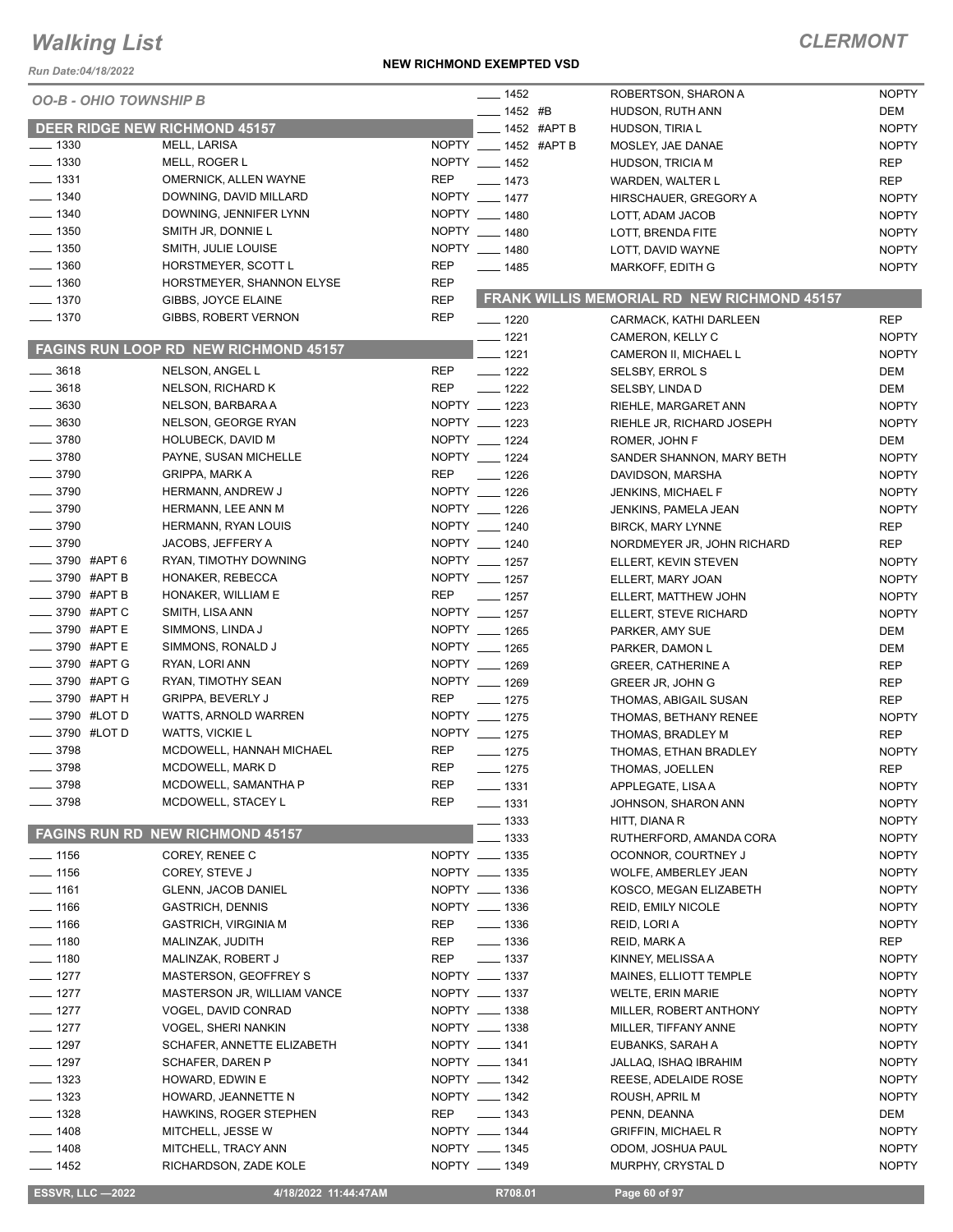#### *Run Date:04/18/2022*

#### **NEW RICHMOND EXEMPTED VSD**

|                    |                                                    |                           | $\frac{1}{2}$ 1026       | MAXWELL, JOSEPH EDGAR                     | <b>NOPTY</b> |
|--------------------|----------------------------------------------------|---------------------------|--------------------------|-------------------------------------------|--------------|
|                    | <b>OO-B - OHIO TOWNSHIP B</b>                      |                           |                          |                                           |              |
|                    |                                                    |                           | $- 1026$                 | MAXWELL, MELINDA M                        | <b>REP</b>   |
|                    | <b>FRANK WILLIS MEMORIAL RD NEW RICHMOND 45157</b> |                           | $-1042$                  | HUGENBERG, EMILY A                        | <b>DEM</b>   |
| $- 1349$           | MURPHY, SHAWN R                                    |                           | NOPTY - 1042             | <b>HUGENBERG, THOMAS L</b>                | <b>REP</b>   |
| $- 1353$           | DIETZ, BRIAN E                                     | NOPTY -                   | $-1044$                  | MANESS, ERIN ELIZABETH                    | <b>NOPTY</b> |
| $- 1360$           | MCMONIGLE, GAIL                                    | NOPTY -                   | _ 1044                   | MANESS, JONATHAN C                        | <b>REP</b>   |
| $- 1360$           | MCMONIGLE, THOMAS                                  | $NOPTY =$                 | 1050                     | HENRY, BARBARA A                          | <b>NOPTY</b> |
| $-1360$            | <b>WILLIS, KRESTAL</b>                             | $NOPTY =$                 | 1090                     | NEFTZER, THERESA KAY                      | <b>NOPTY</b> |
| $-1365$            | FARMER, ANTHONY J                                  |                           | NOPTY - 1090             | SANCHEZ, EMMA ALLISON LUNA                | <b>NOPTY</b> |
| $-1365$            | FARMER, CLAYTON L                                  | NOPTY -                   | 1090                     | SANCHEZ, MICHAEL A                        | <b>NOPTY</b> |
| $- 1365$           | <b>FARMER, HEATHER E</b>                           | NOPTY $-$                 | - 1098                   | DECK, LEROY                               | <b>NOPTY</b> |
| $\frac{1}{2}$ 1365 | FARMER, MADELINE ANN                               | NOPTY -                   | 1098                     | DECK, MISTY LYNN                          | <b>NOPTY</b> |
| $- 1375$           | HURLEY, MARY JANE                                  | $NOPTY$ -                 | 1098                     | SPIRES, DAVID E                           | <b>NOPTY</b> |
| $- 1375$           | HURLEY, WAYNE MARTIN                               | <b>NOPTY</b>              |                          |                                           |              |
| $- 1377$           | PRUSS, ELIZABETH GALE                              | <b>REP</b>                |                          | JETT HILL RD NEW RICHMOND 45157           |              |
| $- 1377$           | PRUSS, JORY STOCK                                  | <b>REP</b>                | $\frac{1}{2525}$         | HENDERSON, JUDY KAY                       | <b>REP</b>   |
| $\frac{1}{2}$ 1377 | TREMPER, FRANK K                                   | <b>REP</b>                | 2601                     | CATRON, JENNIFER L                        | <b>NOPTY</b> |
| $\frac{1}{2}$ 1378 | PENNINGTON, DARLENE J                              |                           | NOPTY -2601              | CATRON, WILLIAM ROY                       | <b>NOPTY</b> |
| $- 1378$           | PENNINGTON, RANDOLPH                               | $N$ OPTY $-$              | $-2627$                  | FORD, DRU ELLEN                           | <b>NOPTY</b> |
| $- 1380$           | HARTNADY, JEFFREY ALAN                             | <b>REP</b>                | 2627                     | <b>GLEASON, SKY LEIGH</b>                 | <b>NOPTY</b> |
| $-1380$            |                                                    | $NOPTY$ —                 | 2627                     | PATTERSON, ASHLEY JOY                     | <b>NOPTY</b> |
|                    | HARTNADY, KARA MICHELLE                            |                           | <sub>-</sub> 2627 #APT A | PELCHA, JASON O                           | <b>NOPTY</b> |
| $-1383$            | FALEN, MARTIN JAMES                                | $N$ OPTY $-$<br>$NOPTY$ - | 2627 #APTA               | WOOD, DEBRAL                              | <b>NOPTY</b> |
| $- 1387$           | HAYDEN, DOUGLAS W                                  |                           | 2627 #UNIT G             | PATTERSON, JERAME GENE                    | <b>NOPTY</b> |
| $- 1387$           | HAYDEN, KIMBERLY A                                 | <b>REP</b>                | NOPTY -2627 #UNIT G      | <b>WILKINSON, GEORGE</b>                  | <b>NOPTY</b> |
| $- 1387$           | HAYDEN, WILLIAM C                                  |                           | NOPTY -2627 #UNIT G      | WILKINSON, JOYCE FLORENCE                 | <b>NOPTY</b> |
| $- 1388$           | DONAHUE, HERBERT EDWIN                             |                           |                          | KIDD, SCOTT D                             | <b>NOPTY</b> |
| $- 1388$           | DONAHUE, LYNDA S                                   |                           | NOPTY -2637              |                                           | <b>REP</b>   |
|                    |                                                    |                           | 2637                     | LOCY, JANE E                              |              |
|                    | <b>GRAYS LN NEW RICHMOND 45157</b>                 |                           | 2637                     | LOCY KIDD, HEIDI MARIE                    | <b>REP</b>   |
| $\equiv$ 938       | MOHR, JOHN                                         | <b>NOPTY</b>              |                          | LITTLE INDIAN CREEK RD NEW RICHMOND 45157 |              |
| $- 950$            | <b>GREIFENKAMP, KARL PAUL</b>                      | <b>NOPTY</b>              |                          |                                           |              |
| $- 950$            | <b>GREIFENKAMP, KATHERINE A</b>                    | <b>DEM</b>                | ___ 1131                 | NIEHAUS, EMILY C                          | <b>REP</b>   |
| 950                | <b>GREIFENKAMP, KURT THOMAS</b>                    | $N$ OPTY $-$              | _ 1131                   | NIEHAUS, THOMAS E                         | <b>REP</b>   |
| 950                | <b>GREIFENKAMP, MARC F</b>                         | <b>NOPTY</b>              |                          |                                           |              |
| $\frac{1}{2}$ 990  | OTTE, ALLEN C                                      | <b>DEM</b>                |                          | STATE ROUTE 132 NEW RICHMOND 45157        |              |
| 992                | RIGGS, ANDREA JOANNA                               |                           | NOPTY -2438              | LAMB, KENNETH C                           | <b>NOPTY</b> |
| $\frac{1}{2}$ 992  | RIGGS, AUSTIN WHARTON                              |                           | NOPTY -2451              | RASNICK, CHRISTA L                        | <b>NOPTY</b> |
| 996                | LESTER, JANE CLAIR                                 | DEM                       | $-2478$                  | CRABTREE, HALEY SHAY                      | <b>NOPTY</b> |
| $\equiv$ 996       | OOSTERBROEK, ANDREW J                              | <b>DEM</b>                | $-2478$                  | CRABTREE, PHILLIP W                       | <b>NOPTY</b> |
| 998                | CROMWELL, DAWSON LAMB                              |                           | NOPTY -2478              | CRABTREE, TRACY LYNN                      | <b>NOPTY</b> |
| 998                | CROMWELL, DOUGLAS J                                |                           | NOPTY -2478              | CRABTREE, ZOE CLEO                        | <b>NOPTY</b> |
| $-1000$            | <b>BURSON JR, LESLIE E</b>                         |                           | NOPTY -2482              | BAUMAN, JACOB EDWARD                      | <b>NOPTY</b> |
| $-1000$            | BURSON, MARY D                                     |                           | NOPTY - 2484             | PAINTER, KELLY RENEE                      | <b>REP</b>   |
| $-1002$            | DEWEESE, LEVI MATTHEW                              | NOPTY -                   | 2484                     | PAINTER, LAURA ANN MARIE                  | <b>NOPTY</b> |
| $- 1002$           | DEWEESE, MATTHEW D                                 | <b>REP</b>                | 2484                     | PAINTER III, ROBERT ANTHONY               | REP          |
| $\frac{1}{2}$ 1002 | DEWEESE, RILEY C                                   |                           | NOPTY -2484              | PAINTER IV, ROBERT ANTHONY                | REP          |
| $\frac{1}{2}$ 1002 | DEWEESE, TAMMY                                     | <b>REP</b>                | $- 2494$                 | PAINTER, ESTHER M                         | <b>NOPTY</b> |
| $\frac{1}{2}$ 1006 | HIRSCH, ALISON MARY                                | <b>REP</b>                | $\frac{1}{2500}$         | BROWN, DOUGLAS ALLEN                      | <b>NOPTY</b> |
| ___ 1006           | HIRSCH, PAUL D                                     | <b>REP</b>                | $-2510$                  | <b>FARMER JONES, BRENDAS</b>              | REP          |
| $- 1008$           | COSLETT, JAYE GAIL                                 |                           | NOPTY - 2518             | <b>BLAIR, ANITA SUE</b>                   | <b>NOPTY</b> |
| $- 1010$           | MUSE, JASON GLEN                                   |                           | NOPTY - 2518             | BLAIR, TWYLA JUNE                         | <b>NOPTY</b> |
| $- 1010$           | MUSE, SARAH JEAN                                   |                           | NOPTY - 2528             | LEY, ASHLEY SUNDERHUS                     | <b>NOPTY</b> |
| $- 1014$           |                                                    | <b>REP</b>                | $-2528$                  | LEY, KEVIN M                              | <b>NOPTY</b> |
|                    | HUTCHISON, CHAD E                                  |                           | 2546                     | ROSS, ADAM DEAN                           | <b>NOPTY</b> |
| $- 1014$           | JENNINGS, ERIN C                                   | DEM                       | NOPTY - 2546             | ROSS, ELANA R                             | <b>NOPTY</b> |
| $- 1022$           | <b>CARTER, ERIKA NICOLE</b>                        |                           | 2550                     | SMITH, CHRISTY                            | <b>NOPTY</b> |
| $-1022$            | CARTER, ETHAN EDWARD                               | NOPTY -                   |                          |                                           |              |
| $- 1022$           | WATT, SHARON K                                     |                           | NOPTY -2550              | SMITH, THOMAS WALKER                      | <b>NOPTY</b> |
| $\frac{1}{2}$ 1022 | WATT, STEVEN E                                     | DEM                       | 2554                     | <b>HARRIS, JERRY LEE</b>                  | REP          |
| $- 1026$           | ALLISON, TIERRA LYNN                               | NOPTY -                   | 2554                     | HARRIS, SONJA DENISE                      | REP          |
| $- 1026$           | MAXWELL, ALAN M                                    |                           | NOPTY - 2560             | SCOTT, ANGELICA J                         | <b>NOPTY</b> |
| $-1026$            | MAXWELL, ANDREW MICHAEL                            |                           | NOPTY - 2560             | SCOTT, GREGORY T                          | <b>NOPTY</b> |
| $- 1026$           | MAXWELL, JACOB EMERY                               |                           | NOPTY -2577 #LOT 261     | HILL, CHARLES A                           | <b>NOPTY</b> |
|                    |                                                    |                           | 2580                     | SOLOMON, NATHAN C                         | <b>NOPTY</b> |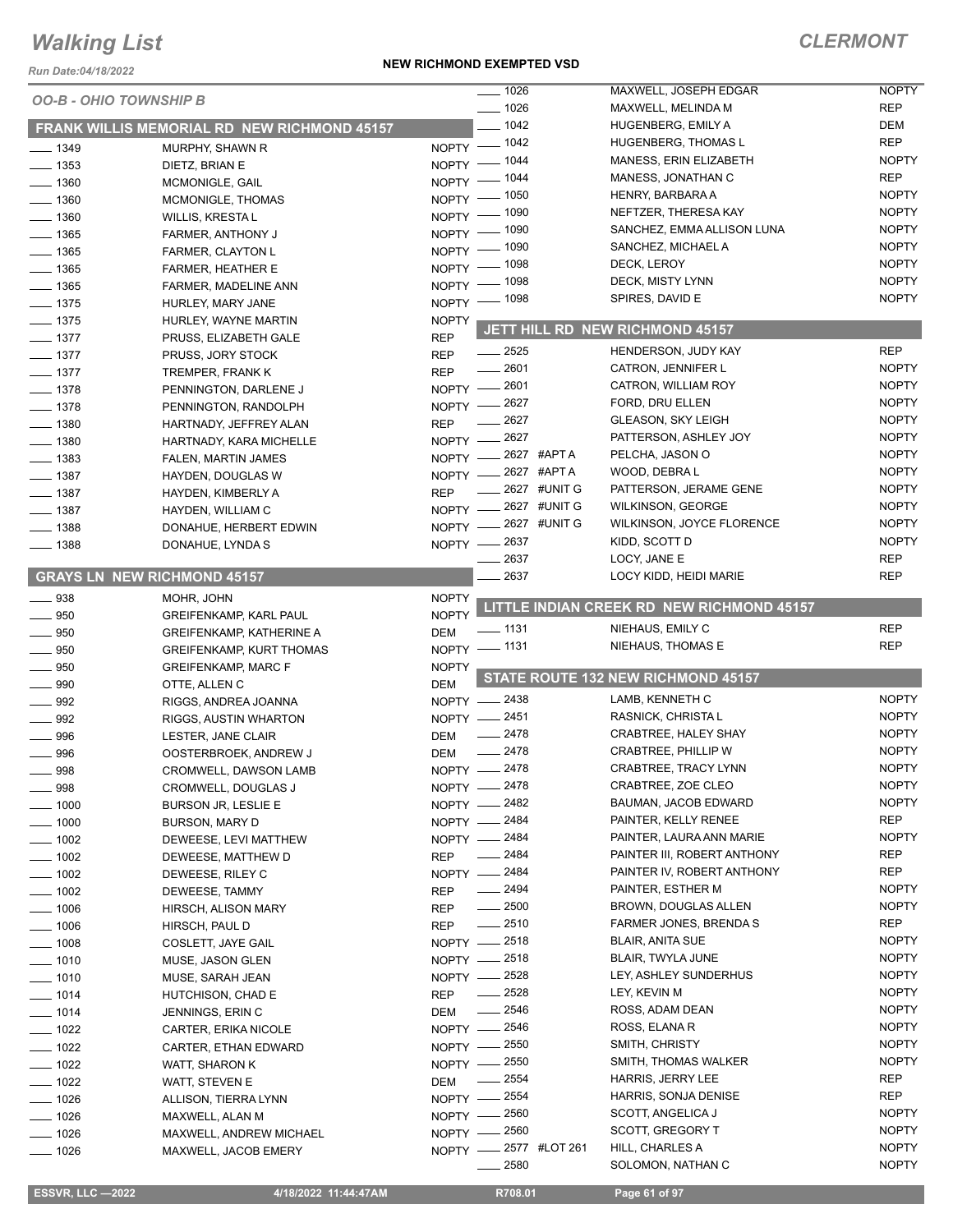#### *Run Date:04/18/2022*

#### **NEW RICHMOND EXEMPTED VSD**

| NUII DAIC.04/10/2022<br><b>OO-B - OHIO TOWNSHIP B</b> |                                          |              | $- 1237$                       | MCCABE, MARY B                                  | <b>REP</b>                   |
|-------------------------------------------------------|------------------------------------------|--------------|--------------------------------|-------------------------------------------------|------------------------------|
|                                                       |                                          |              | $- 1240$                       | <b>MORRISON, MELANIE PETERS</b>                 | <b>NOPTY</b>                 |
|                                                       | STATE ROUTE 132 NEW RICHMOND 45157       |              | $-1245$                        | BEARD, MARCELLA J                               | <b>NOPTY</b>                 |
| _ 2583                                                | SCHAFER, DIANE L                         | DEM          | $- 1245$                       | SOUDERS, MICHAEL EUGENE                         | <b>NOPTY</b>                 |
| $-2583$                                               | SCHAFER JR, LOUIS C                      | <b>DEM</b>   | $\frac{1}{2}$ 1245 #APTA       | SUTER, AMANDA RENEE                             | <b>NOPTY</b>                 |
| _ 2590                                                | <b>WILLIS, CARRIE MARIE</b>              |              | NOPTY - 1245 #LOT 8            | LONGHAUSER, JAMES A                             | <b>NOPTY</b>                 |
| $-2590$                                               | WILLIS, CHRISTOPHER J                    |              | NOPTY - 1245 #LOTA             | NIEMAN, ARIEL KRYSTINE                          | DEM                          |
|                                                       | <b>TWELVE MILE RD NEW RICHMOND 45157</b> |              | 1245 #LOT 20<br>_ 1245 #LOT 20 | WILSON, CRYSTAL DAWN<br>WILSON, WALLACE RICHARD | <b>NOPTY</b><br><b>NOPTY</b> |
| $- 1129$                                              | SCHAFER, GARY J                          |              | NOPTY - 1245 #LOT 35           | HOLTKE, BETTY LOUISE                            | <b>NOPTY</b>                 |
| $- 1185$                                              | NEAL, CHASTITY A                         | <b>NOPTY</b> |                                |                                                 |                              |
| $-1185$                                               | NEAL, ZACHERY TYLER                      | <b>NOPTY</b> |                                | U S 52 SPUR NEW RICHMOND 45157                  |                              |
| $-1189$                                               | SAVINSKY, CHELSIE MARIE                  |              | NOPTY - 1014                   | SIZEMORE, JENNIFER FAYE                         | <b>NOPTY</b>                 |
| $- 1189$                                              | WEAR JR, ROBERT LAWSON                   |              | NOPTY - 1076                   | <b>HEATER, LISA ANN</b>                         | <b>NOPTY</b>                 |
| $\frac{1}{2}$ 1193                                    | <b>GUMBERT, ROBERT W</b>                 |              | NOPTY - 1080                   | BLACKBURN, SARAH ELIZABETH                      | <b>NOPTY</b>                 |
| $- 1205$                                              | <b>OLSON, HAILY MARIE</b>                | <b>NOPTY</b> |                                |                                                 |                              |
| $- 1209$                                              | JEANS, JANIE L                           | <b>REP</b>   |                                |                                                 |                              |
| $- 1217$                                              |                                          | <b>REP</b>   | <b>TOTAL: 417</b>              |                                                 |                              |
| $- 1233$                                              | COYNE, JOHN E<br>OLSON, SHAWN N          | <b>NOPTY</b> |                                |                                                 |                              |
| $- 1241$                                              |                                          |              |                                |                                                 |                              |
|                                                       | OLSON, DONALD E                          | DEM          |                                |                                                 |                              |
| $- 1241$                                              | OLSON, SANDRA L                          | <b>DEM</b>   |                                |                                                 |                              |
| $- 1243$                                              | <b>BRUMLEY, KEVIN MICHAEL</b>            | <b>NOPTY</b> |                                |                                                 |                              |
| $- 1273$                                              | BAKER, PHILLIP MATTHEW                   | <b>NOPTY</b> |                                |                                                 |                              |
| $\frac{1}{2}$ 1305                                    | NEWBERRY, AMY JO                         | <b>NOPTY</b> |                                |                                                 |                              |
| $-1305$                                               | NEWBERRY, KYLE R                         | <b>NOPTY</b> |                                |                                                 |                              |
| $-1305$                                               | STURDIVAN, ERIN NICHOLE                  | <b>NOPTY</b> |                                |                                                 |                              |
| $-1365$                                               | STEELY, JEFFERY E                        | <b>NOPTY</b> |                                |                                                 |                              |
| $- 1365$                                              | STEELY, KIMBERLY ANN                     | <b>NOPTY</b> |                                |                                                 |                              |
| $- 1377$                                              | <b>FOUSS, JAMES ERIC</b>                 | <b>REP</b>   |                                |                                                 |                              |
| $\frac{1}{2}$ 1377                                    | <b>FOUSS, KRISTEN LEE</b>                | <b>NOPTY</b> |                                |                                                 |                              |
| $- 1419$                                              | ADAMS, CURTISS JOHN                      | <b>REP</b>   |                                |                                                 |                              |
| __ 1419                                               | ADAMS, MEGAN E                           | DEM          |                                |                                                 |                              |
| $- 1419$                                              | THEIS, KATHLEEN SUE                      | <b>NOPTY</b> |                                |                                                 |                              |
| $\frac{1}{2}$ 1453                                    | LITTLETON, BRANDY NICOLE                 | <b>NOPTY</b> |                                |                                                 |                              |
| $\frac{1}{2}$ 1453                                    | LITTLETON, CHARLES N                     | <b>NOPTY</b> |                                |                                                 |                              |
| $- 1453$                                              | LITTLETON, GENEVIEVE L                   | <b>NOPTY</b> |                                |                                                 |                              |
| __ 1485                                               | ENGELKAMP, KEVIN JAMES                   | <b>NOPTY</b> |                                |                                                 |                              |
| $- 1485$                                              | ENGELKAMP, MELINDA C                     | <b>NOPTY</b> |                                |                                                 |                              |
|                                                       | <b>U S 52 NEW RICHMOND 45157</b>         |              |                                |                                                 |                              |
| $\frac{1}{2}$ 1059                                    | HOPPER, HOLLY C                          | <b>NOPTY</b> |                                |                                                 |                              |
| $\frac{1}{1059}$                                      | MARCK, CODY KYLE                         | <b>NOPTY</b> |                                |                                                 |                              |
| $- 1061$                                              | HEINZMAN, MATTHEW BRADLEY                | <b>NOPTY</b> |                                |                                                 |                              |
| $- 1064$                                              | HACKWORTH, ANNA VIRGINIA                 | <b>NOPTY</b> |                                |                                                 |                              |
| $-1064$                                               | MISHEFF, MARTHA M                        | DEM          |                                |                                                 |                              |
| $-1064$                                               | WARD, BRIAN EDMOND                       | <b>NOPTY</b> |                                |                                                 |                              |
| $-1076$                                               | <b>HEATER, IRVINE CRAIG</b>              | <b>NOPTY</b> |                                |                                                 |                              |
| 1080                                                  | BLACKBURN, VAUGHN DANIEL                 | <b>NOPTY</b> |                                |                                                 |                              |
| $-1081$                                               | STEVENS, MICHAEL A                       | <b>NOPTY</b> |                                |                                                 |                              |
| $\frac{1099}{2}$                                      | JUDD, DARLENE H                          | REP          |                                |                                                 |                              |
| $- 1099$                                              | JUDD, WILLIAM F                          | REP          |                                |                                                 |                              |
| $\frac{1}{2}$ 1103                                    | GILLMAN, BRYAN JAMES                     | <b>NOPTY</b> |                                |                                                 |                              |
| $\frac{1}{2}$ 1103                                    | GILLMAN, ROBIN SHERRY                    | <b>NOPTY</b> |                                |                                                 |                              |
| $- 1103$                                              | THOMPSON, DAVID                          | <b>NOPTY</b> |                                |                                                 |                              |
| $\frac{1}{2}$ 1104                                    | STEELE, GABRIELLE L                      | <b>NOPTY</b> |                                |                                                 |                              |
| $- 1104$                                              | STEELE, JEANINE MULLEN                   | <b>NOPTY</b> |                                |                                                 |                              |
| $\frac{1}{2}$ 1104                                    | STEELE JR, JOHN F                        | <b>NOPTY</b> |                                |                                                 |                              |
| $- 1115$                                              | LIPSCOMB, MICHAEL E                      | REP          |                                |                                                 |                              |
| $-$ 1115                                              | LIPSCOMB, WANDA P                        | REP          |                                |                                                 |                              |
| $- 1115$                                              | SPICKER, ROBBY L                         | REP          |                                |                                                 |                              |
| __ 1115 #APT A                                        | SPICKER, JANI F                          | <b>REP</b>   |                                |                                                 |                              |
| _ 1133 #UNIT 1                                        | PAVELY, JOHN H                           | <b>NOPTY</b> |                                |                                                 |                              |
|                                                       |                                          |              |                                |                                                 |                              |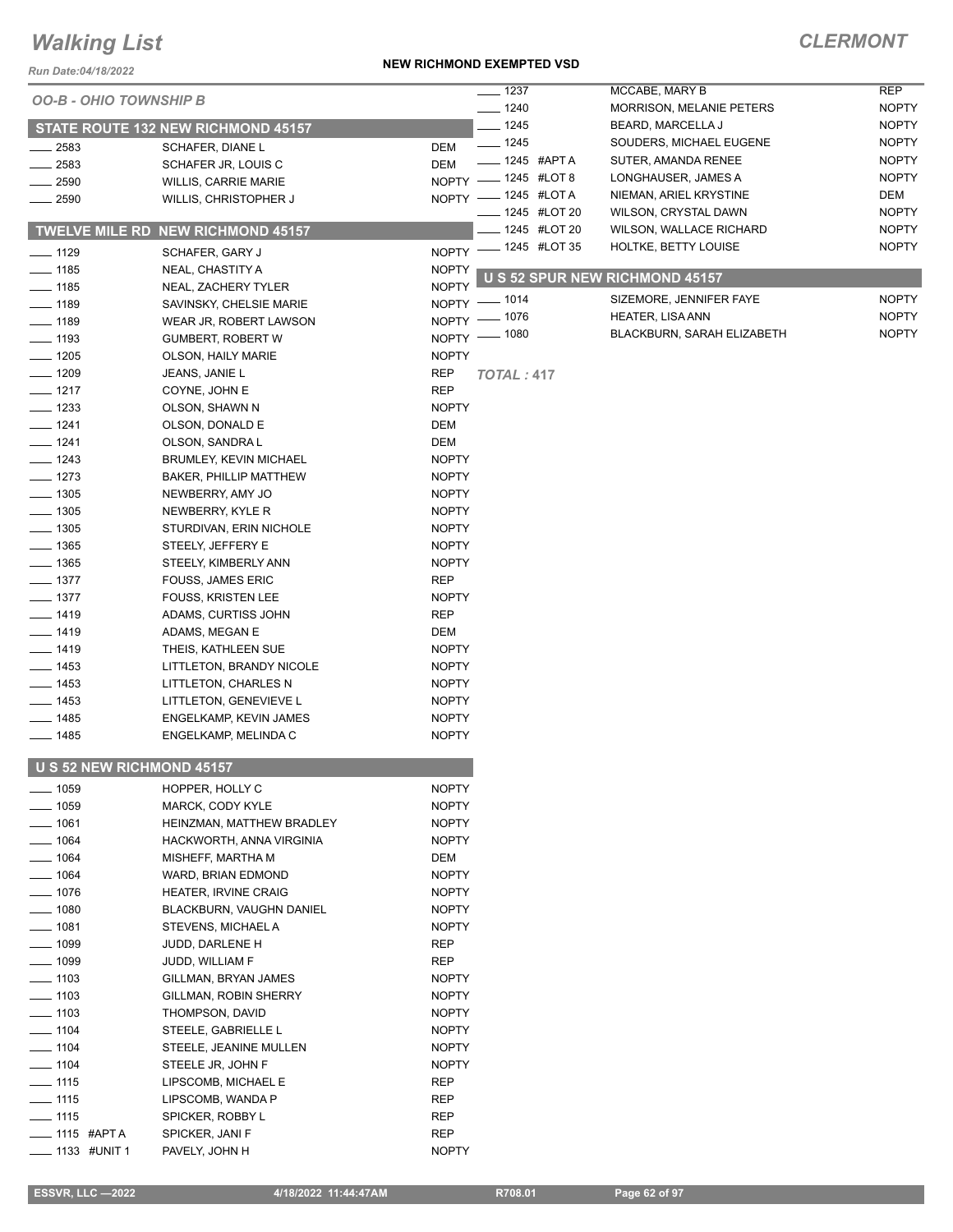*Run Date:04/18/2022*

*OO-C - OHIO TOWNSHIP C*

| NEW RICHMOND EXEMPTED VSD |  |
|---------------------------|--|
|---------------------------|--|

| <u> 500-01110 - 1011110 - 101111</u> |                                                |            |                                       |                         | LINDALE NICHOLSVILLE RD NEW RICHMOND 45157     |                              |
|--------------------------------------|------------------------------------------------|------------|---------------------------------------|-------------------------|------------------------------------------------|------------------------------|
|                                      | <b>CHESTNUT LN NEW RICHMOND 45157</b>          |            | $- 1704$                              |                         | BRADFORD, VENUS NICOLE                         | <b>NOPTY</b>                 |
| $-2712$                              | BICE, GARY J                                   |            | NOPTY __ 1704                         |                         | <b>BROCK, STEVEN BEN</b>                       | <b>NOPTY</b>                 |
| $-2712$                              | <b>BICE, LAUREN ADELE</b>                      |            | NOPTY __ 1704                         |                         | DARNELL, HELEN M                               | <b>NOPTY</b>                 |
| $-2712$                              | BICE, REBECCA S                                |            | NOPTY __ 1704                         |                         | SMALL, TRAVIS I                                | <b>NOPTY</b>                 |
| $-2712$                              | <b>GREENE, MELISSA MICHELLE</b>                |            | NOPTY __ 1705                         |                         | ROBERTSON, JESSIE DAKOTA                       | <b>NOPTY</b>                 |
| $-2772$                              | LIST, ASHLEY JEAN                              |            | NOPTY __ 1708                         |                         | MOSER, NANCY C                                 | <b>NOPTY</b>                 |
| $-2772$                              | WATSON, PETER M                                |            | NOPTY __ 1722                         |                         | <b>GARDNER, ALEX TAYLOR</b>                    | <b>NOPTY</b>                 |
| $-2792$                              | PERRY, MERNA CHRISTINE                         |            | REP __ 1722                           |                         | <b>GREINER, JACOB E</b>                        | <b>NOPTY</b>                 |
| $- 2804$                             | WARREN, ANNASTACIA LYNN                        |            | NOPTY __ 1722                         |                         | MEDER III, ADOLPH                              | <b>REP</b>                   |
| $-2804$                              | WARREN, BRYAN EDWARD                           |            | NOPTY __ 1722                         |                         | MEDER, NICOLE LYNN                             | <b>NOPTY</b>                 |
| $-2804$                              | WARREN, CIERRA LYNN                            |            | NOPTY __ 1727                         |                         | DONLEY, JANET R                                | DEM                          |
| $-2812$<br>$-2820$                   | BAECHLE, TIMOTHY JAY                           |            | NOPTY __ 1739<br>NOPTY __ 1739 #APT U |                         | ARVIEW, BERNARD ALLEN                          | <b>NOPTY</b><br><b>NOPTY</b> |
| $- 2820$                             | FRAZIER ROWLAND, REBECCA L                     |            |                                       | NOPTY __ 1739 #APT 1739 | DAVIS, CHARLES ROCKEY<br><b>GRIFFIS, ANNAC</b> | <b>NOPTY</b>                 |
| $-2824$                              | ROWLAND, ROCKY W<br>BINDER, MARY H             | <b>REP</b> | $- 1742$                              |                         | DICK, ROBERT JOSEF                             | <b>NOPTY</b>                 |
| $-2828$                              | MCCARTNEY, RITA SYLVIA                         |            | NOPTY __ 1756                         |                         | MILLER, JEFFREY BRETT                          | <b>NOPTY</b>                 |
| $-2828$                              | MCCARTNEY, TIMOTHY A                           | <b>REP</b> |                                       |                         |                                                |                              |
| $\frac{2832}{2}$                     | PHILLIPS, DYLAN J                              |            |                                       |                         | NOPTY RAYS RUN NEW RICHMOND 45157              |                              |
| $\frac{1}{2832}$                     | PHILLIPS, JACOB TYLER                          |            | NOPTY __ 100                          |                         | KIDDER, BETHANY A                              | <b>NOPTY</b>                 |
| $-2832$                              | PHILLIPS, KYLIE L                              | DEM        | $- 100$                               |                         | KIDDER, ERIC CLIFFORD                          | <b>NOPTY</b>                 |
| $\frac{2832}{2}$                     | PHILLIPS, SHIRLEY A                            | DEM        | $\frac{1}{200}$                       |                         | WENTZEL II, RICHARD THOMAS                     | <b>NOPTY</b>                 |
| $-2840$                              | <b>WILLIAMS, MARY GRACE</b>                    |            | NOPTY __ 200                          |                         | WENTZEL, TARA JO                               | <b>NOPTY</b>                 |
| $-2840$                              | WILLIAMS, MARY J                               | <b>REP</b> | $\frac{1}{2}$ 300                     |                         | LAJOYE, ABIGAIL M                              | <b>NOPTY</b>                 |
| $-2840$                              | <b>WILLIAMS, TRAVIS B</b>                      | <b>REP</b> | $\frac{1}{2}$ 300                     |                         | LAJOYE, CLAIRE MARIE                           | <b>NOPTY</b>                 |
| $-2840$                              | <b>WILLIAMS, TRISTAN CARL</b>                  |            | NOPTY __ 300                          |                         | LAJOYE, DAVID ANDREW                           | <b>REP</b>                   |
| $\frac{1}{2862}$                     | ROYSE, JIM K                                   |            | NOPTY __ 300                          |                         | LAJOYE, HANNAH M                               | <b>NOPTY</b>                 |
| $\frac{1}{2862}$                     | ROYSE, TAMMY                                   |            | NOPTY __ 300                          |                         | LAJOYE, REGINA M                               | <b>REP</b>                   |
| ____ 2862 #APTA                      | HAYSLIP, RAYMOND E                             |            | NOPTY __ 300                          |                         | LAJOYE, STEPHEN T                              | <b>REP</b>                   |
|                                      |                                                |            | $-400$                                |                         | THOMPSON, CARL R                               | <b>NOPTY</b>                 |
|                                      | JETT HILL RD NEW RICHMOND 45157                |            | 400                                   |                         | THOMPSON, COLE RICHARD                         | <b>NOPTY</b>                 |
| $-2588$                              | LEFFLER, KRISTEN M                             | <b>REP</b> | $-400$                                |                         | THOMPSON, SUZANNE LYNN                         | <b>NOPTY</b>                 |
| $-2588$                              | LEFFLER, ROBERT M                              | <b>REP</b> | $\frac{1}{2}$ 500                     |                         | DEATLEY, DOUGLAS M                             | <b>REP</b>                   |
| $\frac{1}{2590}$                     | THIEL, DEBORAH L                               | <b>REP</b> | $\frac{1}{2}$ 500                     |                         | DEATLEY, SARAH L                               | <b>REP</b>                   |
| $\frac{1}{2590}$                     | THIEL JR, DONALD H                             | <b>REP</b> |                                       |                         |                                                |                              |
| $-2592$                              | <b>BARGER, STEVEN CHARLES</b>                  | NOPTY      |                                       |                         | STATE ROUTE 132 NEW RICHMOND 45157             |                              |
| $-2592$                              | BARGER, SUZANNE K                              |            | NOPTY __ 2849                         |                         | <b>BENS, CATHERINE MARY</b>                    | <b>NOPTY</b>                 |
| $- 2606$                             | SMITH, CHRISTINE LYRIKAJOY                     |            | NOPTY __ 2849                         |                         | CECIL, ALEXANDRA JEANNE BENS                   | <b>NOPTY</b>                 |
| $- 2606$                             | SMITH, GREGORY STEVEN                          |            | NOPTY __ 2866                         |                         | CUNNINGHAM JR, SAMUEL LEO                      | <b>REP</b>                   |
| $- 2606$                             | SMITH, LEASIA FAITH                            |            | NOPTY __ 2866                         |                         | MCCABE, ROBIN LEE                              | <b>REP</b>                   |
| 2606                                 | SMITH, ROBIN K                                 |            | NOPTY __ 2868                         |                         | ABBOTT, MARGARET A                             | <b>NOPTY</b>                 |
| 2606                                 | WASH, OWEN MICHAEL                             | NOPTY __   | 2868                                  |                         | ABBOTT, RANDY L                                | <b>NOPTY</b>                 |
| - 2630                               | <b>BENTON, STEVEN H</b>                        |            | NOPTY __ 2870                         |                         | BEUERLEIN, DENISE K                            | REP                          |
| $-2630$                              | STAMPER, CAROL I                               | REP        | 2872                                  |                         | FARRIS III, EMERY CLARK                        | REP                          |
| $-2630$ #B                           | NAVE, ROBERT P                                 | REP        | 2872                                  |                         | FARRIS, REBECCA L                              | REP                          |
| _ 2630 #APT B                        | PARKER, ALEC DEVIN                             |            | NOPTY __ 2872                         |                         | POPELAUMANN, DONNA L                           | <b>NOPTY</b>                 |
| $-2630$ #APT E                       | SMITH, JACOB T                                 |            | NOPTY __ 2876                         |                         | GUNDERSON, DAWN M                              | <b>NOPTY</b>                 |
| _ 2630 #APT E<br>_ 2630 #LOT B       | SMITH, MARY CLARE BERNADETTE<br>NAVE, AMANDA J | REP        | NOPTY __ 2876<br>2880                 |                         | GUNDERSON, JEFFREY P                           | <b>NOPTY</b><br><b>NOPTY</b> |
| 2630 #UNIT 1                         | WALLACE, BARBARA A                             | REP        | 2880                                  |                         | BAILEY, HEATHER ELAINE<br>SNOWDEN, BARBARA F   | <b>NOPTY</b>                 |
| _ 2630   #UNIT 1                     | <b>WALLACE, CRAIG T</b>                        | REP        | $- 2880$                              |                         | SNOWDEN JR, JOHN W                             | <b>NOPTY</b>                 |
| $-2634$                              | EICHHORN, EDWIN L                              | REP        | $-2881$                               |                         | MCELFRESH, GERALD L                            | <b>NOPTY</b>                 |
| _ 2634                               | EICHHORN, KAY RUTH                             | REP        | $-2881$                               |                         | MCELFRESH, MARLENE G                           | <b>NOPTY</b>                 |
|                                      |                                                |            | 2883                                  |                         | FRENCH, BRITTANEY LEE                          | <b>NOPTY</b>                 |
|                                      | LINDALE MT HOLLY RD AMELIA 45102               |            | 2883                                  |                         | FRENCH, TIFFANEY SUE                           | <b>NOPTY</b>                 |
| $- 1719$                             | <b>VERKAMP, AUSTIN BAILEY</b>                  |            | NOPTY __ 2891                         |                         | STARK, SUSAN L                                 | REP                          |
| $- 1727$                             | WINGATE, ETHAN J                               | NOPTY __   | 2891                                  |                         | STARK, WALTER E                                | <b>NOPTY</b>                 |
| $- 1735$                             | BRYSON, KATELYN ELIZABETH                      |            | NOPTY __ 2893                         |                         | <b>BOLLIN, APRYL EVALENE</b>                   | <b>NOPTY</b>                 |
| $- 1735$                             | HOWE, ERIC JOHN                                |            | NOPTY __ 2893                         |                         | VOSSMEYER, PHILIP BRANDON                      | <b>NOPTY</b>                 |
| $- 1737$                             | SHANNON, ROBERT JOSEPH                         | REP        | 2908                                  |                         | <b>GAUGER, ALEXIS MICHELLE</b>                 | DEM                          |
| $- 1741$                             | <b>HOWE, MARCIA S</b>                          |            | NOPTY __ 2908                         |                         | GAUGER, ANNALYN D                              | DEM                          |
|                                      |                                                |            |                                       |                         |                                                |                              |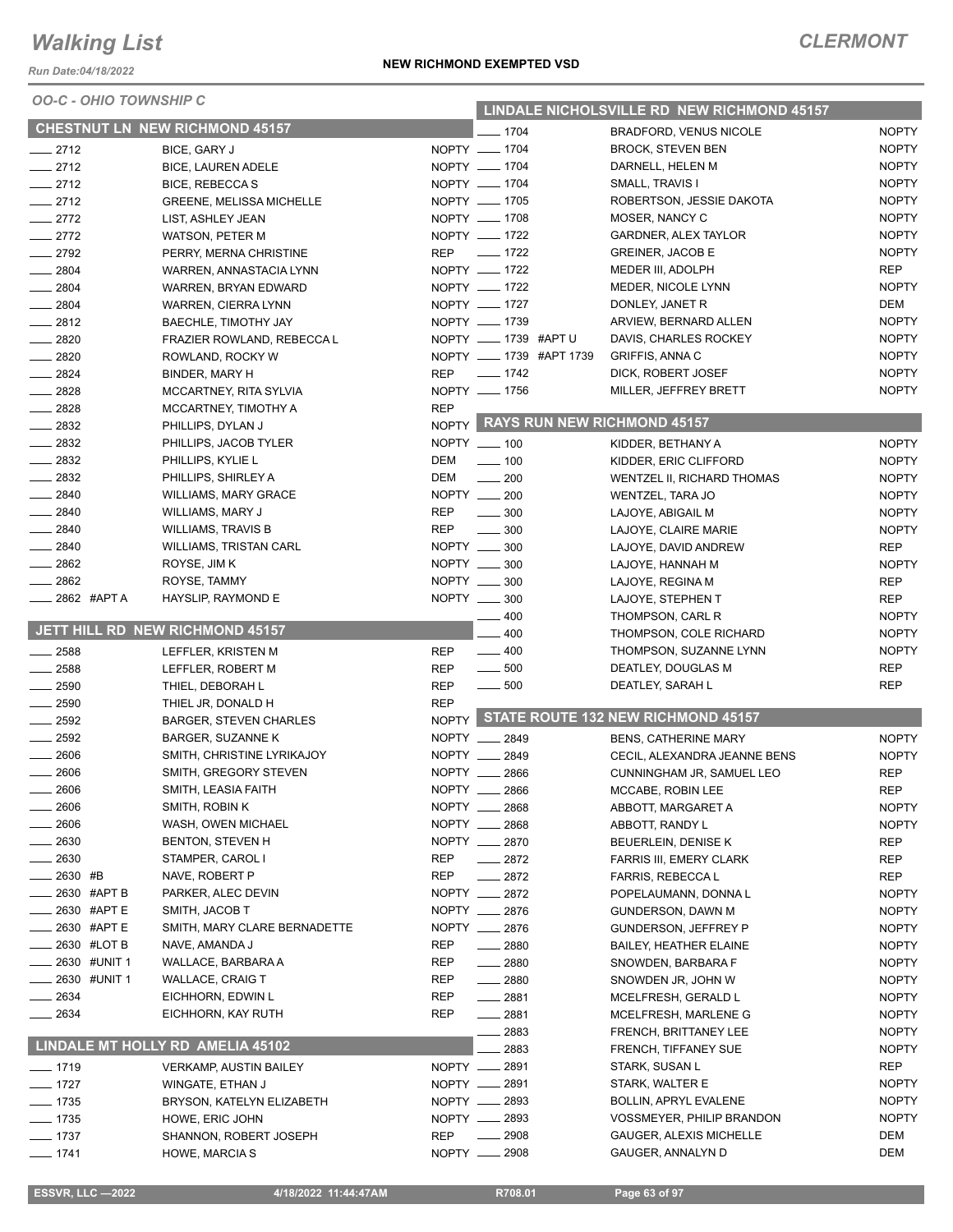#### *Run Date:04/18/2022*

#### **NEW RICHMOND EXEMPTED VSD**

| <b>OO-C - OHIO TOWNSHIP C</b>            |                                                     |                              | $- 1360$          | WELLS, CHAD W                                         | <b>NOPTY</b><br><b>NOPTY</b> |
|------------------------------------------|-----------------------------------------------------|------------------------------|-------------------|-------------------------------------------------------|------------------------------|
|                                          | STATE ROUTE 132 NEW RICHMOND 45157                  |                              | 1360<br>1360      | WELLS, MARY ELIZABETH<br><b>WELLS, SEAN NATHANIEL</b> | <b>NOPTY</b>                 |
| 2908                                     | GAUGER, DUANE JAMES                                 | <b>REP</b>                   | $- 1364$          | MARTIN, HOLLY A                                       | DEM                          |
| 2908                                     | <b>GAUGER, MICHELLE L</b>                           | <b>REP</b>                   | __ 1364           | RIDGLEY, RYAN JOSEPH                                  | <b>NOPTY</b>                 |
| $\frac{2910}{200}$                       | <b>BRAFFORD, MICHELLE C</b>                         | <b>NOPTY</b>                 | $-1372$           | WISEMAN, DEBORAH L                                    | <b>REP</b>                   |
| $-2912$                                  | BRAFFORD, CLIFFORD E                                | <b>NOPTY</b>                 | $-1372$           | WISEMAN, WILLIAM H                                    | <b>REP</b>                   |
| $-2912$                                  | STRATMAN, KRISTIN CURTIS                            | <b>NOPTY</b>                 |                   |                                                       |                              |
| 2912                                     | STRATMAN, MARIA I                                   | <b>NOPTY</b>                 |                   |                                                       |                              |
| $-2914$                                  | <b>ACRES, HAROLD</b>                                | <b>REP</b>                   | <b>TOTAL: 172</b> |                                                       |                              |
| $-2914$                                  | <b>BUSSE, BARBARA M</b>                             | <b>NOPTY</b>                 |                   |                                                       |                              |
| $-2914$ #A                               | <b>BUSSE, CHRISTOPHER E</b>                         | <b>REP</b>                   |                   |                                                       |                              |
| $-2915$                                  | <b>WALTERS, DANIEL R</b>                            | <b>NOPTY</b>                 |                   |                                                       |                              |
| 2915                                     | WALTERS, MARNA M                                    | <b>NOPTY</b>                 |                   |                                                       |                              |
| 2916                                     | DAVID, NOAH R                                       | <b>NOPTY</b>                 |                   |                                                       |                              |
| 2916                                     | DAVID, ROBERT P                                     | <b>NOPTY</b>                 |                   |                                                       |                              |
| $-2916$                                  | DAVID, THERESA M                                    | <b>NOPTY</b>                 |                   |                                                       |                              |
| $-2916$                                  | DAVID, TYLER JOSEPH                                 | <b>NOPTY</b>                 |                   |                                                       |                              |
| $-2916$                                  | LOUDERBACK, BRADLEY WAYNE                           | <b>NOPTY</b>                 |                   |                                                       |                              |
| 2916                                     | LOUDERBACK, KRISTI L                                | <b>NOPTY</b>                 |                   |                                                       |                              |
| 2918                                     | WOMACKS, ADAM C                                     | REP                          |                   |                                                       |                              |
| $-2918$                                  | WOMACKS, KELLY EVELYN                               | <b>REP</b>                   |                   |                                                       |                              |
| 2920                                     | PFAFF, LYNETTE KRONER                               | <b>NOPTY</b>                 |                   |                                                       |                              |
| 2920                                     | PFAFF, SHAWN ALLEN                                  | <b>NOPTY</b>                 |                   |                                                       |                              |
| 2922                                     | HILL, CATHY ARLENE                                  | <b>REP</b>                   |                   |                                                       |                              |
| 2922                                     | HILL, DONALD E                                      | REP                          |                   |                                                       |                              |
| 2925                                     | MINNIX, BRENDA L                                    | <b>REP</b>                   |                   |                                                       |                              |
| 2925<br>2930                             | MINNIX, MACK L                                      | <b>NOPTY</b><br><b>NOPTY</b> |                   |                                                       |                              |
| $-2930$                                  | <b>GRAINGER, MINDY MARIE</b><br>KELCH, GLORIA MARIE | <b>NOPTY</b>                 |                   |                                                       |                              |
| _____ 2930 #APT 2                        | DOTY, HERBERT ANDREW                                | <b>NOPTY</b>                 |                   |                                                       |                              |
|                                          |                                                     |                              |                   |                                                       |                              |
| STATE ROUTE 749 AMELIA 45102<br>$- 1643$ | ABAR, MARIE C                                       | DEM                          |                   |                                                       |                              |
| $- 1671$                                 | KELLERMAN, THOMAS A                                 | <b>REP</b>                   |                   |                                                       |                              |
| $- 1671$                                 | KELLERMAN, VALERIE SUE                              | <b>REP</b>                   |                   |                                                       |                              |
| $- 1675$                                 | LAWRENCE, JOHN HENRY                                | DEM                          |                   |                                                       |                              |
| $- 1677$                                 | MOORE, MICHAEL E                                    | <b>NOPTY</b>                 |                   |                                                       |                              |
| $-1685$                                  | SANDLIN, JAMES M                                    | <b>REP</b>                   |                   |                                                       |                              |
| 1689                                     | EVANSHINE, JAMES B                                  | <b>REP</b>                   |                   |                                                       |                              |
| $- 1697$                                 | CAMPBELL, DALE L                                    | <b>NOPTY</b>                 |                   |                                                       |                              |
|                                          | TWELVE MILE RD NEW RICHMOND 45157                   |                              |                   |                                                       |                              |
| $- 1582$                                 | COOPER, JEFFREY A                                   | <b>NOPTY</b>                 |                   |                                                       |                              |
| $-1603$                                  | MITCHELL, EMILY NICOLE                              | <b>NOPTY</b>                 |                   |                                                       |                              |
| $- 1603$                                 | MITCHELL III, RALPH FRANCIS                         | <b>NOPTY</b>                 |                   |                                                       |                              |
| $- 1614$                                 | NICHTING, ARLENE D                                  | <b>REP</b>                   |                   |                                                       |                              |
| $- 1614$                                 | NICHTING, CLINTON A                                 | REP                          |                   |                                                       |                              |
| $- 1636$                                 | PIKE, AARON CHRISTOPHER                             | <b>NOPTY</b>                 |                   |                                                       |                              |
| $- 1636$                                 | PIKE, CHRISTOPHER PAUL                              | REP                          |                   |                                                       |                              |
| $- 1636$                                 | PIKE, CONNOR J                                      | REP                          |                   |                                                       |                              |
| $- 1636$                                 | PIKE, MELISSA K                                     | <b>REP</b>                   |                   |                                                       |                              |
| $- 1638$ #A                              | <b>BOERSCHIG, MICHAEL E</b>                         | DEM                          |                   |                                                       |                              |
| ___ 1638 #APT B                          | MULLINS, RICHARD G                                  | DEM                          |                   |                                                       |                              |
| $\frac{1}{2}$ 1638 #APT B                | PENCE, ROSE M                                       | <b>NOPTY</b>                 |                   |                                                       |                              |
| <b>_____ 1638 #APT C</b>                 | BAUKNECHT, CARL A                                   | <b>NOPTY</b>                 |                   |                                                       |                              |
| $\frac{1}{2}$ 1638 #APT C                | BAUKNECHT, DIANA LYNN                               | <b>NOPTY</b>                 |                   |                                                       |                              |
|                                          | WILSON DUNHAM HILL RD NEW RICHMOND 45157            |                              |                   |                                                       |                              |
| $\frac{1}{2}$ 1352                       | <b>BURNES, TERRY C</b>                              | <b>NOPTY</b>                 |                   |                                                       |                              |
| $- 1354$                                 | DUNCAN, SHARON LYNN                                 | <b>NOPTY</b>                 |                   |                                                       |                              |
| $\frac{1}{2}$ 1354                       | MYATT, JACOB ANTHONY                                | <b>NOPTY</b>                 |                   |                                                       |                              |
| $- 1356$                                 | LIZAKOWSKI, NEIL ALLEN                              | <b>NOPTY</b>                 |                   |                                                       |                              |
| <b>ESSVR, LLC -2022</b>                  | 4/18/2022 11:44:47AM                                |                              | R708.01           | Page 64 of 97                                         |                              |
|                                          |                                                     |                              |                   |                                                       |                              |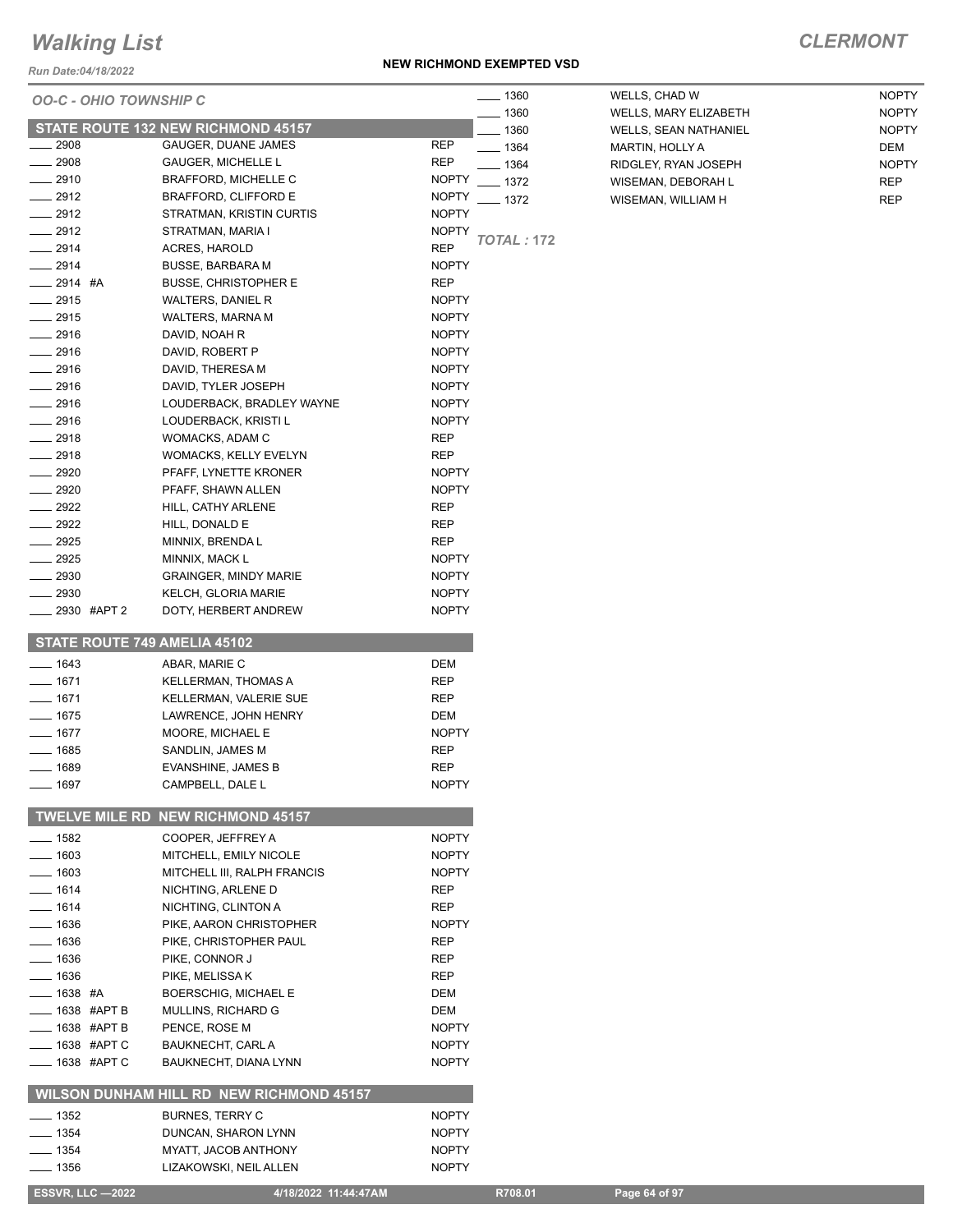*Run Date:04/18/2022*

*PE-A - PIERCE TOWNSHIP A*

|                    | <b>NINE MILE RD CINCINNATI 45255</b>  |              |
|--------------------|---------------------------------------|--------------|
| $- 3836$           | FINN, GAIL R                          | <b>REP</b>   |
| $\sim$ 3836        | PERRY, ANDREW THOMAS                  | <b>NOPTY</b> |
|                    |                                       |              |
|                    | NINE MILE TOBASCO RD CINCINNATI 45255 |              |
| $-3702$            | <b>BRUNO, CHRISTIAN A</b>             | <b>NOPTY</b> |
| $- 3702$           | <b>BRUNO, NICK G</b>                  | <b>REP</b>   |
| $-3725$            | POWERS, JOHN JAMES                    | <b>NOPTY</b> |
| $-3725$            | POWERS, SHARON                        | <b>NOPTY</b> |
| $-3725$            | <b>SECEN. KAYLEE MARLENE</b>          | <b>NOPTY</b> |
| $-3731$            | <b>EMBRY, KORDELL POSEY</b>           | <b>NOPTY</b> |
| $-3731$            | HIRSCHAUER, NANCY ANN                 | <b>NOPTY</b> |
| $-3731$            | RODDY, JODY MARIE                     | <b>NOPTY</b> |
| $- 3733$           | <b>BROMEN, KELLY MARIE</b>            | <b>NOPTY</b> |
| $- 3733$           | DISRUD, JEFFERY K                     | <b>NOPTY</b> |
| $-3746$            | SMITH, KAYLE GENEVA LYNN              | <b>NOPTY</b> |
| $- 3746$           | SMITH. TIMOTHY C                      | <b>NOPTY</b> |
| $\frac{1}{2}$ 3746 | SMITH, TIMOTHY W                      | <b>NOPTY</b> |
| $-3746$            | SMITH, VICKI S                        | <b>NOPTY</b> |
| $-3781$            | <b>KRAMER, HAILEY LYNN</b>            | <b>NOPTY</b> |
| $-3781$            | <b>KRAMER, LAURA E</b>                | <b>NOPTY</b> |
| $-3781$            | <b>KRAMER, MICHAEL B</b>              | <b>NOPTY</b> |
|                    |                                       |              |
|                    | <b>SPRINGS LN CINCINNATI 45255</b>    |              |
| $-641$             | <b>GERARD, BRADLEY ALLEN</b>          | NOPTY        |
| $-641$             | GERARD, VIVIENNE L                    | <b>NOPTY</b> |
| $-651$             | <b>BROWNRIGG, JOHN A</b>              | <b>NOPTY</b> |
| 651                | <b>BROWNRIGG, MAGGIE E</b>            | NOPTY        |
| $-651$             | <b>BROWNRIGG, TANYA E</b>             | <b>NOPTY</b> |
| $-651$             | BROWNRIGG, ZANE ANDERSEN              | <b>NOPTY</b> |
| $-651$             | HARRISON, GRACE                       | <b>NOPTY</b> |

**EXECUTE: 1951 120 HARRISON, NOAH WILLIAM 120 HARRISON, NOAH WILLIAM** 

*TOTAL :* **27**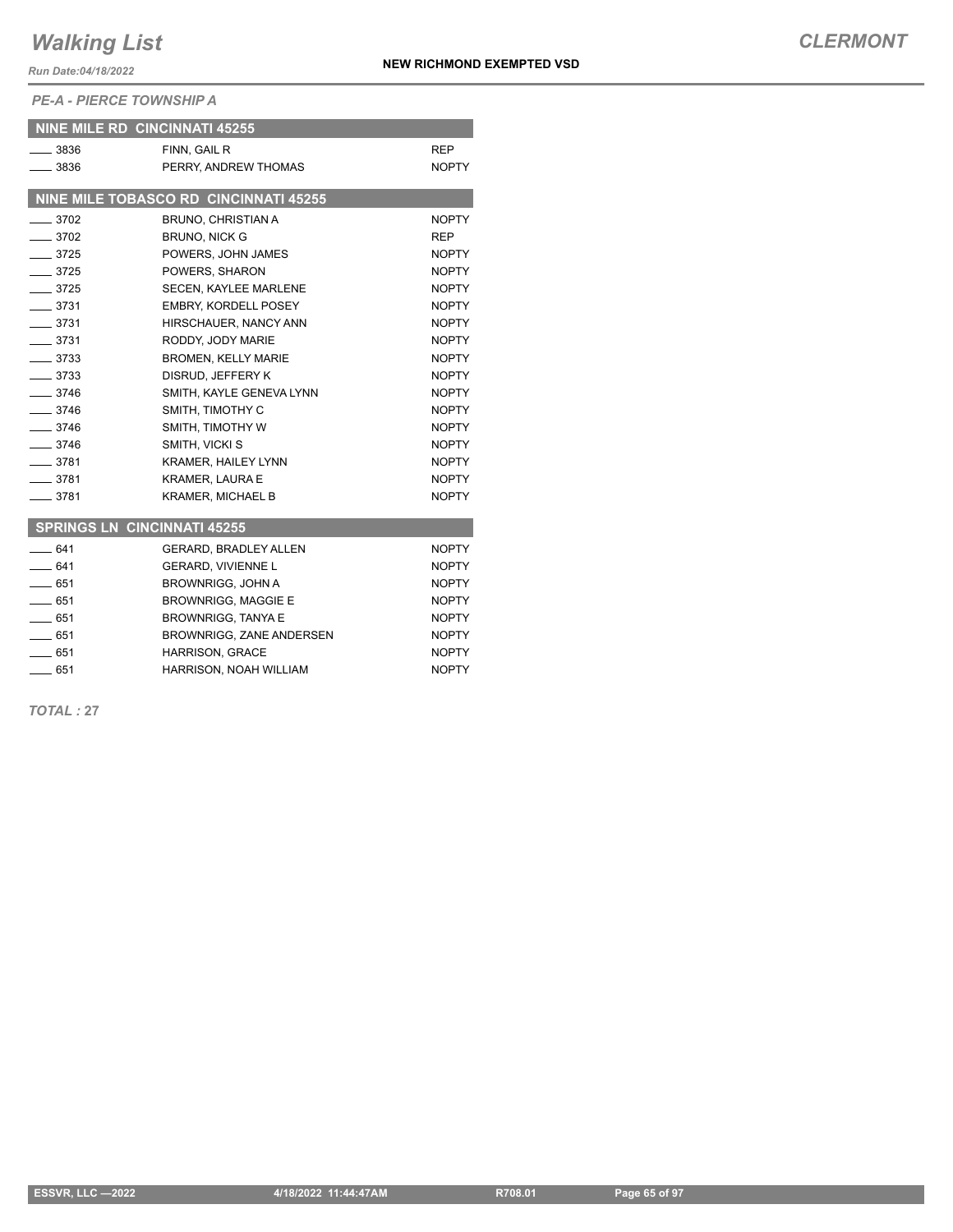*Run Date:04/18/2022*

#### **NEW RICHMOND EXEMPTED VSD**

| <b>PE-B - PIERCE TOWNSHIP B</b>  |                                           |              | 3352                             | <b>BRAMLET, DEBORAH L</b>                        | <b>REP</b>   |
|----------------------------------|-------------------------------------------|--------------|----------------------------------|--------------------------------------------------|--------------|
|                                  |                                           |              | 3352                             | <b>BRAMLET, JOHN L</b>                           | <b>REP</b>   |
|                                  | ALPINE TER NEW RICHMOND 45157             |              | 3360                             | LAUVER, DONNA J                                  | <b>NOPTY</b> |
| $\frac{1}{2}$ 3194               | ECKER, LAURA ROSE                         | <b>NOPTY</b> | 3360                             | LAUVER, JOE D                                    | <b>NOPTY</b> |
| $- 3194$                         | PAULIK, ANDREW J                          | <b>NOPTY</b> | 3365                             | <b>BUHR, ISAIAH JOHN</b>                         | <b>NOPTY</b> |
| $\frac{1}{2}$ 3197               | MARDIS, MARGARET A                        | <b>DEM</b>   | 3365                             | <b>BUHR, JOAN MARIE</b>                          | <b>REP</b>   |
| $\frac{1}{2}$ 3197               | ROHDES, ANALIESE VICTORIA MARDI           | <b>DEM</b>   | 3365                             | <b>BUHR, THOMAS EDWARD</b>                       | <b>REP</b>   |
| $\frac{1}{2}$ 3197               | ROHDES, GEOFFREY G                        | <b>DEM</b>   | 3365                             | MOORE, LAUREN MARIE                              | <b>NOPTY</b> |
| $\frac{1}{2}$ 3197               | ROHDES, JULIET JANE                       | <b>DEM</b>   | 3369                             | LARISON, KEVIN DARRYL                            | <b>NOPTY</b> |
| $\frac{1}{2}$ 3197               | ROHDES, OLIVIA VERONICA                   | DEM          | 3369                             | REYNOLDS, DONNAK                                 | <b>NOPTY</b> |
| $\frac{1}{2}$ 3198               | <b>MARTHALER, VICTOR J</b>                | <b>NOPTY</b> | 3369                             | REYNOLDS, ROBERT C                               | <b>NOPTY</b> |
| 3201                             | SIEMER, CATHERINE FRANCIS                 | <b>NOPTY</b> | 3376                             | FENDER, JANICE ELAINE                            | <b>REP</b>   |
| $\frac{1}{2}$ 3201               | SIEMER, NICHOLAS JOHN                     | <b>NOPTY</b> | 3376                             | FENDER, MICHAEL L                                | <b>REP</b>   |
| $- 3206$                         | <b>WORTHINGTON, MARC A</b>                | <b>REP</b>   | 3382                             | FOWLER, PATRICIA L                               | <b>DEM</b>   |
| $- 3210$                         | <b>MYERS, DARIEL ROESCH</b>               | <b>NOPTY</b> | 3382                             | STRAHLE, KATHY E                                 | DEM          |
| $- 3210$                         | MYERS, JOHN ALLEN                         | <b>NOPTY</b> | 3383                             | BROKAMP, KELLY JEAN                              | <b>NOPTY</b> |
| $-3214$                          | BARRATT, DANIEAL LEE                      | <b>NOPTY</b> | 3383                             | <b>BROKAMP, LAWRENCE JOSEPH</b>                  | <b>NOPTY</b> |
| $- 3214$                         | ZIMMERMAN, RYAN D                         | <b>NOPTY</b> |                                  |                                                  |              |
| $- 3218$                         | <b>BUGALA, JOSEPH F</b>                   | <b>NOPTY</b> |                                  | <b>GOLDEN PATH NEW RICHMOND 45157</b>            |              |
| $\frac{3218}{2}$                 | MARVEL, BETHANY ANN                       | <b>REP</b>   | _ 920                            | CARUSO, CLAIRE C                                 | <b>DEM</b>   |
| $- 3218$                         | MARVEL, THOMAS DAVID                      | <b>REP</b>   | 926                              | OAK, ALBERT C                                    | <b>NOPTY</b> |
| 3220                             | VARICK, BRIAN ROBERT                      | <b>NOPTY</b> | 926                              | OAK, ANN B                                       | <b>NOPTY</b> |
| 3221                             | GOOD, PATRICIA                            | <b>NOPTY</b> | 935                              | SINE, AVA JADE                                   | <b>NOPTY</b> |
| 3221                             | GOOD, RYAN JOSEPH                         | <b>NOPTY</b> | 935                              | SINE, KATHLEEN MARIE                             | <b>NOPTY</b> |
| 3226                             | STEPHENS, BRUCE MICHAEL                   | <b>NOPTY</b> | 935                              | SINE, MARK R                                     | <b>NOPTY</b> |
| $\frac{1}{2}$ 3226               | STEPHENS, SUSAN H                         | <b>NOPTY</b> | 942                              | CHANEY, WILLIAM HARRISON                         | <b>NOPTY</b> |
| 3234                             | METZGER IV, CHARLES E                     | <b>NOPTY</b> | 942                              | PEGIS, ANNETTE M                                 | <b>NOPTY</b> |
| 3234                             | <b>METZGER, ELISA ELLEN</b>               | <b>NOPTY</b> | 942                              | PEGIS, GABRIEL JOHN                              | <b>NOPTY</b> |
| $- 3238$                         | VATTER, JANE B                            | <b>NOPTY</b> | 942                              | PEGIS, JULIA MARIE                               | <b>NOPTY</b> |
| 3242                             | PARKER, SUZANNE M                         | <b>NOPTY</b> | 943                              | BUCHANAN, CASEY J                                | <b>REP</b>   |
| $- 3246$                         | <b>FLOWERS, BEN M</b>                     | $N$ OPTY $-$ | . 943                            | BUCHANAN, JASON ALAN                             | <b>REP</b>   |
| 3246                             | HARRINGTON, JESSICA ALINE                 | <b>NOPTY</b> |                                  |                                                  |              |
| $\frac{1}{2}$ 3249               | HUHO, MISTY RENEE                         | <b>NOPTY</b> | <b>GRAND CT CINCINNATI 45245</b> |                                                  |              |
| 3249                             |                                           | <b>NOPTY</b> | _ 919                            | DINWOODIE, JACQUELINE ROSE                       | <b>DEM</b>   |
| 3254                             | TILSLEY, MARK THOMAS                      | <b>REP</b>   | $-921$                           | <b>MORRIS, SARAH BRYN</b>                        | <b>DEM</b>   |
| 3254                             | HALL, CHRISTINA L                         | <b>REP</b>   | 921 #APT 15B                     | MORRIS, DAVID L                                  | <b>REP</b>   |
| 3257                             | HALL, LUTHER S                            | <b>DEM</b>   | _____ 921 #APT 15B               | MORRIS, EDITH JANE                               | DEM          |
| 3262                             | HYNES, ELLEN K<br>CROUSEY, JOSHUA RICHARD | <b>REP</b>   |                                  |                                                  |              |
| 3262                             |                                           | <b>NOPTY</b> | <b>HOPPER HILL RD</b>            | <b>CINCINNATI 45255</b>                          |              |
| $-3282$                          | IQBAL, SAIF                               |              | NOPTY -8544                      | LAYBOURNE, BRUCE O                               | <b>REP</b>   |
|                                  | DRENNAN, AUDRA ELIZABETH                  |              | NOPTY -8544                      | LAYBOURNE, STEPHANIE                             | <b>DEM</b>   |
| 3282                             | DRENNAN, JOHN J                           |              | NOPTY -8544                      | MIKKELSEN, MAIJA K                               | <b>DEM</b>   |
| 3286                             | MARLER, ASHLEY L                          |              | NOPTY -8546                      | <b>SHAW, PATRICIA ANN</b>                        | <b>NOPTY</b> |
| 3286                             | MARLER, RYAN A                            |              | 3546                             | SHAW, ROBERT EARL                                | <b>NOPTY</b> |
|                                  | <b>BELMONT BLVD CINCINNATI 45245</b>      |              | 3548                             | JONES, NATHANIEL T                               | <b>NOPTY</b> |
|                                  |                                           |              | 3548                             | KUNKEL, DANIEL JOSEPH                            | <b>NOPTY</b> |
| $- 913$                          | RACK JR, GEORGE B                         | <b>REP</b>   | 3548                             | KUNKEL, KAREN A                                  | <b>NOPTY</b> |
| $- 913$                          | RACK, MARY E                              | <b>REP</b>   | 3552                             | ROSE, KATHY N                                    | DEM          |
| $-913$                           | VINING, DAVID W                           | <b>NOPTY</b> |                                  |                                                  | <b>DEM</b>   |
| $- 913$                          | VINING, GINGER L                          | NOPTY -      | _ 3552                           | ROSE, MARTIN A                                   | <b>REP</b>   |
| $-917$                           | BOEHL, PEGGY A                            | <b>REP</b>   | 3558                             | SCHULER, KATHLEEN E<br><b>SCHULER, RICHARD P</b> | <b>REP</b>   |
| $- 917$                          | BOEHL, RONALD J                           | <b>REP</b>   | $-3558$                          |                                                  | <b>NOPTY</b> |
| $-921$                           | <b>EVANS, BEATRICE D</b>                  | <b>REP</b>   | ____ 3563                        | COOK, MATTHEW LEE                                |              |
| $-921$                           | EVANS, DAVID M                            | <b>REP</b>   |                                  | <b>LOCUST CORNER RD CINCINNATI 45245</b>         |              |
| $- 925$                          | SCAVO, KELLY LYNN                         | <b>NOPTY</b> |                                  |                                                  |              |
| $- 925$                          | SCAVO, MICHAEL J                          |              | NOPTY -852                       | LLOYD, HEATHER JOY PEIRANO                       | <b>REP</b>   |
|                                  |                                           |              | 552                              | LLOYD, MATTHEW JOSEPH                            | <b>NOPTY</b> |
| <b>DERBY DR CINCINNATI 45245</b> |                                           |              | 556                              | RAGLAND, JAMES T                                 | <b>NOPTY</b> |
| 3333                             | LYONS, KINDAL LEE                         | $NOPTY$ -    | $-558$                           | FREE, REBECCA PAIGE                              | <b>NOPTY</b> |
| 3333                             | RICHARDSON, ROBIN M                       | NOPTY -      | 558                              | SCHOONOVER, MICHAEL THOMAS                       | <b>NOPTY</b> |
| 3333                             | STEFFEN, DARLENE M                        | $NOPTY -$    | 568                              | MARCELLO, ANN MICHELLE                           | <b>REP</b>   |
| 3341                             | STRICKMEYER, KAREN E                      | <b>DEM</b>   | 568                              | MARCELLO, DONALD P                               | <b>REP</b>   |
| 3341                             | STRICKMEYER, NICHOLAS JOHN                |              | NOPTY -868                       | STIDHAM, CHERYL KAYE                             | <b>NOPTY</b> |
|                                  |                                           |              | $-571$                           | HUEKLER-LEEN, CINDY A                            | <b>REP</b>   |
|                                  | 4/18/2022 11:44:47AM                      |              | R708.01                          | Page 66 of 97                                    |              |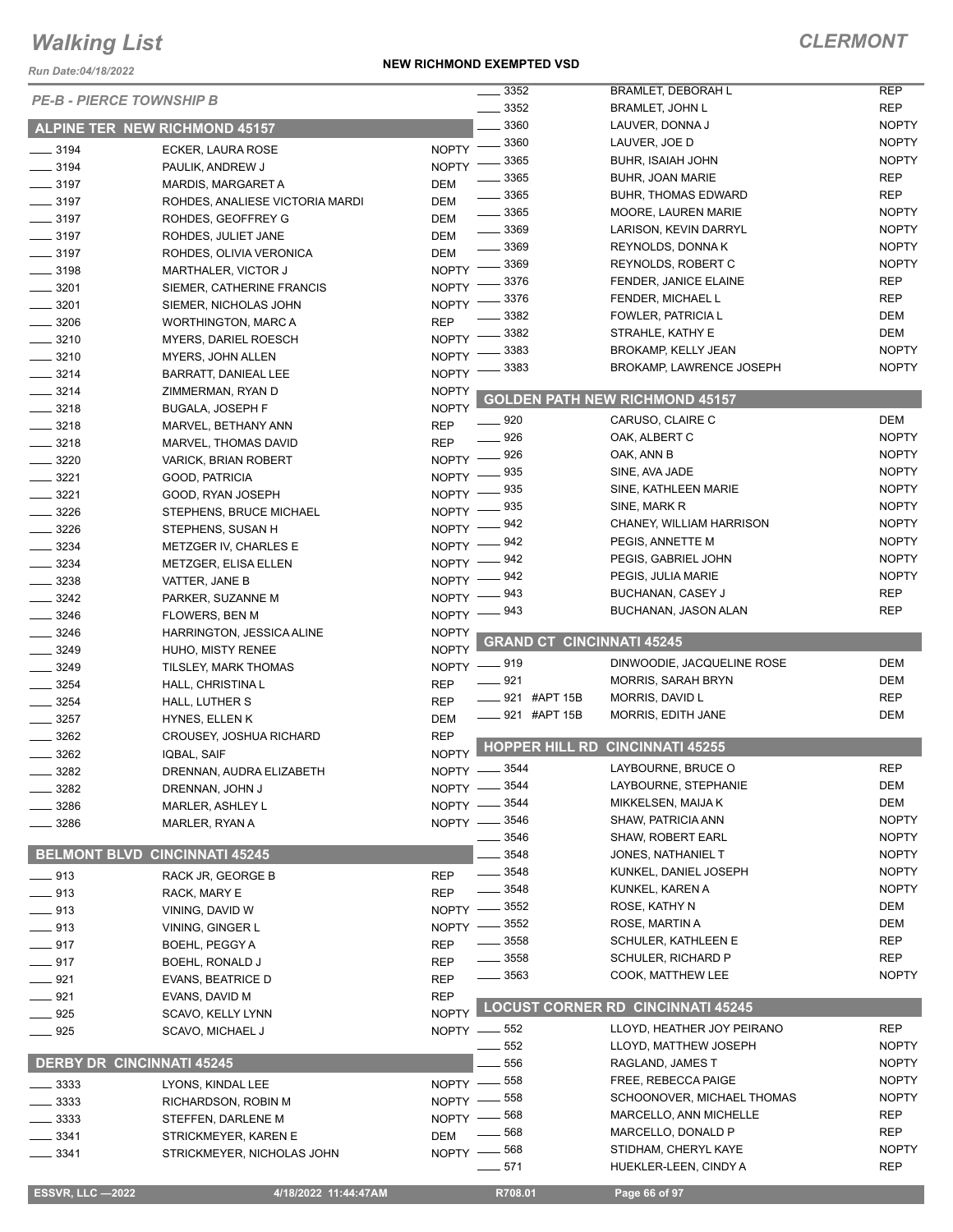*Run Date:04/18/2022*

#### **NEW RICHMOND EXEMPTED VSD**

|                              | <b>PE-B - PIERCE TOWNSHIP B</b>          | $\frac{1}{2}$ 840            | HOLLANDER III, RICHARD HENRY           | <b>REP</b>   |
|------------------------------|------------------------------------------|------------------------------|----------------------------------------|--------------|
|                              |                                          | 840                          | HOLLANDER, STEPHANIE L                 | <b>REP</b>   |
|                              | <b>LOCUST CORNER RD CINCINNATI 45245</b> | 841                          | CONOVER, DONALD W                      | REP          |
| $-571$                       | LEEN, STEPHEN R                          | NOPTY __ 841                 | CONOVER, IRENE G                       | <b>REP</b>   |
| $\frac{1}{2}$ 572            | <b>BIROS, STEPHANIE A</b>                | $-842$<br><b>REP</b>         | CARROLL, CLAUDIA JEAN                  | <b>DEM</b>   |
| $-572$                       | <b>BIROS, THEODORE HILTON</b>            | $-842$<br><b>REP</b>         | POE, NORMA J                           | <b>DEM</b>   |
| $- 576$                      | GEISS, JAMES E                           | NOPTY __ 846                 | ROBINSON, JAMES E                      | <b>NOPTY</b> |
| $- 576$                      | <b>GEISS, JUSTIN WILLIAM</b>             | NOPTY __ 847                 | OLIVER, LOIS J                         | <b>REP</b>   |
| $\frac{1}{2}$ 576            | <b>GEISS, SUSAN ELAINE</b>               | NOPTY __ 849                 | FREIMUTH, KATHRYN ELIZABETH            | <b>NOPTY</b> |
| $\frac{1}{2}$ 576            | MOELLER, TIM A                           | NOPTY __ 849                 | SALISBURY, MICHAEL A                   | <b>NOPTY</b> |
| $-577$                       | BRUNO, GRACE ELAINA                      | NOPTY __ 849                 | WORKMAN, WENDY C                       | <b>REP</b>   |
| $-577$                       | <b>BRUNO, LENA MARIE</b>                 | NOPTY __ 852                 | MCNABB, FERNANDE                       | <b>DEM</b>   |
| $\frac{1}{2}$ 577            | BRUNO, ROCKY A                           | $- 852$<br><b>REP</b>        | MCNABB, TERRY R                        | <b>DEM</b>   |
| $- 577$                      | BRUNO, SAMUEL F                          | $-854$<br>REP                | REYNOLDS, BRUCE H                      | <b>REP</b>   |
| $-577$                       | BRUNO, TINA E                            | $\frac{1}{2}$ 854<br>REP     | REYNOLDS, JANET M                      | <b>REP</b>   |
| $- 578$                      | BUCHHEIT, DONNA JEAN                     | NOPTY __ 858                 | KOEHLER, DENNIS L                      | <b>REP</b>   |
| $- 578$                      | <b>BUCHHEIT, THOMAS EDWARD</b>           | NOPTY __ 862                 | ELLIS, PATRICE M                       | <b>NOPTY</b> |
| $\frac{1}{2}$ 580            | WRAY, MICHELLE BARRATT                   | NOPTY __ 866                 | SCHENZ, BONNIE LYNN                    | <b>NOPTY</b> |
| $\frac{1}{2}$ 580            | WRAY, PAUL M                             | NOPTY __ 866                 | <b>SCHENZ, THOMAS P</b>                | <b>NOPTY</b> |
| $\frac{1}{2}$ 583            | SPRING, KATHLEEN M                       | NOPTY __ 872                 | TILLAR, RYAN MICHAEL                   | <b>NOPTY</b> |
| $\frac{1}{2}$ 583            | SPRING, WILLIAM G                        | NOPTY __ 874                 | <b>WILSON, JACK K</b>                  | <b>NOPTY</b> |
| $\frac{1}{2}$ 585            | MUNAFO, JENNIFER KNOPF                   | ______ 878<br>DEM            | MOORE, DILLON J                        | <b>NOPTY</b> |
| $\frac{1}{2}$ 585            | MUNAFO JR, JOHN VICTOR                   | $-878$<br>DEM                | SLAGLE, BILLY RAY                      | <b>NOPTY</b> |
| $\frac{1}{2}$ 595            | MUNAFO, JOHN V                           | $-882$<br>REP                | BIRD, ALLISON FAITH                    | <b>REP</b>   |
| $\frac{1}{2}$ 595            | MUNAFO, LINDA M                          | $-882$<br>REP                | BIRD, AMIE J                           | <b>REP</b>   |
| $-617$                       | COX, BARBARA G                           | NOPTY __ 882                 | BIRD, BENJAMIN A                       | <b>REP</b>   |
| $-617$                       | PARANIUK, MICHELLE A                     | NOPTY __ 883                 | CARPENTER, BONNIE J                    | <b>DEM</b>   |
| $- 626$                      | MCCULLEY, KEVIN P                        | NOPTY __ 885                 | ROSE, ELAINE J                         | <b>REP</b>   |
| $\frac{1}{2}$ 636            | CAMPBELL, JEAN M                         | NOPTY __ 885                 | ROSE, PAUL W                           | <b>REP</b>   |
|                              |                                          | NOPTY __ 887                 | SCHMIDT, ADAM T                        | <b>NOPTY</b> |
| $\frac{1}{2}$ 636            | GEVERTS, DOUGLAS A                       | $\sim$ 887                   |                                        | <b>NOPTY</b> |
| $- 679$                      | COOK, DEBORAH A                          | DEM                          | SCHMIDT, JACQUELINE MARIE              |              |
| $- 679$                      | LEMBKE, RAYMOND W                        | $\frac{1}{2}$ 901<br>DEM     | BLAIR, MARY M                          | <b>NOPTY</b> |
| $- 689$                      | GLUECK, BRENDA HOLLIS                    | NOPTY __ 901                 | WICKHAM, DOUGLAS A                     | <b>NOPTY</b> |
| $- 689$                      | GLUECK, THOMAS R                         | NOPTY __ 901                 | WICKHAM, JOHNATHAN C                   | <b>NOPTY</b> |
| $\frac{1}{2}$ 720            | EMBERTSON, RANDY J                       | DEM                          | <b>LOCUST HILL RD CINCINNATI 45245</b> |              |
| $\frac{1}{2}$ 720            | FOWLER, CHARLOTTE E                      | DEM                          |                                        |              |
| $\frac{1}{2}$ 732            | <b>BIRKLEY, MICHAEL R</b>                | <b>REP</b><br>$\frac{1}{2}$  | FAUSZ, DAVID MARTIN                    | <b>NOPTY</b> |
| $\frac{1}{2}$ 735            | TARVIN, ELONDA MARIE                     | $NOPTY$ ___ 2                | FAUSZ. HEIDI N                         | <b>NOPTY</b> |
| $\frac{1}{2}$ 735            | TARVIN, KARL V                           | NOPTY $-2$                   | METELKO II, MICHAEL EDWARD             | <b>NOPTY</b> |
| 736                          | BOBBITT, BARBARA A                       | NOPTY _<br>4                 | SEGERBERG, KENNETH MAURICE             | <b>NOPTY</b> |
| $\frac{1}{2}$ 746            | HUNT, JAMES A                            | NOPTY __ 4                   | SEGERBERG, TERRY SEXTON                | REP          |
| $\frac{1}{2}$ 746            | HUNT, LAURA J                            | NOPTY $-6$                   | <b>GRIFFIN, DONNA R</b>                | <b>NOPTY</b> |
| $\frac{1}{2}$ 746            | HUNT, SARAH E                            | NOPTY $-6$                   | SPRUNK, KEITH D                        | <b>NOPTY</b> |
| $\frac{1}{2}$ 782            | <b>KEETS, CAMIE NICOLE</b>               | NOPTY $-8$                   | WENDERFER, KATHRYN ANN                 | <b>NOPTY</b> |
| $\frac{1}{2}$ 782            | MARTINECK, BRYAN KEITH                   | $NOPTY = 8$                  | WENDERFER, LYNN                        | <b>NOPTY</b> |
| $- 784$                      | <b>BURDSALL, CHARLES R</b>               | $-8$<br>REP                  | WENDERFER II, STEVEN P                 | <b>NOPTY</b> |
| $- 784$                      | <b>BURDSALL, JANET E</b>                 | $-8$<br>REP                  | WENDERFER, STEVEN P                    | REP          |
| $\frac{1}{2}$ 795            | KILGORE, ALLISON LEIGH                   | $NOPTY = 9$                  | JOHNSON, SARAH LOTHMANN                | <b>NOPTY</b> |
| $\frac{1}{2}$ 795            | KILGORE, KIMBERLY J                      | REP<br>$-9$                  | <b>WAKEMAN, PATRICIA M</b>             | DEM          |
| $\frac{1}{2}$ 795            | KILGORE, MARK A                          | REP<br>$\sim$ 10             | STURM, EVAN WILLIAM                    | <b>NOPTY</b> |
| $- 809$                      | DAWSON, DORIS L                          | NOPTY __ 10                  | STURM, LINDSEY ELIZABETH               | <b>NOPTY</b> |
| $-822$                       | WOODS, J DOUGLAS                         | NOPTY __ 11                  | OSTERMANN, THEODORE JOSEPH             | <b>NOPTY</b> |
| $-824$                       | DEATON, PATRICIA A                       | $\frac{1}{2}$ 11<br>REP      | WOLF, JANE M                           | DEM          |
| $-824$                       | DEATON, RICKEY A                         | $\frac{1}{2}$ 11<br>REP      | WOLF, JOHN MICHAEL                     | <b>NOPTY</b> |
| $-825$                       | <b>BROCK, REGINA FAY</b>                 | NOPTY $-13$                  | HOLLIDAY, ADELYN MICHELLE              | <b>NOPTY</b> |
| $-825$                       | HIGGINBOTHAM, ANTHONY P                  | NOPTY $- 13$                 | HOLLIDAY, BRIAN K                      | <b>NOPTY</b> |
| $-825$                       | HIGGINBOTHAM, LINDA K                    | REP _____ 14                 | <b>GRIFFIN, BERNARD J</b>              | REP          |
| $-825$                       | HIGGINBOTHAM, PAUL M                     | NOPTY __ 14                  | <b>GRIFFIN, MARY K</b>                 | REP          |
| $= 825$                      | <b>MASTERSON, JAMES ROBERT</b>           | NOPTY __ 15                  | PARTIN, WILLIAM C                      | REP          |
| $-825$                       | MASTERSON, NORMA JEAN                    | NOPTY __ 15                  |                                        |              |
| $- 825$                      |                                          | NOPTY __ 16                  | WAGNER, BARBARA J                      | DEM          |
|                              | WANNINGER, STEPHEN WAYNE                 |                              | SEIBERT, LYNNE KURKJIAN                | <b>NOPTY</b> |
| $- 829$<br>$\frac{1}{2}$ 835 | DRENNAN, JENNIFER ANN                    | $NOPTY$ — 16<br><b>NOPTY</b> | SEIBERT, MICHELLE R                    | <b>NOPTY</b> |
|                              | <b>WILLIS, SHAWN ROBERT</b>              |                              |                                        |              |

**ESSVR, LLC -2022 4/18/2022 11:44:47AM R708.01 Page 67 of 97**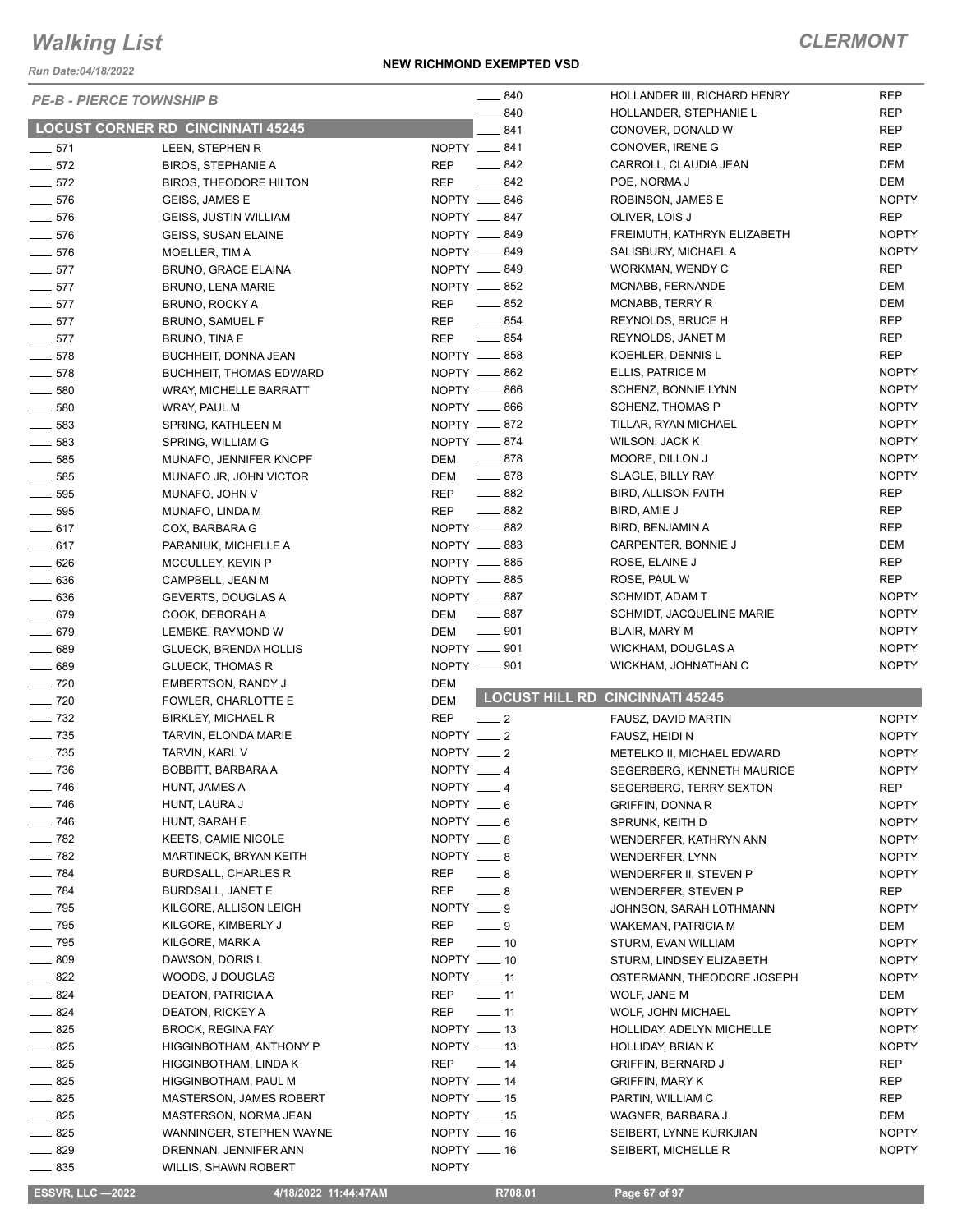*Run Date:04/18/2022*

|                                        |                             |              | $\sim$ 66                            | EASLEY, AARON JOSEPH        | <b>NOPTY</b> |
|----------------------------------------|-----------------------------|--------------|--------------------------------------|-----------------------------|--------------|
| <b>PE-B - PIERCE TOWNSHIP B</b>        |                             |              |                                      |                             |              |
|                                        |                             |              | $\frac{1}{2}$ 66                     | EASLEY, DEBRA J             | <b>NOPTY</b> |
| <b>LOCUST HILL RD CINCINNATI 45245</b> |                             |              | $-66$                                | EASLEY, REX B               | <b>NOPTY</b> |
| $-16$                                  | SEIBERT, STEVEN EARL        | NOPTY $-66$  |                                      | EASLEY II, SAMUEL BURTON    | <b>NOPTY</b> |
| $\frac{1}{2}$                          | RANSON, KYLE JOSEPH         | NOPTY $-67$  |                                      | GIESEL, SUSAN               | <b>DEM</b>   |
| $\frac{1}{2}$ 17                       | RANSON, SARA L              | $NOPTY = 68$ |                                      | KELSCH, JOSEPH S            | <b>REP</b>   |
| $-18$                                  | REYNOLDS, JONATHAN T        | DEM          | $\sim$ 69                            | MANTEUFFEL, SANDRA L        | DEM          |
| $\frac{1}{2}$ 18                       | UTI, NGOZI VICTORIA         | NOPTY -69    |                                      | MANTEUFFEL, WOLFGANG R      | DEM          |
| $-19$                                  | WARD, SCOTT R               | REP          | $\sim$ 70                            | FENNO, ROBERT ANTHONY       | <b>NOPTY</b> |
| $\sim$ 20                              | MCFARLAND, ANN KAREN        | REP          | $\frac{1}{2}$ 70                     | FENNO, SARAH GRACE          | <b>NOPTY</b> |
| $-21$                                  | LIMBERT, JENNIFER ELLEN     | NOPTY $- 70$ |                                      | FENNO, TERRI J              | DEM          |
| $\frac{1}{21}$                         | LIMBERT, MICHAEL VICTOR     | NOPTY -71    |                                      | BIBLER, LINDSAY W           | DEM          |
| $\frac{1}{22}$                         | <b>GOODCHILD, MARIE B</b>   | NOPTY -71    |                                      | <b>BIBLER, MARK R</b>       | DEM          |
| $\frac{1}{22}$                         | LOWER, DEBRA M              | NOPTY $-$ 72 |                                      | SMITH, DONNAL               | <b>NOPTY</b> |
| $\frac{1}{2}$                          | WOMACKS, WILLIAM W          | REP - 72     |                                      | SMITH, NICHOLAS E           | <b>NOPTY</b> |
| $-24$                                  | TURNER, BRUCE A             |              | REP - 72                             | SMITH, SALLY KATHERINE      | <b>NOPTY</b> |
| $\frac{1}{24}$                         | TURNER, CHERYL L            | <b>REP</b>   | $\frac{1}{2}$ 74                     | SIEGFRIED, GREGG R          | <b>NOPTY</b> |
| $\frac{1}{25}$                         | FREIMUTH, VICKI SUE         | DEM - 74     |                                      | SIEGFRIED, LINDSEY GREEAR   | <b>NOPTY</b> |
| $\frac{1}{26}$                         | BENNINGTON, YOLANDA CELINE  | NOPTY - 74   |                                      | SIEGFRIED, LYNN C           | <b>NOPTY</b> |
| $\frac{1}{26}$                         | BYRNE, DAVID C              | REP - 74     |                                      | SIEGFRIED, PARKER HARRIS    | <b>NOPTY</b> |
| $\frac{1}{26}$                         | BYRNE, LISA R               | <b>REP</b>   | $\frac{1}{2}$ 79                     | STERLING JR, CORNELIUS F    | <b>REP</b>   |
|                                        |                             | NOPTY -8     |                                      | STERLING, PAULA ANDREA      | <b>NOPTY</b> |
| $\frac{1}{26}$                         | WILLIS, OLIVIA              |              |                                      | STERLING, SUSAN SPANGLE     | <b>REP</b>   |
| $\frac{1}{27}$                         | PEARCE, DEBRAK              | DEM          | $\sim$ 79                            |                             | <b>NOPTY</b> |
| $-27$                                  | PEARCE, STEPHEN D           | DEM          | $\sim$ 79                            | STERLING, WILLIAM G         |              |
| $\sim$ 28                              | PETERSEN, BRODY JAMES       | <b>NOPTY</b> | NOPTY LOCUST RUN RD CINCINNATI 45245 |                             |              |
| $\frac{1}{28}$                         | PETERSEN, BRYCE ALAN        |              |                                      |                             |              |
| $\frac{1}{28}$                         | PETERSEN, LAURA MARIE       |              | NOPTY __ 531                         | CONNER, LINDA DENISE        | <b>NOPTY</b> |
| $\frac{1}{28}$                         | PETERSEN, SCOTT ALAN        |              | NOPTY __ 531                         | CONNER JR, RICHARD L        | <b>NOPTY</b> |
| $\frac{1}{29}$                         | HALL, JESSICA SCROGGINS     |              | NOPTY __ 531                         | PALMER, ROBERT THEODORE     | <b>NOPTY</b> |
| $\frac{1}{29}$                         | HALL, JONATHAN D            |              | NOPTY __ 531                         | PALMER, WENDY JEAN          | <b>NOPTY</b> |
| $\frac{1}{2}$ 33                       | <b>BRUMFIELD, TYLER E</b>   |              | NOPTY __ 532                         | MONROE, JENNIFER COLLINS    | DEM          |
| $\frac{33}{2}$                         | DRAKE, TORY ALAN            |              | NOPTY __ 532                         | MONROE IV, JOHN CARLTON     | <b>NOPTY</b> |
| $\frac{1}{2}$ 33                       | DRAKE, WILLOW KERSTIN       |              | NOPTY __ 535                         | FELIX, BRADFORD D           | <b>NOPTY</b> |
| $\frac{33}{2}$                         | LADD, TANYA K               |              | NOPTY __ 535                         | FELIX, MICHELLE ANN         | <b>NOPTY</b> |
| $\frac{1}{2}$ 35                       | STANFORTH, CORINNE MARIE    |              | NOPTY __ 535                         | STEPHENS, MATTHEW JACOB     | DEM          |
| $\frac{1}{2}$ 35                       | STANFORTH, DAVID M          |              | NOPTY __ 535                         | STEPHENS, NANCY ELIZABETH   | DEM          |
| $\frac{1}{2}$ 35                       | STANFORTH, OLIVIA MARIE     |              | NOPTY __ 536                         | FAIRBANKS, GEOFFREY T       | REP          |
| $\frac{1}{2}$ 35                       | STANFORTH, SHERRY COOK      |              | NOPTY __ 536                         | <b>FAIRBANKS, TERRIL</b>    | <b>REP</b>   |
| $\frac{1}{2}$ 37                       | RACHOVITSKY, DANIEL ELISHA  |              | NOPTY __ 537                         | CHAMBERLAIN, JAY R          | <b>NOPTY</b> |
| $\frac{1}{2}$ 37                       | RACHOVITSKY, HAREL NATAN    |              | NOPTY __ 537                         | CHAMBERLAIN, JENNIFER MARIE | <b>NOPTY</b> |
| $\frac{1}{2}$ 39                       | CUTFORTH, ABRA S            | REP          | 538                                  | WAYMAN, KATHLEEN A          | <b>NOPTY</b> |
| $\frac{1}{2}$ 39                       | <b>CUTFORTH, BENJAMIN R</b> | REP          | $\frac{1}{2}$ 538                    | WAYMAN, RICHARD S           | <b>NOPTY</b> |
| $\frac{1}{2}$ 39                       | <b>CUTFORTH, STEVEN R</b>   | REP          | $\frac{1}{2}$ 539                    | SIMS, KELLY D               | <b>NOPTY</b> |
| $-40$                                  | DIRKS, RICHARD A            |              | NOPTY __ 539                         | SIMS, MICHAEL BRYAN         | <b>NOPTY</b> |
| $\frac{1}{2}$ 40                       | LANE, IAN MALCOM            | DEM          | $- 540$                              | ELSON, CLAIRE V             | <b>NOPTY</b> |
|                                        |                             |              | $- 540$                              |                             |              |
| $\frac{1}{2}$ 40                       | LANE, JUDY LEE              | DEM          |                                      | ELSON, DAVID R              | REP          |
| $\_\_40$                               | SMITH, MICHELLE KAYE        |              | NOPTY __ 540                         | ELSON, KATHRYN CHRISTINE    | <b>NOPTY</b> |
| $-41$                                  | <b>VOGELSONG, HEATHER L</b> |              | NOPTY __ 540                         | ELSON, MARGARET A           | <b>NOPTY</b> |
| $\frac{1}{2}$ 43                       | HAMPTON, ELIZABETH L        | DEM          | $\frac{1}{2}$ 540                    | ELSON, NORA CLAIRE          | <b>NOPTY</b> |
| $-43$                                  | HAMPTON, THOMAS A           | DEM          | $\frac{1}{2}$ 546                    | ANDREWS, CARLING BROOKE     | <b>NOPTY</b> |
| $-44$                                  | THOMPSON, DOROTHY E         | DEM          | $\frac{1}{2}$ 546                    | ANDREWS, THOMAS WOOD        | <b>NOPTY</b> |
| $-44$                                  | THOMPSON, MICHAEL D         | DEM          | $\frac{1}{2}$ 546                    | HAIZMAN-ANDREWS, SHARI L    | DEM          |
| $\frac{1}{2}$ 45                       | DAVIS, SHERRY LOUISE        |              | NOPTY _____ 546 #APT 1               | ANDREWS, MADISON E          | <b>NOPTY</b> |
| $-45$                                  | SCHULMAN, ROBERT W          |              | NOPTY __ 547                         | HUNKLER, BRADLEY J          | REP          |
| $\frac{1}{2}$ 47                       | MAGEE, JOANN A              | REP          | $- 547$                              | HUNKLER, KELLIE ALLISON     | <b>NOPTY</b> |
| $-47$                                  | MAGEE, MARK E               | REP          | $- 547$                              | HUNKLER, MAXWELL HENRY      | <b>NOPTY</b> |
| $\frac{1}{2}$ 55                       | JUILFS, GEORGE C            | REP          | $- 547$                              | HUNKLER, SAMUEL J           | <b>NOPTY</b> |
| $\frac{1}{2}$ 57                       | HELD, JOHN S                | REP          | $\frac{1}{2}$ 548                    | DETZEL, ANNA ELIZABETH      | <b>NOPTY</b> |
| $-57$                                  | HELD, SANDRA P              | REP          | $\frac{1}{2}$ 548                    | DETZEL, DIANE L             | <b>NOPTY</b> |
| $\frac{1}{2}$ 63                       | BOCKENSTETTE, MARY K        | REP          | $\frac{1}{2}$ 548                    | DETZEL JR, JOSEPH A         | <b>NOPTY</b> |
| $\frac{1}{2}$ 63                       | BOCKENSTETTE, WILLIAM E     | REP          | $- 548$                              | DETZEL, KATHERINE MAE       | <b>NOPTY</b> |
| $\sim$ 65                              | DORTIN, DAVID J             |              | NOPTY __ 551                         | TAYLOR, NANCY B             | <b>NOPTY</b> |
| $\frac{1}{2}$ 65                       | DORTIN, DOROTHY L           | DEM          | ______ 551                           | TAYLOR, OTIS WAYNE          | <b>NOPTY</b> |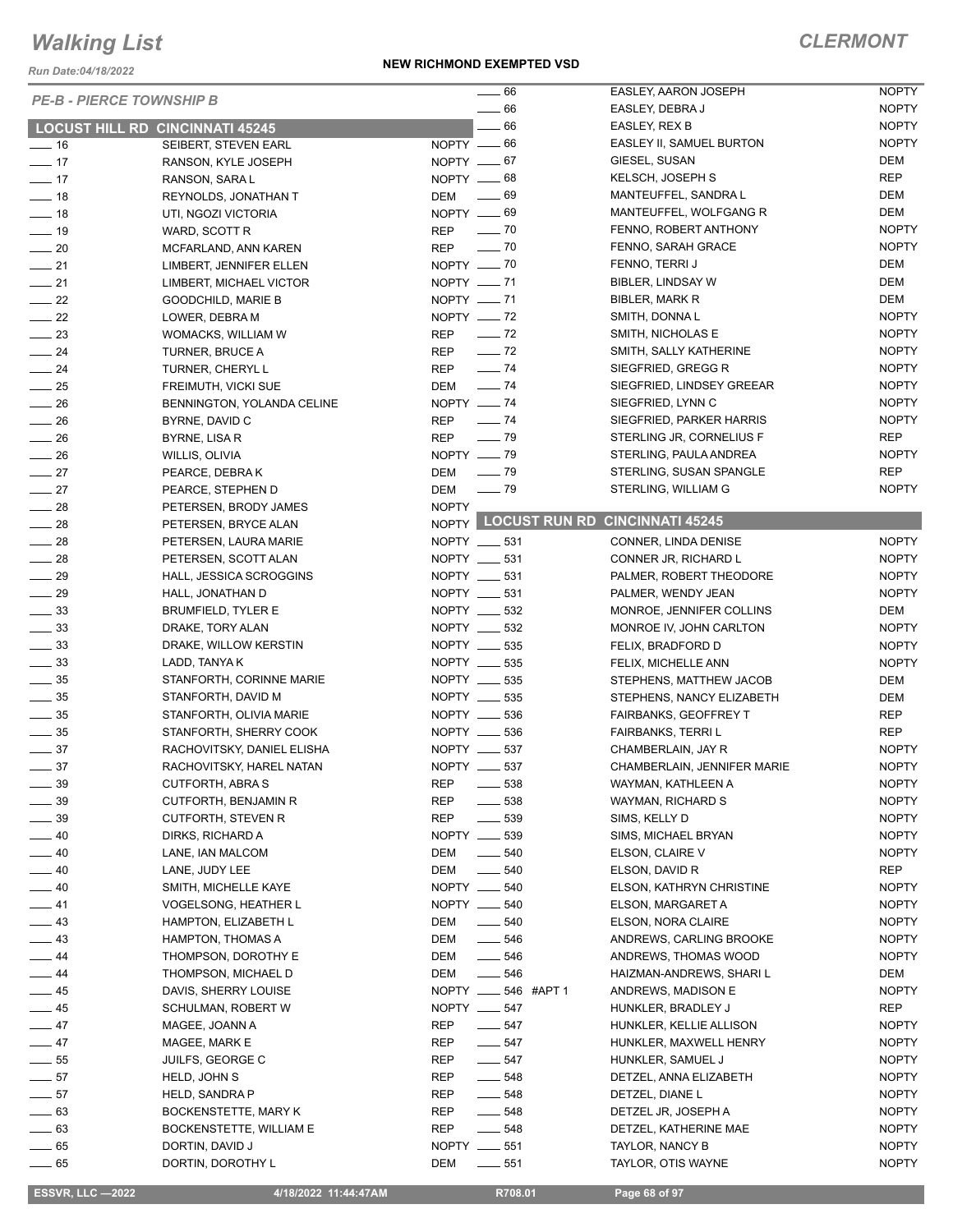*Run Date:04/18/2022*

#### **NEW RICHMOND EXEMPTED VSD**

| <b>PE-B - PIERCE TOWNSHIP B</b> |                                              |              | $\frac{1}{2}$ 3535 | ARMSTRONG, ANDREW TYLER               | <b>NOPTY</b> |
|---------------------------------|----------------------------------------------|--------------|--------------------|---------------------------------------|--------------|
|                                 |                                              |              | 3535               | ARMSTRONG, MARY E                     | <b>NOPTY</b> |
|                                 | <b>LOCUST RUN RD CINCINNATI 45245</b>        |              | 3535               | MOSS, WILLIAM EDWARD                  | <b>NOPTY</b> |
| 551                             | TAYLOR, RYAN L                               |              | NOPTY __ 3545      | CARMOSINO, DAWN M                     | <b>NOPTY</b> |
| 552                             | SOUGSTAD, STEPHEN ALEXANDER                  | NOPTY ____   | 3545               | CARMOSINO, ROBERT COLE                | <b>NOPTY</b> |
| $-552$                          | SOUGSTAD, STEVEN M                           | NOPTY __     | 3545               | CARMOSINO, ROBERT N                   | <b>NOPTY</b> |
| 552                             | <b>TAYLOR, BROOKS OSSIE</b>                  | <b>NOPTY</b> | 3545               | CARMOSINO, SAVANNAH NICOLE            | <b>NOPTY</b> |
| 552                             | TAYLOR, LORI RAYLENE                         |              | NOPTY __ 3552      | KLOSTERMAN, KIMBERLY A                | DEM          |
| 553                             | FLYNN, TAMMY K                               |              | NOPTY __ 3558      | FRIEDMAN, LOUIS A                     | <b>DEM</b>   |
| 557                             | SCHWENKMEYER, PETER H                        | DEM          | $\frac{1}{2}$ 3562 | MATULIONIS, BETTY M                   | DEM          |
| 557                             | ZALLA, JANICE ANN                            | DEM          | $\frac{1}{2}$ 3565 | KRAUSE-MCDONELL, DEBRA K              | <b>NOPTY</b> |
| 559                             | <b>GLASS, PATRICIA A</b>                     |              | NOPTY __ 3570      | DAVIS, PAULETTE C                     | <b>REP</b>   |
| 559                             | MOEGGENBERG, JOSEPH J                        |              | NOPTY __ 3570      | YERKES, KIRK LEE                      | <b>NOPTY</b> |
| 560                             | SCHAFER, DEBORAH E                           | DEM          | $\frac{1}{2}$ 3571 | FANKHAUSER, DAVID B                   | DEM          |
| 560                             | SCHAFER, LANE G                              | DEM          | $\frac{1}{2}$ 3571 | FANKHAUSER, JILL M                    | DEM          |
| $- 561$                         | RAYBURN, LARRY M                             | <b>REP</b>   | $\frac{1}{2}$ 3582 | KNOOP, JODY                           | DEM          |
| 561                             | RAYBURN, LINDA MARY                          | <b>REP</b>   | $\frac{1}{2}$ 3582 | WENSTRUP, CHRISTOPHER W               | DEM          |
| 563                             | PATER, CINDY MARIE                           |              | NOPTY __ 3582      | WENSTRUP, TESS KNOOP                  | <b>NOPTY</b> |
| 563                             | PATER, FRANK C                               |              | NOPTY __ 3609      | KOOLS, MARGARET MARY                  | <b>NOPTY</b> |
| 564                             | MALSH, JERRY CHARLES                         | DEM          | $\frac{1}{2}$ 3610 | <b>GARDINER, NANCY J</b>              | <b>NOPTY</b> |
| 564                             | SEGAL, ANN                                   | <b>DEM</b>   | $- 3610$           | <b>GARDINER III, WILLIAM E</b>        | <b>NOPTY</b> |
| 565                             | LOVE, MARY LISA                              |              | NOPTY __ 3611      | LYTTLE, CARL BRITTON                  | <b>NOPTY</b> |
| 565                             | MINOR, JEREMY AUGUST                         |              | NOPTY __ 3611      | LYTTLE, JACQUELYN                     | <b>REP</b>   |
| 576                             | MOOK, JENNIFER LEA                           | <b>NOPTY</b> |                    |                                       |              |
| 576                             | MOOK, JOSHUA TYLER                           | <b>NOPTY</b> |                    | NINE MILE RD CINICNNATI 45255         |              |
|                                 |                                              |              |                    |                                       | <b>REP</b>   |
|                                 | <b>MICHELLES WHISPER DR CINCINNATI 45245</b> |              | 3504               | MCINTOSH, SANDRA M                    |              |
| $\frac{1}{2}$ 3332              | CAUDILL, CHRISTIAN MARSHALL                  | DEM          | 3504               | MCINTOSH, WILLIAM D                   | <b>REP</b>   |
| $\frac{1}{2}$ 3332              |                                              | <b>DEM</b>   |                    | NINE MILE TOBASCO RD CINCINNATI 45255 |              |
| $\frac{1}{2}$ 3335              | CAUDILL, SAMANTHA ANN                        | <b>NOPTY</b> |                    |                                       |              |
| $\frac{1}{2}$ 3335              | KAVANAGH, JOSHUA KEEGAN                      | <b>NOPTY</b> | $- 3542$           | KYRLACH, RICHARD F                    | <b>REP</b>   |
| 3342                            | KAVANAGH, LUKE DECLAN                        |              | 3552               | KLOSTERMAN, OLIVIA RIVERS             | <b>NOPTY</b> |
|                                 | AUSTIN, JOE N                                | <b>NOPTY</b> | 3552               | SLOAN, REBECCA M                      | <b>NOPTY</b> |
| 3342                            | AUSTIN, SUSAN LYNN                           | <b>REP</b>   | 3568               | MATULIONIS, BARBARA L                 | DEM          |
| $-3346$                         | HUFF, CAROL                                  | <b>NOPTY</b> | 3570               | DAVIS, MARK S                         | <b>REP</b>   |
| $-3346$                         | HUFF, RONALD L                               | <b>NOPTY</b> | 3599               | MUELLER, ANDREW J                     | <b>REP</b>   |
| $\frac{1}{2}$ 3347              | BORCHELT, JAMES C                            | <b>NOPTY</b> | 3599               | MUELLER, LESLIE RENEE                 | <b>REP</b>   |
| 3347                            | <b>BORCHELT, SHERYL L</b>                    | <b>DEM</b>   |                    |                                       |              |
| 3348                            | GAFFNEY, MARY JO                             | NOPTY        |                    | <b>NORDYKE RD CINCINNATI 45255</b>    |              |
| 3348                            | NEPPES, PAUL IRA                             | <b>NOPTY</b> | 3503               | ANSTEATT, JEFFREY DALE                | <b>NOPTY</b> |
| $-3348$                         | NEPPES, TERESA L                             | <b>NOPTY</b> | 3503               | HARRISON JR, THOMAS E                 | <b>REP</b>   |
| 3350                            | FOX, KEITH R                                 | <b>DEM</b>   | _ 3510             | <b>GRUEN, MICHAEL F</b>               | <b>NOPTY</b> |
| 3350                            | FOX, RICHARD                                 | <b>DEM</b>   | 3510               | ZETTEL, MELISSA                       | <b>NOPTY</b> |
| 3350                            | FOX, VICTORIA L                              | <b>DEM</b>   | 3514               | NOLL, BARBARA ELEANOR                 | <b>NOPTY</b> |
| 3351                            | ROMER, DEBRA S                               | <b>NOPTY</b> | 3517               | SMITH, ETHAN HENRY                    | <b>NOPTY</b> |
| 3351                            | ROMER, RICHARD W                             | <b>NOPTY</b> | 3517               | SMITH, FORD RUTGER                    | <b>NOPTY</b> |
| 3352                            | KIDD, FRANCINE A                             | DEM          | .3517              | STUBBE, KIMBERLY RAYE                 | <b>NOPTY</b> |
| 3352                            | KIDD, RICHARD S                              | DEM          |                    |                                       |              |
| $= 3358$                        | CLARK, CORY DOUGLAS                          | <b>NOPTY</b> |                    | OLD KELLOGG RD CINCINNATI 45255       |              |
| 3358                            | CLARK, JENNIFER LYNN                         | <b>NOPTY</b> | 400                | <b>INKROT, STEPHEN J</b>              | <b>REP</b>   |
| 3358                            | LINDSAY, EARL C                              | <b>REP</b>   | .412               | CORICH, WILLIAM W                     | <b>NOPTY</b> |
| 3358                            | LINDSAY, LINDA S                             | <b>REP</b>   | 414                | SHARP, R KYLE                         | <b>NOPTY</b> |
| 3358                            | PHILPOT, CHRIS PATRICK                       | <b>NOPTY</b> | 414                | SMITH, LORI MICHELE                   | <b>NOPTY</b> |
| 3358                            | PHILPOT, LAURA L                             | <b>NOPTY</b> | $-418$             | LESLIE, JAN                           | <b>NOPTY</b> |
|                                 |                                              |              | .418               | LESLIE, ROBERT LEE                    | <b>NOPTY</b> |
| NINE MILE RD CINCINNATI 45255   |                                              |              | 430                | JERMER, JAMES H                       | <b>NOPTY</b> |
| 3352                            | ADAMSON, SCOTT LEE                           | <b>NOPTY</b> | 430                | JERMER, LORA J                        | <b>NOPTY</b> |
| 3353                            | SHATTO, ANN FRANCES                          | <b>REP</b>   | _ 444              | KEITH, STEVEN BAKER                   | <b>NOPTY</b> |
| 3468                            | <b>GLUECK, GRETCHEN L</b>                    | DEM          | $-448$             | LAWRENCE, DANIEL W                    | <b>NOPTY</b> |
| 3468                            | SITTASON, SEAN H                             | REP          | $-458$             | KUHLENBERG, JAMES E                   | <b>NOPTY</b> |
| 3495                            | TUCKER, KELLY J                              | DEM          |                    |                                       |              |
| 3495                            | <b>TUCKER, TROY D</b>                        | DEM          |                    | OLD LOCUST HILL RD CINCINNATI 45245   |              |
| 3523                            | CRAWFORD, ELIZABETH A                        | <b>REP</b>   |                    |                                       | <b>REP</b>   |
| 3523                            | ODONNELL, RONALD W                           | <b>REP</b>   | $- 713$            | OWINGS, CONNIE LEE                    |              |
|                                 |                                              |              |                    |                                       |              |
| <b>ESSVR, LLC-2022</b>          | 4/18/2022 11:44:47AM                         |              | R708.01            | Page 69 of 97                         |              |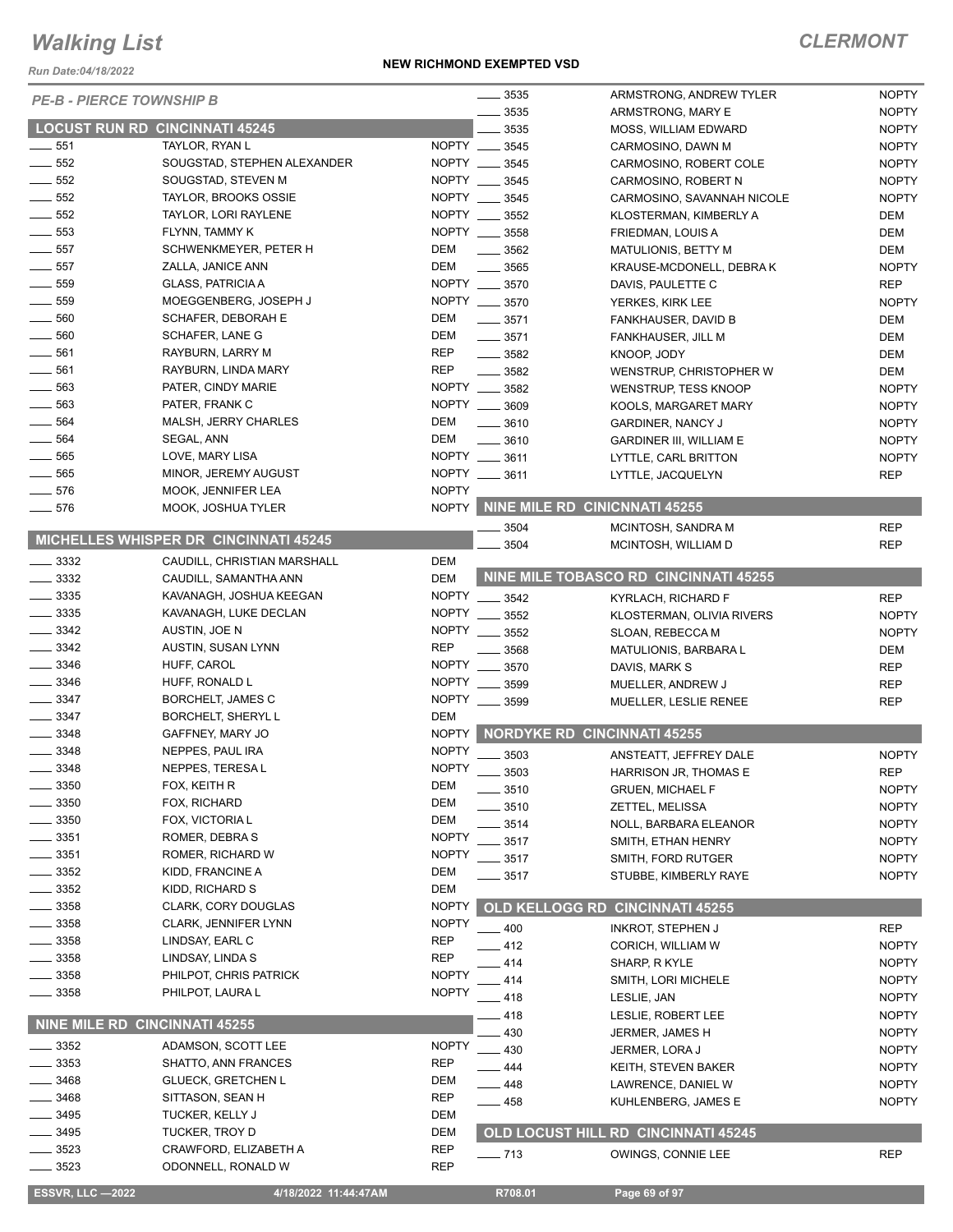*Run Date:04/18/2022*

#### **NEW RICHMOND EXEMPTED VSD**

| <b>ESSVR, LLC -2022</b>         | 4/18/2022 11:44:47AM                       |              | R708.01                           | Page 70 of 97                      |              |
|---------------------------------|--------------------------------------------|--------------|-----------------------------------|------------------------------------|--------------|
| 3356                            | KRITES, ANDREW FREDERICK                   | <b>REP</b>   |                                   |                                    |              |
| 3330                            | WILMERS, JOSEPH K                          | <b>NOPTY</b> | 3516                              | ALBERS, HOLLY RUTH HUNT            | <b>NOPTY</b> |
| 3330                            | DAVIS, TRENT A                             | <b>REP</b>   | 3510                              | BLANTON, NATHAN ALEXANDER          | <b>NOPTY</b> |
| 3330                            | DAVIS, KALA L                              | <b>REP</b>   | 3510                              | <b>BLANTON, CASIE MILLER</b>       | <b>NOPTY</b> |
|                                 |                                            |              | 3504                              | BREEDEN, CHARLES CLAYTON           | <b>NOPTY</b> |
|                                 | <b>PREAKNESS PIKE CINCINNATI 45245</b>     |              | 3501                              | VOGT, CHRISTOPHER J                | <b>NOPTY</b> |
|                                 |                                            |              | 3501                              | HUDSON, KATHY MARIE                | <b>NOPTY</b> |
| $=$ 611                         | PARKER, DENNIS RAY                         | <b>NOPTY</b> |                                   |                                    |              |
| $-611$                          | BAUMGARTNER, ROBERT J                      | <b>NOPTY</b> | <b>WOODLAND TRL</b>               | <b>CINCINNATI 45255</b>            |              |
| $-603$                          | RITTER, MICHAEL DAVID                      | <b>NOPTY</b> |                                   | <b>CUMBERLAND, LANCE DANIEL</b>    | <b>NOPTY</b> |
| $\equiv$ 603                    | RITTER, BARBARA R                          | <b>NOPTY</b> | 3301<br>3301                      | CUMBERLAND, JAMES LLOYD            | <b>NOPTY</b> |
|                                 | PALESTINE ST NEW RICHMOND 45157            |              | 3301                              | CUMBERLAND, DINA CANONIZADO        | <b>NOPTY</b> |
|                                 |                                            |              |                                   |                                    |              |
| $\frac{1}{2}$ 653               | WOOD, CHRISTOPHER M                        | <b>NOPTY</b> | <b>WAGNER RD CINCINNATI 45245</b> |                                    |              |
| __ 648                          | SOWERS, CHARLOTTE                          | <b>NOPTY</b> |                                   |                                    |              |
| __ 620                          | MIKULA, MICHELLE M                         | <b>NOPTY</b> | 964                               | LYONS, SCOTT BARNET                | <b>NOPTY</b> |
| $-620$                          | MIKULA, MICHAEL F                          | <b>NOPTY</b> | 964                               | LYONS, ELIZABETH W                 | <b>NOPTY</b> |
| $-610$                          | SCHAAF, TAYLOR L                           | <b>NOPTY</b> | 958                               | GILLESPIE, KATHLEEN A              | DEM          |
| _ 610                           | SCHAAF, JARED WILLIAM                      | <b>NOPTY</b> | 958                               | GILLESPIE, JOSEPH E                | <b>DEM</b>   |
| $- 610$                         | <b>GRIMM, STACY LYNN</b>                   | <b>NOPTY</b> | 918                               | CURLESS, LINDA D                   | DEM          |
| _ 610                           | <b>GRIMM, NICHOLAS JAMES</b>               | <b>NOPTY</b> | 918                               | <b>CURLESS, GREGG A</b>            | <b>DEM</b>   |
| 610                             | ANDERSON, ELIZABETH N                      | <b>NOPTY</b> | 918                               | <b>CURLESS, ANDREW M</b>           | <b>NOPTY</b> |
| 600                             | ANDERSON, ROBIN G                          | <b>NOPTY</b> | 914                               | CURLESS, STEVEN MAXWELL            | <b>NOPTY</b> |
| 600                             | ANDERSON, JOHN W                           | <b>NOPTY</b> | $-914$                            | <b>CURLESS, RACHEL G</b>           | <b>NOPTY</b> |
| 590                             | MEYER, JUSTIN LEE                          | <b>NOPTY</b> | 850                               | DEPRIEST, PHILLIP H                | <b>NOPTY</b> |
| 590                             | MEYER, ERIN MAE                            | <b>NOPTY</b> | 850                               | DEPRIEST, LENORE A                 | <b>NOPTY</b> |
| $- 574$                         | KUHN, ROBERTA H                            | <b>DEM</b>   | 842                               | RIDGEWAY, LEE R                    | <b>NOPTY</b> |
| $-574$                          | KUHN, JEFFREY P                            | <b>DEM</b>   | $\equiv$ 842                      | RIDGEWAY, JOEL LEE                 | <b>NOPTY</b> |
| 558                             | WOLFER, TIMOTHY J                          | <b>REP</b>   | $-842$                            | RIDGEWAY, JAYNE CAROL              | <b>NOPTY</b> |
| $\frac{1}{2}$ 558               | <b>WOLFER, LEAH JANE</b>                   | <b>REP</b>   | $\frac{1}{2}$ 842                 | BOWEN, SAVANNAH RUTH               | <b>NOPTY</b> |
| 558                             | WOLFER, JULIE A                            | <b>REP</b>   | $-826$                            | RILLO, CAMERON BLAKE               | <b>NOPTY</b> |
| 558                             | <b>WOLFER, HANNAH M</b>                    | <b>NOPTY</b> | $-$ 782                           | HAYNES, NANCY L                    | <b>REP</b>   |
| $\frac{1}{2}$ 558               | WOLFER, ANTHONY A                          | <b>REP</b>   | $-782$                            | HAYNES III, JOHN P                 | <b>NOPTY</b> |
| 528                             | MOTCH, VIRGINIA A                          | DEM          | $-782$                            | HAYNES JR, JOHN P                  | <b>REP</b>   |
| $- 528$                         | MOTCH, DAVID W                             | DEM          | $-762$                            | HUCKER, ROBERT A                   | <b>NOPTY</b> |
|                                 | TVRDY, JOHN T                              |              | $-762$                            | HUCKER, DEBORA A                   | <b>NOPTY</b> |
| $\frac{1}{2}$ 506               |                                            | <b>NOPTY</b> | 738                               | <b>HUCKER, JEFFERY TAYLOR</b>      | <b>NOPTY</b> |
| $\frac{1}{2}$ 506               | <b>TVRDY, FRANK W</b>                      | <b>NOPTY</b> | 738                               | HUCKER, ANGELA R                   | <b>NOPTY</b> |
| 504                             | KEYSER, ZHENYA ALLEN                       | <b>NOPTY</b> | $-726$                            | MENDENHALL, MICHAEL LEE            | <b>NOPTY</b> |
| 504                             | KEYSER, RUSLAN A                           | <b>NOPTY</b> | 726                               | MENDENHALL, LISA FAYE              | <b>NOPTY</b> |
| 504<br>$\frac{1}{1}$            | KEYSER, GREGORY ALLEN                      | <b>NOPTY</b> | $-718$                            | SVENSSON, SCOTT A                  | <b>NOPTY</b> |
| 504<br>$\frac{1}{1}$            | KEYSER, BRENDA JO                          | <b>NOPTY</b> |                                   |                                    |              |
| $-468$                          | LUCERO, ANGELA ELIZABETH                   | <b>NOPTY</b> | .718                              | EVANS JR, DONALD D                 | <b>NOPTY</b> |
| OLD U S 52 NEW RICHMOND 45157   |                                            |              | $-718$                            | CORNWELL, KRISTINE                 | <b>REP</b>   |
|                                 |                                            |              | $- 710$                           | SHAFFER, GARY A                    | <b>REP</b>   |
| $-777$                          | TYLER, TIMOTHY LEE                         | <b>REP</b>   | $- 710$                           | SHAFFER, BARBARA A                 | <b>NOPTY</b> |
| $-777$                          | <b>TYLER, KATHERINE S</b>                  | <b>REP</b>   | $-706$                            | GILDEA, RUTH A                     | <b>NOPTY</b> |
| $-777$                          | SAIN, MALLORY E                            | <b>REP</b>   | $- 706$                           | GILDEA, GREG J                     | <b>NOPTY</b> |
| $-777$                          | RONDA, JERRAD ANDREW                       | <b>NOPTY</b> | 702                               | <b>WILSON, KATHERINE A</b>         | <b>REP</b>   |
| $- 775$                         | <b>GEORGE JR, RICHARD S</b>                | <b>DEM</b>   | 698                               | RHOADS, SHEILA MARCENIA            | <b>DEM</b>   |
| $\frac{1}{2}$ 775               | GEORGE, DEBORAH JEAN                       | DEM          | 686                               | <b>GAMMOH, MWAFAG BAKHIT</b>       | <b>NOPTY</b> |
| $\frac{1}{2}$ 763               | LUGGEN, MICHAEL E                          | DEM          |                                   | TEN MILE RD NEW RICHMOND 45157     |              |
| $\frac{1}{2}$ 763               | LUGGEN, ANN SCHMIDT                        | <b>NOPTY</b> |                                   |                                    |              |
| $- 751$                         | KARP, JONAS MEYER                          | <b>NOPTY</b> | 914                               | <b>CURLESS, SHARON M</b>           | <b>DEM</b>   |
| $\frac{1}{2}$ 731               | KIRKER, CATHERINE                          | <b>NOPTY</b> | 826                               | RILLO, TERRI L                     | <b>NOPTY</b> |
| $\frac{1}{2}$ 731               | KIRKER, CARLA MIDDLETON                    | <b>NOPTY</b> | 826                               | RILLO, DEREK D                     | <b>NOPTY</b> |
| $\frac{1}{2}$ 725               | FRENCH, NICHOLAS WALTER                    | <b>NOPTY</b> | 774                               | MCKENZIE, LISA R                   | <b>REP</b>   |
| $\frac{1}{2}$ 725               | <b>CUMMINS, THOMAS ANDREW</b>              | <b>NOPTY</b> | $-774$                            | MCKENZIE III, CHARLES B            | <b>REP</b>   |
| $- 725$                         | <b>CUMMINS, KATHERINE MAK</b>              | <b>NOPTY</b> |                                   | STATE ROUTE 749 NEW RICHMOND 45157 |              |
| $\frac{1}{2}$ 725               | <b>CUMMINS, BRUCE M</b>                    | <b>NOPTY</b> |                                   |                                    |              |
| $\frac{1}{2}$ 721               | <b>TACKETT, ROBIN LYNNE</b>                | <b>NOPTY</b> | 3358                              | FAGAN, TABATHA ANN                 | <b>DEM</b>   |
| $\frac{1}{2}$ 713               | OWINGS, DANIEL H                           | <b>REP</b>   | 3358                              | FAGAN JR, PATRICK E                | DEM          |
|                                 | <b>OLD LOCUST HILL RD CINCINNATI 45245</b> |              | 3358                              | FAGAN, KAELEY ANN                  | <b>NOPTY</b> |
|                                 |                                            |              | 3358                              | FAGAN, ADDISON L                   | <b>DEM</b>   |
| <b>PE-B - PIERCE TOWNSHIP B</b> |                                            |              | 3356                              | KRITES, ANGELA M                   | <b>NOPTY</b> |
|                                 |                                            |              |                                   |                                    |              |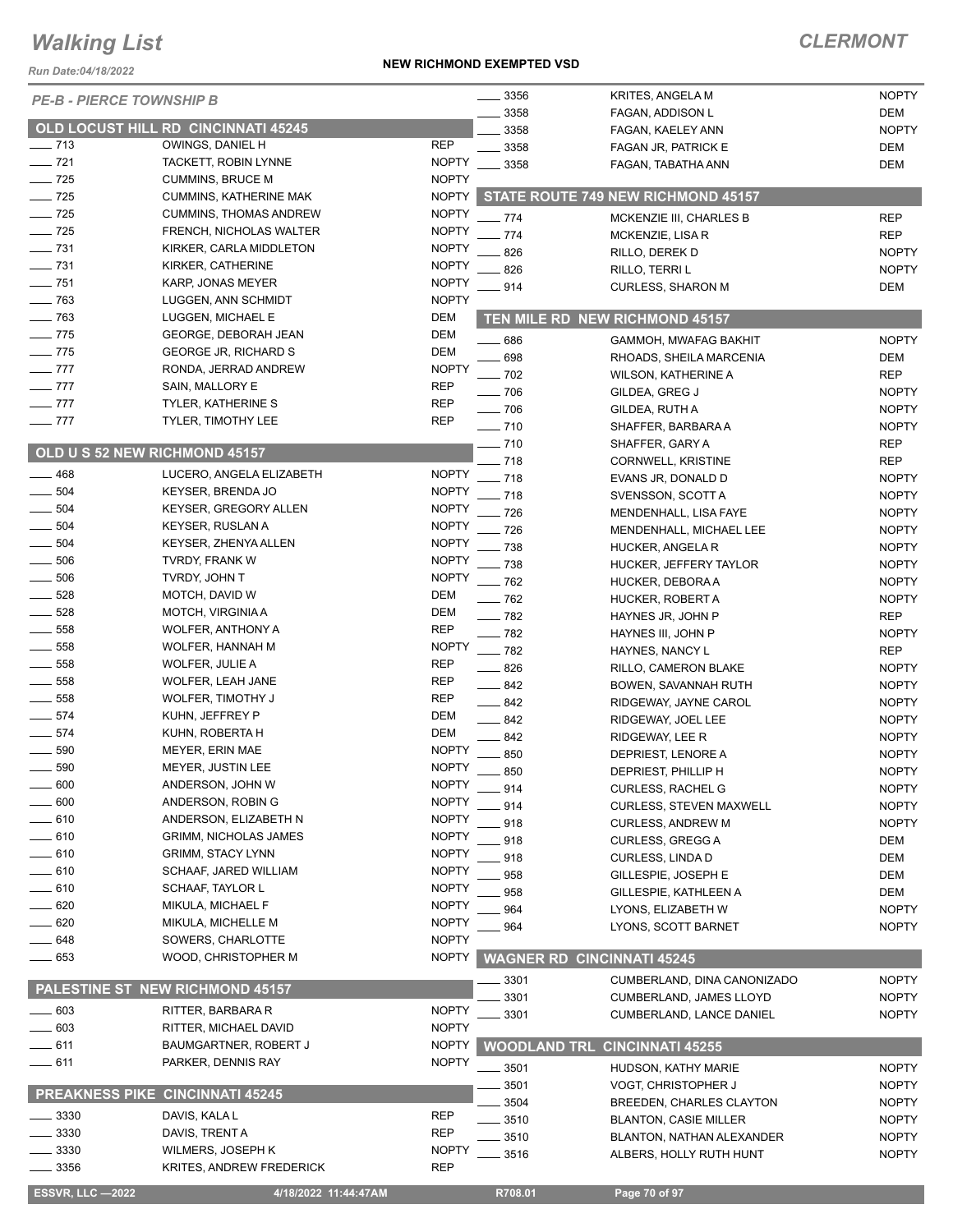*Run Date:04/18/2022*

*PE-B - PIERCE TOWNSHIP B*

|                    | <b>WOODLAND TRL CINCINNATI 45255</b> |              |
|--------------------|--------------------------------------|--------------|
| $\equiv$ 3516      | <b>MEAKIN, DANIEL H</b>              | <b>REP</b>   |
| $-3521$            | <b>GLUECK, CAROL K</b>               | <b>NOPTY</b> |
| $-3521$            | <b>GLUECK, JAMES J</b>               | <b>NOPTY</b> |
| $-3521$            | <b>GLUECK. JAY EVAN</b>              | <b>NOPTY</b> |
| $-3527$            | <b>MOORE, KATHRYN S</b>              | <b>REP</b>   |
| $\frac{1}{3533}$   | LEE. HYUN HO                         | <b>NOPTY</b> |
| $\frac{1}{2}$ 3533 | LEE. JIN SOL                         | <b>NOPTY</b> |
| $\frac{3533}{2}$   | LEE. JOONG GWANG                     | <b>NOPTY</b> |
| $-3533$            | YOUNG SOOK, KIM YSK                  | <b>NOPTY</b> |
| $-3539$            | LANTHIER, KATHRYN H                  | DEM          |
| ___ 3539           | POHL, MARTIN N                       | DEM          |

*TOTAL :* **578**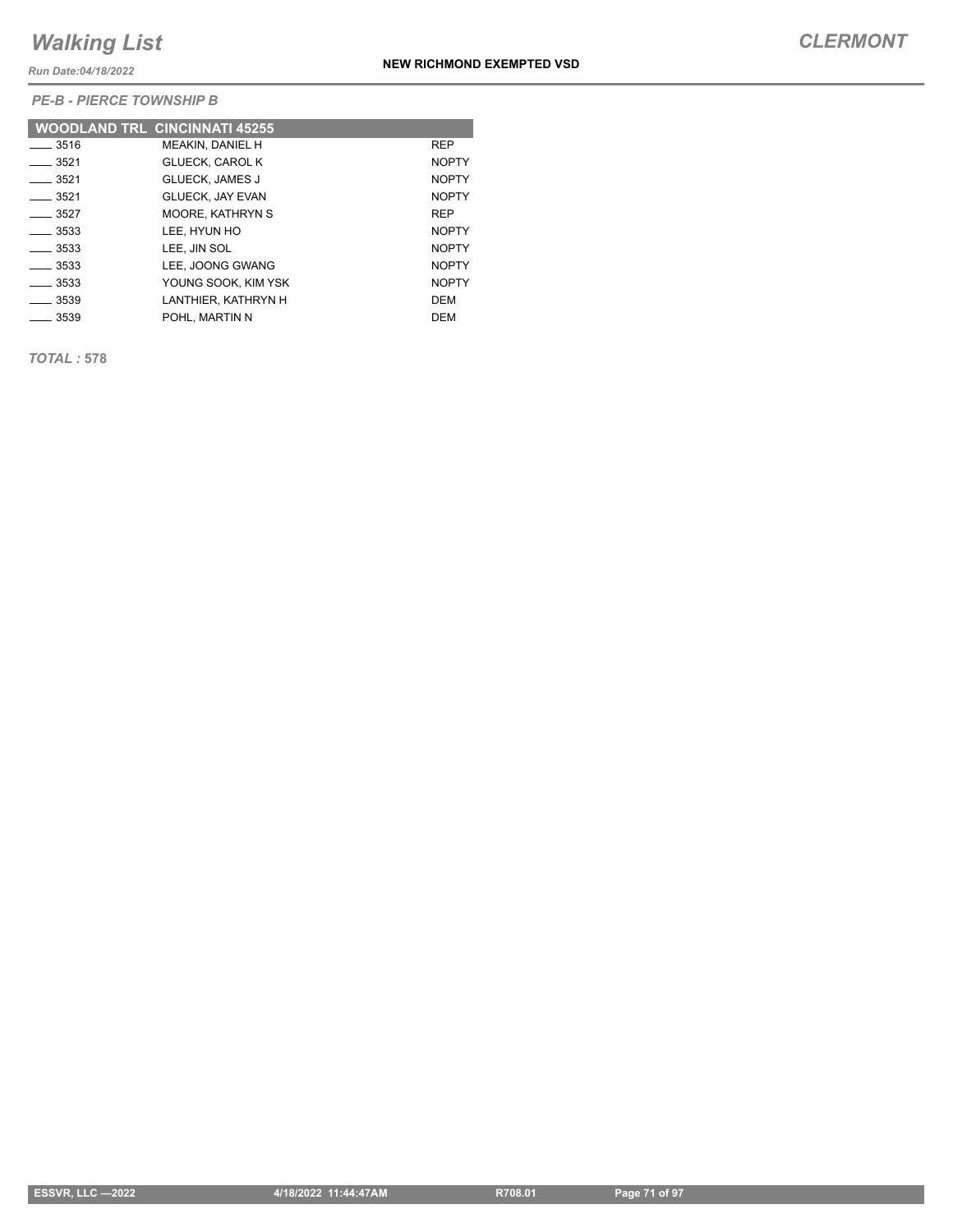*Run Date:04/18/2022*

*PE-D - PIERCE TOWNSHIP D*

|                                     | <b>BACHELIER RD AMELIA 45102</b> |              |  |  |
|-------------------------------------|----------------------------------|--------------|--|--|
| $\frac{1}{2}$ 3042                  | STEELMAN, MICHAEL A              | <b>NOPTY</b> |  |  |
| $-3042$                             | SVENSSON, BRANDY L               | <b>NOPTY</b> |  |  |
| $\frac{3042}{2}$                    | SVENSSON, BRANDYON TROY          | <b>NOPTY</b> |  |  |
| $-3042$                             | <b>SVENSSON, TRAVIS</b>          | <b>NOPTY</b> |  |  |
| $-3046$                             | PIENING. CARMEN ELIZABETH ANNE   | <b>DEM</b>   |  |  |
| $-3046$                             | PIENING. JOSEPH CHARLES          | DEM          |  |  |
| $-3048$                             | CALLIHAN, AMY JO                 | <b>NOPTY</b> |  |  |
| $-3048$                             | CALLIHAN, JAMIE L                | <b>NOPTY</b> |  |  |
| $\equiv$ 3050                       | <b>HEGGOOD, MARK A</b>           | <b>NOPTY</b> |  |  |
| $-3052$                             | GAMMOH. AMJAD M                  | <b>NOPTY</b> |  |  |
| <b>STATE ROUTE 749 AMELIA 45102</b> |                                  |              |  |  |
| $-1501$                             | <b>CLARK, NATHANIEL PAUL</b>     | <b>NOPTY</b> |  |  |
| $-1501$                             | <b>HOWES, ANTHONY D</b>          | <b>NOPTY</b> |  |  |

*TOTAL :* **12**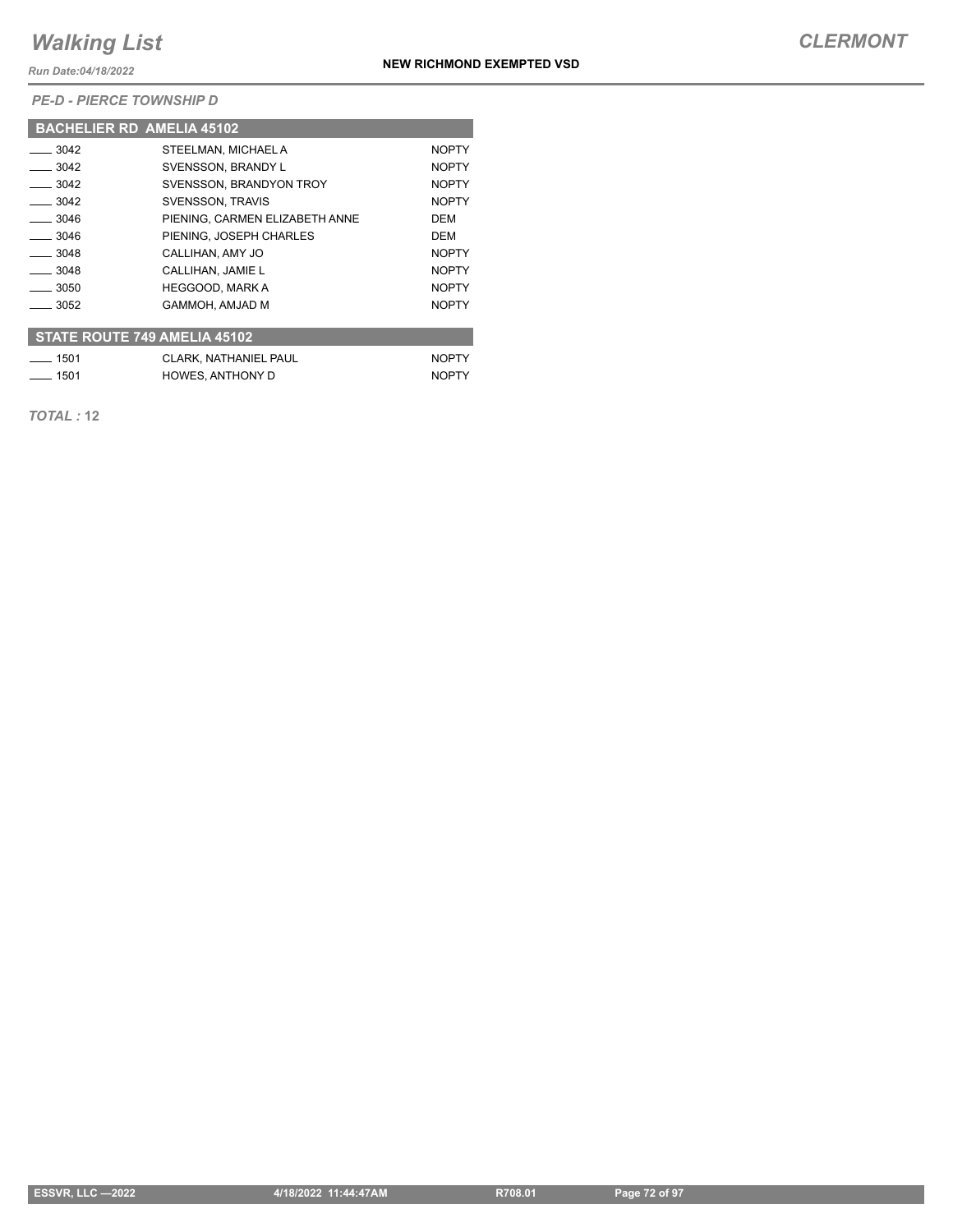*Run Date:04/18/2022*

| <b>PE-E - PIERCE TOWNSHIP E</b> |                                        |              | 3592                | ADAMS, RICHARD C                     | <b>REP</b>   |
|---------------------------------|----------------------------------------|--------------|---------------------|--------------------------------------|--------------|
|                                 | <b>ABERDEEN RIDGE CINCINNATI 45245</b> |              |                     | <b>BRAEWING CT CINCINNATI 45245</b>  |              |
| $\frac{1}{2}$ 3322              | ESTERLE, HARPER KELLY                  | <b>REP</b>   | $-6447$             | <b>BRUNS, CAREY ELLEN</b>            | <b>REP</b>   |
| $\frac{3322}{2}$                | ESTERLE, KENNETH J                     | <b>REP</b>   | $- 6447$            | CHERRY III, JOHN B                   | <b>REP</b>   |
| $\frac{1}{2}$ 3322              | ESTERLE, LIBBY A                       | <b>REP</b>   | $- 6448$            | <b>JUMP, GEORGE S</b>                | <b>NOPTY</b> |
| $-3324$                         | GOODNOW, COLE A                        |              | NOPTY - 6448        | JUMP, JULIE                          | <b>NOPTY</b> |
| $-3324$                         | GOODNOW, KEESHA VIE                    | <b>REP</b>   | $-6449$             | SCHMIDT, BOBBI LEE                   | <b>REP</b>   |
| $-3324$                         | GOODNOW, RUSSELL EDWARD                | <b>REP</b>   | $-6449$             | SCHMIDT, STEPHEN F                   | <b>REP</b>   |
| $-3324$                         | ZIMMEMAN, JAY GEORGE                   |              | NOPTY -6450         | BELLISSEMO, MARY JOSEPHINE           | <b>NOPTY</b> |
| $- 3324$                        | ZIMMERMAN, RACHEL GRACE                | $N$ OPTY $-$ | _ 6450              | BELLISSEMO, NICHOLAS C               | <b>NOPTY</b> |
| $-3324$                         | ZIMMERMAN, RYLEE CLAIRE                |              | NOPTY -6451         | <b>BARRY, KELLY KING</b>             | <b>NOPTY</b> |
|                                 | ZIMMERMAN, TRISHA BARBARA              | NOPTY -      | $-6451$             | <b>BARRY, MATTHEW ROBERT</b>         | <b>NOPTY</b> |
| $\frac{1}{2}$ 3324              |                                        |              | $- 6452$            | <b>MARTIN, KAREN MARIE</b>           | DEM          |
| $- 3325$                        | WESSEL, ADAM L                         | <b>DEM</b>   | $- 6452$            | <b>MARTIN, KYLE M</b>                | <b>REP</b>   |
| $\frac{1}{2}$ 3325              | WESSEL, HANNAH L                       | <b>REP</b>   | NOPTY - 6453        | <b>BELL, BRIEN WHITSON</b>           | <b>NOPTY</b> |
| $\frac{1}{2}$ 3326              | <b>JOSSART, KATHERINE CLAIRE</b>       |              | 6453                | BELL, CAROLYN C                      | <b>NOPTY</b> |
| $-3326$                         | JOSSART, KRISTYN MARY                  | NOPTY $-$    | 6453                | BELL, MADELYN CHRISTINE              | <b>NOPTY</b> |
| $\frac{3326}{2}$                | <b>JOSSART, TIMOTHY J</b>              | <b>NOPTY</b> | 6453                | MCGRAW, MICHAEL PATRICK              | <b>NOPTY</b> |
| $\frac{1}{2}$ 3326              | JOSSART, WILLIAM JOHN                  | NOPTY -      | 6454                | HEINY, CHRISTOPHER DAVID             | <b>REP</b>   |
| $\frac{3327}{2}$                | PATEL, RINA NITINKUMAR                 | NOPTY -      | 6454                | HEINY, KATIE A                       | <b>REP</b>   |
|                                 | <b>BEHYMER RD CINCINNATI 45245</b>     |              |                     |                                      |              |
| $-3442$                         | PERRY, NICOLE L                        | <b>NOPTY</b> |                     | <b>BRISTOL RD NEW RICHMOND 45157</b> |              |
| $-3450$                         | FELICIANO GONZALEZ, JOSE MANUEL        |              | NOPTY - 1017        | PARKER, NANCY JANE                   | DEM          |
| $-3450$                         | RIVERA RAMIEREZ, VERONICA              |              | NOPTY - 1033        | PARKER, GERALD MICHAEL               | <b>NOPTY</b> |
| $-3462$                         | <b>SCALES, DIANAS</b>                  | <b>REP</b>   | $\frac{1}{2}$ 1033  | PARKER, SUSAN K                      | <b>NOPTY</b> |
| $\frac{1}{2}$ 3462              | <b>SCALES, MICHAEL R</b>               | <b>REP</b>   | $- 1075$            | PALMER, MELISSA ANNE                 | <b>NOPTY</b> |
|                                 |                                        | DEM          | $- 1075$            | ROSTETTER, ANDREW JAMES              | <b>NOPTY</b> |
| $- 3472$                        | PIERCE, DEBBIE                         |              | $- 1075$            | ROSTETTER, NATHAN LEE                | <b>NOPTY</b> |
| $\frac{3472}{2}$                | PIERCE, GREGORY A                      | <b>DEM</b>   | NOPTY - 1075        | ROSTETTER, PAUL ALLEN                | <b>NOPTY</b> |
| $\frac{3472}{2}$                | PIERCE, JESSICA LYNN                   |              |                     |                                      |              |
| $\frac{1}{2}$ 3502              | ALHIJAZEEN, MAJD NAZZAL                | <b>NOPTY</b> |                     | <b>COLE RD NEW RICHMOND 45157</b>    |              |
| $\frac{1}{2}$ 3502              | HIJAZEEN, YOUSEF NAZZAL                | <b>NOPTY</b> | _ 3215              | HEIDEN, ANNA CHRISTINE               | <b>REP</b>   |
| $\frac{1}{2}$ 3506              | SMITH, SARAH EILEEN                    | $NOPTY -$    | $-3215$             | <b>HEIDEN, JOSHUA B</b>              | <b>REP</b>   |
| $- 3510$                        | WOODS, JOHN M                          | $N$ OPTY $-$ | 3215                | HEIDEN, LEAH JOSEPHINE               | <b>REP</b>   |
| $\frac{1}{2}$ 3510              | WOODS, TERIL                           | $NOPTY$ –    | NOPTY -8215         | <b>HEIDEN, STACI C</b>               | <b>REP</b>   |
| $-3514$                         | SMITH, LAURA                           |              | $- 3215$            | JOHNSON, SETH E                      | <b>NOPTY</b> |
| $- 3524$                        | PIERCE, ANITA D                        | <b>REP</b>   | $\frac{1}{2}$ 3233  | STANFIELD, CHAR T                    | <b>REP</b>   |
| $- 3524$                        | PIERCE, JOHN PAUL                      | <b>REP</b>   | $\frac{1}{2}$ 3233  | STANFIELD, DAVID D                   | <b>NOPTY</b> |
| $-3530$                         | <b>GREENE, PAMELA ANN</b>              | <b>REP</b>   | $\frac{1}{2}$ 3233  | STANFIELD, LAUREN A                  | <b>NOPTY</b> |
| 3530                            | <b>GREENE, TIMOTHY R</b>               | <b>REP</b>   |                     | STANFIELD, ZACHARY DAVID BLAKE       | <b>REP</b>   |
| 3534                            | CROCKETT, BRIAN D                      |              | NOPTY -8233<br>3235 | STABLUM, ERICA RAE                   | <b>NOPTY</b> |
| 3534                            | CROCKETT, SALLY ANN                    | <b>NOPTY</b> | 3235                | STABLUM, JASON ROBERT                | <b>NOPTY</b> |
| 3544                            | WHITE, GLORIA J                        | <b>REP</b>   |                     |                                      |              |
| - 3544                          | WHITE JR, MYRON A                      | <b>REP</b>   | 3241                | BERNING, DALE P                      | <b>NOPTY</b> |
| 3550                            | BLACKABY, JERAD S                      | $N$ OPTY $-$ | $-3243$             | UETZ, GEORGE W                       | DEM          |
| _ 3550                          | FREDE, RHONDA BLACKABY                 | <b>REP</b>   | - 3243              | UETZ, MARY K                         | DEM          |
| 3550                            | FREDE, STEVE P                         | <b>REP</b>   | $-3245$             | <b>CLARK, CHARLES RICHARD</b>        | DEM          |
| _ 3556                          | LAIR, JULIA ANNE                       | $NOPTY =$    | $-3245$             | ROTHSTEIN CLARK, DEBRA D             | DEM          |
| _ 3556                          | LAIR, STEVEN W                         | $N$ OPTY $-$ | 3246                | FALLER, MARY K                       | <b>REP</b>   |
| $-3562$                         | BIRD, ADAM C                           | <b>REP</b>   | $\frac{1}{2}$ 3246  | FALLER, ROBERT J                     | REP          |
| $=$ 3562                        | BIRD, JOEL I                           | <b>REP</b>   | $\frac{1}{2}$ 3247  | SHIFFLET, RAYMOND A                  | <b>NOPTY</b> |
| $-3562$                         | <b>BIRD, JONATHAN COLE</b>             | <b>REP</b>   | $- 3247$            | SHIFFLET, TIMOTHY RAY                | <b>NOPTY</b> |
| $=$ 3562                        | <b>BIRD, TAMERA L</b>                  | <b>REP</b>   | $- 3249$            | <b>GRADY II, CHUCK J</b>             | REP          |
| 3568                            | FERGUSON, STEVEN D                     | $NOPTY -$    | $-3249$             | <b>GRADY, PEYTON R</b>               | <b>NOPTY</b> |
| 3568                            | LONG, JONATHAN ISAAC                   | NOPTY -      | 3249                | GRADY, SKYLAR MORGAN                 | <b>NOPTY</b> |
| . 3568                          | LONG, SETH MICHAEL                     | NOPTY -      | 3261                | DIECKMANN, KAREN S                   | <b>NOPTY</b> |
| $-3568$                         | STEWART, JULIE                         | $N$ OPTY $-$ | 3261                | DIECKMANN, MICHAEL W                 | <b>NOPTY</b> |
| 3580                            | ROCKEL, DAVID M                        | $NOPTY =$    | _ 3272              | <b>HELLEBUSH, CHRISTINA A</b>        | DEM          |
| - 3580                          | ROCKEL, HEATHER R                      | DEM          | $- 3272$            | HELLEBUSH, ROSE ANNE                 | DEM          |
| 3586                            | METCALFE, PATRICIA A                   | <b>REP</b>   | $- 3290$            | HANSELMAN, THOMAS M                  | <b>NOPTY</b> |
| 3586                            | METCALFE, THEO C                       | REP          | $\frac{1}{2}$ 3290  | MCILVAIN, STEPHANIE A                | <b>NOPTY</b> |
| 3592                            | ADAMS, CAROL J                         | REP          | $\frac{1}{2}$ 3310  | BOCK, LEANNE D                       | <b>NOPTY</b> |
|                                 |                                        |              | $\frac{1}{2}$ 3310  | BOCK, RODNEY S                       | <b>NOPTY</b> |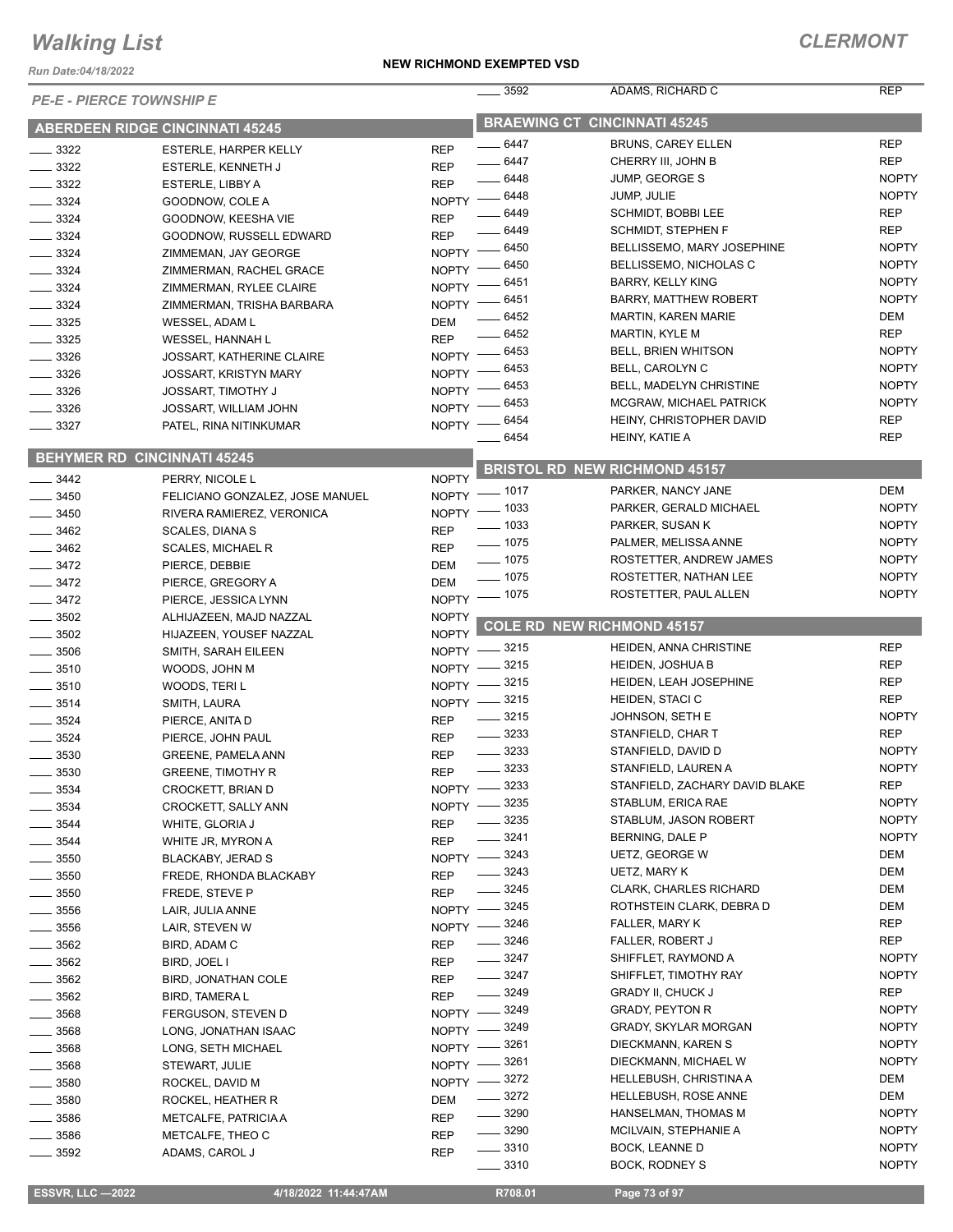*Run Date:04/18/2022*

| <b>PE-E - PIERCE TOWNSHIP E</b> |                                               |                                  | <b>FAGINS RUN RD NEW RICHMOND 45157</b> |              |  |  |
|---------------------------------|-----------------------------------------------|----------------------------------|-----------------------------------------|--------------|--|--|
|                                 |                                               | $-1103$                          | ROEDER, GARY A                          | <b>REP</b>   |  |  |
|                                 | <b>COLE RD NEW RICHMOND 45157</b>             | $-1103$                          | ROEDER, JANICE M                        | <b>REP</b>   |  |  |
| $- 3310$                        | OETZEL, CAROL SUE                             | NOPTY __ 1104                    | ENGLAND, DAVID D                        | <b>NOPTY</b> |  |  |
| $\frac{1}{2}$ 3319              | ENNIS, MICHAEL JOSEPH                         | NOPTY __ 1104                    | ENGLAND, PAMELA JANE                    | <b>NOPTY</b> |  |  |
| $\frac{1}{2}$ 3322              | HEIDEN, RICHARD CARL                          | NOPTY __ 1105                    | BOHRER, DEBRA ANNE                      | DEM          |  |  |
|                                 |                                               | $\frac{1}{2}$ 1105               | <b>BOHRER, MICHAEL PHILIP</b>           | DEM          |  |  |
|                                 | <b>COOPER RD NEW RICHMOND 45157</b>           | $- 1110$                         | HARRIS, JANET ELIZABETH                 | <b>NOPTY</b> |  |  |
| $- 1354$                        | JONES, CASEY ANN                              | <b>REP</b><br>$\frac{1}{2}$ 1110 | HARRIS, JOHN W                          | <b>NOPTY</b> |  |  |
| $- 1354$                        | JONES, KIMBERLY C                             | <b>REP</b><br>$- 1111$           | DIECKMAN, JACK L                        | <b>NOPTY</b> |  |  |
| $- 1364$                        | JONES, BRENDA J                               | NOPTY __ 1120                    | ALLEN, BRANDON TURNER                   | <b>NOPTY</b> |  |  |
| $- 1366$                        | COUCH, KYLIE JON                              | NOPTY __ 1120                    | ALLEN, BRITTANY L                       | <b>NOPTY</b> |  |  |
| $- 1366$                        | DICKHAUS, JOHN F                              | NOPTY __ 1125                    | HUGHES, ANDREW MICHAEL                  | <b>NOPTY</b> |  |  |
| $- 1366$                        | DICKHAUS, RHONDA L                            | NOPTY __ 1125                    | HUGHES JR, CALVIN C                     | <b>NOPTY</b> |  |  |
| $- 1370$                        | DOLL JR, JAMES E                              | NOPTY __ 1125                    | HUGHES, DEBORAH GWYN                    | <b>NOPTY</b> |  |  |
| $- 1370$                        | DOLL, PAULA ANN                               | NOPTY __ 1132                    | EDWARDS, ELLEN MARIE                    | <b>NOPTY</b> |  |  |
| $- 1408$                        | VONDERHAAR, COURTNEY M                        | NOPTY __ 1132                    | EDWARDS, MARTIN JOSEPH                  | <b>NOPTY</b> |  |  |
| $- 1408$                        | VONDERHAAR, TIMOTHY J                         | NOPTY __ 1132                    | EDWARDS, SARA MARIE                     | <b>NOPTY</b> |  |  |
| $- 1414$                        | RUSSO, JENNIFER ANN                           | NOPTY __ 1135                    | HILL, JOHN SCOTT                        | <b>NOPTY</b> |  |  |
| $- 1414$                        | RUSSO III, NICHOLAS J                         | NOPTY __ 1135                    | HILL, JOYCE L                           | <b>NOPTY</b> |  |  |
| $- 1414$                        | RUSSO IV, NICHOLAS JOSEPH                     | NOPTY __ 1145                    | <b>KELLERMAN, CHARLES P</b>             | REP          |  |  |
|                                 |                                               | $\frac{1}{1145}$                 | KELLERMAN, MARJORIE ANN                 | <b>REP</b>   |  |  |
|                                 | <b>CROOKED CREEK LN NEW RICHMOND 45157</b>    | $-1145$                          | KELLERMAN, RACHEL LEIGH                 | <b>NOPTY</b> |  |  |
| $- 1106$                        | FETTERS, JAMES M                              | NOPTY __ 1145                    | KELLERMAN, STEPHEN MICHAEL              | <b>NOPTY</b> |  |  |
| $\frac{1}{2}$ 1108              | MICHEL, CHRISTINA MARIE                       | NOPTY __ 1157                    | HAYWARD, DYLAN ULYSSES                  | <b>NOPTY</b> |  |  |
| $- 1108$                        | MICHEL, DANIEL LEONARD                        | NOPTY __ 1157                    | HAYWARD, JEFFREY B                      | REP          |  |  |
| $\frac{1}{2}$ 1112              | HAESELEY, ANTHONY RYAN                        | NOPTY __ 1157                    | HAYWARD, MELISSA FAITH                  | <b>REP</b>   |  |  |
| $- 1112$                        | WILLIAMS, MICHAEL EDWARD                      | NOPTY __ 1157                    | HAYWARD, WILLIAM BARRETT                | <b>NOPTY</b> |  |  |
| $\frac{1}{113}$                 | PARKER, KAITLYNN RENAE                        | NOPTY __ 1158                    | <b>GLENN, DANIEL C</b>                  | <b>REP</b>   |  |  |
| $\frac{1}{2}$ 1113              | PARKER, MARLEEN MARIE                         | NOPTY __ 1158                    | <b>GLENN, LUKE THOMAS</b>               | <b>NOPTY</b> |  |  |
| $- 1113$                        | PARKER JR, ROBERT ALLEN                       | NOPTY __ 1158                    | <b>GLENN, SARAH E</b>                   | <b>NOPTY</b> |  |  |
| $\frac{1}{2}$ 1113              | PARKER III, ROBERT ALLEN                      | NOPTY __ 1158                    | <b>GLENN, SHELLEY L</b>                 | <b>REP</b>   |  |  |
| $- 1120$                        | <b>BARRETT, LAURA CARROLL</b>                 | $\frac{1}{2}$ 1181<br><b>REP</b> | COLLET, CHRISTINA E                     | <b>NOPTY</b> |  |  |
| $\frac{1}{2}$ 1120              | JOHNSON, WILLIAM M                            | $\frac{1}{2}$ 1181<br>DEM        | <b>COLLET, CHRISTINE</b>                | <b>NOPTY</b> |  |  |
| $- 1121$                        | HIPP, CHARITY A                               | NOPTY __ 1181                    | <b>COLLET, ERIC PIERRE</b>              | <b>NOPTY</b> |  |  |
|                                 |                                               | $- 1181$                         | COLLET, PIERRE ERIC                     | <b>NOPTY</b> |  |  |
|                                 | <b>DOGWOOD LN CINCINNATI 45245</b>            | $-1191$                          | TWEHUES, KELLY LYNN                     | <b>NOPTY</b> |  |  |
| $\frac{1}{2}$ 3371              | CASH, WILLARD C                               | $\frac{1}{2}$ 1191<br><b>REP</b> | TWEHUES, WILLIAM D                      | <b>NOPTY</b> |  |  |
| $- 3375$                        | DALLAS, NOEL J                                | NOPTY - 1196                     | BELLETIRE, JOHN LEWIS                   | <b>NOPTY</b> |  |  |
| $= 3375$                        | <b>GREINER, BRANDON CHARLES</b>               | NOPTY - 1196                     | MAHAN, JAMES M                          | <b>REP</b>   |  |  |
| __ 3433                         | GIBSON, JULIE ANN                             | NOPTY - 1196                     | MAHAN, PAMELA J                         | REP          |  |  |
| $= 3433$                        | GIBSON, ROBERT JAY                            | NOPTY - 1196                     | MAHAN, RICHARD J                        | REP          |  |  |
| _ 3459                          | BRUM, LAURA                                   | NOPTY - 1225                     | SINGLETON-TAYLOR, LINDA F               | <b>NOPTY</b> |  |  |
| __ 3459                         | <b>GHERE, JAMES RICHARD</b>                   | NOPTY - 1225                     | TAYLOR, SADIE IRENE                     | <b>NOPTY</b> |  |  |
| _ 3459                          | <b>GHERE, KATHLEEN ANN</b>                    | $\frac{1}{2}$ 1235<br>DEM        | EDWARDS, DEBORAH MARIE                  | <b>NOPTY</b> |  |  |
| 3459                            | <b>HEATON, LAURA K</b>                        | NOPTY - 1235                     | MARSH, ANGELA MARIE                     | <b>NOPTY</b> |  |  |
|                                 |                                               | _ 1235                           | TALLARIGO, ARLENE A                     | REP          |  |  |
|                                 | <b>EAGLES LANDING CINCINNATI 45245</b>        | $-1237$                          | BARNHART, KATHY M                       | <b>NOPTY</b> |  |  |
| ____ 994                        | DRESIE, ANGELA M                              | $- 1237$<br>DEM                  | BARNHART, TIMOTHY JAY                   | <b>NOPTY</b> |  |  |
| $\frac{1}{2}$ 994               |                                               | $\frac{1}{2}$ 1239<br><b>DEM</b> | SHIDLER, ANDREA DAWN                    | DEM          |  |  |
| ___ 999                         | DRESIE, DOUGLAS S<br><b>GENTRY, CHARLES E</b> | $- 1239$<br>DEM                  | SHIDLER, ANDREW EDMUND                  | REP          |  |  |
| $\_\_999$                       | MOORE, LINDA B                                | $- 1246$<br>DEM                  | DYE, ELLENA H                           | REP          |  |  |
| ___ 1014                        | HARMAN, BARBARA B                             | ____ 1246 #APT A<br><b>REP</b>   | LUCK, JACQUELINE R                      | REP          |  |  |
| — 1014                          | HARMAN, JOSEPH W                              | ____ 1246 #APT A<br>REP          | LUCK, PATRICK V                         | REP          |  |  |
|                                 |                                               | $- 1247$                         | HORN, STEPHANIE NIKOLE                  | DEM          |  |  |
| $- 1024$                        | DUNIGAN, JOHN G                               | REP<br>$- 1247$<br><b>REP</b>    | HORN, WILLIAM C                         | DEM          |  |  |
| __ 1024                         | DUNIGAN, SANDRA J                             | NOPTY - 1248                     | <b>BECKWITH, JAMES M</b>                | REP          |  |  |
| $- 1029$                        | MITCHELL, CHRISTOPHER JOHN                    | NOPTY - 1254                     | GRAHAM, LARRY A                         | DEM          |  |  |
| $- 1029$                        | MITCHELL, KASI RYAN                           | NOPTY - 1254                     | GRAHAM, LISA JONES                      | DEM          |  |  |
| $- 1029$                        | PATSFALL, STEPHEN J                           | NOPTY - 1254                     | GRAHAM, MATTHEW ALEXANDER               | <b>NOPTY</b> |  |  |
| $- 1044$                        | BAUMAN, DARLA ANNE MARIE                      | NOPTY - 1254                     | <b>GRAHAM, NATALIE ELYSE</b>            | DEM          |  |  |
| ___ 1044                        | BAUMAN, JAMES EDWARD                          | —— 1257                          | EGNER, ANGELA MARIE                     | <b>NOPTY</b> |  |  |
|                                 |                                               |                                  |                                         |              |  |  |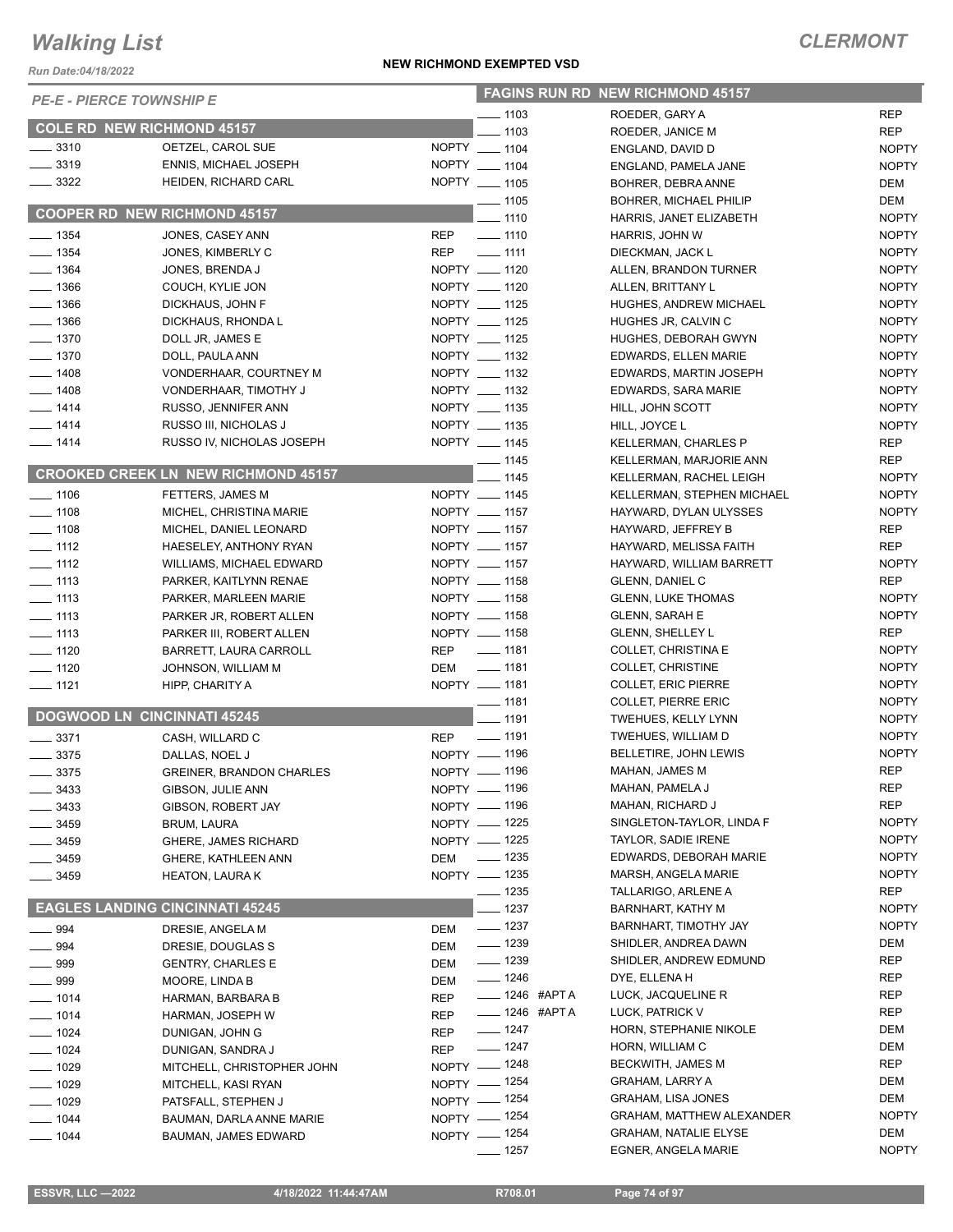*Run Date:04/18/2022*

#### **NEW RICHMOND EXEMPTED VSD**

## *CLERMONT*

| KUII DAIE.04/10/ZUZZ | <b>PE-E - PIERCE TOWNSHIP E</b>                   |                                 | 923        | RUPP, LEAH                |
|----------------------|---------------------------------------------------|---------------------------------|------------|---------------------------|
|                      |                                                   |                                 | 923        | RUPP, MAX                 |
| $\frac{1}{2}$ 1257   | FAGINS RUN RD NEW RICHMOND 45157<br>EGNER, CODY L | <b>NOPTY</b>                    | 927        | CONVERY,                  |
| $- 1276$             | <b>WALTERS, LINDA K</b>                           | <b>REP</b>                      | 927        | SEMBERG,                  |
| $- 1282$             | FOWLER, JOSHUA DAVID                              | <b>NOPTY</b>                    | 927        | SEMBERG,                  |
| $- 1282$             | FOWLER, RICHARD F                                 | <b>NOPTY</b>                    | 929        | <b>DANNENBE</b>           |
| $- 1288$             | DALL, DEBORAH S                                   | REP                             | 929        | <b>DANNENBE</b>           |
| $- 1288$             | DALL, GREG A                                      | REP                             | 929<br>930 | <b>DANNENBE</b>           |
|                      |                                                   |                                 |            | HAVELKA, D                |
|                      | <b>GLENEAGLES CIR CINCINNATI 45245</b>            |                                 | 930<br>931 | NEAL, CATH<br>HATFIELD, I |
| $\frac{1}{2}$ 3435   | <b>GABOR, ADRIENNE E</b>                          | NOPTY __ 931                    |            | HATFIELD,                 |
| $- 3435$             | GABOR, JOAN TERESA                                | <b>NOPTY</b>                    | 932        | AL HIJAZEE                |
| $\frac{1}{2}$ 3435   | GABOR, RANDY ALLAN                                | <b>NOPTY</b>                    | 932        | AST, CARRI                |
| $\frac{1}{2}$ 3436   | DOCKENDORFF, JAMES ERNEST                         | <b>REP</b>                      | 932        | AST, DOUG                 |
| $- 3436$             | DOCKENDORFF, JUDITH J                             | <b>NOPTY</b><br>$\frac{1}{2}$   | 932        | <b>AST, SYDNE</b>         |
| $- 3439$             | CONRAD, JENNIFER W                                | DEM<br>$\overline{\phantom{0}}$ | 934        | STEPHEN, A                |
| $- 3439$             | CONRAD, SCOTT E                                   | DEM<br>$\equiv$ 934             |            | STEPHEN,                  |
| $- 3440$             | <b>BRUSH, TONY LEE</b>                            | REP<br>$\equiv$ 934             |            | STEPHEN,                  |
| $- 3440$             | <b>BRUSH, TRISHA WILDEY</b>                       | REP<br>$-942$                   |            | KRUEGER,                  |
| $- 3441$             | RETTIG, ABBIGAIL MARIE                            | REP<br>$-942$                   |            | <b>KRUEGER,</b>           |
| ____ 3441            | RETTIG JR, JEROME MICHAEL                         | REP<br>$\overline{\phantom{a}}$ | 946        | FEIN, MEGA                |
|                      |                                                   |                                 | 946        | FEIN, MICH                |
|                      | <b>GREENVIEW WAY CINCINNATI 45245</b>             |                                 | 946        | FEIN, SUSA                |
| $- 3532$             | TIMMERDING, JOHN C                                | NOPTY __ 946                    |            | FEIN, ZACH                |
| $-3532$              | TIMMERDING, LISA A                                | NOPTY __ 946                    |            | <b>FIUMEFRED</b>          |
| $\frac{1}{2}$ 3533   | DAVIS, LYNNE A                                    | NOPTY __ 946                    |            | STOKES, BI                |
| $- 3533$             | DAVIS III, WILLIAM A                              | NOPTY __ 946                    |            | STOKES, EI                |
| $\frac{1}{2}$ 3534   | NICKLES, EMILY ANNE                               | NOPTY __ 947                    |            | DIXON, WIL                |
| $\frac{1}{2}$ 3534   | NICKLES, JASON M                                  | NOPTY __ 947                    |            | MYERS, PA                 |
| $-3535$              | WOLF, KATHLEEN M                                  | <b>REP</b>                      | 948        | ANGELAKIS                 |
| $\frac{1}{2}$ 3535   | WOLF, RYAN M                                      | NOPTY _                         | __ 948     | ANGELAKIS                 |
| $\frac{1}{2}$ 3536   | MAJICK, ELIJAH WILLIAM                            | NOPTY __ 948                    |            | ANGELAKIS                 |
| $- 3536$             | MAJICK, KIMBERLY M                                | NOPTY __                        | 948        | <b>BERNSTEIN</b>          |
| $\frac{1}{2}$ 3536   | MAJICK, MARK D                                    | NOPTY __ 949                    |            | JOHNSON,                  |
| $- 3537$             | DISHION, ASHLEY N                                 | NOPTY __ 949                    |            | JOHNSON,                  |
| $\frac{1}{2}$ 3538   | EISER, JOSEPH WILLIAM                             | NOPTY __ 949                    |            | JOHNSON,                  |
| $- 3538$             | EISER, MARCIE ANN                                 | REP                             | 951        | TAN, RONN                 |
| $-3539$              | GILPIN, GWENDLYN ROSE                             | <b>REP</b>                      | 953        | KINKER, JO                |
| $-3539$              | GILPIN, JOSEPH GARY                               | <b>REP</b>                      | $-954$     | <b>HENDERSC</b>           |
| _ 3540               | HENIZE, ADRIENNE                                  | NOPTY __ 954                    |            | <b>HENDERSC</b>           |
| 3540                 | HENIZE, KEITH OGER                                | NOPTY __ 954                    |            | HOFFMAN,                  |
|                      |                                                   |                                 | 954        | <b>HOFFMAN I</b>          |
|                      | E LEGENDARY RUN CINCINNATI 45245                  |                                 | 955        | <b>KUENNEME</b>           |
| $\equiv$ 901         | PALMISANO III, FRANK                              | NOPTY __ 955                    |            | LANKISCH,                 |
| $-901$               | PALMISANO, HEATHER M                              | NOPTY __ 955                    |            | LANKISCH,                 |
| $\frac{1}{2}$ 903    | SININGER, DAVID F                                 | $-955$<br>REP                   |            | LANKISCH,                 |
| $\frac{1}{2}$ 903    | SININGER, KELLY A                                 | $\overline{\phantom{a}}$<br>REP | 956        | MORGAN, J                 |
| $- 905$              | YORK, CARSON LEE                                  | NOPTY __ 956                    |            | MORGAN, J                 |
| $\frac{1}{2}$ 905    | YORK, LORI FORTE                                  | NOPTY __ 957                    |            | <b>DUNSEATH</b>           |
| $\equiv$ 907         | HAWKINS, VALERIE LYNN                             | $\frac{1}{2}$ 957<br>REP        |            | <b>DUNSEATH</b>           |
| $\equiv$ 907         | HAWKINS, VERNON EDWARD                            | $\_\_$ 957<br>REP               |            | <b>DUNSEATH</b>           |
| $\_\_909$            | ZIDRON, JEFF MARTIN                               | NOPTY __ 957                    |            | <b>DUNSEATH</b>           |
| $-909$               | ZIDRON, MARY C                                    | NOPTY -                         | 958        | <b>IMPELLIZZE</b>         |
| $-911$               | ELLIOTT JR, MARCUS W                              | $\frac{1}{2}$ 958<br>REP        |            | <b>IMPELLIZZE</b>         |
| $-911$               | ELLIOTT, PATRICIA E                               | $\frac{1}{2}$ 959<br>REP        |            | SCHOTT, BA                |
| $-919$               | PAUTKE, LINDA                                     | $\_\_$ 959<br>REP               |            | SCHOTT, H                 |
| ____ 919             | PAUTKE, ROBERT W                                  | <b>REP</b><br>_____ 960         |            | <b>BARKER, AI</b>         |
| $-921$               | SANDER, AMY MARIE                                 | NOPTY __ 960                    |            | YEAGER, SI                |
| $-921$               | SANDER, CAROL A                                   | $\frac{1}{2}$ 962<br>REP        |            | JOHNSON,                  |
| $-921$               | SANDER, ROBERT E                                  | REP                             | 962        | JOHNSON,                  |
| $\frac{1}{2}$ 923    | RUPP, DANIEL J                                    | NOPTY __ 962                    |            | JOHNSON,                  |
| $\equiv$ 923         | RUPP, ELIZABETH M                                 | NOPTY <u>__</u> 962             |            | JOHNSON,                  |

| 923        | RUPP, LEAH MARIE                               | NOPTY        |
|------------|------------------------------------------------|--------------|
| 923        | RUPP, MAXWELL MENDOZA                          | <b>NOPTY</b> |
| 927        | CONVERY, JOHN JOSEPH                           | REP          |
| 927        | SEMBERG, GUNNAR                                | <b>NOPTY</b> |
| 927        | SEMBERG, JENEANNE R                            | <b>NOPTY</b> |
| 929        | DANNENBERG, DYLAN CARL                         | <b>NOPTY</b> |
| 929        | DANNENBERG, JEFFREY C                          | <b>NOPTY</b> |
| 929        | DANNENBERG, MARY KAYE                          | <b>NOPTY</b> |
| 930        | HAVELKA, DOUGLAS                               | <b>NOPTY</b> |
| 930        | NEAL, CATHERINE S                              | <b>NOPTY</b> |
| 931        | HATFIELD, BEVERLY M                            | REP          |
| 931        | <b>HATFIELD, JACK W</b>                        | <b>REP</b>   |
| 932        | AL HIJAZEEN, SHIVEEN NAZZAL                    | <b>NOPTY</b> |
| 932        | AST, CARRIE MARIE                              | REP          |
| 932        | AST, DOUGLAS KEITH                             | REP          |
| 932        | AST, SYDNEY GRACE                              | REP          |
| 934        | STEPHEN, ALEX DILLON                           | REP          |
| 934        | STEPHEN, JASON LEE                             | REP          |
| 934        | STEPHEN, JENNIFER LYNN                         | REP          |
| 942        | KRUEGER, JUDSON JOSEPH                         | <b>NOPTY</b> |
| 942        | KRUEGER, KATHERINE LEIGH                       | <b>NOPTY</b> |
| 946        | FEIN, MEGAN ELIZABETH                          | <b>NOPTY</b> |
| 946        | FEIN, MICHAEL R                                | REP          |
| 946        | FEIN, SUSAN L                                  | REP          |
| 946        | FEIN. ZACHARY MICHAEL                          | <b>NOPTY</b> |
| 946        | FIUMEFREDDO, MARISA LAUREN                     | <b>NOPTY</b> |
| 946        | STOKES, BRADLEY JAY                            | <b>NOPTY</b> |
| 946        | STOKES, ELLEN MARIE                            | <b>NOPTY</b> |
| 947        | DIXON, WILLIAM RONALD                          | <b>NOPTY</b> |
| 947        | <b>MYERS, PATRICIA ANNE</b>                    | REP          |
| 948        | ANGELAKIS, BRIANNA MARIE                       | <b>NOPTY</b> |
| 948        | ANGELAKIS, FRANK THEODORE                      | <b>NOPTY</b> |
| 948        | ANGELAKIS, LINDA MARIE                         | <b>NOPTY</b> |
| 948        | BERNSTEIN, LISA M                              | <b>NOPTY</b> |
| 949        | JOHNSON, ABIGAIL M                             | <b>NOPTY</b> |
| 949        | JOHNSON, JEFFREY G                             | <b>NOPTY</b> |
| 949        | JOHNSON, WENDY J                               | <b>NOPTY</b> |
| 951        | TAN, RONNIE G                                  | <b>NOPTY</b> |
| 953        | KINKER, JOANNE WOJTKUN                         | NOPTY        |
| 954        | <b>HENDERSON, CYNTHIA I</b>                    | <b>REP</b>   |
| 954        | HENDERSON, MARK H                              | <b>REP</b>   |
| 954        | HOFFMAN, DONNA LEE                             | NOPTY        |
| 954        | HOFFMAN II, RICHARD BRUCE                      | <b>NOPTY</b> |
| 955        | KUENNEMEIER, REBECCA A                         | NOPTY        |
| 955        | LANKISCH, KAREN M                              | <b>NOPTY</b> |
| 955        | LANKISCH, MOLLY IRENE                          | NOPTY        |
| 955        | LANKISCH JR, PAUL LOUIS                        | <b>NOPTY</b> |
|            | MORGAN, J RYAN                                 | <b>NOPTY</b> |
| 956<br>956 | MORGAN, JILL M                                 | NOPTY        |
|            | DUNSEATH, CARLY C                              | <b>NOPTY</b> |
| 957        | DUNSEATH, CHLOE C                              | NOPTY        |
| 957<br>957 |                                                |              |
|            | DUNSEATH, CURTIS ROBERT<br>DUNSEATH, LINDA ANN | NOPTY        |
| 957        | IMPELLIZZERI, JILL S                           | <b>NOPTY</b> |
| 958        |                                                | REP          |
| 958        | <b>IMPELLIZZERI, KENNETH BRIAN</b>             | REP          |
| 959        | SCHOTT, BARBARA                                | <b>REP</b>   |
| 959        | SCHOTT, HAROLD PHILIP                          | <b>REP</b>   |
| 960        | <b>BARKER, ALAN C</b>                          | <b>REP</b>   |
| 960        | YEAGER, SHERYL D                               | REP          |
| 962        | JOHNSON, BETHANY AILEEN                        | <b>NOPTY</b> |
| 962        | JOHNSON, BRENT H                               | NOPTY        |
| 962        | JOHNSON, LLANA REBECCA                         | NOPTY        |
| 962        | JOHNSON, REBECCA RUTH                          | <b>NOPTY</b> |

 **ESSVR, LLC —2022 4/18/2022 11:44:47AM R708.01 Page 75 of 97**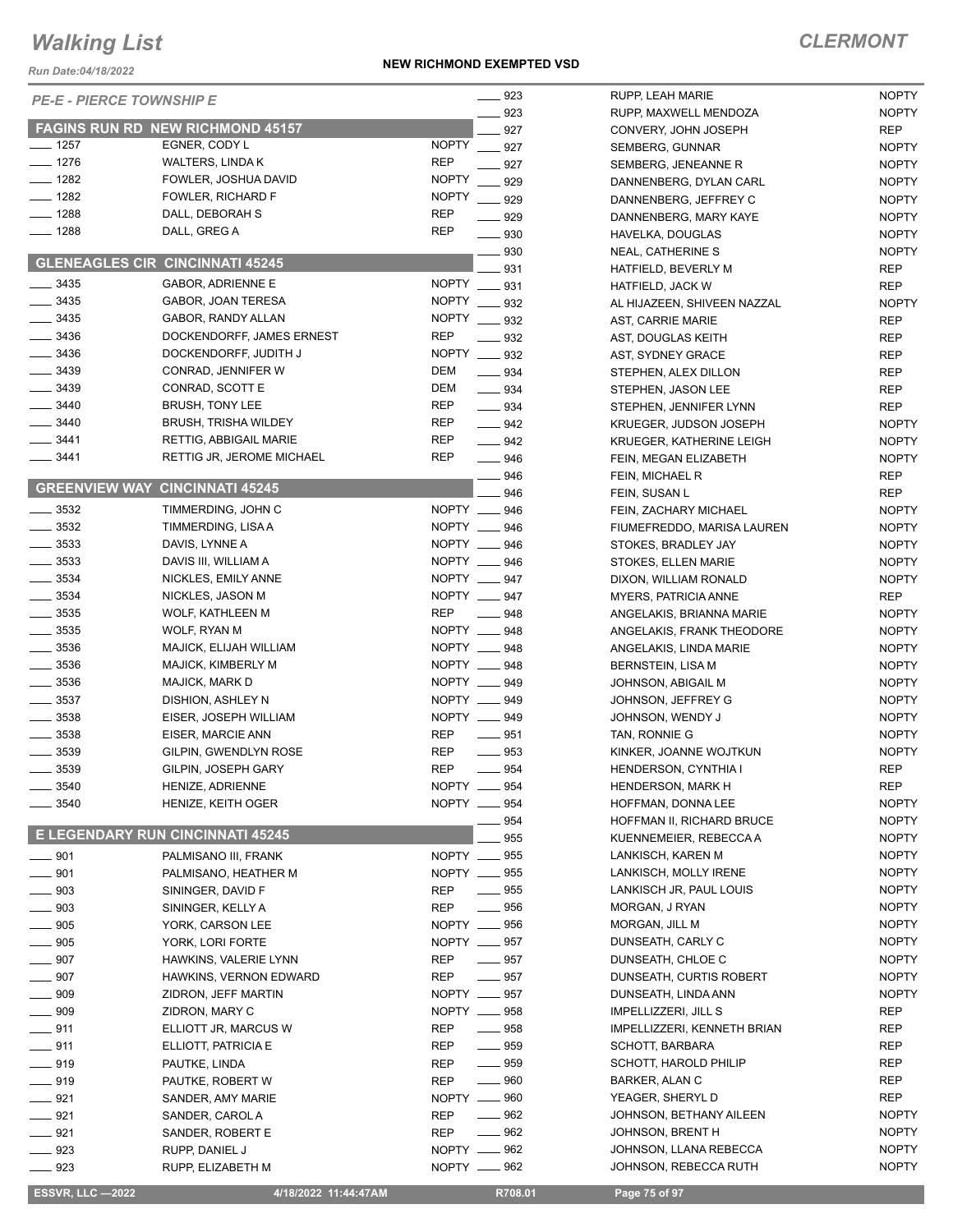*Run Date:04/18/2022*

#### **NEW RICHMOND EXEMPTED VSD**

| Run Date:04/18/2022             |                                         |                                                |                                          |              |
|---------------------------------|-----------------------------------------|------------------------------------------------|------------------------------------------|--------------|
| <b>PE-E - PIERCE TOWNSHIP E</b> |                                         | 3440                                           | NICOLOFF, TAMARA B                       | <b>DEM</b>   |
|                                 |                                         | 3440                                           | NICOLOFF, THOMAS GEORGE                  | <b>REP</b>   |
|                                 | <b>E LEGENDARY RUN CINCINNATI 45245</b> |                                                | <b>LEGENDWOOD LN CINCINNATI 45245</b>    |              |
| $\frac{1}{2}$ 963               | PRZYBYLSKI, LAWRENCE                    | <b>NOPTY</b><br>NOPTY - 1002                   | <b>WENK, ANDREW JAMES</b>                | <b>NOPTY</b> |
| $\frac{1}{2}$ 963               | PRZYBYLSKI, MARYANN                     | $- 1002$                                       | WENK, DOUGLAS A                          | DEM          |
| $- 964$                         | FRENCH, MARCUS LEE                      | <b>REP</b><br>NOPTY - 1002                     | WENK, JOHN DOUGLAS ALAN                  | <b>NOPTY</b> |
| $\frac{1}{2}$ 965               | HICKS, OLIVIA GRACE                     | NOPTY - 1002                                   | WENK, RYAN C                             | <b>NOPTY</b> |
| $\frac{1}{2}$ 965               | HUEY, DANIEL MICHAEL                    | $- 1002$                                       | WENK, SUSAN C                            | REP          |
| $- 966$                         | HANSBAUER, DAVID F                      | <b>REP</b><br>$\frac{1}{2}$ 1002<br><b>REP</b> | <b>WENK, THOMAS EVAN</b>                 | <b>NOPTY</b> |
| $- 966$<br>$- 967$              | HANSBAUER, LINDA<br>LEHMKUHL, KIMBERLY  | $- 1007$<br><b>REP</b>                         | BROCKMAN, MORGAN ISABELLA                | <b>NOPTY</b> |
| $- 967$                         | LEHMKUHL, ROBERT ALLEN                  | $\frac{1}{2}$ 1007<br><b>REP</b>               | WARNER, RONALD RAY                       | <b>NOPTY</b> |
| $- 968$                         | PUND JR, FRANK X                        | $\frac{1}{2}$ 1007<br><b>REP</b>               | WARNER, VIRGINIA ANNE                    | <b>NOPTY</b> |
| $- 968$                         | PUND, JENNIFER B                        | $\frac{1}{2}$ 1012<br><b>REP</b>               | NELSON, JEFFREY REUSS                    | <b>NOPTY</b> |
| $- 969$                         | FITE, KATHLEEN                          | NOPTY - 1012                                   | RYAN, JAMES MATTHEW                      | <b>NOPTY</b> |
| $- 970$                         | SCHENZ, ALYSON MARIE                    | NOPTY - 1017                                   | FECK, CARMEN MARIE                       | <b>NOPTY</b> |
| $- 970$                         | SCHENZ, JOHN D                          | NOPTY - 1017                                   | FECK, DANIEL MICHAEL                     | <b>NOPTY</b> |
| $- 970$                         | SCHENZ, LAUREN ELIZABETH                | NOPTY - 1017                                   | FECK, DAVID M                            | REP          |
| $- 970$                         | SCHENZ, SUSAN L                         | NOPTY - 1017                                   | FECK, KIMBERLY M                         | <b>NOPTY</b> |
| $-971$                          | MELDRUM, DENNIS E                       | NOPTY - 1022                                   | <b>GREGORY, KATHLEEN ANN</b>             | <b>NOPTY</b> |
| $- 972$                         | SAMUELSON, MELISSA A                    | NOPTY - 1022                                   | <b>GREGORY, PATRICK L</b>                | <b>NOPTY</b> |
| $-972$                          | SAMUELSON, STEVE EVERETT                | NOPTY - 1027                                   | MACCUTCHEON, JENNY MARIE                 | DEM          |
| $- 973$                         | KUHLMAN, GLENN ALAN                     | $\frac{1}{2}$ 1027<br><b>REP</b>               | MACCUTCHEON, PATRICK KELLY               | DEM          |
| $- 973$                         | KUHLMAN, MARY CATHERINE                 | NOPTY - 1032                                   | <b>BECKETT, GREGORY T</b>                | <b>REP</b>   |
| $-974$                          | RAMSEY, DANIEL J                        | $\frac{1}{2}$ 1032<br><b>REP</b>               | BECKETT, PEGGY A                         | <b>REP</b>   |
| $- 974$                         | RUSSELL, MARGARET R                     | $\frac{1}{2}$ 1037<br><b>DEM</b>               | SHADWELL, GAIL                           | <b>REP</b>   |
| $- 975$                         | MILLER, JOSHUA D                        | $\frac{1}{2}$ 1037<br><b>REP</b>               | SHADWELL, STANLEY O                      | <b>REP</b>   |
| $- 975$                         | MILLER, SARA JANE                       | <b>REP</b>                                     |                                          |              |
| $- 975$                         | MILLER, TRACEY D                        | <b>REP</b>                                     | <b>LEWIS RD NEW RICHMOND 45157</b>       |              |
|                                 |                                         | 3329                                           | DOEPKE, ERIC P                           | <b>NOPTY</b> |
|                                 | LEGENDARY TRAILS DR CINCINNATI 45245    | 3329                                           | DORES, DANIELLE MCQUADE                  | <b>NOPTY</b> |
| 3340<br>$\frac{1}{2}$           | <b>GARDNER, BRIAN LEE</b>               | <b>REP</b>                                     |                                          |              |
| $\frac{1}{2}$ 3340              | GARDNER, JENNIFER LYNN                  | <b>REP</b>                                     | <b>LOCUST CORNER RD CINCINNATI 45245</b> |              |
| $\frac{1}{2}$ 3345              | SMITH, SHEILA M                         | NOPTY -834                                     | RAVER, CLARA L                           | <b>NOPTY</b> |
| $\frac{1}{2}$ 3350              | TRAVIS, EMILY ELIZABETH                 | $- 952$<br><b>REP</b>                          | ROYSE, BETTY SUE                         | <b>NOPTY</b> |
| $\frac{1}{2}$ 3350              | TRAVIS, KAREN B                         | $\frac{1}{2}$ 952<br><b>REP</b>                | ROYSE SR, ROBERT W                       | REP          |
| 3355                            | <b>SCOTT, THOMAS L</b>                  | NOPTY -856                                     | ABBATIELLO, TIMOTHY THOMAS               | <b>NOPTY</b> |
| 3360                            | RAYNEY, CAROLYN S                       | $- 1015$<br><b>REP</b>                         | COOPER, BETTY J MARTIN                   | <b>NOPTY</b> |
| 3360<br>$\frac{1}{1}$           | RAYNEY, DALE D                          | $- 1017$<br><b>REP</b>                         | ASHLEY, GARY LEE                         | <b>NOPTY</b> |
| ____ 3365                       | DAVIDSON, JULIA J                       | $\frac{1}{2}$ 1017<br>REP                      | ASHLEY, HEATHER M                        | <b>NOPTY</b> |
| $\frac{1}{2}$ 3365              | DAVIDSON, THOMAS W                      | $\frac{1}{2}$ 1017<br><b>REP</b>               | ASHLEY, TERESA A                         | <b>NOPTY</b> |
| $-3370$                         | <b>BRODERICK, KYLE BOWLING</b>          | NOPTY - 1029                                   | LEOPOLD, JAMES HAROLD                    | <b>NOPTY</b> |
| $\frac{1}{2}$ 3370              | <b>BRODERICK, WILLIAM GERARD</b>        | NOPTY - 1029                                   | LEOPOLD, KATHY J                         | <b>NOPTY</b> |
| $\frac{1}{2}$ 3375              | PETERMAN, COLIN M                       | NOPTY - 1029                                   | MUELLER, MARTIN J                        | <b>NOPTY</b> |
| $\frac{1}{2}$ 3375              | PETERMAN, LINDA ANN                     | NOPTY - 1031                                   | SOWAR, FRED P                            | <b>NOPTY</b> |
| $\frac{1}{2}$ 3375              | PETERMAN, MICHAEL LOUIS                 | NOPTY - 1062                                   | LANE, MANDY                              | <b>NOPTY</b> |
| $\frac{1}{2}$ 3380              | FEIGENBLATT, HARRIET R                  | $- 1081$<br><b>DEM</b>                         | SOWAR, LYNN M                            | <b>NOPTY</b> |
| $\frac{1}{2}$ 3380              | FEIGENBLATT, MARC ROY                   | $- 1082$<br><b>DEM</b>                         | ADDINGTON, MATTHEW DAVID                 | <b>NOPTY</b> |
| $- 3390$                        | <b>BRICKER, MICHAEL D</b>               | NOPTY - 1093                                   | <b>OVERSTREET, PENNY S</b>               | <b>NOPTY</b> |
| $\frac{1}{2}$ 3390              | <b>BRICKER, MICHELLE L</b>              | NOPTY - 1093                                   | OVERSTREET JR, ROBERT CECIL              | <b>NOPTY</b> |
| $\frac{1}{2}$ 3390              | <b>BRICKER, OLIVIA K</b>                | NOPTY - 1097                                   | CANN, DONNA H                            | REP          |
| $\frac{1}{2}$ 3390              | KALTENBACH, EMILY ANN                   | NOPTY - 1097                                   | CANN, MARK F                             | REP          |
| $\frac{1}{2}$ 3395              | DOERGER, KIRK M                         | $- 1101$<br><b>REP</b>                         | CRUMP, CARRYL A                          | REP          |
| $\frac{1}{2}$ 3395              | DOERGER, KYLE R                         | NOPTY - 1101                                   | CRUMP, JAMES E                           | <b>NOPTY</b> |
| $\frac{1}{2}$ 3395              | DOERGER, MIKKI FRANCES                  | $\frac{1}{2}$ 1105<br><b>REP</b>               | <b>WILTSHIRE, LETITIA LEE</b>            | REP          |
| $\frac{1}{2}$ 3400              | WHITE, CHRISTOPHER C                    | $\frac{1}{2}$ 1105<br><b>REP</b>               | <b>WILTSHIRE, TYLER</b>                  | REP          |
| _ 3400                          | WHITE, JULIE A                          | $\frac{1}{2}$ 3400<br><b>DEM</b>               | <b>SCHWEY, JEREMY EDWARD</b>             | <b>REP</b>   |
| $\frac{1}{2}$ 3430              | CAREY, HANNAH NICOLE                    | NOPTY -8400                                    | <b>SCHWEY, JULIE MARIE</b>               | <b>NOPTY</b> |
| _ 3430                          | HENZMANN, DIANNE L                      | $\frac{1}{2}$ 3404<br><b>REP</b>               | SCHWEY, DEBORAH S                        | REP          |
| $\frac{1}{2}$ 3430              | HENZMANN JR, JOHN B                     | 3412<br><b>REP</b>                             | SMITH, COLLEEN F                         | <b>NOPTY</b> |
| $\frac{1}{2}$ 3435              | HOLSING, JEANNIE M                      | NOPTY -8412                                    | SMITH, JAMES D                           | <b>NOPTY</b> |
| 3435                            | HOLSING, NEIL F                         | NOPTY -8422                                    | CERVANTES, DEBORAH                       | REP          |

\_\_ 3426 **HAYES JR, JAMES MICHAEL** NOPTY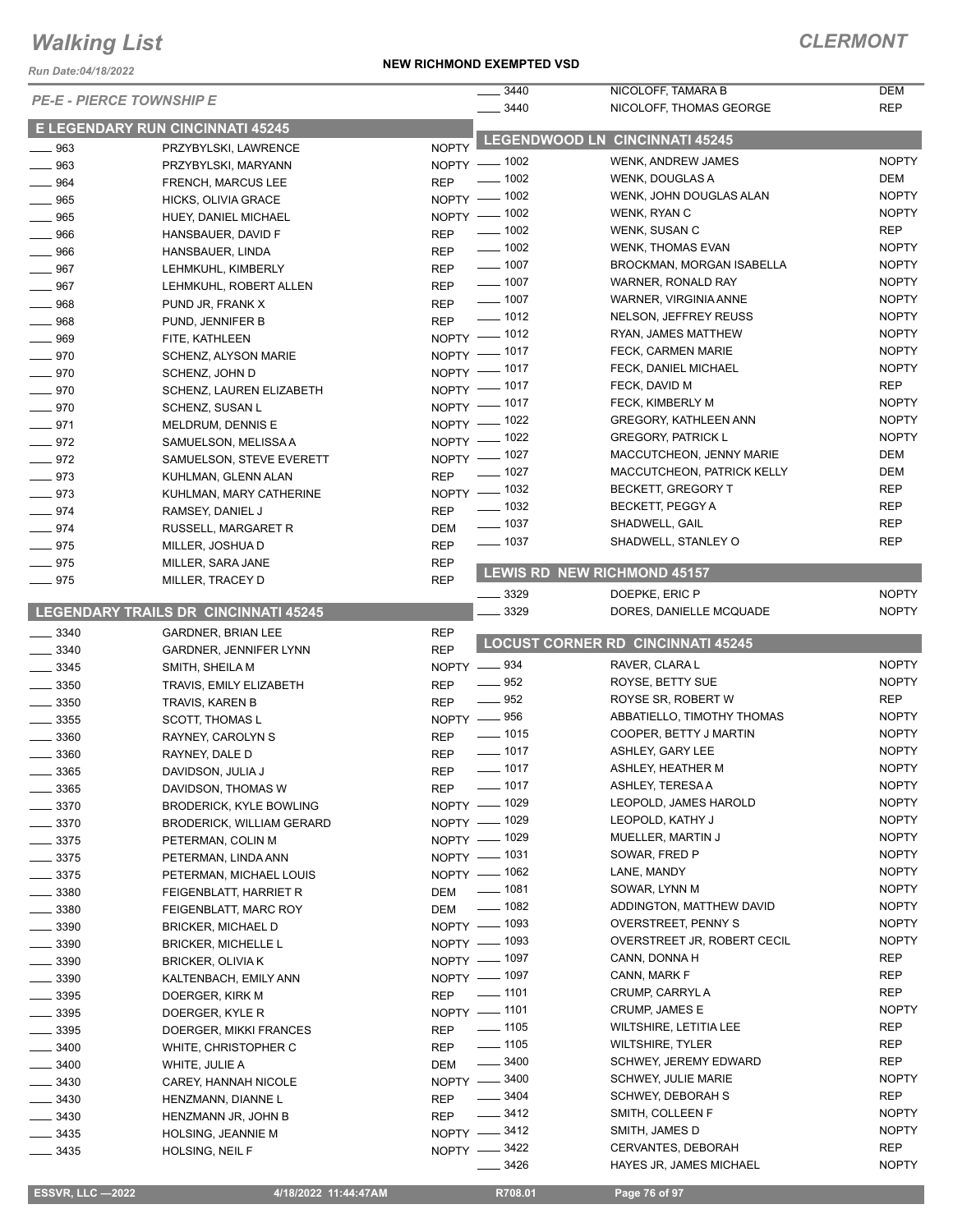*Run Date:04/18/2022*

#### **NEW RICHMOND EXEMPTED VSD**

## *CLERMONT*

|                    |                                              | $\overline{\phantom{0}}$ 3315 |                                    | <b>NOPTY</b> |
|--------------------|----------------------------------------------|-------------------------------|------------------------------------|--------------|
|                    | <b>PE-E - PIERCE TOWNSHIP E</b>              |                               | RYAN, DOUGLAS A                    |              |
|                    |                                              | $\frac{1}{2}$ 3315            | RYAN, STACY                        | <b>NOPTY</b> |
|                    |                                              | $-3319$                       | RINGHAND, HERBERT PAUL             | <b>REP</b>   |
|                    | LYONS RD AMELIA 45102                        | 3319                          | RINGHAND, SAUNDRA J                | <b>REP</b>   |
| $\frac{1}{2}$ 1338 | <b>GEHRUM, KIRBY J</b>                       | 3320<br><b>NOPTY</b>          | INNIGER, KARISSA ANGELIQUE         | <b>NOPTY</b> |
| $- 1348$           | DAVIDSON, GARLET H                           | 3320<br><b>NOPTY</b>          | INNIGER, MAX DAVID                 | <b>NOPTY</b> |
| $- 1348$           | DAVIDSON, GARY HOWARD AUSTIN                 | 3320<br><b>NOPTY</b>          | ROBINSON, SOPHIE S                 | <b>NOPTY</b> |
|                    |                                              | 3320                          | SUBRIAR, CAROLE A                  | <b>NOPTY</b> |
|                    | <b>MACKENZIE CROSSING CINCINNATI 45245</b>   | 3323                          | <b>WOLFE, CASSIE GRACE</b>         | <b>NOPTY</b> |
| $-3447$            | FERRANTE, LILLIAN MARY                       | 3323<br><b>NOPTY</b>          | WOLFE, CHRISSIE R                  | <b>NOPTY</b> |
| 3448               | AUFFART, CASEY MARIE                         | 3323<br><b>NOPTY</b>          | WOLFE, KEVIN M                     | <b>NOPTY</b> |
| $-3448$            | AUFFART, GARY PETE                           | 3323<br><b>NOPTY</b>          | WOLFE, LOGAN                       | <b>NOPTY</b> |
| 3449               |                                              | 3323<br><b>REP</b>            | <b>WOLFE, TANNER LANCE</b>         | <b>NOPTY</b> |
|                    | ARAYA, JULIO A                               | 3323<br><b>NOPTY</b>          | WOLFE, TYLAN JORGE                 | <b>NOPTY</b> |
| 3449               | ARAYA, PATRICIA S                            | 3328                          | PENNINGTON, JOAN M                 | <b>REP</b>   |
| $-3450$            | <b>BURNHEIMER, CHRISTINA B</b>               | <b>DEM</b><br>3328            | PENNINGTON, NEVILLE                | <b>REP</b>   |
| $-3450$            | <b>BURNHEIMER, ERIC W</b>                    | <b>NOPTY</b><br>3350          | AUBBARD, BRITTANY A                | <b>NOPTY</b> |
| $\frac{1}{2}$ 3451 | LOVELY, KAREN M                              | <b>DEM</b><br>3350            | HUBBARD III, JOSEPH GEORGE         | <b>NOPTY</b> |
| $- 3451$           | LOVELY, TAYLOR ASPEN                         | <b>NOPTY</b><br>3350          | HUBBARD, KATHRYN M                 | <b>NOPTY</b> |
| 3452               | RUSSELL, ANDREW E                            | <b>NOPTY</b><br>3353          | DAVIS, BECKY S                     | <b>REP</b>   |
| $-3452$            | RUSSELL, ELISA SHARON                        | <b>NOPTY</b><br>3353          | DAVIS, MICHAEL B                   | <b>REP</b>   |
| _ 3452             | RUSSELL, MARK DAVID                          | <b>NOPTY</b><br>3358          | PUND, KELLEY L                     | <b>REP</b>   |
| $-3452$            | RUSSELL, NICHOLAS XAVIER                     | <b>NOPTY</b><br>3358          | PUND, TARA BRYNN                   | <b>NOPTY</b> |
| $-3452$            | VALVERDE-RUSSELL, ILEANA MARIA               | <b>NOPTY</b><br>3358          | PUND, THOMAS B                     | <b>REP</b>   |
| $-3453$            | <b>BLASING, KATIE M</b>                      | <b>NOPTY</b><br>3359          |                                    |              |
| $-3453$            | <b>BLASING, ZACHARY D</b>                    | <b>NOPTY</b>                  | LATHAM, OLIVIA SKYE                | <b>NOPTY</b> |
| $=$ 3455           | HUNT, JEFFERY F                              | 3361<br><b>NOPTY</b>          | WEISKITTEL, AMY L                  | <b>REP</b>   |
| $-3455$            | RICE, CAMERON CHASE                          | 3361<br><b>NOPTY</b>          | <b>WEISKITTEL, DANIEL PHILP</b>    | <b>REP</b>   |
| $= 3455$           | RICE, KELLY J                                | 3361<br><b>NOPTY</b>          | WEISKITTEL, LAUREN E               | <b>NOPTY</b> |
| $-3456$            | ASHLEY JR, GARY L                            | 3361<br><b>NOPTY</b>          | WEISKITTEL, PHILIP DANIEL          | <b>REP</b>   |
| $-3456$            | ASHLEY, KAITLYN NICOLE                       | 3367<br><b>NOPTY</b>          | SILL, KAREN B                      | <b>REP</b>   |
| $= 3457$           | FELD, ELLIE ISABELLE                         | 3367<br><b>NOPTY</b>          | SILL, THOMAS M                     | <b>REP</b>   |
| $-3457$            | FELD, EMMA MARIE                             | 3368<br><b>NOPTY</b>          | BRINKMAN, CHELSEA M                | <b>NOPTY</b> |
| $-3457$            | FELD, LISA LORRAINE                          | 3368<br><b>NOPTY</b>          | COMBS, MARTHA A                    | <b>NOPTY</b> |
| 3457               | FELD, ROBERT J                               | 3377<br><b>REP</b>            | CROWL, ROBERT J                    | <b>NOPTY</b> |
| .3459              | SPEARS, NATALIE C                            | 3377<br><b>REP</b>            | CROWL, SARAH MELISSA               | <b>NOPTY</b> |
| 3459               | SPEARS, ZACHARY A                            | 3381<br><b>REP</b>            | FICHTER, VICTORIA L                | DEM          |
| 3460               | MORGAN, HAL B                                | 3381<br><b>NOPTY</b>          | HAVENS, BRENDA J                   | DEM          |
| $-3460$            |                                              | 3382<br><b>NOPTY</b>          | WHITE, FRANK P                     | <b>NOPTY</b> |
|                    | TUCKER, KAREN MARIE                          | 3394                          | RUSSELL, BRADFORD STARETT          | <b>NOPTY</b> |
|                    | <b>MERWIN TEN MILE RD NEW RICHMOND 45157</b> | 3394                          | RUSSELL, KARA JANE                 | <b>NOPTY</b> |
|                    |                                              | 3396                          | SCHAEFER, ANDREA                   | <b>NOPTY</b> |
| 3290               | SOLLBERGER, CHRISTOPHER JAMES                | <b>NOPTY</b><br>3396          | SCHAEFER, MARK L                   | <b>NOPTY</b> |
| 3290               | SOLLBERGER, DAVID J                          | <b>REP</b><br>3396            | SCHAEFER, VICTORIA LYNN            | <b>NOPTY</b> |
| 3290               | SOLLBERGER, ROY J                            | <b>REP</b><br>3398            | BOSE, CRAIG A                      | <b>NOPTY</b> |
| 3300               | AUTZEN, CHRISTOPHER M                        | <b>NOPTY</b><br>3402          | DOEPKE, MALCOLM PAGE               | <b>NOPTY</b> |
| 3300               | AUTZEN, RACHAEL ERIN                         | <b>DEM</b><br>3402            | MCKINNEY DOEPKE, M SLOAN           | <b>NOPTY</b> |
| 3300               | AUTZEN, RICHARD ERNEST                       | <b>DEM</b><br>3413            | GEORGE, CAROL P                    | <b>NOPTY</b> |
| 3300               | <b>AUTZEN, TRACI E</b>                       | DEM<br>3413                   | GEORGE, JOSEPH WILLIAM             | <b>NOPTY</b> |
| 3302               | MURPHY, JACOB AUSTIN                         | <b>NOPTY</b><br>3413          | GEORGE, MARK F                     | <b>NOPTY</b> |
| - 3302             | MURPHY, JON MATTHEW                          | <b>NOPTY</b>                  |                                    |              |
| _ 3302             | MURPHY, MATTHEW DAVID                        | <b>NOPTY</b>                  | <b>MOTTS RD NEW RICHMOND 45157</b> |              |
| $-3302$            | MURPHY, SHANDA LYNN                          | <b>NOPTY</b>                  |                                    |              |
| 3306               | MOLITOR, DORIS CLEMY EVA                     | 2986<br><b>REP</b>            | PALIOBAGIS, MITCHEL M              | <b>NOPTY</b> |
| 3306               | MOLITOR, JULIANE LEE                         | 2986<br><b>NOPTY</b>          | PALIOBAGIS, NELLA A                | <b>NOPTY</b> |
| 3306               | <b>MOLITOR, SARAH M</b>                      | 2998<br><b>NOPTY</b>          | HARRIS, JEFFREY J                  | REP          |
| 3306               | MOLITOR, WILLIAM L                           | 2998<br><b>REP</b>            | HARRIS, SHEILA R                   | <b>REP</b>   |
| 3307               | STINCHCOMB, JULIE                            | 3003<br><b>REP</b>            | CAMPBELL, JOYCE A                  | <b>NOPTY</b> |
| 3307               | STINCHCOMB, THOMAS E                         | 3003<br><b>REP</b>            | PIERCE, D MARIE                    | DEM          |
| 3310               | FRY, AMY L                                   | 3003<br><b>NOPTY</b>          | PIERCE, JOHN A                     | DEM          |
| _ 3310             | LEMASTER, ASHLEY ELLEREE                     | 3007<br><b>NOPTY</b>          | SCHROTEL, KAREN R                  | <b>REP</b>   |
|                    |                                              | 3024<br><b>NOPTY</b>          | DRYDEN JR, ANTHONY WAYNE           | <b>NOPTY</b> |
| 3310               | LEMASTER, WINSTON L                          | 3024                          | DRYDEN, BRITTANY ANN               | <b>NOPTY</b> |
| $-3311$            | <b>OVERTON, LAURA K</b>                      | <b>NOPTY</b><br>3040          | KISER, ANTHONY KIRK                | <b>NOPTY</b> |
| $-3311$            | STEINBORN, CHARLES WILLIAM                   | <b>NOPTY</b><br>3040          | KISER, DEBORAH QUILLEN             | <b>NOPTY</b> |
|                    |                                              |                               |                                    |              |

 **ESSVR, LLC —2022 4/18/2022 11:44:47AM R708.01 Page 77 of 97**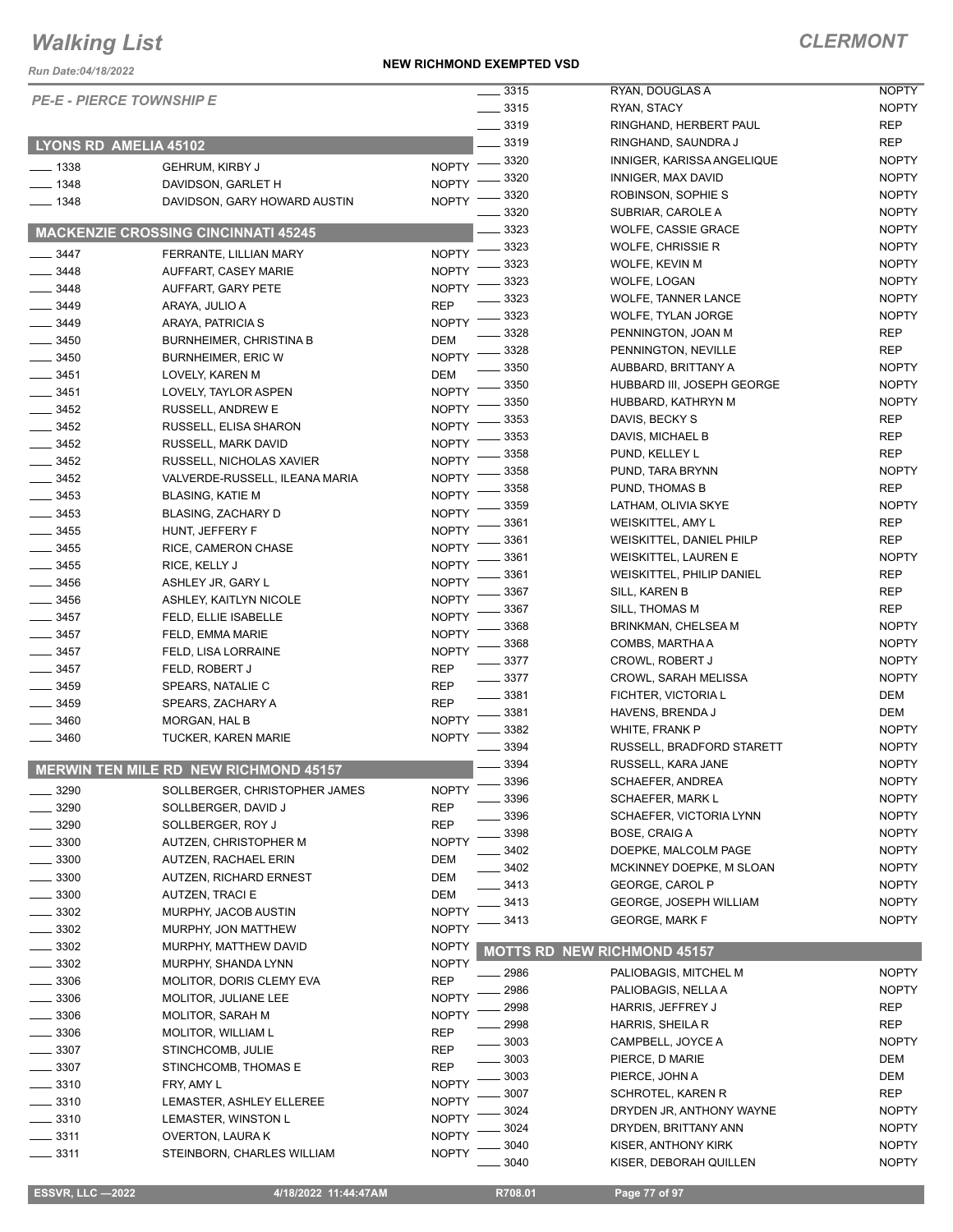#### *Run Date:04/18/2022*

#### **NEW RICHMOND EXEMPTED VSD**

| <b>PE-E - PIERCE TOWNSHIP E</b>   |                                           |              | $\frac{1}{2}$ 3027<br>$- 3027$ | RYAN, MIKAELA JOHANNA<br>TRACEY, LEE A | <b>NOPTY</b><br><b>NOPTY</b> |
|-----------------------------------|-------------------------------------------|--------------|--------------------------------|----------------------------------------|------------------------------|
|                                   |                                           |              | 3028                           | WOLFINGER SR, FREDERICK WINTER         | <b>REP</b>                   |
|                                   | <b>MOTTS RD NEW RICHMOND 45157</b>        |              | $\frac{1}{2}$ 3028             | WOLFINGER, JOANNE V                    | <b>DEM</b>                   |
| 3048                              | JONES, LAURA R                            | <b>REP</b>   | NOPTY -8031                    | HART, EDEENA V                         | <b>NOPTY</b>                 |
| $- 3048$                          | JONES, PATRICK LEE                        |              | NOPTY -8031                    | HART, NEIL F                           | <b>REP</b>                   |
| $-3062$                           | KRAFT, CHRISTINA LAVERNE                  |              | NOPTY -8032                    | <b>INDERHEES, MARK HARRY</b>           | <b>REP</b>                   |
| $\frac{1}{2}$ 3062                | MACBETH JR, DONALD RAYMOND                |              | 3032                           | INDERHEES, SUZANNE E                   | <b>REP</b>                   |
|                                   | <b>MYSTIC WOODS DR NEW RICHMOND 45157</b> |              | 3035                           | <b>SCHLACHTA, ERNIE LEE</b>            | <b>REP</b>                   |
|                                   |                                           |              |                                | SCHLACHTA, KAREN D                     | <b>REP</b>                   |
| $- 1188$                          | GROSSI, CHRISTIE JEAN                     |              | NOPTY -8035                    | WILLIAMS III, MARION MONROE            | <b>NOPTY</b>                 |
| $- 1196$                          | DONALDSON, JAMES EDWARD                   |              | NOPTY -8036                    | SHILEY, DOUGLAS J                      | <b>REP</b>                   |
| $- 1203$                          | <b>GLENN, BRUCE BARNETT</b>               |              | NOPTY -8039                    | MURRAY, KATHRYN ANN                    | <b>NOPTY</b>                 |
| $- 1203$                          | <b>GLENN, MARTHA E</b>                    |              | NOPTY - 3040                   | MURRAY, LANCE J                        | <b>NOPTY</b>                 |
| $- 1203$                          | <b>GLENN, SIERRA ELIZABETH</b>            |              | NOPTY - 3040                   | YERKES, DEBORAH L                      | <b>NOPTY</b>                 |
| $- 1203$                          | <b>GLENN, WILLIAM B</b>                   |              | NOPTY -8042                    | YERKES, MATTHEW A                      | <b>NOPTY</b>                 |
| $- 1203$                          | MISKOWIC, ZACHARY JON                     |              | NOPTY -8042<br>3043            |                                        | DEM                          |
|                                   |                                           |              | 3043                           | COUTANT, GWENDOLYN ELIZABETH           | <b>DEM</b>                   |
| <b>NELP RD NEW RICHMOND 45157</b> |                                           |              |                                | COUTANT, JEFFREY JOHN                  | <b>DEM</b>                   |
| $-3030$                           | UTTER. MARGARET                           | $N$ OPTY $-$ | _ 3043                         | GORDON, SANDRA F                       |                              |
| $\frac{1}{2}$ 3050                | CAUDILL, DARLENE SUE                      | <b>NOPTY</b> |                                | POND RUN LN NEW RICHMOND 45157         |                              |
| $- 3058$                          | HUESMAN, JOSEPH P                         | <b>NOPTY</b> |                                |                                        |                              |
| $\equiv$ 3058                     | RICHMOND, JOE K                           | <b>REP</b>   | $-2902$                        | GOLDBACH, DAVID GEORGE                 | <b>NOPTY</b>                 |
| . 3058                            | RICHMOND, MICHELLE ROSE                   | <b>REP</b>   | 2902                           | GOLDBACH, KATHRYN F                    | <b>NOPTY</b>                 |
| 3058                              | UTTER, STEVEN CHARLES                     |              | NOPTY -2904                    | MOORE, TERRI LYNN                      | <b>NOPTY</b>                 |
|                                   |                                           |              | 2904                           | RANZ, MICHAEL JOSEPH                   | <b>NOPTY</b>                 |
|                                   | PALESTINE ST NEW RICHMOND 45157           |              | 2906                           | FRIEND JR, DONALD B                    | <b>REP</b>                   |
| $-613$                            | GOLDBERG, MAXWELL ARTHUR                  | $N$ OPTY $-$ | 2906                           | FRIEND, SANDRA S                       | <b>REP</b>                   |
| $-615$                            | BURDINE, MOLLY ANNE MARIE                 | $NOPTY -$    | $=2907$                        | CONTARIO, BRIAN P                      | <b>NOPTY</b>                 |
| $-615$                            | HENRY, ROBERT SCOT                        | $N$ OPTY $-$ | 2907                           | HIGGINS CONTARIO, KAREN J              | <b>NOPTY</b>                 |
| $-615$                            | NOVAK, DAVID WILLIAM LOUIS                | NOPTY -      | 2907                           | JOHNSON, AARON HUNTER                  | <b>NOPTY</b>                 |
| $-615$                            | NOVAK, HARRISON KEEGAN                    | $N$ OPTY $-$ | 2908                           | DEMMY, DAVID A                         | <b>REP</b>                   |
| $-615$                            | NOVAK, LAYLA BRIDGIT JASMINE              | $NOPTY$ -    | 2908                           | FRANKLIN, LINDA J                      | <b>DEM</b>                   |
| $\frac{1}{2}$ 615                 | NOVAK, MICHAEL RAY                        | <b>REP</b>   | 2910                           | ELDRIDGE, BRANDON S                    | <b>NOPTY</b>                 |
| $- 615$                           | NOVAK, STEPHANIE SCHOEN                   | <b>REP</b>   | $\frac{1}{2910}$               | ELDRIDGE, KARI RENEE                   | <b>NOPTY</b>                 |
| $-617$                            | MCPHAIL, BETH M                           | $NOPTY =$    | _ 2912                         | SHIVELY, KENNETH JOHN                  | <b>NOPTY</b>                 |
| $-619$                            | THUL, ANDREW J                            | $NOPTY -$    | 2912                           | SHIVELY, TAWNYA M                      | <b>NOPTY</b>                 |
| $-619$                            | <b>WILLEFORD, ANGELICA</b>                | NOPTY $-$    | 2914                           | <b>BAILEY, MARK A</b>                  | <b>REP</b>                   |
| $-619$                            | WILLEFORD, SEAN HAMILTON                  | $N$ OPTY $-$ | 2915                           | <b>BACKHUS, DWAYNE A</b>               | <b>REP</b>                   |
| $-622$                            | ROBERTS, KIMBERELY ANN                    | $NOPTY$ –    | 2915                           | OGIER, RENE M                          | <b>NOPTY</b>                 |
| $-624$                            | MCCALLA, TYLER C                          | $NOPTY$ -    | 2918                           | CAHALL, DYLAN R                        | <b>NOPTY</b>                 |
| $\rule{1em}{0.15mm}$ 625          | FOX, WILLIAM D                            |              | NOPTY -2918                    | SIMMONS, MICHAEL B                     | <b>NOPTY</b>                 |
| $-626$                            | GRUEN-WHEELER, CATHERINE J                | NOPTY -      | 2918                           | WEBER, JANELLE K                       | <b>NOPTY</b>                 |
| $-627$                            | FISK, HOLLIE ANN                          | $NOPTY -$    | 2919                           | SCHWAB, JUDITH A                       | <b>NOPTY</b>                 |
| $-627$                            | WHITE, SPENCER H                          | $NOPTY -$    | 2919                           | <b>SCOTT, DANIEL M</b>                 | <b>NOPTY</b>                 |
| 629                               | THUL, ROBERT REES                         |              | NOPTY -2920                    | FALK, ALEXIS ELAINE DESIREE            | <b>NOPTY</b>                 |
| $-723$                            | <b>BAER, TRENTON JOSIAH</b>               | <b>NOPTY</b> |                                |                                        |                              |
| $- 725$                           | COMODECA, JAMES A                         | <b>REP</b>   |                                | POND RUN RD NEW RICHMOND 45157         |                              |
| $-$ 727                           | MOYER, BENJAMIN M                         |              | NOPTY - 2825                   | EDGINGTON, LISA MARIE                  | <b>NOPTY</b>                 |
| $\frac{1}{2}$ 727                 | <b>WAGNER, LORENE E</b>                   |              | NOPTY - 2835                   | HALL, RAYMOND A                        | <b>REP</b>                   |
| $- 729$                           | <b>CUSHING, MICHAEL JAMES</b>             |              | NOPTY - 2835                   | HALL, VIRGINIA                         | <b>REP</b>                   |
| $\frac{1}{2}$ 729                 | EZZELL, NICHOLAS ROBERT                   |              | NOPTY - 2845                   | HALL, GREGORY J                        | <b>NOPTY</b>                 |
|                                   |                                           |              | . 2845                         | HALL, HANNAH E                         | <b>DEM</b>                   |
|                                   | <b>PARKERS RUN NEW RICHMOND 45157</b>     |              | 2849                           | TAYLOR, ALYSSA MARIE                   | <b>REP</b>                   |
| _ 3020                            | EASLEY, KAREN D                           | <b>REP</b>   | $- 2849$                       | <b>TAYLOR, BRIANNA NICOLE</b>          | <b>NOPTY</b>                 |
| $-3020$                           | <b>EASLEY, KELLY FRANCES</b>              | <b>REP</b>   | $-2849$                        | TAYLOR, GERALD S                       | <b>REP</b>                   |
| 3020                              | EASLEY, RICHARD A                         | <b>REP</b>   | 2849                           | TAYLOR, JENNIFER H                     | <b>REP</b>                   |
| 3023                              | CARMOSINO, MARIA R                        | $NOPTY$ -    | $-2855$                        | HEIN, DENNIS P                         | <b>REP</b>                   |
| 3023                              | CARMOSINO, NICHOLAS JASON                 | NOPTY -      | 2855                           | KAMBELOS, ERATO JOHN                   | <b>REP</b>                   |
| 3023                              | CARMOSINO, VALENTENA R                    | NOPTY -      | 2855                           | KAMBELOS, JOHN PETER                   | <b>NOPTY</b>                 |
| 3024                              | <b>MASON, HUNTER SCOTT</b>                | $NOPTY -$    | 2855                           | KAMBELOS, PETER J                      | <b>REP</b>                   |
| 3027                              | FISKE, KELLIE MARIE                       | <b>REP</b>   | 2872                           | LIGHT, HARRISON C                      | <b>NOPTY</b>                 |
| $-3027$                           | FISKE, ROBERT THOMAS                      | <b>REP</b>   | $-2872$                        | LIGHT, NANCY H                         | <b>REP</b>                   |
|                                   |                                           |              | 2872                           | LIGHT, WILLIAM L                       | <b>REP</b>                   |
|                                   |                                           |              |                                |                                        |                              |
| <b>ESSVR, LLC-2022</b>            | 4/18/2022 11:44:47AM                      |              | R708.01                        | Page 78 of 97                          |                              |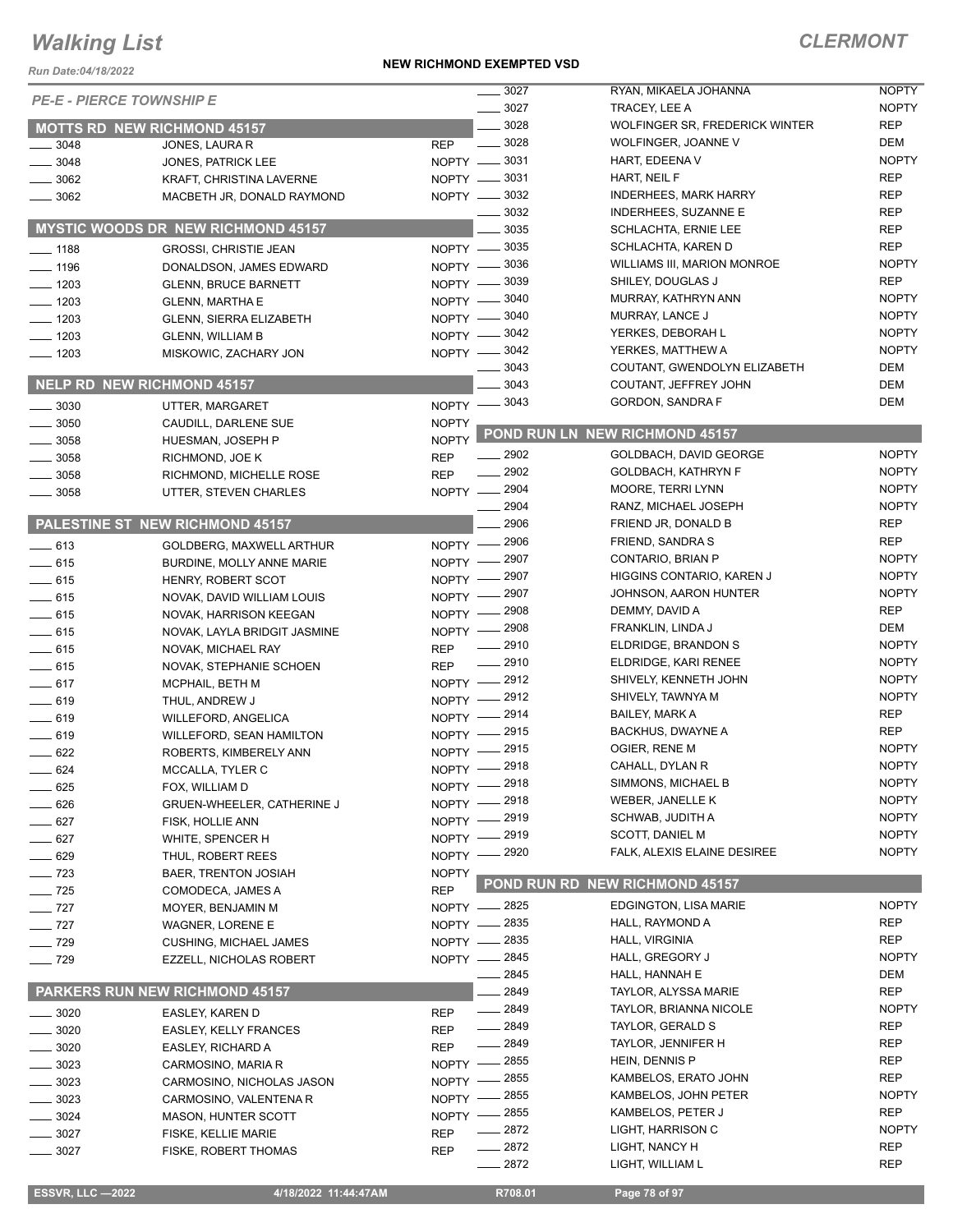*Run Date:04/18/2022*

#### **NEW RICHMOND EXEMPTED VSD**

| <b>PE-E - PIERCE TOWNSHIP E</b> |                                       |              | $- 3778$           | LOHREY, GREG                            | <b>NOPTY</b> |
|---------------------------------|---------------------------------------|--------------|--------------------|-----------------------------------------|--------------|
|                                 |                                       |              | $- 3778$           | LOHREY, JOAN S                          | <b>REP</b>   |
|                                 | <b>POND RUN RD NEW RICHMOND 45157</b> |              | $- 3782$           | BOND, CECILIA A                         | <b>NOPTY</b> |
| $\frac{1}{2880}$                | <b>BISHOP, KAREN A</b>                | <b>REP</b>   | $\frac{1}{2}$ 3782 | <b>BOND, DESTINY LOUISE</b>             | <b>NOPTY</b> |
| $-2880$                         | <b>BISHOP, MARK WILLIAM</b>           | <b>REP</b>   | $- 3782$           | BOND, DONALD E                          | <b>NOPTY</b> |
| $- 2880$                        | <b>BISHOP, SALLY ANN</b>              | <b>REP</b>   |                    |                                         |              |
| $\frac{2882}{2}$                | SANDERS, CHRISTOPHER R                |              |                    | NOPTY RIVERWALK DR NEW RICHMOND 45157   |              |
| $\frac{1}{2882}$                | SCOTT, JESSICA N                      |              | NOPTY __ 1305      | MAYNE, ADRIANNE M                       | <b>NOPTY</b> |
| $\frac{1}{2900}$                | LADD, JOSEPH L                        | <b>REP</b>   | $- 1310$           | SCHUETT, DONNA R                        | <b>NOPTY</b> |
| $\frac{1}{2904}$                | WILLIS, GREGORY LEE                   | DEM          | $\frac{1}{2}$ 1310 | <b>SCHUETT, ROBERT JAMES</b>            | <b>NOPTY</b> |
| $\frac{1}{2904}$                | WILLIS, ROBIN                         | DEM          | $\frac{1}{2}$ 1315 | CORBIN, JULIE E                         | <b>NOPTY</b> |
| $\frac{2908}{2000}$             | PROFFITT, ERICA R                     |              | NOPTY __ 1315      | CORBIN, MICHAEL PATRICK                 | <b>NOPTY</b> |
| $-2908$                         | PROFFITT, GREGORY A                   |              | NOPTY __ 1320      | JOHNSON, BRYCE X                        | <b>NOPTY</b> |
| $-2910$                         | <b>BREWER, CARMELA ROSE</b>           |              | NOPTY __ 1320      | JOHSON, CONNOR NATHANIEL                | <b>NOPTY</b> |
| $-2910$                         | BREWER, ERIC JOSEPH                   |              | NOPTY __ 1360      | POST, JONATHAN BRADEN                   | <b>NOPTY</b> |
| $-2910$                         | <b>BREWER, JAMES A</b>                |              | NOPTY __ 1360      | POST, RACHEL PAIGE                      | <b>NOPTY</b> |
| $-2910$                         | SHELDON, MARIAH DAWN                  | <b>NOPTY</b> |                    |                                         |              |
| $-2912$                         | ARNOLD, FREDERIC HOWARD               |              |                    | NOPTY ROYAL STEWART CT CINCINNATI 45245 |              |
| $-2912$                         | ARNOLD, VICTORIA L                    |              | NOPTY __ 3528      | LANDERS, KIMBERLY DAWN                  | <b>NOPTY</b> |
| $-2916$                         | BITTMAN, DANIEL V                     |              | NOPTY __ 3528      | LANDERS, RODNEY R                       |              |
| $-2916$                         |                                       |              | NOPTY __ 3530      |                                         | REP          |
|                                 | <b>BITTMAN, ERIN E</b>                |              |                    | <b>FISHER, BRYCE STEWART</b>            | <b>NOPTY</b> |
| $-2916$                         | BITTMAN, JEANNE LEE                   |              | NOPTY __ 3530      | FISHER, DELSA M                         | <b>NOPTY</b> |
| $-2916$                         | BITTMAN, SHAUN TIMOTHY                |              | NOPTY __ 3532      | STEINKUHL, LAUREN E                     | <b>NOPTY</b> |
| $-2918$                         | EICHBERG, CHARLES W                   |              | NOPTY __ 3532      | STEINKUHL, LISA D                       | <b>REP</b>   |
| $- 2920$                        | KENDALL, ROSALYND J                   |              | NOPTY __ 3532      | STEINKUHL, MARIE KATHRYN                | <b>REP</b>   |
| $-2924$                         | ECKSTEIN, BETHANY ANNE                | DEM          | 3532               | STEINKUHL, STEVEN H                     | <b>REP</b>   |
| $-2924$                         | ECKSTEIN JR, JEFFREY NICHOLAS         |              | NOPTY __ 3534      | GILFILLEN, ANTOINETTE MARGARET          | <b>NOPTY</b> |
| $-2924$                         | <b>MOWERY, JACK FOSTER</b>            |              | NOPTY __ 3534      | GILFILLEN, JAMES JOSHUA                 | <b>NOPTY</b> |
| $\frac{1}{2}$ 3010              | <b>JUILLERAT, NANCY G</b>             |              | NOPTY __ 3537      | POWERS, ANNAMARIE E                     | <b>NOPTY</b> |
| $\frac{1}{2}$ 3013              | RICHMOND, JENNIFER KRISTEN            | DEM          | $\frac{1}{2}$ 3537 | POWERS, KEITH J                         | <b>NOPTY</b> |
| $\frac{1}{2}$ 3013              | RICHMOND JR, LARRY D                  | DEM          | $\frac{1}{2}$ 3537 | POWERS, REAGEN KAILEEN                  | <b>NOPTY</b> |
| $\frac{1}{2}$ 3018              | NELSON, PAMELA MARY                   | <b>NOPTY</b> | $\frac{1}{2}$ 3539 | ROPP, CHRISTOPHER JOHN                  | <b>NOPTY</b> |
| $\frac{1}{2}$ 3018              | NIXSON III, WALTER H BUD              | <b>REP</b>   | 3539               | ROPP, KRISTIN A                         | <b>NOPTY</b> |
| $\frac{1}{2}$ 3037              | <b>BARCHESKI, EMILY P</b>             |              | NOPTY __ 3541      | <b>HIGGINS, GREGORY TODD</b>            | <b>REP</b>   |
| $\frac{1}{2}$ 3037              | LOWRY, ALISON N                       |              | NOPTY __ 3541      | <b>HIGGINS, KRISTA CORRINE</b>          | <b>REP</b>   |
| $\frac{1}{2}$ 3041              | <b>GRIFFITH, GARNET R</b>             | <b>REP</b>   | $- 3543$           | COOK, DOUGLAS P                         | DEM          |
| $\frac{1}{2}$ 3047              | RIEBEL, RICHARD P                     | <b>REP</b>   | $- 3543$           | COOK, LOUISE M                          | DEM          |
| $- 3047$                        | RIEBEL, TAMI G                        | <b>REP</b>   | $\frac{1}{2}$ 3545 | MOORE, DEBORAH S                        | DEM          |
| $-3048$                         | BENNETT, SUZANNE                      |              | NOPTY __ 3549      | SCHAEFER, DANIELLE KATHLEEN             | <b>NOPTY</b> |
| $= 3052$                        | SMITH, BRYAN DONALD                   | <b>REP</b>   | - 3549             | SCHAEFER, JOSHUA DAVID                  | <b>NOPTY</b> |
| .3052                           | SMITH, LOGAN ELIZABETH                | REP          | $\frac{1}{2}$ 3549 | SCHAEFER, KELLY K                       | <b>REP</b>   |
| 3052                            | SMITH, MAGGIE                         | <b>REP</b>   | 3549               |                                         | <b>REP</b>   |
| $=$ 3052                        | SMITH, MANDY LYNN                     |              | NOPTY __ 3551      | SCHAEFER, ROBERT T                      |              |
| $=$ 3052                        | SMITH, TAMMY L                        | REP          |                    | DOLAN, DANNY PATRICK                    | <b>NOPTY</b> |
| $- 3054$                        |                                       |              | $\frac{1}{2}$ 3551 | DOLAN, DANNY T                          | <b>NOPTY</b> |
|                                 | MARTIN, DAVID MICHAEL                 |              | NOPTY __ 3551      | DOLAN, JENNIFER H                       | <b>NOPTY</b> |
| $=$ 3054                        | MARTIN, SHANNON R                     |              | NOPTY __ 3551      | DOLAN, LIAM THOMAS                      | <b>NOPTY</b> |
| $\frac{1}{2}$ 3055              | <b>TREMPER, DENNIS EARL</b>           | REP          | 3553               | ZEIGLER, DARYL N                        | DEM          |
| $\frac{1}{2}$ 3056              | BOEHME II, WILLIAM JOSEPH             |              | NOPTY __ 3553      | ZEIGLER, JANET BAILEY                   | DEM          |
| $\frac{1}{2}$ 3056              | <b>WALTON, GREGORY P</b>              | <b>NOPTY</b> | 3555               | STOOPS, MARILYN M                       | <b>REP</b>   |
| $\frac{1}{2}$ 3056              | WALTON, HOLLY RENEE                   |              | NOPTY __ 3555      | STOOPS, STEPHANIE M                     | <b>NOPTY</b> |
| $=$ 3085                        | FALK, DANIEL S                        | REP          | 3555               | STOOPS, WILLIAM J                       | <b>NOPTY</b> |
| $\frac{1}{2}$ 3085              | FALK, JOHN GORDON                     | NOPTY ___    | 3557               | COGSWELL, CHAD ALLEN                    | <b>NOPTY</b> |
| $\frac{1}{2}$ 3085              | FALK, STANTON R                       |              | NOPTY __ 3557      | <b>GREGORY COGSWELL, LAURA LEE</b>      | <b>NOPTY</b> |
| $\frac{1}{2}$ 3085              | SANCHEZ, ROBERT                       |              | NOPTY __ 3559      | <b>WELSH, PATRICK JOSEPH</b>            | REP          |
| $\frac{1}{2}$ 3090              | CHAMBERLAIN, ANDREW JASON             |              | NOPTY __ 3559      | WELSH, WENDY LYNN                       | REP          |
| $\frac{1}{2}$ 3151              | <b>FREDERICK, JOHN K</b>              |              | NOPTY __ 3560      | BUTLER, CONNIE L                        | <b>NOPTY</b> |
| $\frac{1}{2}$ 3151              | <b>FREDERICK, PHYLLIS B</b>           | DEM          | $- 3560$           | <b>BUTLER, JENNIFER LYNN</b>            | <b>NOPTY</b> |
| $\frac{1}{2}$ 3168              | KELLEY, DONALD W                      | DEM          | $\frac{1}{2}$ 3560 | <b>BUTLER, MICHAEL D</b>                | <b>NOPTY</b> |
| $\frac{1}{2}$ 3168              | KELLEY, MARGARET E                    | DEM          | $\frac{1}{2}$ 3561 | <b>BROOKS, JAMES GRANT</b>              | <b>REP</b>   |
| $- 3774$                        | KIRSCHNER, CODY JOHN                  |              | NOPTY __ 3561      | <b>BROOKS, JULIE CARSON</b>             | REP          |
| $-3774$                         | KIRSCHNER, MELISSA ANN                | DEM          | $\frac{1}{2}$ 3563 | EVERHART, JACK LUKA                     | <b>NOPTY</b> |
| $-3774$                         | KIRSCHNER, STEVE JOHN                 | DEM          | $\frac{1}{2}$ 3563 | EVERHART, MICHAEL R                     | DEM          |
| $- 3774$                        | KIRSCHNER, UKIAH ALEXANDER            |              | NOPTY __ 3563      | FRANIC EVERHART, KARMELLA M             | DEM          |
|                                 |                                       |              |                    |                                         |              |

 **ESSVR, LLC —2022 4/18/2022 11:44:47AM R708.01 Page 79 of 97**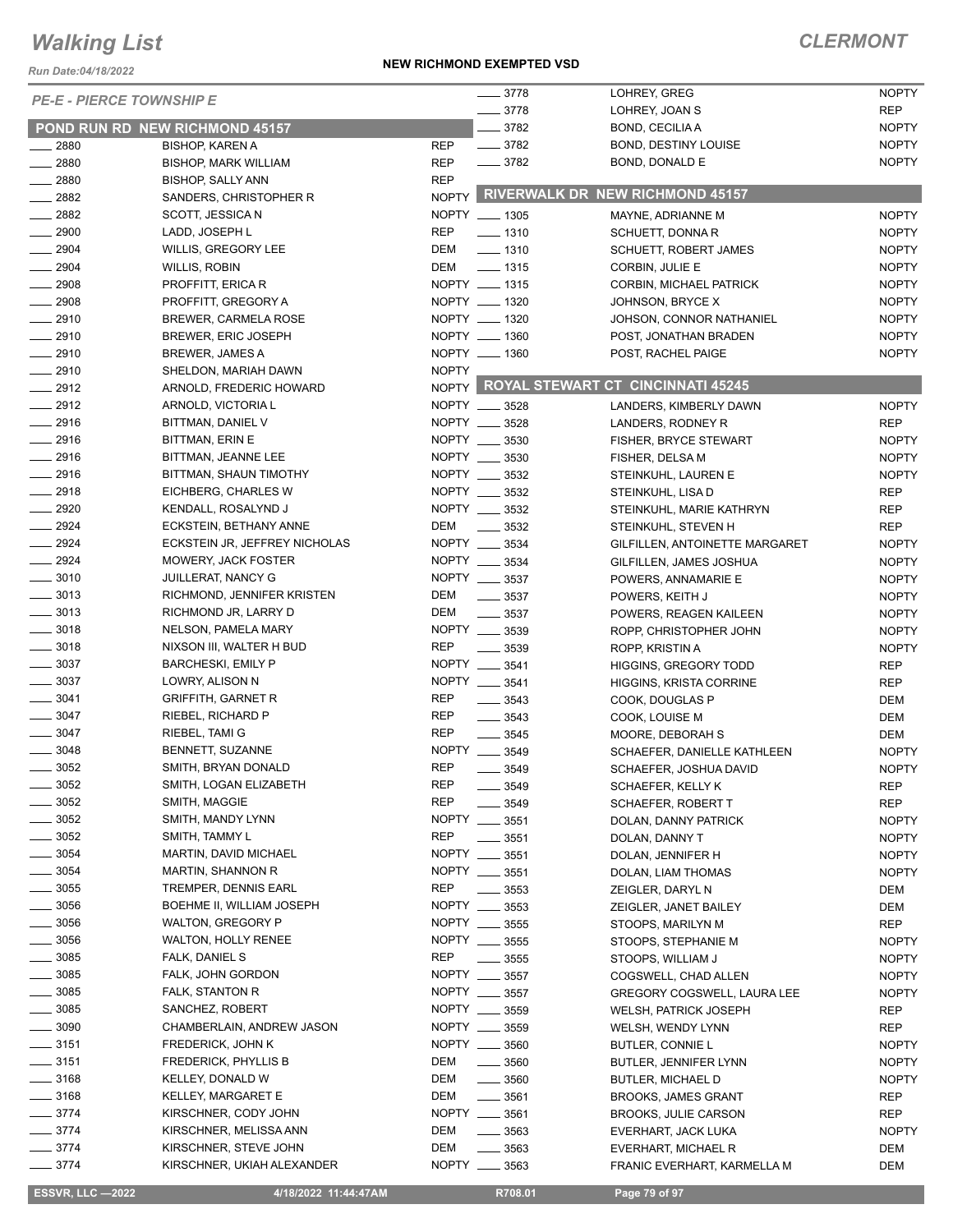*Run Date:04/18/2022*

#### **NEW RICHMOND EXEMPTED VSD**

|                                    |                                          |                    | 965<br>$\overline{\phantom{a}}$ | PAPPAS, TRACY W                  | <b>NOPTY</b> |
|------------------------------------|------------------------------------------|--------------------|---------------------------------|----------------------------------|--------------|
| <b>PE-E - PIERCE TOWNSHIP E</b>    |                                          |                    | $- 1045$                        | <b>BRICKER, MICHAEL P</b>        | <b>NOPTY</b> |
|                                    | <b>ROYAL STEWART CT CINCINNATI 45245</b> |                    | $- 1054$                        | CALLIHAN, CHRISTINE M            | <b>DEM</b>   |
|                                    |                                          |                    | $- 1054$                        | CALLIHAN, MICHAEL JAMES          | <b>DEM</b>   |
| $\frac{1}{2}$ 3565                 | KING, JEFFREY R                          | <b>DEM</b>         | $\frac{1}{2}$ 1056              | <b>CROMER, TAYLOR RENEE</b>      | <b>NOPTY</b> |
| $\frac{1}{2}$ 3565                 | KING, SHERI L                            | <b>DEM</b>         | $- 1056$                        | PENLAND, TRAVIS AARON            | <b>NOPTY</b> |
| $\frac{1}{2}$ 3567                 | CULLEN JR, GEORGE F                      | <b>REP</b>         | $- 1056$                        | PURDY, DIANE L                   | <b>NOPTY</b> |
| $\frac{1}{2}$ 3567                 | <b>CULLEN, ROSEMARY</b>                  | <b>REP</b>         | NOPTY - 1103                    | LIVINGSTON, BARBARA J            | <b>DEM</b>   |
| $\frac{1}{2}$ 3567                 | <b>CULLEN, THERESAK</b>                  |                    | NOPTY - 1103                    | LIVINGSTON, JAMES T              | <b>DEM</b>   |
| $- 3567$                           | SLUSHER, AARON M                         |                    | $\frac{1}{2}$ 1134              | JOHNSON, RONALD A                | <b>NOPTY</b> |
| $\frac{1}{2}$ 3569                 | <b>KENT, BRIDGET ERIN</b>                | <b>REP</b>         | $\frac{1}{2}$ 1144              | RICHMAN, EMALEE FLETCHER         | <b>NOPTY</b> |
| $\frac{1}{2}$ 3569                 | KENT, GERALD L                           | <b>REP</b>         | $\frac{1}{2}$ 1144              | RICHMAN, PETER STEWART           | <b>NOPTY</b> |
| $\frac{1}{2}$ 3571                 | CRAIG, CANDY D                           | <b>REP</b>         | $- 1156$                        | YORK, PRISCILLA VICTORIA         | <b>REP</b>   |
| $\frac{1}{2}$ 3571                 | CRAIG, GANNON M                          | <b>REP</b>         |                                 |                                  | <b>REP</b>   |
| $- 3571$                           | CRAIG, JACOB GANNON                      |                    | NOPTY - 1156                    | YORK, ROCKY LANE                 |              |
|                                    |                                          |                    | $- 1164$                        | STUERMER, KARL H                 | <b>NOPTY</b> |
|                                    | <b>SHERWOOD LN NEW RICHMOND 45157</b>    |                    | $- 1164$                        | STUERMER, SHERRIL                | <b>NOPTY</b> |
| $- 1175$                           | LEFLER, ANDREW AARON                     |                    | NOPTY - 1190                    | HUCKABY, JASON R                 | <b>NOPTY</b> |
| $\frac{1}{2}$ 1175                 | LEFLER, ANNA MARIE                       | NOPTY -            | _ 1192                          | STATON, CHANTELLE MARIE          | <b>DEM</b>   |
| $- 1175$                           | LEFLER, KEVIN D                          | NOPTY <sup>-</sup> | $-1193$                         | JOHNSON, JENNIE B                | <b>NOPTY</b> |
| $\frac{1}{2}$ 1175                 | LEFLER, LEE ANN                          | NOPTY <sup>-</sup> | $-1200$                         | <b>MYERS, CHARLES WEBSTER</b>    | <b>NOPTY</b> |
| $- 1176$                           | BLEND JR, JAMES FREDRICK                 | NOPTY -            | 1200                            | MYERS, HELEN LOUISE              | <b>NOPTY</b> |
| $- 1176$                           | BLEND, KAREN SUE                         |                    | NOPTY - 1200                    | MYERS, SYDNEY E                  | <b>NOPTY</b> |
| $- 1181$                           | EY, ANNIE M                              | $N$ OPTY $-$       | _ 1203                          | HOLT, CECILY N                   | <b>NOPTY</b> |
| $- 1181$                           | GODSEY, MATTHEW A                        | $N$ OPTY -         | _ 1203                          | HOLT, DEBORAH S                  | <b>NOPTY</b> |
| $- 1182$                           | PELLEGRINI, ROSEMARY KAY                 | NOPTY -            | $-1213$                         | NYE, ASHLEA GLORIA               | <b>NOPTY</b> |
| $- 1190$                           | NIEMEIER, CAROLE A                       | <b>DEM</b>         | $- 1213$                        | VALENTINE, PATRICK EVAN          | <b>NOPTY</b> |
| $- 1190$                           | NIEMEIER, RICHARD W                      | DEM                | $- 1214$                        | ANDERKIN, EMILY ELIZABETH        | <b>NOPTY</b> |
|                                    |                                          |                    | $- 1214$                        | HEIDEN, MICHELLE R               | <b>DEM</b>   |
| <b>SPINDLETOP CINCINNATI 45245</b> |                                          |                    | $- 1214$                        | ZIMMERMAN, TRAVIS W              | <b>NOPTY</b> |
|                                    |                                          |                    | NOPTY - 1221                    | ALEXANDER CRANE, DEBRA K         | <b>REP</b>   |
| $- 1010$                           | HARTMAN, JANET LEA                       | <b>NOPTY</b>       | - 1221                          | CRANE JR, ORVILLE W              | <b>REP</b>   |
| $- 1010$                           | HARTMAN, ROBERT LEE                      |                    | 1245                            | JONES, AUDREY L                  | <b>NOPTY</b> |
| $- 1010$                           | <b>IMBUS, AMIE SUSEN</b>                 | <b>NOPTY</b>       | 1251                            | SCHWEICKART, AARON M             | <b>NOPTY</b> |
| $\frac{1}{2}$ 1010                 | <b>IMBUS, MADISEN KRISTINE</b>           | <b>NOPTY</b>       | - 1251                          | SCHWEICKART, AARON TUCKER        | <b>NOPTY</b> |
| $- 1010$                           | IMBUS, WILLIAM J                         | <b>NOPTY</b>       | - 1251                          | SCHWEICKART, DAVONNA M           | <b>NOPTY</b> |
| $- 1020$                           | <b>MURRAY, CAROLINE E</b>                | <b>NOPTY</b>       | _ 1251                          | SCHWEICKART, GRACIE BLOU         | <b>NOPTY</b> |
| $- 1020$                           | MURRAY, CATHERINE S                      | <b>NOPTY</b>       | $-1251$                         | SCHWEICKART, MICHAEL HAROLD      | <b>NOPTY</b> |
| $- 1020$                           | MURRAY, DAVID M                          | $N$ OPTY $-$       | $-1251$                         | SCHWEICKART, MICHAEL PEYTON      | <b>NOPTY</b> |
| $- 1030$                           | CARPENTER, GEORGE DAVID                  | <b>REP</b>         | $- 1262$                        | <b>BUGERT, ANNAK</b>             | <b>NOPTY</b> |
| $- 1040$                           | KAY, PETER S                             | <b>REP</b>         | $- 1262$                        |                                  | <b>NOPTY</b> |
| $-1040$                            | KAY, SALLY E                             | <b>REP</b>         |                                 | <b>BUGERT, MARY ELIZABETH</b>    |              |
|                                    |                                          |                    | _ 1262                          | FLORES, YOLANDA V                | <b>NOPTY</b> |
|                                    | SPRESSER HILL RD NEW RICHMOND 45157      |                    | 1262                            | STEGEMEYER, DEANNA L             | <b>REP</b>   |
| 3030                               | CLAY, MARJORY JEAN                       | <b>NOPTY</b>       | 1262                            | STEGEMEYER, JAMES F              | <b>NOPTY</b> |
| 3030                               | GISLASON, JULIE CLAY                     | <b>NOPTY</b>       | 1262                            | STEGEMEYER, RICHARD L            | <b>REP</b>   |
| 3030                               | GISLASON, WILLIAM JAY                    | <b>NOPTY</b>       | 1262 #APT A                     | DANTIC, DARLENE L                | <b>NOPTY</b> |
| 3060                               | JACOB, GARY A                            | <b>REP</b>         | 1276                            | FREEMAN, ALLEN M                 | REP          |
| 3060                               | JACOB, MARJORIE A                        | <b>REP</b>         | $-1276$                         | FREEMAN, LAUREN LOCKWOOD         | <b>REP</b>   |
|                                    |                                          |                    | $-1276$                         | FREEMAN, PAMELA JANE             | REP          |
|                                    | STATE ROUTE 749 NEW RICHMOND 45157       |                    | $- 1296$                        | <b>BONNER, SCOTT MICHAEL</b>     | REP          |
|                                    |                                          |                    | 1296 #APT 154                   | <b>BONNER, MARK J</b>            | <b>REP</b>   |
| __ 965                             | PAPPAS, TIM G                            | <b>REP</b>         | _ 1296 #APT 154                 | BONNER, SUSAN ELAINE             | <b>REP</b>   |
| $-991$                             | JENNER, SUSAN P                          | <b>REP</b>         | $-1315$                         | <b>BUCKLEY, NICOL R</b>          | <b>NOPTY</b> |
| $-1154$                            | KELLY, JAMES S                           | <b>REP</b>         | $-1315$                         | BUCKLEY, TIMOTHY R               | <b>NOPTY</b> |
| $- 1182$                           | DISNEY, LAURA E                          | <b>REP</b>         | $-1315$                         | KORMOS, BRIEAHNA ELIZABETH       | <b>NOPTY</b> |
| $- 1310$                           | GARDNER, KAITLYN PAULINE                 | <b>NOPTY</b>       | 1315                            | KORMOS, NICHOLAS ALEXANDER       | <b>NOPTY</b> |
| $\frac{1}{2}$ 1310                 | <b>GARDNER, WILLIS T</b>                 | <b>REP</b>         | 1320                            | COHEN, DEBORAH LYNN              | <b>NOPTY</b> |
| $- 1321$                           | <b>BURNS, NEIL ALLEN</b>                 | <b>NOPTY</b>       | 1325                            | APKE, TRICIA LYNN                | <b>NOPTY</b> |
| $- 1321$                           | <b>BURNS, STEPHANIE R</b>                | <b>NOPTY</b>       | 1325                            | <b>HEATH, BRIAN REID</b>         | <b>REP</b>   |
|                                    |                                          |                    |                                 |                                  |              |
|                                    | TEN MILE RD NEW RICHMOND 45157           |                    |                                 | TWIN RIDGE DR NEW RICHMOND 45157 |              |
| 697                                | WORTHINGTON, JAWN FRANCES                | <b>DEM</b>         | 3017                            |                                  | <b>NOPTY</b> |
| 849                                | HOLLISTER, ELIZABETH AMMON               | <b>NOPTY</b>       |                                 | MANNE, RICHARD JOSEPH            |              |
| 849                                | <b>HOLLISTER, ROBERT D</b>               | <b>NOPTY</b>       | 3020                            | <b>WILSON, JACOB M</b>           | <b>NOPTY</b> |
|                                    |                                          |                    | 3020                            | <b>WILSON, JEFFRY LEE</b>        | <b>NOPTY</b> |
| <b>ESSVR, LLC -2022</b>            | 4/18/2022 11:44:47AM                     |                    | R708.01                         | Page 80 of 97                    |              |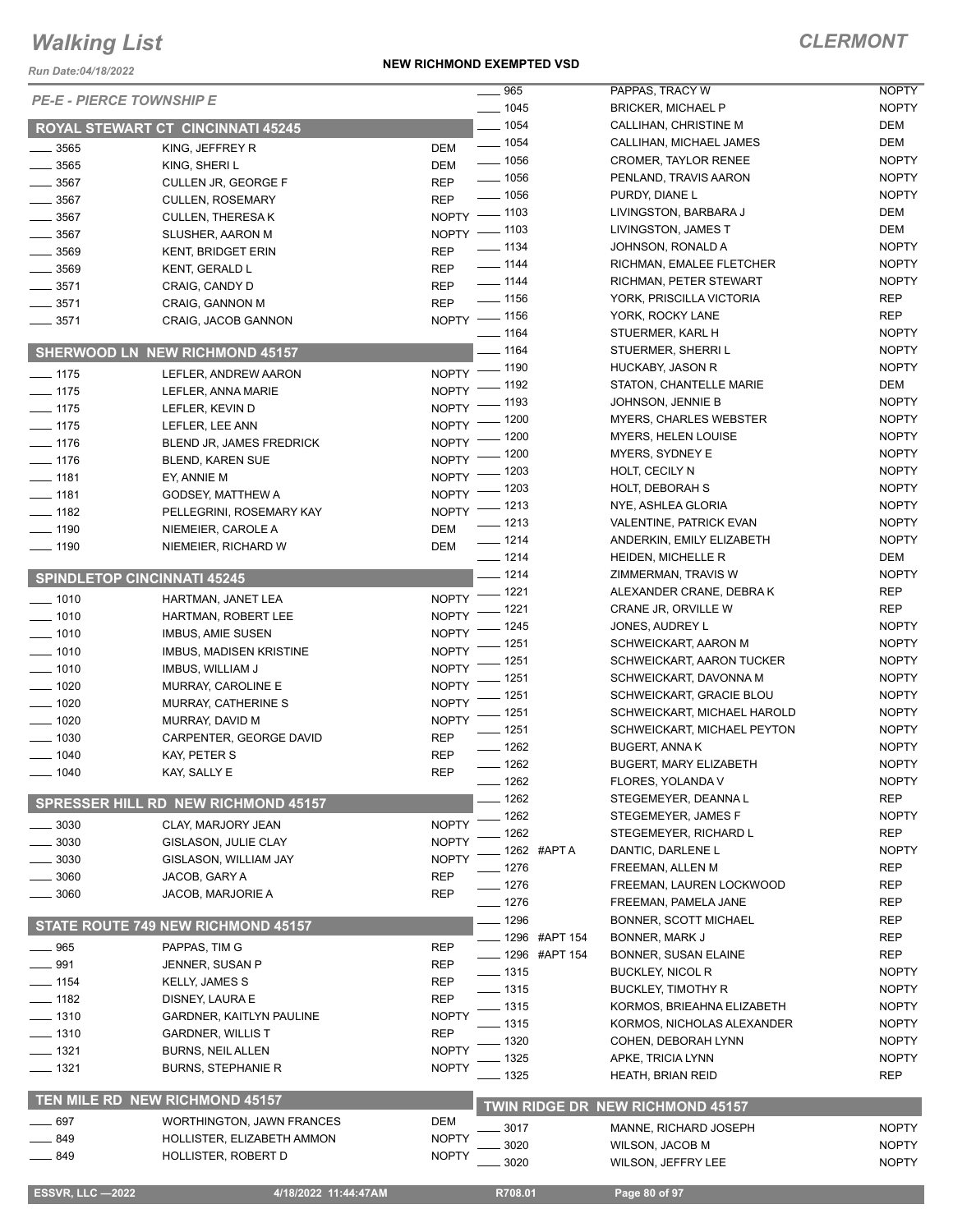*Run Date:04/18/2022*

#### **NEW RICHMOND EXEMPTED VSD**

| <b>PE-E - PIERCE TOWNSHIP E</b>      |                                     |              | $\equiv$ 931        | HAUN, RANDOLPH F                                | <b>REP</b>   |
|--------------------------------------|-------------------------------------|--------------|---------------------|-------------------------------------------------|--------------|
|                                      |                                     |              | 939                 | TETRAULT, GREGORY V                             | <b>NOPTY</b> |
|                                      | TWIN RIDGE DR NEW RICHMOND 45157    |              | 939                 | TETRAULT, KEITH M                               | <b>NOPTY</b> |
| 3020                                 | WILSON, TERESA ANN                  | <b>NOPTY</b> | 939                 | <b>TETRAULT, TERESA M</b>                       | <b>NOPTY</b> |
| $-3021$                              | JUMP, ALEXANDRA NICOLE              | <b>NOPTY</b> | 957                 | <b>BOWLING, GRACE MADELEINE</b>                 | <b>NOPTY</b> |
| $- 3021$                             | JUMP, DONALD M                      | <b>REP</b>   | 957                 | BOWLING, JULIA P                                | <b>NOPTY</b> |
| $- 3021$                             | JUMP, JILL E                        | <b>NOPTY</b> | 957                 | BOWLING, STEPHEN D                              | <b>NOPTY</b> |
| $\frac{1}{2}$ 3021                   | JUMP, PAVEL DIMITRY                 | <b>NOPTY</b> | 957                 | PASCHALL, GRACE ELIZABETH                       | <b>NOPTY</b> |
| 3030                                 | ESKRA, DIANE G                      | <b>NOPTY</b> | 981                 | LEE, MINGYING                                   | <b>NOPTY</b> |
| $\frac{1}{2}$ 3030                   | ESKRA, GEORGE LEWIS                 | DEM          | 981                 | MORGAN, KEVIN ARCHER                            | <b>NOPTY</b> |
| $\frac{1}{2}$ 3035                   | HART, CYNTHIA A                     | <b>NOPTY</b> | 985                 | CANNON, KRISTIN ELIZABETH                       | <b>NOPTY</b> |
| $\frac{1}{2}$ 3035                   | HART, GREGORY JAMES                 | <b>REP</b>   | 997                 | SIKES, JOSHUA M                                 | <b>NOPTY</b> |
| 3036                                 | WARE, CASEY TYLER                   | <b>NOPTY</b> | 997                 | SIKES, MICHELE J                                | <b>NOPTY</b> |
| $\frac{1}{2}$ 3036                   | WARE JR, CHARLES F                  | <b>REP</b>   |                     |                                                 |              |
| $\frac{1}{2}$ 3036                   | WARE, CHRISTOPHER BALDWIN           | <b>NOPTY</b> |                     | <b>WILSON DUNHAM HILL RD NEW RICHMOND 45157</b> |              |
| 3036                                 | WARE, MARCIE B                      | <b>NOPTY</b> |                     |                                                 |              |
| 3041                                 | VAN EMAN, MARY LOU                  | DEM          | $- 1052$            | SCHROEDER JR, EARLE PETE                        | <b>REP</b>   |
| $- 3041$                             | VAN EMAN, STEVEN L                  | DEM          | $- 1052$            | SCHROEDER, LILLIAN JO                           | <b>REP</b>   |
|                                      |                                     |              | $- 1090$            | THEADERMAN, FRANK ALLEN                         | <b>NOPTY</b> |
| 3056                                 | BAYLISS, EDWARD P                   | <b>NOPTY</b> | $-1090$             | THEADERMAN, JANA M                              | <b>REP</b>   |
| $\frac{1}{2}$ 3056                   | BAYLISS, KIMBERLY ANNE              | <b>NOPTY</b> | $-1136$             | CARSMAN, CYNTHIA SHAFFER                        | DEM          |
| $- 3056$                             | BAYLISS, VANESSA LINN               | <b>NOPTY</b> | $-1136$             | CARSMAN, JOHN E                                 | <b>DEM</b>   |
| 3056                                 | COORS, MARIE ELIZABETH              | <b>NOPTY</b> | $-1150$             | <b>GRIPPA, ALLEN NEAL</b>                       | <b>NOPTY</b> |
| $\frac{1}{2}$ 3056                   | COORS III, RAYMOND BERNARD          | <b>NOPTY</b> | $- 1150$            | <b>GRIPPA, SYLVIA D</b>                         | <b>NOPTY</b> |
| 3062                                 | MUMMERT, ANN ELIZABETH              | <b>REP</b>   | $- 1180$            | RICKABAUGH, JANET I                             | <b>REP</b>   |
| $-3062$                              | MUMMERT II, JOSEPH ANTHONY          | <b>REP</b>   | $- 1196$            | NIETERS, KIMBERLY LOUISE                        | <b>NOPTY</b> |
| $-3070$                              | MORGAN JR, FREDERICK M              | DEM          | $- 1196$            | NIETERS, TIMOTHY J                              | <b>REP</b>   |
| 3070                                 | MORGAN, NANCY SULLIVAN              | <b>DEM</b>   | $-1212$             | HUMFLEET, CARL E                                | <b>REP</b>   |
| $- 3081$                             | ABRAMS, MARILYN MAE                 | <b>NOPTY</b> | $-1212$             | HUMFLEET, EDDIE J                               | <b>NOPTY</b> |
| 3081                                 | ABRAMS, MICHAEL PAUL                | <b>NOPTY</b> | $-1224$             | MCILVAIN, RONALD S                              | <b>REP</b>   |
| 3087                                 | DWYER, DAWN B                       | <b>NOPTY</b> | $-1230$             | CALVERT, DEANNA M                               | <b>NOPTY</b> |
| 3087                                 | DWYER, MATTHEW B                    | <b>REP</b>   | $-1230$             | CALVERT, JAMES W                                | <b>NOPTY</b> |
| 3087                                 | DWYER, PATRICIA A                   | <b>NOPTY</b> | $- 1270$            | LIGHT, SHERRY LYNN                              | <b>REP</b>   |
|                                      |                                     |              | $- 1270$            | MAHER III, CHARLES VINCENT                      | <b>REP</b>   |
| <b>WAGNER RD CINCINNATI 45245</b>    |                                     |              | $-1272$             | <b>SEXTON, NOAH MATTHEW</b>                     | <b>NOPTY</b> |
| 3304                                 | MARTIN, AVA DIANE                   |              | NOPTY __ 1272       | WATERS, AMANDA M                                | <b>NOPTY</b> |
| $\frac{1}{2}$ 3304                   | <b>MARTIN, CHAD F</b>               |              | NOPTY __ 1298       | CULLISON, LARA C                                | <b>REP</b>   |
| $\frac{1}{2}$ 3304                   | MARTIN, LAUREN ELIZABETH            | DEM          | $- 1298$            | CULLISON, RICHARD D                             | <b>REP</b>   |
| $\frac{1}{2}$ 3304                   | SMITH, JULIE A                      | <b>NOPTY</b> | $- 1298$            | DOANE, MICKIE RAY                               | <b>NOPTY</b> |
| 3320                                 | KESSEN III, BERNARD L               | <b>NOPTY</b> | $- 1300$            | <b>GEIGER, CATHERINE M</b>                      | <b>DEM</b>   |
| 3320                                 | MCCABE, MARY ANN                    | <b>NOPTY</b> | 1300                | <b>GEIGER, LAWRENCE P</b>                       | <b>DEM</b>   |
| 3340                                 | WILKIN, AMY F                       |              | NOPTY __ 1306       | FRANKS, KEVIN WAYNE                             | <b>NOPTY</b> |
| 3340                                 | WILKIN, PHILLIP T                   | <b>NOPTY</b> | $\frac{1}{2}$ 1306  | TERRY, TIFNEY D                                 | <b>NOPTY</b> |
| 3344                                 | WOOD, JONATHAN JAMES                | <b>REP</b>   | $- 1310$            | <b>ERNST, GREGORY J</b>                         | <b>NOPTY</b> |
| 3344                                 | WOOD, MELANIE HART                  | REP          | $- 1310$            | ERNST, SARA L                                   | <b>NOPTY</b> |
| 3346                                 | MAURATH, ADAM ROBERT                | <b>REP</b>   |                     |                                                 |              |
| 3346                                 | POLING, ANGELA MARIE                | <b>REP</b>   |                     |                                                 |              |
| 3346                                 | POLING, RYAN CLAY                   | <b>REP</b>   | <b>TOTAL: 1,006</b> |                                                 |              |
| _ 3354                               | ROBINSON, GAYLYNN M                 | <b>NOPTY</b> |                     |                                                 |              |
| 3354                                 | ROBINSON, JAMES A                   | <b>NOPTY</b> |                     |                                                 |              |
| 3366                                 | SMITH, MELANIE C                    | REP          |                     |                                                 |              |
| 3366                                 | SMITH, WILLIAM R                    | REP          |                     |                                                 |              |
| 3368                                 |                                     | <b>REP</b>   |                     |                                                 |              |
|                                      | ALVEY, CYNTHIA L                    |              |                     |                                                 |              |
| 3368                                 | CECIL, TONY M                       | REP          |                     |                                                 |              |
| 3382                                 | FLICK, JESSICA L                    | DEM          |                     |                                                 |              |
| 3382                                 | FLICK, MARK C                       | <b>NOPTY</b> |                     |                                                 |              |
| 3382                                 | FLICK, ROSS C                       | <b>NOPTY</b> |                     |                                                 |              |
|                                      | <b>WAGNER RD NEW RICHMOND 45157</b> |              |                     |                                                 |              |
| _ 3248                               | NAPIER, DENNY R                     | <b>NOPTY</b> |                     |                                                 |              |
| 3248                                 | NAPIER, KELLY MARIE                 | <b>NOPTY</b> |                     |                                                 |              |
|                                      |                                     |              |                     |                                                 |              |
| <b>WHITE OAK RD CINCINNATI 45245</b> |                                     |              |                     |                                                 |              |
| <u>—</u> — 931                       | HAUN, DEBORAH FRANCES               | <b>REP</b>   |                     |                                                 |              |
| <b>ESSVR, LLC -2022</b>              | 4/18/2022 11:44:47AM                |              | R708.01             | Page 81 of 97                                   |              |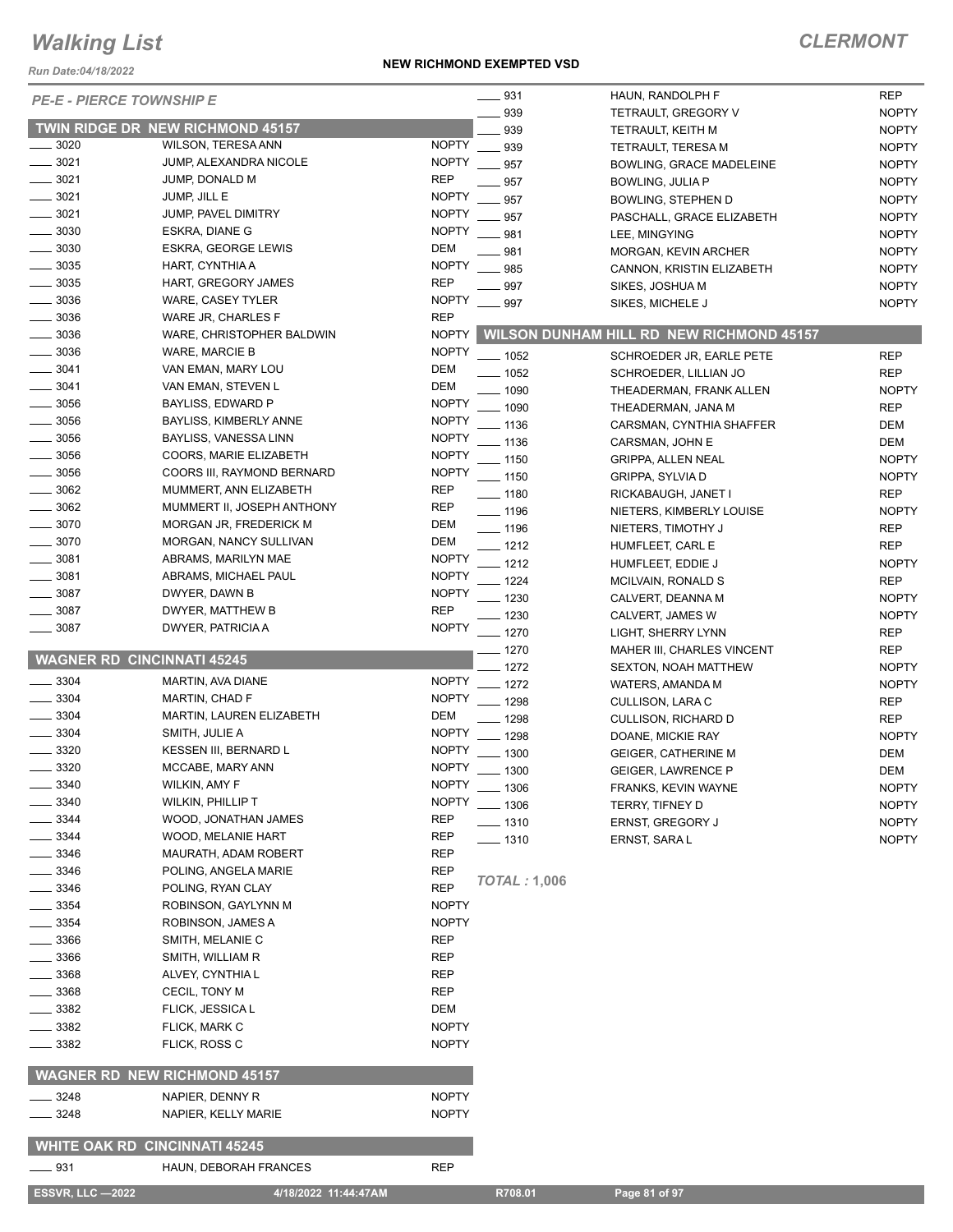*Run Date:04/18/2022*

#### **NEW RICHMOND EXEMPTED VSD**

|                                      |                                         |              | 850               | LAYMAN, FRIEDA F                         | <b>NOPTY</b>                 |
|--------------------------------------|-----------------------------------------|--------------|-------------------|------------------------------------------|------------------------------|
| <b>PE-M - PIERCE TOWNSHIP M</b>      |                                         |              | 854               | DOUGLAS, BETTY L                         | <b>REP</b>                   |
| <b>BEHYMER RD CINCINNATI 45245</b>   |                                         |              | $-854$            | DOUGLAS, JAMES B                         | <b>REP</b>                   |
| 3447                                 | CANN, TRACY L                           | <b>REP</b>   | $\frac{1}{2}$ 858 | NODAY, GLORIA J                          | <b>REP</b>                   |
| 3451                                 | <b>BURK, VIRGINIA M</b>                 | <b>REP</b>   | $- 858$           | NODAY, MICHAEL T                         | <b>NOPTY</b>                 |
| 3453                                 | EWING, DANIELLE JANE                    | <b>REP</b>   | 858               | NODAY, PAIGE M                           | <b>REP</b>                   |
| 3453                                 | <b>EWING, DEREK LEE</b>                 | <b>NOPTY</b> | 861               | SMITH, DEREK PATRICK                     | <b>NOPTY</b>                 |
| 3469                                 | OLIVER, DAN R                           | <b>NOPTY</b> | 861               | SMITH, JENNIFER MARIE                    | <b>NOPTY</b>                 |
| 3469                                 | OLIVER, FLYNN JUSTINE                   | <b>NOPTY</b> | 862               | <b>GRAMMAS, NICK PETE</b>                | <b>NOPTY</b>                 |
| 3469                                 | OLIVER, MEGIN                           | <b>NOPTY</b> | 862               | <b>GRAMMAS, PAULA P</b>                  | <b>NOPTY</b>                 |
| $- 3469$                             | OLIVER, STONE BLUE                      | <b>NOPTY</b> | 862               | <b>GRAMMAS, PETE</b>                     | <b>NOPTY</b>                 |
| 3497                                 | HAYES, KENNETH J                        | <b>NOPTY</b> | 865               | STOUT, JUDITH C                          | <b>NOPTY</b>                 |
| $\frac{1}{2}$ 3497                   | HAYES, MARIAN L                         | <b>NOPTY</b> | 865               | STOUT, WILLIAM K                         | <b>NOPTY</b>                 |
| 3497                                 | KNAUSE, HELEN                           | <b>NOPTY</b> | 866               | RICHARDS, DIRK A                         | <b>REP</b>                   |
| $-3501$                              | THOMPSON, STACEY ANN                    | <b>NOPTY</b> | 866               | RICHARDS, LORI S                         | <b>REP</b>                   |
| 3507                                 | GOLDBACH, JANET FAY                     | <b>NOPTY</b> | 867               | KENNEDY, DAVID L                         | <b>NOPTY</b>                 |
| 3507                                 | GOLDBACH, ROBERT P                      | <b>NOPTY</b> | 870               | HOLMAN, GREG A                           | <b>REP</b>                   |
| $-3507$                              | GOLDBACH, ROBERT RYAN                   | <b>REP</b>   | 870               | <b>HOLMAN, TERESA L</b>                  | <b>REP</b>                   |
|                                      |                                         |              | $-871$            | NORTON, MICHELE                          | <b>REP</b>                   |
| <b>BIRKDALE WAY CINCINNATI 45245</b> |                                         |              | 871               | NORTON, THOMAS M                         | <b>REP</b>                   |
| $-3508$                              | KORTZ, CAROL C                          | <b>NOPTY</b> | 875               | MAZZARO, CHRISTOPHER R                   | <b>NOPTY</b>                 |
| $- 3508$                             | KORTZ, LEON J                           | DEM          | $-875$            | MAZZARO, JEFFERY J                       | <b>NOPTY</b>                 |
|                                      |                                         |              | $-875$            | MAZZARO, VICKIE A                        | <b>NOPTY</b>                 |
|                                      | <b>BLACK WATCH WAY CINCINNATI 45245</b> |              | $-878$            | <b>BUSSONE, DANIEL D</b>                 | <b>REP</b>                   |
| $\frac{1}{2}$ 908                    | FOUTS JR, KENNETH A                     | <b>REP</b>   | $-879$            | <b>VOGT, BONNIE L</b>                    | <b>NOPTY</b>                 |
| $\frac{1}{2}$ 908                    | FOUTS, META S                           | <b>REP</b>   | $-879$            | <b>VOGT, RICHARD M</b>                   | <b>NOPTY</b>                 |
| $- 910$                              | MUSIC, PAT C                            | <b>REP</b>   | $-882$            | <b>BLOUGH, JAMES O</b>                   | <b>REP</b>                   |
| $-910$                               | MUSIC, WILLIAM E                        | DEM          | $\frac{1}{2}$ 882 | BLOUGH, JENNIFER J                       | <b>REP</b>                   |
|                                      |                                         |              | $\frac{1}{2}$ 883 | LAWSON, JENNA NICOLE                     | <b>REP</b>                   |
| <b>BRADBURY RD CINCINNATI 45245</b>  |                                         |              | 883<br>883        | TEKULVE, EDWARD P                        | <b>NOPTY</b><br><b>NOPTY</b> |
| $\frac{1}{2}$ 726                    | PENRY III, HERBERT T                    | DEM          | 883               | TEKULVE, EMILY C<br>TEKULVE, LAURI D     | <b>REP</b>                   |
| $\frac{1}{2}$ 726                    | PENRY, JUDITH M                         | DEM          | 883               | TEKULVE, MARK J                          | <b>REP</b>                   |
| $-834$                               | TOWNER, CHELSEY LYNN                    | <b>NOPTY</b> | 883               | <b>VINEY, BRADEN T</b>                   | <b>NOPTY</b>                 |
| $- 834$                              | WARD, JOSEPH DWAYNE                     | <b>NOPTY</b> | 883               | <b>VINEY, BRENT ANDREW</b>               | <b>REP</b>                   |
| $-843$                               | APPLEGATE, BARBARA J                    | <b>DEM</b>   | 886               | DRAGOO, BRIAN CHRISTOPHER                | <b>NOPTY</b>                 |
| $\frac{1}{2}$ 843                    | APPLEGATE, LARRY E                      | DEM          | 886               | DRAGOO, RHODA GENE                       | <b>NOPTY</b>                 |
| $\sim$ 843                           | COOPER, NICOLE M                        | <b>NOPTY</b> | 886               | DRAGOO, SOPHIA MARIE                     | <b>NOPTY</b>                 |
| 843 #APT 903                         | TOWNER, BARBARA LYNN                    | <b>NOPTY</b> | 887               | HOFFMAN, JEFFREY C                       | <b>NOPTY</b>                 |
| $-849$                               | RASMUSSEN, JOSIAH ERIK                  | <b>NOPTY</b> | 888               | MAZZA, EDWARD T                          | <b>REP</b>                   |
| 849                                  | TANKOVICH, MATTHEW DAVID                | <b>NOPTY</b> | $\equiv$ 888      | MAZZA, YVETTE L                          | <b>REP</b>                   |
| $\_\_\_\$ 857                        | CARTER, PATRICIA ANN                    | <b>DEM</b>   | 890               | LOTT, DONNA B                            | <b>DEM</b>                   |
| 860                                  | SHANNON, JANET M                        | <b>REP</b>   | 890               | LOTT, HUGH B                             | <b>DEM</b>                   |
| 878                                  | SEIPELT, CHARLES R                      | DEM          | .891              | KHAMIS, CHRISTINA MARIE                  | <b>NOPTY</b>                 |
| 878                                  | SEIPELT, MARY C                         | DEM          | . 891             | KHAMIS, MICHAEL RAMI                     | <b>NOPTY</b>                 |
| 886                                  | ATKINS, JANET L                         | <b>REP</b>   | 891               | KHAMIS SEIPELT, MARYANN                  | <b>NOPTY</b>                 |
| 890                                  | SAMMONS, ABIGAIL MARIE                  | <b>NOPTY</b> | 891               | SEIPELT, STEVEN C                        | <b>NOPTY</b>                 |
| 890                                  | SAMMONS, BETH A                         | <b>NOPTY</b> | 892               | LAFORGE, PATRICIA ANNE                   | <b>NOPTY</b>                 |
| 890                                  | SAMMONS, RODNEY D                       | <b>REP</b>   | 892               | LAFORGE, PHILIP JAMES                    | <b>NOPTY</b>                 |
| $-896$                               | <b>CURRY, TYLER D</b>                   | <b>NOPTY</b> | 894               | MESSMER, DAVID J                         | <b>NOPTY</b>                 |
| $- 896$                              | RIZZO, JOSEPHINE ANNE                   | <b>NOPTY</b> | 894               | MESSMER, DEBORAH A                       | <b>REP</b>                   |
|                                      |                                         |              | 898               | RICKARD, JOSEPH R                        | REP                          |
|                                      | <b>COUNTRY CLUB DR CINCINNATI 45245</b> |              | 898               | RICKARD, PEGGY A                         | REP                          |
| $-837$                               | GILLIGAN, ELLEN M                       | <b>NOPTY</b> |                   |                                          |                              |
| $-837$                               | GILLIGAN, JAMES A                       | <b>NOPTY</b> |                   | <b>CYPRESS POINT CT CINCINNATI 45245</b> |                              |
| 838                                  | CROWLEY, JOHN R                         | <b>REP</b>   | 830               | COPELIN, KATHLEEN M                      | <b>REP</b>                   |
| $-838$                               | CROWLEY, MARY M                         | <b>NOPTY</b> | 832               | HANNA, KATHY LEE                         | <b>NOPTY</b>                 |
| _ 839                                | LIPPMEIER, JOSHUAT                      | <b>NOPTY</b> | 834               | TERRY, MYRA J                            | <b>REP</b>                   |
| 839                                  | LIPPMEIER-SUAREZ, GINGER                | <b>NOPTY</b> | 836               | ASHBRIDGE, RICHARD DOUG                  | <b>NOPTY</b>                 |
| 839                                  | SUAREZ, JESUS JOSE                      | <b>NOPTY</b> | 836               | ASHBRIDGE, SHARON EILEEN                 | <b>NOPTY</b>                 |
| $-841$                               | WILLIAMS, KIMBERLY BETH                 | <b>NOPTY</b> | 836               | BEINEKE, DANIEL D                        | REP                          |
| 841                                  | WILLIAMS, TIMOTHY C                     | <b>NOPTY</b> | 836               | BEINEKE, DIANNE HUMBERT                  | <b>NOPTY</b>                 |
| _ 846                                | RUPAREL, SHARMILA MADHUSUDAN            | <b>NOPTY</b> | 837               | HILGEFORT, JUDITH M                      | <b>REP</b>                   |
|                                      |                                         |              |                   |                                          |                              |
| <b>ESSVR, LLC -2022</b>              | 4/18/2022 11:44:47AM                    |              | R708.01           | Page 82 of 97                            |                              |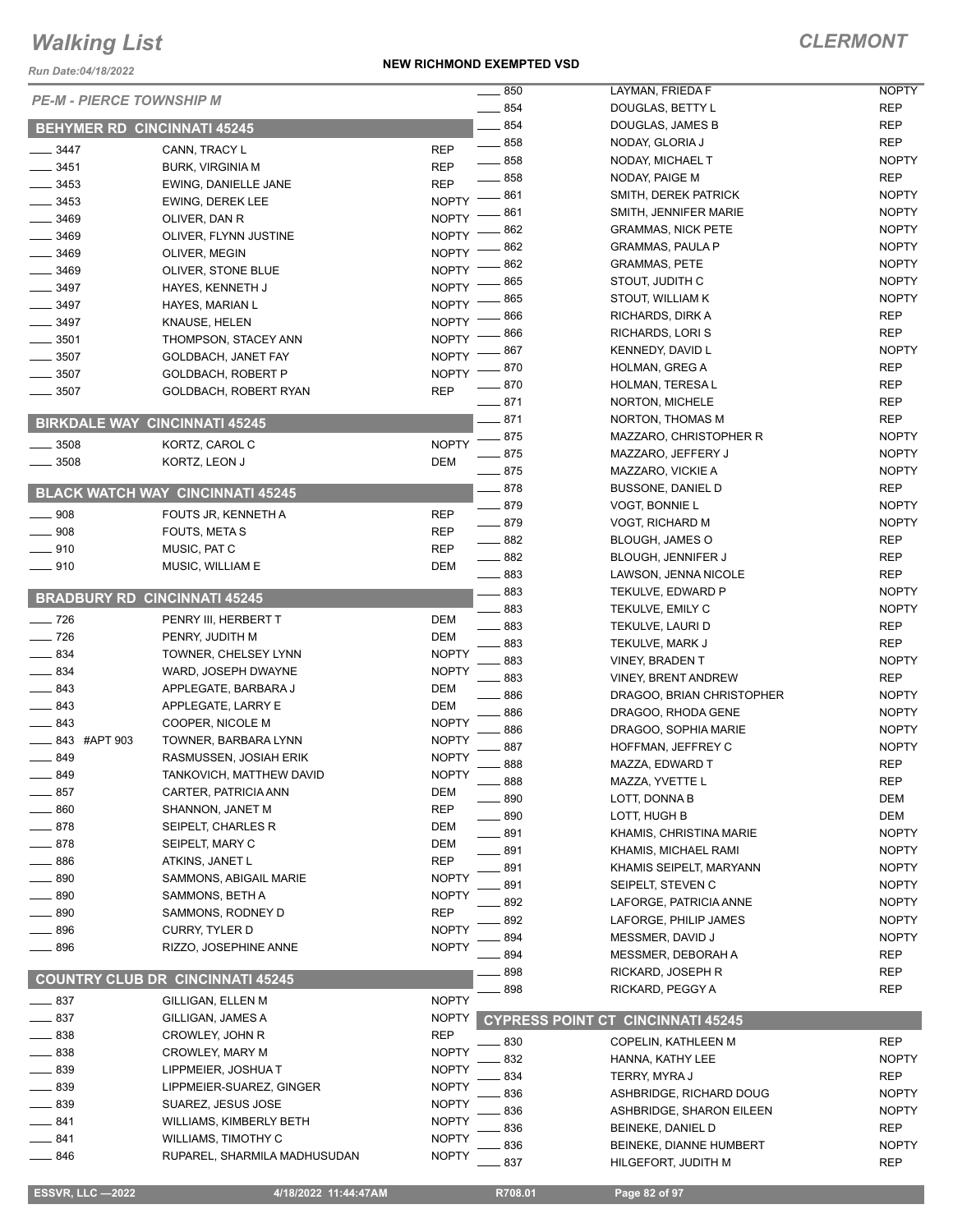*Run Date:04/18/2022*

#### **NEW RICHMOND EXEMPTED VSD**

### *CLERMONT*

|                                          |                               |                   | $-891$                     | TIDBALL, CONNOR DEAN                          | <b>NOPTY</b> |
|------------------------------------------|-------------------------------|-------------------|----------------------------|-----------------------------------------------|--------------|
| <b>PE-M - PIERCE TOWNSHIP M</b>          |                               | $\frac{1}{2}$ 891 | TIDBALL, ELIZABETH MADISON | <b>NOPTY</b>                                  |              |
| <b>CYPRESS POINT CT CINCINNATI 45245</b> |                               | $-891$            | TIDBALL, KRIS LYNN         | <b>NOPTY</b>                                  |              |
| $\frac{1}{2}$ 837                        | HILGEFORT, TODD P             | <b>REP</b>        | $-891$                     | TIDBALL JR, REX DEAN                          | <b>NOPTY</b> |
| $- 839$                                  | <b>WRIGHT, ORVILLE B</b>      |                   | NOPTY -892                 | MEADOWS, JACQUELINE L                         | <b>NOPTY</b> |
| $- 840$                                  | SCHMELZER, MARIE THERESE      | <b>REP</b>        | $- 893$                    | BRENNER, DONNAK                               | <b>REP</b>   |
| $- 840$                                  | SCHMELZER, NICOLAS J          | <b>REP</b>        | $\frac{1}{2}$ 895          | <b>KEVIN, DIANE</b>                           | <b>NOPTY</b> |
| $-841$                                   | GODSEY, SUSAN B               | <b>REP</b>        | $- 895$                    | <b>KEVIN, PATRICK OKEEFFE</b>                 | <b>NOPTY</b> |
| $\frac{1}{2}$ 842                        | HATFIELD, DEBRA M             | <b>REP</b>        |                            |                                               |              |
| $\frac{1}{2}$ 842                        | HATFIELD, RICHARD A           |                   |                            | NOPTY GRAND CYPRESS CT CINCINNATI 45245       |              |
| $\frac{1}{2}$ 843                        | RUSH, DAVID W                 | <b>REP</b>        | $- 853$                    | REYNOLDS, DIANNE THOMSON                      | <b>REP</b>   |
| $\frac{1}{2}$ 843                        | RUSH, ROBERTA R               | <b>REP</b>        | $-853$                     | REYNOLDS, LARRY ALLEN                         | <b>REP</b>   |
| $-844$                                   | DINAN, PATRICK T              | <b>REP</b>        | $\frac{1}{2}$ 855          | RUSHWORTH, JOHN H                             | <b>REP</b>   |
| $-844$                                   | MIDGLEY, JOAN MARIE           | DEM               | $\frac{1}{2}$ 855          | RUSHWORTH, SUSAN A                            | <b>REP</b>   |
| $- 845$                                  |                               | DEM               | $-857$                     |                                               | DEM          |
|                                          | REINHART, GARRY DEAN          |                   |                            | LAYNE, F PORTIA                               |              |
| $- 845$                                  | REINHART, MARY R              |                   | NOPTY __ 859               | MONACO, MARIE A                               | <b>NOPTY</b> |
| $- 845$                                  | REINHART, MATTHEW GARRY       |                   | NOPTY __ 861               | COYNE, NORBERT J                              | <b>REP</b>   |
| $\frac{1}{2}$ 846                        | <b>SKAVLEM, BETTY GENE</b>    | <b>REP</b>        | $-863$                     | ROHLEDER, JOHN ALLAN                          | <b>NOPTY</b> |
| $\frac{1}{2}$ 846                        | SKAVLEM JR, JOHN H            | <b>REP</b>        |                            | ____ 863 #BLDG 276406(ROHLEDER, JONATHAN MARK | <b>NOPTY</b> |
| $-847$                                   | WISBEY, DELORIS A             | <b>DEM</b>        | $\frac{1}{2}$ 865          | THOMAS, KAREN L                               | <b>REP</b>   |
| $-847$                                   | WISBEY, JERRY D               | <b>REP</b>        | $-865$                     | THOMAS, STEPHEN M                             | <b>REP</b>   |
| $\frac{1}{2}$ 848                        | HOWARD, JANET CLOUD           |                   | NOPTY __ 867               | HARP, LINDA JOYCE                             | DEM          |
| $\frac{1}{2}$ 849                        | COYNE, NORMA J                | <b>REP</b>        | $\frac{1}{2}$ 867          | HARP, MICHAEL M                               | DEM          |
| $- 849$                                  | COYNE, PAUL THOMAS            | <b>REP</b>        | $-869$                     | TAYLOR, DIANA L                               | <b>NOPTY</b> |
| $\frac{1}{2}$ 850                        | STIERINGER, CAROL W           |                   | NOPTY __ 871               | LIGGETT, FRED R                               | <b>REP</b>   |
| $- 852$                                  | MOORE, CAROLE ANN             |                   | NOPTY __ 871               | LIGGETT, GLORIA K                             | <b>REP</b>   |
| $\frac{1}{2}$ 852                        | MOORE, MICHAEL D              |                   | NOPTY __ 873               | TRIPLETT, LISA RUTH                           | <b>NOPTY</b> |
| $\frac{1}{2}$ 856                        | ROBINSON, PATRICIA A          | REP               | $-875$                     | HACK, MARY F                                  | <b>NOPTY</b> |
| $\frac{1}{2}$ 856                        | ROBINSON, WILLIAM A           | <b>REP</b>        | $-875$                     | HACK, RICHARD W                               | <b>NOPTY</b> |
| $\frac{1}{2}$ 858                        | SCHWING, JEROME JOHN          | REP               | $-877$                     | LOUDERBACK, GAYLE A                           | <b>REP</b>   |
| $- 858$                                  | SCHWING, JUDY ANN             | <b>REP</b>        | $-879$                     | <b>CURVALL, JOSEPHINE</b>                     | <b>REP</b>   |
| $- 860$                                  | BRUNER, KAREN G               | <b>REP</b>        | $-881$                     | JONES, ALEXANDER DRYDEN                       | <b>NOPTY</b> |
| $- 860$                                  | BRUNER JR, WILLIAM G          | REP               | $\frac{1}{2}$ 881          | JONES, I DRYDEN                               | <b>REP</b>   |
| $-862$                                   | <b>CUPITO, STEPHEN J</b>      |                   | NOPTY __ 881               | JONES, WENDY C                                | <b>NOPTY</b> |
| $\frac{1}{2}$ 862                        | LOEWE, DOLORES M              |                   | NOPTY __ 885               | FITZGERREL, RICHARD E                         | <b>NOPTY</b> |
| $- 864$                                  | KOEPFER, GEORGE CHRISTOPHER   |                   | NOPTY __ 887               | WIEHAUS, MARY JOSITA                          | <b>NOPTY</b> |
| $- 864$                                  | MAJESKI, JUDITH A             |                   | NOPTY __ 889               | WARD, ANNALEE                                 | <b>REP</b>   |
| $- 864$                                  | MAJESKI, RONALD LAWRENCE      |                   | NOPTY __ 901               | KAMENAR, ELLEN NICOLE                         | <b>NOPTY</b> |
| 866                                      | SMITH, MICHAEL T              |                   | NOPTY __ 901               | ROLLINS, BETSY J                              | <b>NOPTY</b> |
| $- 868$                                  |                               | <b>REP</b>        | $\frac{1}{2}$ 903          |                                               | <b>REP</b>   |
|                                          | SARBAUGH, FRANK C             |                   |                            | WILSON, LENA R                                |              |
| ____ 869                                 | BEVINS, KAREN S               |                   | NOPTY <u>_</u> 907         | VANHOOK, ALAN J                               | <b>NOPTY</b> |
| $-869$                                   | MARX, PETER C                 |                   | NOPTY __ 907               | VANHOOK, JENNIFER A                           | <b>NOPTY</b> |
| $- 870$                                  | JOHNS, DONALD D               | REP               | $\frac{1}{2}$ 909          | <b>BUENEMANN, NANCY S</b>                     | <b>NOPTY</b> |
| $-870$                                   | JOHNS, MARY M                 | <b>REP</b>        | $\rule{1em}{0.15mm}$ 909   | BUENEMANN, ROGER LEE                          | <b>REP</b>   |
| $- 870$                                  | LENNOX, DONNA F               |                   | NOPTY __ 911               | FINE, GEOFFREY W                              | REP          |
| $-871$                                   | THOMPSON, DARLENE             | REP               | $- 911$                    | FINE, SUSAN C                                 | REP          |
| $-871$                                   | THOMPSON, SCOTT               | REP               | $-913$                     | POST, BRUCE L                                 | <b>NOPTY</b> |
| $-873$                                   | SUTTON, CALLAE A              | <b>REP</b>        | $- 913$                    | POST, BRYN E                                  | <b>NOPTY</b> |
| $-873$                                   | SUTTON, EMMA ELIZABETH ASHLEY |                   | NOPTY __ 913               | POST, MATTHEW BRYANT                          | <b>NOPTY</b> |
| $-873$                                   | SUTTON, THOMAS W              | <b>REP</b>        | $-915$                     | OLDENDICK II, RICHARD G                       | <b>NOPTY</b> |
| $-873$                                   | SUTTON, TRISTAN THOMAS        |                   | NOPTY __ 915               | OLDENDICK, TRENIA F                           | <b>NOPTY</b> |
| $-874$                                   | RAKER, PHYLLIS ANN            | REP               | $-917$                     | LONGBRAKE, JENNIFER B                         | DEM          |
| $- 876$                                  | DIMLING, ROBERT A             | REP               | $- 917$                    | LONGBRAKE, JOHN A                             | <b>REP</b>   |
| $-877$                                   | MONDAY, CATHY A               | DEM               | $-917$                     | LONGBRAKE, SEAN ALAN                          | DEM          |
| $-877$                                   | MONDAY, RONALD D              | DEM               | $- 919$                    | <b>BLOME, RUBY MARIE</b>                      | <b>NOPTY</b> |
| $- 886$                                  | LEAVY, ELLEN ROSE             |                   | NOPTY __ 919               | FRAZIER SCHALL, JULIE A                       | REP          |
| ____ 886                                 | LEAVY, MICHAEL CHRISTOPHER    |                   | NOPTY __ 919               | SCHALL II, ROBERT A                           | <b>REP</b>   |
| $- 888$                                  | DEPUGH, RICHARD O             | REP               | $-921$                     | RUNNELS, ELLEN M                              | <b>NOPTY</b> |
| $-888$                                   | DEPUGH, TAMARA L              | REP               | $- 921$                    | RUNNELS, GERALD L                             | <b>NOPTY</b> |
| $- 889$                                  | <b>GRAMAGLIA, AMY L</b>       | REP               | $- 921$                    | RUNNELS, NANCY A                              | <b>NOPTY</b> |
| $-889$                                   | <b>GRAMAGLIA, MARK A</b>      | <b>REP</b>        | $- 923$                    | CAMERY, ROBERT MICHAEL                        | <b>REP</b>   |
| $-890$                                   | ELLINGER, TERRIE L            | DEM               | $\equiv$ 923               | DIECKMAN, JACQUELYN S                         | DEM          |
| $- 890$                                  | ELLINGER, THOMAS W            | <b>DEM</b>        | $- 925$                    | KESTERSON, DAVID MARC                         | <b>REP</b>   |
|                                          |                               |                   |                            |                                               |              |

**ESSVR, LLC -2022 4/18/2022 11:44:47AM R708.01 Page 83 of 97**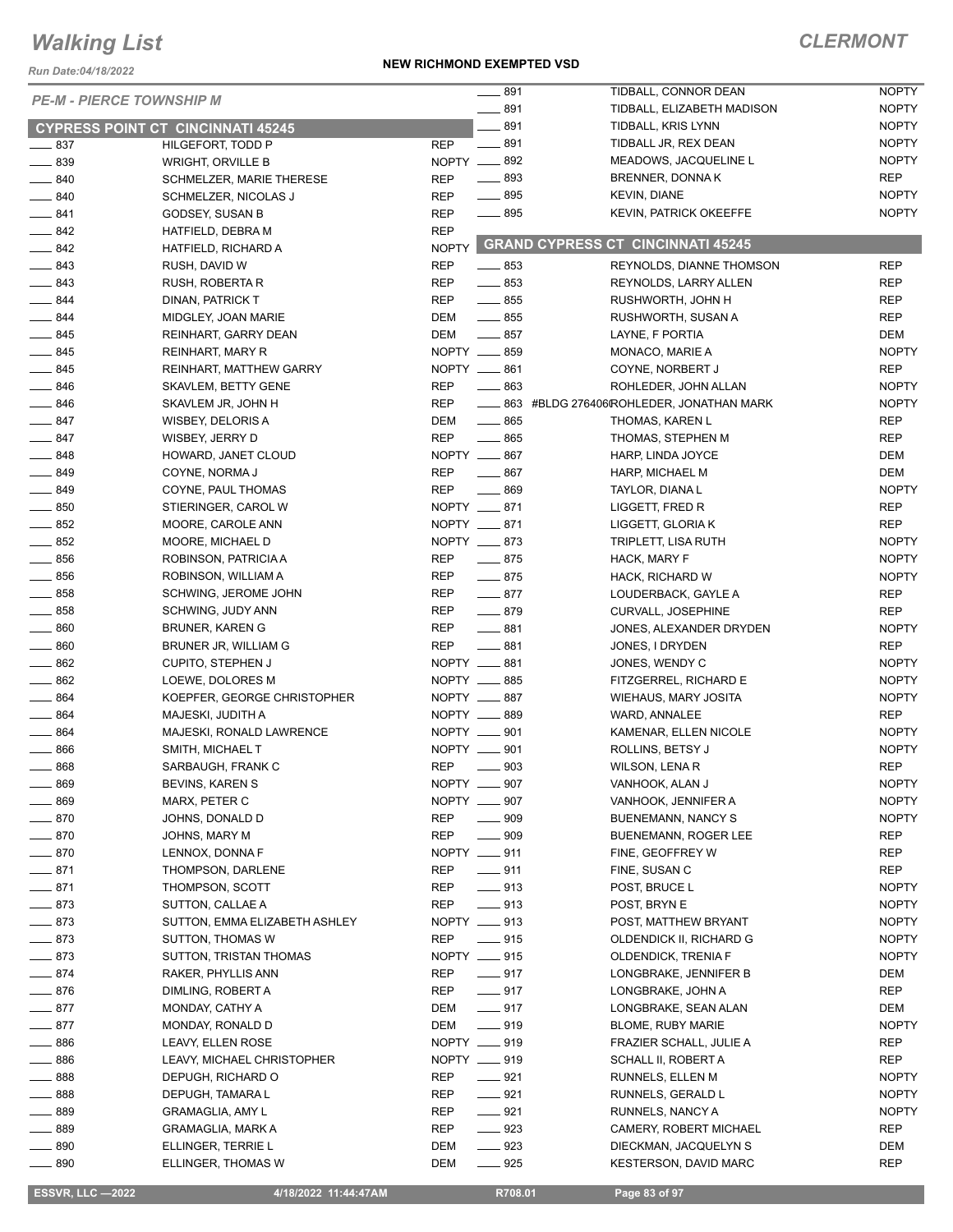*Run Date:04/18/2022*

#### **NEW RICHMOND EXEMPTED VSD**

## *CLERMONT*

| NUII DAIC.04/10/2022            |                                          |                   |                                |                                              |              |
|---------------------------------|------------------------------------------|-------------------|--------------------------------|----------------------------------------------|--------------|
| <b>PE-M - PIERCE TOWNSHIP M</b> |                                          |                   | 3638                           | HUFF, PHYLLIS F                              | DEM<br>DEM   |
|                                 | <b>GRAND CYPRESS CT CINCINNATI 45245</b> |                   | 3642<br>3642                   | YEATTS, JERRY L                              | <b>NOPTY</b> |
| $\frac{1}{2}$ 925               | <b>KESTERSON, GAIL A</b>                 | <b>REP</b>        | $- 3644$                       | YEATTS, SUSAN D                              | <b>REP</b>   |
| $-927$                          | SCHUSTER, CYNTHIA J                      | <b>REP</b>        | $- 3645$                       | <b>GEROME, CYNTHIA S</b><br>HARVEY, JEANNE C | <b>REP</b>   |
| $- 927$                         | <b>SCHUSTER, JAMES WARREN</b>            | <b>REP</b>        | 3649                           | KOCISKO, ANNE MARIE                          | <b>REP</b>   |
| 929                             | <b>BLOOM, ROBERT L</b>                   | NOPTY __ 3649     |                                | KOCISKO II, LAWRENCE MICHAEL                 | <b>REP</b>   |
| 929                             | BLOOM, SARA H                            | NOPTY __ 3649     |                                | KOCISKO III, LAWRENCE MICHAEL                | <b>NOPTY</b> |
| $\frac{1}{2}$ 931               | COONEY, SANDRA L                         | <b>REP</b>        | $\frac{1}{2}$ 3652             | PRICE, PHILIP M                              | DEM          |
| $-931$                          | COONEY, WILLIAM D                        | <b>REP</b>        | $- 3652$                       | PRICE, SUSAN K                               | DEM          |
| $\equiv$ 932                    | EVANS, ARTHUR DAVID                      | DEM               | $- 3655$                       | <b>GRAMKE, CYNTHIA J</b>                     | <b>REP</b>   |
| $\frac{1}{2}$ 932               | EVANS, GEORGENA D                        | NOPTY __ 3655     |                                | <b>GRAMKE, RONALD L</b>                      | <b>REP</b>   |
| $\equiv$ 933                    | <b>BILLINGS, DEBORAH L</b>               | <b>REP</b>        | $\frac{1}{2}$ 3656             | POE, ROBYN ANN                               | <b>NOPTY</b> |
| $\equiv$ 933                    | BILLINGS JR, ROGER D                     | <b>REP</b>        | $\frac{1}{2}$ 3656             | POE, TIMOTHY EARL                            | <b>NOPTY</b> |
| 943                             | ARMSTRONG, GEOFFREY RICHARD              | NOPTY __ 3659     |                                | GILMAN, RACHELLE DENISE                      | <b>NOPTY</b> |
| $\equiv$ 943                    | ARMSTRONG, KATHLEEN J                    | NOPTY __ 3659     |                                | GILMAN, WILLIAM BRIAN                        | <b>NOPTY</b> |
| $\equiv$ 943                    | <b>ISEMANN, THERESA M</b>                | NOPTY __ 3659     |                                | STEVENSON, ANDREW W                          | DEM          |
| $- 944$                         | BRYANT, JAMES LON                        | DEM               | $\frac{1}{2}$ 3659             | STEVENSON, REGINA L                          | DEM          |
| $\frac{1}{2}$ 944               | MADDOX, BRENDA JOYCE                     | NOPTY __ 3660     |                                | ROSS, JANE ELIZABETH                         | <b>REP</b>   |
| $-944$                          | MADDOX, WILLIAM E                        | NOPTY __ 3663     |                                | BOCKENSTETTE, SHANNON LEIGH                  | <b>NOPTY</b> |
| 944                             | TRAVIS, KAITLYN MARIE                    | NOPTY __ 3663     |                                | BOCKENSTETTE, THOMAS ALLEN                   | <b>REP</b>   |
| 946                             | BOLDT JR, EDWIN H                        | <b>REP</b>        |                                |                                              |              |
| 946                             | <b>BOLDT, JANET B</b>                    | <b>REP</b>        | $- 3664$<br>$\frac{1}{2}$ 3664 | <b>VORHOLT, MARK S</b>                       | <b>NOPTY</b> |
| $-947$                          | LEWIS, JOAN C                            | DEM               | $- 3667$                       | VORHOLT, SHERI A                             | <b>NOPTY</b> |
| 949                             | WILLIAMSON, AUSTIN JOHN                  | NOPTY __ 3667     |                                | SPAULDING, JACQUELINE                        | <b>NOPTY</b> |
| $- 949$                         |                                          | NOPTY __ 3667     |                                | SPAULDING, JOHN S                            | <b>NOPTY</b> |
|                                 | WILLIAMSON, BRADLEY R                    |                   |                                | WEHRMAN, CHAD C                              | <b>REP</b>   |
|                                 | <b>GREENFIELD LN CINCINNATI 45245</b>    |                   | 3667                           | WEHRMAN, GAIL E                              | <b>REP</b>   |
|                                 |                                          |                   | 3667                           | WEHRMAN, NATHANIAL NELSON                    | <b>NOPTY</b> |
| $=$ 3352                        | ARKUS, ALAN JOSEPH                       | DEM<br><b>REP</b> |                                | <b>W LEGENDARY RUN CINCINNATI 45245</b>      |              |
| $\frac{1}{2}$ 3352              | ARKUS, LAURA JEAN                        |                   |                                |                                              |              |
| $\frac{1}{2}$ 3355              | DILLENBURG, JOYCE MARIE                  | NOPTY __ 2600     |                                | GOBLE, MARIA VINCI                           | <b>NOPTY</b> |
| $\frac{1}{2}$ 3355              | DILLENBURG, STEPHEN JOSEPH               | NOPTY __ 2600     |                                | GOBLE, OLIVIA CLAIRE                         | <b>NOPTY</b> |
| $\frac{1}{2}$ 3357              | HAMMILL, ADRIENNE M                      | DEM               | $- 2600$                       | GOBLE, TODD ANDREW                           | <b>NOPTY</b> |
| $\frac{1}{2}$ 3357              | HAMMILL, JOSEPH MATTHEW                  | DEM               | $- 2600$                       | THOMPSON, JILL PATRICE                       | <b>NOPTY</b> |
| $\frac{1}{2}$ 3357              | HAMMILL, REBECCA MARGERY                 | DEM               | $- 2601$                       | PAGE, DARIK A                                | <b>NOPTY</b> |
| 3357                            | <b>HAMMILL, ROBERT F</b>                 | <b>REP</b>        | $-2601$                        | PAGE, DARLENE L                              | <b>REP</b>   |
| 3359                            | GOOCH, CAROL F                           | NOPTY __ 2601     |                                | PAGE, RANDELL C                              | <b>REP</b>   |
| 3359                            | GOOCH, DAVID J                           | <b>REP</b>        | $\frac{1}{2612}$               | HARP, DANA L                                 | <b>REP</b>   |
|                                 | <b>HIGHLAND GREEN CINCINNATI 45245</b>   |                   | 2612                           | HARP, DONNA LEE                              | <b>NOPTY</b> |
|                                 |                                          |                   | $\frac{1}{2613}$               | MULVANEY, BRENDAN C                          | <b>NOPTY</b> |
| 3620                            | CUPITO, ERIN M                           | NOPTY __ 2613     |                                | MULVANEY, CHRISTOPHER J                      | <b>NOPTY</b> |
| 3620                            | FELSER, GINA M                           | NOPTY __ 2613     |                                | MULVANEY, JONI LYNN                          | <b>NOPTY</b> |
| 3620                            | <b>GREEN, CAROLANNE</b>                  | NOPTY __ 2613     |                                | MULVANEY, MOLLY ELIZABETH                    | <b>NOPTY</b> |
| 3621                            | WEIS, GREGORY J                          | <b>REP</b>        | $-2619$                        | SAWYER, JOHN ROBERT                          | REP          |
| 3621                            | WEIS, LYNDA JEAN                         | NOPTY __ 2619     |                                | SAWYER, SHERRY ANN                           | <b>NOPTY</b> |
| 3622                            | RODENBERG, KATHLEEN M                    | <b>REP</b>        | 2620                           | DAVIDSON, AMBERLY LYNN                       | <b>REP</b>   |
| 3625                            | WISE, CYNTHIA E                          | NOPTY __ 2620     |                                | <b>GUMBERT, JUSTIN R</b>                     | <b>REP</b>   |
| 3625                            | WISE, ELMER R                            | NOPTY __ 2625     |                                | LOTZ, AMY ELIZABETH                          | <b>NOPTY</b> |
| 3626                            | LAUCHLAN, BARBARA ANN                    | DEM               | $-2625$                        | LOTZ, VICKI KAY                              | REP          |
| 3626                            | LAUCHLAN, THOMAS STEVEN                  | DEM               | 2625                           | LOTZ, WILLIAM GREGORY                        | REP          |
| __ 3630                         | <b>BISSINGER, WILLIAM BRIAN</b>          | NOPTY __ 2626     |                                | WALLS, ALICIA J                              | <b>REP</b>   |
| $=$ 3630                        | <b>BLEIKAMP, BRUCE KARL</b>              | NOPTY __ 2626     |                                | WALLS, MADELINE                              | <b>NOPTY</b> |
| __ 3630                         | BLEIKAMP, CYNTHIA A                      | NOPTY __ 2626     |                                | WALLS, MAX JORDAN                            | <b>NOPTY</b> |
| $\frac{1}{2}$ 3631              | <b>CULLEN JR, CHARLES JAMES</b>          | DEM               | $\frac{1}{2626}$               | WALLS, TIMOTHY JORDAN                        | REP          |
| _ 3631                          | CULLEN, RITA A                           | <b>REP</b>        | $-2627$                        | BRAUN, GERARDA A                             | <b>NOPTY</b> |
| 3633                            | POHL, ANNE M                             | <b>REP</b>        | $-2627$                        | DREYER, JANET A                              | <b>REP</b>   |
| 3633                            | POHL, ROBERT L                           | NOPTY __ 2627     |                                | <b>GRAVITT, CONNIE G</b>                     | <b>NOPTY</b> |
| 3634                            | PANDALAI, SUDHA P                        | NOPTY __ 2628     |                                | DEARDORFF, GREGORY DALE                      | <b>NOPTY</b> |
| $=$ 3635                        | NOBIS, ANNE SHIRK                        | <b>REP</b>        | $-2628$                        | DEARDORFF, JAMIE A                           | <b>NOPTY</b> |
| 3635                            | NOBIS, PAUL M                            | <b>REP</b>        | $-2628$                        | DEARDORFF, JEFF D                            | <b>NOPTY</b> |
| 3637                            | PETERS, GIZELLA                          | NOPTY __ 2628     |                                | DOANE DEARDORFF, KILEY MORGAN                | <b>NOPTY</b> |
| 3637                            | PETERS, MARIANNE B                       | NOPTY __ 2630     |                                | STEFANICS, KATHLEEN ELLEN                    | DEM          |
| 3638                            | HUFF, LAUREL                             | DEM               | 2630                           | STEFANICS, MICHAEL J                         | DEM          |

 **ESSVR, LLC —2022 4/18/2022 11:44:47AM R708.01 Page 84 of 97**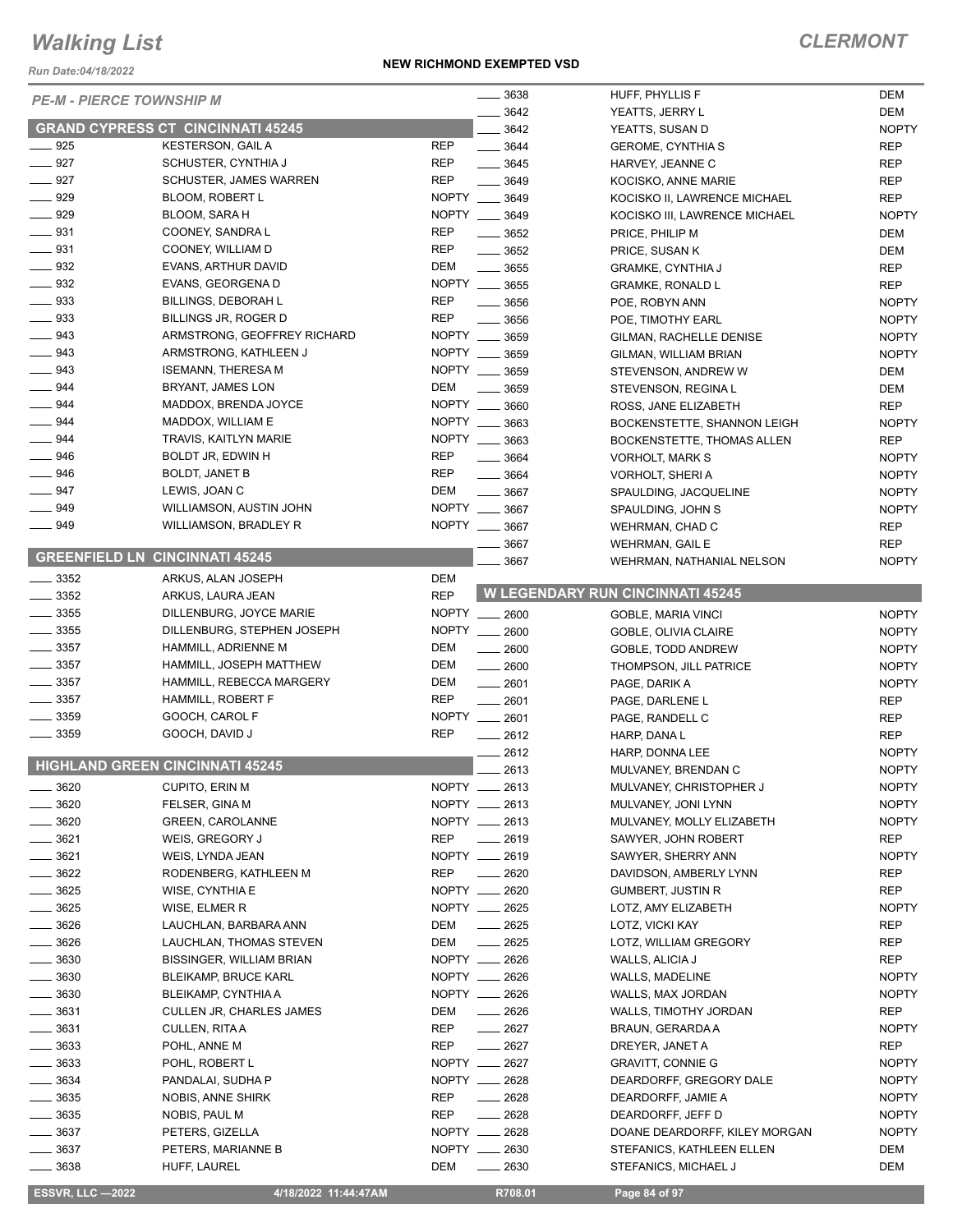*Run Date:04/18/2022*

| <b>PE-M - PIERCE TOWNSHIP M</b> |                                         |              | 3544                                | HOTCHKISS, RICHARD E                    | <b>REP</b>   |
|---------------------------------|-----------------------------------------|--------------|-------------------------------------|-----------------------------------------|--------------|
|                                 |                                         |              | 3544                                | <b>HOTCHKISS, WYATT B</b>               | <b>NOPTY</b> |
|                                 | <b>W LEGENDARY RUN CINCINNATI 45245</b> |              | 3546                                | CARR, FRANK T                           | <b>REP</b>   |
| $\frac{1}{2633}$                | MARTIN, THOMAS JAMES                    | <b>REP</b>   | $\frac{1}{2}$ 3546                  | CARR, GAYLE E                           | REP          |
| $-2633$                         | POFF, PAMELA ANN                        | <b>REP</b>   | $\frac{1}{2}$ 3547                  | READY, BECKY M                          | <b>REP</b>   |
| $\frac{1}{2634}$                | <b>GRECNI UMBERG, DEBORAH</b>           | <b>DEM</b>   | $\frac{1}{2}$ 3550                  | TARMEY, LORI A                          | <b>NOPTY</b> |
| $-2634$                         | UMBERG, TIMOTHY JOSEPH                  | <b>REP</b>   | $\frac{1}{2}$ 3550                  | TARMEY, MONTI A                         | <b>NOPTY</b> |
| $\frac{1}{2636}$                | SPRENKLE, CHRISTOPHER LEE               | <b>REP</b>   | $\frac{1}{2}$ 3551                  | ODELL, BRUCE D                          | <b>REP</b>   |
| $\frac{1}{2636}$                | SPRENKLE, RITA D                        |              | NOPTY __ 3551                       | ODELL, PATRICIA L                       | <b>NOPTY</b> |
| $-2637$                         | OSSEGE, GREG E                          | <b>REP</b>   | $\frac{1}{2}$ 3559                  | WEIGEL, LORI GALE                       | <b>REP</b>   |
| $-2637$                         | OSSEGE, KATHRYN E                       | <b>REP</b>   | $\frac{1}{2}$ 3559                  | WEIGEL, RICHARD JAMES                   | <b>NOPTY</b> |
| $-2639$                         | DUNNING, JULIE MARIE                    | DEM          | $\frac{1}{2}$ 3559                  | WEIGEL, SARA                            | <b>NOPTY</b> |
| $-2639$                         | DUNNING, TIMOTHY L                      |              | NOPTY -8562                         | WILLIAMS, LUCILLE ANN                   | <b>REP</b>   |
| $\frac{1}{2639}$                | DUNNING, WILLIAM T                      |              | NOPTY __ 3562                       | <b>WILLIAMS, RICHARD FRANCIS</b>        | <b>REP</b>   |
| $-2640$                         | BENDER, EDWARD D                        | <b>REP</b>   | $\frac{1}{2}$ 3566                  | <b>SEATON, KIM DENISE</b>               | <b>NOPTY</b> |
| $-2640$                         | BENDER, EDWARD R                        |              | NOPTY __ 3566                       | <b>SEATON, MATTHEW ROBERT</b>           | <b>NOPTY</b> |
| $-2640$                         | BENDER, EMILY LYNN                      |              | NOPTY __ 3566                       | SEATON JR, TIMOTHY J                    | <b>NOPTY</b> |
| $- 2640$                        | <b>BENDER, PATRICIA L</b>               |              | NOPTY __ 3567                       | GUNZENHAEUSER, CHERYL A                 | <b>NOPTY</b> |
| $-2641$                         | FRAZER, KATHLEEN SABOL                  |              | NOPTY __ 3567                       | <b>GUNZENHAEUSER, LESLIE F</b>          | <b>NOPTY</b> |
| $-2641$                         | FRAZER, STEPHEN DAVID                   |              | NOPTY -8570                         | DREW, JOHN C                            | <b>REP</b>   |
| $-2641$                         | SHINKLE, ELAINE                         | <b>REP</b>   | $\frac{1}{2}$ 3594                  | SASSACK, ADAM C                         | <b>NOPTY</b> |
| $-2643$                         | EARLE, GREGORY SCOTT                    |              | NOPTY __ 3594                       | SASSACK, KALI E                         | <b>NOPTY</b> |
| $-2643$                         | EARLE JR, GREGORY SCOTT                 | <b>NOPTY</b> |                                     |                                         |              |
| $-2643$                         | RACIC, ALISA MARIE                      |              |                                     | NOPTY LOCUST CORNER RD CINCINNATI 45245 |              |
| $\frac{1}{2}$ 3409              | <b>BROWN, HALLIE</b>                    |              | NOPTY __ 894                        | BENFIELD, MARY R                        | <b>REP</b>   |
| $\frac{1}{2}$ 3409              | <b>BROWN, JUSTIN</b>                    |              | NOPTY __ 894                        | BENFIELD, MELINDA D                     | DEM          |
| $\frac{1}{2}$ 3409              | GIGLIO, VERONICA KIM                    |              | NOPTY __ 896                        | <b>GRAVELY, LINDSEY MARIE</b>           | <b>NOPTY</b> |
| $\frac{1}{2}$ 3409              | GIGLIO, WILLIAM A                       | <b>REP</b>   | $\frac{1}{2}$ 896                   | RANDOLPH, NICHOLAS BRANDON              | <b>NOPTY</b> |
| $\frac{3414}{2}$                | TWOMEY, JOSHUA LANDON                   |              | NOPTY __ 900                        | WRIGHT, DEBRA L                         | <b>NOPTY</b> |
| $\frac{3414}{2}$                | TWOMEY, ROBERT J                        |              | NOPTY __ 910                        | RETTINGER, LORI A                       | <b>NOPTY</b> |
| $- 3414$                        | TWOMEY, SUSAN M V                       |              | NOPTY _____ 910 #APT APT311         | <b>RETTINGER, KENNETH WM</b>            | <b>NOPTY</b> |
| $\frac{3414}{2}$                | TWOMEY, ZACHARY TRISTAN                 |              | NOPTY __ 914                        | CONN, BRENDA J                          | DEM          |
| $\frac{1}{2}$ 3419              | NELSON, ELJORN DON                      |              | NOPTY __ 914                        | CONN, GARY LEE                          | <b>REP</b>   |
| $\frac{1}{2}$ 3419              | SAWYER, JULIA J                         |              | NOPTY __ 3411                       | LIGHT, BEVERLY S                        | <b>REP</b>   |
| $- 3424$                        | WAMPLER, DONALD ANTHONY                 | <b>REP</b>   | $\frac{1}{2}$ 3419                  | DAMRON, JOYCE J                         | <b>NOPTY</b> |
| $\frac{3424}{5}$                | WAMPLER, RYAN A                         |              | NOPTY __ 3419                       | DAMRON, RANDY D                         | <b>NOPTY</b> |
| $- 3424$                        | WAMPLER, SARAH E                        | <b>NOPTY</b> |                                     |                                         |              |
| $- 3424$                        | WAMPLER, STACEY A                       | <b>REP</b>   |                                     | <b>NICKLAUS CT CINCINNATI 45245</b>     |              |
| $-3434$                         | PFAFFENBERGER, MATTHEW L                |              | NOPTY __ 3904                       | SCHULER, CATHERINE BUERKLE              | <b>NOPTY</b> |
| - 3434                          | STRASSEL, JULIE A                       | <b>DEM</b>   | 3904                                | SCHULER, CATHERINE L                    | <b>NOPTY</b> |
| $-3439$                         | STABLES, ERIC ROSS                      | <b>REP</b>   | 3904                                | <b>SCHULER, JEFFREY M</b>               | <b>NOPTY</b> |
| $-3439$                         | STABLES, KRISTINA LYNN                  | <b>REP</b>   | 3905                                | MCGINNIS, PATRICIA MARY                 | <b>NOPTY</b> |
| $-3444$                         | ZINDRICK, PAUL ANTHONY                  |              | NOPTY __ 3905                       |                                         | <b>NOPTY</b> |
| $\frac{1}{2}$ 3444              | ZINDRICK, TASNIM                        |              | NOPTY __ 3905                       | YORK, GREGORY EDWARD                    |              |
| $\frac{1}{2}$ 3454              | CECIONI, FRANCESCA                      | DEM          | $\frac{1}{2}$ 3911                  | YORK, RAYMOND GEORGE                    | <b>REP</b>   |
| $\frac{1}{2}$ 3454              | DI SALVO, ALESSANDRO                    | DEM          |                                     | DAVIS, LOIS L                           | REP          |
| $- 3454$                        | DI SALVO, ROBERTO                       | <b>DEM</b>   | $\frac{1}{2}$ 3911                  | DAVIS, ROBERT WORTH                     | REP          |
| $\frac{1}{2}$ 3464              | DAOUD, JERIES F                         |              | $\frac{1}{2}$ 3912<br>NOPTY __ 3912 | CONDREY, LINDA G                        | REP          |
| $- 3464$                        |                                         |              | NOPTY __ 3915                       | CONDREY, RONALD J                       | REP          |
|                                 | MCGRATH, AMBER DENISE                   |              | NOPTY __ 3915                       | <b>BURR, GREGORY A</b>                  | REP          |
| $- 3464$                        | MCGRATH, GARRETT MICHAEL                |              |                                     | <b>BURR, KATHLEEN A</b>                 | <b>REP</b>   |
| $\frac{1}{2}$ 3469              | MATHER, JAMES M                         |              | NOPTY __ 3916                       | MILLER, JO A                            | REP          |
| $- 3469$                        | MATHER, LISA M                          |              | NOPTY __ 3916                       | MILLER, JOHN E                          | <b>REP</b>   |
| $\frac{3474}{5}$                | CHERRY, MADELINE CHRISTINE              |              | NOPTY __ 3917                       | NELTNER, KIMBERLY E                     | <b>NOPTY</b> |
| $- 3474$                        | CHERRY, MARYBETH P                      |              | NOPTY __ 3919                       | SMITH, AMY G                            | DEM          |
| $- 3474$                        | CHERRY, NATHAN DOUGLAS                  |              | NOPTY __ 3919                       | SMITH, STEPHEN CHRISTOPHER              | DEM          |
| $- 3484$                        | KENNEDY, MICHAEL FRANCIS                | REP          | $- 3920$                            | ANANTHARAMAN, JALAJA                    | DEM          |
| $\frac{1}{2}$ 3484              | KENNEDY, MICHELLE DENISE                | DEM          | $\frac{1}{2}$ 3920                  | ANANTHARAMAN, KALPATHY R                | DEM          |
| $\frac{1}{2}$ 3493              | DENNING, JULIE A                        | REP          | $\frac{1}{2}$ 3920                  | SHASTRY, ATUL                           | <b>NOPTY</b> |
| $- 3494$                        | LANG, DONALD R                          |              | NOPTY __ 3921                       | BARKEY, TINA L                          | <b>NOPTY</b> |
| ____ 3494                       | LANG, MARY DIANE                        |              | NOPTY __ 3921                       | BARKEY, TRAVIS DALE                     | <b>NOPTY</b> |
| $\frac{1}{2}$ 3524              | <b>GRAFF, JASON PAUL</b>                | DEM          | $\frac{1}{2}$ 3921                  | GILES, ROBERT M                         | <b>NOPTY</b> |
| $\frac{1}{2}$ 3524              | <b>GRAFF, KAAREN M</b>                  | DEM          | $\frac{1}{2}$ 3921                  | PATTERSON-GILES, LAURA A                | <b>NOPTY</b> |
| $-3544$                         | <b>GRAY-HOTCHKISS, HOPE A</b>           | <b>REP</b>   |                                     |                                         |              |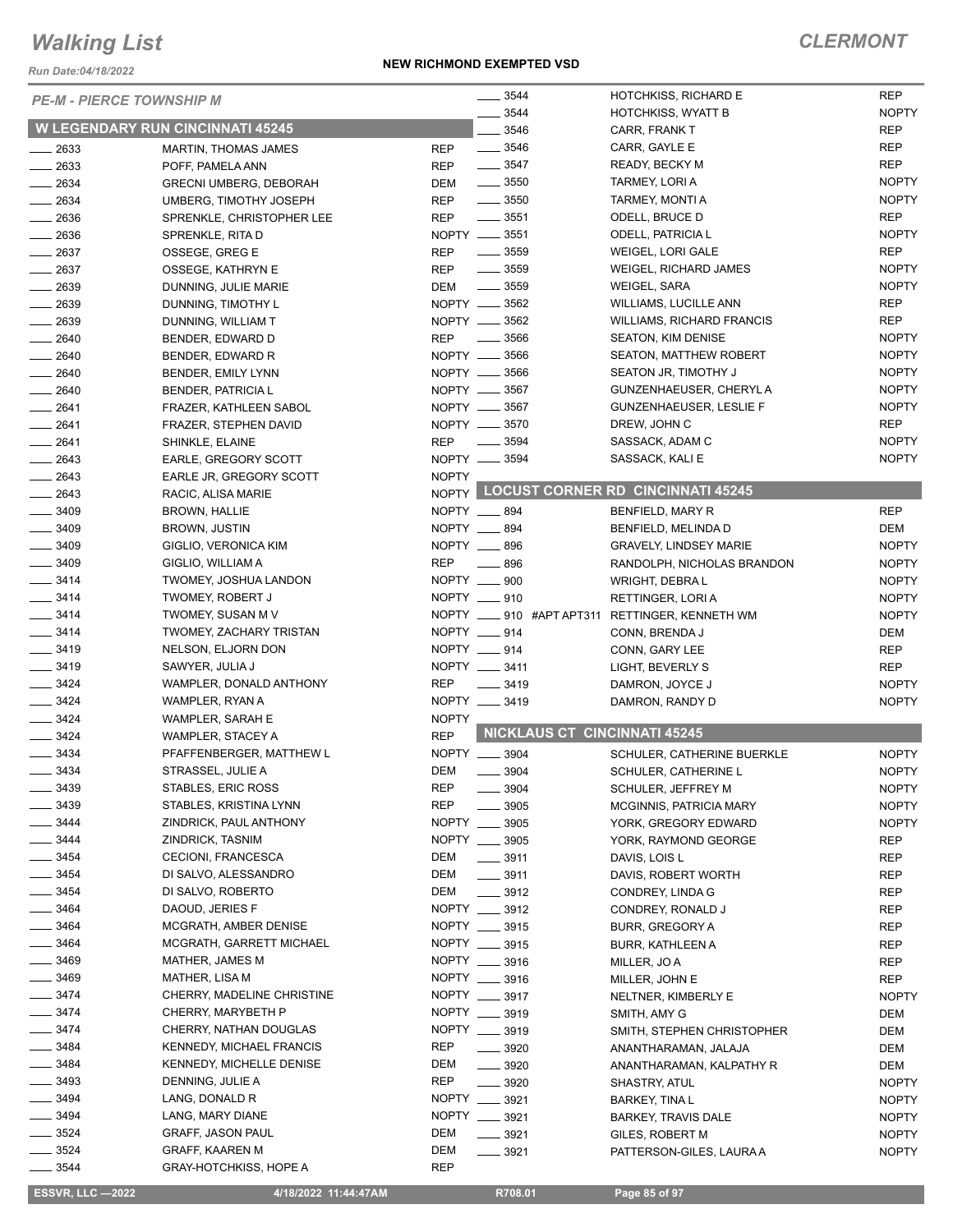#### **NEW RICHMOND EXEMPTED VSD**

| Run Date: 04/18/2022 |                                       |                            | <b>NEW RIGHMOND EVENLIED ASD</b> |                                           |                              |
|----------------------|---------------------------------------|----------------------------|----------------------------------|-------------------------------------------|------------------------------|
|                      | <b>PE-M - PIERCE TOWNSHIP M</b>       |                            | $-902$                           | KRAMER, CONSTANCE L                       | <b>NOPTY</b>                 |
|                      |                                       |                            | 902                              | KRAMER, RAYMOND A                         | <b>NOPTY</b>                 |
|                      |                                       |                            | 903                              | LINZ, ANTHONY JOSEPH                      | <b>REP</b>                   |
|                      | NINE MILE TOBASCO RD CINCINNATI 45255 |                            | .903                             | LINZ, CHERYL LYNN                         | <b>REP</b>                   |
| 3644                 | MALANY, DORIS W                       | <b>DEM</b>                 | 904                              | ALONZO, GISELA P                          | <b>NOPTY</b><br><b>NOPTY</b> |
| 3644                 | MALANY, RALPH S                       | <b>DEM</b>                 | 904<br>904                       | RINEAIR, RONALD W                         | <b>NOPTY</b>                 |
| $- 3672$             | ARKILL, BRAD A                        | <b>NOPTY</b>               | 905                              | RINEAIR, SYLVIA A<br>SULLIVAN, JOHN W     | <b>NOPTY</b>                 |
| 3686                 | WHITE, JONATHAN K                     | <b>NOPTY</b>               | 905                              | SULLIVAN, NANCY A                         | <b>NOPTY</b>                 |
|                      | OAKLAND FARM DR CINCINNATI 45245      |                            |                                  |                                           |                              |
| $\frac{1}{2}$ 3617   | COFFEY, SHIRLEY A                     | <b>REP</b>                 |                                  | PINE VALLEY LN CINCINNATI 45245           |                              |
| $\frac{1}{2}$ 3617   | LAUBISCH, JOHN G                      | <b>REP</b>                 | $-874$                           | MAYER, JAMES J                            | <b>REP</b>                   |
| $\frac{1}{2}$ 3618   | TAYLOR, BRANDON                       | <b>REP</b>                 | $-874$                           | MAYER, MARGARET ANN                       | <b>REP</b>                   |
| 3618                 | TAYLOR, KELLY ANN                     | <b>REP</b>                 | $-875$                           | MECUM, MARY K                             | <b>DEM</b>                   |
| $\frac{1}{2}$ 3618   | TAYLOR, KIMBERLY ANN                  | <b>REP</b>                 | $-875$                           | MECUM, ROBERT CLYDE                       | DEM                          |
| 3618                 | <b>TAYLOR, SCOTT SPENCER</b>          | <b>REP</b>                 | $-876$                           | KNEER, MARJORIE PIPER                     | <b>REP</b>                   |
| 3622                 | <b>SCHEIDT, ERIC JOSHUA</b>           | <b>NOPTY</b>               | - 876                            | KNEER, MAX R                              | <b>REP</b>                   |
| $- 3628$             | PENDERS, NICHOLAS BENJAMIN CORE       | <b>NOPTY</b>               | 877                              | HINKLIN, KATHLEEN O                       | <b>DEM</b>                   |
| 3628                 | WATHEN, ANGELA MARIE                  | <b>NOPTY</b>               | 877                              | HINKLIN, ROBERT EDWIN                     | DEM                          |
| $\frac{1}{2}$ 3636   | WUERDEMAN, MARSHA L                   | <b>DEM</b>                 | - 878                            | <b>BLASING, DANIEL D</b>                  | <b>REP</b>                   |
| 3636                 | <b>WUERDEMAN, ROBERT CHAMBERS</b>     | <b>DEM</b>                 | $-878$                           | <b>BLASING, MARY LENORE</b>               | <b>REP</b>                   |
| 3644                 | WALLINGFORD, KENNETH M                | <b>REP</b>                 | $-879$                           | FREDE, SUSAN M                            | <b>REP</b>                   |
| 3644                 | WALLINGFORD, SHERRY L                 | <b>REP</b>                 | $\frac{1}{2}$ 880                | HURLEY, KWANG CHA                         | <b>NOPTY</b>                 |
| 3652                 | TRIPLETT, ANDREW MARK                 | $N$ OPTY $-$               | _ 880                            | <b>HURLEY, THOMAS J</b>                   | <b>NOPTY</b>                 |
| 3652                 | TRIPLETT, JESSICA LYNN                | <b>NOPTY</b>               | - 881                            | KAUSCHER, GRETCHEN E                      | <b>REP</b>                   |
|                      |                                       |                            | 881                              | KAUSCHER, ROBERT J                        | <b>NOPTY</b>                 |
|                      | <b>OLD COURSE LN CINCINNATI 45245</b> |                            | 882                              | LANTER, SHERRI L                          | <b>REP</b>                   |
| $-875$               | SIMPSON, DOROTHY LLOYD                | <b>NOPTY</b>               | $-882$<br>$\frac{1}{2}$ 883      | WATSON, ANTHONY L                         | <b>NOPTY</b><br><b>NOPTY</b> |
| $-875$               | SIMPSON, RICHARD MONTGOMERY           | <b>REP</b>                 | $-883$                           | SOMMER, DONNA A<br>SOMMER, LINDSAY NICOLE | <b>NOPTY</b>                 |
| $-876$               | WITKOWSKI, JANET E                    | <b>REP</b>                 | $\frac{1}{2}$ 883                | SOMMER, NICHOLAS ALAN                     | <b>NOPTY</b>                 |
| $-877$               | WOOD, JOAN R                          | <b>REP</b>                 | $\frac{1}{2}$ 884                | LODGE, REBECCA J                          | <b>REP</b>                   |
| $-879$               | HAYNES, KENNETH G                     | <b>REP</b>                 | $-885$                           | <b>GRIEVE, CATHERINE J</b>                | DEM                          |
| $-879$               | HAYNES, TAMMY S                       | <b>REP</b>                 | $\frac{1}{2}$ 886                | POLLICK, LESLIE ANN                       | <b>NOPTY</b>                 |
| $- 880$              | <b>BAKER, GARY LEE</b>                | <b>REP</b>                 | $\equiv$ 886                     | POLLICK, ROBERT FRANK                     | <b>NOPTY</b>                 |
| $- 880$              | <b>BAKER, RHONDA S</b>                | <b>REP</b>                 | $\frac{1}{2}$ 888                | VALENTINE, BRYAN MILTON                   | <b>REP</b>                   |
| $- 881$              | ROSS, DAVID E                         | <b>REP</b>                 | $-888$                           | VALENTINE, PATRICIA LEE                   | <b>REP</b>                   |
| $-881$               | ROSS, PATRICIA R                      | <b>REP</b>                 | 890                              | COOK, JOHN A                              | <b>REP</b>                   |
| $- 882$              | HAGN, JANE L                          | <b>NOPTY</b>               | . 890                            | COOK, MARLENE C                           | <b>NOPTY</b>                 |
| $-883$               | HOFF, ARTHUR M                        | <b>REP</b>                 | _ 891                            | MILLER, CYNTHIA M                         | DEM                          |
| 883                  | HOFF, JANE ELIZABETH                  | <b>REP</b>                 | 891                              | MILLER, R CRAIG                           | DEM                          |
| 884                  | FRAME, JOYCE V                        | <b>REP</b>                 | 894                              | <b>BURNS, DIANNE MAE</b>                  | <b>NOPTY</b>                 |
| 885                  | MCMAHON, CAROL A                      | <b>NOPTY</b>               | 894                              | <b>BURNS JR, JOHN GLASGO</b>              | <b>NOPTY</b>                 |
| $-886$               | MOYER, JAMES W<br>MOYER, JENNIFER SUE | <b>REP</b>                 | 895                              | KIRTLEY, GEORGANN C                       | DEM                          |
| 886<br>887           | DAVIN, WILLIAM A                      | <b>REP</b><br><b>NOPTY</b> | 895                              | KIRTLEY, JAMES FRANKLIN                   | DEM                          |
| 888                  | <b>WORCESTER, LESLIE H</b>            | <b>REP</b>                 | 896                              | OPPOLD, JAMES W                           | <b>NOPTY</b>                 |
| $-888$               | <b>WORCESTER, TIMOTHY L</b>           | <b>REP</b>                 | 896                              | OPPOLD, TERESA C                          | <b>NOPTY</b>                 |
| _ 892                | BROWN, ALAN W                         | <b>REP</b>                 | 897                              | MARTIN, HENRY ANTHONY                     | <b>NOPTY</b>                 |
| $-892$               | <b>BROWN, PATRICIA A</b>              | <b>NOPTY</b>               | 897                              | <b>MARTIN, JAMES R</b>                    | REP                          |
| 895                  | LEONARD, DONNA K                      | <b>NOPTY</b>               | 897                              | MARTIN, JANINE M                          | <b>REP</b>                   |
| $-896$               | ANDERSON, GAIL L                      | <b>NOPTY</b>               | 899                              | BEDINGHAUS, SUSAN C                       | REP                          |
| 896                  | GOFF, BRIAN E                         | <b>NOPTY</b>               | 899                              | <b>BEDINGHAUS, THOMAS EDWARD</b>          | <b>NOPTY</b>                 |
| $-896$               | GOFF, KRISTINE A                      | <b>NOPTY</b>               | 901                              | VANCE, DAVID J                            | <b>REP</b>                   |
| $-897$               | FEIN, DIANE S                         | <b>NOPTY</b>               | 901                              | VANCE, DENISE L                           | <b>NOPTY</b>                 |
| 897                  | FEIN, JAMES DOUGLAS                   | <b>NOPTY</b>               | 903                              | <b>BLESS, GEORGE THOMAS</b>               | <b>NOPTY</b>                 |
| 898                  | CARAWAY, JUDY L                       | <b>NOPTY</b>               | 903                              | BLESS, SARAH CAROLYN                      | <b>NOPTY</b>                 |
| 899                  | WUEST, MARJEAN                        | <b>NOPTY</b>               | 903                              | RACER, JAMES HAROLD                       | <b>REP</b>                   |
| _ 899                | WUEST, STEPHEN G                      | <b>NOPTY</b>               | 903                              | RACER, MAXINE I                           | REP                          |
| $-900$               | MULLANE, ANN M                        | <b>NOPTY</b>               | 904                              | HILTENBEITEL, DEBORAH A                   | REP                          |
| $-900$               | MULLANE, MICHAEL A                    | <b>REP</b>                 | 904                              | HILTENBEITEL, MARK D                      | REP                          |
| $- 901$              | <b>BARBER, CYNTHIA G</b>              | DEM                        | 905                              | PILIS, JEANNE L                           | <b>REP</b>                   |
| $- 901$              | BARBER, KEVIN E                       | <b>REP</b>                 | 906                              | AFFLECK GRAVES, JOHN FELIX                | <b>NOPTY</b>                 |
|                      |                                       |                            | 906                              | AFFLECK GRAVES, RITA JOAN                 | <b>NOPTY</b>                 |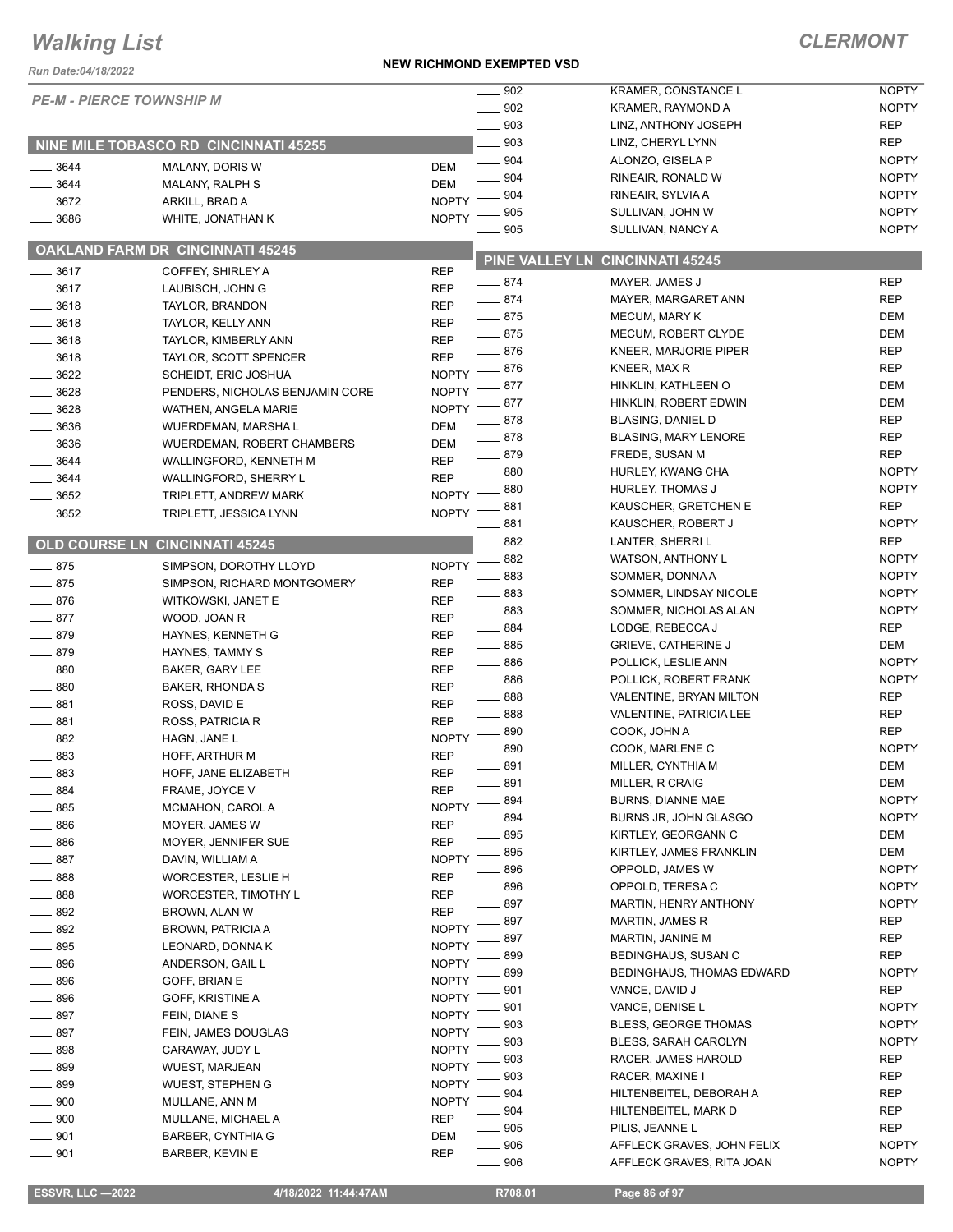*Run Date:04/18/2022*

#### **NEW RICHMOND EXEMPTED VSD**

| <b>PE-M - PIERCE TOWNSHIP M</b>   |                                        |              | $- 895$           | HOLDSWORTH, ELISE KATHRYN              | <b>NOPTY</b> |
|-----------------------------------|----------------------------------------|--------------|-------------------|----------------------------------------|--------------|
|                                   |                                        |              | 895               | HOLDSWORTH, JANA H                     | DEM          |
| $\_\_$ 907                        | <b>PINE VALLEY LN CINCINNATI 45245</b> | <b>DEM</b>   | 895               | HOLDSWORTH, NATALIE CAYLIE             | <b>DEM</b>   |
|                                   | SCHMIEDEKER, RONALD EDWARD             |              | $\frac{1}{2}$ 895 | HOLDSWORTH, THOMAS JOSEPH              | <b>DEM</b>   |
| 907                               | SCHMIEDEKER, RUTH ANN                  | DEM          | $-897$            | MARET, CHARLES M                       | <b>REP</b>   |
| 909                               | KARNUTA, JOHN A                        | <b>REP</b>   | $-897$            | <b>MARET, HELEN MARAG</b>              | <b>REP</b>   |
| 909                               | KARNUTA, MARY ANN                      | <b>REP</b>   |                   |                                        |              |
| $- 911$                           | <b>GARDNER, CHRISTOPHER H</b>          | <b>REP</b>   |                   | <b>STONE HILL RUN CINCINNATI 45245</b> |              |
| $-911$                            | <b>GARDNER, JUDITH A</b>               | <b>NOPTY</b> | $-730$            | KUNKLER, CAROLYN S                     | <b>REP</b>   |
| $-911$                            | <b>GARDNER, MATTHEW</b>                | <b>NOPTY</b> | $-734$            | KAYLOR, DAVID M                        | <b>NOPTY</b> |
| $-911$                            | MILLER IV, CHARLES WILLIAM             | <b>NOPTY</b> | 734               | KAYLOR, TRACY L                        | <b>NOPTY</b> |
| $-915$                            | COOGAN, KATHY L                        | <b>NOPTY</b> | $-737$            | DUFFY, CHRIS T                         | <b>NOPTY</b> |
|                                   |                                        |              | $-737$            | DUFFY, MARIA KATELYN                   | <b>NOPTY</b> |
|                                   | <b>POWFOOT RIDGE CINCINNATI 45245</b>  |              | $-737$            | DUFFY, MARY M                          | <b>NOPTY</b> |
| $- 3287$                          | PUFF, LYNN W                           | DEM          | $-737$            | DUFFY, MATTHEW J                       | <b>NOPTY</b> |
| $-3287$                           | PUFF, RICHARD A                        | DEM          | $\frac{1}{2}$ 738 | MOTZ, JENIFER D                        | <b>REP</b>   |
| 3288                              | FUNK, DANIEL J                         | DEM          | $\frac{1}{2}$ 738 |                                        | <b>REP</b>   |
| 3288                              | FUNK, SUSAN M                          | DEM          |                   | MOTZ, R BRADLEY                        |              |
| 3288                              | <b>FUNK, THOMAS L</b>                  | DEM          | $\frac{1}{2}$ 739 | HAYWOOD, JACOB SCOTT                   | <b>NOPTY</b> |
|                                   |                                        |              | $-739$            | HAYWOOD, LISA M                        | <b>NOPTY</b> |
| $-3289$                           | MALLONI, JOSEPH SAMUEL                 | <b>NOPTY</b> | $\frac{1}{2}$ 739 | PETER, ALBERT FREDERICK                | <b>REP</b>   |
| 3291                              | SCHAFFER, ERIC ALAN                    | <b>REP</b>   | $\sim$ 739        | PETER, JEAN P                          | <b>REP</b>   |
| $- 3291$                          | SCHAFFER, JESSICA LYNN                 | <b>REP</b>   | $\frac{1}{2}$ 740 | JOHNSON, REBECCA SUE                   | <b>NOPTY</b> |
| $- 3291$                          | SCHAFFER, ROSANNE LOUISE               | <b>REP</b>   | $- 740$           | JOHNSON, REX W                         | <b>REP</b>   |
| $\frac{1}{2}$ 3292                | HOUSTON, GENEVA C                      | <b>REP</b>   | $- 741$           | DONAWORTH, BRITTANY MARIE              | <b>REP</b>   |
| $- 3292$                          | HOUSTON, PAUL E                        | <b>REP</b>   | $\frac{1}{2}$ 741 | DONAWORTH, MATTHEW RYAN                | <b>REP</b>   |
| $- 3293$                          | PARKER, ANDREA DANIELLE                | <b>NOPTY</b> | $\frac{1}{2}$ 742 | BERGMAN, STEVEN R                      | <b>NOPTY</b> |
| $\frac{1}{2}$ 3293                | PARKER, BROOKLYN KAY                   | <b>REP</b>   | $- 742$           | <b>BERGMAN, TRACY A</b>                | <b>DEM</b>   |
| $-3293$                           | PARKER, HAYLEY DAWN                    | <b>REP</b>   | $-742$            | CABELL, MICHELE VICTORIA               | <b>NOPTY</b> |
| 3293                              | PARKER, NICOLE J                       | <b>REP</b>   | $\frac{1}{2}$ 743 | <b>JORGENSEN, CATHERINE MARIE</b>      | <b>NOPTY</b> |
| 3293                              | PARKER JR, RICHARD A                   | <b>REP</b>   | $\frac{1}{2}$ 743 |                                        |              |
| 3294                              | RUDOLPH, DEBORAH A                     | REP          |                   | JORGENSEN SR, JOHN C                   | <b>NOPTY</b> |
| $-3294$                           | RUDOLPH JR, JAMES D                    | <b>REP</b>   | $\frac{1}{2}$ 744 | DEIMLING, MARY A                       | <b>NOPTY</b> |
|                                   |                                        |              | $\frac{1}{2}$ 744 | DEIMLING, WILLIAM G                    | <b>NOPTY</b> |
| $-3295$                           | <b>GRAY, JACQUELINE HITCHCOCK</b>      | <b>REP</b>   | $\frac{1}{2}$ 746 | HOLTE, HOLLY SU                        | <b>NOPTY</b> |
| $-3295$                           | <b>GRAY, JONATHAN LEE</b>              | <b>DEM</b>   | $\frac{1}{2}$ 746 | HOLTE, RYAN J                          | <b>NOPTY</b> |
| $- 3295$                          | <b>GRAY, KAITLIN MARIE</b>             | <b>REP</b>   |                   |                                        |              |
| 3295                              | <b>GRAY, ROBERT E</b>                  | <b>REP</b>   |                   | <b>STONEHAVEN DR CINCINNATI 45245</b>  |              |
| 3296                              | HOLMES, CONNIE M                       | <b>DEM</b>   | 2600              | PETTIGREW, DALE WILLAIM                | <b>REP</b>   |
| 3296                              | <b>HOLMES, MARK WILLIAM</b>            | <b>NOPTY</b> | 2600              | PETTIGREW, SUSAN L                     | <b>REP</b>   |
| 3296                              | HOLMES, MIRANDA LEE                    | <b>NOPTY</b> | 2601              | HAWKINS, SCOTT EDWARD                  | <b>NOPTY</b> |
| 3296                              | MOORE, ANNA MARIE                      | <b>NOPTY</b> | 2607              | BAELE, ELSA P                          | <b>NOPTY</b> |
| 3296                              | MOORE, MARY LYN                        | <b>NOPTY</b> | $-2607$           | BAELE, JOHN D                          | <b>NOPTY</b> |
|                                   |                                        |              | 2612              | HUSS, KATHRYN KENDALL                  | <b>NOPTY</b> |
| <b>SLAVEN RD CINCINNATI 45245</b> |                                        |              | 2612              | HUSS, SUZANNE D                        | <b>NOPTY</b> |
| 3552                              | ST CLAIR, BRIAN L                      | DEM          |                   |                                        |              |
| 3552                              | ST CLAIR, JACQUELYN A                  | DEM          | 2612              | HUSS, TODD EDWARD                      | <b>REP</b>   |
| 3600                              | CAMERON MEYER, MARCELLA COLLEE         | <b>NOPTY</b> | . 2613            | SCHULTE, ANTHONY P                     | <b>REP</b>   |
| 3600                              | MONTGOMERY, MICHAEL RYAN               |              | 2613              | SCHULTE, KYLE ANTHONY                  | <b>NOPTY</b> |
|                                   |                                        | DEM          | $-2613$           | SCHULTE, NICHOLAS RYAN                 | <b>NOPTY</b> |
|                                   | <b>SOUTHERNESS DR CINCINNATI 45245</b> |              | 2613              | SCHULTE, NICOLE F                      | <b>REP</b>   |
|                                   |                                        |              | 2619              | EARLE, ASHLEY JOAN                     | <b>NOPTY</b> |
| $\equiv$ 883                      | <b>ESPOSITO, MARK A</b>                |              | NOPTY __ 2619     | EARLE, WILLIAM LOUIS                   | <b>NOPTY</b> |
| ____ 885                          | <b>SCHMITT, DENIS CHARLES</b>          |              | NOPTY __ 2620     | MAYNARD, BRIAN REID                    | <b>NOPTY</b> |
| $-885$                            | SCHMITT, REGINA ELIZABETH              |              | NOPTY __ 2620     | MAYNARD, HEATHER G                     | <b>NOPTY</b> |
| 887                               | <b>BAUMAN, CATHERINE E</b>             | <b>REP</b>   | 2625              | BARSCZEWSKI JR, RICHARD H              | <b>NOPTY</b> |
| 887                               | <b>BAUMAN, STUART EDWARD</b>           | <b>REP</b>   | 2625              | <b>BARSCZEWSKI, TRACEY A</b>           | <b>NOPTY</b> |
| 887                               | BAUMAN, ZACHARY JAMES                  | <b>NOPTY</b> | 2626              | GIGGER, ANDRE RAMON                    | <b>NOPTY</b> |
| 887                               | ROGERS, GARY B                         |              | NOPTY __ 2626     | OAKLEY, KAREN                          | <b>REP</b>   |
| 887                               | ROGERS, TAMARA LYNNE                   |              | NOPTY __ 2627     | OLEKSOWICZ, LESLIE A                   | <b>NOPTY</b> |
| 889                               | MILLER, CAROLYN BRAMMER                |              | NOPTY __ 2627     |                                        | <b>NOPTY</b> |
| . 889                             | MILLER, JOSEPH V                       |              | NOPTY __ 2628     | OZANICH, GARY W                        |              |
| 889                               |                                        | NOPTY ___    |                   | COOGAN, GERALD BRADY                   | <b>REP</b>   |
|                                   | MILLER II, JOSEPH VINCENZO             |              | 2628              | COOGAN, JULIE VANSCHAIK                | DEM          |
| $-891$                            | DAVIS, JONATHAN THOMAS                 | NOPTY _      | 2633              | SHESHULL, ALISON TERRILL               | <b>NOPTY</b> |
| $-893$                            | SMITH, CARRIE JOY                      | NOPTY _      | 2633              | SHESHULL, JACOB R T                    | <b>NOPTY</b> |
| $-893$                            | SMITH III, LEO THOMAS                  | <b>NOPTY</b> |                   |                                        |              |
| <b>ESSVR, LLC -2022</b>           | 4/18/2022 11:44:47AM                   |              | R708.01           | Page 87 of 97                          |              |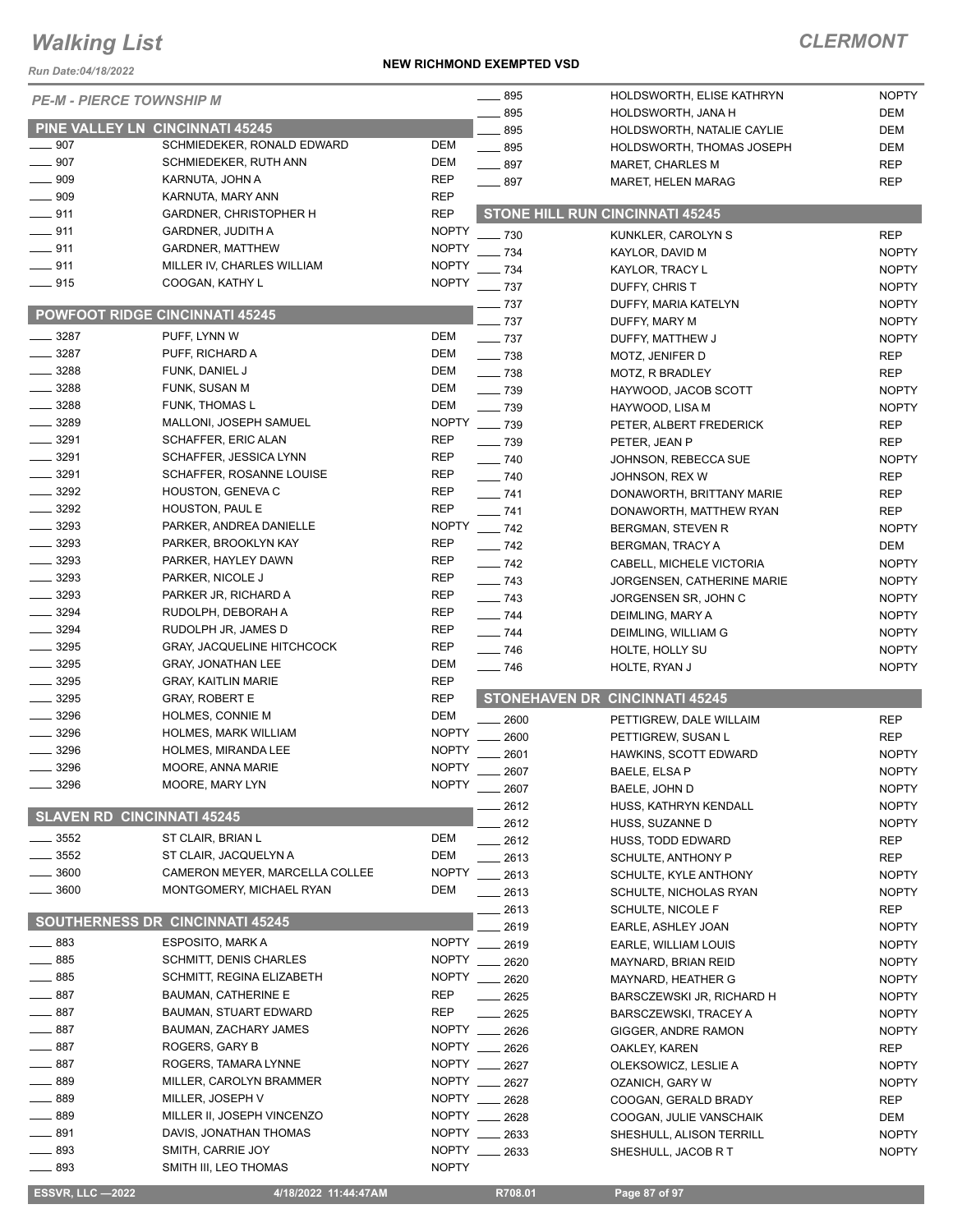*Run Date:04/18/2022*

#### **NEW RICHMOND EXEMPTED VSD**

## *CLERMONT*

|                      |                                       |              | 3463                               | WAHLBRINK, JOHN TYLER                   | <b>DEM</b>   |
|----------------------|---------------------------------------|--------------|------------------------------------|-----------------------------------------|--------------|
|                      | <b>PE-M - PIERCE TOWNSHIP M</b>       |              | 3463                               | WAHLBRINK, ROBERT ALOYSIUS              | <b>REP</b>   |
|                      | <b>STONEHAVEN DR CINCINNATI 45245</b> |              | 3465                               | HALL, DAVID J                           | <b>NOPTY</b> |
| $-2634$              | FEIST, JASON D                        | NOPTY __     | 3465                               | HALL, SUSAN J                           | <b>NOPTY</b> |
| $-2634$              | FEIST, VICTORIA ROSE                  | <b>NOPTY</b> |                                    |                                         |              |
| $\frac{1}{2636}$     | JONES, ANGELA N                       | <b>NOPTY</b> |                                    | <b>WINGED FOOT WAY CINCINNATI 45245</b> |              |
| $\frac{1}{2636}$     | JONES, MICHAEL ANDREW                 | <b>NOPTY</b> |                                    |                                         |              |
| $-2637$              |                                       |              | $\frac{1}{2}$ 897<br>NOPTY ___ 897 | CARDARELLI, MICHAEL D                   | <b>NOPTY</b> |
| $\frac{1}{2637}$     | OBRIEN, BRADY M                       |              |                                    | CARDARELLI, TAYLOR ELIZABETH            | <b>NOPTY</b> |
|                      | OBRIEN, JOHN T                        | REP          | $-897$                             | DODSON, JUDSON CLIFF                    | <b>NOPTY</b> |
| $-2637$              | OBRIEN, MARGARET A                    | <b>REP</b>   | $\frac{1}{2}$ 900                  | CONSIDINE, MARY A                       | <b>NOPTY</b> |
| $-2637$              | OBRIEN, MOLLY E                       | <b>REP</b>   | $\frac{1}{2}$ 900                  | CONSIDINE, ROBERT M                     | <b>REP</b>   |
| $\frac{1}{2637}$     | OBRIEN, TIMOTHY R                     | <b>REP</b>   | $\equiv$ 901                       | CRAIN, MARGARET J                       | <b>NOPTY</b> |
| $- 2638$             | HOWARD, GRACE E                       | <b>NOPTY</b> | 901                                | CRAIN, MICHAEL LEROY                    | <b>NOPTY</b> |
| $-2638$              | HOWARD, STANLEY FISCHER               | <b>NOPTY</b> | 902                                | HOLCOMB, CINDY C                        | <b>NOPTY</b> |
| $\frac{1}{2638}$     | <b>SEARS, DANIEL BRANDON</b>          | <b>NOPTY</b> | 902                                | <b>HOLCOMB, ERIC GREG</b>               | <b>NOPTY</b> |
| $\frac{1}{2638}$     | SEARS, JULIE A                        | <b>NOPTY</b> | 902                                | HOLCOMB, MEADOW ELAINE                  | <b>NOPTY</b> |
| $-2638$              | <b>SEARS, NICHOLAS DANIEL</b>         | <b>NOPTY</b> | 903                                | HEIDEL, CAROL ANN                       | <b>NOPTY</b> |
| $\frac{1}{2638}$     | SHIRK, ALISA A                        | <b>NOPTY</b> | 903                                | HEIDEL, THOMAS G                        | <b>NOPTY</b> |
| $\frac{1}{2638}$     | SHIRK, SCOTT STEVEN                   | <b>NOPTY</b> | 904                                | JASPER, JOAN M                          | <b>NOPTY</b> |
| $- 2640$             | ALBERTSON, EVAN BRYANT                | <b>REP</b>   | 904                                | JASPER, RICHARD F                       | <b>REP</b>   |
| $- 2640$             | ALBERTSON, JASON C                    | <b>NOPTY</b> | 905                                | LYND, AARON J                           | <b>NOPTY</b> |
| $-2640$              | SHERMAN, AMANDA K                     | NOPTY __     | 905                                | LYND, SEAN W                            | <b>REP</b>   |
| $-2640$              | SHERMAN, ROSS G                       | <b>NOPTY</b> | 905                                | LYND, TERESA L                          | <b>REP</b>   |
| $-2644$              | STREET, JANICE CAROL                  | <b>NOPTY</b> | 906                                | COLLETT, DEANNA LYNN                    | <b>DEM</b>   |
| $-2644$              | STREET, PAUL MARTIN                   | <b>NOPTY</b> | 906                                | COLLETT, KEITH W                        | <b>DEM</b>   |
| $-2644$              | <b>VELDHAUS, CHAD L</b>               | <b>NOPTY</b> | 906                                | COLLETT, TAYLOR LYNN                    | <b>NOPTY</b> |
|                      |                                       |              | 906                                | THOMSON, JOSHUA EROE                    | <b>NOPTY</b> |
|                      | <b>TARTAN HILL CINCINNATI 45245</b>   |              | 907                                | SCHMALZ, KATHLEEN A                     | <b>REP</b>   |
| $- 710$              | SMITH, LINDA J                        |              | NOPTY __ 907                       | <b>SCHMALZ, LAUREN E</b>                | <b>NOPTY</b> |
| $- 710$              | SMITH, STEWART SHANNON                |              | NOPTY __ 907                       | SCHMALZ, TIMOTHY R                      | <b>REP</b>   |
| $- 714$              | KUHL, G E                             | DEM          | 908                                | MAYNARD, ANITA D                        | <b>REP</b>   |
| $- 714$              | KUHL, JOANNE M                        | DEM          | 908                                | MAYNARD, ERIC ROBERT                    | <b>NOPTY</b> |
| $\frac{1}{2}$ 718    | SVENSSON, ANNIE IGNACIO               |              | NOPTY __ 908                       | MAYNARD, FLOYD MICHAEL                  | <b>REP</b>   |
| $\frac{1}{2}$ 718    | SVENSSON, STEPHEN SCOTT               |              | NOPTY __ 909                       |                                         | <b>DEM</b>   |
| $\frac{1}{2}$ 720    | BARNHART, CYNTHIA A                   | <b>REP</b>   | $\frac{1}{2}$ 909                  | PESTRO, ANTIONETTE F                    | <b>NOPTY</b> |
| $- 720$              | <b>BARNHART, PAUL S</b>               | <b>REP</b>   |                                    | PESTRO, JOSEPH K                        |              |
| $- 721$              |                                       |              | $-915$<br>NOPTY __ 915             | GULLEY, JO ANN                          | <b>REP</b>   |
| $- 721$              | LA ROCGUE, SANDRA L                   |              |                                    | <b>GULLEY, KENTON L</b>                 | <b>REP</b>   |
| $- 721$              | LAROCQUE, SADIE L                     |              | NOPTY __ 916                       | DUFFEY, DAVID A                         | <b>REP</b>   |
|                      | LAROCQUE, TIMOTHY J                   | <b>REP</b>   | $-917$                             | HASSEBROCK, ALVERA T                    | <b>NOPTY</b> |
| $- 722$              | SCHULTE, LINDA F                      |              | NOPTY __ 917                       | <b>HASSEBROCK, RICHARD F</b>            | <b>NOPTY</b> |
| $\frac{1}{2}$ 723    | BROWN, DENNA P                        | <b>REP</b>   | 920                                | IPSARO JR, JOHN RICHARD                 | <b>NOPTY</b> |
| $\frac{1}{2}$ 723    | BROWN, HAYDEN SCOTT                   | <b>NOPTY</b> | 920                                | IPSARO, QUINCY CAROLINE                 | <b>NOPTY</b> |
| $\frac{1}{2}$ 723    | BROWN, HUNTER D                       | NOPTY ___    | 920                                | VOGT, JEFF G                            | <b>NOPTY</b> |
| $\frac{1}{2}$ 723    | BROWN, SCOTT DAVID                    | REP          | $- 920$                            | VOGT, MICHELLE ANN                      | <b>NOPTY</b> |
| $- 724$              | COZZI, MARILYN M                      | REP          | $- 921$                            | GANCI, LOIS A                           | <b>DEM</b>   |
| $\frac{1}{2}$ 724    | COZZI, RICHARD F                      | REP          | $-921$                             | <b>GANCI, PAUL R</b>                    | DEM          |
| $\frac{1}{2}$ 725    | BARBRO, LOIS J                        | <b>REP</b>   | $\frac{922}{2}$                    | LANTER, MADISON KINDLE                  | <b>NOPTY</b> |
| $\frac{1}{2}$ 725    | BARBRO JR, PAUL H                     | <b>REP</b>   | $-922$                             | LANTER, SEAN P                          | <b>NOPTY</b> |
| $- 727$              | DUFOUR, CHESTER RAYMOND               |              | NOPTY __ 922                       | LANTER, STACY A                         | <b>NOPTY</b> |
|                      |                                       |              | 922                                | WOOLF, CYNTHIA SUSAN                    | <b>NOPTY</b> |
| <b>WHITEKIRK WAY</b> | <b>CINCINNATI 45245</b>               |              | 922                                | WOOLF, LATIKA J                         | <b>NOPTY</b> |
| $\frac{1}{2}$ 3457   | FULKERSON, LETITIA N                  | REP          | $\frac{1}{2}$ 923                  | CORNELISON, KENNETH E                   | REP          |
| $- 3457$             | FULKERSON, MICHAEL A                  | REP          | $- 924$                            | ADAMSON, RICHARD HOWARD                 | <b>NOPTY</b> |
| $\frac{1}{2}$ 3458   | FISCHER, ANGELA M                     | REP          | $- 924$                            | ADAMSON, SHERRY LYNN                    | <b>NOPTY</b> |
| $\frac{1}{2}$ 3458   | FISCHER, CRAIG A                      | <b>REP</b>   | $- 924$                            | GRIMES, CHRIS                           | <b>NOPTY</b> |
| $- 3458$             | FISCHER, EMILY MARIE                  |              | NOPTY __ 924                       | <b>GRIMES, JEFFREY KASH</b>             | <b>NOPTY</b> |
| $\frac{1}{2}$ 3459   | LOOCK, KURT DAVID                     | REP          | $- 924$                            | GRIMES, SHANNON KALEY                   | <b>NOPTY</b> |
| _ 3459               | LOOCK, REBECCA MARIE                  | REP          | $- 927$                            | BURKART, BRADLEY J                      | <b>NOPTY</b> |
| $-3460$              | HUGHES, KEVIN M                       | REP          | $-927$                             | <b>BURKART, CHRISTINE ANN</b>           | <b>NOPTY</b> |
| $- 3460$             | HUGHES, LISA N                        | DEM          | $\frac{1}{2}$ 927                  | BURKART, LAUREN NICOLE                  | <b>NOPTY</b> |
| _ 3461               | <b>BISHOP, DALE WILLIAM</b>           | REP          | $- 928$                            | KELLY, MARK R                           | REP          |
| $-3461$              | <b>BISHOP, SALLY ANN</b>              | REP          | $\frac{1}{2}$ 928                  | KELLY, MARYBETH                         | <b>REP</b>   |
| $-3463$              | <b>WAHLBRINK, JEANA BURKE</b>         | REP          | $\frac{1}{2}$ 930                  | KURSIM, KYLE A                          | <b>NOPTY</b> |
|                      |                                       |              |                                    |                                         |              |

**ESSVR, LLC -2022 4/18/2022 11:44:47AM R708.01 Page 88 of 97**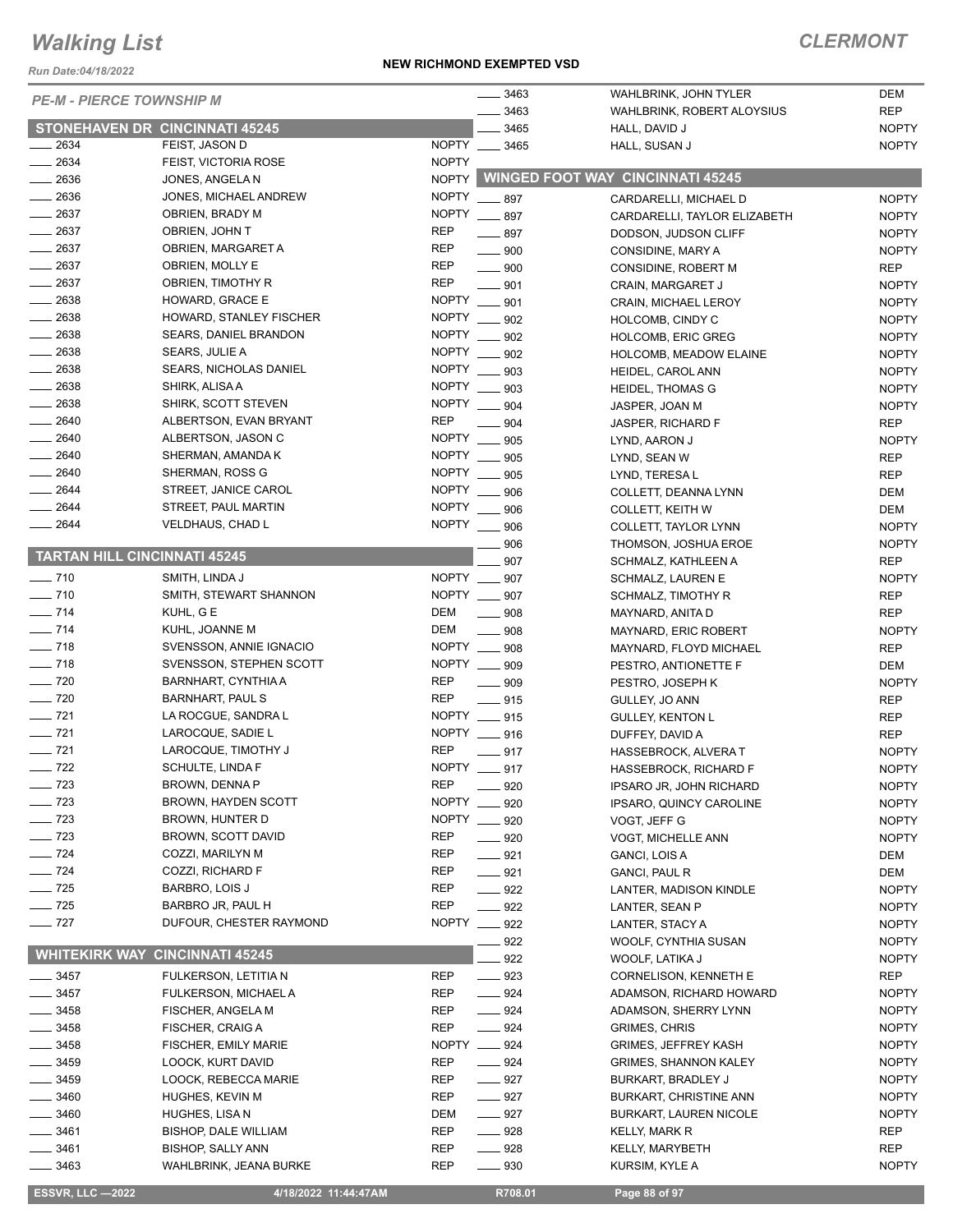*Run Date:04/18/2022*

*PE-M - PIERCE TOWNSHIP M*

|                          | <b>WINGED FOOT WAY CINCINNATI 45245</b> |              |
|--------------------------|-----------------------------------------|--------------|
| $\frac{1}{2}$ 930        | <b>KURSIM, MALLORY L</b>                | <b>NOPTY</b> |
| ___ 931                  | FELTNER, AUSTIN J THOMAS                | <b>NOPTY</b> |
| $\equiv$ 931             | FELTNER. CATHERINE C                    | <b>NOPTY</b> |
| $\frac{1}{2}$ 931        | FELTNER, EDWARD KEITH                   | <b>NOPTY</b> |
| $\sim$ 932               | <b>KRANTZ, GARY DAVID</b>               | <b>NOPTY</b> |
| $\equiv$ 932             | KRANTZ, SANDRA K                        | <b>NOPTY</b> |
| $\rule{1em}{0.15mm}$ 932 | MUNCY, JACLYN KM                        | <b>NOPTY</b> |
| $\rule{1em}{0.15mm}$ 932 | <b>MUNCY, JASON P</b>                   | <b>NOPTY</b> |
| $\equiv$ 933             | CAFFERKY, KEVIN M                       | <b>NOPTY</b> |
| $\sim$ 935               | <b>BISH. JAMES R</b>                    | <b>REP</b>   |
| $-935$                   | <b>BISH, KAREN J</b>                    | <b>REP</b>   |
| ___ 936                  | CHANDLER, MICHAEL E                     | <b>REP</b>   |
| ____ 936                 | CHANDLER, PAMELA S                      | <b>REP</b>   |

*TOTAL :* **825**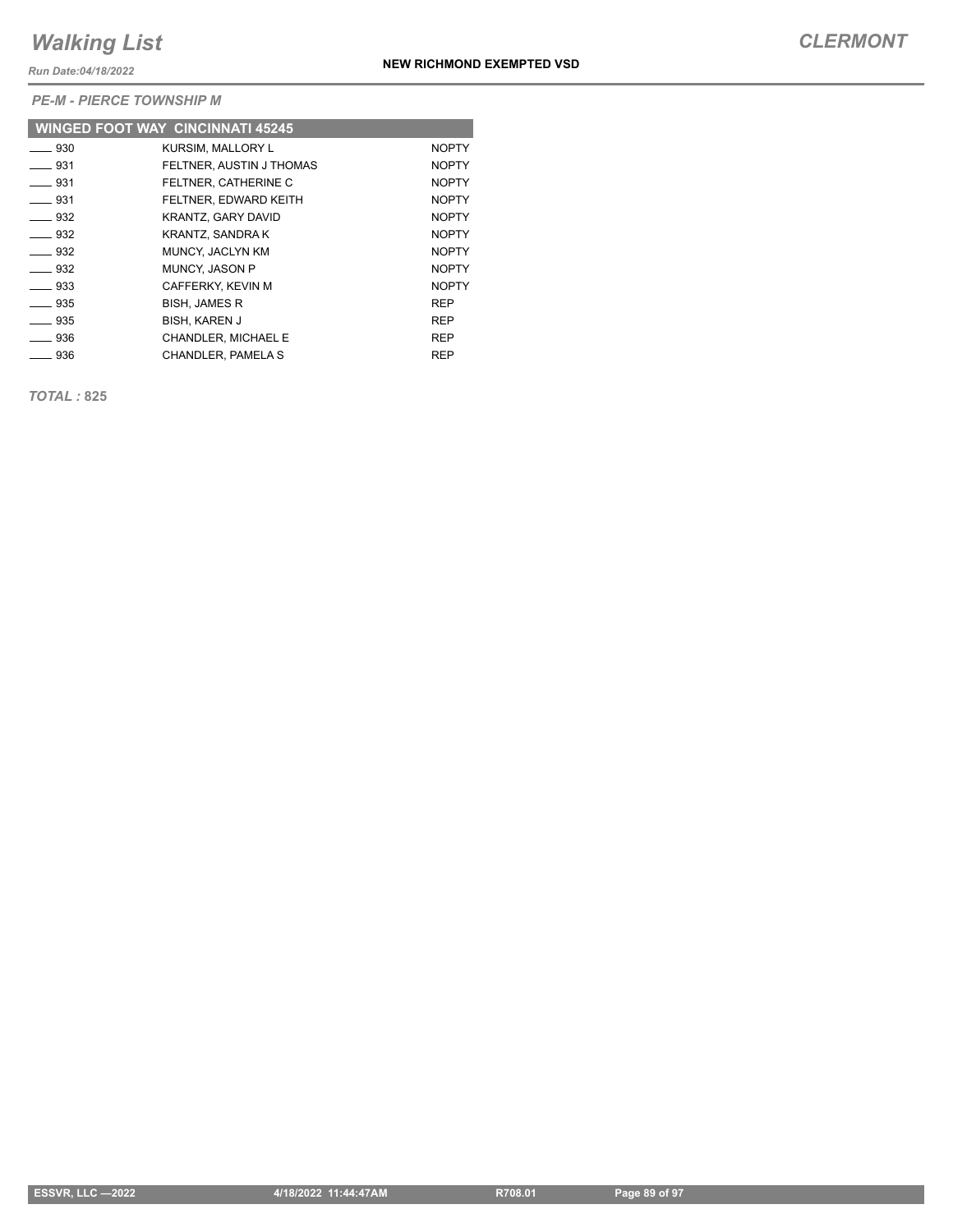*TE-D - TATE TOWNSHIP D*

| <b>AMORE DR BETHEL 45106</b> |                                     |              |
|------------------------------|-------------------------------------|--------------|
| 2440                         | HAMMOND, BETH R                     | <b>NOPTY</b> |
|                              | BETHEL NEW RICHMOND RD BETHEL 45106 |              |
| $-2460$                      | <b>WOLF, RYAN AUGUSTUS</b>          | <b>REP</b>   |
| $-2487$                      | ASBURY, LUCAS BOONE                 | <b>NOPTY</b> |
| 2487                         | ASBURY, ZACHARY RYAN                | <b>NOPTY</b> |
| $-2487$                      | BEERS, TRACEY LYNN                  | <b>NOPTY</b> |
| $-2487$                      | <b>MULLINS, DANNY E</b>             | <b>REP</b>   |
| $-2487$                      | SAMS, DIANA LYNN                    | <b>NOPTY</b> |
|                              |                                     |              |
|                              | <b>SOUTH BANTAM RD BETHEL 45106</b> |              |
| $-2808$                      | <b>EMERY, LARRY D</b>               | <b>REP</b>   |
| $-2808$                      | <b>EMERY, SHARON R</b>              | <b>REP</b>   |
| $-2808$                      | KONIK, VICTORIA PAIGE               | <b>NOPTY</b> |
| $-2812$                      | GOODRICH, KAREN C                   | <b>NOPTY</b> |
| $-2824$                      | <b>BLUE, VICTORIA L</b>             | <b>NOPTY</b> |
| 2824                         | TRAYLOR, ANDREW PAUL                | <b>NOPTY</b> |
| $-2834$                      | <b>FELTS, TRENTON GAGE</b>          | <b>NOPTY</b> |
| $-2838$                      | DYER. JAZMINE MICHELLE LEE          | <b>NOPTY</b> |
| $-2838$                      | REINERT, SHIRLEY L                  | <b>NOPTY</b> |
| $-2842$                      | <b>BURGE, ROBERT FLOYD</b>          | <b>REP</b>   |
| $-2842$                      | FISCHER, STEPHANI DYAN              | <b>REP</b>   |
| $-2848$                      | MURPHY, DAVID S                     | <b>NOPTY</b> |
| $-2848$                      | MURPHY, KENDALL LEEANN              | <b>NOPTY</b> |
| $-2848$                      | MURPHY, SHELBY LYNN                 | <b>NOPTY</b> |

*TOTAL :* **21**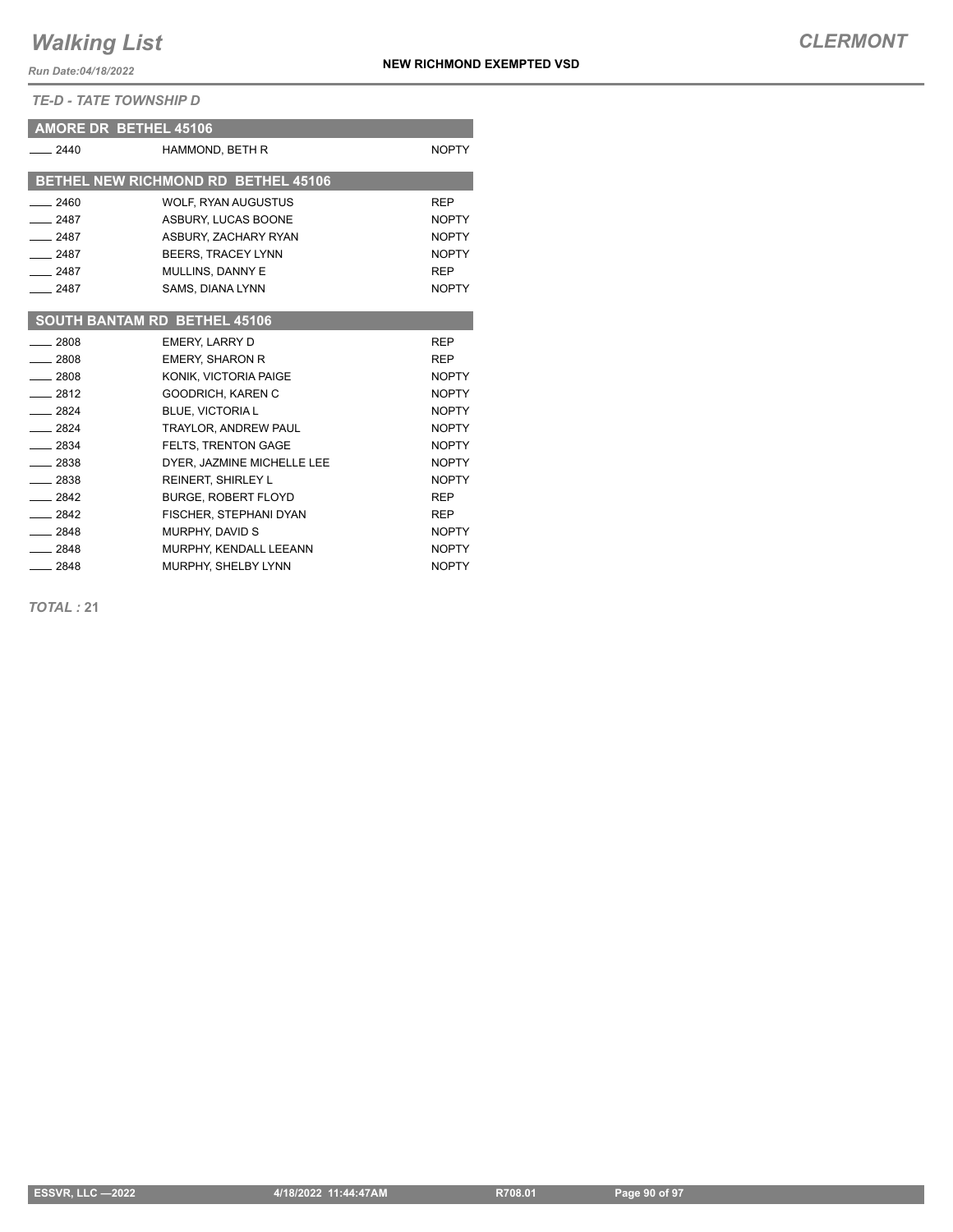#### *Run Date:04/18/2022*

|                                     |                              |              | $-849$                 | FREY, CARL SCOTT                          | <b>NOPTY</b>                 |
|-------------------------------------|------------------------------|--------------|------------------------|-------------------------------------------|------------------------------|
| <b>WN-B - WASHINGTON TOWNSHIP B</b> |                              | $- 849$      | FREY, TAMMY L          | <b>NOPTY</b>                              |                              |
| <b>BARGER RD MOSCOW 45153</b>       |                              |              |                        |                                           |                              |
| $- 1542$                            | CONWAY, CANDACE R            | <b>NOPTY</b> |                        | <b>BROADWAY AVE MOSCOW 45153</b>          |                              |
| $- 1542$                            | CONWAY III, PAUL             | <b>NOPTY</b> | - 82                   | <b>WEST, LARRY L</b>                      | <b>REP</b>                   |
| $- 1542$                            | CONWAY, PAUL                 | <b>NOPTY</b> | 82                     | <b>WEST, REBECCA M</b>                    | <b>REP</b>                   |
| $- 1602$                            | <b>BOWLING, MEGAN FAY</b>    | NOPTY -      | - 83                   | DEAN-FORBES, AMY BETH                     | <b>REP</b>                   |
|                                     |                              |              | 83                     | FORBES, TIMOTHY A                         | <b>REP</b>                   |
| <b>BIG INDIAN RD MOSCOW 45153</b>   |                              |              | 84                     | MCWADE, DAWN E                            | <b>NOPTY</b>                 |
| $\frac{1}{2007}$                    | RANDOLPH, BARBARA ANN        | <b>NOPTY</b> | 84                     | SMITH, KRISTY SMALLWOOD                   | <b>NOPTY</b>                 |
| $-2007$                             | RANDOLPH, JERRY LEE          | <b>NOPTY</b> | 86                     | BONHAM, DAVID M                           | <b>REP</b>                   |
| $\frac{1}{2008}$                    | <b>WECKEL, BARETT M</b>      | <b>NOPTY</b> | 87                     | HOGAN, BRIAN L                            | <b>NOPTY</b>                 |
| $\frac{2008}{2000}$                 | WECKEL, BARRETT MATTHEW      | <b>NOPTY</b> | 87                     | WOODALL, BONNIE LOU                       | <b>REP</b>                   |
| $\frac{1}{2010}$                    | SMITH, AMANDA KAY            | <b>NOPTY</b> | 88                     | CARTER, WILLIAM G                         | <b>REP</b>                   |
| $\frac{1}{2010}$                    | SMITH, DESTINY MARIE RAE     | <b>NOPTY</b> | 88                     | GORTH, CARISSA LAREE                      | <b>NOPTY</b>                 |
| $\frac{1}{2013}$                    | <b>WILLIS, ANTHONY WAYNE</b> | <b>NOPTY</b> | 88                     | GORTH, CYNTHIA L                          | <b>NOPTY</b>                 |
| $-2018$                             | REYNOLDS, JONATHAN H         | <b>NOPTY</b> | 89                     | LAVELY, JEFFREY T                         | <b>REP</b>                   |
| $-2021$                             | HUMPHRIES, DUSTIN S          | <b>NOPTY</b> | 89                     | LAVELY, LK                                | <b>REP</b>                   |
| $-2021$                             | JOHNSON, ERICA R             | <b>NOPTY</b> | 91                     | <b>WILLIAMS, JESSICA</b>                  | <b>NOPTY</b>                 |
| $-2021$                             | MCMILLIN, SAMUEL             | <b>NOPTY</b> | 93                     | FREE, LAURA L                             | DEM                          |
| $-2021$                             | MILLER, JOSEPH ROLAND        | <b>NOPTY</b> | 93                     | FREE, RICK L                              | <b>NOPTY</b>                 |
| $-2025$                             | <b>BARROWS, CHARLES T</b>    | <b>NOPTY</b> | 96                     | MARTIN, JAMES IAN                         | <b>NOPTY</b>                 |
| $-2025$                             | <b>MARKS, JUSTIN ROBERT</b>  | <b>NOPTY</b> | 96                     | <b>MARTIN, SUSAN ELAINE</b>               | <b>NOPTY</b>                 |
| $-2025$                             | SMITH, THOMAS JOSHUA         | <b>NOPTY</b> | 96                     | MARTIN, WILLIAM JAMES                     | <b>REP</b>                   |
| $-2043$                             | STEWART, RICHARD D           | <b>NOPTY</b> | 99                     | HANSELMAN, MICHELE D                      | DEM                          |
| $-2043$                             | STEWART, VICTORIA ANN        | <b>NOPTY</b> | 99                     | HANSELMAN, RICHARD S                      | <b>NOPTY</b>                 |
| $- 2056$                            | FERGUSON, FRANKIE JAMAR      | <b>NOPTY</b> | 101                    | ALCORN, YVONNE J                          | <b>NOPTY</b>                 |
| $\frac{1}{2064}$                    | MARCK, TODD J                | NOPTY - 101  |                        | PRICHARD, STEVEN A                        | <b>NOPTY</b>                 |
| $- 2068$                            | REED, JOSHUA BLAINE          |              | NOPTY - 106            | TREMPER, BETH CHRISTINE                   | <b>NOPTY</b>                 |
| $-2071$                             | STYERS, BRIAN A              | <b>REP</b>   | $\frac{1}{2}$ 106 #2   | <b>GATES, TYLER V</b>                     | <b>NOPTY</b>                 |
| $-2074$                             | BREWER, ROBERT E             | <b>REP</b>   | ___ 106 #APT 2         | MCDONOUGH, JOSHUA ADEN                    | <b>NOPTY</b>                 |
| $-2074$                             | BREWER II, ROBERT EDWARD     | <b>REP</b>   | -06 #APT 2             | MCDONOUGH, KATIE ELIZABETH                | DEM                          |
| $-2074$                             | STRINE, CAROLYN L            | <b>REP</b>   | $\frac{1}{2}$ 107      | JONES, GREGORY ALLEN                      | <b>NOPTY</b>                 |
| $-2074$                             | WALLACE, KATYLYNN MARIE      |              | $NOPTY$ -- 107         | KAPPES, LINDSEY N                         | <b>NOPTY</b>                 |
| $\frac{1}{2080}$                    | KIMBERLIN, BRITTANY NICOLE   | <b>NOPTY</b> | _ 107 #APT 2           | JOHNSON SOLIS, ALICE RAE                  | <b>NOPTY</b>                 |
| $-2086$                             | RIGSBY, THOMAS LEE           | <b>NOPTY</b> | 115                    | <b>BEASLEY, RICK</b>                      | <b>NOPTY</b>                 |
| $-2132$                             | <b>BAGLEY, EUGENE W</b>      |              | NOPTY - 116 #APT 136   | BRANKAMP, HUNTER A A                      | <b>NOPTY</b>                 |
| $\frac{1}{2132}$                    | <b>BAGLEY, PHYLLIS J</b>     | <b>NOPTY</b> |                        | <b>EAGLE KNOLL RD MOSCOW 45153</b>        |                              |
| $-2164$                             | HAMPTON, LAURA LYNN          | <b>NOPTY</b> |                        |                                           | <b>NOPTY</b>                 |
| $-2170$                             | <b>BLOCK, SARAH ANN</b>      | NOPTY -801   |                        | CRAWFORD, TERRENCE EDWARD                 |                              |
| $-2170$                             | <b>HEARLD, MIKE J</b>        | $N$ OPTY $-$ | 305<br>305             | ROSE, JASMINE RENEE                       | <b>NOPTY</b><br><b>NOPTY</b> |
| $-2170$                             | SHOUSE, MATTHEW S            | <b>NOPTY</b> |                        | SANDY JR, KENNETH                         |                              |
| $-2170$                             | YOUNG, NICHOLAS GREG         | <b>NOPTY</b> | 305                    | SANDY, TANNER LOGAN                       | <b>NOPTY</b>                 |
| $-2198$                             | STEPHENS, PATRICIA LYNN      | <b>NOPTY</b> |                        | <b>EAGLE POINT DR MOSCOW 45153</b>        |                              |
| $\frac{1}{2255}$                    | NEFTZER, ALICE F             | <b>REP</b>   |                        |                                           |                              |
|                                     |                              |              | $-202$<br>$-202$       | <b>CORBIN, ANDREA BETH</b>                | <b>NOPTY</b><br><b>NOPTY</b> |
| <b>BOLENDER RD MOSCOW 45153</b>     |                              |              | $\frac{1}{205}$        | CORBIN, AUBREY CAMILLE                    | <b>NOPTY</b>                 |
| $- 711$                             | DIEHL, KANDYCE L             | <b>REP</b>   | 205                    | ROADEN, DAVID JACOB<br>ROADEN, DEBORA ANN | <b>NOPTY</b>                 |
| $- 711$                             | JONES, TAMMY SUE             | <b>REP</b>   | $\frac{1}{206}$        | ROADEN, TAYLOR ALEXANDDRA                 | <b>NOPTY</b>                 |
| $- 711$                             | PAYNE, DAVID WAYNE           | <b>REP</b>   | 206                    | <b>WAGNER, TRACY</b>                      | <b>NOPTY</b>                 |
| $\frac{1}{2}$ 711 #APT 1            | MARSHALL, SHIRLEY A          | DEM          | $=206$                 | WINKELBACH, TIFFANY ANN                   | <b>NOPTY</b>                 |
| $- 7111/$                           | MILLER, RANDALL G            | DEM          |                        | <b>CRELLIN, JEFFREY W</b>                 | <b>NOPTY</b>                 |
| $- 713$                             | WIEDERHOLD, JEFFREY A        | NOPTY - 209  | _ 210                  | MILLER, JON W                             | <b>NOPTY</b>                 |
| $- 713$                             | WIEDERHOLD, SHAY L           | $NOPTY =$    | 210                    |                                           | <b>NOPTY</b>                 |
| $\frac{1}{2}$ 794                   | MAUS JR, FRANCIS CHRISTIAN   | <b>REP</b>   |                        | RODEN, DEBBIE L<br>RODEN, JAZMINE MONQUE  | <b>NOPTY</b>                 |
| $\frac{1}{2}$ 794                   | MAUS JR, FRANCIS CHRISTIAN   | NOPTY - 210  |                        | HORSLEY, KIMBERLY L                       | <b>NOPTY</b>                 |
| $\frac{1}{2}$ 794                   | MAUS, HANNA LOUISE           | NOPTY -213   |                        | <b>MELTON, FORREST DALE</b>               | <b>NOPTY</b>                 |
| $\frac{1}{2}$ 794                   | MAUS, TRACEY L               | <b>REP</b>   | $\equiv$ 213<br>$-213$ | WINKELBACH, RICHARD STEVEN                | NOPTY                        |
| $\frac{1}{2}$ 822                   | MAUS, RENA L                 | <b>REP</b>   | $-217$                 | DRAKE, MARK A                             | <b>NOPTY</b>                 |
| $-822$                              | MAUS, RICHARD A              | <b>REP</b>   |                        |                                           | <b>NOPTY</b>                 |
| $- 826$                             | DUCOLON, BRITTNEY NICOLE     | NOPTY -217   |                        | DRAKE, MICHELLE L                         | <b>NOPTY</b>                 |
| $-826$                              | DUCOLON, MICHAEL L           | NOPTY -218   | 218                    | FRIDEL, DAWN A                            | <b>NOPTY</b>                 |
|                                     |                              |              |                        | FRIDEL, KRISTIN MARIE                     |                              |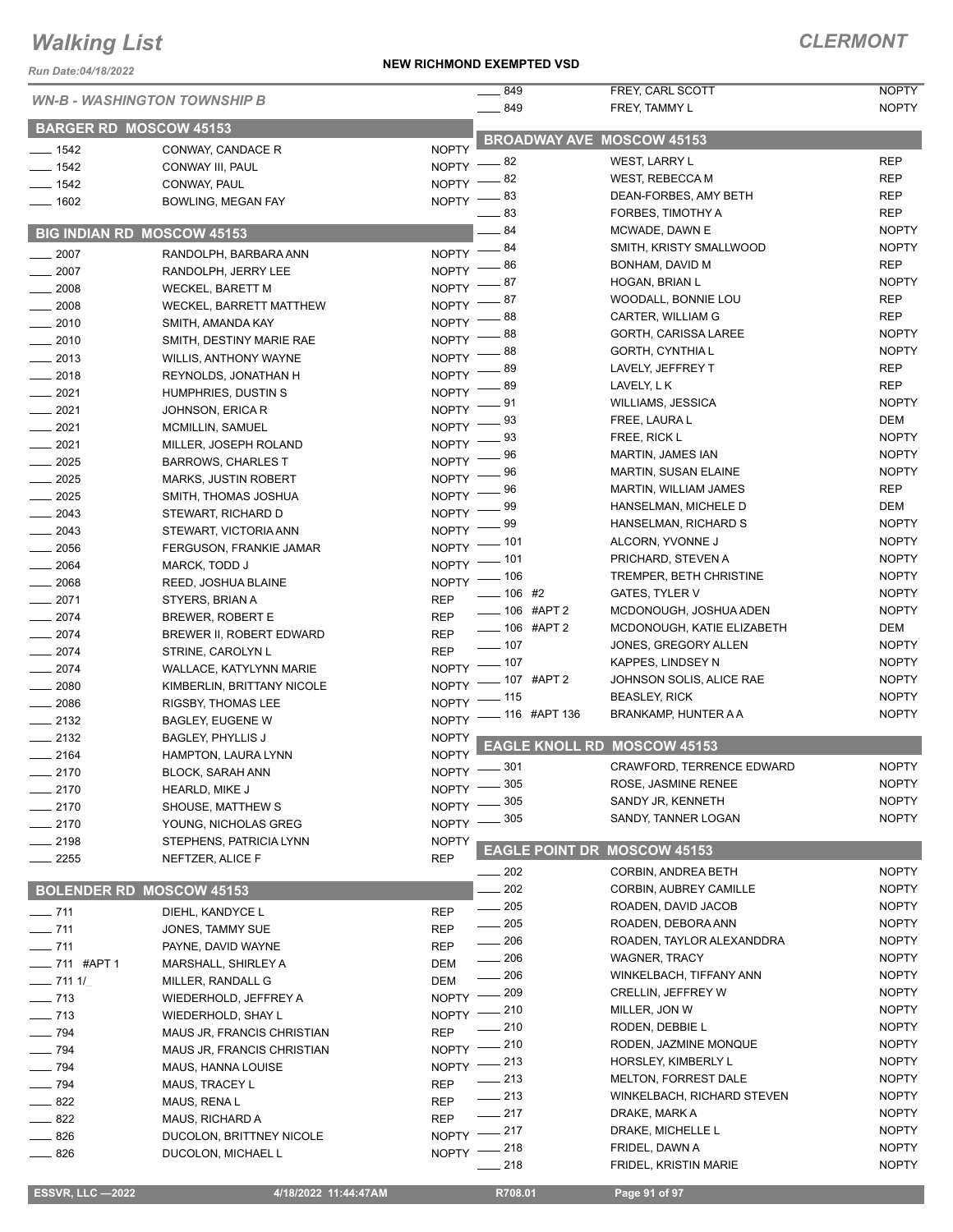#### *Run Date:04/18/2022*

#### **NEW RICHMOND EXEMPTED VSD**

|                                  | <b>WN-B - WASHINGTON TOWNSHIP B</b>        |                              | $- 751$             | SMITH, BARBARA GAYLE                     | <b>DEM</b>                   |
|----------------------------------|--------------------------------------------|------------------------------|---------------------|------------------------------------------|------------------------------|
|                                  |                                            |                              | 804                 | WOODRUFF, ANDREA KAY                     | <b>NOPTY</b>                 |
|                                  | <b>EAGLE POINT DR MOSCOW 45153</b>         |                              | 804                 | <b>WOODRUFF, CATHERINE S</b>             | <b>REP</b>                   |
| $\frac{1}{218}$                  | FRIDEL, LARRY L                            |                              | NOPTY -804          | <b>WOODRUFF, MICHAEL E</b>               | <b>REP</b>                   |
| $\frac{1}{219}$                  | CATRON, CHRISTY LYNN                       | <b>NOPTY</b>                 |                     | <b>GINN RD NEW RICHMOND 45157</b>        |                              |
| $-219$                           | CATRON, DANIEL ROBERT                      | <b>NOPTY</b>                 |                     |                                          |                              |
|                                  |                                            |                              | _ 1963              | GROW, RANDALL EUGENE                     | <b>NOPTY</b>                 |
| <b>EAGLE RIDGE MOSCOW 45153</b>  |                                            |                              | 1963 #APT 59        | TRUMBULL, LESLIE ARLONE                  | <b>NOPTY</b>                 |
| $\frac{1}{2}$ 115                | DUONG, LONG CUU                            |                              | NOPTY - 1981        | BECK, DAVID H<br><b>BRYANT, MIKAEL P</b> | <b>NOPTY</b><br><b>NOPTY</b> |
| $\frac{1}{2}$ 115                | HUYNH, CINDY MYLINH                        | NOPTY -                      | 2021<br>2093        | WAITMAN, JENNIFER M                      | <b>REP</b>                   |
| $-115$                           | HUYNH, JEANNE T                            | NOPTY -                      | 2093                | WAITMAN, ROBERT L                        | <b>REP</b>                   |
| $-116$                           | HINKSTON, LAURA SUE                        | NOPTY -                      | 2297                | EVANS, LARRY P                           | <b>REP</b>                   |
| $-119$<br>$- 119$                | PREBBLE, DAVINA C                          | <b>NOPTY</b><br><b>NOPTY</b> | 2297                | EVANS, SHEILA D                          | <b>REP</b>                   |
| $\frac{1}{2}$ 127                | PREBBLE, ETHAN W<br>DOOLEY, CAROL DIANE    | <b>REP</b>                   | 2377                | MAYNARD, MELISSA D                       | <b>NOPTY</b>                 |
| $\frac{1}{2}$ 127                | DOOLEY, JENNA IVY                          | <b>NOPTY</b>                 |                     |                                          |                              |
| $\frac{1}{2}$ 127                | DOOLEY, MATTHEW MICHAEL                    | <b>NOPTY</b>                 |                     | <b>GRANTS PASS DR MOSCOW 45153</b>       |                              |
| $-$ 128                          | FREEMAN, JERRY R                           |                              | NOPTY - 1116        | FISHER, HENRY J                          | <b>NOPTY</b>                 |
| $\frac{1}{2}$ 131                | HUBBARD, ADAM P                            |                              | NOPTY - 1116        | FISHER, ROSETTA                          | <b>NOPTY</b>                 |
|                                  |                                            |                              | $- 1116$            | MESSER, JONATHAN                         | <b>NOPTY</b>                 |
| <b>ELIZABETH ST MOSCOW 45153</b> |                                            |                              |                     |                                          |                              |
| $\frac{1}{2}$ 51                 | GODWIN, GAIL E                             | <b>NOPTY</b>                 |                     | <b>GRANTS RUN RD MOSCOW 45153</b>        |                              |
| $\frac{1}{2}$ 52                 | HILBERG, PAULA SUE                         | <b>DEM</b>                   | _ 1272              | CROSBY, DANA BRUCE                       | DEM                          |
| 52                               | NEWBERRY, DOUGLAS A                        | $NOPTY -$                    | _ 1272              | CROSBY, DEBRA JEAN                       | <b>NOPTY</b>                 |
| $-57$                            | MARTIN, ASHLEY MICHELLE                    | <b>NOPTY</b>                 |                     |                                          |                              |
| $-57$                            | MARTIN, SYLVESTER TYRONE                   | <b>NOPTY</b>                 |                     | <b>GREEN TREE LN MOSCOW 45153</b>        |                              |
| 58                               | SKEENE, DENNIS C                           | <b>REP</b>                   | $- 1126$            | <b>BAILEY BUCHER, BARBARA J</b>          | <b>NOPTY</b>                 |
| $-61$                            | CAUDILL, BEVERLY J                         | <b>REP</b>                   | $- 1126$            | <b>BUCHER, KENNETH PAUL</b>              | <b>NOPTY</b>                 |
| $-63$                            | ALTMAN, TRACY L                            | <b>NOPTY</b>                 |                     |                                          |                              |
| $\frac{1}{2}$ 68                 | NICHOLS, LISA ANN                          | <b>REP</b>                   |                     | <b>HAZEL ALY MOSCOW 45153</b>            |                              |
| $\frac{1}{2}$ 68                 | NICHOLS, RICHARD LEWIS                     | DEM                          | $\equiv$ 10         | GRAFF, ADAM W                            | <b>REP</b>                   |
| $-69$                            | ROARK, DEBRA S                             | <b>REP</b>                   | $\frac{1}{2}$ 12    | MOSLEY, BETHANY A                        | <b>NOPTY</b>                 |
| $-69$                            | ROARK, WESLEY S                            | <b>REP</b>                   | $\frac{1}{2}$ 12    | TUMBLESON, BETH NICOLE                   | <b>NOPTY</b>                 |
| $\frac{1}{2}$ 76                 | FORSTE, HARRY T                            |                              | NOPTY __ 14         | RICHARDS, DANIEL JOHN                    | <b>NOPTY</b>                 |
| $\frac{1}{2}$ 76                 | FORSTE, TIMOTHY E                          |                              | NOPTY __ 16         | HILES, ETHEL PEARL                       | <b>NOPTY</b>                 |
| $-77$                            | SHRIVER, LYDIA MEGAN                       |                              | $NOPTY = 16$        | HILES, RONALD JAMES                      | <b>NOPTY</b>                 |
| $-77$<br>$\equiv$ 504            | STURGILL, RANDY LEE<br>WOODRUFF, WALLACE E | <b>NOPTY</b><br><b>NOPTY</b> |                     | HILL TOP LN MOSCOW 45153                 |                              |
|                                  |                                            |                              |                     | <b>BRANSON, MISTY RENEE</b>              | <b>NOPTY</b>                 |
| FIFTH ST MOSCOW 45153            |                                            |                              | - 105<br>$\sim$ 105 | BRANSON, ROBERT D                        | <b>NOPTY</b>                 |
| $\equiv$ 502                     | WALDEN, DAWN O                             |                              | NOPTY __ 105        | MURPHY, BLAYKE NICOLE                    | <b>NOPTY</b>                 |
| 504                              | WOODRUFF, WALLACE E                        | <b>REP</b>                   | $\frac{1}{2}$ 112   | <b>HOLTHAUS, GREG MARTIN</b>             | <b>NOPTY</b>                 |
| 505                              | SKEENE, KIMBERLY ANN                       | <b>REP</b>                   |                     |                                          |                              |
| 505                              | SKEENE, NOAH EDWARD                        | <b>REP</b>                   |                     | <b>HOUSER RD MOSCOW 45153</b>            |                              |
| 506                              | WILLS III, EDWARD G                        |                              | NOPTY __ 2165       | GROSS, DON L                             | <b>NOPTY</b>                 |
| 507                              | BECKERICH, MICHELLE LYNNE                  |                              | NOPTY __ 2199       | MAUS, DEANNE C                           | REP                          |
| 507                              | BECKERICH, RYLE JAMES                      |                              | NOPTY __ 2199       | MAUS, ZACHARY R                          | REP                          |
| 508                              | NICOLACI, ANTOINETTE L                     | <b>REP</b>                   | $-2199$             | ODELL, JAMES R                           | <b>REP</b>                   |
|                                  |                                            |                              | 2199                | ODELL, SILAS                             | <b>NOPTY</b>                 |
| <b>FOURTH ST MOSCOW 45153</b>    |                                            |                              | 2210                | MAUS SR, FRANCIS C                       | REP                          |
| $-402$                           | MERCER, GERALD M                           | DEM                          | $-2210$             | MAUS, VIOLA M                            | <b>REP</b>                   |
| $-403$                           | ROARK, HELEN I                             |                              | NOPTY __ 2222       | BRYANT, GERI PATRICIA                    | REP                          |
| $-403$                           | ROARK, JACK T                              | <b>REP</b>                   | _ 2222              | BRYANT, GREGORY W                        | REP                          |
| $-404$                           | SCHNUCK, KASSANDRA ANTOINETTE              |                              | NOPTY __ 2227       | MAUS, CLARENCE R                         | <b>REP</b>                   |
| $-404$                           | SUDDARTH IV, HAROLD C                      |                              | NOPTY __ 2227       | MAUS, RUTH A                             | REP                          |
| $-407$                           | MARTINECK, GREGORY C                       |                              | NOPTY __ 2234       | MENKHAUS, TIMOTHY SHAYNE                 | <b>NOPTY</b>                 |
| —— 407                           | MARTINECK, GREGORY JESSE                   | DEM                          | $- 2234$            | STEWART, KELLEY A                        | <b>NOPTY</b>                 |
| $-411$                           | SUTER, TIMOTHY D                           | <b>REP</b>                   |                     |                                          |                              |
| $-411$                           | SUTER, TRACEY M                            | <b>REP</b>                   |                     | <b>IRETON TREES RD MOSCOW 45153</b>      |                              |
|                                  |                                            |                              | . 2476              | FREI, MATTIE                             | <b>NOPTY</b>                 |
|                                  | <b>FRUIT RIDGE RD MOSCOW 45153</b>         |                              | 2516                | MCCARTHY, MARY J                         | <b>NOPTY</b>                 |
| $- 751$                          | BLIZARD, LISA S                            | <b>DEM</b>                   | $\frac{1}{2530}$    | TOMAMICHEL, DENISE S                     | REP                          |
|                                  |                                            |                              |                     |                                          |                              |
| <b>ESSVR, LLC-2022</b>           | 4/18/2022 11:44:47AM                       |                              | R708.01             | Page 92 of 97                            |                              |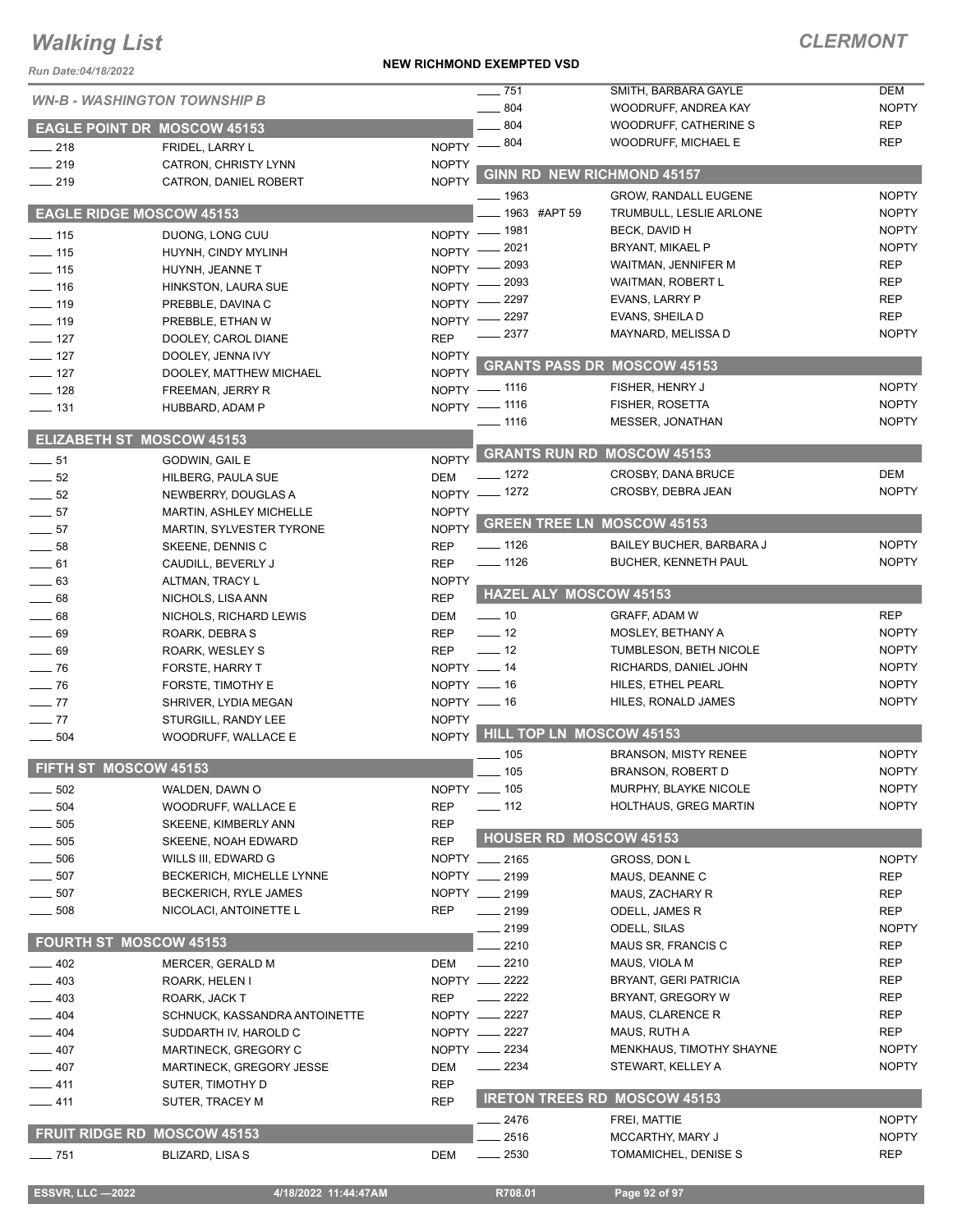*Run Date:04/18/2022*

### *WN-B - WASHINGTON TOWNSHIP B*

|                                |                                            |                          |                     | <b>MAPLE CREEK RD MOSCOW 45153</b>          |                     |
|--------------------------------|--------------------------------------------|--------------------------|---------------------|---------------------------------------------|---------------------|
|                                | <b>IRETON TREES RD MOSCOW 45153</b>        |                          | 621                 | <b>MEADOWS, LINDA</b>                       | <b>NOPTY</b>        |
| $\sim$ 2530                    | TOMAMICHEL, JOSEPH LEWIS                   | <b>NOPTY</b>             | 621                 | <b>MEADOWS, WILLIAM RAY</b>                 | <b>NOPTY</b>        |
| $-2530$                        | TOMAMICHEL, WAYNE E                        | <b>REP</b>               | 621                 | <b>MEADOWS, WILLIAM T</b>                   | <b>NOPTY</b>        |
| $\frac{1}{2535}$               | PARKER JR, STEVEN EUGENE                   | <b>NOPTY</b>             | 626                 | <b>HECHT, BRIAN S</b>                       | <b>NOPTY</b>        |
| $\frac{1}{2550}$               | CLEMENTS, AMANDA JEAN                      | <b>NOPTY</b>             | .626                | STEINER, SANDRAK                            | <b>NOPTY</b>        |
| $-2550$                        | <b>CLEMENTS, SEANE M</b>                   | <b>NOPTY</b>             | $-714$              | OSER II, PAUL W                             | <b>NOPTY</b>        |
| $-2554$                        | MANNING, HOLLY M                           | <b>NOPTY</b>             | $-718$              | <b>BROWN, JULIE A</b>                       | <b>NOPTY</b>        |
| $-2554$                        | MANNING, JASON S                           | <b>NOPTY</b>             | $-722$              | WORKMAN, RAYMOND L                          | <b>REP</b>          |
| $-2554$                        | MANNING, KORYN ALEXANDRA                   | <b>NOPTY</b>             | $-722$              | <b>WORKMAN, SHARON L</b>                    | <b>REP</b>          |
|                                |                                            |                          | $-723$              | SCHNARRENBERG, JAY H                        | <b>NOPTY</b>        |
|                                | <b>LAUREL MOSCOW RD MOSCOW 45153</b>       |                          | $-723$              | SCHNARRENBERG, PEGGY L                      | <b>NOPTY</b>        |
| $- 1890$                       | FIELER, DAVID M                            | <b>NOPTY</b>             | $- 733$             | WALLACE, JENNY L                            | <b>NOPTY</b>        |
| $\frac{1}{2}$ 1909             | JONES, MELISSA LOU                         | <b>NOPTY</b>             | $\frac{1}{2}$ 734   | BYUS, ANGEL ANNETTE                         | <b>REP</b>          |
| $\frac{1}{2}$ 1909             | NALLY, DENNIS W                            | <b>REP</b>               | $\frac{1}{2}$ 734   | SANDOVALL, ANTHONY R                        | <b>REP</b>          |
| $- 1909$                       | NALLY, RHONDA KAY                          | <b>REP</b>               | $-757$              | KOGER, ASHLEY NICOLE                        | <b>NOPTY</b>        |
| $- 1928$                       | WEBB, CHRISTIN ELIZABETH                   | <b>REP</b>               | $-$ 757             | KOGER, JEREMY W                             | <b>NOPTY</b>        |
| $- 1928$                       | WEBB, TYLER M P                            | <b>REP</b>               | $-757$              | KOGER, JERRY W                              | <b>NOPTY</b>        |
| $- 1928$                       | WOODS, DAVID S                             | <b>NOPTY</b>             | $-760$              | <b>HAMPTON, EDWARD BEN</b>                  | <b>NOPTY</b>        |
| $\frac{1}{2}$ 1931             | <b>BATTS, JORDAN D</b>                     | <b>NOPTY</b>             | -60 #LOT7           | HAMPTON, KATHY DARLENE                      | <b>NOPTY</b>        |
| $\frac{1}{2}$ 1931             | <b>BATTS, STACY MARIE</b>                  | <b>NOPTY</b>             | $-777$              | <b>VOGEL, JOHN RICHARD</b>                  | <b>NOPTY</b>        |
| $- 1964$                       | CMEHIL, DOUGLAS LEE                        | <b>REP</b>               | $\equiv$ 780        | HOSKINS, HAROLD                             | <b>NOPTY</b>        |
| $- 1964$                       | CMEHIL, LAURA VITALIJE                     | <b>REP</b>               | $-798$              | SMITH, BEN A                                | <b>NOPTY</b>        |
| $- 1965$                       | PHILLIPS, DAWN M                           | <b>NOPTY</b>             | $-798$              | SMITH, PAMELA S                             | <b>NOPTY</b>        |
| $- 1965$                       | PHILLIPS, JASON SCOTT                      | <b>NOPTY</b>             | $-817$              | JOHNSON, MICHAEL W                          | <b>NOPTY</b>        |
| $- 1965$                       | ROSE, TONYA S                              | <b>NOPTY</b>             | $-817$              | JOHNSON, ROBERTA R                          | <b>NOPTY</b>        |
| $- 1968$                       | <b>GAMBILL, MARILYN E</b>                  | REP                      | $-819$              | HORTON, GARON M                             | <b>NOPTY</b>        |
| $- 1969$                       | LEMAR, WILLIAM J                           | <b>REP</b>               | $- 819$             | HORTON, LORI A                              | <b>NOPTY</b>        |
| $- 1969$                       | LEWIN, TERRY LEE                           | <b>NOPTY</b>             | $\frac{1}{2}$ 839   | STEWART, ROBERT E                           | <b>REP</b>          |
| ____ 1969 #APT 1               | LEWIN, NICHOLAS THANE                      | <b>NOPTY</b>             | $-850$              | <b>WEBB, CHRISTINE</b>                      | <b>NOPTY</b>        |
| ____ 1969 #APT 1               | LEWIN, TEDDY H                             | <b>REP</b>               | $\frac{1}{2}$ 850   | WEBB, NICHOLE ELYSE                         | <b>NOPTY</b>        |
| $- 1982$<br>$\frac{1}{2}$ 1982 | BREWER, MEGHAN ANN                         | <b>REP</b><br><b>REP</b> | $-851$              | PHELPS, RANDALL L                           | <b>NOPTY</b>        |
| $- 1982$                       | BREWER, PAUL E                             | <b>REP</b>               | $- 851$             | PHELPS, TIFFANY RAE                         | <b>NOPTY</b>        |
| $- 1986$                       | BREWER, ROBIN A<br>SWART, BETHANY A        | <b>NOPTY</b>             | $\frac{1}{2}$ 855   | POOLE, ANTHONY J                            | <b>REP</b>          |
| $- 1986$                       | SWART, JOSHUA D                            | <b>REP</b>               | $\frac{1}{2}$ 859   | SNEDEGAR, BRAD E                            | <b>NOPTY</b>        |
|                                |                                            |                          | $-859$              | SNEDEGAR, BRENDA L                          | <b>NOPTY</b>        |
|                                | <b>LAUREL POINT ISABEL RD MOSCOW 45153</b> |                          |                     | <b>MAPLE TREE LN MOSCOW 45153</b>           |                     |
| $-2162$                        | WILDEY, PEGGY L                            | <b>REP</b>               | $- 1208$            | DUNN, ALICIA K                              | <b>NOPTY</b>        |
| $-2249$                        | HALL II, GERALD D                          | <b>NOPTY</b>             | $- 1208$            | <b>ROARK, ERNEST</b>                        | <b>NOPTY</b>        |
| _ 2309                         | PHILLIPS, CHRISTOPHER ANDREW               |                          | NOPTY __ 1244       | CLARK, GAVIN ANTHONY ADAM                   | <b>NOPTY</b>        |
| 2309                           | PHILLIPS, ELIZABETH K                      | <b>NOPTY</b>             | $- 1244$            | LANDACRE, KASSANDRA MAE                     | <b>NOPTY</b>        |
| 2309                           | <b>WILSON, LIBERTY ANNE</b>                | <b>NOPTY</b>             | $-1244$             | SIMS, MARIAH HOPE                           | <b>NOPTY</b>        |
| $-2334$                        | HOFFMAN, CAROL A                           | <b>NOPTY</b>             | $-1268$             | BENJAMIN, DARRIN SCOT                       | <b>NOPTY</b>        |
| $= 2334$                       | HOFFMAN, RICHARD L                         | <b>NOPTY</b>             | $-1268$             | <b>WHALEY, JAMES LESLIE</b>                 | <b>NOPTY</b>        |
|                                |                                            |                          | _ 1340              | JOHNSON, MICHELLE L                         | DEM                 |
|                                | <b>LAURENS RIDGE MOSCOW 45153</b>          |                          | _ 1531              | <b>BROCK, BRYAN D</b>                       | <b>NOPTY</b>        |
| $- 1265$                       | HARTMAN, CAROL L                           | REP                      | ___ 1531            | <b>WEST, GABRIEL LYNN</b>                   | <b>NOPTY</b>        |
| $- 1265$                       | HARTMAN, THOMAS J                          | REP                      |                     |                                             |                     |
| $- 1265$                       | PHILLIPS, ANNA ELIZABETH                   | <b>REP</b>               |                     | <b>MICHEL DR MOSCOW 45153</b>               |                     |
|                                | <b>LEIBICH RD MOSCOW 45153</b>             |                          | _ 336               | MICHEL II, JOHN JOSEPH                      | <b>NOPTY</b>        |
| —— 1251                        | COMBS, CHARLES E                           | <b>REP</b>               |                     | <b>MOSCOW CEMETERY RD MOSCOW 45153</b>      |                     |
| $- 1251$                       | COMBS, LORIA                               | <b>REP</b>               |                     |                                             |                     |
| — 1419                         | MOORE, KATHERINE A                         | <b>NOPTY</b>             | — 1853              | CALHOUN, CHRISTY M                          | <b>DEM</b>          |
| $\frac{1}{2}$ 1538             | <b>GEBELL, ROBIN LESLIE</b>                | <b>NOPTY</b>             | __ 1853<br>$- 1853$ | CALHOUN, ELLA KAY                           | <b>NOPTY</b><br>DEM |
| $- 1598$                       | WEBER, BRENDA KAY                          | REP                      | ___ 1853            | CALHOUN, HARPER LEIGH<br>CALHOUN JR, R GLEN | DEM                 |
| —— 1598                        | WEBER, DAVID E                             | REP                      | $- 1855$            | KHAN, JOSEPH J                              | DEM                 |
| ___ 1598                       | WEBER, LAURA R                             | REP                      | —— 1855             | KHAN, SUZANNE WILDEY                        | DEM                 |
| $- 1659$                       | RENN, FRANK J                              | <b>REP</b>               | __ 1855             | KHAN, TOBIAS SATTAR                         | <b>NOPTY</b>        |
|                                |                                            |                          |                     |                                             |                     |
| ___ 1659                       | <b>RENN, MICHELLE RENEE</b>                | <b>REP</b>               | —— 1855             | KHAN, ZYX W                                 | <b>NOPTY</b>        |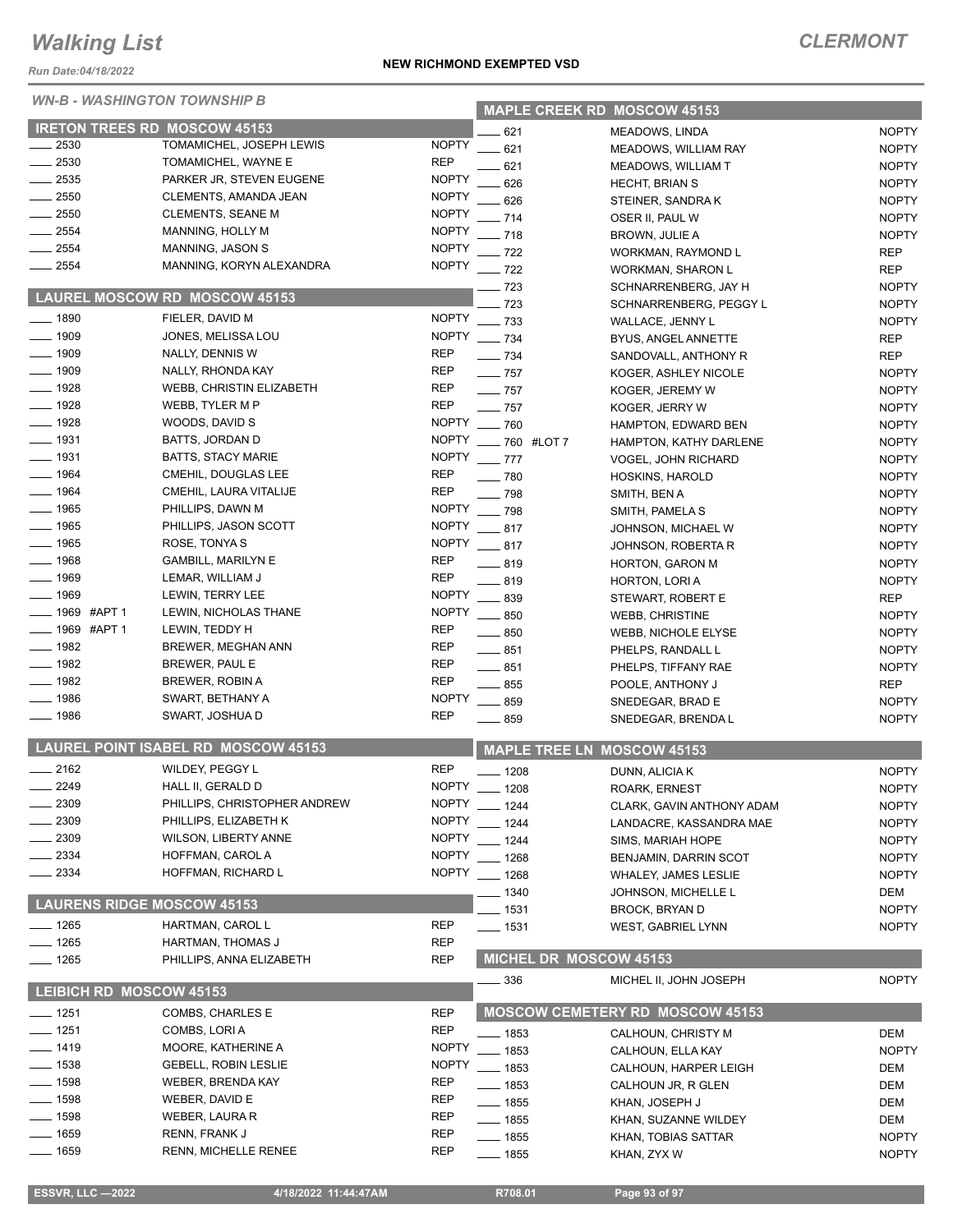#### **NEW RICHMOND EXEMPTED VSD**

| ERMONT<br>◡ |  |  |  |  |  |  |
|-------------|--|--|--|--|--|--|
|-------------|--|--|--|--|--|--|

| Run Date:04/18/2022                 |                                                       |                            |                       |                                                  |                            |  |
|-------------------------------------|-------------------------------------------------------|----------------------------|-----------------------|--------------------------------------------------|----------------------------|--|
| <b>WN-B - WASHINGTON TOWNSHIP B</b> |                                                       |                            | $- 1614$              | RICE, JASON E                                    | <b>NOPTY</b>               |  |
|                                     |                                                       |                            | $- 1614$              | <b>RICE, JUSTIN THOMAS</b>                       | <b>NOPTY</b>               |  |
|                                     | <b>MOSCOW CEMETERY RD MOSCOW 45153</b>                |                            | $- 1614$              | RICE, WALKER DANIEL                              | <b>NOPTY</b>               |  |
| $- 1881$                            | DIX, PHYLLIS L                                        | <b>REP</b>                 | $- 1677$              | OSBORNE, DAWN M                                  | <b>REP</b>                 |  |
| $- 1881$                            | DIX, THOMAS J                                         | <b>REP</b>                 | $- 1677$<br>$- 1787$  | OSBORNE, MICHAEL E                               | <b>REP</b><br><b>NOPTY</b> |  |
|                                     | <b>MOSCOW SPUR MOSCOW 45153</b>                       |                            | $- 1787$              | HARVEY, MADISON LEE                              | <b>NOPTY</b>               |  |
|                                     |                                                       |                            | NOPTY - 1787          | HARVEY, TIMOTHY HOMER DWAYNE<br>WILSON, DENISE L | <b>DEM</b>                 |  |
| $\sim$ 77                           | <b>BROWN, HANNAH NICOLE</b>                           |                            |                       |                                                  |                            |  |
|                                     | <b>OLD ORCHARD DR MOSCOW 45153</b>                    |                            |                       | STATE ROUTE 756 MOSCOW 45153                     |                            |  |
| $- 1471$                            | <b>NOBLE, TAMMY S</b>                                 |                            | NOPTY - 1725          | <b>VERDIN, ALLISON NICOLE</b>                    | <b>REP</b>                 |  |
| $- 1480$                            | PRATHER, TRINILY MARIE                                |                            | NOPTY - 1725          | <b>VERDIN, ANDREW J</b>                          | <b>REP</b>                 |  |
| $- 1512$                            | JONES, DIANNA LYNNE                                   |                            | NOPTY - 1725          | VERDIN, PEGGY JO                                 | <b>REP</b>                 |  |
| $- 1512$                            | JONES, GREGORY S                                      |                            | NOPTY - 1995          | SWART, CHAD DANIEL                               | <b>NOPTY</b>               |  |
|                                     |                                                       |                            | $- 1999$              | PADGETT, CHRISTOPHER BRIAN                       | <b>REP</b>                 |  |
|                                     | SANTA MARIA WOODS DR MOSCOW 45153                     |                            | 1999                  | PADGETT, SHELLIE MARIE                           | <b>REP</b>                 |  |
| $- 101$                             | <b>OWENS, HEATHER RENEE</b>                           |                            | NOPTY -2005           | RICHMOND, ROBERT S                               | <b>REP</b>                 |  |
| $- 101$                             | <b>OWENS, THOMAS W</b>                                | $N$ OPTY $-$               | 2005                  | STEIGER, ALEXANDRA                               | <b>NOPTY</b>               |  |
| $\frac{1}{2}$ 102                   | THORMAN, ANDREW A                                     | $N$ OPTY $-$               | _ 2005                | STEIGER HEDRICK, LILLIANN JOYCE M.               | <b>NOPTY</b>               |  |
| $\frac{1}{2}$ 102                   | THORMAN, KATHLEEN                                     |                            | NOPTY -2031           | HALE, APRIL H                                    | <b>REP</b>                 |  |
| $\frac{1}{2}$ 102                   | THORMAN, MELISSA ANNE                                 | $NOPTY -$                  | 2031                  | <b>KREMER, VERONICA ILENE</b>                    | <b>NOPTY</b>               |  |
| $\frac{1}{2}$ 103                   | MANNING, AMBER LYNN                                   | NOPTY -2031                |                       | KUNKEMOELLER, JULIE A                            | <b>NOPTY</b>               |  |
| $\frac{1}{2}$ 103                   | MANNING, NANCY R                                      | NOPTY -2031                |                       | WALKER, JARED D                                  | <b>NOPTY</b>               |  |
| $\equiv$ 103                        | MANNING, RICKEY E                                     | $N$ OPTY $-$               | $-2043$               | <b>BANKS, MERCEDES J</b>                         | <b>NOPTY</b>               |  |
| $\frac{1}{2}$ 103                   | ST LOUIS, DOMINIC JERE                                | $NOPTY =$                  | - 2043                | <b>BEAHR, DOUGLAS</b>                            | <b>REP</b><br><b>NOPTY</b> |  |
| $\frac{1}{2}$ 105                   | HOFFMANN, BRYAN M                                     | $NOPTY -$                  | - 2043                | <b>BEAHR, WILLIAM CRAIG</b><br>CHESLEY, RACHEL A | <b>NOPTY</b>               |  |
| $\frac{1}{2}$ 106                   | NIENABER, MICHAEL ROBERT                              |                            | NOPTY -2071<br>2071   | SPIVEY, MICHAEL LENNON                           | <b>NOPTY</b>               |  |
| $- 107$                             | DUNN, MILENA A                                        | <b>DEM</b>                 |                       | JONES, JEFFERY B                                 | <b>REP</b>                 |  |
| $-108$                              | SPRINGER, JENNIFER S                                  |                            | NOPTY - 2092          | JONES, ROSINA D                                  | <b>REP</b>                 |  |
| $\frac{1}{2}$ 108                   | SPRINGER, RYAN NEIL                                   |                            | NOPTY - 2092<br>2092  | JONES, TAYLOR MACKENZIE                          | <b>NOPTY</b>               |  |
| $\frac{109}{109}$                   | MEIHAUS, KEVIN W                                      | $N$ OPTY $-$               | NOPTY -2095           | <b>BURNS, THOMAS HARLAND</b>                     | <b>REP</b>                 |  |
| $- 109$                             | MEIHAUS, TONYA RENEE                                  |                            | $\frac{1}{2095}$      | BURNS, YVETTE L                                  | <b>REP</b>                 |  |
| $\frac{1}{2}$ 110                   | BATCHLER, WILLIAM GREGORY                             | <b>REP</b>                 | $-2104$               | JONES SR, JOHN E                                 | REP                        |  |
| $- 111$<br>$-111$                   | HERALD, DAVID L                                       | <b>REP</b>                 | NOPTY -2104           | JONES, RICKY N                                   | <b>REP</b>                 |  |
| $- 112$                             | HERALD, LINDA STEINER<br><b>MORROW, MATHEW ROBERT</b> | <b>REP</b>                 | $\frac{1}{2137}$      | THOMASSON, GALEN STOVER                          | <b>NOPTY</b>               |  |
| $\frac{1}{2}$ 112                   | MORROW, RUSANN M                                      | <b>REP</b>                 | $\frac{1}{2137}$      | THOMASSON, HOLLY LEEANN                          | <b>NOPTY</b>               |  |
| $\frac{1}{2}$ 112                   | MORROW, WINDELL FRANKLIN                              | <b>REP</b>                 | $-2137$               | THOMASSON, LEVI H                                | <b>NOPTY</b>               |  |
| $\frac{1}{2}$ 112                   | THROCKMORTON, ANNA P                                  |                            | NOPTY -2156           | BARGO, JENNIFER ANN                              | <b>REP</b>                 |  |
| ___ 113                             | MCCAMMON, REBECCA L                                   | REP                        | $\frac{1}{2156}$      | JONES JR, JOHN E                                 | <b>REP</b>                 |  |
| —— 114                              | BAYER, HARRY JOHN                                     |                            | NOPTY -2156           | JONES, ZACHARY JOHN                              | <b>DEM</b>                 |  |
| $- 114$                             | WALLACE-BAYER, MARY N                                 | NOPTY -2161                |                       | POLLOCK, HEATHER C                               | <b>REP</b>                 |  |
|                                     |                                                       |                            | ____ 2161             | POLLOCK, THOMAS E                                | <b>REP</b>                 |  |
|                                     | <b>SECOND ST MOSCOW 45153</b>                         |                            | THIRD ST MOSCOW 45153 |                                                  |                            |  |
| $-201$                              | HURST, AMANDA DAWN                                    | <b>NOPTY</b>               | _ 301                 | SISSON, LINDA D                                  | <b>NOPTY</b>               |  |
| $-201$                              | ROSE, TIMOTHY ALLEN                                   | <b>NOPTY</b>               | - 302                 | TULL, ANNA B                                     | <b>NOPTY</b>               |  |
| $-201$                              | THORNBERRY, DESTINY P                                 | <b>NOPTY</b>               | 303                   | SIBCY FRIEND, JOY L                              | <b>NOPTY</b>               |  |
| 204                                 | SUTER, EFFIE M                                        | <b>DEM</b>                 | . 304                 | BURCH, BARBARA ANN                               | <b>NOPTY</b>               |  |
| $-207$                              | BEASLEY, DAVID JEREMY                                 | $NOPTY -$                  | _ 304                 | REED, JESSE J                                    | <b>NOPTY</b>               |  |
| 211                                 | CAMPBELL, ADAM M                                      | $N$ OPTY $-$<br>NOPTY -807 |                       | KINCADE, NEIL T                                  | <b>NOPTY</b>               |  |
| $-211$                              | CAMPBELL, DOROTHY C                                   | NOPTY $-$ 307              |                       | LONGWORTH, MYRA JOAN                             | <b>NOPTY</b>               |  |
| $-211$                              | WELLS, KELLY J                                        | NOPTY $-314$               |                       | JONES, JEFFREY JAY                               | <b>NOPTY</b>               |  |
| $-211$                              | YEATS, BRANDY MAY                                     | NOPTY $-317$               |                       | HOLLAND, JOANN                                   | <b>NOPTY</b>               |  |
| $-212$                              | CAMPBELL, NICHOLAS JAMES                              |                            |                       |                                                  |                            |  |
| $-212$                              | HILES, CAREL V                                        | <b>NOPTY</b>               | <b>TOMAHAWK TRL</b>   | <b>MOSCOW 45153</b>                              |                            |  |
|                                     | SMITH RD MOSCOW 45153                                 |                            | $-1551$               | BARTH, BILLY J                                   | <b>DEM</b>                 |  |
| 2204                                | DROZDA, DEBORAH JEAN                                  | <b>DEM</b>                 | $- 1551$              | BARTH, MARY ANGELA                               | <b>NOPTY</b>               |  |
| $-2204$                             | DROZDA, MATTHEW ROBERT                                | <b>DEM</b>                 | ___ 1565              | MEYER, KATHLEEN L                                | DEM                        |  |
|                                     |                                                       |                            | $- 1565$              | MEYER, MARK A                                    | <b>REP</b>                 |  |
|                                     | STATE ROUTE 743 MOSCOW 45153                          |                            | . 1599                | WARD JR, ANTHONY J                               | <b>NOPTY</b>               |  |
| $- 1201$                            | GILBERT, CONSTANCE MARIE                              |                            | NOPTY - 1599          | WARD, KAREN R                                    | <b>NOPTY</b>               |  |
|                                     |                                                       |                            |                       |                                                  |                            |  |

 **ESSVR, LLC —2022 4/18/2022 11:44:47AM R708.01 Page 94 of 97**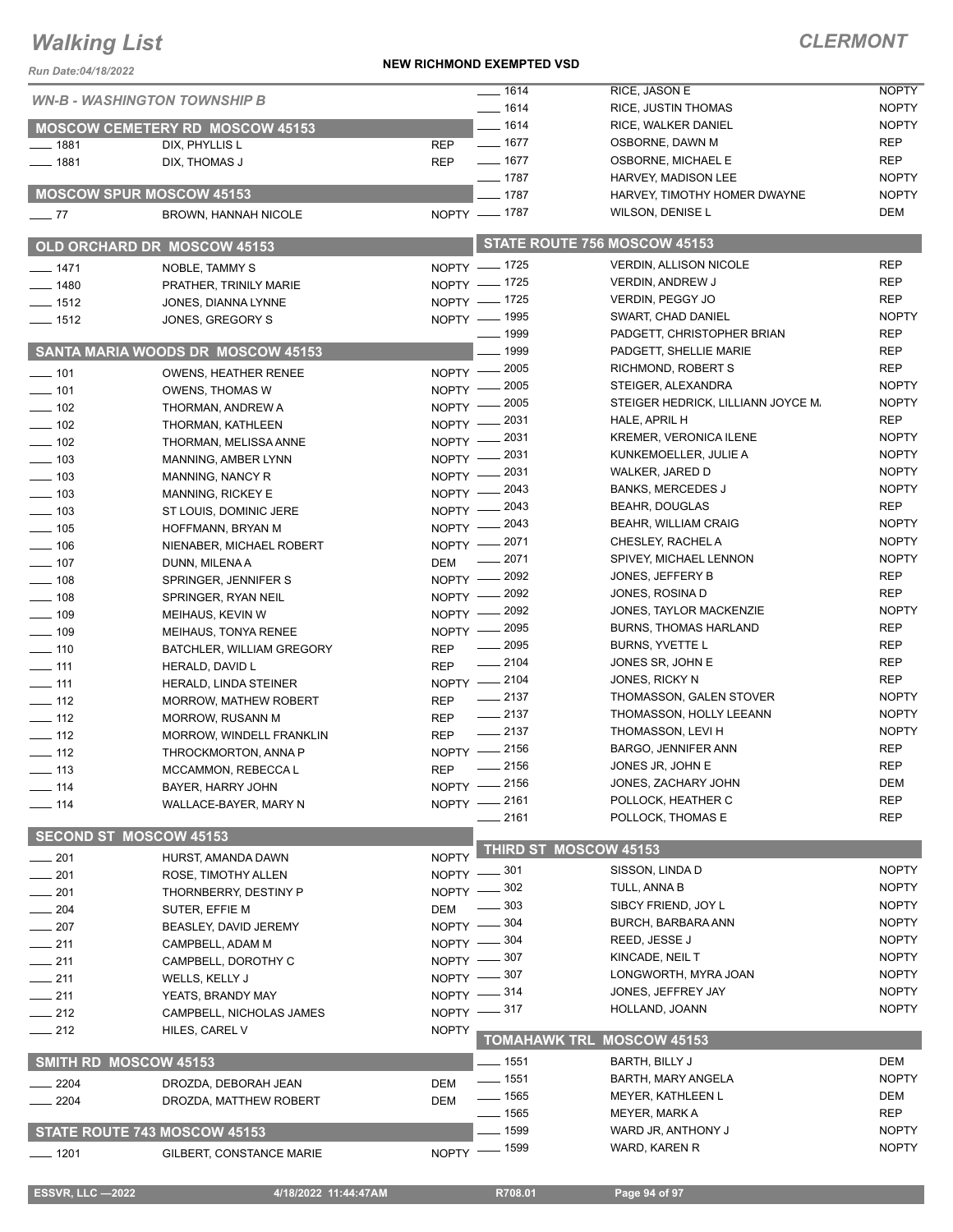*Run Date:04/18/2022*

#### **NEW RICHMOND EXEMPTED VSD**

|                                     |                              |                    | $\frac{1}{2}$ 106    | <b>BAILEY, PATRICIA L</b>         | <b>NOPTY</b> |
|-------------------------------------|------------------------------|--------------------|----------------------|-----------------------------------|--------------|
| <b>WN-B - WASHINGTON TOWNSHIP B</b> |                              |                    | $\frac{1}{2}$ 106    | LANHAM, CINDIE M                  | <b>NOPTY</b> |
| <b>U S 52 MOSCOW 45153</b>          |                              |                    | $-107$               | NIKOLOV, KRISTIAN ATANASOV        | <b>NOPTY</b> |
|                                     |                              |                    | NOPTY - 107          | STAVERMANN, DAK T                 | <b>NOPTY</b> |
| $- 1787$<br>$- 1787$                | <b>HAMPTON, DAKOTA LEE</b>   | NOPTY <sup>-</sup> | _ 110                | KNUEVEN, JOEL ADAM                | <b>NOPTY</b> |
|                                     | OWENS, SHEYENNE F            | NOPTY <sup>-</sup> | - 110                | KNUEVEN, VICKIE CHRISTINA         | <b>NOPTY</b> |
| $\frac{1}{2}$ 1787                  | PETRI, TERESA                | NOPTY -            | _ 110                | RAPALYEA, LYDIA B                 | <b>NOPTY</b> |
| $- 1790$                            | CRAWFORD, SELINA L           | $NOPTY$ -          | $-112$               | HAWKINS, JULIE DOHERTY            | <b>NOPTY</b> |
| $- 1799$                            | HOLTON, JOHANNA J            | NOPTY -            | _ 118                | DAGIAU, DAVID M                   | <b>REP</b>   |
| $- 1810$                            | HIGHLANDER, EMILY PAULINE    | NOPTY <sup>-</sup> | _ 124                | RICHARDS, CHERYL LYNN             | <b>DEM</b>   |
| $- 1812$                            | <b>GROSS, CHERYL</b>         | <b>NOPTY</b>       | $-124$               | RICHARDS, JEFFREY J               | DEM          |
| $- 1812$                            | PARM, SHAWNA SUE             | <b>NOPTY</b>       | - 128                | TURNER, KIMBERLY KAY              | <b>REP</b>   |
| $- 1818$                            | BEAN, BOBBIE A               | $NOPTY =$          | _ 128                | <b>TURNER, PHILLIP EARL</b>       | <b>REP</b>   |
| $- 1818$                            | HOLSAPPLE, BRENDON CA        |                    |                      |                                   |              |
| $- 1821$                            | FLAUGH, KATHERINE JOANNA     | <b>NOPTY</b>       | WEIL RD MOSCOW 45153 |                                   |              |
| $- 1821$                            | MIDDELER, DENISE W           | <b>NOPTY</b>       | $-2241$              | DAVIDSON, HOWARD R                | <b>DEM</b>   |
| $- 1825$                            | EDMONDSON, HELEN D           | DEM                | 2241                 | DAVIDSON, JANET L                 | DEM          |
| $- 1825$                            | EDMONDSON, WALTER M          | <b>DEM</b>         | NOPTY -2256          | RUTH, DELORES C                   | DEM          |
| $- 1832$                            | <b>BOCH, TRISHAL</b>         |                    | 2256                 | RUTH, WILLIAM A                   | <b>DEM</b>   |
| $- 1834$                            | NEWBERRY, DEBRA A            | <b>REP</b>         | 2265                 | WIEBELL, AMY R                    | <b>NOPTY</b> |
| $- 1834$                            | NEWBERRY, DONALD K           | <b>REP</b>         | 2265                 | WIEBELL, GEORGE MICHAEL           | <b>NOPTY</b> |
| $- 1836$                            | PRIVETT, JEREMY R            | $NOPTY$ -          | 2272                 | CRALL, KATRINA LYNN               | <b>NOPTY</b> |
| $\frac{1}{2}$ 1838                  | <b>BURNAM, GAIL</b>          | DEM                | 2272                 | <b>CRALL, NICHOLAS JAMES</b>      | <b>NOPTY</b> |
| $- 1838$                            | <b>BURNAM, KEVIN T</b>       | $NOPTY$ –          | 2275                 | <b>BARKLEY, JUDITH GAYE</b>       | DEM          |
| $- 1838$                            | BURNAM, MILES D SANBORN      | <b>NOPTY</b>       | 2275                 | <b>BARKLEY, ROGER V</b>           | DEM          |
| $- 1838$                            | <b>BURNAM, PIERCE GRANT</b>  | NOPTY -            | 2292                 | PULLEN, STEPHEN E                 | <b>NOPTY</b> |
| $- 1840$                            | BYRD, JANET G                | NOPTY -            | 2292                 | STEELE, MARILYN M                 | <b>NOPTY</b> |
| $- 1840$                            | BYRD, LEONARD                | $NOPTY$ -          | 2295                 | POYNTER, JERRY N                  | DEM          |
| $- 1842$                            | <b>HENDRICKS, TIMBERLY L</b> | $NOPTY$ -          | 2295                 | POYNTER, LINDA S                  | <b>DEM</b>   |
| $- 1842$                            | THOMPSON, MARY L             | <b>REP</b>         | $-2309$              | <b>BRITNELL, BOB L</b>            | <b>NOPTY</b> |
| $- 1842$                            | THOMPSON, WILLIAM E          | <b>REP</b>         | $\frac{1}{2}$ 2309   | BRITNELL, JAMIE LYNN              | <b>NOPTY</b> |
| $- 1844$                            | MONTGOMERY, JOSHUA S         | <b>REP</b>         | 2309                 | <b>BRITNELL, TIFFANY ROSE</b>     | <b>NOPTY</b> |
| $- 1844$                            | MONTGOMERY, JOYCE E          | <b>REP</b>         |                      | <b>REISSIG, ARNULF F</b>          | <b>REP</b>   |
| $- 1844$                            | MONTGOMERY, KEATON SCOTT     |                    | NOPTY -2333<br>2333  | REISSIG, KAREN D                  | <b>REP</b>   |
| $- 1854$                            | COMBS, GAGE A                | <b>REP</b>         | 2340                 | ROEHM, DEBRA J                    | <b>REP</b>   |
| $- 1854$                            | COMBS, JENNIFER R            | NOPTY -            | 2340                 | ROEHM, STEVE W                    | <b>REP</b>   |
| $- 1854$                            | COMBS, SCOTT A               | $N$ OPTY $-$       | 2344                 | CHRISWELL, JOHNNIE B              | <b>NOPTY</b> |
| $- 1858$                            | NELTNER, CHRISTINE JEAN      | <b>NOPTY</b>       | 2344                 | CHRISWELL, LISA F                 | <b>NOPTY</b> |
| $- 1858$                            | NELTNER, JEFFREY EARL        | <b>NOPTY</b>       | 2344                 | DINKELACKER SCHULTES, BONNIE RAI  | <b>NOPTY</b> |
| $- 1860$                            | NELTNER JR, EARL J           | <b>REP</b>         | 2347                 |                                   | <b>REP</b>   |
| $- 1860$                            | NELTNER, LOUISE A            | <b>REP</b>         |                      | REISSIG, NEIL A                   |              |
| _ 1868                              | MACKE, ANTHONY V             | <b>REP</b>         |                      | <b>WELLS ST MOSCOW 45153</b>      |              |
| 1868                                | MACKE, CYNTHIA ISAAC         | DEM                |                      |                                   |              |
| 1878                                | <b>MARTIN, KAREN E</b>       | NOPTY $-26$        |                      | TISDALE, GLEN C                   | <b>NOPTY</b> |
| $-1878$                             | PHILLIPS, GARY LEE           | NOPTY $-27$        |                      | COOK, NATHAN DAKOTA               | <b>NOPTY</b> |
| $-1878$                             | RIGGS, WAYNE E               | NOPTY $-27$        |                      | FREEMAN, DANNY RAY                | <b>NOPTY</b> |
| $- 1879$                            | MACKE, DANA A                | <b>REP</b>         | $-27$                | FREEMAN, LOIS DARLENE             | <b>NOPTY</b> |
| $- 1879$                            | MACKE, KATHLEEN A            | <b>REP</b>         | $\frac{1}{27}$       | WOOD, JESSICA RENEE               | <b>NOPTY</b> |
| $- 1880$                            | HOWARD, DEBORAH S            | NOPTY -31          |                      | LYKINS SR, JAMES CURTIS           | <b>NOPTY</b> |
| $-1880$                             | HOWARD, JEROME MICHAEL       | NOPTY $-$ 31       |                      | LYKINS, TINA M                    | <b>NOPTY</b> |
| $- 1894$                            | UNDERWOOD, BOBBIE JO         | NOPTY $-33$        |                      | PREBBLE, ROGER L                  | <b>NOPTY</b> |
|                                     |                              |                    | 33                   | PREBBLE, SHARON D                 | <b>NOPTY</b> |
| UTTER RD MOSCOW 45153               |                              |                    | 35                   | TULL JR, JAMES E                  | <b>NOPTY</b> |
| $-2070$                             | GIBBS, PAMELA K              | <b>NOPTY</b>       | $-36$                | NEWBERRY, DONNA B                 | DEM          |
|                                     |                              |                    | 37                   | ADAMS, CIDNEY J                   | <b>NOPTY</b> |
| <b>WALNUT ST MOSCOW 45153</b>       |                              |                    | .37                  | ADAMS ENGLISH, HEATHER LINN       | <b>NOPTY</b> |
| $\frac{1}{203}$                     | <b>TURNER, GARY STEVE</b>    | <b>REP</b>         | 37                   | ENGLISH, RUSSELL TODD             | <b>REP</b>   |
|                                     |                              |                    | 38                   | SWART, DANNY PRESTON              | <b>NOPTY</b> |
| <b>WATER ST MOSCOW 45153</b>        |                              |                    | 38                   | SWART, JOYCE ANN                  | <b>REP</b>   |
| 100 #APT 154                        | LIPSCOMB, CONNIE ANNE        | <b>REP</b>         | 40                   | EATON, CHASE WADE                 | <b>NOPTY</b> |
| $-100$ #APT 154                     | LIPSCOMB, DOUGLAS DELMAR     | <b>REP</b>         | 40                   | RICHEY JR, CHRISTOPHER OLEN       | <b>NOPTY</b> |
| $\frac{1}{2}$ 102                   | KAPPES, STEVEN ALLEN         | DEM                |                      |                                   |              |
| $\frac{1}{2}$ 102                   | MOORE, CAROLINE MARIE        | <b>NOPTY</b>       |                      | <b>WEST RD NEW RICHMOND 45157</b> |              |
|                                     |                              |                    | —— 1968              | CARLTON, AMANDA R                 | <b>REP</b>   |
| <b>ESSVR, LLC -2022</b>             | 4/18/2022 11:44:47AM         |                    | R708.01              | Page 95 of 97                     |              |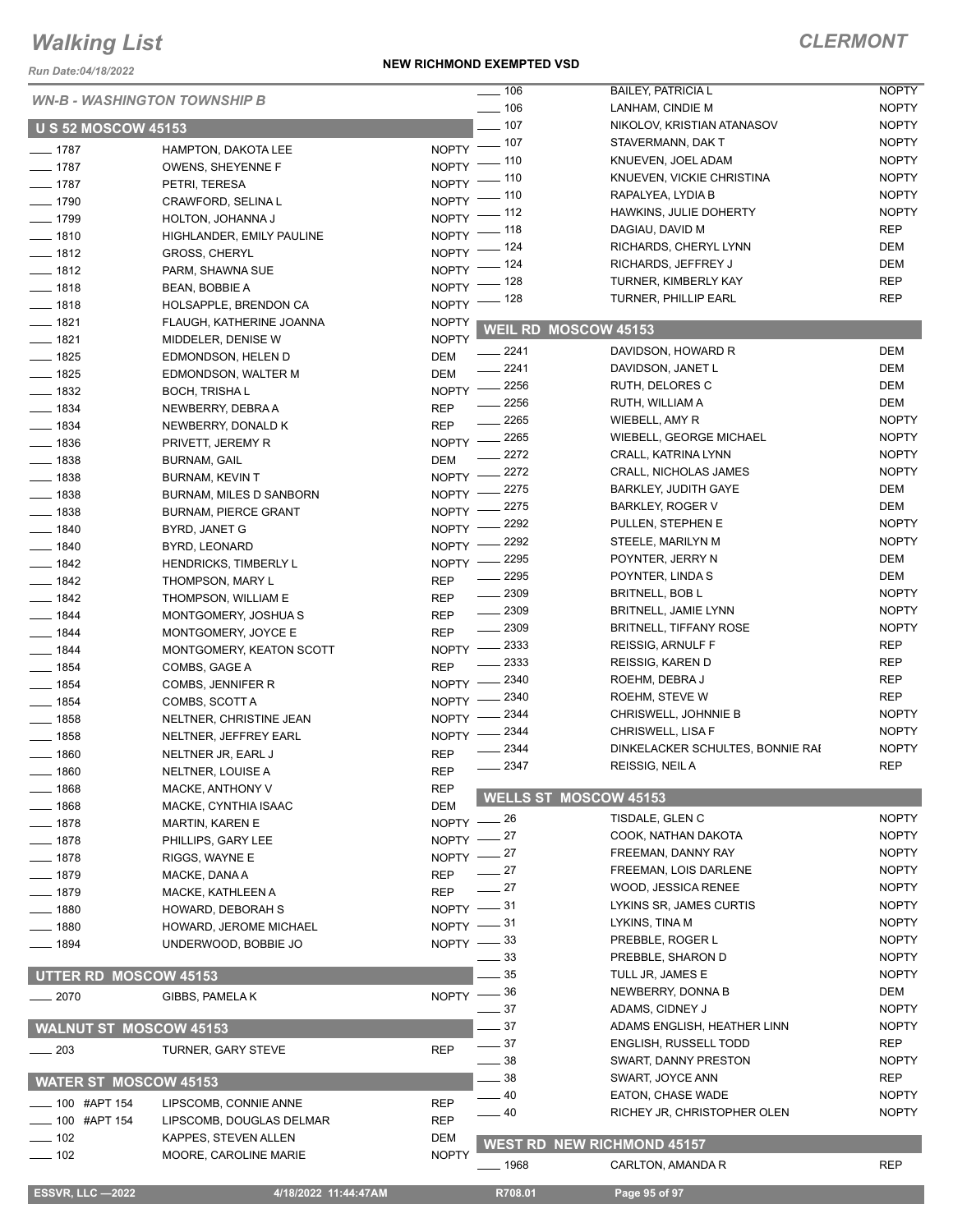**NEW RICHMOND EXEMPTED VSD**

*CLERMONT*

*Run Date:04/18/2022*

*WN-B - WASHINGTON TOWNSHIP B*

|                                  | <b>WEST RD NEW RICHMOND 45157</b> |            |
|----------------------------------|-----------------------------------|------------|
| 1968<br>$\overline{\phantom{a}}$ | CARLTON, KEVIN P                  | <b>RFP</b> |

*TOTAL :* **526**